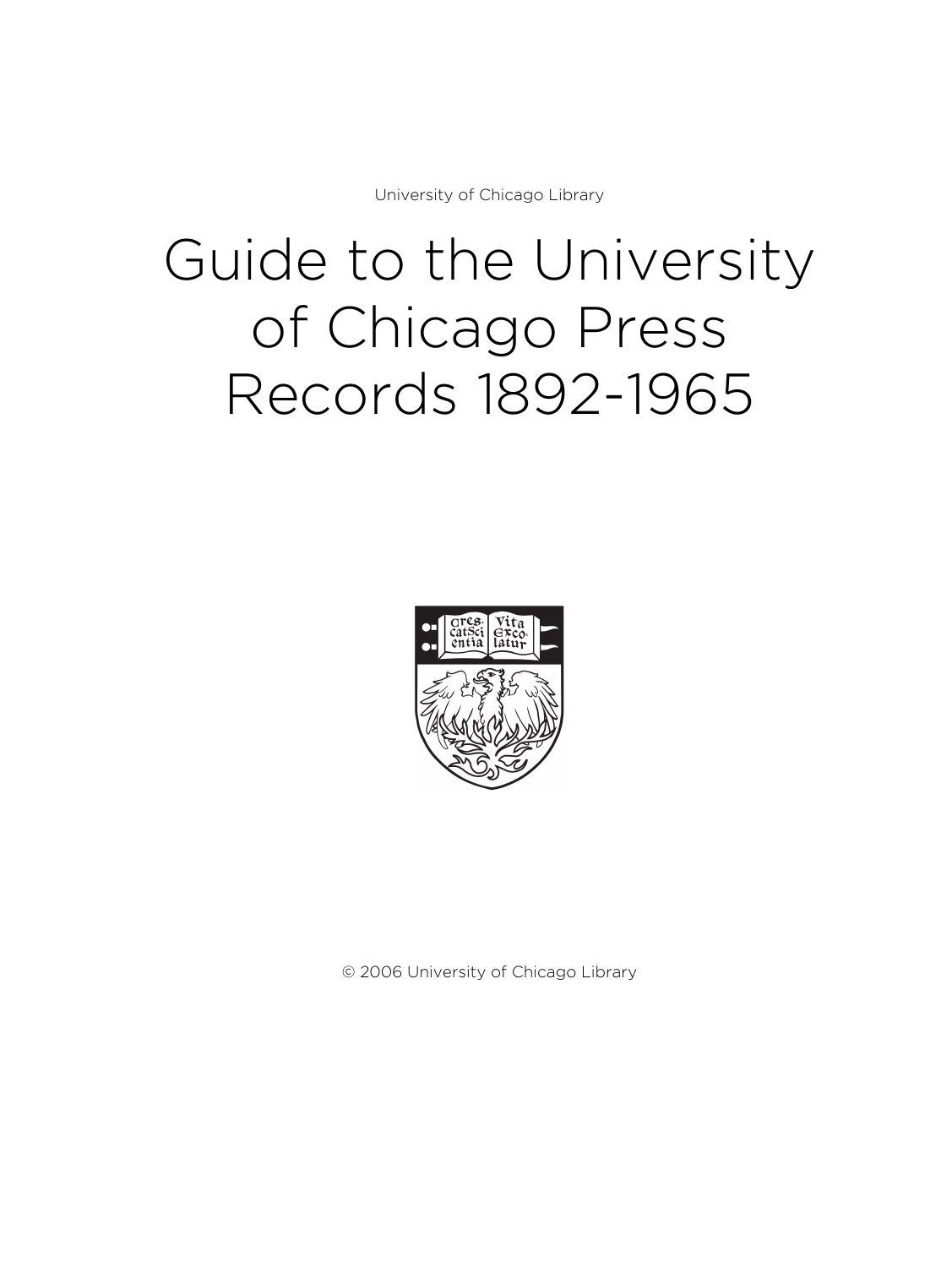# **Table of Contents**

| Descriptive Summary                                 | 3   |
|-----------------------------------------------------|-----|
| Information on Use                                  |     |
| Access                                              |     |
| Citation                                            | 3   |
| Scope Note                                          |     |
| <b>Related Resources</b>                            | 6   |
| Subject Headings                                    | 6   |
| <b>INVENTORY</b>                                    | 6   |
| Series I: General Records                           | 6   |
| Subseries 1: Administrative records                 | 6   |
| Subseries 2: Departmental records                   | 10  |
| Subseries 3: Publications and promotional materials | 11  |
| Series II: Minutes                                  | 14  |
| Series IIIa: Book Files, Abbott-Horecky             | 16  |
| Series IIIb: Book Files, Horne-Zweifel              | 140 |
| Series IV: Addenda, 1929-1965                       | 325 |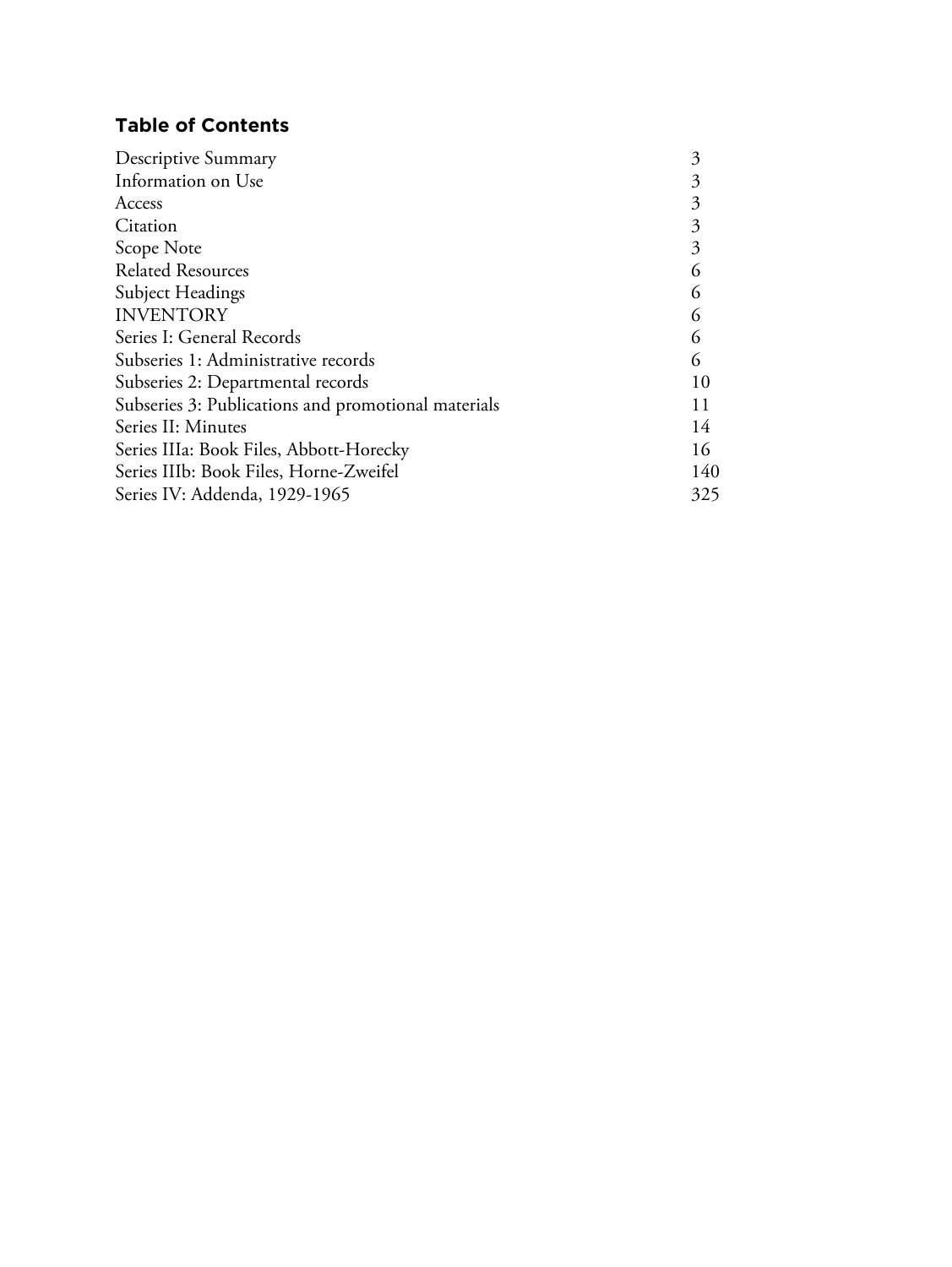## **Descriptive Summary**

| <b>Identifier</b> | <b>ICU.SPCL.PRESSTEST</b>                                                                                                                                                                                                                                 |
|-------------------|-----------------------------------------------------------------------------------------------------------------------------------------------------------------------------------------------------------------------------------------------------------|
| <b>Title</b>      | University of Chicago Press. Records                                                                                                                                                                                                                      |
| <b>Date</b>       | 1892-1965                                                                                                                                                                                                                                                 |
| <b>Size</b>       | 253 linear ft. (512 boxes)                                                                                                                                                                                                                                |
| <b>Repository</b> | Special Collections Research Center<br>University of Chicago Library<br>1100 East 57th Street<br>Chicago, Illinois 60637 U.S.A.                                                                                                                           |
| <b>Abstract</b>   | The Records of the University of Chicago Press contain correspondence,<br>minutes and other administrative material dating from 1892-1965. The<br>largest part of the collection consists of files on books published by the Press<br>during these years. |

## **Information on Use**

# **Access**

No restrictions.

# **Citation**

When quoting material from this collection, the preferred citation is: University of Chicago Press. Records, [Box #, Folder #], Special Collections Research Center, University of Chicago Library

# **Scope Note**

Series I: GENERAL RECORDS

Listings for the folders containing the miscellaneous material included in this section are selfexplanatory, but some indication of what seems important to the history of the Press might be useful. Boxes1-6 contain valuable material on the earliest years. The document of incorporation, signed and sealed, is bound in a legal size volume (marked Vol. 0) in box 3, folder 1, along with other early documents. Some correspondence of early directors with President Harper, who took a personal interest in and responsibility for the Press, is in box 1, folders 1-2 (D. C. Heath), folder 5 (Ned Arden Flood), and folder 8 (Newman Miller). Newman Miller's annual reports submitted to the President for the fiscal years 1899-1900 through 1917-1918 are in twenty legal size bound volumes in box 3, folders 2-7, through box 6, folders 1-4. Financial reports of the publication department for fiscal years 1935-1936 through 1950-1951 are in bound volumes in Boxes10 and 11, and financial information for the years 1950-1958 is bound in a large volume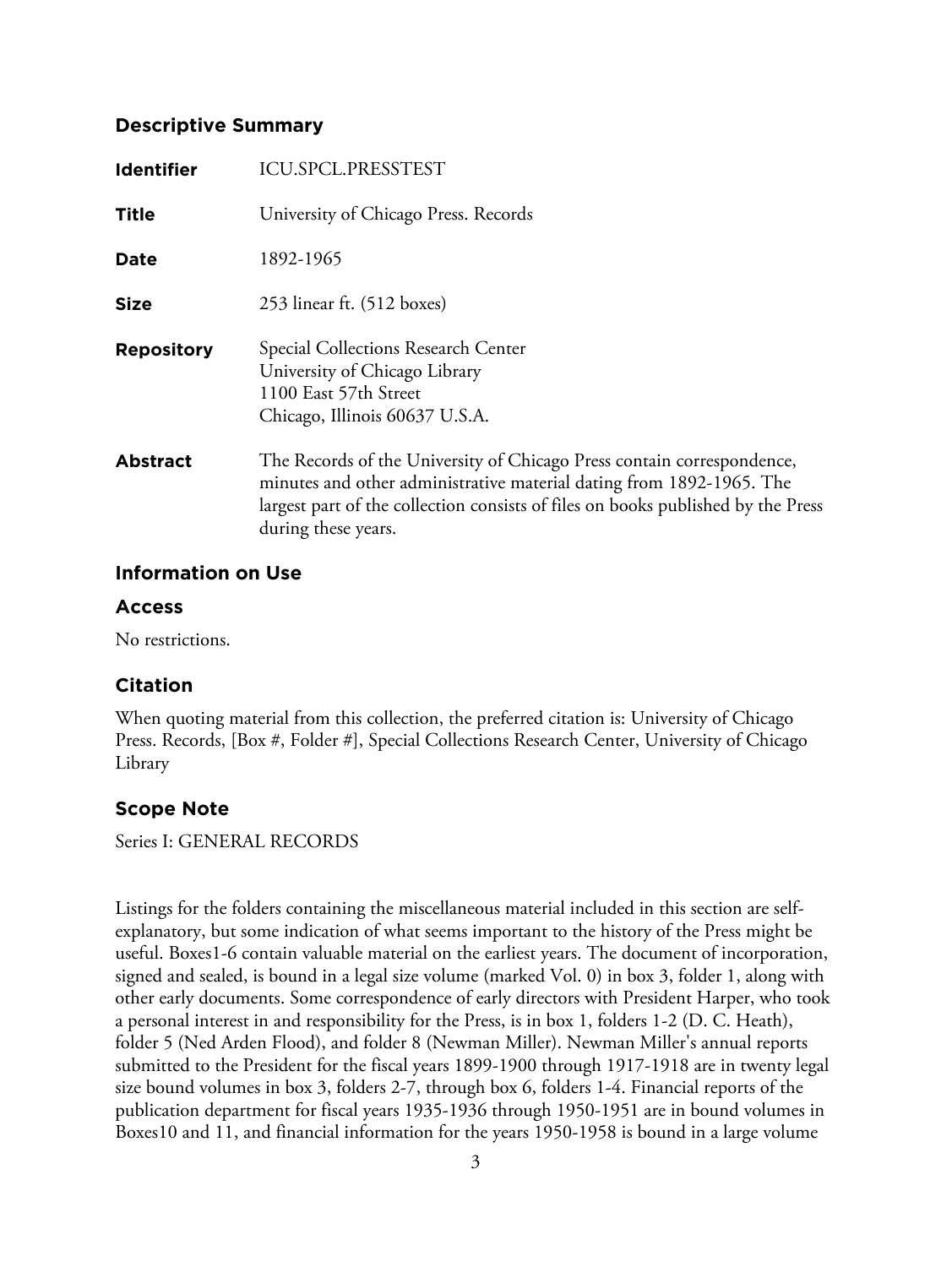in box 12. Some information on grants and departmental publication funds may be found in box 14, folders 1-12.

Information about the Press staff and their activities in the 1920s may be found in box 6, folder 5, and in Boxes 8 and 9, especially the volumes of Press Impressions. Donald Bean's miscellaneous memorabilia in Box 13 throw more light on this period. Bean's bound "Report on American Scholarly Publishing, 1929" (folder 5), written at the behest of the Rockefeller Foundation, is the first survey of university press publishing in the United States, and the only one until ale University Press director Chester Kerr's 1949 A Report on American University Presses, also funded by the Rockefeller Foundation.

A sampling of advertising brochures, publications, and lists will be found in Box 15, folders 7-14, through Box 16, folder 7. Various unbound seasonal catalogs are in Box 16, folders 9-12, through Box 17, folder 2, and miscellaneous general, or annual, catalogs are in Box 17, folders 3-6, and Box 18, folders 1-4. Two useful compilations are the list of out-of-print titles, 1891-1958, and an account of all the journals published by the Press up through 1965, Box 18, folders 5 and 6, respectively.

#### Series II: MINUTES

The copy of minutes from the Trustees' Committee on Press and Extension from 1903 to 1917 in Box 19, folders 5-6, was evidently preserved from Newman Miller's office, for there are notes in his handwriting and some letters included with its pages. The complete official copy of the minutes of this body, from 1898 to 1932, are in two large volumes with the University Board of Trustees' records in the Archives.

Of most interest for the publishing history of the Press are the minutes of the Board of University Publications, for the first thirty years known as the Board of the University Press or, alternatively, as the Administrative Board of the University Press. Although this faculty board existed from 1892, there are no extant minutes until May 1900. The earliest minutes are in two bound volumes in Box 20. Minutes of the Board of University Publications and of its subcommittee, the Publication Committee, 1917-1945, are in Box 21, folders 1-11, and Box 12, folders 1-2. Minutes of the Board for 1943-1967 are in three bound volumes in Boxes23 and 24. Unfortunately, minutes of the meetings from October 19, 1945, through August 27, 1947, have been lost. A few miscellaneous minutes from 1957 to 1963 are in Box 22, folder 11. An index of manuscripts approved for publication by the Board from 1921 through 1961 will be found in Box 22, folders 3-10.

An incomplete collection of minutes of the meetings of faculty advisory committees, 1943-1956, is in Box 22, folder 12, and a similar incomplete collection of minutes of meetings of the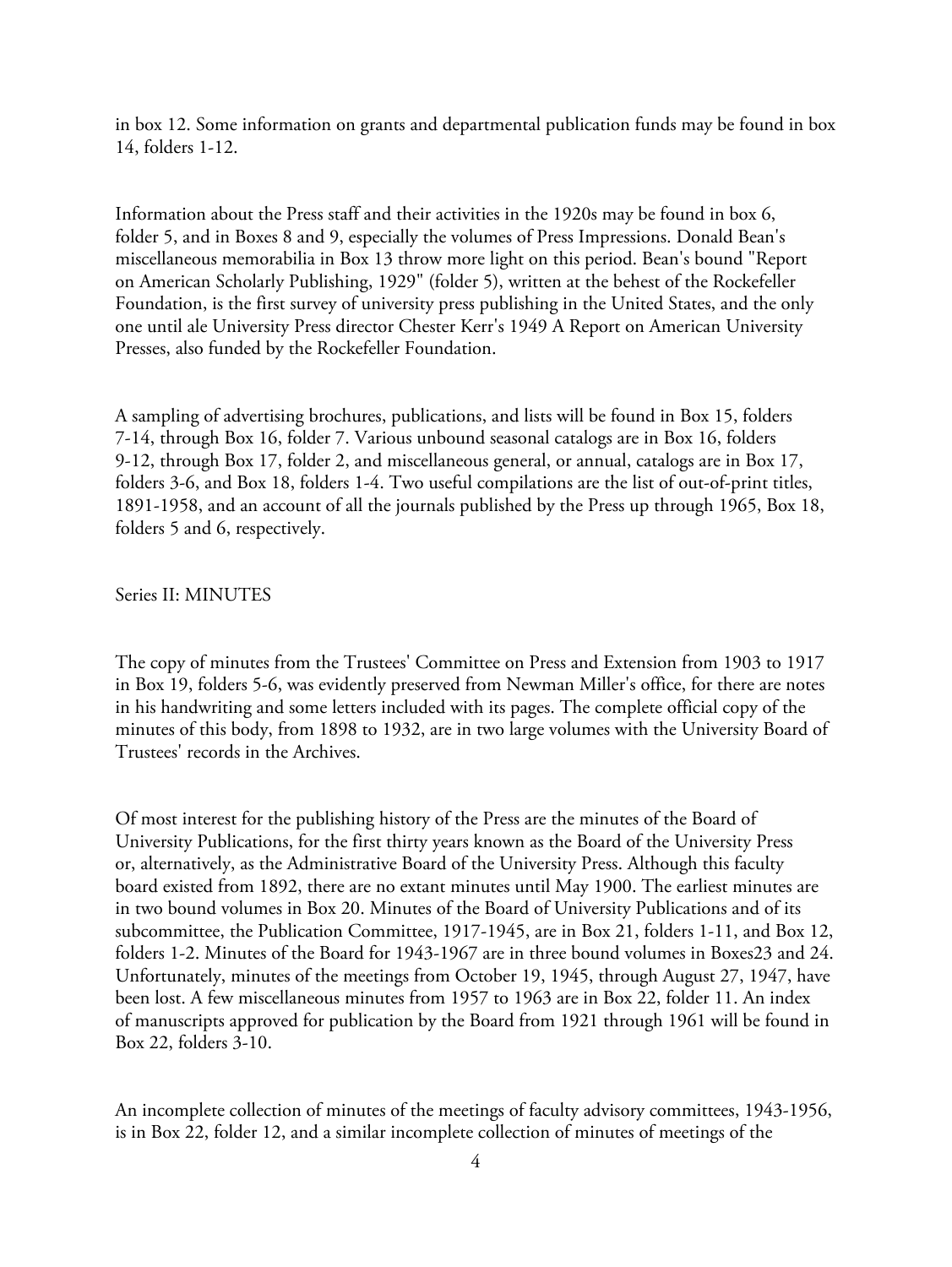editorial board made up of Press editors, 1956-1965, is in Box 22, folder 13. A bound volume of the staff editorial board minutes from 1962 through 1965, with index, is in Box 24.

#### Series III: BOOK FILES

Material relating to individual books and series published by the Press from 1892 through 1965 is arranged alphabetically, by author or series title, in Boxes25 through 506. Each entry in this inventory lists the author, or authors, the main title of the book, and the date of publication in parentheses. Full titles of books and more bibliographical information may be found in the anniversary catalogs of the Press, the fiftieth anniversary catalog for books published through 1940 and the seventy-fifth for books published through 1965. Where the inventory lists a series title followed by "See also: individual authors," the reader will find the authors of books in the series listed under the series title in the anniversary catalogs. Both catalogs are available from the Archives reference collection as well as from the University Press Records.

Arrangement of material within the folders generally follows the chronological stages through which a manuscript passes to become a printed book: (1) editorial correspondence relating to acquisition or submission of a manuscript, readers' reports, approval by the Board of University Publications, and preparation of the manuscript for printing; (2) production material, usually filled-out forms showing preliminary cost estimates, specifications, orders to the printers, schedules for proofs, and the publication schedule giving date of publication and distribution of the first copies; (3) advertising and promotion materials such as the "Author's Questionnaire" giving information about the author and the book, brochures, jackets, direct mail letters, etc.; and (4) the review list, prepared by the promotion department and indicating journals and newspapers to which review copies are to be sent, and clippings of the published reviews. The amount of material in these four categories differs considerably from book to book, depending partly on what has survived in the Press files, partly on whether the author was on campus and conducting business orally with the Press, and somewhat on procedural changes over the years. The similarities in Press operations from about 1910 to 1965, however, are more remarkable than the differences.

Periodic housecleaning of Press offices to provide needed space was responsible for the destruction of many general files and much material from the earlier book files. Very little correspondence has survived relating to books published in the first twenty years or so, but there are a number of extant book reviews for some of them. In processing the files for the Archives nothing has been discarded except duplicate copies of correspondence, memos, etc.; form requests for review copies; and most requests for, and form letters granting, permission to quote passages from Press books. Files relating to books not published for whatever reason ("kill" files) have always been routinely destroyed by the Press when they are no longer active. In sum, the extant records provide an informative but far from comprehensive view of the operation of the University of Chicago Press.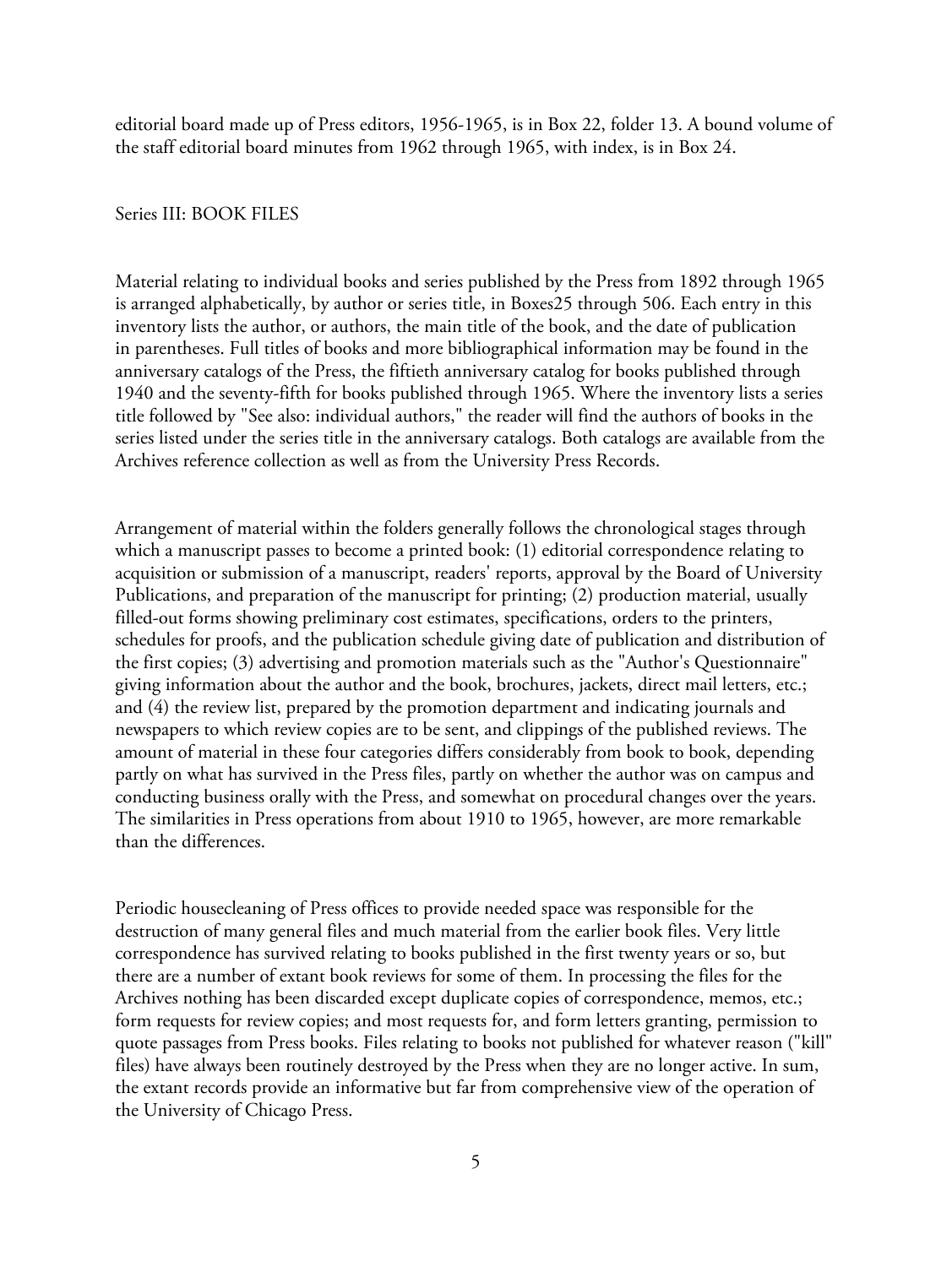Series IV: ADDENDA, 1929-1965

#### **Related Resources**

The following related resources are located in the Department of Special Collections:

http://www.lib.uchicago.edu/e/spcl/select.html

Board of Trustees. Minutes

Board of Trustees. Correspondence of the Secretary

Board of Trustees. Committee on Organization and Faculties.Records

Board of Trustees. Committee on Press and Extension. Records

Presidents' Papers, 1889-1925

William Rainey Harper. Papers

Ernest DeWitt Burton. Papers

Edgar J. Goodspeed. Papers

#### **Subject Headings**

• University of Chicago. Press

• University Presses

## **INVENTORY**

## **Series I: General Records**

#### **Subseries 1: Administrative records**

```
Box 1
```

```
Folder 1-2
```
D. C. Heath to William Rainey Harper, September 20, 1892-March 8, 1901

**Box 1**

```
Folder 3
```
R. R. Donnelley proposal to sell printing plant, January 23, 1894

# **Box 1**

#### **Folder 4**

Agreement to cancel contract between the University Press and the University of Chicago, March 1894 (copy)

# **Box 1**

#### **Folder 5**

Plan prepared by Rust, Harper, and Goodman for "Permanent Organization of the University Press", 1894 (2 copies)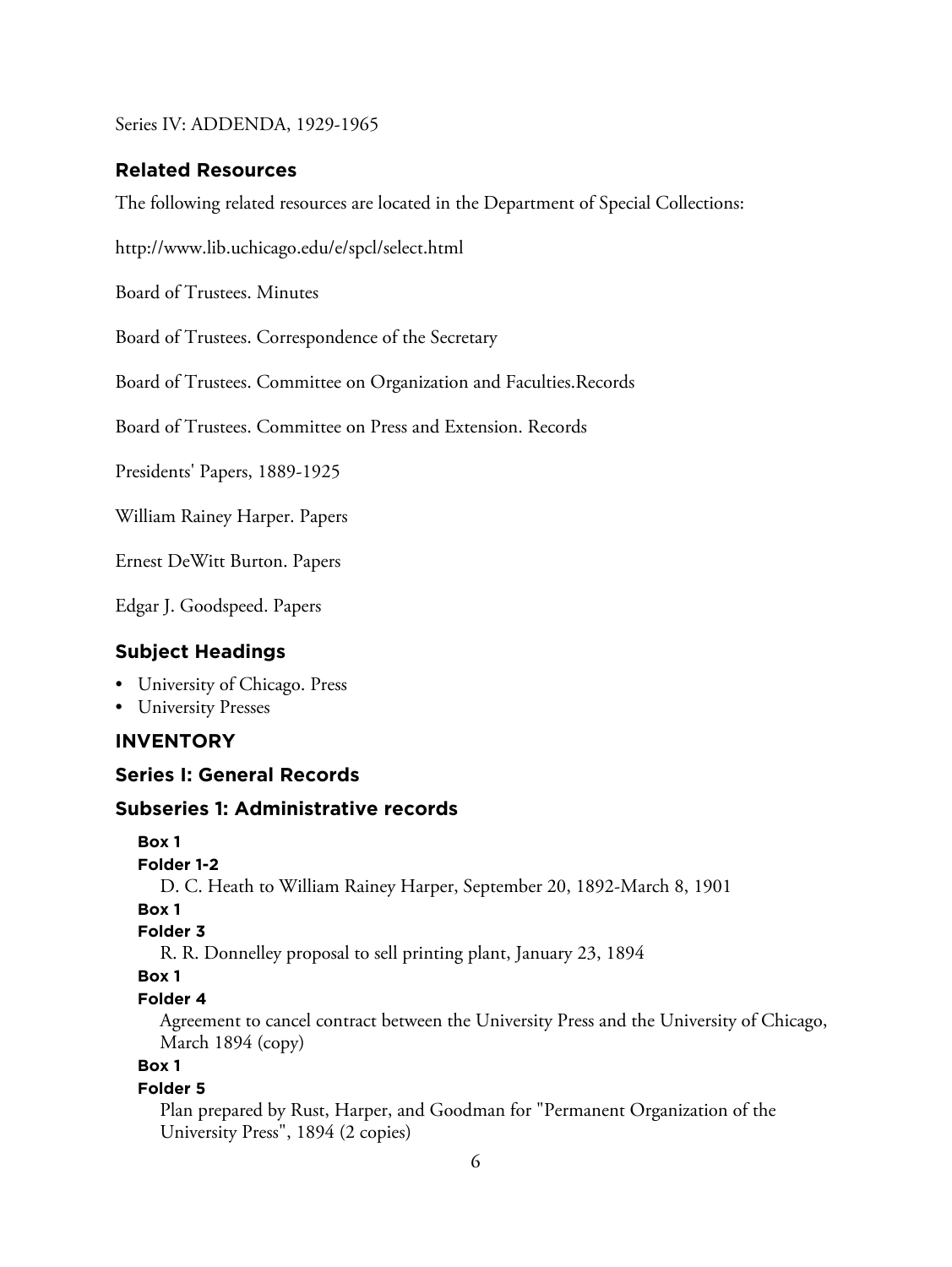#### **Box 1**

#### **Folder 6**

Documents relating to the University of Chicago Press Corporation, 1892-1894; Documents pertaining to the Bookstore, Printing Department, library purchases, etc., 1884-1899; List of publications exhibited at Pan-American Exposition, 1901

#### **Box 1**

#### **Folder 7**

Brochure on University of Chicago, distributed by Press at National Education Association convention, July 5-12, 1985

# **Box 1**

#### **Folder 8**

C. H. Thurber to William Rainey Harper, November 26, 1895, and announcement of School Review to be published by the University Press, January 1895

# **Box 1**

#### **Folder 9**

Notice to Press stockholders, November 23, 1897

## **Box 1**

#### **Folder 10**

Printing Department correspondence, 1893-1899

#### **Box 1**

#### **Folder 11**

Correspondence relating to library account with Librairie Française et Etrangère, 1893-1903

#### **Box 1**

#### **Folder 12**

Ned Arden Flood correspondence, 1898-1899

#### **Box 1**

#### **Folder 13**

W. I. Thomas to William Rainey Harper, requesting all mailings to be done by Press, May 9, 1898

#### **Box 1**

#### **Folder 14**

Biblical World, financial report, 1898-1899

#### **Box 1**

# **Folder 15**

[William Rainey Harper?] to Charles Scribner's Sons, suggesting mutual publishing arrangement with Press (copy), August 13, 1900

#### **Box 1**

#### **Folder 16**

Press balance sheet, 1901-1902

## **Box 1**

#### **Folder 17**

Newman Miller to William Rainey Harper, 1902-1905

#### **Box 1**

#### **Folder 18**

Wallace Heckman's suggestions re avoiding taxation, November 17, 1903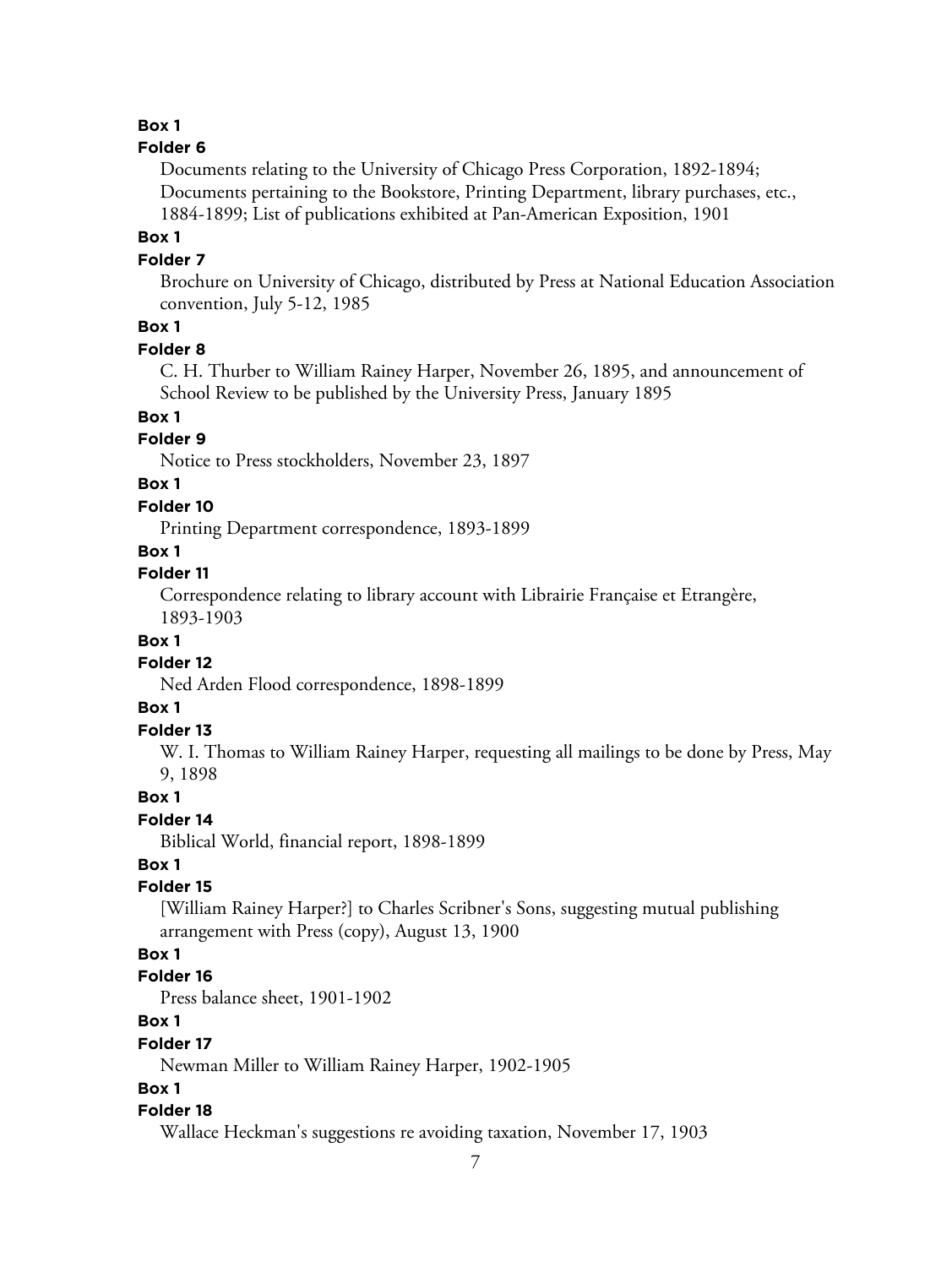**Box 1**

#### **Folder 19**

Walter A. Payne to William Rainey Harper, that University of Chicago won 4 Grand Prizes at St. Louis Exposition (1 was for Press Exhibit), January 26, 1905

#### **Box 1**

## **Folder 20**

Memorial to Trustees from faculty "Society for the Promotion of Publication," 1906

# **Box 1**

# **Folder 21**

University Record, containing catalogue of decennial Publications, November 1904

#### **Box 1**

# **Folder 22**

"The University Press," reprint from Decennial Publications, Vol. 1

# **Box 2**

# **Folder 1**

Scrapbook containing acknowledgements received by the University in response to the gift of Decennial Publications, 1904

# **Box 2**

# **Folder 2**

Two speeches by Newman Miller to students on Press history and function, 1904

# **Box 2**

# **Folder 3**

miscellaneous notes, n.d.

## **Box 2**

# **Folder 4**

Students' papers on University Press, 1915

## **Box 2**

# **Folder 5**

Newman Miller to E. D. Burton, April 20, 1915

## **Box 2**

# **Folder 6**

Replies to G. J. Laing's 1916 inquiry re manuscripts ready for publication

## **Box 2**

# **Folder 7**

Newman Miller obituaries clipped from University Record, 1916

# **Box 2**

## **Folder 8**

Press staff, minutes, 1903-1912

# **Box 2**

## **Folder 9**

Newman Miller's General Orders, 1905-1911

# **Box 3**

# **Folder 1**

Newman Miller's General Orders, 1913-1918

## **Box 3**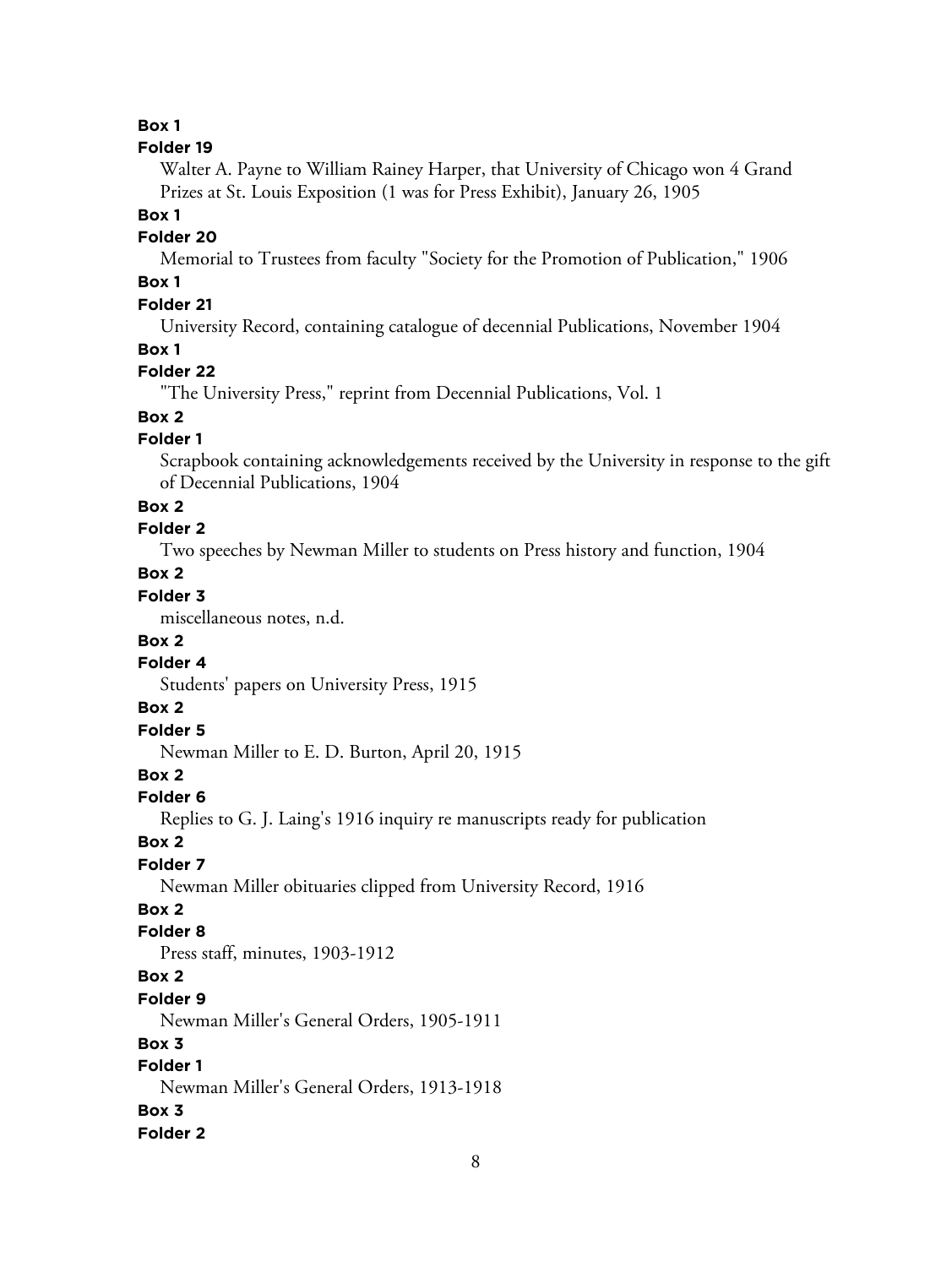Printing Department rates, 1918

#### **Box 3**

## **Folder 3-8**

Annual Report of the Director of the Press, 1899/1900-1903/1904

#### **Box 4**

#### **Folder 1-5**

Annual Report of the Director of the Press, 1904/1905-1908/1909 **Box 5**

# **Folder 1-5**

Annual Report of the Director of the Press, 1909/1910-1913/1914

## **Box 6**

# **Folder 1-4**

Annual Report of the Director of the Press, 1914/1915-1917/1918

## **Box 6**

# **Folder 5-6**

Donald P. Bean, personal correspondence, 1917-1963

# **Box 6**

# **Folder 7**

Press administration, miscellaneous, 1926-1933

# **Box 7**

# **Folder 1**

Donald P. Bean's notes on Press organization and history

# **Box 7**

# **Folder 2**

Articles by Donald P. Bean, 1928-1960

## **Box 7**

## **Folder 3**

Donald P. Bean, Report on American Scholarly Publishing, 1929

# **Box 7**

## **Folder 4**

Brochures and reprints on university press publishing, 1926-1965

## **Box 7**

## **Folder 5**

Press staff memorabilia (printed dinner programs, etc.), 1910-1968

# **Box 7**

# **Folder 6**

T. V. Smith, notes and galleys of Lasswell article rejected by International Journal of Ethics, 1934

# **Box 7**

## **Folder 7**

William T. Couch, mostly material on his dismissal, c. 1950

# **Box 7**

# **Folder 8**

Donald P. Bean, notes for a study of Press Journals, 1963, and correspondence re Press Archives, 1969-1974

## **Box 8**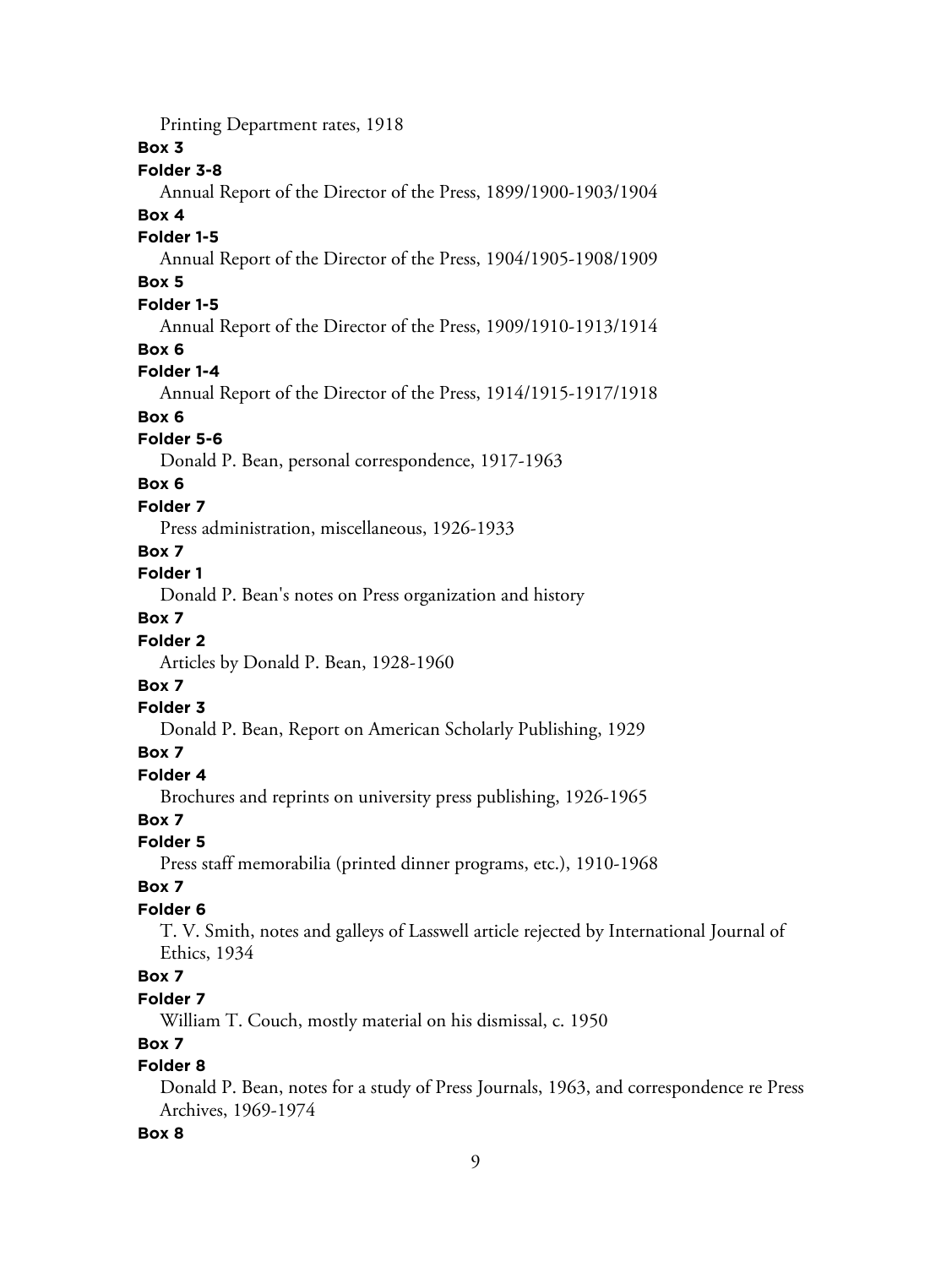#### **Folder 1**

Correspondence concerning Laura Spelman Rockefeller Memorial Fund grant to University Press, 1924-1931

#### **Box 8**

#### **Folder 2**

Replies to Spelman Fund questionnaire, 1927

#### **Box 8**

#### **Folder 3-4**

Spelman Fund memos and lists, 1926-1931

# **Box 8**

## **Folder 5**

American Council of Learned Societies report on grants, 1935-1940

#### **Box 8**

#### **Folder 6**

University of Chicago department publications and funds, College Publication fund, 1935-1942

# **Box 8**

#### **Folder 7**

University of Chicago department publications and funds, Divinity School, 1928-1942

#### **Box 8**

#### **Folder 8**

University of Chicago department publications and funds, Department of Education, 1944-1954

#### **Box 8**

#### **Folder 9-11**

University of Chicago department publications and funds, Social Sciences Division, 1926-1954

• See also- Behavior Research Fund Publications; University of Chicago Science Series; and University of Chicago Sociological Series.

## **Box 8**

#### **Folder 12**

University of Chicago research projects, 1963

## **Box 9**

# **Folder 1**

Cambridge University Press publications, correspondence, administrative memos, and clippings, 1913-1933

#### **Box 9**

#### **Folder 2**

University of Toronto Press publications and agency, 1938-1944

## **Subseries 2: Departmental records**

```
Box 9
Folder 3
  Photographic Department, 1927
Box 9
Folder 4
```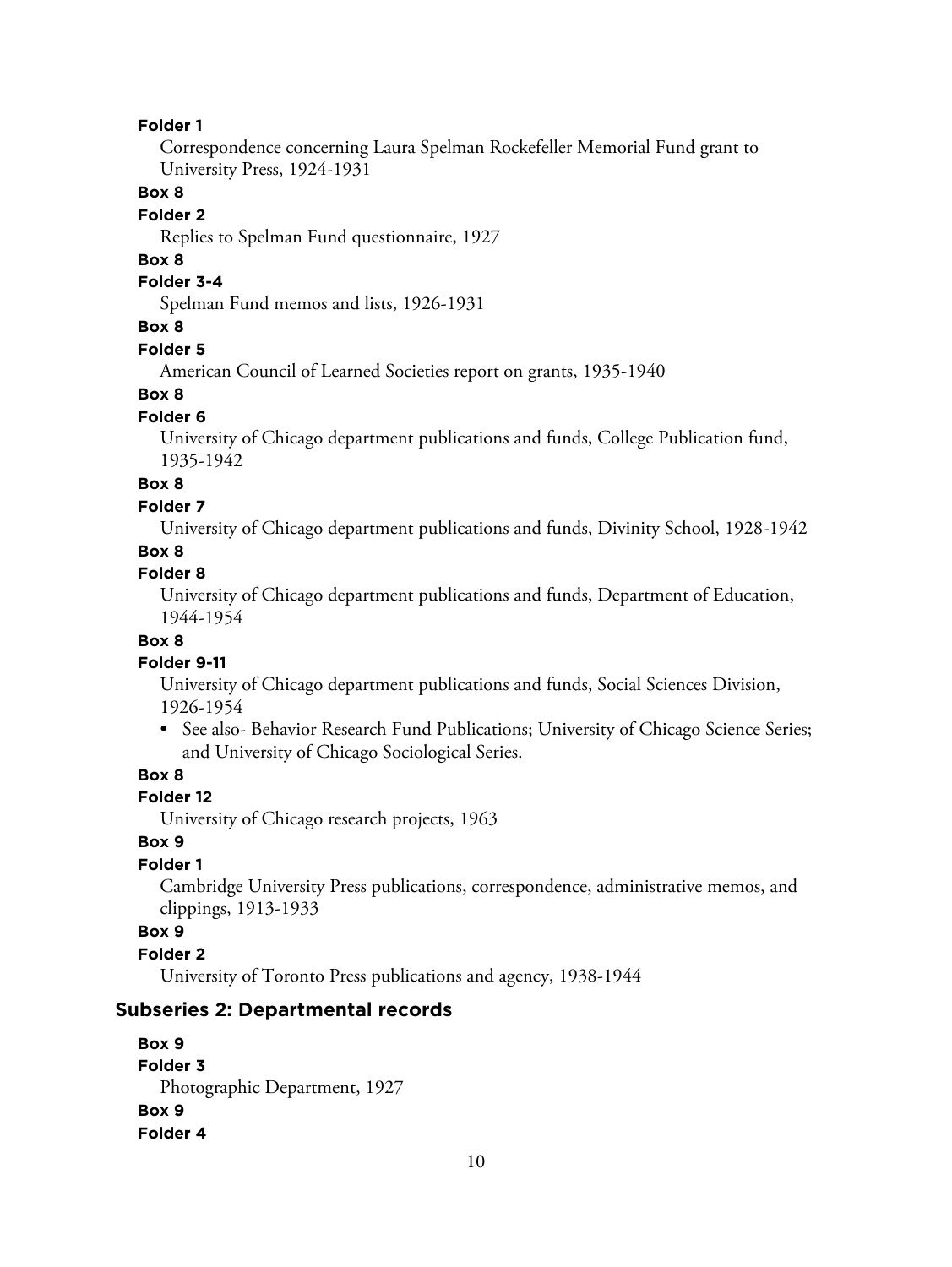Printing Department, 1930

#### **Box 9**

## **Folder 5**

Publication Department, Office Manager's Reports, 1935/1936-1938/1939, financial reports of each division, including each journal (bound)

#### **Box 9**

#### **Folder 6**

Publication Department, Office Manager's Reports, 1939/1940-1942/1943, financial reports of each division, including each journal (bound)

# **Box 10**

#### **Folder 1**

Publication Department, Office Manager's Reports, 1943/1944-1946/1947, financial reports of each division, including each journal (bound)

# **Box 10**

## **Folder 2**

Publication Department, Office Manager's Reports, 1947/1948-1950/1951, financial reports of each division, including each journal (bound)

#### **Box 11**

# **Folder 1**

Financial and Operating Reports, Press Publications, 1950-1958

#### **Box 11**

#### **Folder 2-3**

Publications Department, miscellaneous operating reports and budgets, 1955-1966

# **Box 12**

#### **Folder 1**

Albert Russell Griffith, "The University of Chicago Press; Some Administrative and Accounting Problems of the Publication Department," M.A. thesis, University of Chicago, Graduate School of Commerce and Administration, 1929 (bound)

# **Subseries 3: Publications and promotional materials**

## **Box 12**

#### **Folder 2**

The Men's Club Booster, staff publication, containing recollections of early press history, illustrated (bound), 1920-1921

## **Box 12**

## **Folder 3-4**

Press Impressions, vols. 1-4 (first four numbers lacking), published monthly by Press staff, 1923-1932, containing articles on Press history and current operations by staff and by Press authors on their work (see Archival Serials File for complete set)

# **Box 13**

## **Folder 1-5**

Press Impressions, vols. 5-9 (complete), published monthly by Press staff, 1923-1932, containing articles on Press history and current operations by staff and by Press authors on their work (see Archival Serials File for complete set)

## **Box 14**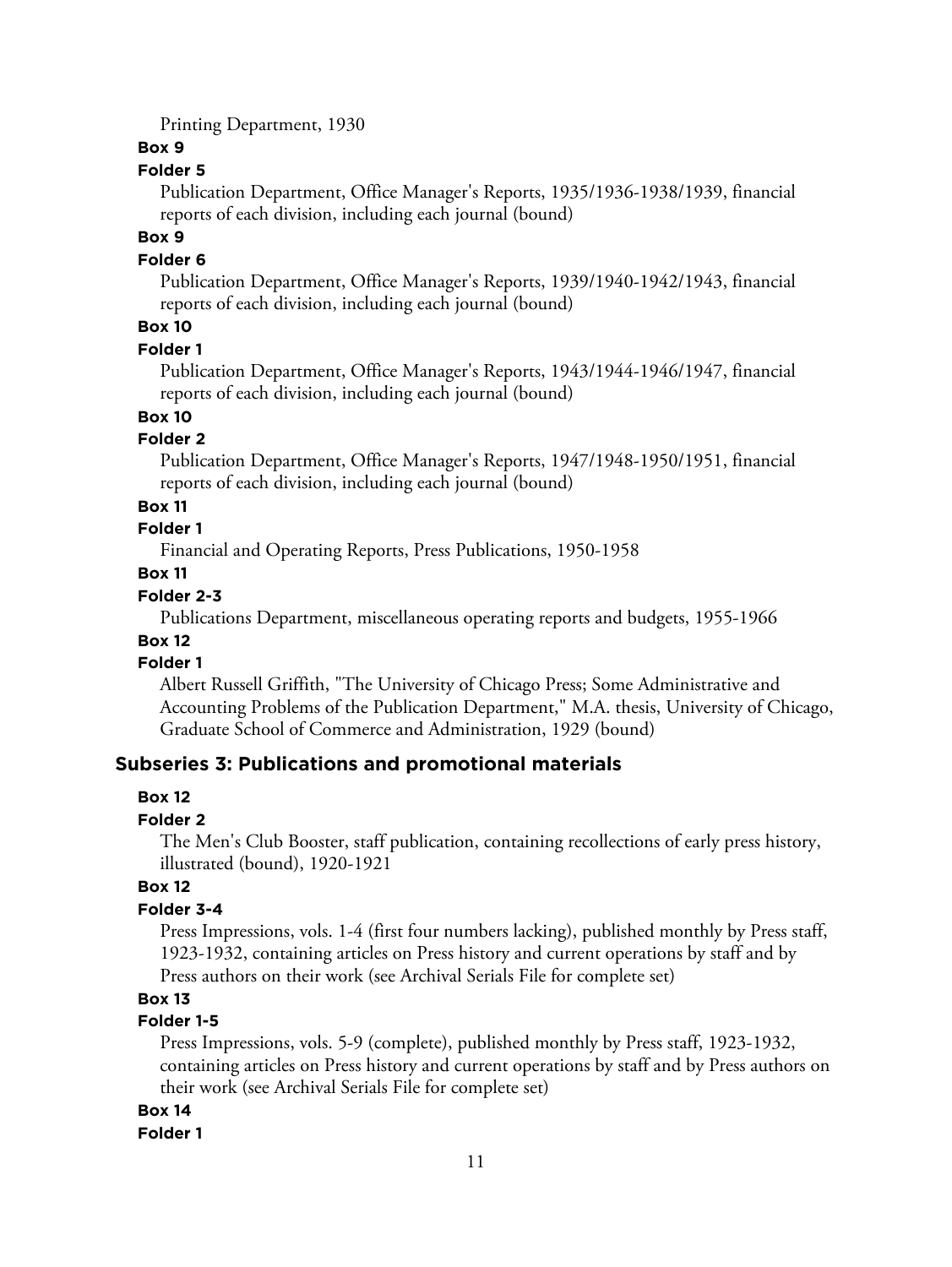"The Gallant Galley," servicemen's edition of Press Impressions, vols. 1-4, 1942-1945 **Box 14 Folder 2** Brochures, business and economic, 1921-1954 **Box 14 Folder 3** Brochures, education, 1916-1953 **Box 14 Folder 4** Brochures, history, literature, philosophy, 1916-1968 **Box 15 Folder 1** Brochures, political science, 1925-1950 **Box 15 Folder 2** Brochures, religion, 1962 **Box 15 Folder 3** Brochures, sciences, 1922-1967 **Box 15 Folder 4** Brochures, sociology and anthropology, 1930-1966 **Box 16 Folder 1-2** Seasonal book lists **Box 16 Folder 3** Cooperative press lists **Box 16 Folder 4** University Press advertising publications, The Practice of Teaching; Chicago Books **Box 16 Folder 5** University Press advertising publications, Books News; First Impression **Box 16 Folder 6** University Press advertising publications, Midway **Box 16 Folder 7** Miscellaneous press releases, 1940-1949 **Box 16 Folder 8** University Press history and staff **Box 16 Folder 9**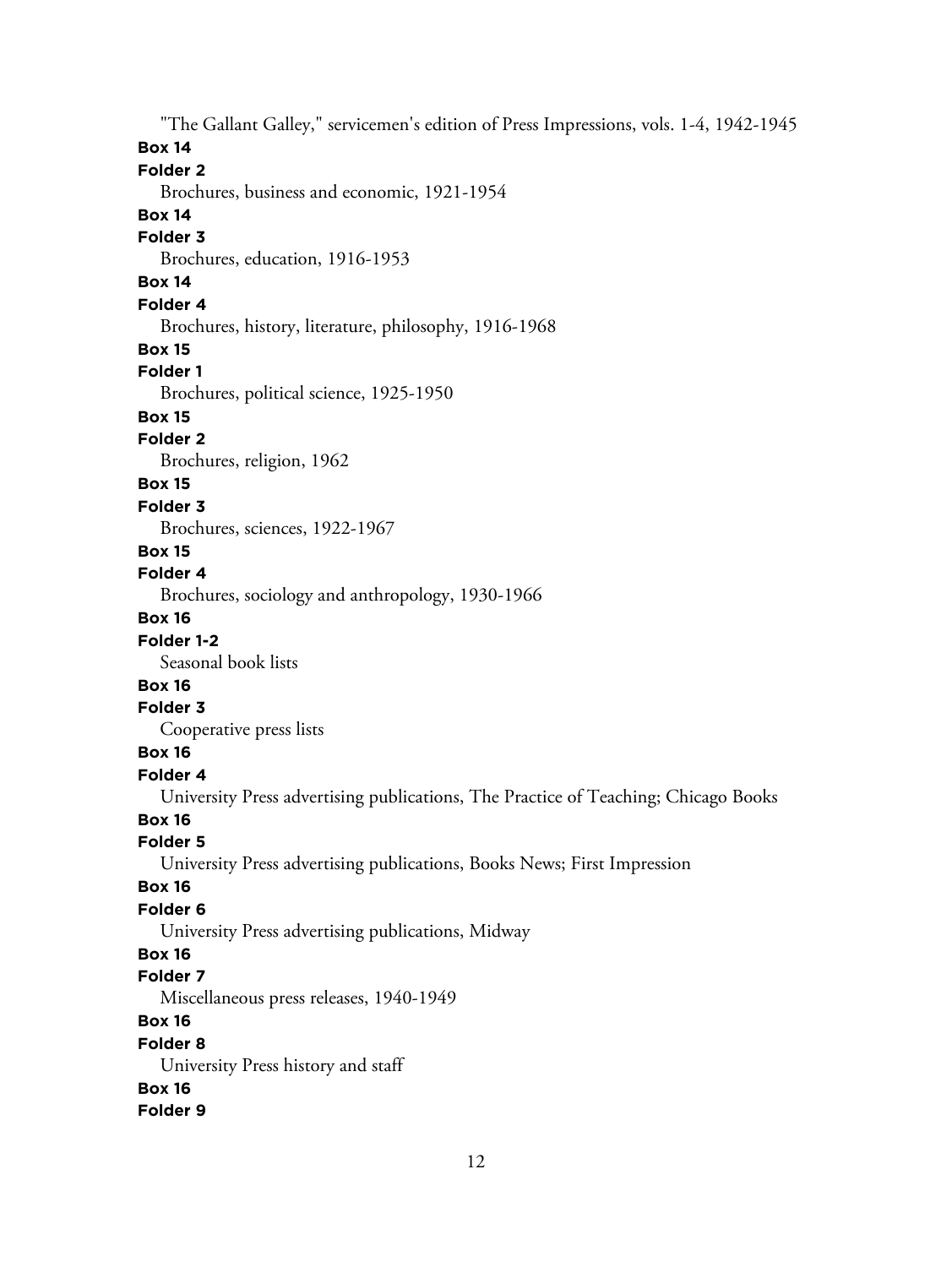Seasonal catalogs, Spring (S) and Fall (F) 1924, F 1934, S and F 1935, S and F 1936, S 1938, S 1939 **Box 16 Folder 10** Seasonal catalogs, S 1940, F 1941, S and F 1942, S and F 1943, S 1944 **Box 16 Folder 11** Seasonal catalogs, 1947, S and F 1949, S and F 1950, S 1951, S 1954 **Box 16 Folder 12** Seasonal catalogs, S 1955, S 1956, F 1957, S and F 1958 **Box 17 Folder 1** Seasonal catalogs, F 1959, F 1960, S and F 1961, S and F 1962 **Box 17 Folder 2** Seasonal catalogs, S 1963, F 1964 **Box 17 Folder 3** General catalogs, 1901-1902, 1903, 1915-1916 **Box 17 Folder 4** General catalogs, 1921-1922, 1923-1924, 1931-1932 **Box 17 Folder 5** General catalogs, 1940-1941, 1942 **Box 17 Folder 6** General catalogs, 1944-1945, 1945-1946, 1947-1948, 1948-949 **Box 18 Folder 1** General catalogs, 1949-1950, 1951-1952, 1953-1954 **Box 18 Folder 2** General catalogs, 1954-1955, 1956-1957, 1958-1959 **Box 18 Folder 3** General catalogs, 1959-1960, 1960-1961, 1961 **Box 18 Folder 4** General catalogs, 1962, 1963, journals 1963, 1965 • See also- bound volumes in Archival Serials File **Box 18 Folder 5** Out-of-print books, 1891-1958 **Box 18**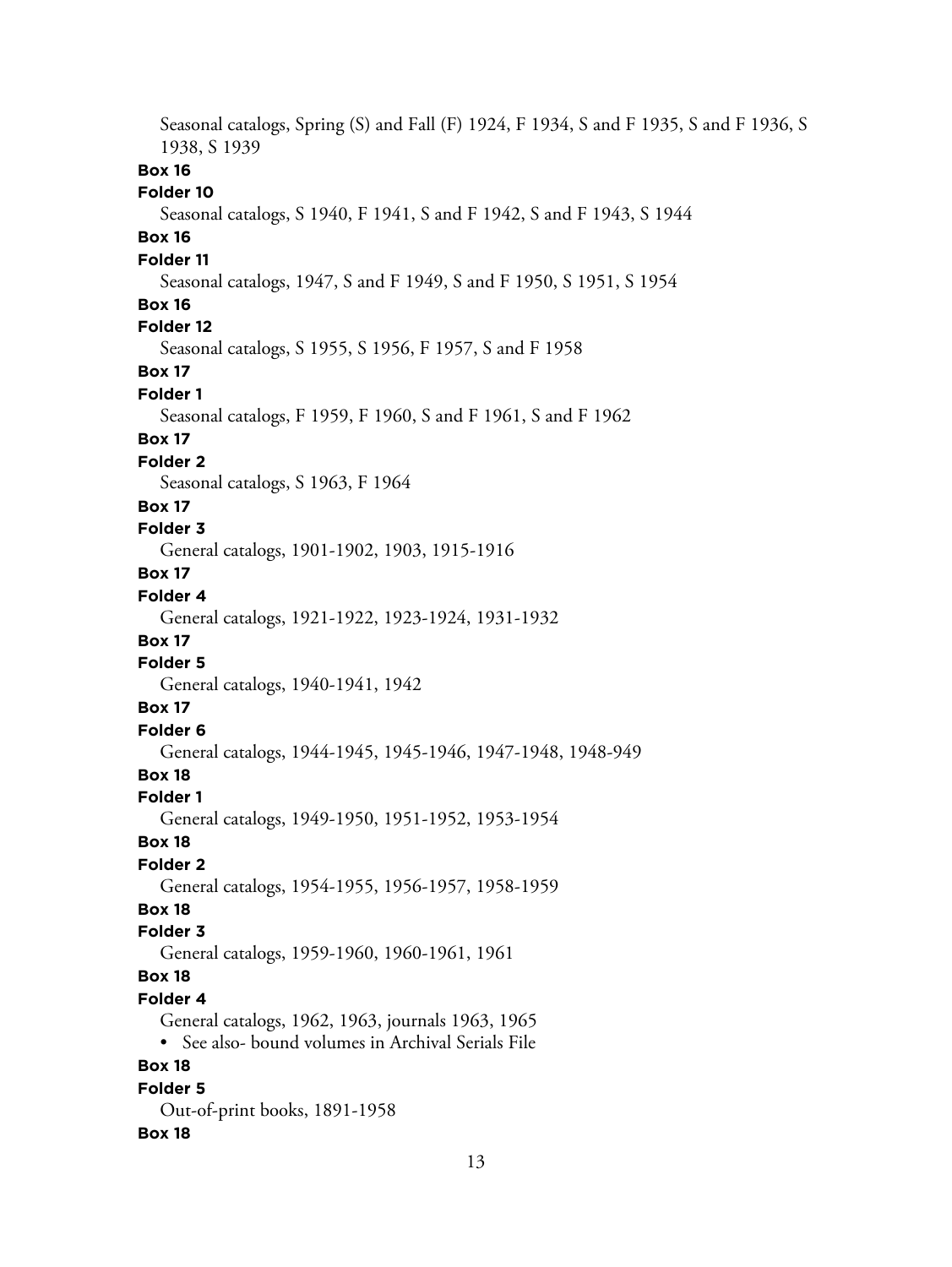#### **Folder 6**

Journals, 1891-1965

# **Box 19**

## **Folder 1**

College Book Exchange (Toledo) correspondence and orders, 1948-1949

# **Box 19**

#### **Folder 2**

College Book Exchange (Toledo) correspondence and orders, 1950, and correspondence re nonpayment

# **Box 19**

#### **Folder 3**

C. M. Reid (College Book Exchange) suit against University of Chicago, documents and correspondence, 1951-1952

#### **Box 19**

## **Folder 4**

Notes and drafts re Reid case by Morton Grodzins and Press staff

#### **Series II: Minutes**

#### **Box 19**

#### **Folder 5-6**

Board of Trustees, Committee on Press and Extension, miscellaneous minutes, 1903-1917, Newman Miller's copy, with correspondence

## **Box 20**

Administrative Board of the University Press, May 19, 1900-June 8, 1917 (bound)

#### **Box 20**

Board of University Press, October 19, 1901-December 14, 1917 (bound)

## **Box 21**

## **Folder 1**

Board of University Publications and Publication Committee, October 1917-December 1921

#### **Box 21**

#### **Folder 2**

Board of University Publications and Publication Committee, January 1922-December 1925

# **Box 21**

#### **Folder 3**

Board of University Publications and Publication Committee, January 1926-December 1928

# **Box 21**

#### **Folder 4**

Board of University Publications and Publication Committee, January 1929-December 1931

## **Box 21**

#### **Folder 5**

Board of University Publications, January 1932-December 1934

#### **Box 21**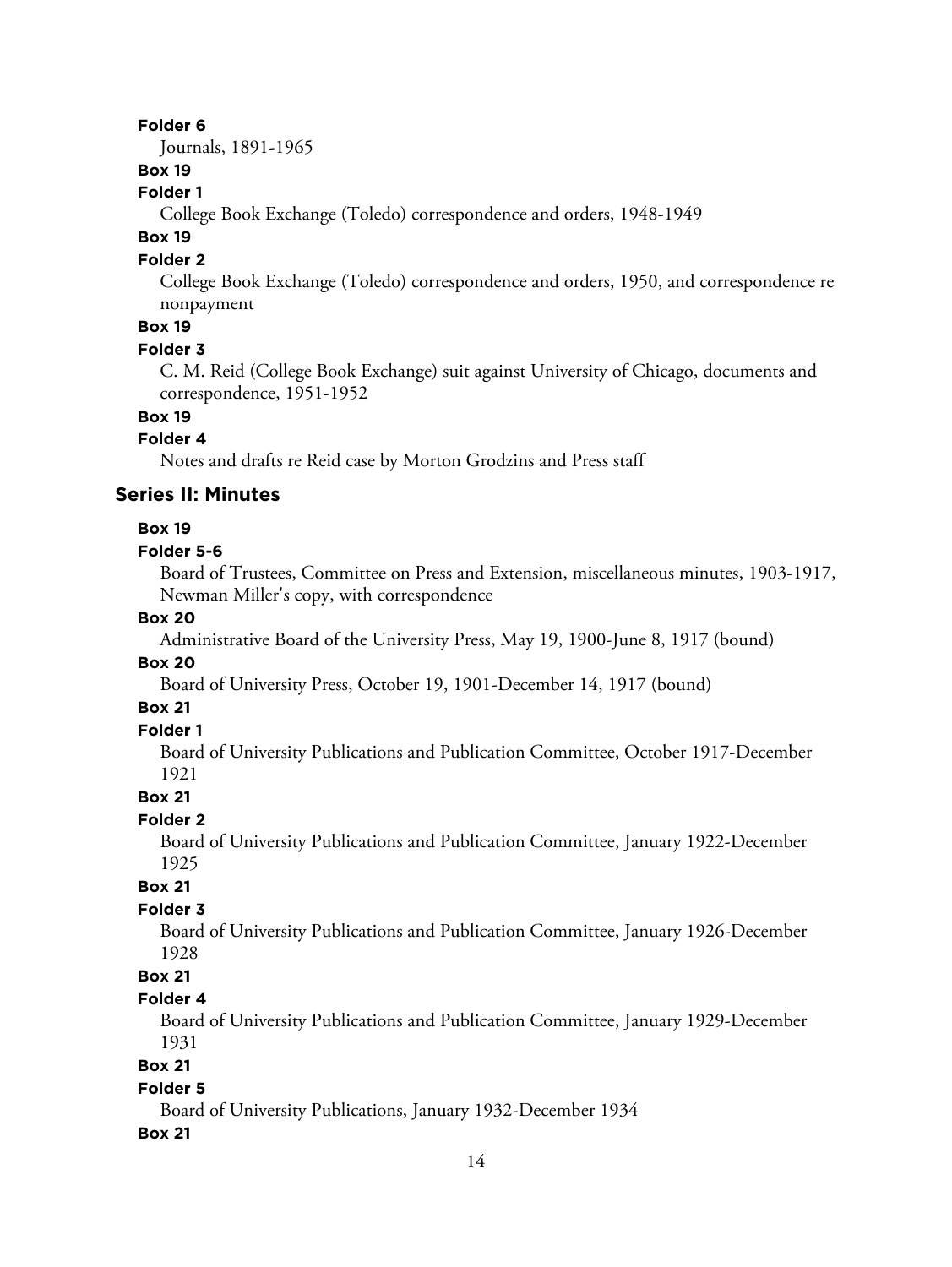#### **Folder 6**

Board of University Publications, January 1935-December 1936

# **Box 21**

# **Folder 7**

Board of University Publications, January 1937-December 1939

## **Box 21**

#### **Folder 8**

Board of University Publications, January 1940-November 1942

#### **Box 21**

# **Folder 9**

Publication Committee, March 1933-December 1937

## **Box 21**

## **Folder 10**

Publication Committee, March 1933-December 1937, January 1938-November 1942

# **Box 21**

## **Folder 11**

Publication Committee, October-November 1943, February 1944; Board of University Publications December 1943

# **Box 22**

## **Folder 1**

Publication Committee, March-June 1944

#### **Box 22**

# **Folder 2**

Publication Committee, July 1944-May 1945; Board of University Publications October 1944, June 1945

# **Box 22**

## **Folder 3**

Board of University Publications, Index to 1921-1927

#### **Box 22**

#### **Folder 4**

Board of University Publications, Index to 1921-1927, 1928-1932

## **Box 22**

# **Folder 5**

Board of University Publications, Index to 1921-1927, 1932-1936

#### **Box 22**

#### **Folder 6**

Board of University Publications, Index to 1921-1927, 1936-1939

## **Box 22**

#### **Folder 7**

Board of University Publications, Index to 1921-1927, 1940-1942

# **Box 22**

#### **Folder 8**

Board of University Publications, Index to 1921-1927, 1943-1959, A-L

#### **Box 22**

#### **Folder 9**

Board of University Publications, Index to 1921-1927, 1943-1959, Mc-Z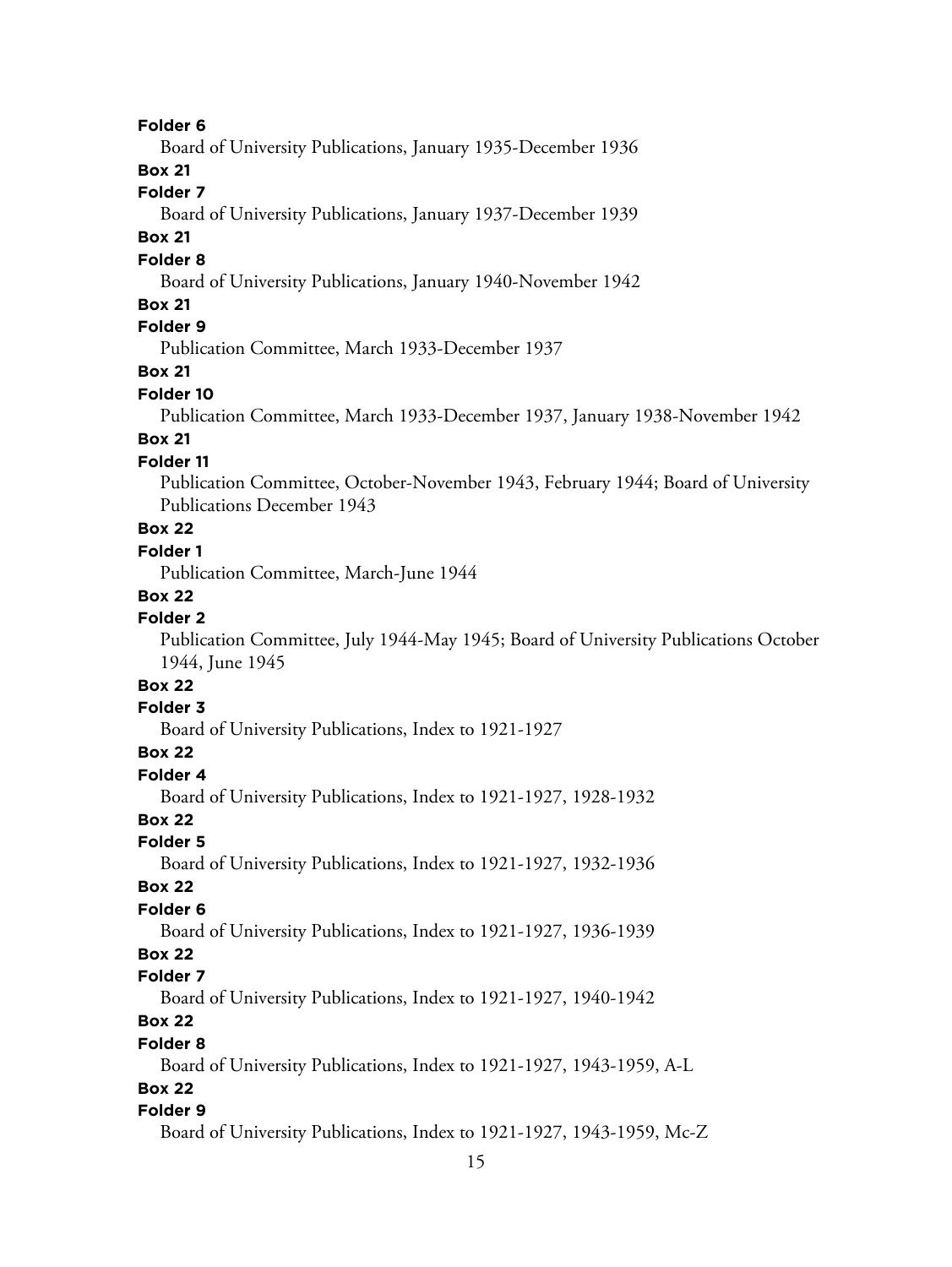**Box 22**

#### **Folder 10**

Board of University Publications, Index to 1921-1927, 1959-1961

#### **Box 22**

#### **Folder 11**

Board of University Publications, miscellaneous minutes, 1957-1963

# **Box 22**

#### **Folder 12**

Faculty advisory committees, miscellaneous, 1943-1956

#### **Box 22**

#### **Folder 13**

Press staff editorial board, miscellaneous, 1956-1965

#### **Box 23**

Board of University Publications, 1943-1958 (bound)

## **Box 23**

Board of University Publications, 1949-1956 (bound)

#### **Box 24**

Board of University Publications, 1959-1967 (bound)

#### **Box 24**

Press staff editorial board, 1962-1965, with index (bound)

# **Series IIIa: Book Files, Abbott-Horecky**

# **Box 25**

#### **Folder 1**

#### Abbott, Edith, Democracy and Social Progress in England (1918)

# **Box 25**

# **Folder 2**

#### Abbott, Historical Aspects of the Immigration Problem (1926)

#### **Box 25**

#### **Folder 3**

Abbott, Immigration (1924)

## **Box 25**

#### **Folder 4**

Abbott, Public Assistance (1940)

#### **Box 25**

#### **Folder 5**

Abbott, Social Welfare and Professional Education (1931)

# **Box 25**

#### **Folder 6**

Abbott, Some American Pioneers in Social Welfare (1937)

# **Box 25**

#### **Folder 7**

Abbott, The Tenements of Chicago, 1908-1935 (1936) **Box 25**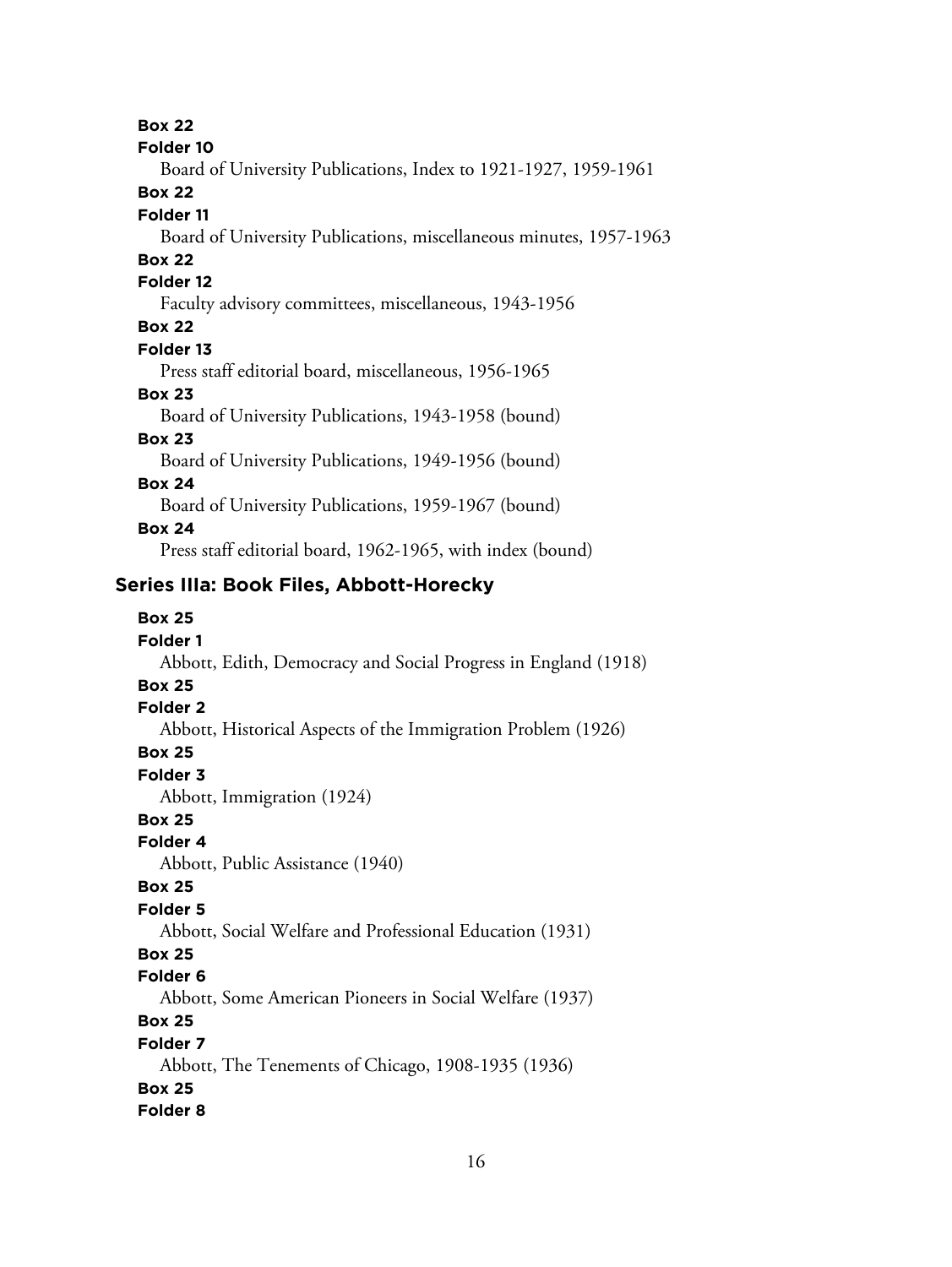Abbott, Edith, and Sophonisba P. Breckinridge, Truancy and Non-attendance in the Chicago Schools (1917)

## **Box 25**

#### **Folder 9**

Abbott, Grace, The Child and the State (1938)

# **Box 25**

#### **Folder 10**

Abbott, From Relief to Social Security (1941)

## **Box 25**

**Folder 11**

Abbott, Nabia, Aishah, the Beloved of Mohammed (1942)

#### **Box 25**

#### **Folder 12**

Abbott, Two Queens of Baghdad (1946)

• See also- Oriental Institute

#### **Box 26**

#### **Folder 1**

Abraham, W. E., The Mind of Africa (1963)

## **Box 26**

#### **Folder 2**

Abraham, David I., Vascular Responses in the Extremities of Man in Health and Disease (1944)

## **Box 26**

#### **Folder 3**

Acheson, Eunice Mae, The Effective Dean of Women (1932)

# **Box 26**

#### **Folder 4**

Ackerman, Edward A., Japan's Natural Resources and Their Relation to Japan's Economic Future (1953)

# **Box 26**

#### **Folder 5**

Ackerman, New England's Fishing Industry (1941)

## **Box 26**

# **Folder 6**

Ackerman, Joseph, and Marshall Harris, eds., Family Farm Policy (1947)

# **Box 26**

# **Folder 7**

Ackerson, Luton, Children's Behavior Problems, vol. 1 (1931)

# **Box 26**

#### **Folder 8**

Ackerson, Luton, vol. 2 (1942)

## **Box 27**

# **Folder 1**

Ackoff, Russell L., The Design of Social Research (1953)

#### **Box 27**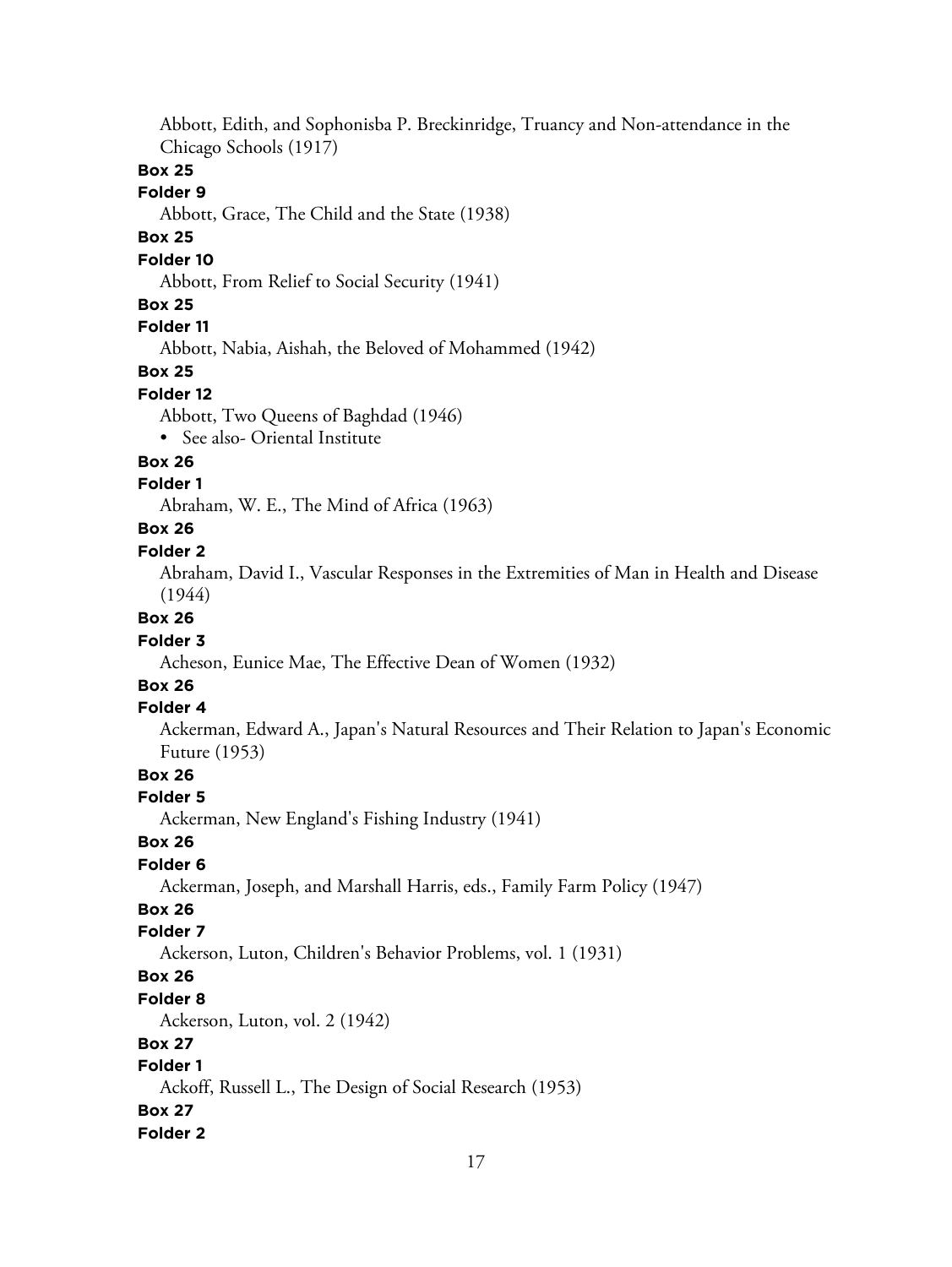Adair, Fred Lyman, ed., Maternal Care (1941)

## **Box 27**

# **Folder 3**

Adair, Maternal Care Complications (1938)

## **Box 27**

# **Folder 4**

Adair, Maternal Care and Some Complications (1939)

# **Box 27**

## **Folder 5**

Adams, John A. S., and Wayne M. Lowder, eds., The Natural Radiation Environment (1964)

**Box 27**

#### **Folder 6**

Adams, Robert McCormick, Land behind Baghdad (1965)

## **Box 27**

#### **Folder 7**

Adams, Robert McCormick, promotion and reviews

#### **Box 27**

## **Folder 8**

Additon, Henrietta, City Planning for Girls (1928)

## **Box 27**

# **Folder 9**

Ade, George, Artie and Pink Marsh, 1896-1897, Introduction by James T. Farrell (1963)

## **Box 28**

# **Folder 1**

Adler, Mortimer J., and Milton Mayer, The Revolution in Education (1958)

## **Box 28**

# **Folder 2**

Adler, Mortimer J., promotion

## **Box 28**

#### **Folder 3**

Adler, Mortimer J., reviews

## **Box 28**

# **Folder 4**

Agar, Herbert, The Price of Power (1957)

## **Box 28**

#### **Folder 5**

Agar, Herbert, promotion

# **Box 28**

#### **Folder 6**

Agar, Herbert, reviews

# **Box 28**

# **Folder 7**

Agard, Frederick B., and Robert J. Di Pietro, The Grammatical Structure of English and Italian and The Sounds of English and Italian (1965)

#### **Box 28**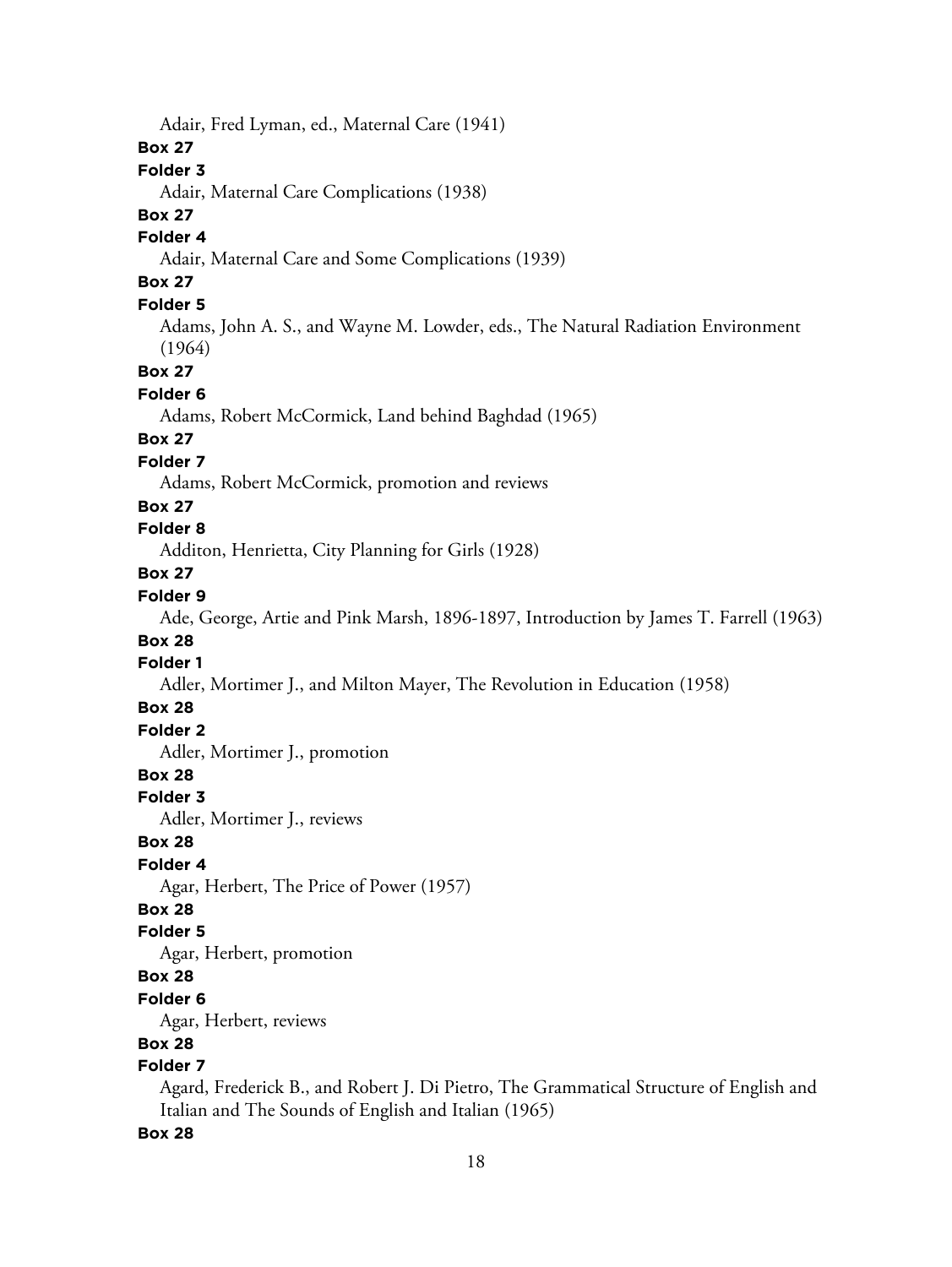**Folder 8-9** Aggeler, Paul M., and S. P. Lucia, Hemorrhagic Disorders (1949) **Box 29 Folder 1** Aggeler, Paul M., reviews **Box 29 Folder 2** Albert, A. Adrian, College Algebra (1946) **Box 29 Folder 3** Albert, Fundamental Concepts of Higher Algebra (1956) **Box 29 Folder 4** Albert, Introduction of Algebraic Theories (1941) **Box 29 Folder 5** Albert, Modern Higher Algebra (1937) **Box 29 Folder 6** Alembic Club Reprints (1900-1912) **Box 29 Folder 7-8** Alexander, Franz, and Helen Ross, eds., Dynamic Psychiatry (1952) **Box 29 Folder 9** Alexander, The Impact of Freudian Psychiatry (1961) **Box 30 Folder 1-3** Alinsky, Saul D., Reveille for Radicals (1946) **Box 30 Folder 4** Allee, Warder Clyde, Animal Aggregations (1931) **Box 30 Folder 5** Allee, Synoptic Key to the Phyla, Classes, and Orders of Animals (1923) **Box 30 Folder 6** Allen, Francis A., The Borderland of Criminal Justice (1964) **Box 30 Folder 7** Allen, Hamilton Ford, The Infinitive in Polybius Compared with the Infinitive in Biblical Greek (1907) **Box 31 Folder 1** Allen, Henry Elisha, The Turkish Transformation (1935) **Box 31**

#### 19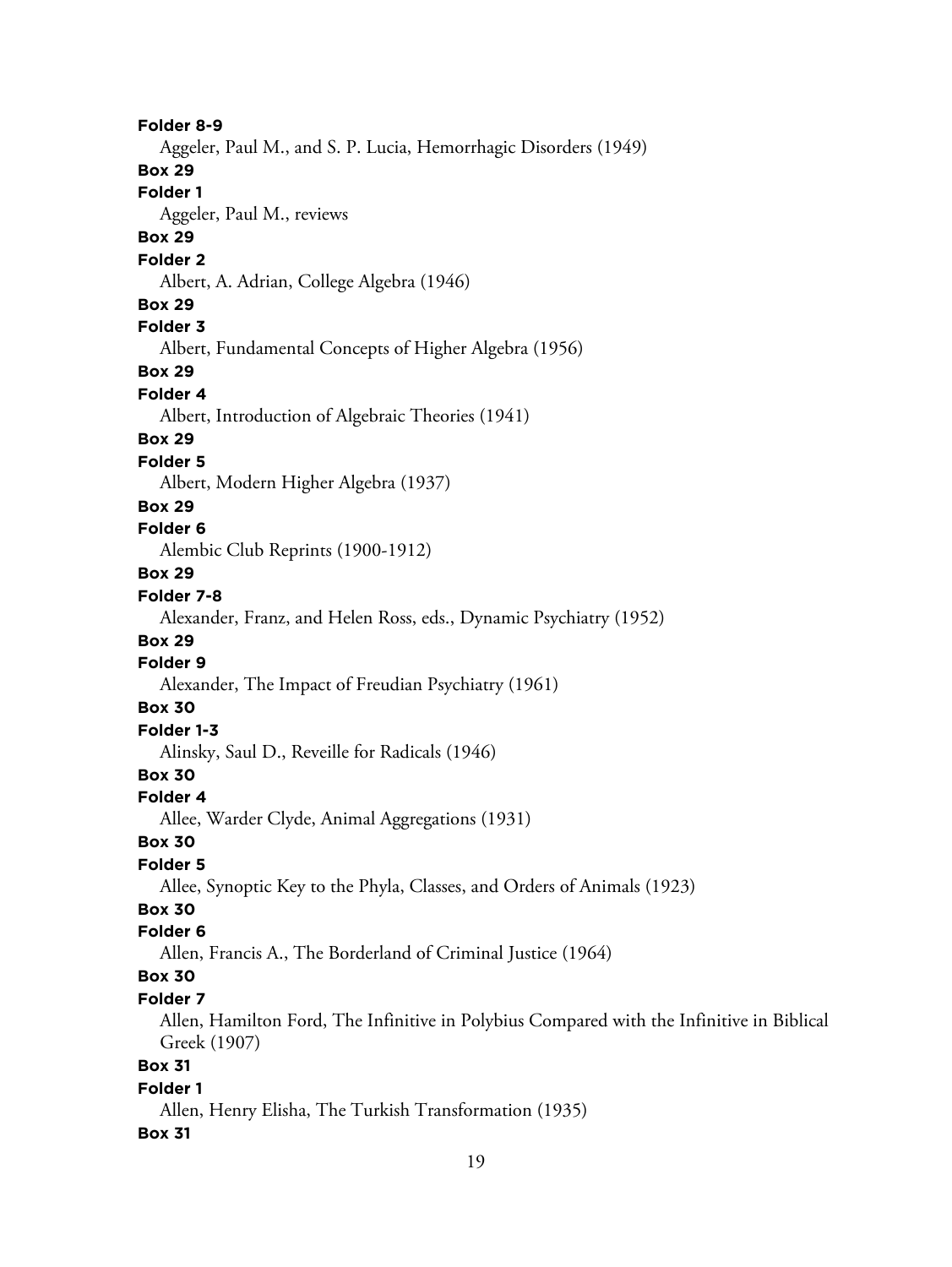#### **Folder 2**

Allen, Henry Elisha, promotion and reviews

## **Box 31**

## **Folder 3**

Allen, J. Garrott, ed., The Physiology and Treatment of Peptic Ulcer (1959)

## **Box 31**

#### **Folder 4**

Allen, J. Garrott, ed., promotion and reviews

#### **Box 31**

# **Folder 5**

Allen, Philip Schuyler, Medieval Latin Lyrics (1931)

#### **Box 31**

#### **Folder 6**

Allen, Philip Schuyler, promotion and reviews

# **Box 31**

## **Folder 7**

Allen, Studies in Popular Poetry (1902)

#### **Box 31**

#### **Folder 8**

Allen, Thomas George, A Handbook of the Egyptian Collection, The Art Institute of Chicago (1923)

• See also- Oriental Institute

# **Box 31**

## **Folder 9**

Aller, Lawrence H., and Dean B. McLaughlin, eds., Stellar Structure (1965)

# **Box 31**

#### **Folder 10**

Aller, Lawrence H., promotion and reviews

#### **Box 32**

#### **Folder 1**

Alschuler, Rose H., and L. W. Hattick, Painting and Personality (1947)

#### **Box 32**

# **Folder 2**

Alschuler, Rose H., promotion and reviews

#### **Box 32**

#### **Folder 3**

Alschuler, Rose H., abridged edition (1969)

#### **Box 32**

#### **Folder 4**

Altick, Richard D., The English Common Reader (1957)

# **Box 32**

#### **Folder 5**

Altick, Richard D., promotion and reviews

## **Box 32**

#### **Folder 6**

Altrocchi, Rudolph, Deceptive Cognates (1935)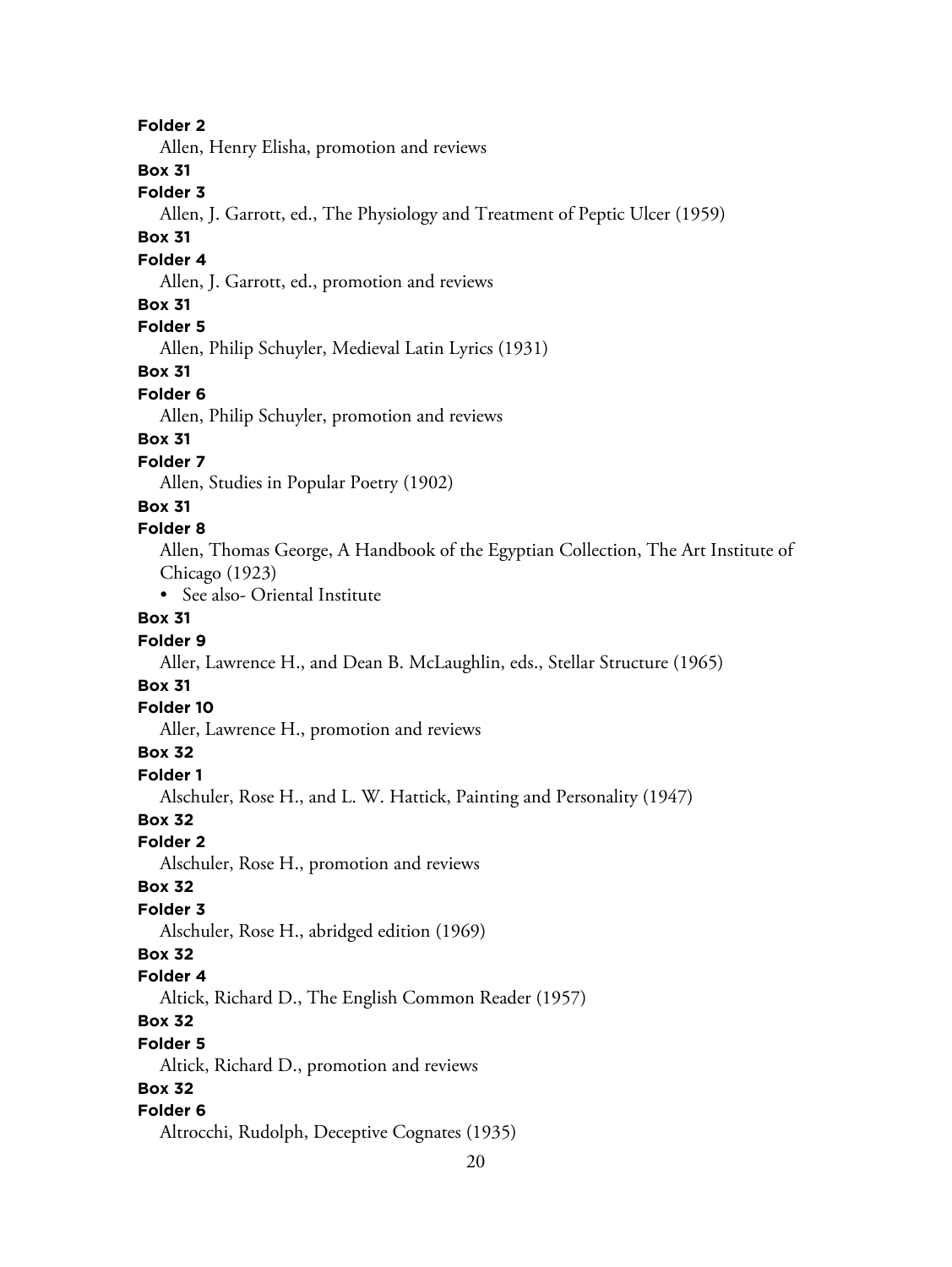# **Box 32**

#### **Folder 7**

Ambler, Charles Henry, Sectionalism in Virginia from 1776 to 1861 (1910)

## **Box 32**

#### **Folder 8**

American Country Life Association, Proceedings (1919-1941), correspondence

# **Box 33**

## **Folder 1-3**

American Country Life Association, Proceedings (1919-1941), correspondence

# **Box 33**

# **Folder 4-5**

American Country Life Association, Proceedings (1919-1941), promotion

#### **Box 33**

#### **Folder 6**

American Dental Association, Committee on the Study of Dental Practice, 1932

#### **Box 33**

#### **Folder 7**

American Journal of Sociology, Index, vols. 1-25 (1922) [also miscellaneous correspondence concerning the Journal]

# **Box 33**

#### **Folder 8**

American Primers series, ed. Percy W. Bidwell (1934-1936), general correspondence

# **Box 34**

## **Folder 1-2**

American Primers series, ed. Percy W. Bidwell (1934-1936), general correspondence

# **Box 34**

## **Folder 3-5**

American Primers series, ed. Percy W. Bidwell (1934-1936), promotion

## **Box 34**

#### **Folder 6**

American Primers series, ed. Percy W. Bidwell (1934-1936), reviews

• See also- individual authors

# **Box 35**

## **Folder 1**

American Sociological Society, Annual Proceedings (1906-1935), general correspondence

# **Box 35**

# **Folder 2**

American Sociological Society, Annual Proceedings (1906-1935), production

# **Box 35**

## **Folder 3**

American Sociological Society, Annual Proceedings (1906-1935), accounts

# **Box 35**

# **Folder 4**

American Sociological Society, Annual Proceedings (1906-1935), promotion and reviews **Box 35**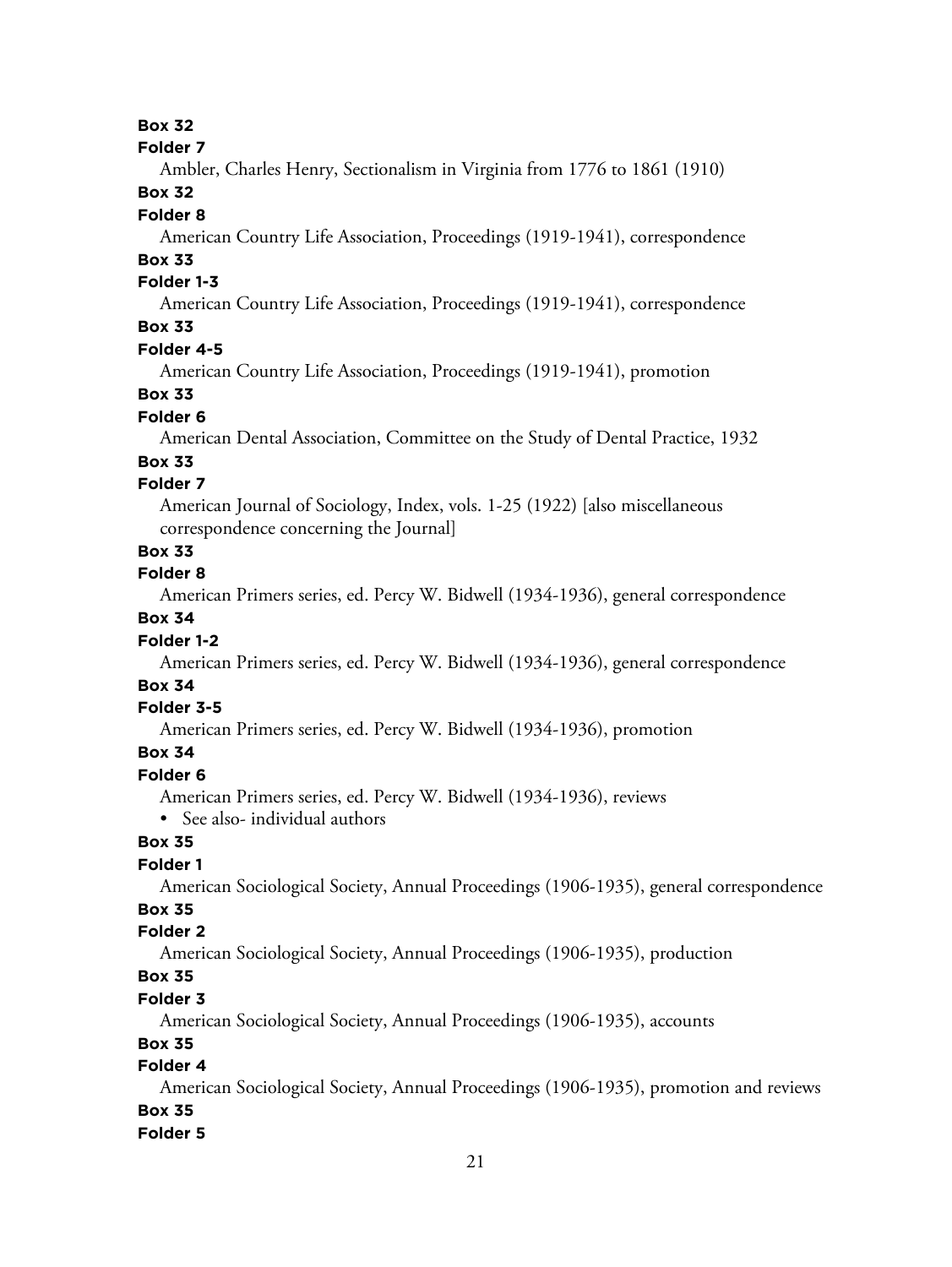American Sociological Society, Annual Proceedings (1906-1935), permissions **Box 35 Folder 6** Ames, Edward Scribner, Beyond Theology, ed. Van Meter Ames (1959) **Box 35 Folder 7** Ames, The New Orthodoxy (1918) **Box 36 Folder 1** Ames, Van Meter, Aesthetics of the Novel (1928) **Box 36 Folder 2** Anderson, Eugene Newton, The First Moroccan Crisis, 1904-1906 (1930) **Box 36 Folder 3** Anderson, Fulton H., The Philosophy of Francis Bacon (1948) **Box 36 Folder 4-5** Anderson, Nels, Desert Saints (1942) **Box 36 Folder 6** Anderson, The Hobo (1923) **Box 36 Folder 7** Anderson, The Hobo, reviews **Box 36 Folder 8** Anderson, The Hobo, Phoenix ed. (1961) **Box 37 Folder 1** Anderson, Men on the Move (1940) **Box 37 Folder 2** Anderson, Men on the Move (1940), promotion and reviews **Box 37 Folder 3** Anderson, Oscar E., The Health of a Nation (1958) **Box 37 Folder 4** Anderson, Oscar E., promotion and reviews **Box 37 Folder 5** Anderson, Sherwood, Windy McPherson's Son, 1916, Introduction by Wright Morris (1965) **Box 37 Folder 6**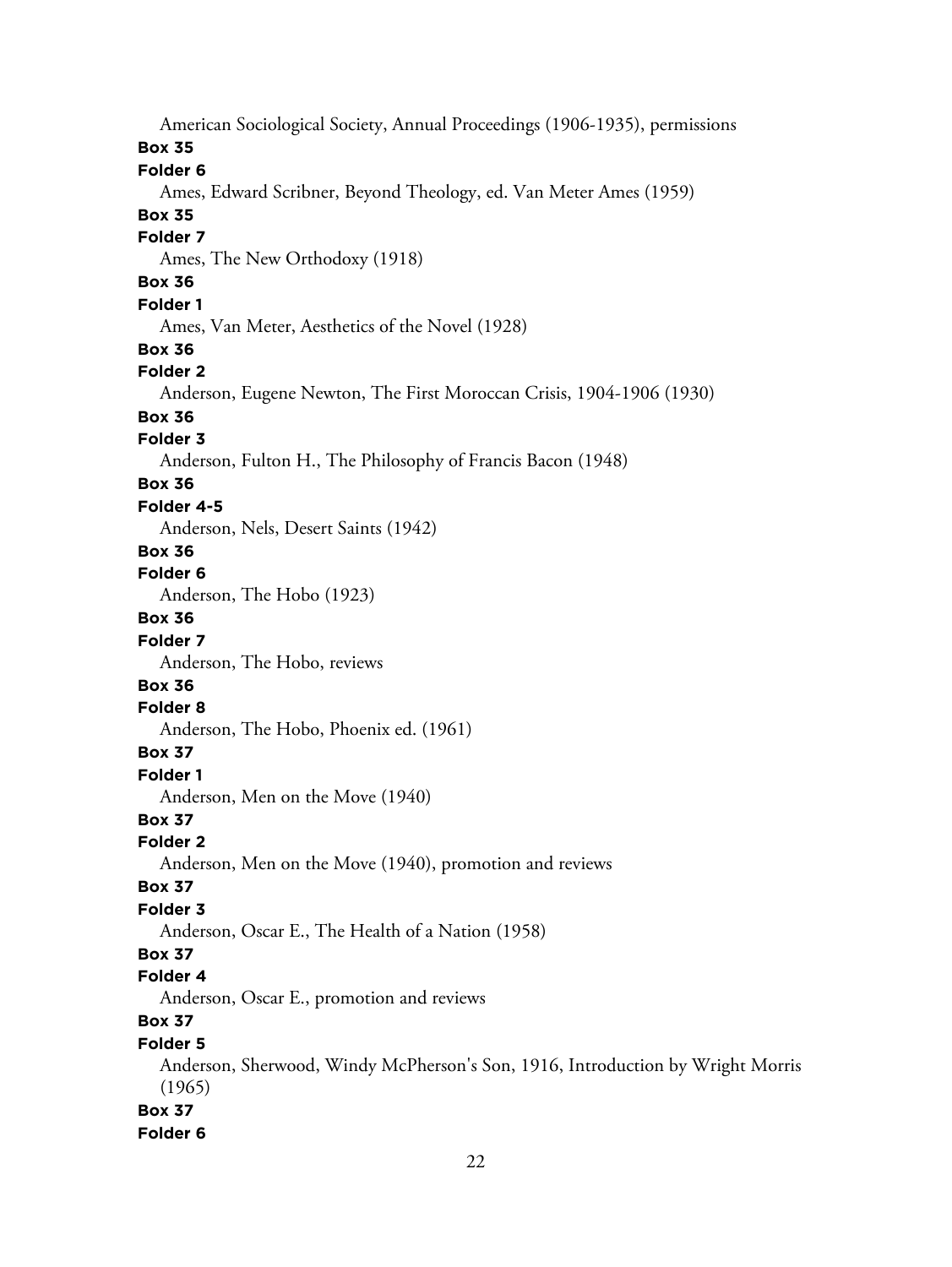Andrewartha, H. G., Introduction to the Study of Animal Populations (1961)

## **Box 37**

# **Folder 7**

Andrewartha, H. G., promotion and reviews

# **Box 37**

#### **Folder 8**

Andrewartha, H. G. and L. C. Birch, The Distribution and Abundance of Animals (1954)

# **Box 37**

# **Folder 9**

Andrewartha, H. G. and L. C. Birch, reviews

## **Box 37**

## **Folder 10**

Angell, James Rowland, A Preliminary Study of the Significance of Partial Tones in the Localization of Sound (1902)

# **Box 38**

#### **Folder 1**

Angell, Robert Cooley, A Study in Undergraduate Adjustment (1930)

## **Box 38**

# **Folder 2**

Angle, Paul, ed., Created Equal? The Complete Lincoln-Douglas Debates of 1858 (1958)

# **Box 38**

# **Folder 3**

Angle, Paul, promotion and reviews

## **Box 38**

# **Folder 4**

Apostle, Hippocrates G., Aristotle's Philosophy of Mathematics (1952)

# **Box 38**

# **Folder 5-6**

Apter, David, The Politics of Modernization (1965)

## **Box 38**

## **Folder 7**

Apter, David, promotion and reviews

## **Box 38**

# **Folder 8**

Arbaugh, George Bartholomew, Revelation in Mormonism (1932)

# **Box 39**

## **Folder 1**

Arendt, Hannah, The Human Condition (1958)

## **Box 39**

## **Folder 2**

Arendt, Hannah, promotion

## **Box 39**

# **Folder 3**

Arendt, Hannah, reviews **Box 39 Folder 4-6**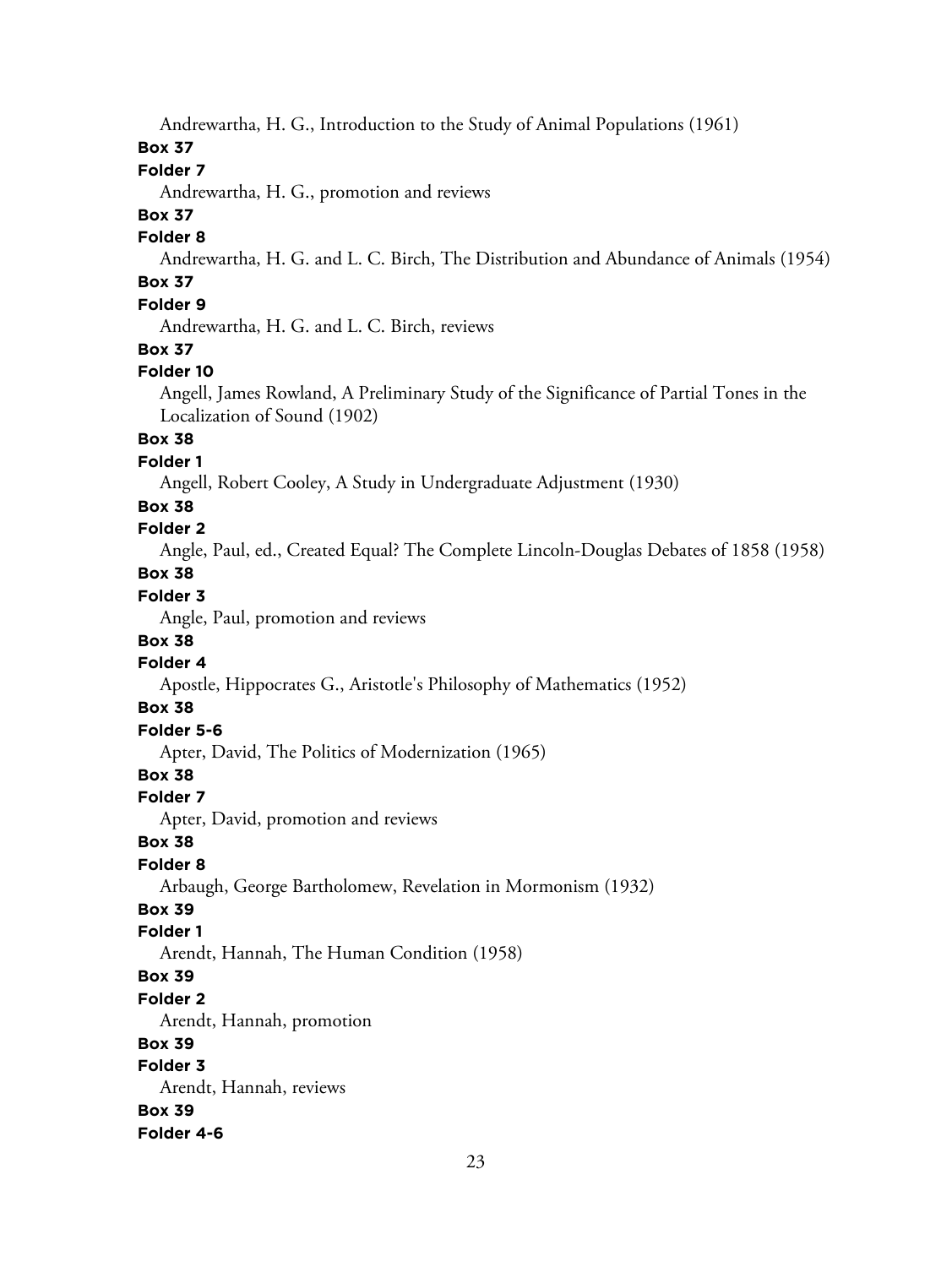Arndt, W. F., and F. W. Gingrich, ed. and trans., Walter F. Bauer, A Greek-English Lexicon of The New Testament and Other Early Christian Literature (1957), general correspondence

## **Box 40**

## **Folder 1**

Arndt, costs and production

# **Box 40**

# **Folder 2-3**

Arndt, correspondence 1956-1967

#### **Box 40**

#### **Folder 4**

Arndt, translation rights

#### **Box 40**

#### **Folder 5**

Arndt, revision

# **Box 40**

# **Folder 6**

Arndt, promotion

# **Box 40**

## **Folder 7**

Arndt, reviews

• See also- Gingrich, F. W., ed., Shorter Lexicon of the Greek New Testament

# **Box 40**

#### **Folder 8**

Arnoldson, Torild Washington, Parts of the Body in Older Germanic and Scandinavian (1915)

# **Box 40**

# **Folder 9**

Arpee, Leon, The Armenian Awakening (1909)

# **Box 40**

#### **Folder 10**

Artz, Frederick B., From the Renaissance to Romanticism (1962)

#### **Box 41**

# **Folder 1**

Artz, Frederick B., From the Renaissance to Romanticism (1962)

# **Box 41**

#### **Folder 2**

Asheim, Lester, ed., The Persistent Issues in American Librarianship (1961)

## **Box 41**

#### **Folder 3-7**

Association of American Universities, Proceedings (1926-1941), general correspondence 1926-1948

# **Box 41**

#### **Folder 8**

Association of Collegiate Schools of Business, Social Studies in Secondary Schools (1922)

#### **Box 42**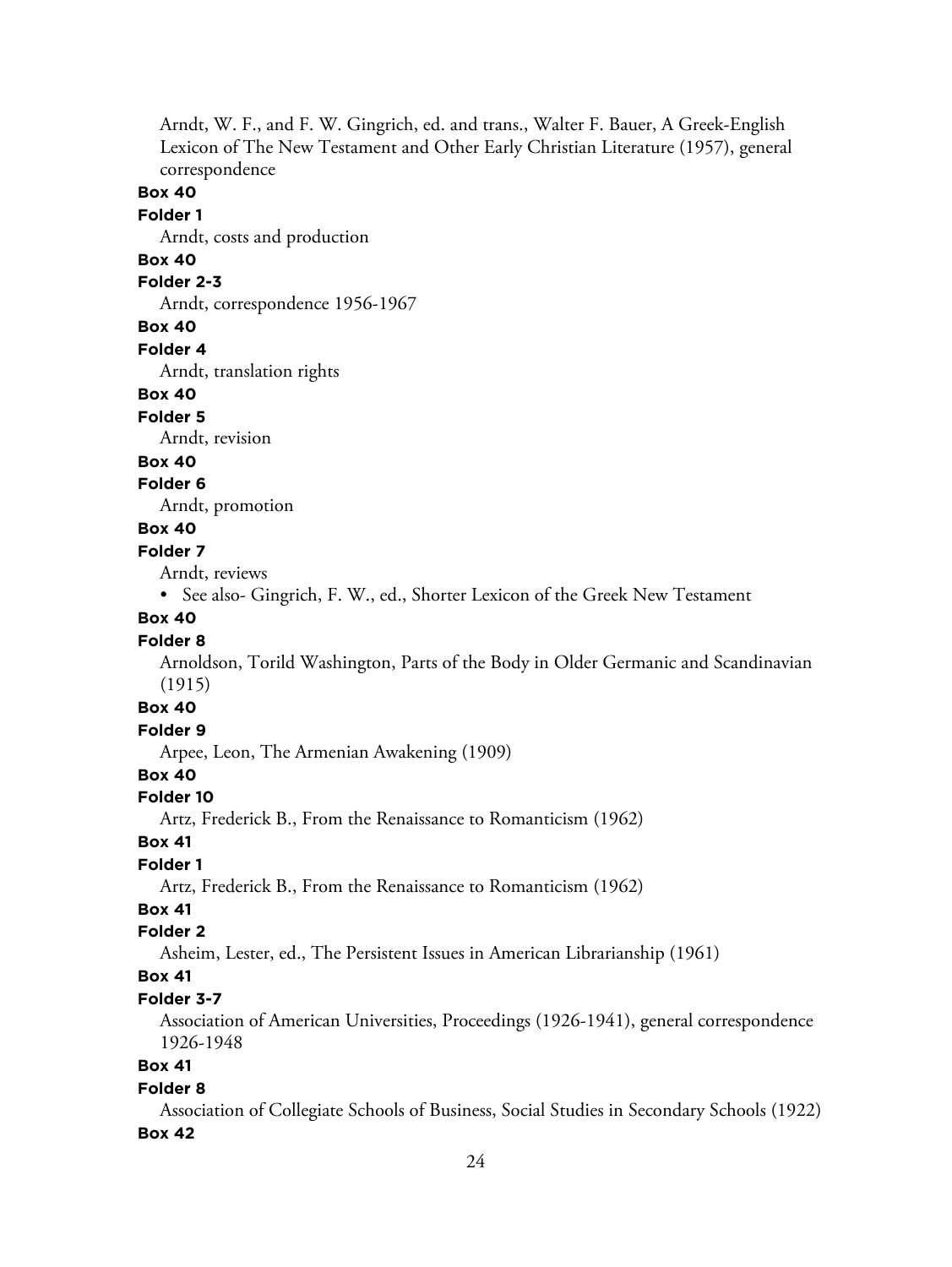#### **Folder 1**

Athearn, Walter Scott, The City Institute for Religious Teachers (1915)

# **Box 42**

# **Folder 2-3**

Atkins, Elizabeth, Edna St. Vincent Millay and Her Times (1936)

# **Box 42**

# **Folder 4**

Atkinson, Louise Warren, The Story of Paul of Tarsus (1910)

## **Box 42**

#### **Folder 5**

Auerbach, Erich, Dante, Poet of the Secular World, trans. Ralph Manheim, ed. Theodore Silverstein (1961)

## **Box 42**

#### **Folder 6**

Auger, Pierre, What Are Cosmic Rays? trans. Maurice Shapiro (1945)

#### **Box 42**

## **Folder 7**

Aurelianus, Caelius, On Acute and Chronic Diseases, trans. I. E. Drabkin (1950)

# **Box 42**

## **Folder 8**

Aurelianus, Caelius, promotion and reviews

#### **Box 43**

#### **Folder 1**

Ayres, Clarence Edwin, The Nature of the Relationship between Ethics and Economics (1918)

# **Box 43**

#### **Folder 2**

Baber, Zonia, Stony Island (1917)

#### **Box 43**

**Folder 3**

Babkin, Boris P., Pavlov (1949)

#### **Box 43**

#### **Folder 4**

Babkin, Boris P., reviews

#### **Box 43**

#### **Folder 5**

Baer, Klaus, Rank and Title in the Old Kingdom (1960)

#### **Box 43**

#### **Folder 6**

Bailey, Dana Clark, A New Approach to American History (1927)

#### **Box 43**

# **Folder 7**

Bailey, rev. E. T. Smith (1931) **Box 43**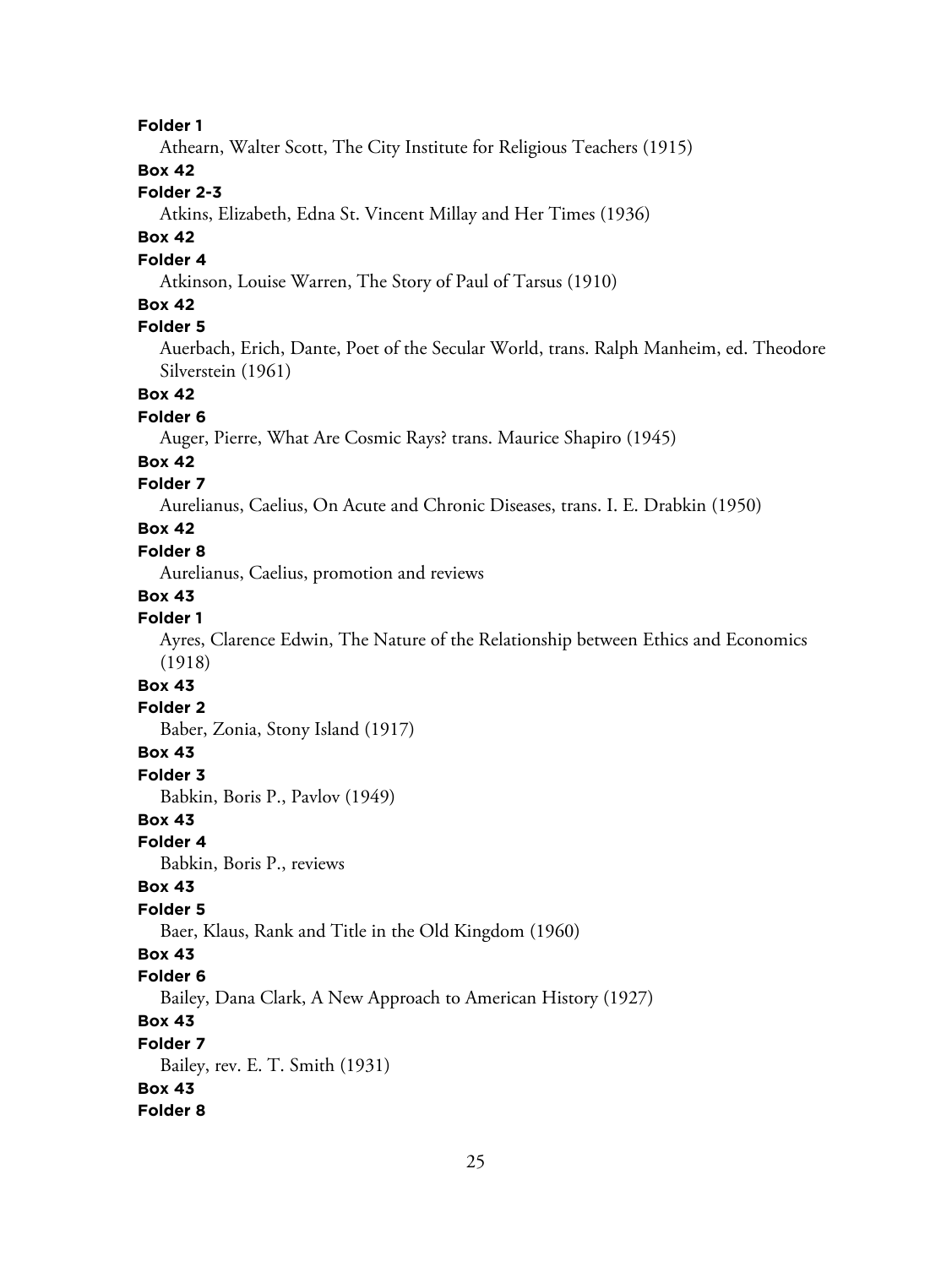Bailey, Percival, Douglas N. Buchanan, and Paul C. Bucy, Intracranial Tumors of Infancy and Childhood (1939) **Box 43 Folder 9** Baker, Archibald G., ed., A Short History of Christianity (1940) **Box 43 Folder 10** Baker, Archibald G., promotion and reviews **Box 44 Folder 1** Baker, Gladys L., The County Agent (1939) **Box 44 Folder 2** Baker, Newman Freese, Legal Aspects of Zoning (1927) **Box 44 Folder 3** Baker, Richard Philip, The Problem of the Angle-Bisectors (1911) **Box 44 Folder 4** Baker-Crothers, Hayes, Virginia and the French and Indian War (1928) **Box 44 Folder 5** Balabanis, Homer P., The American Discount Market (1935) **Box 44 Folder 6** Baldwin, Ralph B., The Face of the Moon (1949) **Box 44 Folder 7** Baldwin, The Measure of the Moon (1963) **Box 44 Folder 8** Baldwin, The Measure of the Moon (1963), promotion and reviews **Box 44 Folder 9** Baldwin, Raymond William, Price Differentials in Wheat Futures between Kansas City and Chicago (1934) **Box 44 Folder 10** Barnard, Edward Emerson, Micrometric Measures of Star Clusters (1931) **Box 45 Folder 1** Barnes, Harry Elmer, ed., An Introduction to the History of Sociology (1948) **Box 45 Folder 2** Barnes, Helen Elcessor, A Study of the Variations between the Original and the Standard Editions of Balzac's Les Chouans (1923)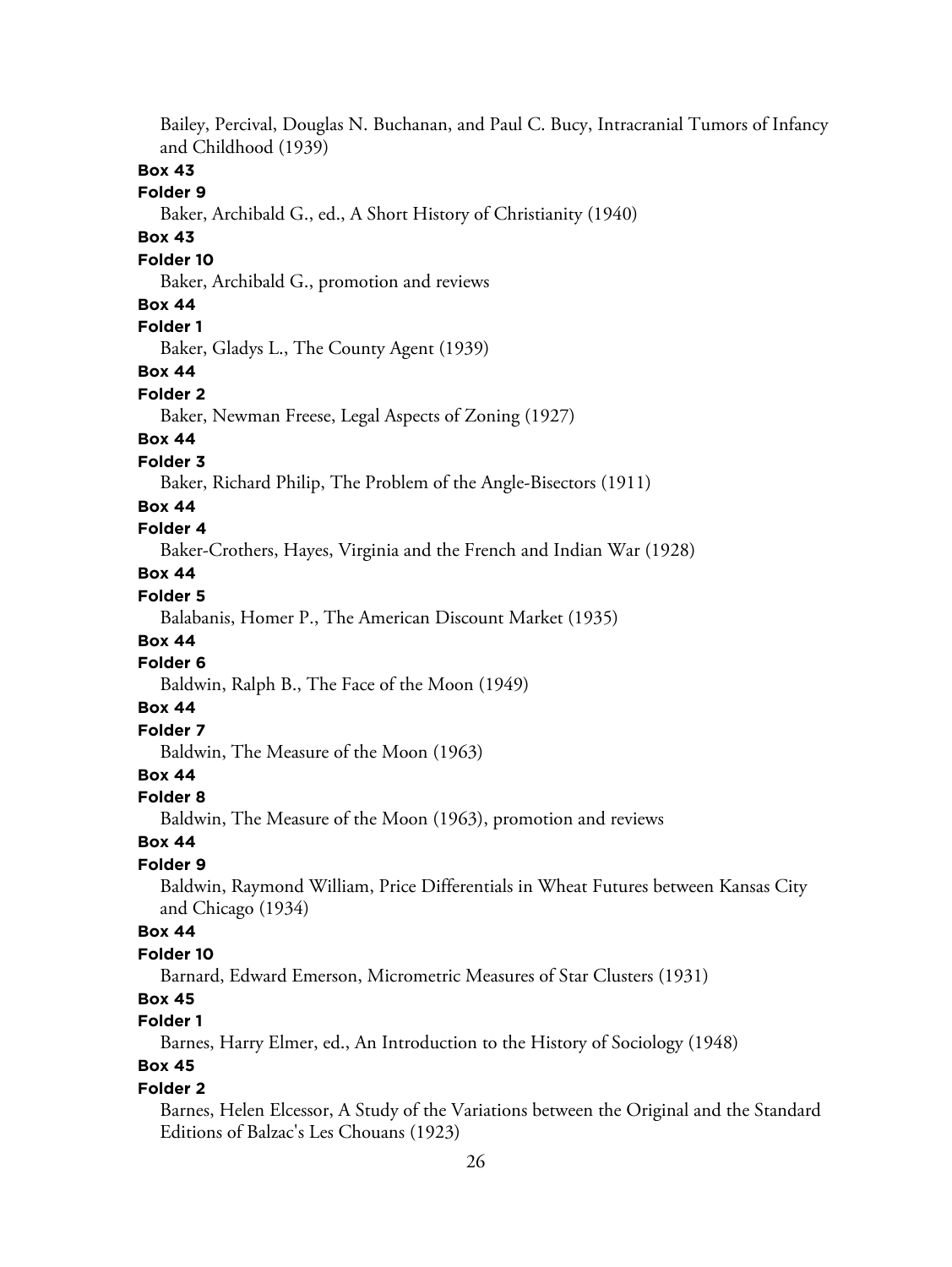**Box 45**

#### **Folder 3**

Barnett, Albert E., Paul Becomes a Literary Influence (1941)

## **Box 45**

#### **Folder 4**

Barnett, Paul, Business-Cycle Theory in the United States, 1860-1900 (1941)

# **Box 45**

## **Folder 5**

Baroja, Julio Caro, The World of Witches, trans. O. N. V. Glendinning (1965)

# **Box 45**

#### **Folder 6**

Baroja, Julio Caro, promotion and reviews

## **Box 45**

## **Folder 7-8**

Barr, Stringfellow, Let's Join the Human Race (1950)

## **Box 46**

## **Folder 1**

Barrett, Storrs Barrows, The Geography of the Heavens (1935)

• See also-Yerkes Observatory, slides and photographs

## **Box 46**

## **Folder 2**

Barrows, David Prescott, The Ethno-Botany of the Coahuilla Indians of Southern California (1900)

## **Box 46**

# **Folder 3**

Bartky, Walter, Highlights of Astronomy (1935), general correspondence

# **Box 46**

# **Folder 4**

Bartky, Walter, promotion and reviews

# **Box 46**

## **Folder 5-6**

Bartky, Walter, Stellarscope

## **Box 46**

# **Folder 7**

Bartlett, Ethel M., Types of Aesthetic Judgment (1937)

# **Box 46**

## **Folder 8**

Bartlett, Lester W., Ralph M. Hogan, and Alden W. Boyd, The Y.M.C.A. Executive Secretary (1929)

# **Box 46**

# **Folder 9**

Bartlett, Lester W., and Alden W. Boyd, The Y.M.C.A. Physical Director (1929)

# **Box 46**

## **Folder 10**

Barton, George Aaron, The Religions of the World (1917)

## **Box 47**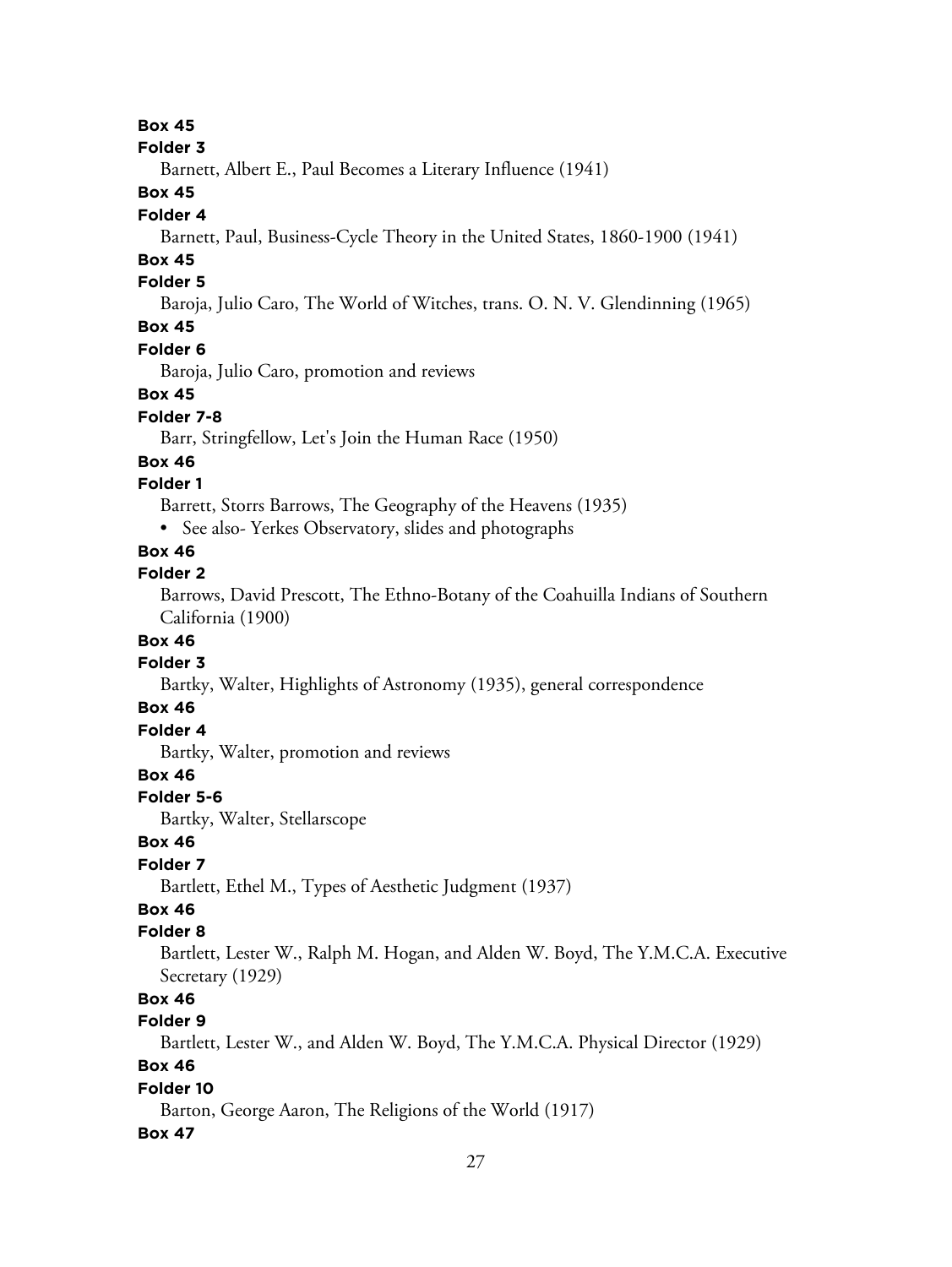#### **Folder 1**

Barton, R. F., The Kalingas (1949)

# **Box 47**

## **Folder 2**

Barton, William Eleazar, The Influence of Chicago upon Abraham Lincoln (1923)

## **Box 47**

#### **Folder 3**

Bascom, William R., and Melville J. Herskovitz, eds., Continuity and Change in African Cultures (1958)

# **Box 47**

## **Folder 4**

Bascom, William R., promotion and reviews

#### **Box 47**

#### **Folder 5**

Baskervill, Charles Read, The Elizabethan Jig and Related Song Drama (1929)

#### **Box 47**

## **Folder 6**

Baskervill, ed., Pierre Gringore's Pageants for the Entry of Mary Tudor into Paris (1934)

# **Box 47**

#### **Folder 7**

Baskett, William D., Parts of the Body in the Later Germanic Dialects (1920)

#### **Box 47**

## **Folder 8**

Batt, Max, The Treatment of Nature in Germanic Literature from Günther to the Appearance of Goethe's Werther (1902)

# **Box 47**

#### **Folder 9**

Battan, Louis J., Radar Meteorology (1959)

#### **Box 48**

#### **Folder 1**

Batten, J. Minton, John Drury, Advocate of Christian Reunion (1944)

#### **Box 48**

#### **Folder 2**

Bauer, Peter, and Basil Yamey, The Economics of Underdeveloped Countries (1957) • [Bauer, Walter F. See-Arndt, W. F. and F. W. Gingrich, ed. and trans.]

#### **Box 48**

#### **Folder 3**

Bay, Emmet Blackburn, Medical Administration of Teaching Hospitals (1931)

## **Box 48**

#### **Folder 4-5**

Bayer, Leona, and Nancy Bayley, Growth Diagnosis (1959)

## **Box 48**

# **Folder 6**

Bayer, Leona, promotion and reviews

#### **Box 48**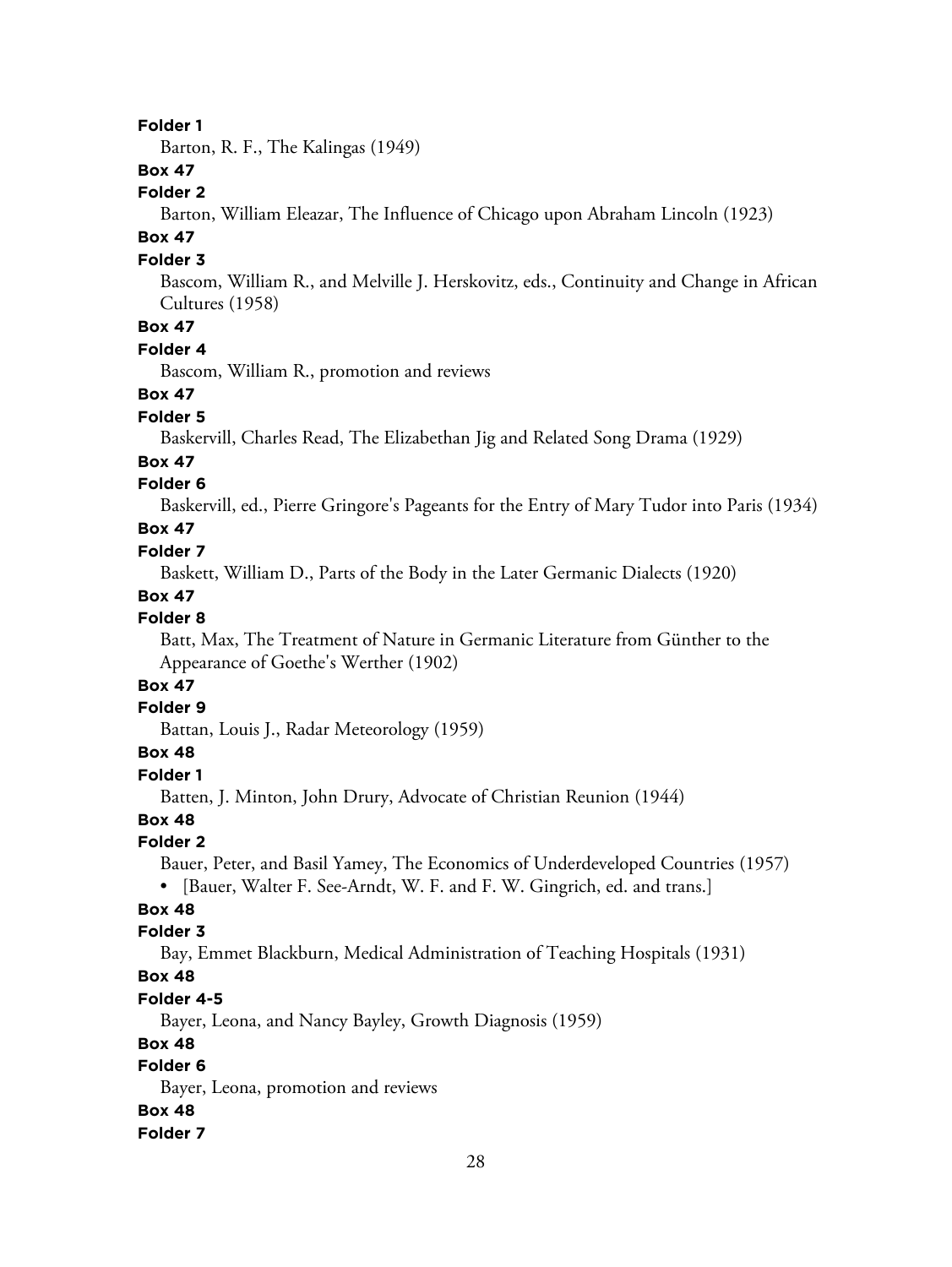Beach, Joseph Warren, Meek Americans and Other European Trifles (1925)

#### **Box 48**

## **Folder 8**

Beach, The Outlook for American Prose (1926)

#### **Box 49**

#### **Folder 1**

Beach, The Technique of Thomas Hardy (1922)

# **Box 49**

# **Folder 2**

Beardslee, John Walter, Jr., The Use of Physics in Fifth-Century Greek Literature (1918)

#### **Box 49**

#### **Folder 3-4**

Beardsley, Richard K., John W. Hall, and Robert E. Ward, Village Japan (1959)

# **Box 49**

#### **Folder 5**

Beardsley, Richard K., promotion and reviews

# **Box 49**

#### **Folder 6**

Bebel, Ferdinand August, My Life (1912)

## **Box 49**

## **Folder 7**

Beck, Dorothy Fahs, The Cost of Equipping a Dental Office (1932)

# **Box 49**

#### **Folder 8**

Beck, Lewis White, A Commentary on Kant's Critique of Practical Reason (1960)

# **Box 49**

#### **Folder 9**

Beck, Lewis White, promotion and reviews

## **Box 49**

#### **Folder 10**

Becker, Gary S., The Economics of Discrimination (1957), reviews

#### **Box 50**

## **Folder 1**

Becker, Howard S., Blanche Geer, Everett C. Hughes, and Anselm Strauss, Boys in White (1961)

## **Box 50**

## **Folder 2**

Becker, Howard S., promotion and reviews

# **Box 50**

#### **Folder 3**

Beckner, Earl Rucker, A History of Labor Legislation in Illinois (1929)

## **Box 50**

# **Folder 4**

Beckwith, Martha Warren, The Kumulipo (1951)

#### **Box 50**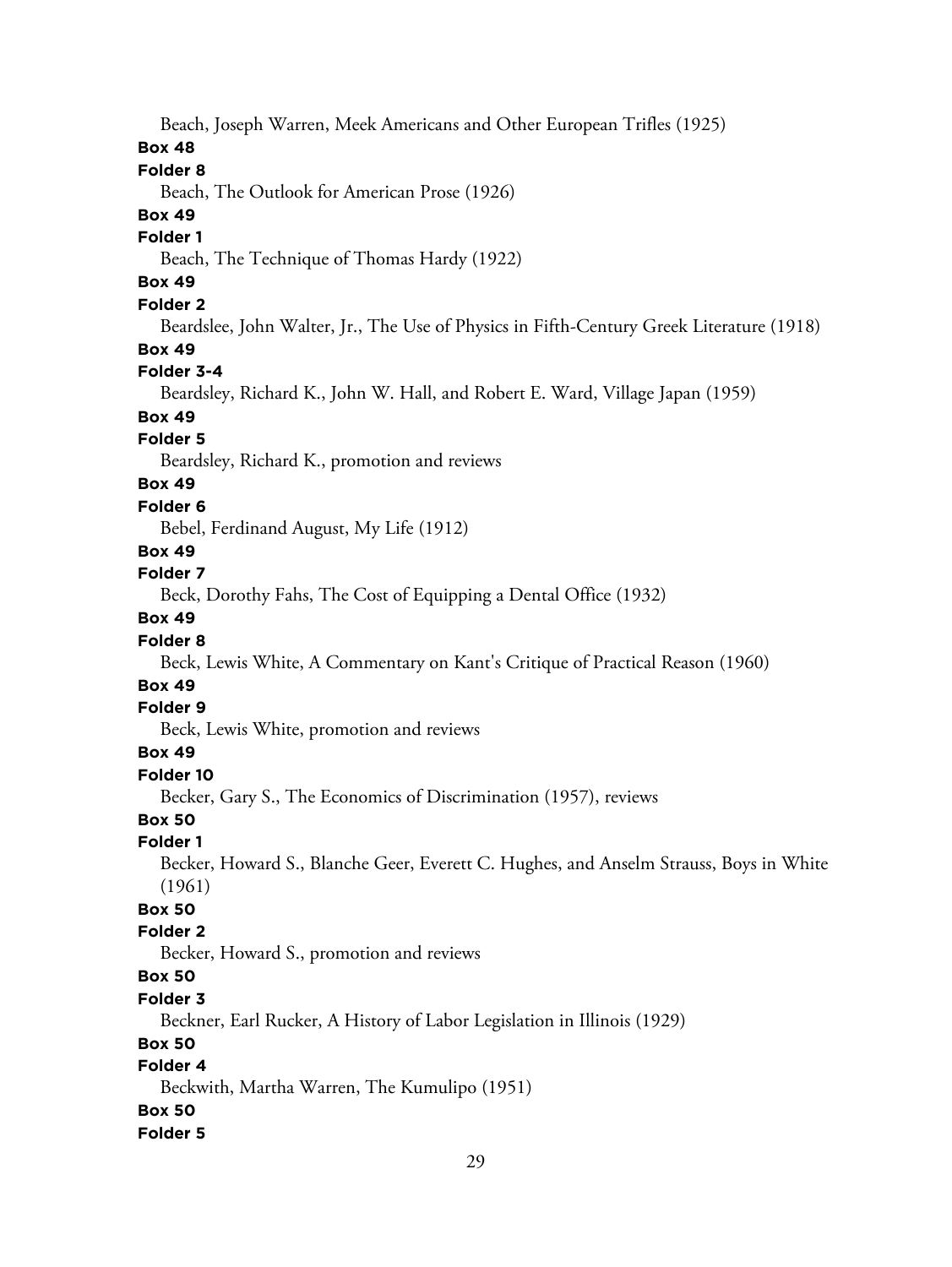Beeley, Arthur Lawton, The Bail System in Chicago (1927)

## **Box 50**

## **Folder 6-8**

Behavior Research Fund series (1927-1944)

• See also- individual authors

## **Box 51**

## **Folder 1**

Belitt, Ben, The Enemy Joy (1964)

## **Box 51**

# **Folder 2**

Bellamy, John, Horizontal Temperature and Pressure Gradient Scale (1943)

## **Box 51**

#### **Folder 3**

Bellamy, Pressure-Height Slide Rule (1943)

# **Box 51**

#### **Folder 4**

Benes, Eduard, Arthur Feiler, and Rushton Coulborn, International Security (1939)

## **Box 51**

## **Folder 5-6**

Benítez, Fernando, The Century after Cortés, trans. Joan Maclean (1965)

# **Box 51**

# **Folder 7**

Benítez, Fernando, promotion and reviews

## **Box 51**

# **Folder 8**

Bennett, John W., Archaeological Explorations in Jo Daviess County, Illinois (1945)

## **Box 51**

# **Folder 9**

Bennett, Josephine W., The Evolution of the Faerie Queene (1942)

# **Box 52**

# **Folder 1**

Bennett, Wendell Clark, and Robert M. Zingg, The Tarahumara, an Indian Tribe of Northern Mexico (1935)

# **Box 52**

# **Folder 2**

Bensley, Robert Russell, and S. H. Bensley, Handbook of Histological and Cytological Technique (1938)

# **Box 52**

# **Folder 3**

Bentley, Arthur Fisher, The Process of Government (1908)

# **Box 52**

## **Folder 4**

Bentley, Gerald E., Shakespeare and Jonson (1945)

# **Box 52**

# **Folder 5**

Berelson, Bernard R., Paul F. Lazarsfeld, and William N. McPhee, Voting (1954)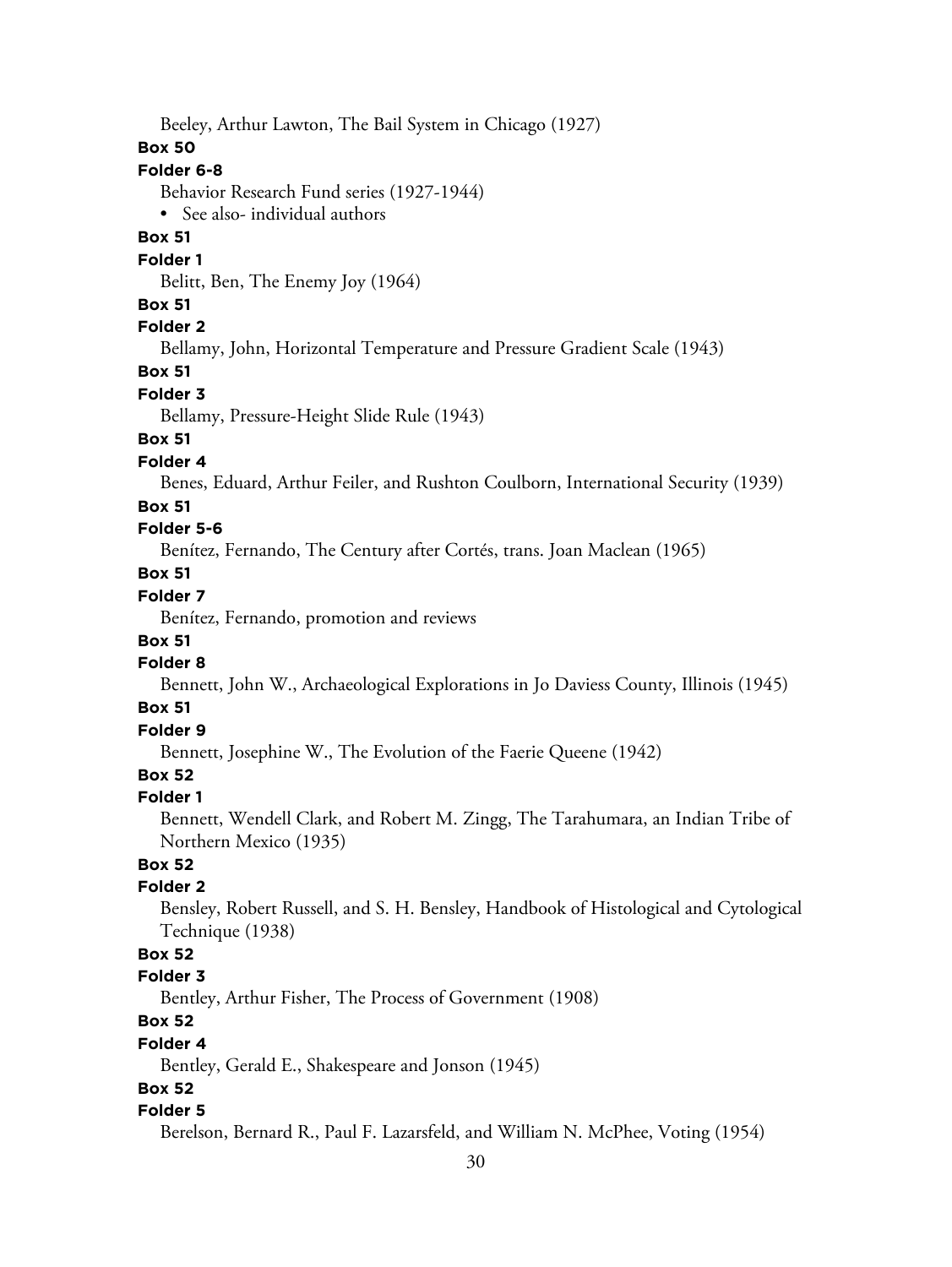**Box 52**

#### **Folder 6**

Berelson, Bernard R., promotion and reviews

## **Box 52**

#### **Folder 7**

Berenson, Bernard, The Drawings of the Florentine Painters, 1903, amplified ed. (1938)

# **Box 52**

# **Folder 8**

Bergsträsser, Arnold, ed., Deutsche Beiträge (1947)

# **Box 52**

#### **Folder 9**

Bernard, Luther Lee, The Transition to an Objective Standard of Social Control (1911) • [Bernard of Cluny. See- Jackson, Samuel Macauley, ed.]

# **Box 53**

# **Folder 1-2**

Berndt, Ronald M., Excess and Restraint (1962)

## **Box 53**

#### **Folder 3**

Berndt, Ronald M., promotion and reviews

# **Box 53**

## **Folder 4**

Berndt, Ronald M., and Catherine H. Berndt, From Black to White in South Australia (1952)

#### **Box 53**

## **Folder 5**

Berndt, The World of the First Australians (1965)

#### **Box 53**

# **Folder 6**

Berry, George Ricker, Premillennialism and Old Testament Prediction (1929)

# **Box 53**

## **Folder 7**

Beyer, Edwin F., Acrobatics for All (1947)

## **Box 53**

## **Folder 8**

Beyle, Herman Carey, Governmental Reporting in Chicago (1928)

# **Box 54**

## **Folder 1**

Beyle, Identification and Analysis of Attribute-Cluster-Blocs (1931)

# **Box 54**

## **Folder 2-3**

Bibliographical Society of America publications (1911-1939), general correspondence

# **Box 54**

# **Folder 4-6**

Bibliographical Society of America publications (1911-1939), editorial correspondence **Box 55**

## **Folder 1-2**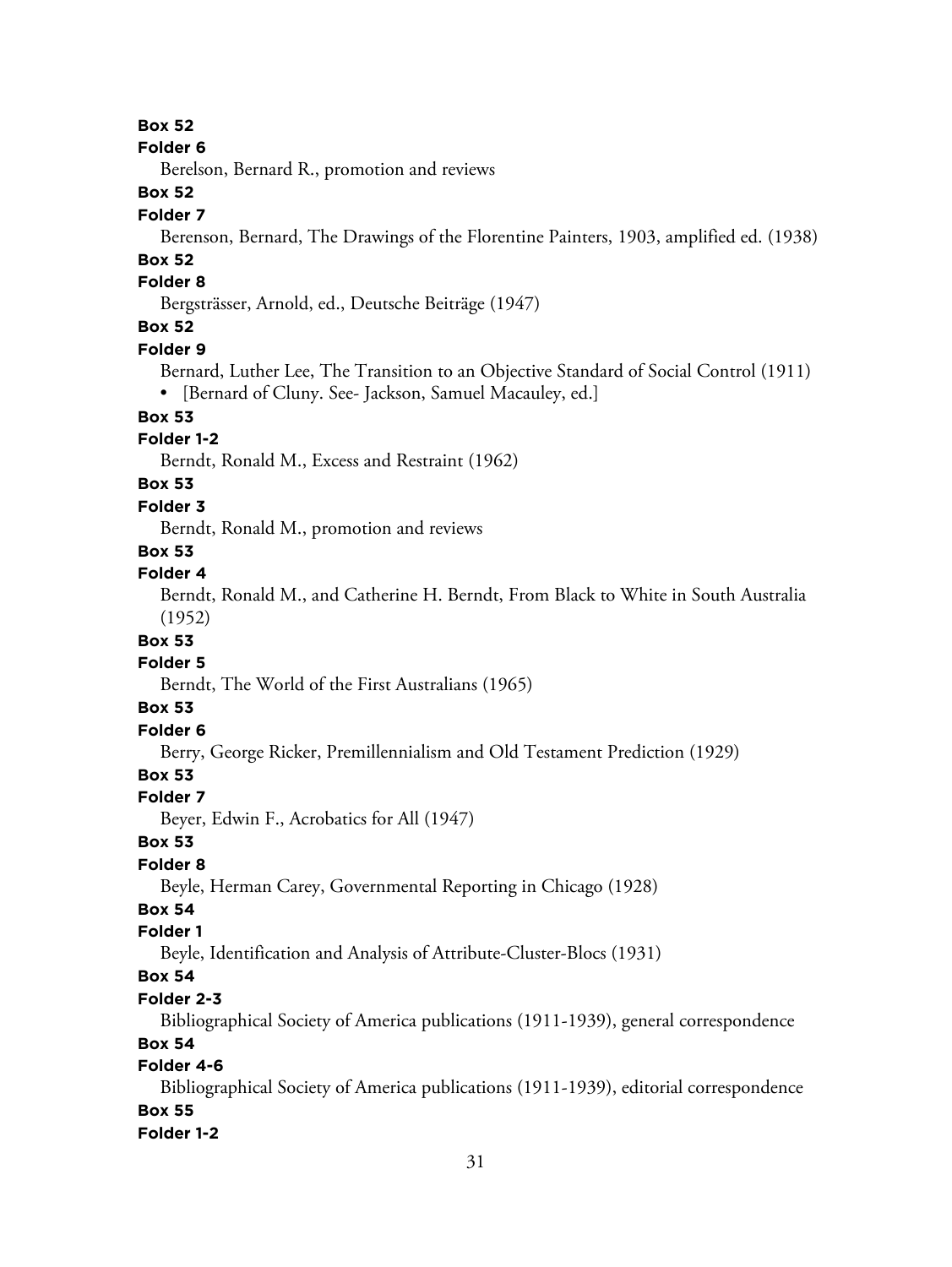Bibliographical Society of America publications (1911-1939), promotion and reviews

• See also- Cole, George Watson, An Index to Bibliographical Papers

## **Box 55**

#### **Folder 3**

Biddle, Francis, The World's Best Hope (1949)

## **Box 55**

## **Folder 4**

Biddle, Francis, promotion and reviews

## **Box 55**

# **Folder 5**

Biel, Erwin R., Climatology of the Mediterranean Area (1944)

#### **Box 55**

#### **Folder 6**

Bill, V. Tschebotarioff, The Russian People (1959)

## **Box 55**

#### **Folder 7**

Bill, V. Tschebotarioff, 2d ed. (1965)

#### **Box 55**

#### **Folder 8**

Billings, Thomas Henry, The Platonism of Philo Judaeus (1919)

# **Box 56**

# **Folder 1**

Billingsley, Patrick, Statistical Inference for Markov Processes (1961)

# **Box 56**

# **Folder 2**

Binger, Carl, More about Psychiatry (1949)

## **Box 56**

## **Folder 3**

Binger, Carl, promotion and reviews

• [Bingham, Walter V. See- Radio and education]

## **Box 56**

## **Folder 4-5**

Birren, James E., ed., A Handbook of Aging and the Individual (1960)

# **Box 56**

#### **Folder 6**

Birren, James E., reviews

## **Box 56**

## **Folder 7**

Bjorklund, Einar, and James L. Palmer, A Study of the Prices of Chain and Independent Grocers in Chicago (1930)

# **Box 56**

## **Folder 8**

Blaauw, Adriaan, and Maarten Schmidt, eds., Galactic Structure (1965)

## **Box 56**

## **Folder 9**

Blaauw, Adriaan, promotion and reviews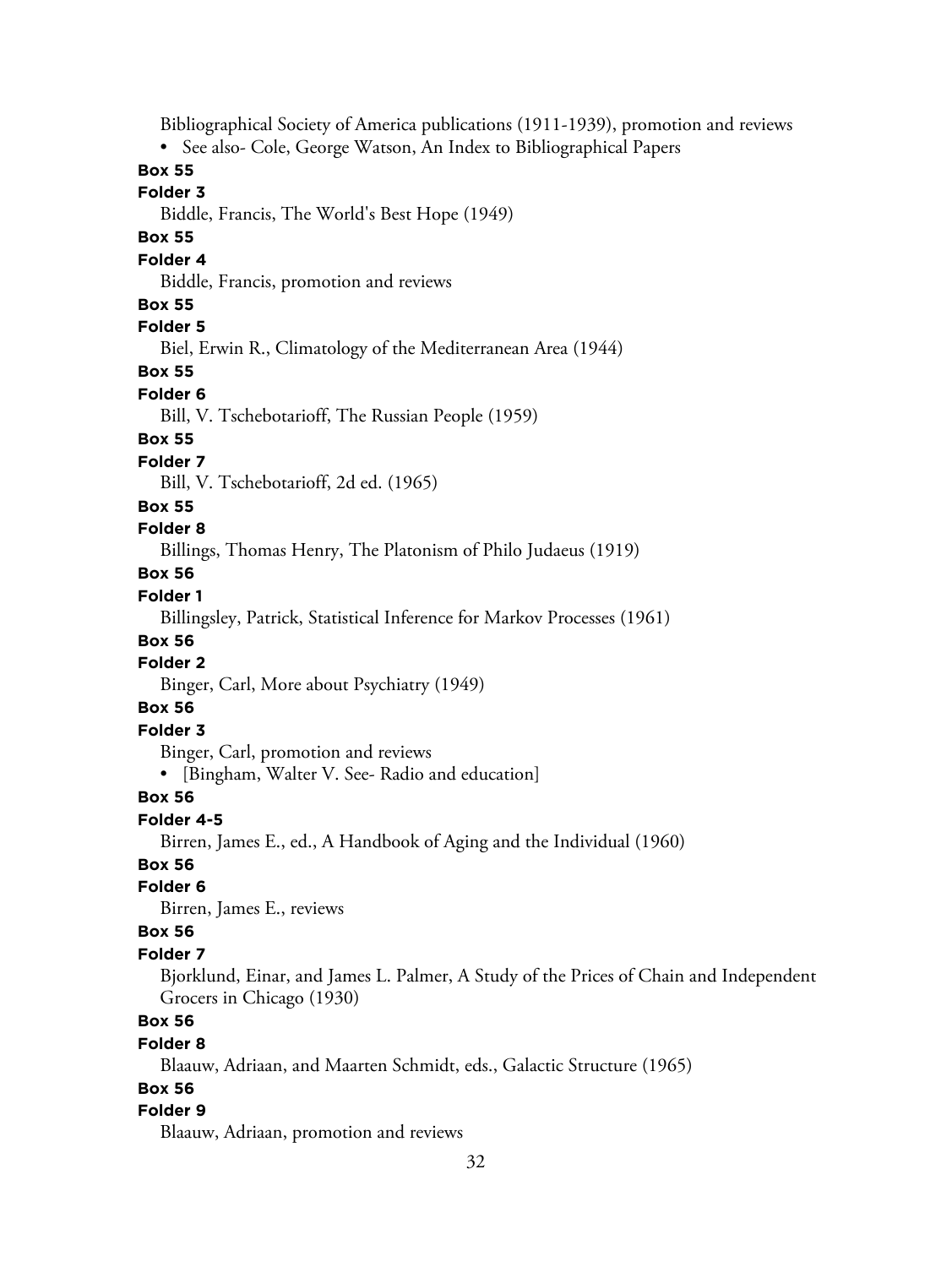33 **Box 57 Folder 1** Blachly, Clarence Dan, The Treatment of the Problem of Capital and Labor in Social-Study Courses in the Churches (1920) **Box 57 Folder 2** Blair, Walter, Horse Sense in American Humor (1942) **Box 57 Folder 3** Blair, Walter, and Franklin J. Meine, eds., Half Horse Half Alligator (1956) **Box 57 Folder 4** Blair, Walter, promotion and reviews **Box 57 Folder 5** Blake, Emmet Reid, Birds of Mexico (1953) **Box 57 Folder 6** Blanksten, George I., Perón's Argentina (1953) **Box 57 Folder 7** Blanksten, George I., promotion and reviews **Box 58 Folder 1** Blau, Peter M., The Dynamics of Bureaucracy (1955) **Box 58 Folder 2** Blau, Peter M., promotion and reviews **Box 58 Folder 3** Blauner, Robert, Alienation and Freedom (1964) **Box 58 Folder 4** Blauner, Robert, promotion and reviews **Box 58 Folder 5** Blaustein, Albert P., and Charles O. Porter, The American Lawyer (1954) **Box 58 Folder 6** Blaustein, Albert P., promotion **Box 58 Folder 7** Blaustein, Albert P., reviews **Box 58 Folder 8** Blichfeldt, Hans Frederick, Finite Collineation Groups (1917)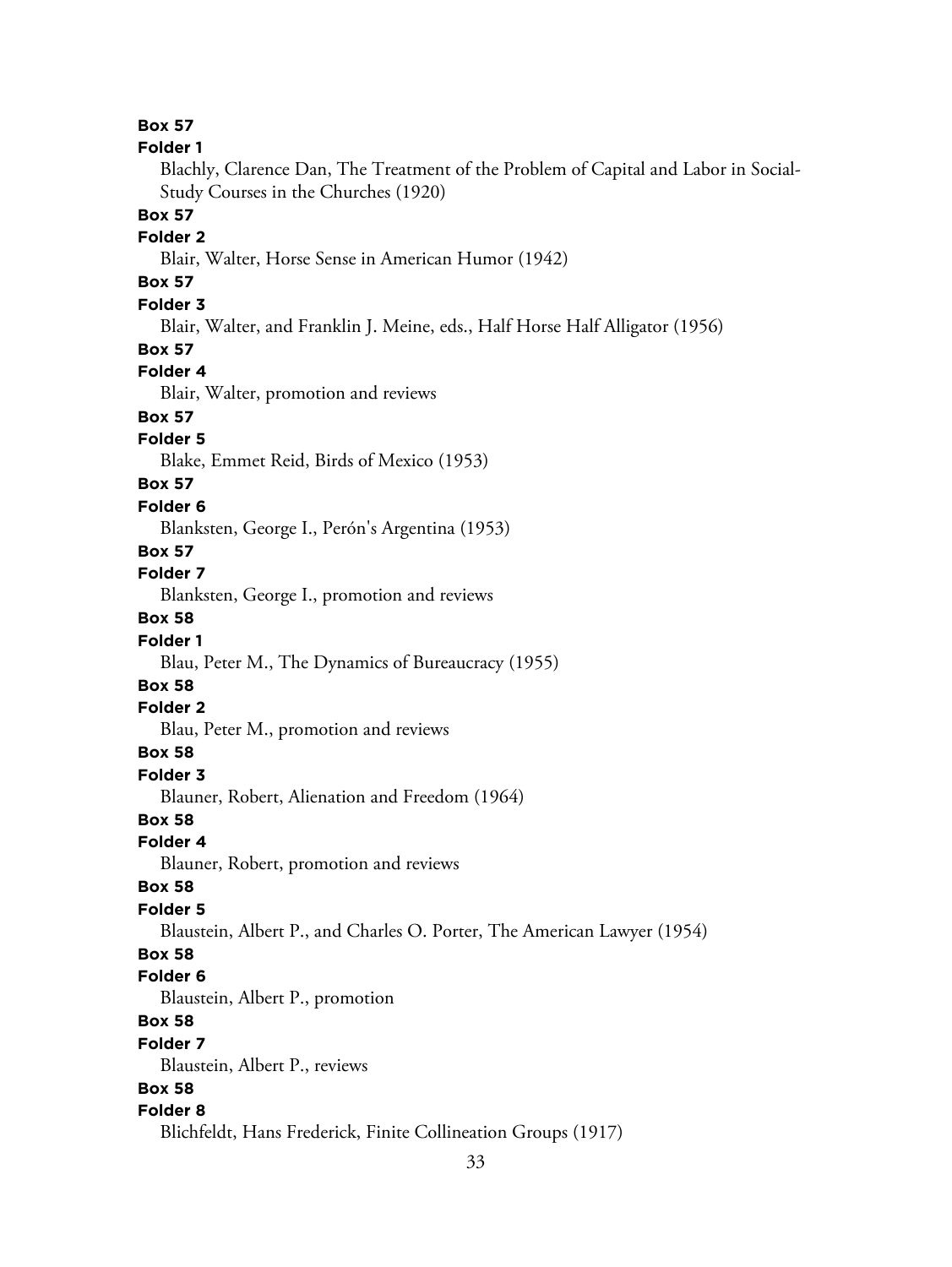**Box 59 Folder 1** Bliss, Gilbert A., Lectures on the Calculus of Variations (1946) **Box 59 Folder 2-5** Bliss, ed., Contributions to the Calculus of Variations (1931-1942) **Box 59 Folder 6** Bloch, Henry S., and B. F. Hoselitz, Economics of Military Occupation (1944) **Box 59 Folder 7-9** Bloch, Marc, Feudal Society, trans. L. A. Manyon (1961) **Box 60 Folder 1** Bloomfield, Arthur I., Capital Imports and the American Balance of Payments. 1934-1939 (1950) **Box 60 Folder 2** Bloomfield, Arthur L., ed., A Bibliography of Internal Medicine, vol. 1 (1958) **Box 60 Folder 3** Bloomfield, Arthur L., vol. 2 (1960) **Box 60 Folder 4** Bloomfield, Arthur L., promotion and reviews **Box 60 Folder 5** Blum, Walter J., and Harry Kalven, Jr., The Uneasy Case for Progressive Taxation (1953) **Box 60 Folder 6** Blumenthal, Albert, Small Town Stuff (1932) **Box 60 Folder 7** Blumenthal, Albert, promotion and reviews **Box 61 Folder 1** Blunt, Katharine, and Ruth Cowan, Ultraviolet Light and Vitamin D in Nutrition (1930) **Box 61 Folder 2** Blunt, Katharine, promotion and reviews **Box 61 Folder 3** Boan, Fern, A History of Poor Relief Administration in Missouri (1941) **Box 61 Folder 4**

Boehner, Philotheus, Medieval Logic (1952)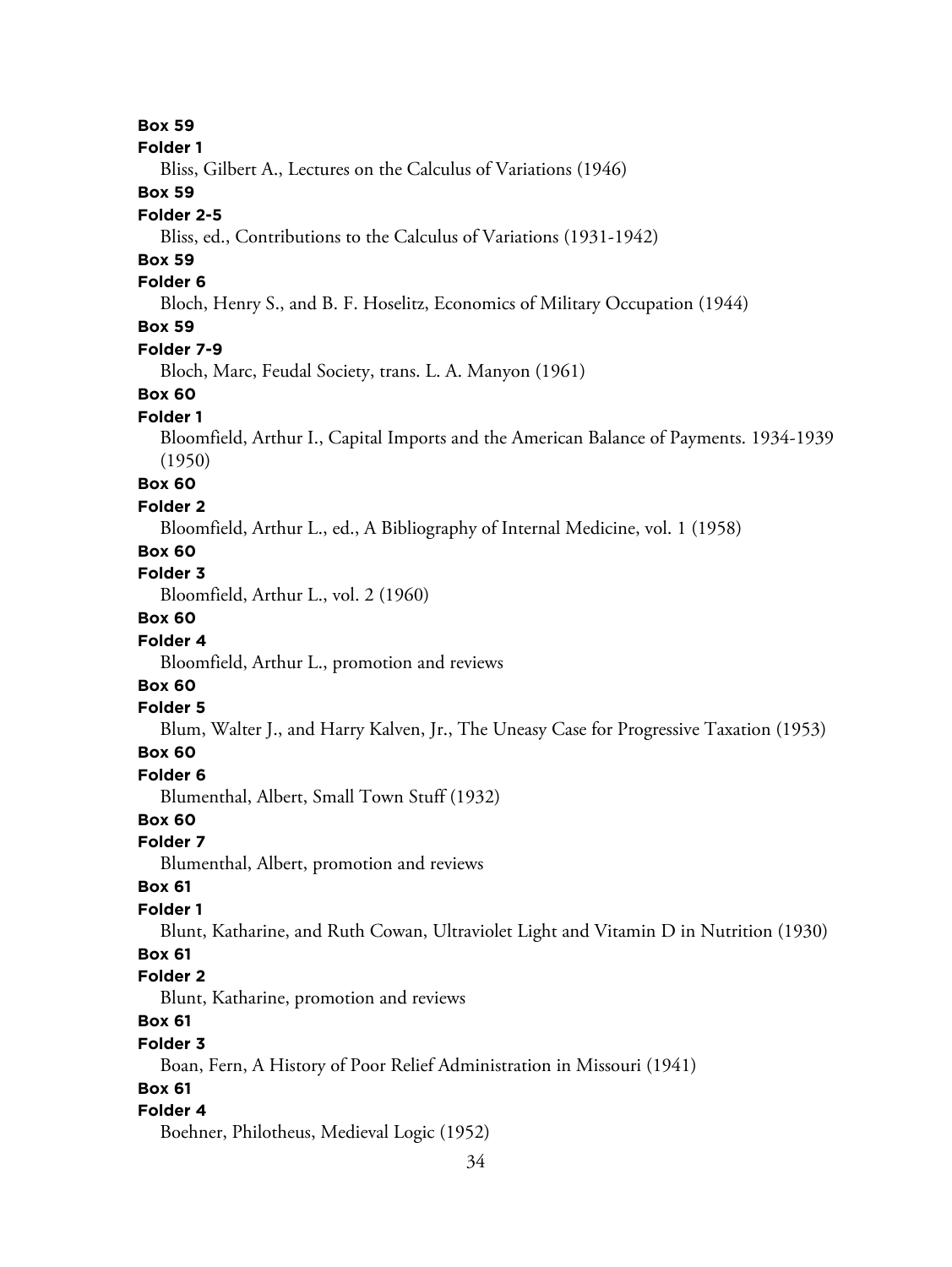**Box 61 Folder 5** Bogardus, Emery S., ed., Social Problems and Social Processes (1933) **Box 61 Folder 6** Bogert, Jean L., Good Nutrition for Everybody (1942) **Box 61 Folder 7** Bogue, Allen G., From Prairie to Corn Belt (1963) **Box 62 Folder 1** Bok, Bart J., The Distribution of the Stars in Space (1937) **Box 62 Folder 2** Bolza, Oskar, Lectures on the Calculus of Variations (1904) **Box 62 Folder 3** Bond, Donald F., A Reference Guide to English Studies (1962) **Box 62 Folder 4** Bond, Otto F., Fifty Foreign Films (1939) **Box 62 Folder 5** Bond, The Reading Method (1953) • See also- Heath-Chicago Language Series **Box 62 Folder 6** Bondurant, Bernard C., Decimus Junius Brutus Albinus (1907) **Box 62 Folder 7** Bonner, Robert Johnson, Evidence in Athenian Courts (1905) **Box 62 Folder 8**

Bonner, Lawyers and Litigants in Ancient Athens (1927)

## **Box 62**

## **Folder 9**

Bonner, Robert Johnson, and Gertrude Smith, The Administration of Justice from Homer to Aristotle, vol. 1 (1930), vol. 2 (1938)

# **Box 63**

## **Folder 1**

Boorstin, Daniel J., The Genius of American Politics (1953)

## **Box 63**

# **Folder 2**

Boorstin, Daniel J., promotion and reviews

• See also- Chicago History of American Civilization

## **Box 63**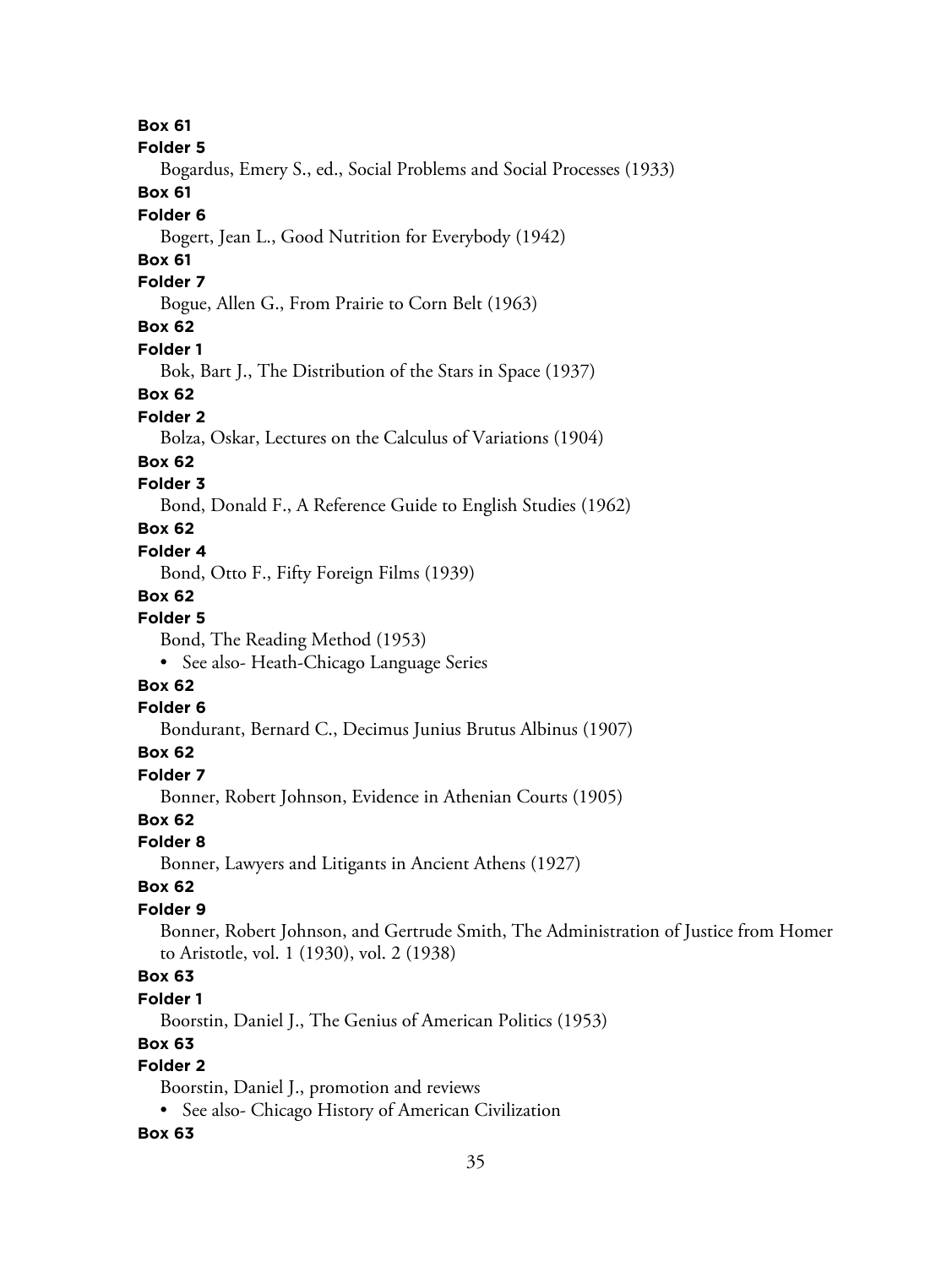#### **Folder 3**

Booth, Wayne C., The Rhetoric of Fiction (1961)

#### **Box 63**

**Folder 4**

Booth, Wayne C., promotion

## **Box 63**

#### **Folder 5**

Borgese, G. A., Foundations of the World Republic (1953)

#### **Box 63**

# **Folder 6**

Borgese, G. A., promotion and reviews

#### **Box 64**

#### **Folder 1**

Borgese, G. A., and Robert M. Hutchins, Preliminary Draüt of a World Constitution (1948)

#### **Box 64**

#### **Folder 2**

Borgese, G. A., and Robert M. Hutchins, promotion and reviews

# **Box 64**

#### **Folder 3**

Borland, Belle McCullough, Philippe de LaSalle (1936)

#### **Box 64**

#### **Folder 4**

Botkin, B. A., ed., Lay My Burden Down (1945)

#### **Box 64**

#### **Folder 5**

Botkin, B. A., ed., Phoenix ed. (1958)

#### **Box 64**

#### **Folder 6-7**

Boucher, Chauncey Samuel, The Chicago College Plan (1935), rev. A. J. Brumbaugh (1940)

#### **Box 64**

#### **Folder 8**

Boucher, The Nullification Controversy in South Carolina (1916)

#### **Box 64**

#### **Folder 9**

Bowen, Clayton Raymond, Studies in the New Testament, ed. Robert J. Hutcheon (1936) • [Bowen, J. Donald. See- Stockwell, R.P., and Bowen]

# **Box 65**

#### **Folder 1**

Bowen, Merlin, The Long Encounter (1960)

## **Box 65**

# **Folder 2-3**

Bower, William C., Character through Creative Experience (1930)

#### **Box 65**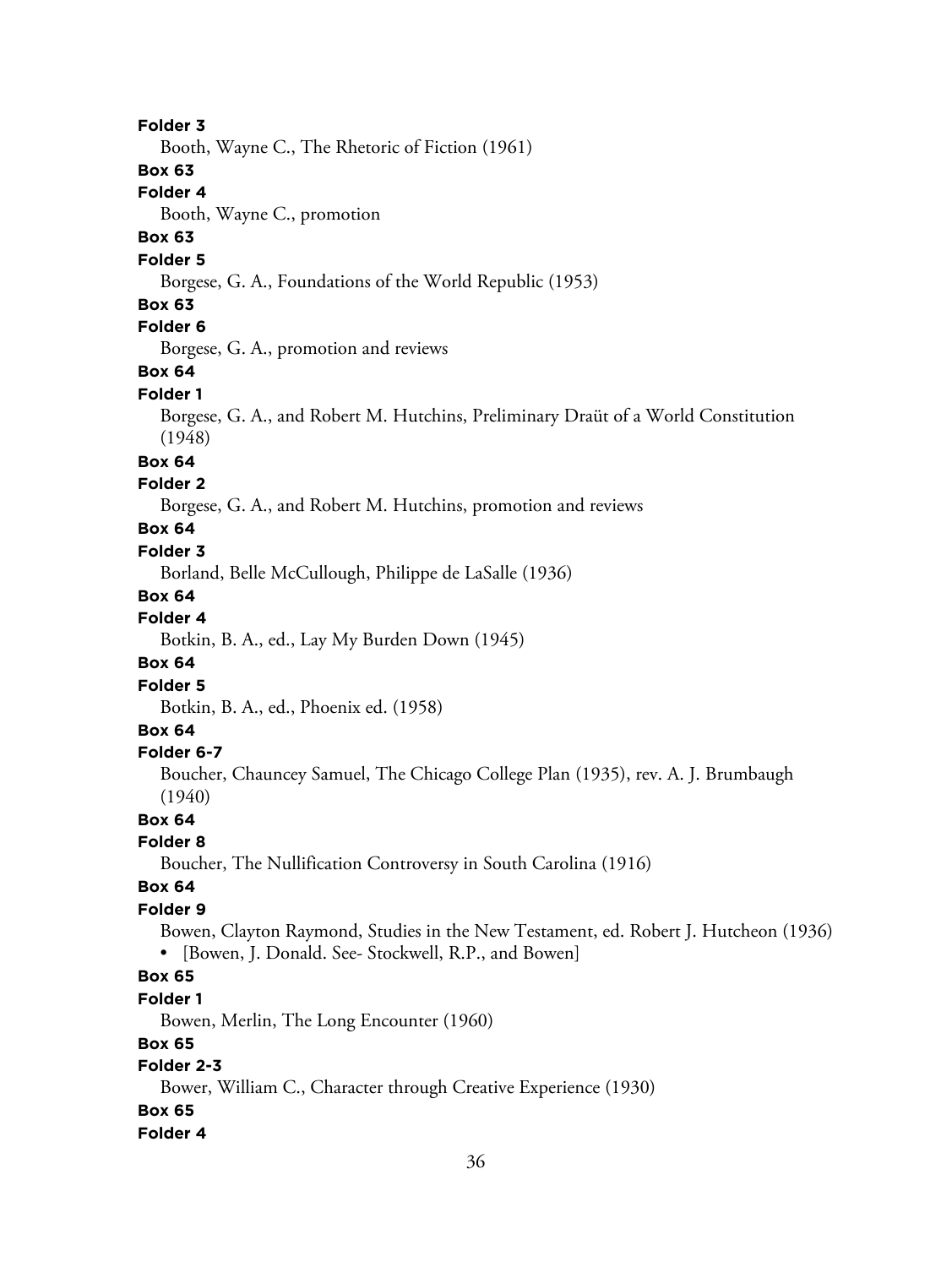37 Bower, Church and State in Education (1944) **Box 65 Folder 5** Bower, A Survey of Religious Education in the Local Church (1919) **Box 65 Folder 6** Bower, ed., The Church at Work in the Modern World (1935) **Box 66 Folder 1** Bowers, Alfred W., Mandan Society and Ceremonial Organization (1950) **Box 66 Folder 2-3** Bowers, Fredson, ed., Whitman's Manuscripts. Leaves of Grass (1955) **Box 66 Folder 4** Bowley, Marian, Nassau Senior and Classical Economics (1937) **Box 66 Folder 5** Bowman, Leona Florence, Problems in Home Economics Teaching (1925) **Box 66 Folder 6** Boyd, Andrew, Chinese Architecture and Town Planning, 1500 B.C.-A.D. 1911 (1962) **Box 67 Folder 1** Boyd, Clarence E., Public Libraries and Literary Culture in Ancient Rome (1915) **Box 67 Folder 2** Boyland, E., et al., On Cancer and Hormones (1962) **Box 67 Folder 3** Boynton, Percy Holmes, America in Contemporary Fiction (1940) **Box 67 Folder 4** Boynton, Changing Ideas of American Patriotism (1936) **Box 67 Folder 5** Boynton, London in English Literature (1913) **Box 67 Folder 6** Boynton, More Contemporary Americans (1927) **Box 67 Folder 7** Boynton, The Rediscovery of the Frontier (1931) **Box 68 Folder 1** Boynton, Some Contemporary Americans (1924)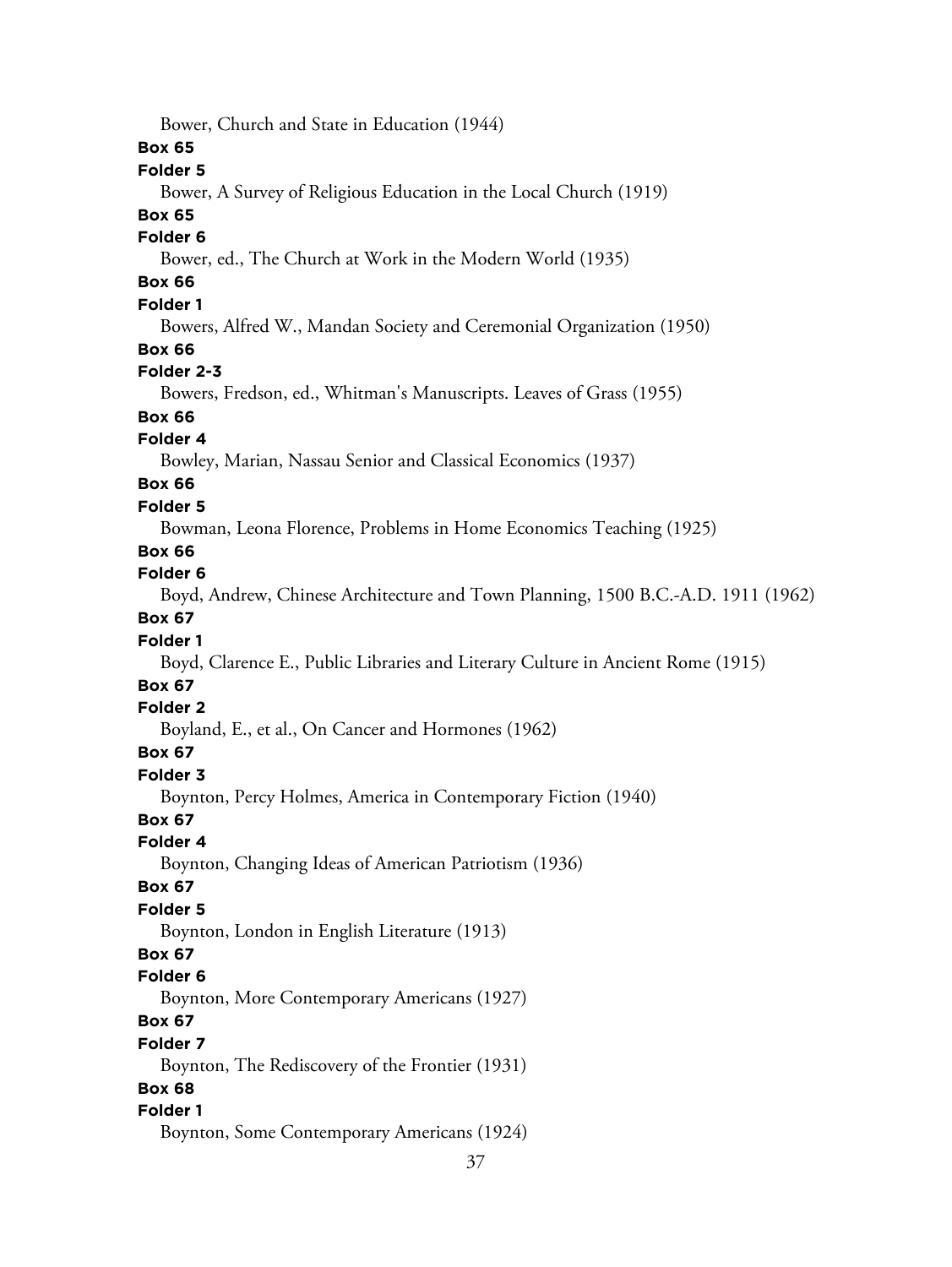#### **Folder 2**

Boynton, Some Contemporary Americans (1924), promotion and reviews

# **Box 68**

### **Folder 3**

Bradbury, Samuel, The Cost of Adequate Medical Care (1937)

# **Box 68**

# **Folder 4**

Bradley, John Hodgdon, Fauna of the Kimmswick Limestone of Missouri and Illinois (1930)

#### **Box 68**

## **Folder 5**

Bradner, Leicester, Edmund Spenser and the Faerie Queene (1948)

# **Box 68**

# **Folder 6**

Bradner, The Latin Epigrams of Thomas More (1953)

# **Box 68**

### **Folder 7**

Bradner, The Latin Epigrams of Thomas More (1953), promotion and reviews

# **Box 68**

# **Folder 8**

Bradway, John S., Law and Social Work (1929)

# **Box 68**

#### **Folder 9**

Braidwood, Robert J., W. M. Krogman, and Sol Tax, eds., Time, Space and Man (1946) • See also- Oriental Institute

# **Box 68**

# **Folder 10**

Brameld, Theodore B. H., A Philosophic Approach to Communism (1933)

# **Box 69**

#### **Folder 1**

Bramhall, Frederick D., Democracy the Basis of a World-Order (1918)

#### **Box 69**

#### **Folder 2**

Bramsted, Ernest, Aristocracy and the Middle-Classes in Germany, 1937, Phoenix ed. (1964)

#### **Box 69**

#### **Folder 3**

Branch, Mary Sidney, Women and Wealth (1934)

# **Box 69**

# **Folder 4**

Branch, Mary Sidney, promotion and reviews

# **Box 69**

### **Folder 5**

Brandt, Joseph A., Toward the New Spain (1933)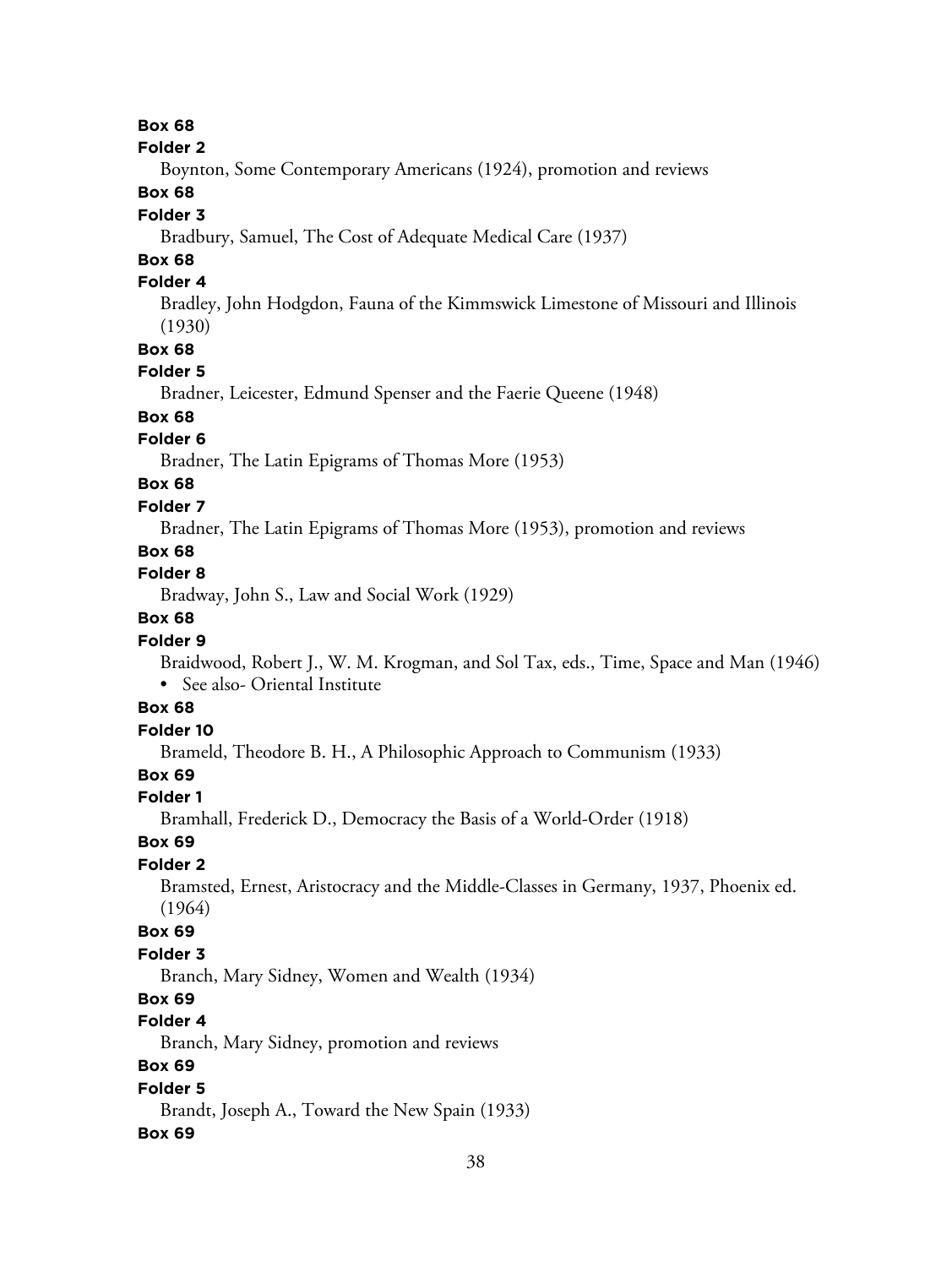Brandt, Joseph A., promotion and reviews

# **Box 69**

# **Folder 7**

Brandt, Richard B., Hopi Ethics (1954)

# **Box 70**

#### **Folder 1**

Branscombe, Martha, The Courts and the Poor Laws in New York State. 1784-1929 (1943)

# **Box 70**

### **Folder 2**

Branton, James Rodney, The Common Text of the Gospel Lectionary in the Lenten Lections (1934)

# **Box 70**

# **Folder 3**

Bratter, Herbert Max, Should We Turn to Silver? (1933)

# **Box 70**

# **Folder 4**

Bray, William L., The Weekly Lessons from Luke in the Greek Gospel Lectionary (1959)

# **Box 70**

### **Folder 5**

Breasted, James Henry, ed. and trans., Ancient Records of Egypt (1906-1907), correspondence, permissions

# **Box 70**

#### **Folder 6**

Breasted, James Henry, reviews

# • See also- Oriental Institute

# **Box 70**

# **Folder 7**

Breckinridge, Sophonisba Preston, The Family and the State (1934)

#### **Box 70**

#### **Folder 8**

Breckinridge, Family Welfare Work in a Metropolitan Community (1924)

# **Box 70**

# **Folder 9**

Breckinridge, The Illinois Poor Law and Its Administration (1939)

### **Box 71**

## **Folder 1**

Breckinridge, Madeline McDowell Breckinridge (1921)

# **Box 71**

# **Folder 2**

Breckinridge, Marriage and the Civic Rights of Women (1931)

# **Box 71**

### **Folder 3**

Breckinridge, Public Welfare Administration in the United States (1927)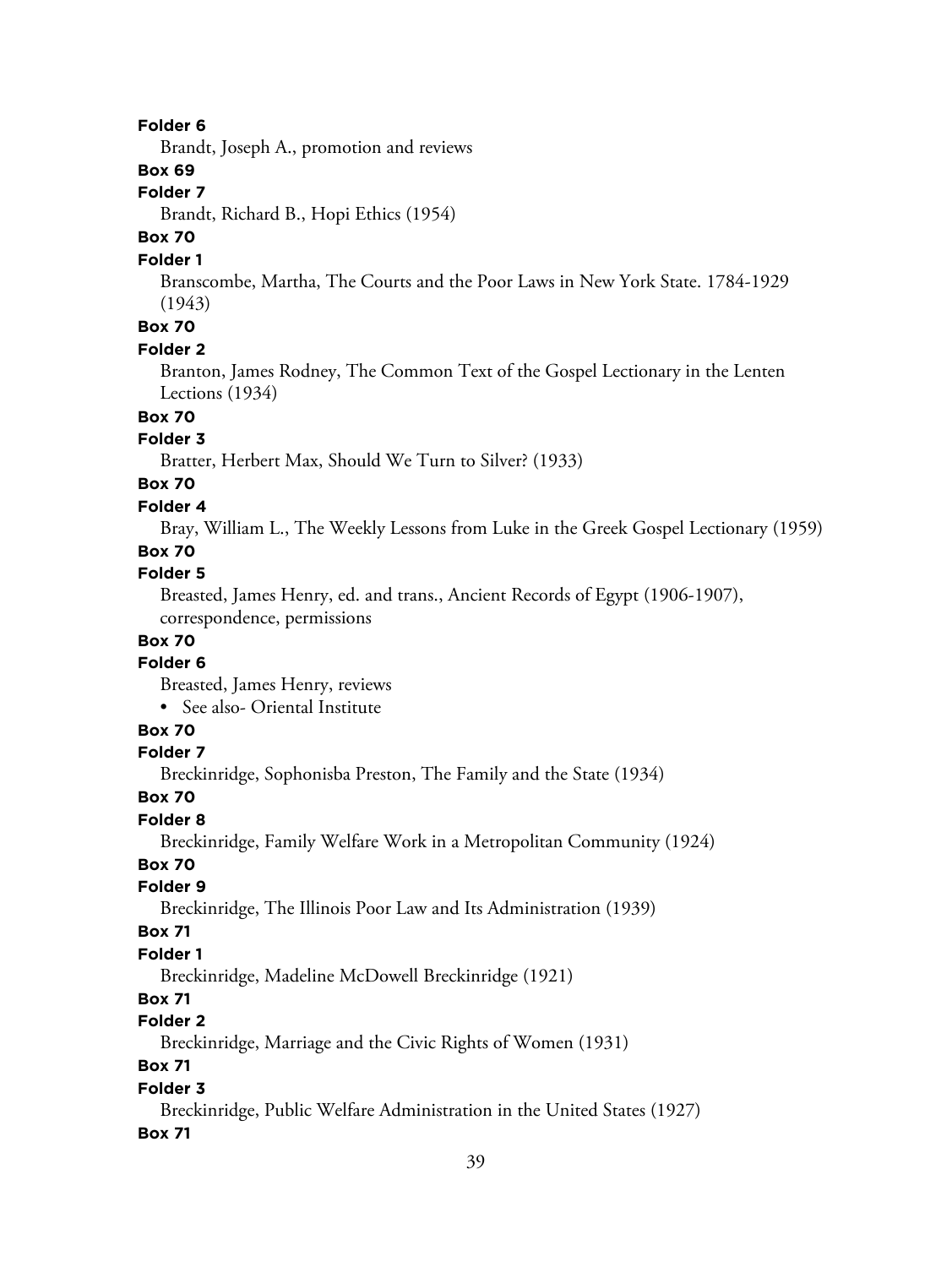Breckinridge, Social Work and the Courts (1934)

# **Box 71**

## **Folder 5**

Breese, Gerald, Daytime Population of the Central Business District of Downtown Chicago (1949)

# **Box 71**

### **Folder 6**

Bréhier, Emile, The History of Philosophy, 7 vols. (1963-1969), general correspondence

# **Box 71**

### **Folder 7**

Bréhier, Emile, vol. 1, The Hellenic Age, trans. Joseph Thomas (1963)

## **Box 72**

### **Folder 1**

Bréhier, Emile, vol. 2, The Hellenistic and Roman Age, trans. Wade Baskin (1965)

### **Box 72**

### **Folder 2**

Bréhier, Emile, vol. 3, The Middle Ages and the Renaissance, trans. Wade Baskin (1965)

# **Box 72**

# **Folder 3**

Bréhier, Emile, vol. 4, The Seventeenth Century, trans. Wade Baskin (1966)

### **Box 72**

# **Folder 4**

Bréhier, Emile, vol. 5, The Eighteenth Century, trans. Wade Baskin (1967)

#### **Box 72**

### **Folder 5**

Bréhier, Emile, vol. 6, The Nineteenth Century, trans. Wade Baskin (1968)

### **Box 72**

### **Folder 6**

Bréhier, Emile, vol. 7, Contemporary Philosophy since 1880, trans. Wade Baskin (1969)

#### **Box 72**

## **Folder 7**

Bréhier, The Philosophy of Plotinus, trans. Joseph Thomas (1958)

# **Box 72**

# **Folder 8**

Bremner, Robert H., American Philanthrophy (1960)

# **Box 72**

#### **Folder 9**

Brennecke, Ernest, Shakespeare in Germany (1964)

# **Box 73**

# **Folder 1**

Breslich, Ernst Rudolph, The Administration of Mathematics in Secondary Schools (1933)

# **Box 73**

# **Folder 2**

Breslich, Correlated Mathematics for Junior Colleges (1919)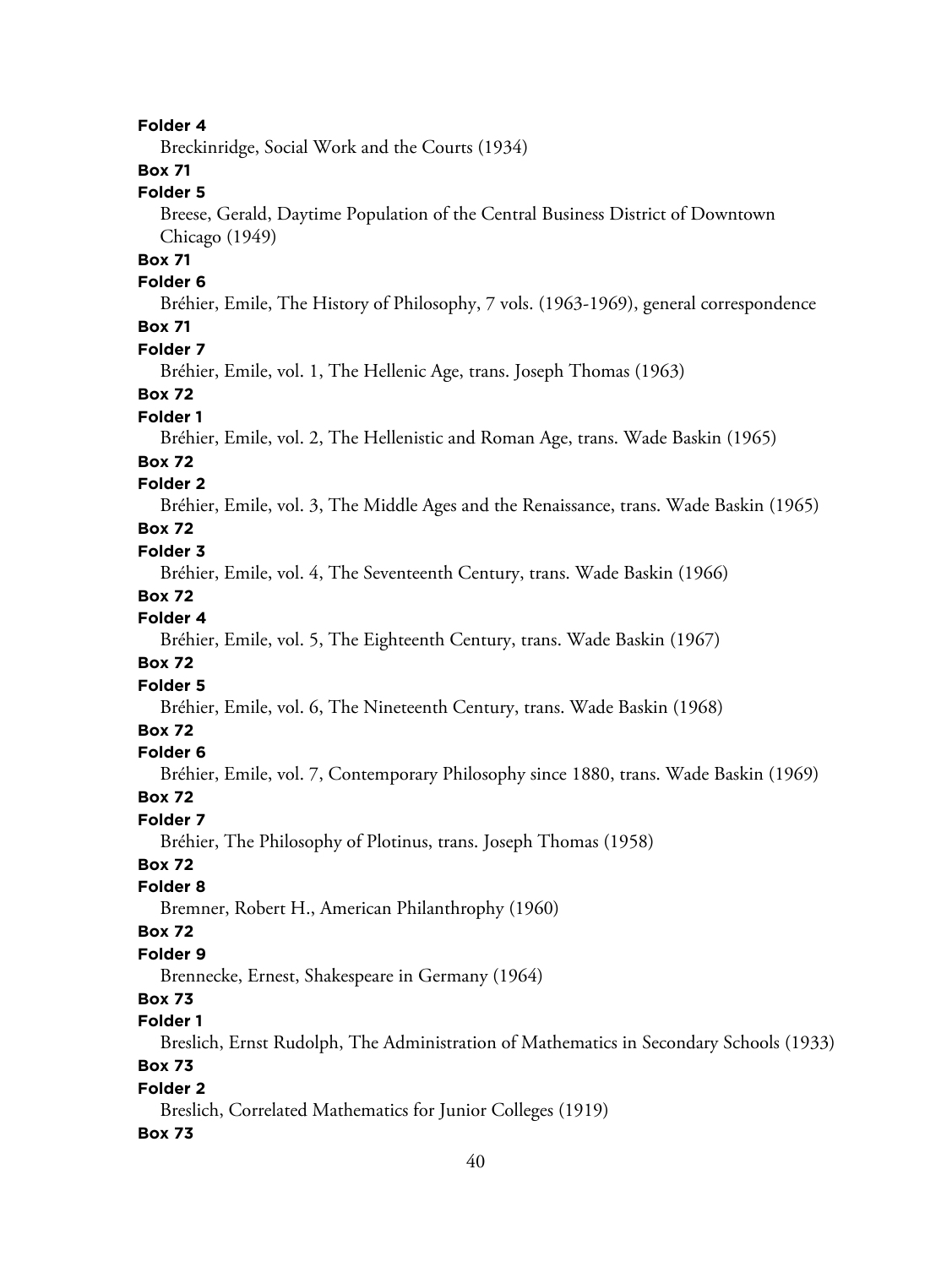#### **Folder 3-4**

Breslich, First-Year Mathematics for Secondary Schools. 1906, 4th ed. (1915)

# **Box 73**

# **Folder 5**

Breslich, Problems in Teaching Secondary-School Mathematics (1931)

# **Box 73**

## **Folder 6**

Breslich, Second-Year Mathematics for Secondary Schools (1916)

### **Box 73**

### **Folder 7-8**

Breslich, The Technique of Teaching Secondary-School Mathematics (1930)

## **Box 74**

## **Folder 1-2**

Breslich, Third-Year Mathematics for Secondary Schools (1917)

# **Box 74**

# **Folder 3**

Breslich, Ernst Rudolph, and Charles A. Stone, Classroom Procedure Test in Mathematics (1928)

# **Box 74**

### **Folder 4**

Breslich, The Slide Rule (1929)

• See also- Myers, George William, Mathematics textbooks

# **Box 74**

### **Folder 5**

Brewington, Ann, ed., Business as a Social Institution (1938)

# **Box 74**

# **Folder 6**

Brewington, Ann, and Evelyn van Emden Berg, The Women Graduates of a Collegiate School of Business (1942)

# **Box 74**

#### **Folder 7**

Brewington, Ann, and Verona B. Knisely, The Social Concept of Money (1935)

#### **Box 74**

### **Folder 8**

Bridenbaugh, Carl, The Colonial Craütsman, 1950, Phoenix ed. (1962)

### **Box 74**

### **Folder 9-10**

Briggs, Asa, Victorian People (1955)

# **Box 74**

### **Folder 11**

Briggs, Asa, rev. and illustrated ed. (1973), production

#### **Box 75**

### **Folder 1**

Briggs, Katharine M., and Ruth L. Tongue, eds., Folktales of England (1965)

# **Box 75**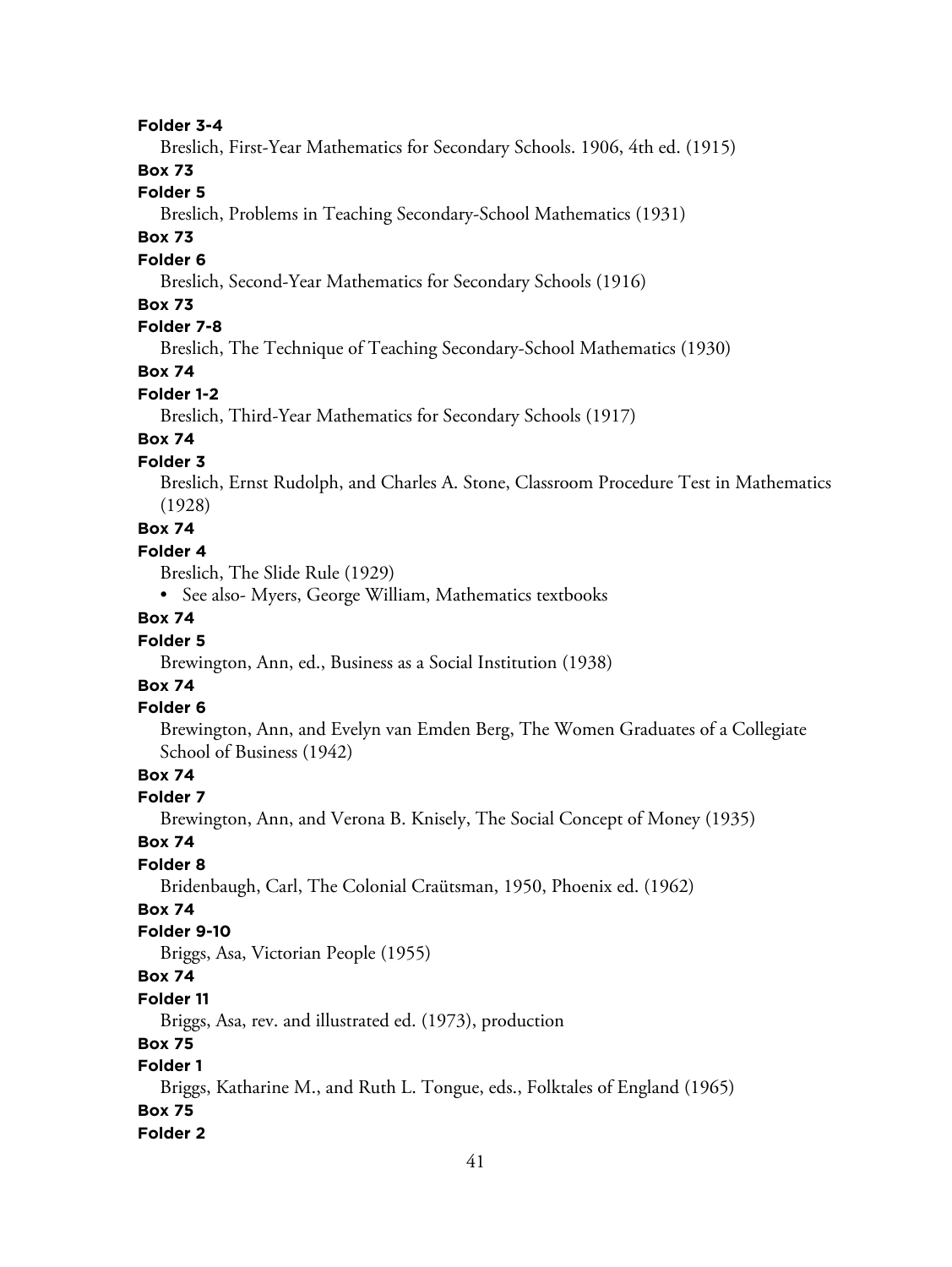Bristol, Margaret Cochran, Handbook on Social Case Recording (1936)

# **Box 75**

### **Folder 3**

Bristol, Margaret Cochran, and Catherine M. Dunn, eds., Handbook for Field Work Students (Family Welfare) (1935)

# **Box 75**

#### **Folder 4**

Britnell, G. E., The Wheat Economy (1939)

## **Box 75**

# **Folder 5**

Brody, Maurice S., Wage Rates and Living Costs in a War Economy (1943)

# **Box 75**

### **Folder 6**

Brombert, Victor, The Intellectual Hero, 1960, Phoenix ed. (1964)

### **Box 75**

#### **Folder 7**

Bronson, Walter Cochrane, ed., American Poems (1912)

#### **Box 75**

## **Folder 8**

Bronson, American Prose (1916)

# **Box 75**

# **Folder 9**

Bronson, English Poems (1907-1910)

#### **Box 75**

### **Folder 10**

Bronson, English Poems (1907-1910), promotion and reviews

### **Box 76**

# **Folder 1**

Brooks, Robert C., Civic Training in Switzerland (1930)

## **Box 76**

#### **Folder 2**

Brown, Bolton Colt, Lithography for Artists (1930)

#### **Box 76**

# **Folder 3**

Brown, E. K., Matthew Arnold (1948)

## **Box 76**

#### **Folder 4**

Brown, Emily Clark, Book and Job Printing in Chicago (1931)

# **Box 76**

### **Folder 5**

Brown, George H., ed., The New Economic Education (1941)

# **Box 76**

# **Folder 6**

Brown, Harrison, ed., A Bibliography on Meteorites (1953) **Box 76**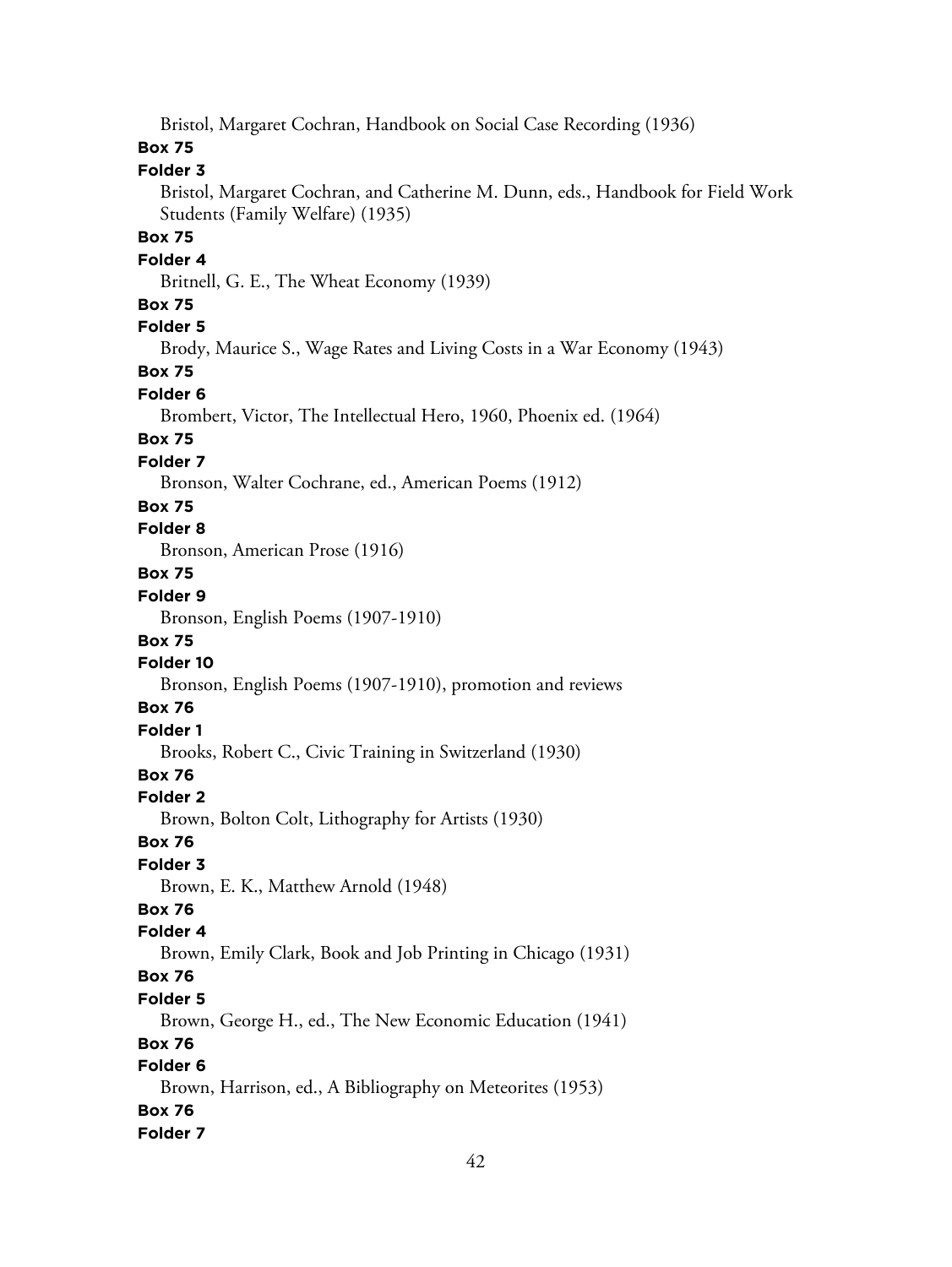Brown, James, The History of Public Assistance in Chicago (1941)

# **Box 76**

### **Folder 8**

Brown, Kenneth Irving, A Campus Decade (1940)

# **Box 77**

### **Folder 1**

Brown, William Adams, The Case for Theology in the University (1938)

# **Box 77**

# **Folder 2**

Browne, Sir Thomas, The Works of Sir Thomas Browne, ed. Geoffrey Keynes, 2d ed. (1964)

# **Box 77**

### **Folder 3**

Browning, Grace Alta, The Development of Poor Relief in Kansas (1935)

# **Box 77**

# **Folder 4**

Browning, Rural Public Welfare (1941)

# **Box 77**

# **Folder 5**

Brownlow, Louis, The Anatomy of the Anecdote (1960)

# **Box 77**

# **Folder 6**

Brownlow, Autobiography, vol. 1, A Passion for Politics (1955)

# **Box 77**

## **Folder 7**

Brownlow, Autobiography, vol. 2, A Passion for Anonymity (1958)

# **Box 77**

# **Folder 8**

Bruce, Isabel Campbell, and Edith Eickhoff, The Michigan Poor Law (1936)

# **Box 77**

#### **Folder 9**

Brues, Austin M., and George A. Sacher, eds., Aging and Levels of Biological Organization (1965)

# **Box 77**

#### **Folder 10**

Brunschwig, Alexander, Radical Surgery in Advanced Abdominal Cancer (1947)

# **Box 77**

### **Folder 11**

Brunstetter, Max Russell, How to Use the Educational Sound Film (1937)

• [Brunswick, Egon. See- Neurath, O., Foundations of the Unity of Science]

# **Box 78**

## **Folder 1**

Bryan, William Frank, and Germaine Dempster, eds., Sources and Analogues of Chaucer's Canterbury Tales (1941)

## **Box 78**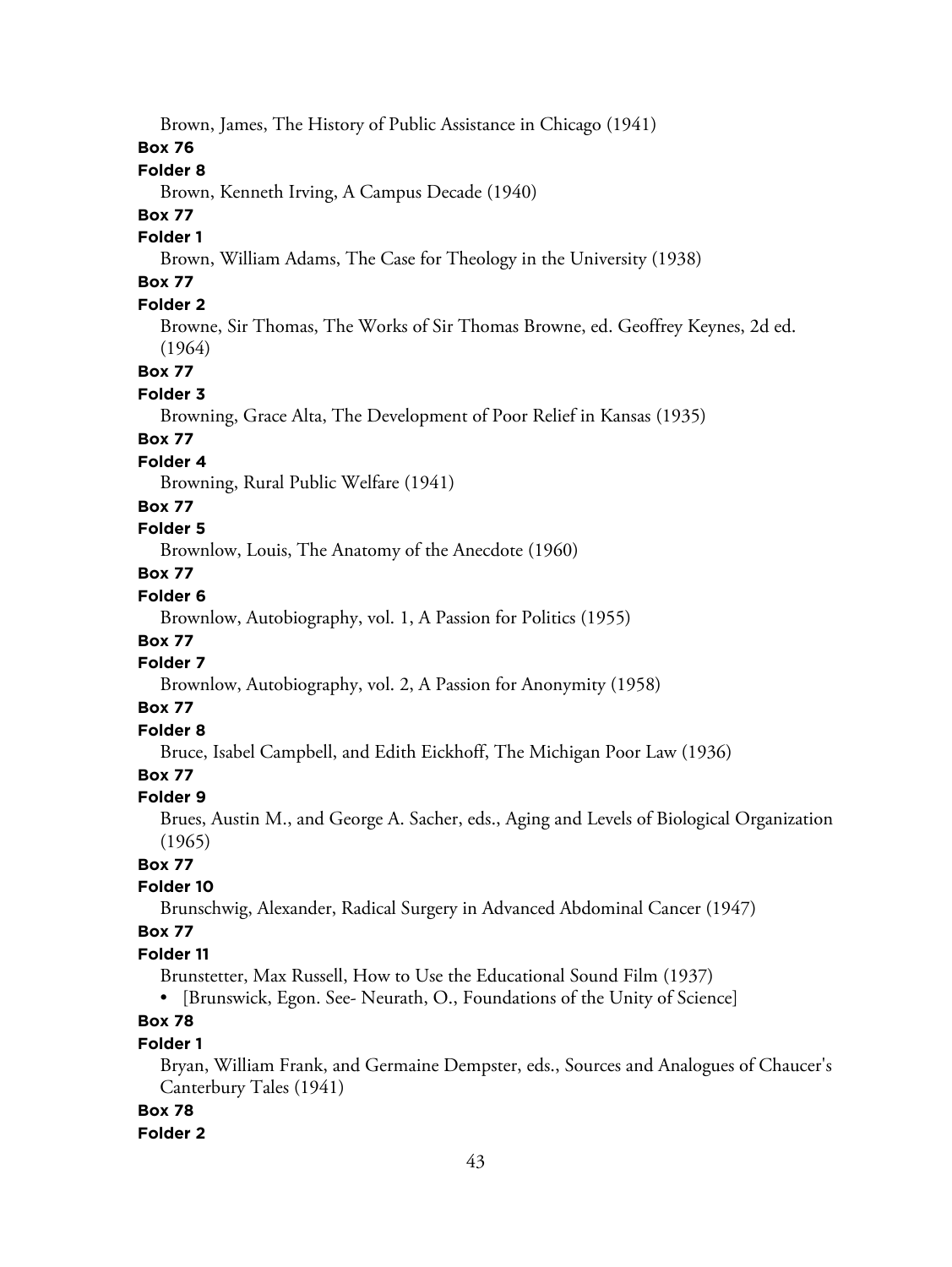Bryson, Frederick R., The Sixteenth-Century Italian Duel (1938)

### **Box 78**

## **Folder 3-4**

Buchsbaum, Ralph, Animals without Backbones (1938)

# **Box 78**

### **Folder 5**

Buchsbaum, Ralph, copyright infringement

# **Box 78**

# **Folder 6**

Buchsbaum, Ralph, rev. ed. (1948), reviews

### **Box 78**

## **Folder 7**

Buchsbaum, Methods of Tissue Culture in Vitro (1936)

# **Box 78**

# **Folder 8**

Buchsbaum, Readings in Ecology (1949)

# **Box 78**

## **Folder 9**

Buck, Carl Darling, A Comparative Grammar of Greek and Latin (1933)

# **Box 78**

# **Folder 10**

Buck, Dental Terminations I (1918)

# **Box 78**

# **Folder 11**

Buck, A Dictionary of Selected Synonyms in the Principal Indo-European Languages (1949)

# **Box 78**

# **Folder 12**

Buck, The Greek Dialects, 1909, 3d rev. ed. (1955)

# **Box 79**

# **Folder 1-3**

Buck, Carl Darling, and Walter Peterson, eds., A

- Reverse Index of Greek Nouns and Adjectives (1948)
- See also- Studies in Greek Noun Formation

# **Box 79**

# **Folder 4**

Buck, Harry M., The Johannine Lessons in the Greek Gospel Lectionary (1958)

# **Box 79**

# **Folder 5-6**

Buck, John Lossing, Chinese Farm Economy (1930)

# **Box 79**

## **Folder 7**

Buck, Land Utilization in China (1937)

# **Box 79**

## **Folder 8**

Buck, The 1931 Flood in China (1932)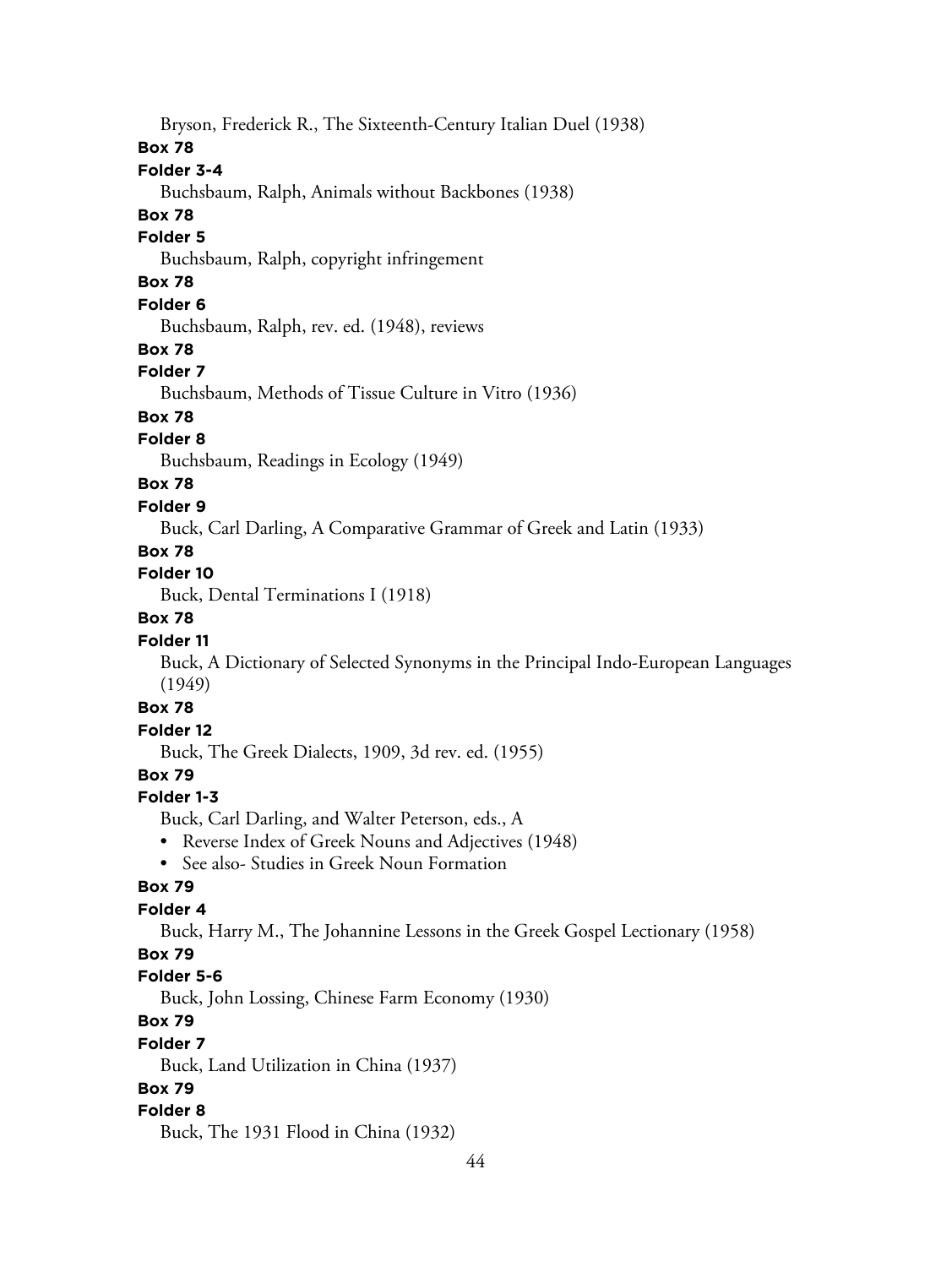**Box 80 Folder 1** Buck, Peter H., Vikings of the Pacific, 1938, Phoenix ed. (1959) **Box 80 Folder 2** Buck, Philip W., Amateurs and Professionals in British Politics, 1918-59 (1963) **Box 80 Folder 3** Buckley, George T., Atheism in the English Renaissance (1932) **Box 80 Folder 4** Buechner, Frank Robert, Municipal Self-Insurance of Workmen's Compensation (1931) **Box 80 Folder 5** Buell, Raymond Leslie, Death by Tariff (1939) **Box 80 Folder 6** Burgess, Ernest W., The Function of Socialization in Social Evolution (1916) **Box 80 Folder 7** Burgess, ed., Aging in Western Societies (1960) **Box 80 Folder 8** Burgess, ed., Personality and the Social Group (1929) **Box 80 Folder 9** Burgess, ed., The Urban Community (1926) **Box 81 Folder 1** Burgess, Ernest W., and Donald J. Bogue, eds., Contributions to Urban Sociology (1964) **Box 81 Folder 2** Burgess, Ernest W., reviews **Box 81 Folder 3** Burgess, Ernest W., and Charles Newcomb, eds., Census Data of the City of Chicago, 1920 (1931) **Box 81 Folder 4** Burgess, Census Date of the City of Chicago, 1930 (1933) **Box 81 Folder 5-7** Burke, Edmund, The Correspondence of Edmund Burke, ed. Thomas W. Copeland (1958-1978), editorial correspondence, 1946-1952 **Box 82**

**Folder 1-6**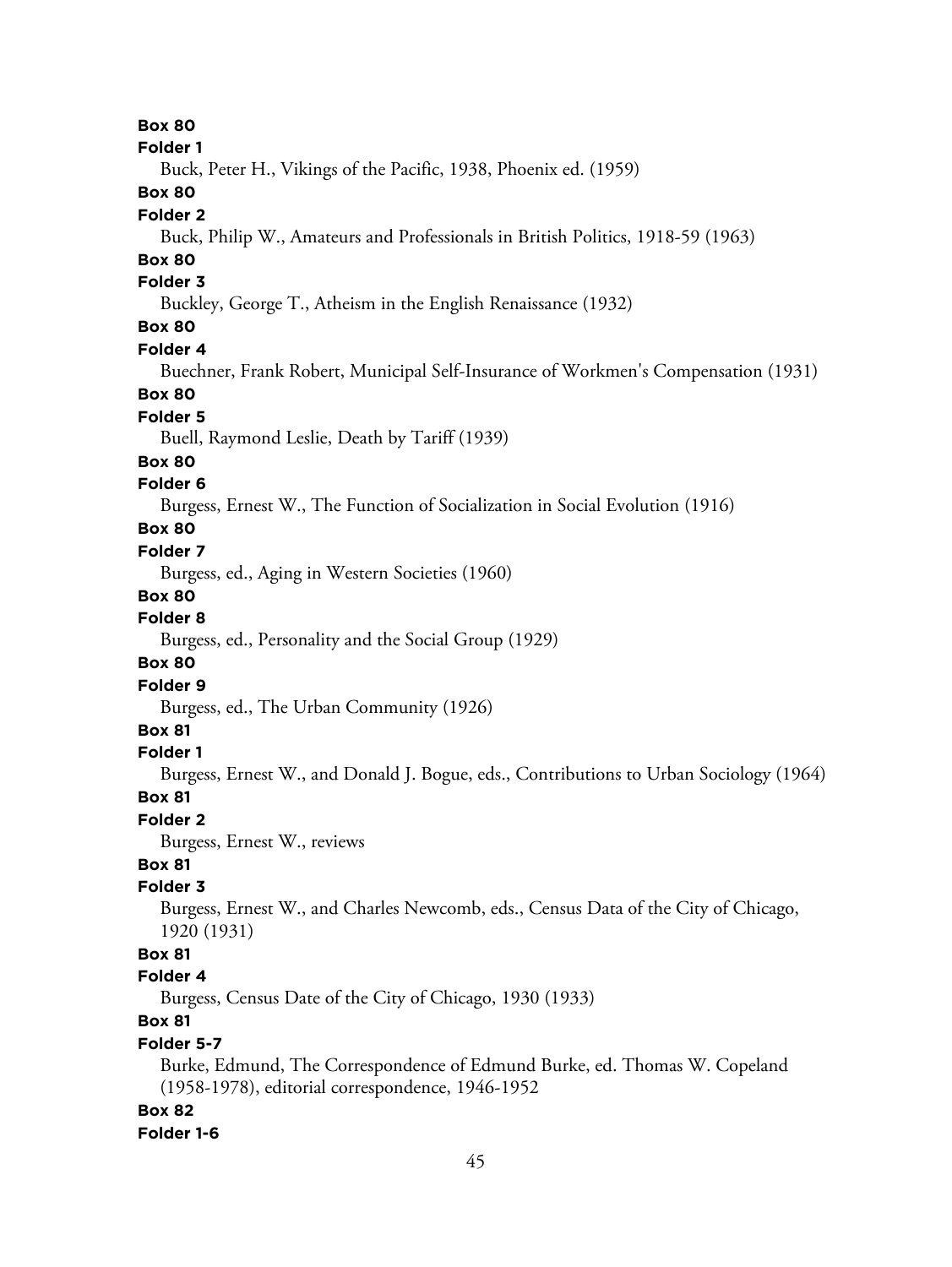Burke, Edmund, 1953-1968 **Box 83 Folder 1** Burke, Edmund, promotion, vol. 1 **Box 83 Folder 2** Burke, Edmund, reviews, vol. 1 **Box 83 Folder 3** Burke, Edmund, promotion, and reviews, vol. 2 **Box 83 Folder 4** Burke, Edmund, promotion, vols. 3 and 4 **Box 83 Folder 5** Burke, Kenneth, Counter-Statement (1958) **Box 83 Folder 6** Burke, William Willard, Administration of Private Social Service Agencies (1927) **Box 83 Folder 7** Burton, E. F., ed., The Phenomenon of Superconductivity (1934) **Box 84 Folder 1** Burton, Ernest DeWitt, Christianity in the Modern World, ed. Harold R. Willoughby (1927) **Box 84 Folder 2** Burton, Education in a Democratic World, ed. Harold R. Willoughby (1927) **Box 84 Folder 3** Burton, A Handbook of the Life of the Apostle Paul, 1899, 5th ed. (1906) **Box 84 Folder 4** Burton, Jesus of Nazareth (1920) **Box 84 Folder 5** Burton, New Testament Word Studies, ed. Harold R. Willoughby (1927) **Box 84 Folder 6**

Burton, A Short Introduction to the Gospels (1904)

# **Box 84**

# **Folder 7**

Burton, A Source Book for the Study of the Teaching of Jesus in Its Historical Relationships (1923)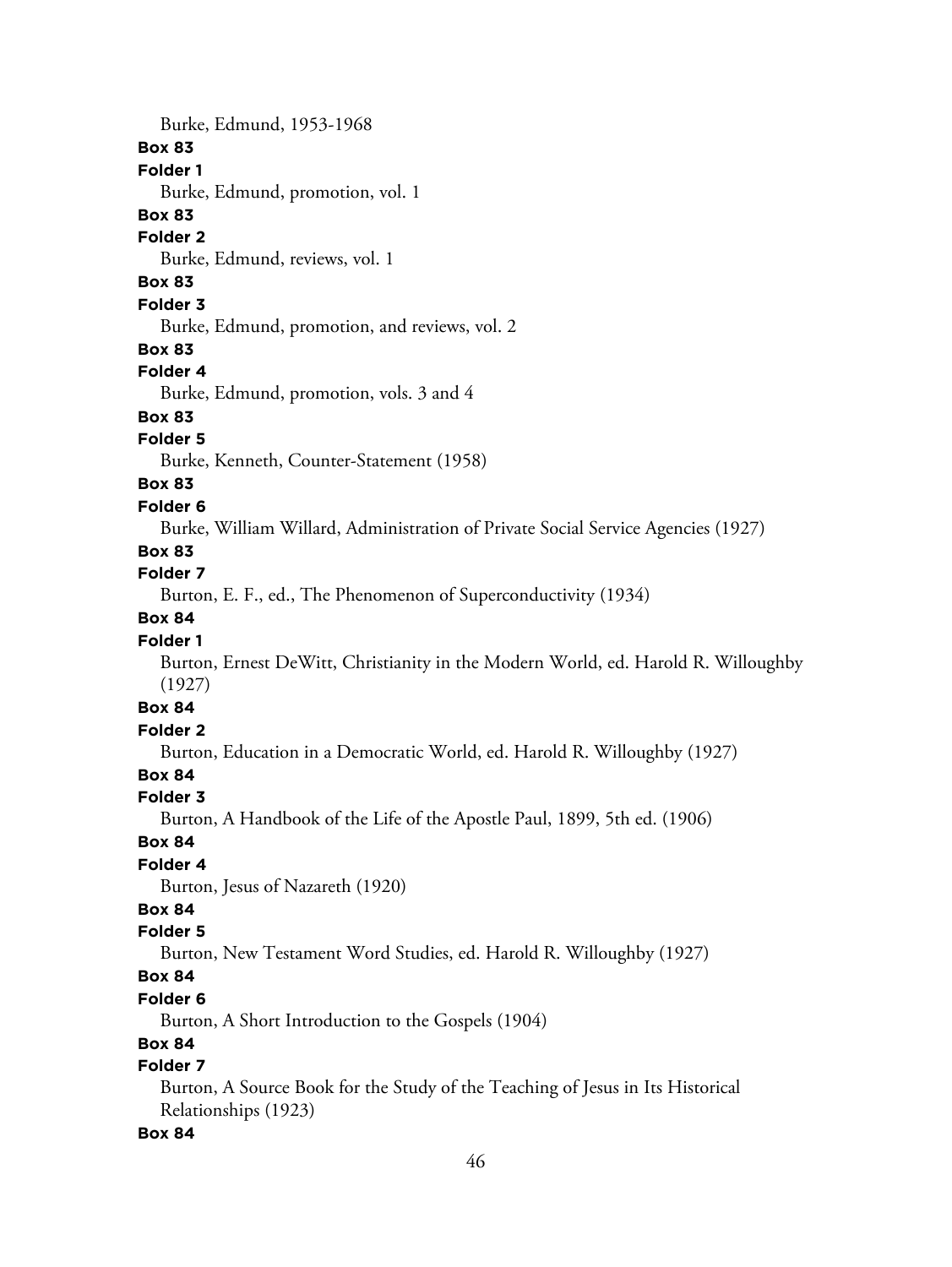Burton, Spirit, Soul and Flesh (1918)

## **Box 84**

## **Folder 9**

Burton, Studies in the Gospel according to Mark (1904)

# **Box 85**

### **Folder 1**

Burton, Syntax of the Moods and Tenses in New Testament Greek, 1888, 3d ed. (1898)

# **Box 85**

# **Folder 2**

Burton, Ernest DeWitt, and Edgar Johnson Goodspeed, A Harmony of the Synoptic Gospels in Greek (1920)

#### **Box 85**

#### **Folder 3**

Burton, Ernest DeWitt, John Merlin Powis Smith, and Gerald Birney Smith, Biblical Ideas of Atonement (1909)

# **Box 85**

### **Folder 4**

Burton, Ian, and Robert W. Kates, eds., Readings in Resource Management and Conservation (1965)

# **Box 85**

# **Folder 5**

Burton, Ian, reviews

### **Box 85**

#### **Folder 6-7**

Burton, Margaret E., The Assembly of the League of Nations (1941)

# **Box 85**

# **Folder 8**

Burwash, Edward Moore Jackson, The Geology of Vancouver and Vicinity (1918)

## **Box 85**

#### **Folder 9**

Buswell, Gary T., How People Look at Pictures (1935)

#### **Box 86**

# **Folder 1**

Butler, Frank A., The Improvement of Teaching in Secondary Schools (1939)

# **Box 86**

# **Folder 2**

Butler, Pierce, An Introduction to Library Science (1933)

# **Box 86**

### **Folder 3**

Butler, The Origin of Printing in Europe (1940)

### **Box 86**

# **Folder 4**

Butler, ed., Books and Libraries in Wartime (1945)

### **Box 86**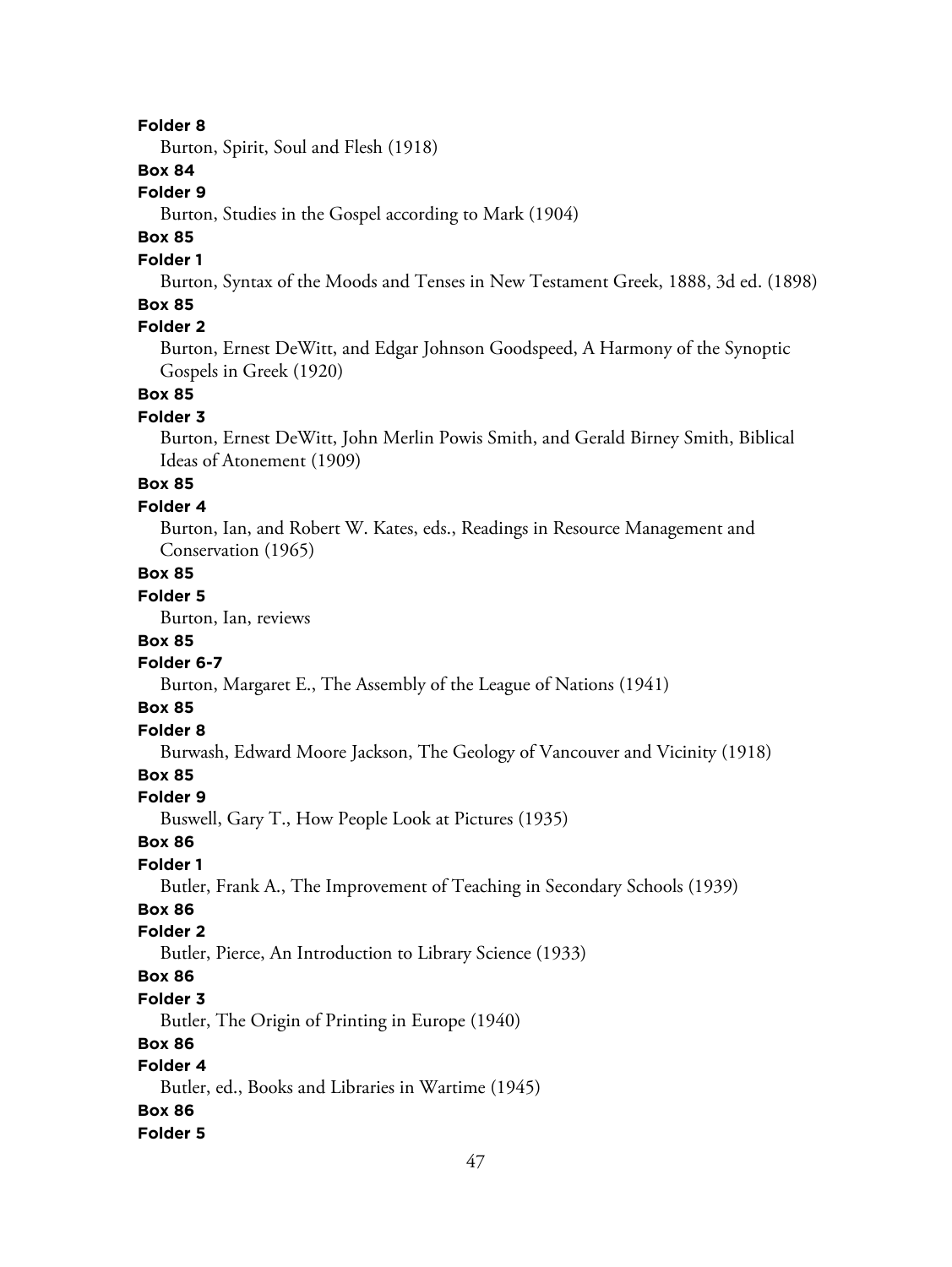Butler, Libraries, Scholars, and Booksellers at Mid- • Century  $(1953)$ **Box 86 Folder 6** Butler, The Reference Function of the Library (1943) **Box 86 Folder 7** Buttenwieser, Moses, The Psalms, Chronologically Treated in a New Translation (1938) **Box 86 Folder 8** Butterbaugh, Grant, Measurement of Business Activity in the Puget Sound Area (1943) **Box 87 Folder 1** Butterfield, Kenyon Leach, Chapters in Rural Progress (1907) **Box 87 Folder 2** Butterfield, The Country Church and the Rural Problem (1909) **Box 87 Folder 3** Buytendijk, F. I. J., Pain (1962) **Box 87 Folder 4** Byers, Horace R., Elements of Cloud Physics (1965) **Box 87 Folder 5** Byers, Nonfrontal Thunderstorms (1943) **Box 87 Folder 6** Byers, ed., Thunderstorm Electricity (1953) **Box 87 Folder 7** Byrne, Lee, ed., The Syntax of High-School Latin (1909) **Box 87 Folder 8** Cadbury, Edward, Women's Work and Wages (1907) **Box 87 Folder 9** Calder, Ritchie, Living with the Atom (1962) **Box 87 Folder 10** Calder, Ritchie, promotion and reviews **Box 87 Folder 11** Caldwell, Lynton K., The Administrative Theories of Hamilton and Jefferson (1944) **Box 88 Folder 1**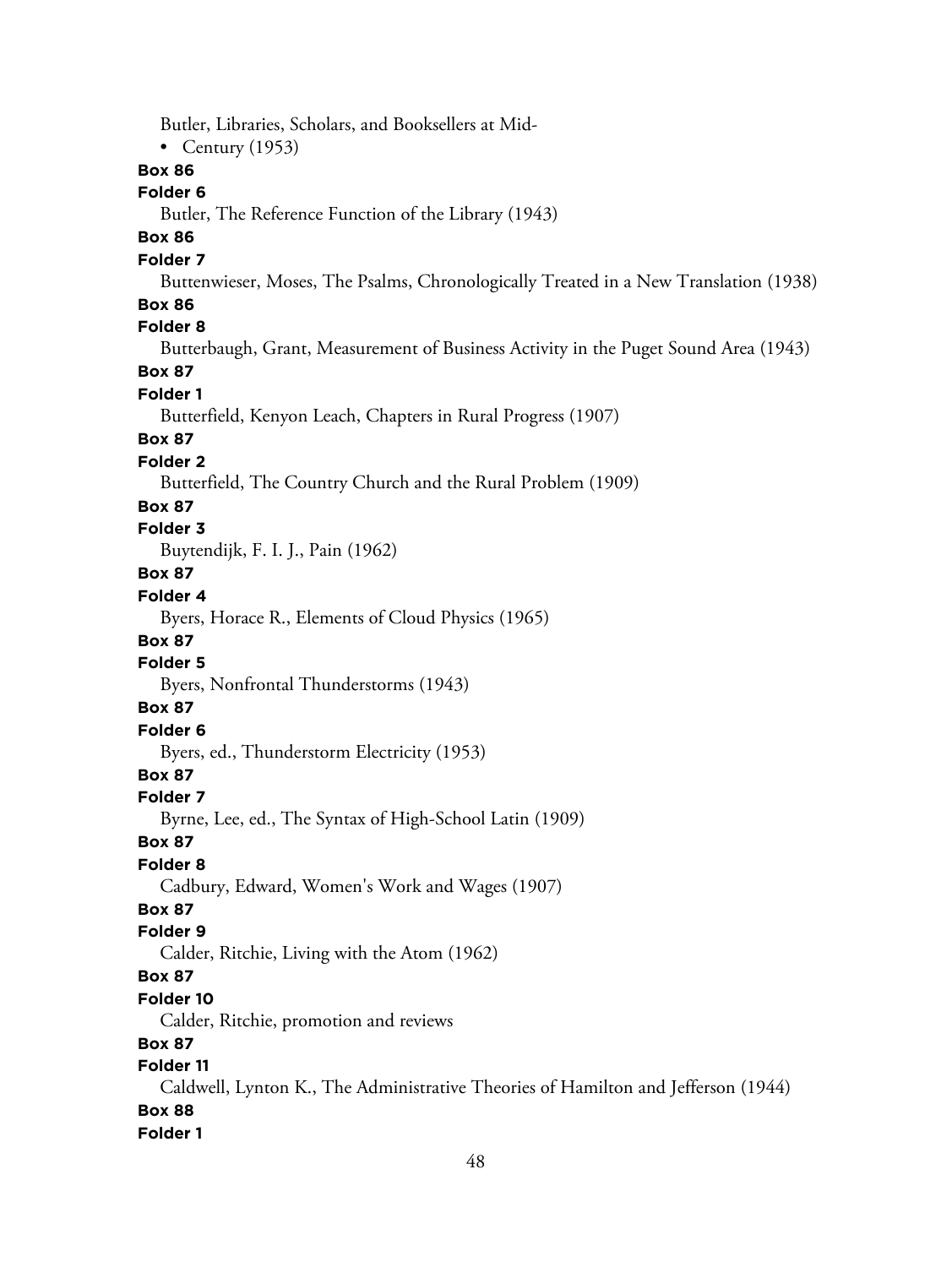Calef, Wesley, Private Grazing and Public Lands (1960)

# **Box 88**

# **Folder 2**

Calhoun, George Miller, The Business Life of Ancient Athens (1926)

# **Box 88**

# **Folder 3**

Calkins, Fay, The CIO and the Democratic Party (1952)

# **Box 88**

# **Folder 4**

Calkins, Fay, promotion and reviews

### **Box 88**

#### **Folder 5**

Callahan, Raymond E., Education and the Cult of Efficiency (1962)

# **Box 88**

# **Folder 6**

Callahan, Raymond E., promotion and reviews

# **Box 88**

### **Folder 7-8**

Cambridge Economic Handbooks, ed. Milton Friedman and C. W. Guillebaud (1957-1962)

• See also- individual authors

# **Box 89**

# **Folder 1**

Camden, Carroll, ed., Literary Views (1964)

#### **Box 89**

#### **Folder 2**

Camden, Restoration and Eighteenth-Century Literature (1963)

### **Box 89**

#### **Folder 3**

Cameron, George G., History of Early Iran (1936)

#### **Box 89**

#### **Folder 4**

Campbell, Frank L., ed., Physiology of Insect Development (1959)

# **Box 89**

### **Folder 5**

Canadian Historical Studies (Ryerson Press, Toronto), correspondence re U.S. publishing rights and promotion materials

# **Box 89**

#### **Folder 6**

Cannizzaro, Stanislao, Sketch of a Course of Chemical Philosophy, 1858 (1911)

# **Box 89**

#### **Folder 7**

Cantor, Nathaniel, Crime (1935)

### **Box 89**

#### **Folder 8**

Capps, Edward, The Introduction of Comedy into the City Dionysia (1903)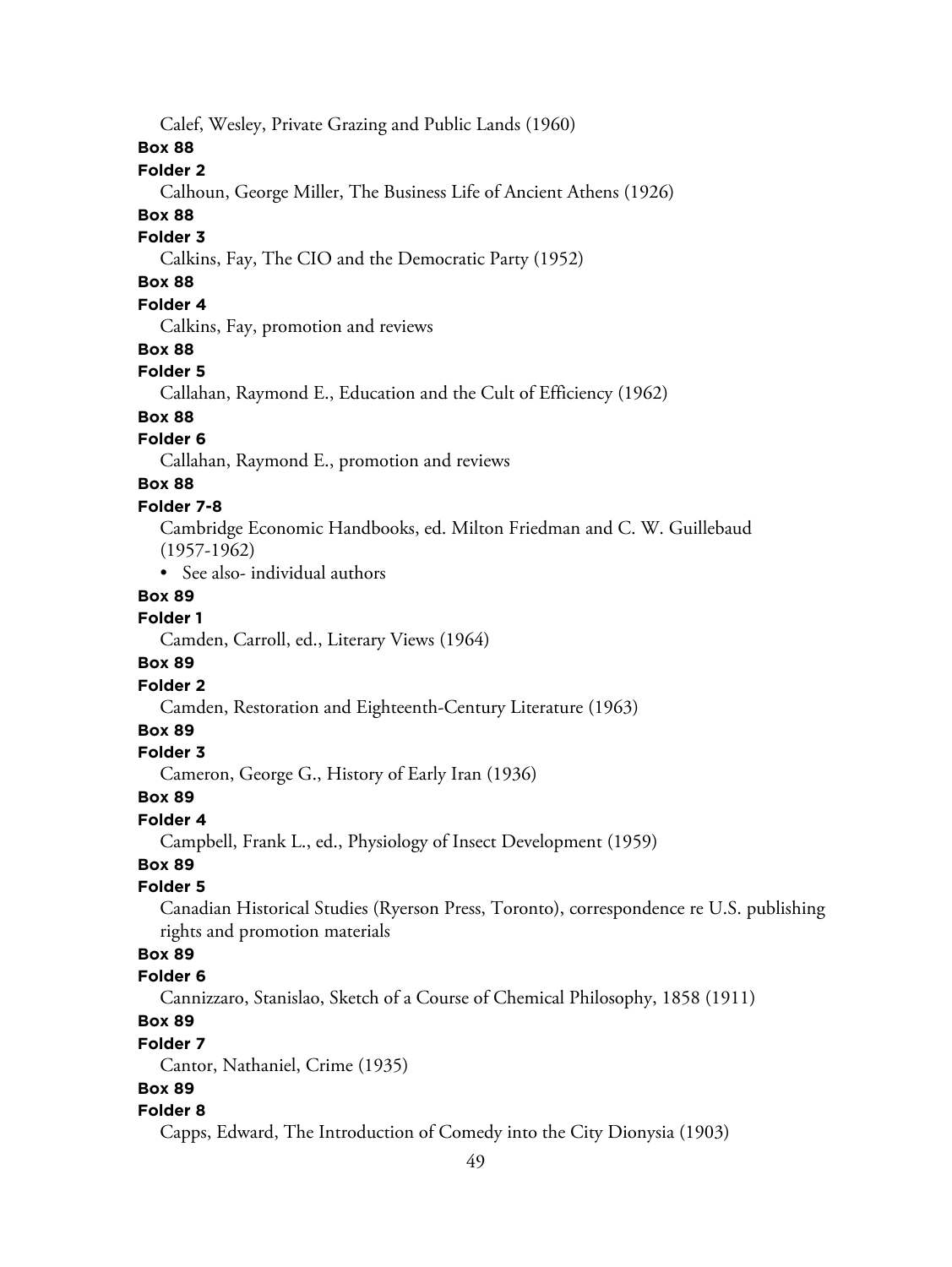**Box 89 Folder 9** Carlson, Anton J., The Control of Hunger in Health and Disease (1916) **Box 90 Folder 1** Carlson, Anton J., and Victor Johnson, The Machinery of the Body (1937) **Box 90 Folder 2** Carlson, Anton J., promotion **Box 90 Folder 3** Carlson, Anton J., 2d ed. (1941) **Box 90 Folder 4** Carlson, Anton J., U.S. Armed Forces ed. (1944) **Box 90 Folder 5** Carlson, Anton J., 3d ed. (1948) **Box 90 Folder 6** Carlson, Anton J., promotion **Box 91 Folder 1** Carlson, Anton J., 4th ed. (1953) **Box 91 Folder 2** Carlson, Anton J., promotion **Box 91 Folder 3-4** Carlson, Anton J., 5th ed. (1961) **Box 91 Folder 5** Carlson, Anton J., promotion **Box 91 Folder 6** Carlson, A. J., N. Kleitman, C. W. Muehlberger, F. C. McLean, H. Gullicksen, and R. B. Carlson, Studies on the Possible Intoxicating Action of 3.2 Per Cent Beer (1934) **Box 92 Folder 1** Carmody, Sister Winifred Mary, The Subjunctive in Tacitus (1926) **Box 92 Folder 2** Carnap, Rudolph, The Continuum of Inductive Methods (1952) **Box 92 Folder 3-4** Carnap, Logical Foundations of Probability (1950)

50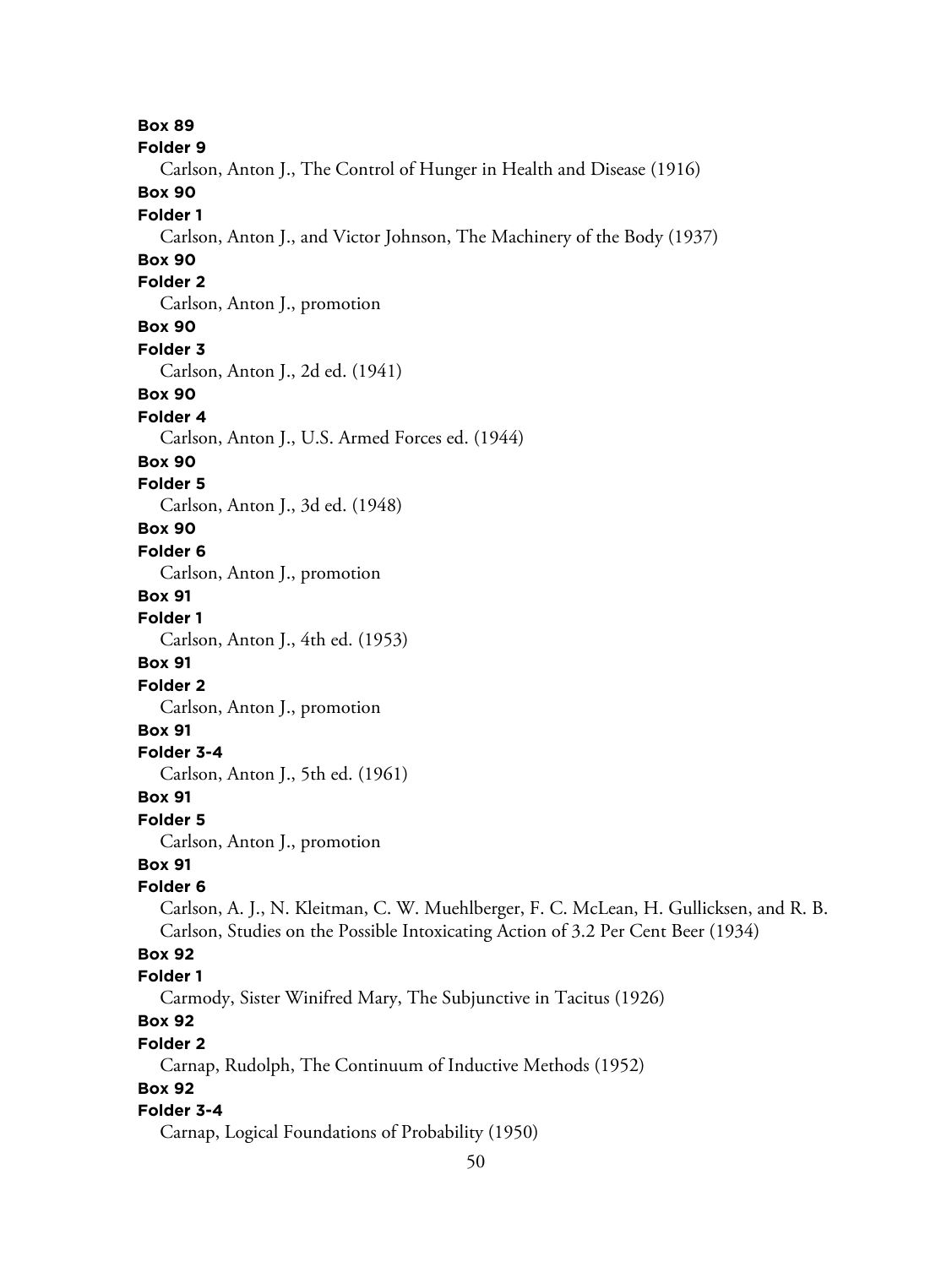#### **Folder 5**

Carnap, Logical Foundations of Probability (1950), promotion

# **Box 92**

### **Folder 6**

Carnap, Logical Foundations of Probability (1950), reviews

## **Box 93**

### **Folder 1-2**

Carnap, Meaning and Necessity (1947)

# **Box 93**

#### **Folder 3**

Carnap, The Nature and Application of Inductive Logic (1951)

• See also- Neurath, O., Foundations of the Unity of Science

# **Box 93**

# **Folder 4**

Carnovsky, Leon, ed., International Aspects of Librarianship (1954)

# **Box 93**

### **Folder 5**

Carnovsky, Leon, and Lowell Martin, eds., The Library in the Community (1944)

# **Box 93**

### **Folder 6**

Carnovsky, Leon, and Howard W. Winger, eds., The Medium-sized Public Library (1963)

# **Box 93**

## **Folder 7**

Carpenter, Frederic Ives, Metaphor and Simile in the Minor Elizabethan Drama (1895)

# **Box 93**

### **Folder 8**

Carpenter, A Reference Guide to Edmund Spenser (1923)

## **Box 94**

#### **Folder 1**

Carpenter, Rhys, Greek Sculpture (1960)

#### **Box 94**

#### **Folder 2**

Carpenter, Rhys, promotion and reviews

## **Box 94**

# **Folder 3**

Carpi, Jacopo Berengario da, A Short Introduction to Anatomy (Isagogae breves), trans. L. R. Lind (1959)

# **Box 94**

#### **Folder 4**

Carpi, Jacopo Berengario da, promotion and reviews

## **Box 94**

# **Folder 5**

Carrington, Fitzroy, Engravers and Etchers (1917)

# **Box 94**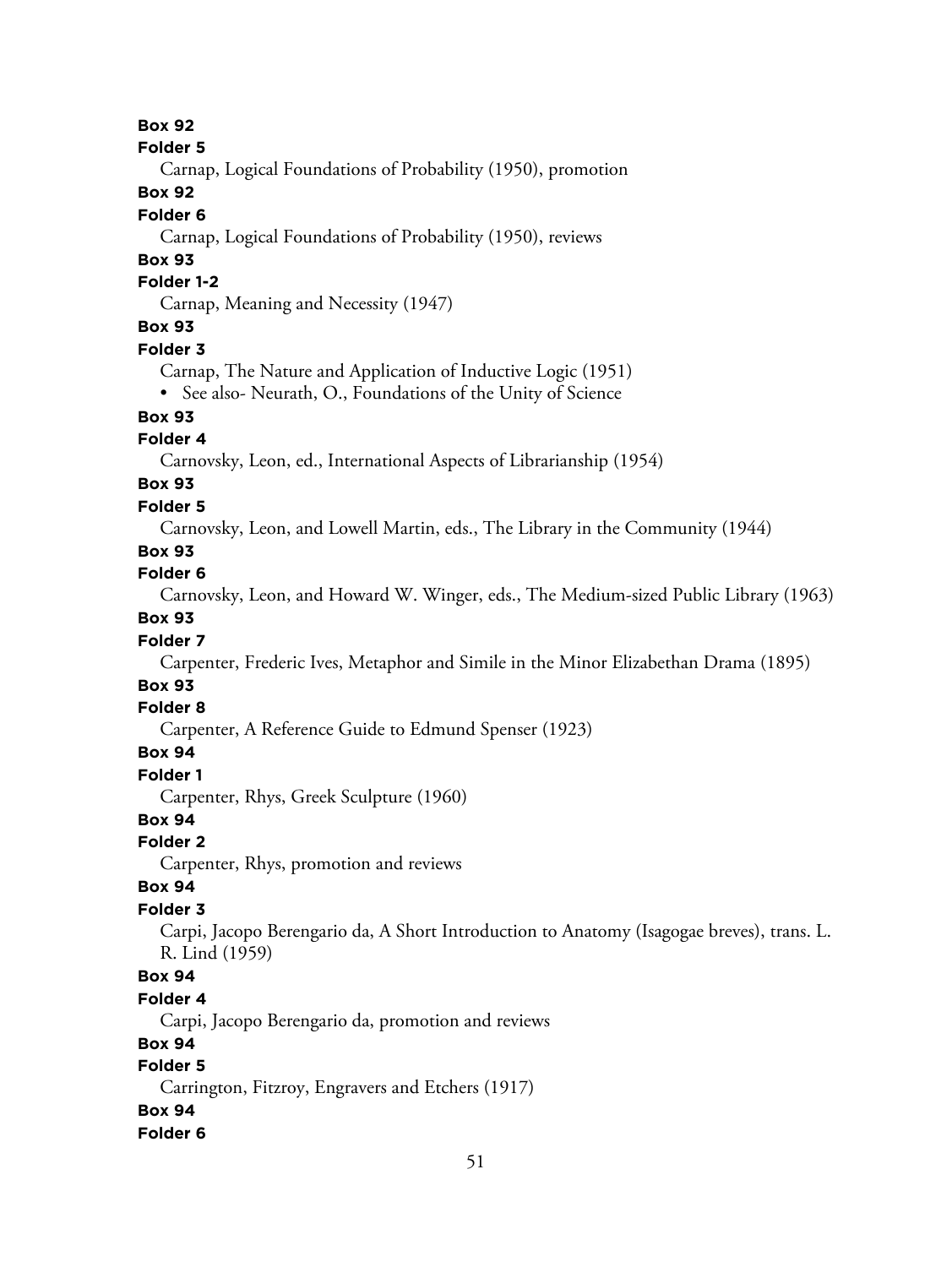Carson, William Glasgow Bruce, The Theatre on the Frontier (1932) **Box 94 Folder 7** Carter, Edward Clark, ed., China and Japan in Our University Curricula (1930) **Box 94 Folder 8** Carter, William Harding, The Life of Lieutenant General Chaffee (1917) **Box 94 Folder 9** Carver, Arthur Henry, Personnel and Labor Problems in the Packing Industry (1928) **Box 95 Folder 1** Case, Shirley Jackson, The Christian Philosophy of History (1943) **Box 95 Folder 2** Case, The Evolution of Early Christianity (1914) **Box 95 Folder 3** Case, The Historicity of Jesus (1912) **Box 95 Folder 4** Case, Jesus, a New Biography (1927) **Box 95 Folder 5** Case, Jesus, a New Biography (1927), promotion and reviews **Box 95 Folder 6** Case, Jesus, a New Biography (1927), reviews **Box 95 Folder 7** Case, The Millennial Hope (1918) **Box 96 Folder 1** Case, The Origins of Christian Supernaturalism (1946) **Box 96 Folder 2** Case, The Revelation of John (1919) **Box 96 Folder 3** Case, ed., A Bibliographical Guide to the History of Christianity (1931) **Box 96 Folder 4** Caspari, Fritz, Humanism and the Social Order in Tudor England (1954) **Box 96 Folder 5** Case, Fritz, promotion and reviews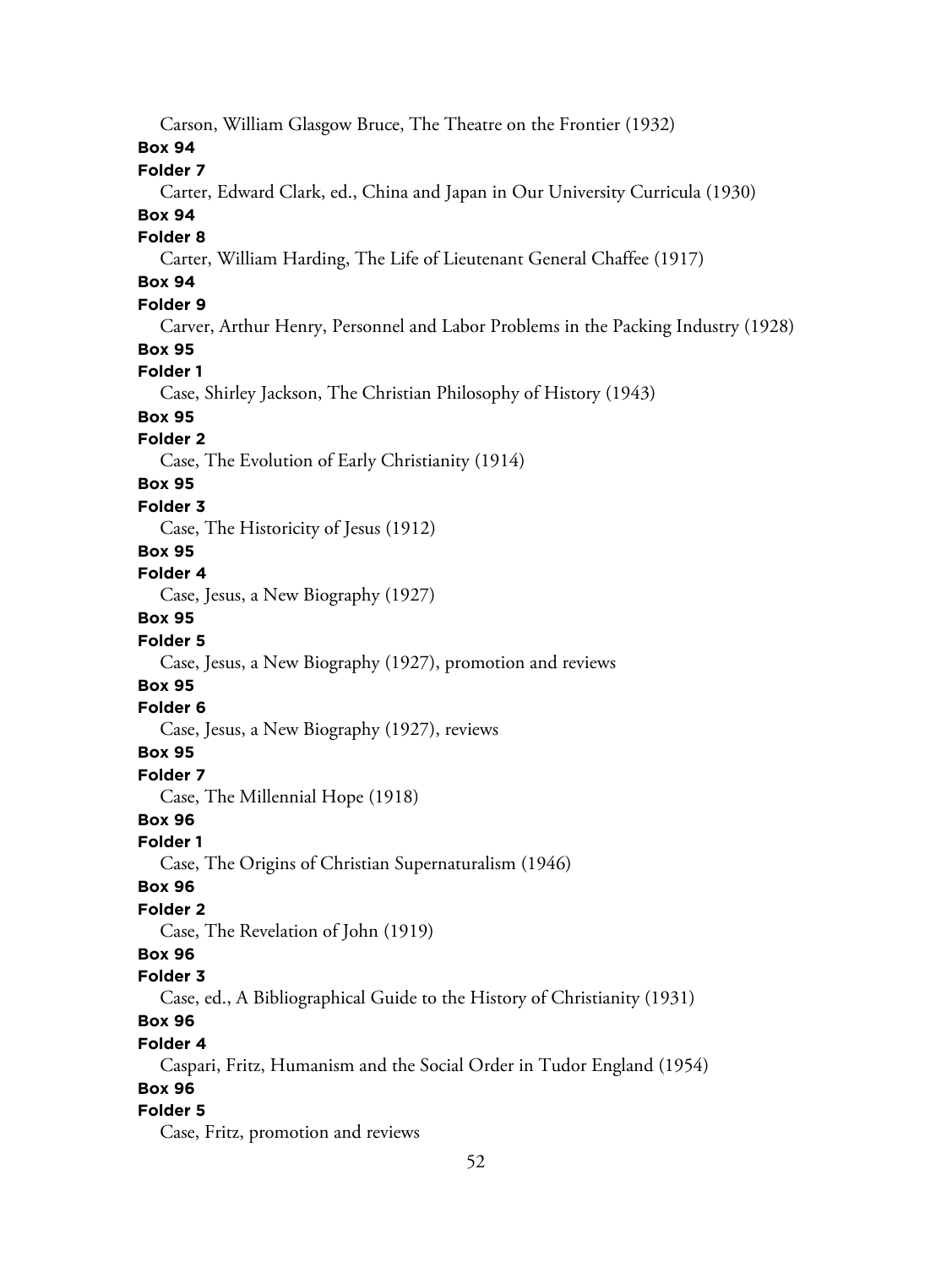#### **Folder 6**

Cassel, Carl Gustav, Theodore E. Gregory, Robert E. Kuczynski, and Henry Kittredge Norton, Foreign Investments (1928)

# **Box 96**

## **Folder 7**

Cassirer, Ernst, Paul Oskar Kristeller, and John Herman Randall, Jr., eds., The Renaissance Philosophy of Man (1948)

### **Box 97**

# **Folder 1**

Cassirer, Ernst, Paul Oskar Kristeller, promotion

### **Box 97**

### **Folder 2**

Cassirer, Ernst, Paul Oskar Kristeller, reviews

# **Box 97**

## **Folder 3**

Castillo, Carlo, and Otto F. Bond, comps., The University of Chicago Spanish Dictionary (1948), correspondence between R. W. Shugg and Freeman Lewis about the Pocket Book edition, 1959-1962 [Files concerning the publishing history of this work have disappeared]

#### **Box 97**

#### **Folder 4**

Castillo, Carlo, and Luis Leal, eds., Antologia de la literatura mexicana (1944)

# **Box 97**

#### **Folder 5**

Castle, William Ernest, et al., Heredity and Eugenics (1912)

# **Box 97**

#### **Folder 6**

Castor, George DeWitt, Matthew's Sayings of Jesus (1918)

### **Box 97**

#### **Folder 7**

Castro, Mathilde, The Respective Standpoints of Psychology and Logic (1913)

#### **Box 97**

#### **Folder 8-9**

Cate, James Lea, and Eugene N. Anderson, eds., Medieval and Historiographical Essays in Honor of James Westfall Thompson (1938)

# **Box 97**

### **Folder 10**

Cator, Writser Jans, The Economic Position of the Chinese in the Netherlands Indies (1936)

# **Box 98**

# **Folder 1**

Cattell, Raymond Bernard, The Subjective Character of Cognition (1930)

# **Box 98**

### **Folder 2**

Catterall, Ralph Charles Henry, The Second Bank of the United States (1903)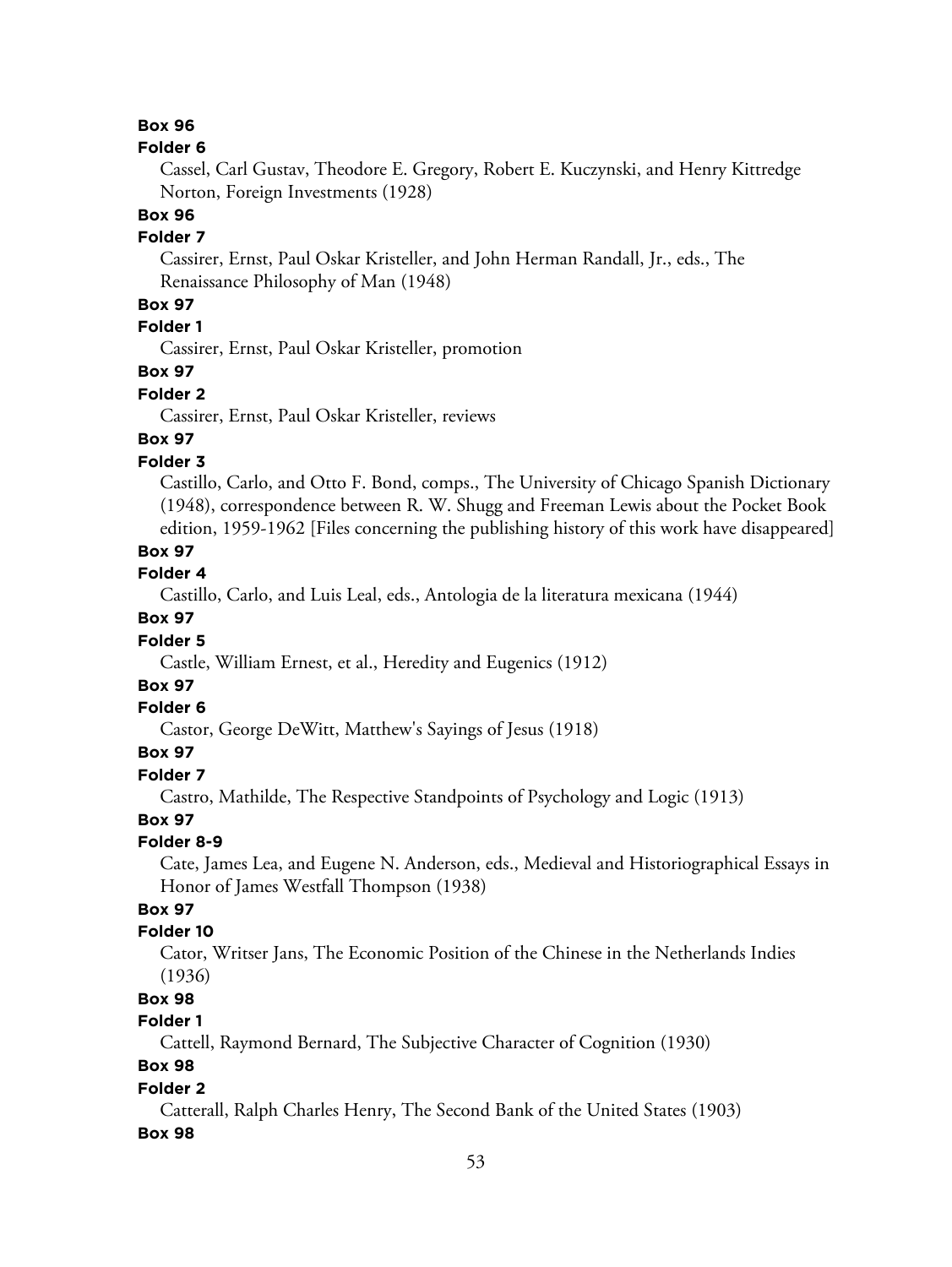Caughey, John W., In Clear and Present Danger (1958)

# **Box 98**

**Folder 4**

Caughey, John W., promotion

# **Box 98**

#### **Folder 5**

Caughey, John W., reviews

#### **Box 98**

#### **Folder 6-7**

Caughey, Their Majesties the Mob (1960)

### **Box 98**

#### **Folder 8**

Cavan, Ruth Shonle, Suicide (1928)

# **Box 98**

#### **Folder 9**

Cavan, Ruth Shonle, and Katherine Howland Ranck, The Family and the Depression (1938)

# **Box 99**

### **Folder 1**

Cavins, Lorimer Victor, Standardization of American Poetry for School Purposes (1928)

#### **Box 99**

### **Folder 2**

Cawelti, John G., Apostles of the Self-Made Man (1965)

### **Box 99**

#### **Folder 3**

Cawelti, John G., promotion and reviews

### **Box 99**

### **Folder 4**

Cecil, David, Victorian Novelists, 1935 (1958)

#### **Box 99**

#### **Folder 5**

Center for the Study of American Foreign and Military Policy, 1950-1960?

# **Box 99**

### **Folder 6-7**

Chafee, Zechariah, Government and Mass Communication (1947)

### **Box 99**

## **Folder 8**

Chafee, Zechariah, promotion

# **Box 99**

# **Folder 9**

Chafee, Zechariah, reviews

# **Box 99**

#### **Folder 10**

Chamberlain, Basil Hall, A Simplified Grammar of the Japanese Language, rev. ed. by Colonel James Garfield Mcllroy (1924)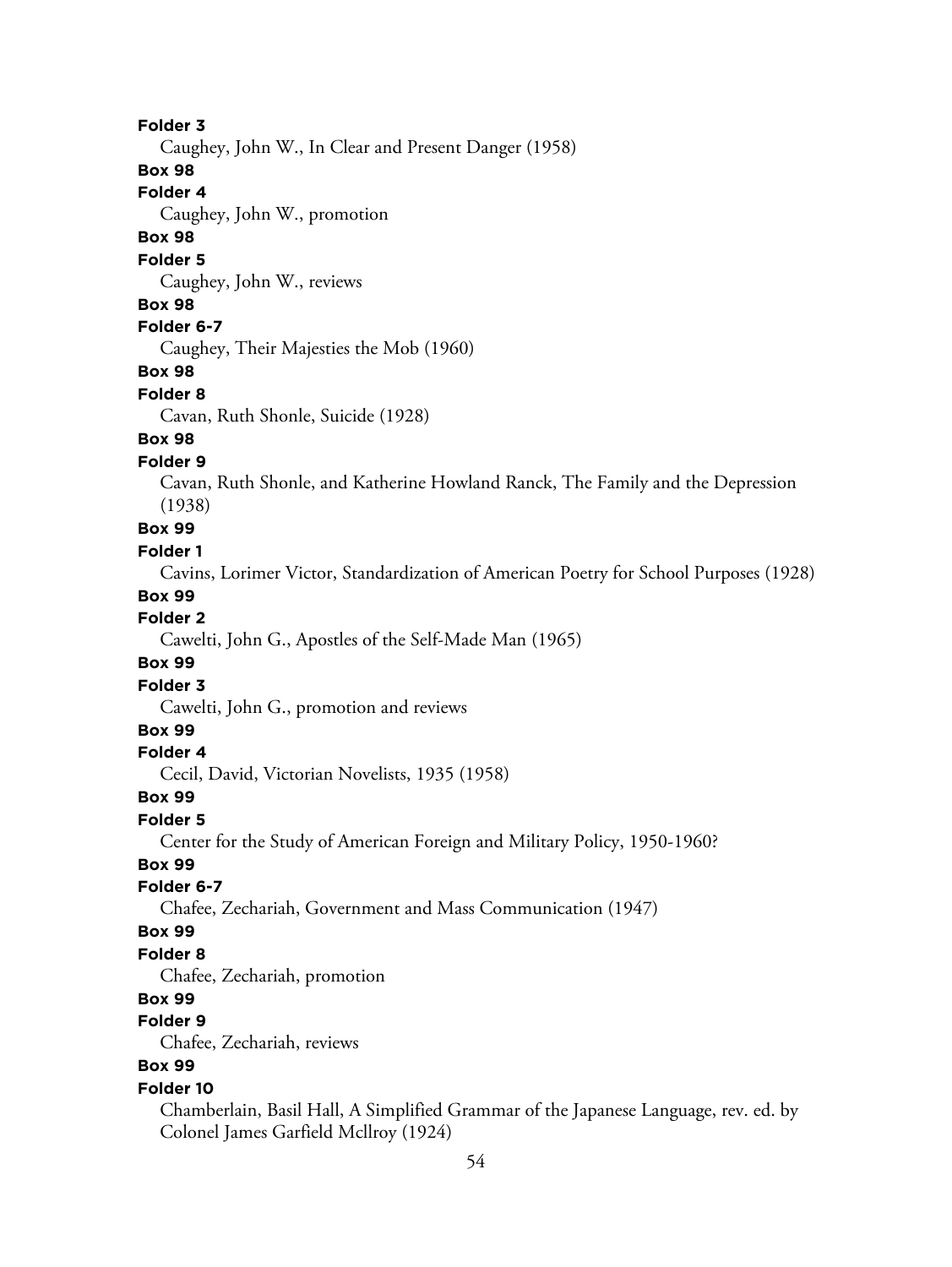**Box 100 Folder 1**

Chamberlain, Charles Joseph, Gymnosperms (1935)

# **Box 100**

# **Folder 2**

Chamberlain, The Living Cycads (1919)

# **Box 100**

# **Folder 3**

Chamberlain, Methods in Plant Histology (1901)

# **Box 100**

### **Folder 4**

Chamberlain, Methods in Plant Histology (1901), promotion and reviews

# **Box 100**

# **Folder 5**

Chamberlin, Georgia Louise, Making the Bible Live (1939)

# **Box 100**

# **Folder 6**

Chamberlin, Georgia Louise, promotion and reviews

# **Box 100**

# **Folder 7**

Chamberlin, The Old Testament Books (1908)

# **Box 100**

## **Folder 8**

Chamberlin, Georgia Louise, and Mary Root Kern, Child Religion in Song and Story (1907-1909)

# **Box 101**

# **Folder 1**

Chamberlin, Thomas Chrowder, A Contribution to the Theory of Glacial Motion (1904)

# **Box 101**

## **Folder 2**

Chamberlin, The Origin of the Earth (1916)

# **Box 101**

# **Folder 3**

Chamberlin, The Two Solar Families (1928)

## **Box 101**

# **Folder 4**

Chamberlin, The Two Solar Families (1928), promotion and reviews

# **Box 101**

# **Folder 5**

Chandrasekhar, S., An Introduction to the Study of Stellar Structure (1939)

# **Box 101**

# **Folder 6**

Chandrasekhar, Plasma Physics (1960)

# **Box 101**

# **Folder 7**

Chandrasekhar, Principles of Stellar Dynamics (1942)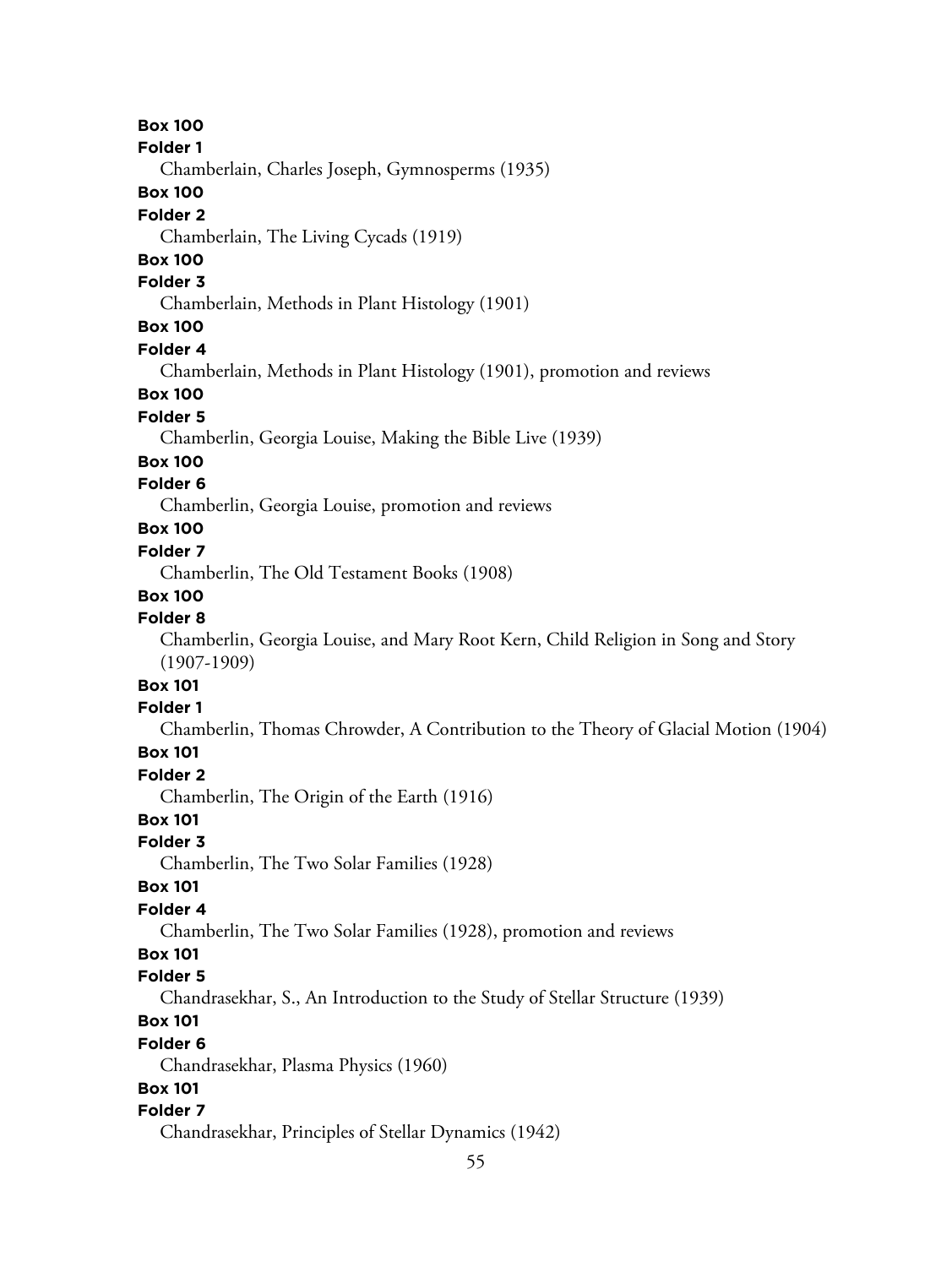**Folder 8**

Chaney, Ralph Works, The Flora of the Eagle Creek Formation (1920)

# **Box 102**

### **Folder 1**

Chapin, Elsa, and Russell Thomas, A New Approach to Poetry (1929)

# **Box 102**

# **Folder 2-3**

Chaplin, Ralph, Wobbly (1948)

# **Box 102**

#### **Folder 4**

Chapin, Ralph, promotion and reviews

### **Box 102**

#### **Folder 5**

Chapin, Ralph, reviews

## **Box 103**

### **Folder 1**

Charters, Werrett Wallace, and Douglas Waples, The Commonwealth Teacher-Training Study (1929)

# **Box 103**

### **Folder 2**

Charters, Werrett Wallace, promotion and reviews

## **Box 103**

#### **Folder 3**

Chase, Francis S., and Harold A. Anderson, eds., The High School in a New Era (1958)

# **Box 103**

# **Folder 4**

Chase, Francis S., reviews

# **Box 103**

## **Folder 5**

Chave, Ernest J., A Functional Approach to Religious Education (1947)

**Box 103**

# **Folder 6**

Chave, Ernest J., promotion and reviews

### **Box 104**

# **Folder 1**

Chave, The Junior (1925)

### **Box 104**

#### **Folder 2**

Chave, Personality Development in Children (1937)

# **Box 104**

#### **Folder 3**

Chave, Personality Development in Children (1937), promotion and reviews

### **Box 104**

### **Folder 4**

Chave, Supervision of Religious Education (1931)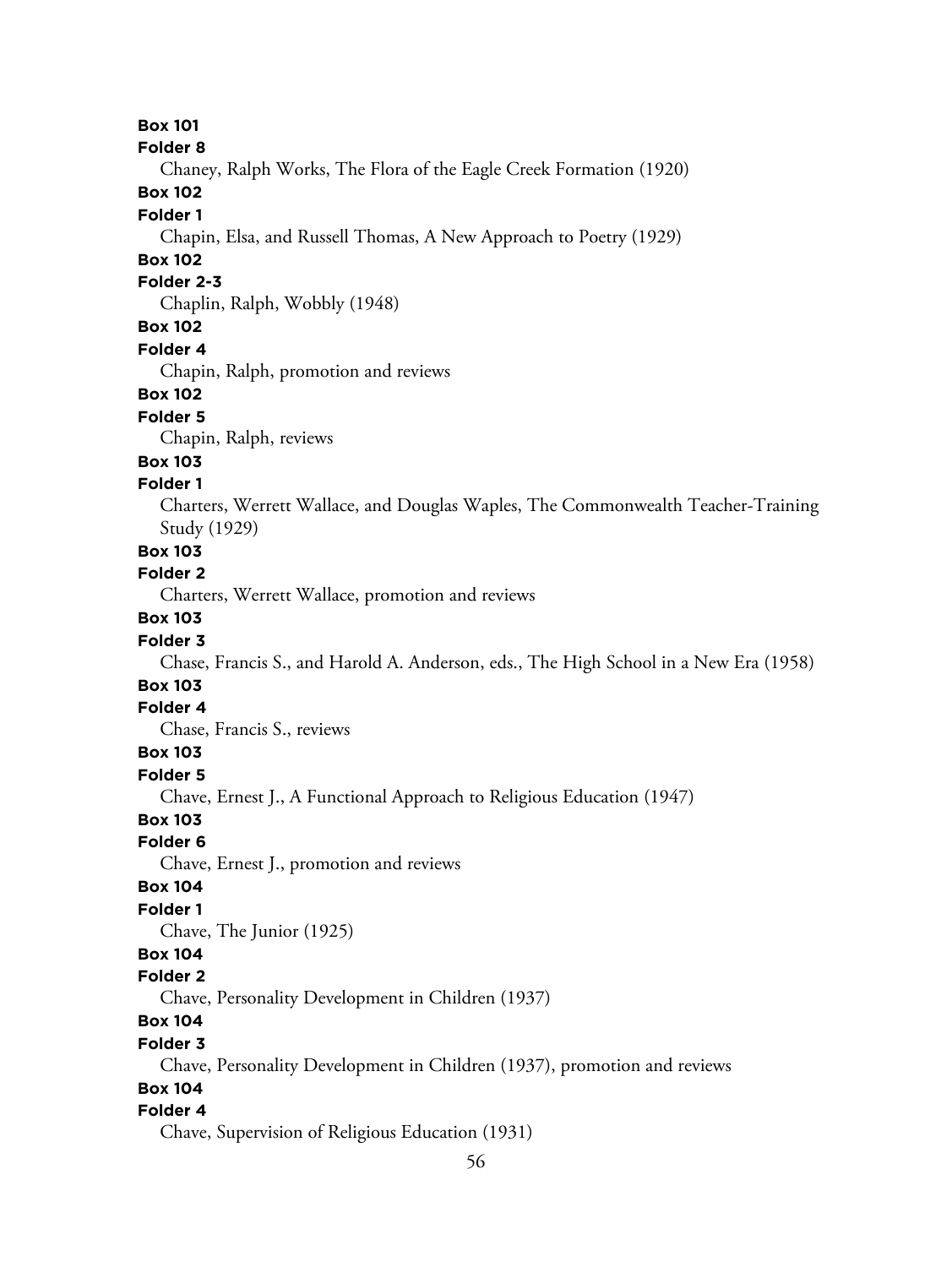**Folder 5**

Cherdyntsev, V. V., Abundance of Chemical Elements, 1956, trans. Walter Nichiporuk (1961)

**Box 104**

#### **Folder 6-7**

Chicago Commission on Race Relations, The Negro in Chicago (1922)

# **Box 105**

### **Folder 1**

Chicago Editions (1946-1950)

### **Box 105**

### **Folder 2**

Chicago in Fiction (1963-1965)

# **Box 105**

## **Folder 3**

Chicago in Fiction (1963-1965), promotion and reviews

• See also- individual authors

### **Box 105**

# **Folder 4-5**

Chicago Historical Society Publications (1914-1935)

• See also- individual authors

# **Box 105**

#### **Folder 6**

Chicago History of American Civilization (1956-)

• See also- individual authors

# **Box 105**

## **Folder 7**

Chiera, Edward, They Wrote on Clay, ed. George C. Cameron (1938)

## **Box 106**

**Folder 1**

Chiera, Edward,

## **Box 106**

**Folder 2-3**

Chiera, Edward, promotion

## **Box 106**

# **Folder 4**

Chiera, Edward, reviews

# **Box 106**

# **Folder 5**

Child, Charles Manning, Individuality in Organisms (1915)

# **Box 106**

#### **Folder 6**

Child, The Origin and Development of the Nervous System (1921)

# **Box 106**

## **Folder 7**

Child, Patterns and Problems of Development (1941)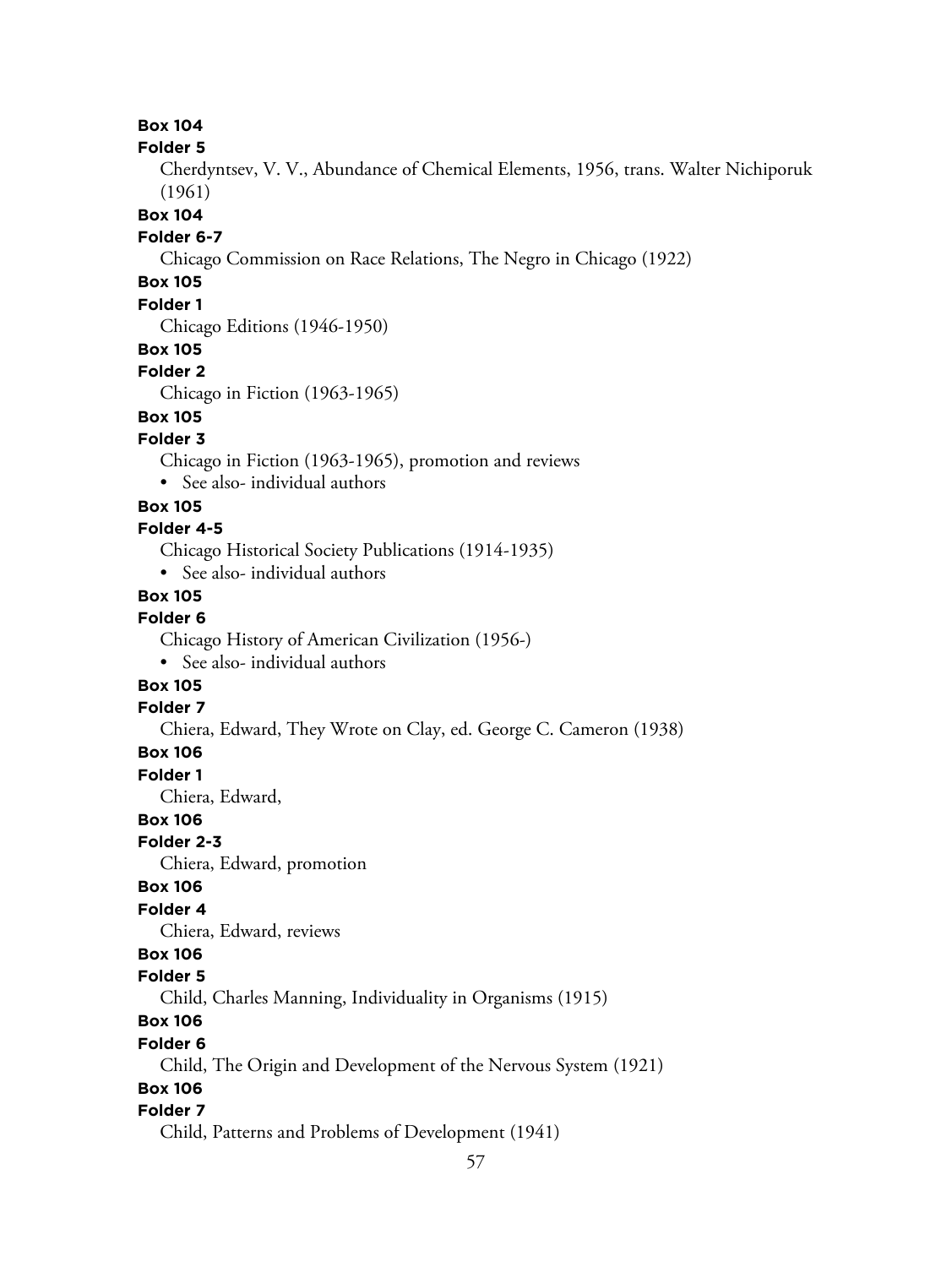#### **Folder 8**

Child, Senescence and Rejuvenescence (1915)

### **Box 107**

#### **Folder 1**

Chirol, Sir Valentine, The Occident and the Orient (1924)

# **Box 107**

# **Folder 2**

Choulant, Johann Ludwig, History and Bibliography of Anatomic Illustration in Its Relation to Anatomic Science and the Graphic Arts, trans. and ed. Mortimer Frank (1920)

# **Box 107**

### **Folder 3**

Christenson, Carroll Lawrence, Collective Bargaining in Chicago, 1929-30 (1933)

# **Box 107**

# **Folder 4**

Christiansen, Reidar Th., ed., Folktales of Norway, trans. Pat Shaw Iversen (1964)

# **Box 107**

# **Folder 5**

Christiansen, Reidar Th., promotion and reviews

### **Box 107**

### **Folder 6-7**

Christ-Janer, Albert, Boardman Robinson (1946)

# **Box 107**

## **Folder 8**

Christ-Janer, Albert, promotion

# **Box 107**

# **Folder 9**

Christ-Janer, Albert, reviews

# **Box 108**

#### **Folder 1**

Christoph, James B., Capital Punishment and British Politics (1962)

## **Box 108**

#### **Folder 2**

Chudoba, Bohdan, Spain and the Empire (1952)

#### **Box 108**

# **Folder 3**

Chudoba, Bohdan, promotion and reviews

# **Box 108**

## **Folder 4**

Church, Phil E., The Annual Temperature Cycle of Lake Michigan (1943)

# **Box 108**

### **Folder 5-7**

Cicero, Marcus Tullius, Brutus. On the Nature of the Gods, On Divination, On Duties, trans. by Hubert M. Poteat (1950)

#### **Box 108**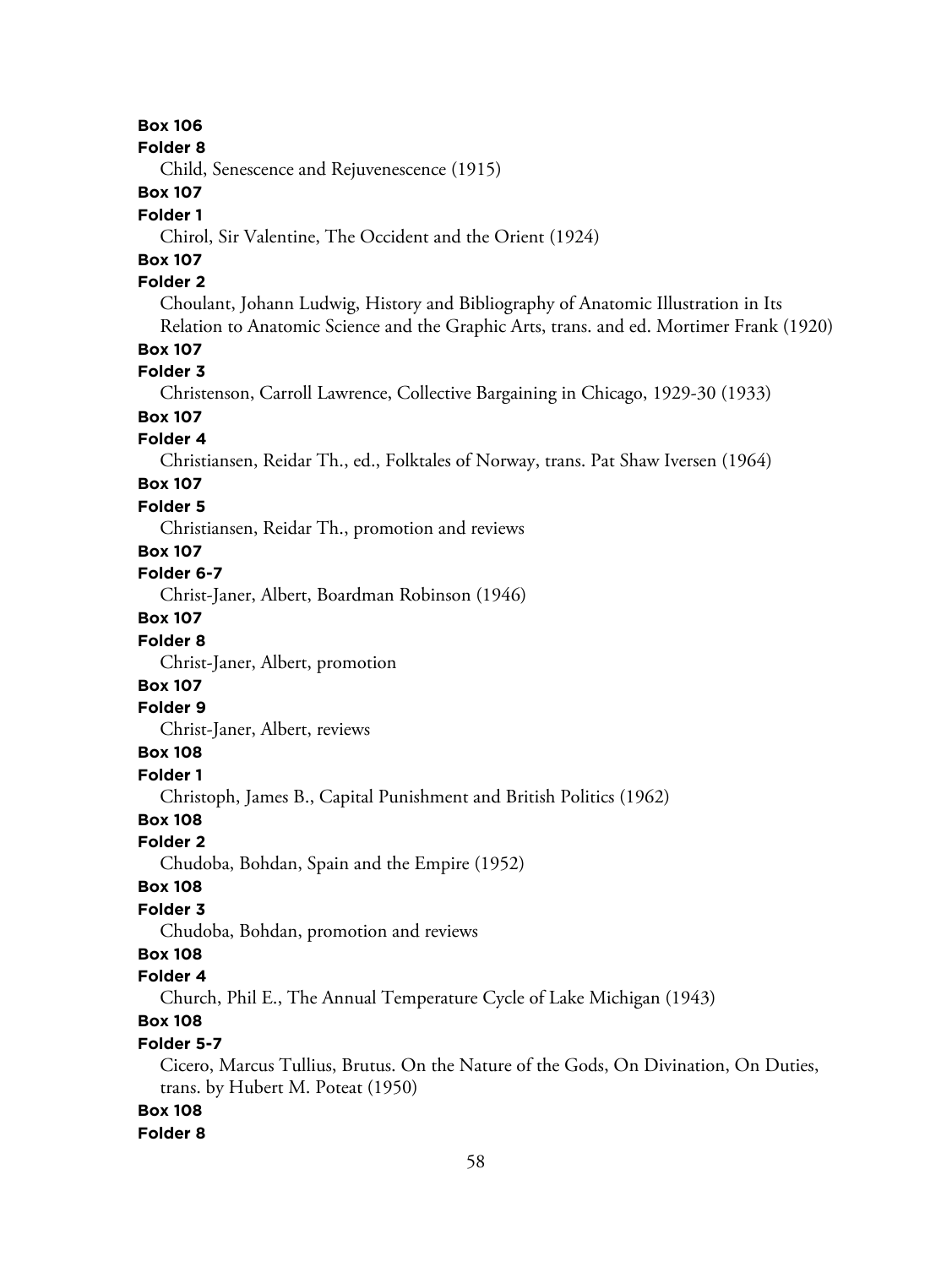Cicero, Marcus Tullius, promotion and reviews

## **Box 108**

# **Folder 9**

Citizens' Police Committee, Chicago Police Problems (1931)

# **Box 108**

### **Folder 10**

City Club of Chicago Publications (1916-1938)

# **Box 108**

# **Folder 11**

Clapp, Gordon R., The TVA (1955)

### **Box 109**

## **Folder 1-2**

Clapp, Gordon R., promotion

# **Box 109**

# **Folder 3**

Clapp, Gordon R., reviews

# **Box 109**

## **Folder 4**

Clark, Frank Lowry, A Study of the Iliad in Translation (1927)

# **Box 109**

### **Folder 5**

Clark, John Maurice, Studies in the Economics of Overhead Costs (1923)

## **Box 109**

## **Folder 6**

Clark, John Maurice, promotion and reviews

# **Box 109**

## **Folder 7**

Clark, Social Control of Business (1926) (2d ed. pub. 1939 by McGraw-Hill)

# **Box 110**

#### **Folder 1**

Clark, John Maurice, Paul H. Douglas, Jacob H. Hollander, Glenn R. Morrow, Melchior Palyi, and Jacob Viner, Adam Smith, 1776-1926 (1928)

# **Box 110**

# **Folder 2**

Clark, John Maurice, Walton H. Hamilton, and Harold G. Moulton, eds., Readings in the Economics of War (1918)

## **Box 110**

# **Folder 3**

Clark, John Maurice, promotion and reviews

# **Box 110**

# **Folder 4**

Clark, Kenneth Willis, A Descriptive Catalogue of Greek New Testament Manuscripts in America (1937)

# **Box 110**

# **Folder 5**

Clark, Eight American Praxapostoloi (1941)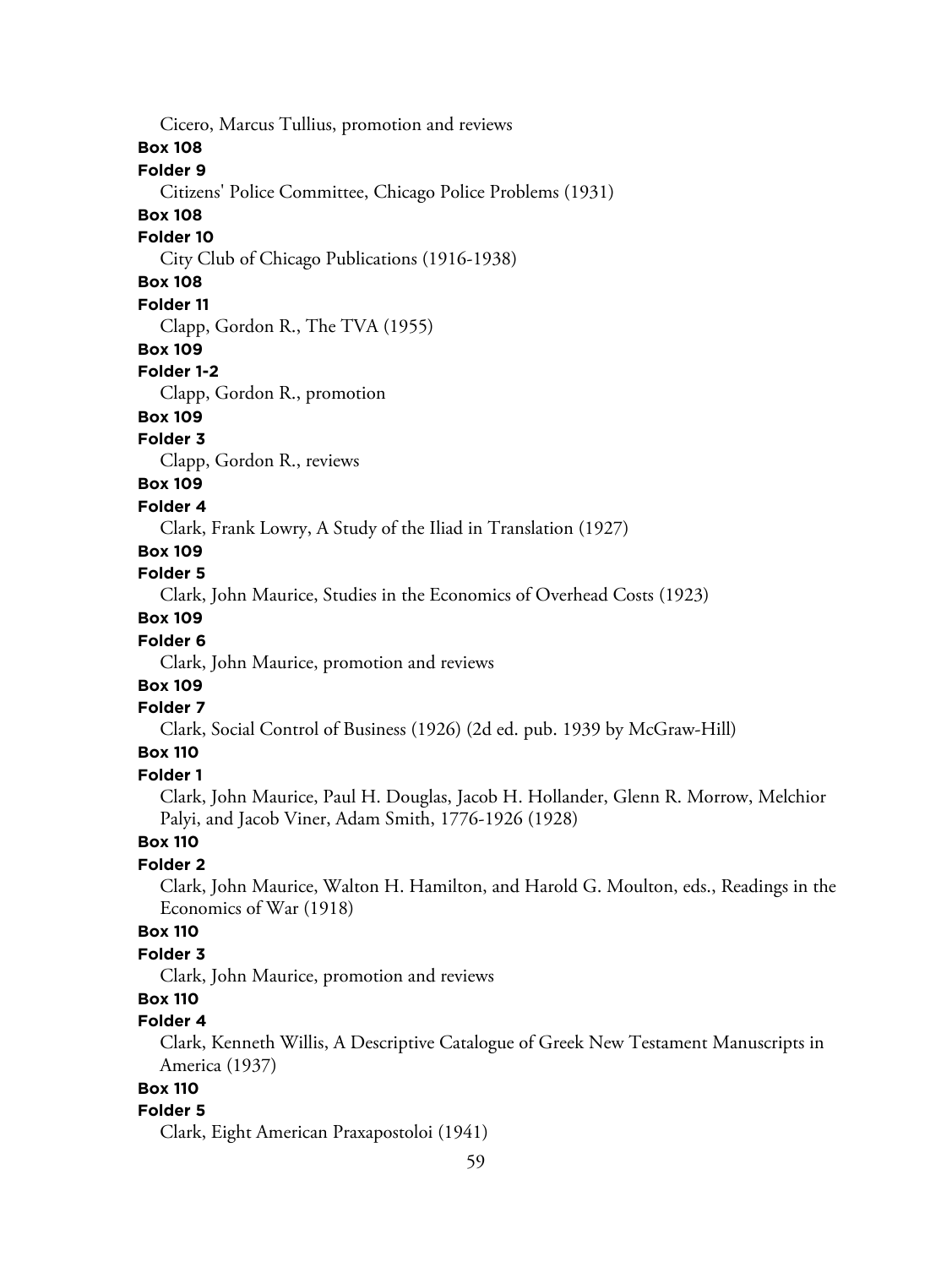#### **Folder 6**

Clark, Marion Elizabeth, Art in Home Economics (1925)

# **Box 110**

#### **Folder 7**

Clark, W. E. LeGros, The Fossil Evidence for Human Evolution (1955)

# **Box 110**

### **Folder 8**

Clark, History of the Primates, Phoenix ed., 1957

# **Box 110**

#### **Folder 9**

Clark, Walter Eugene, trans., The Aryabhatiya of Aryabhata (1930)

#### **Box 111**

#### **Folder 1-2**

Classical Reprints (1962)

# **Box 111**

### **Folder 3-5**

Classics in Anthropology (1964-)

## **Box 111**

#### **Folder 6**

Clemen, Rudolf Alexander, By-Products in the Packing Industry (1927)

#### **Box 111**

#### **Folder 7**

Clemen, Rudolf Alexander, promotion and reviews

#### **Box 112**

#### **Folder 1**

Clement, Ernest Wilson, A Short History of Japan (1915)

# **Box 112**

### **Folder 2**

Cleveland, Catharine C., The Great Revival in the West, 1797-1805 (1916)

### **Box 112**

## **Folder 3**

Clifford, Esther Rowland, A Knight of Great Renown (1961)

# **Box 112**

# **Folder 4**

Clifford, Esther Rowland, promotion and reviews

# **Box 112**

#### **Folder 5**

Cline, Dorothy I., Training for Recreation under the W.P.A. (1940)

# **Box 112**

# **Folder 6**

Cobb, James Harrel, and Louis B. Jennings, A Biography and Bibliography of Edgar Johnson Goodspeed (1948)

# **Box 112**

### **Folder 7**

Cobban, Alfred, National Self-determination, 1945 (1948)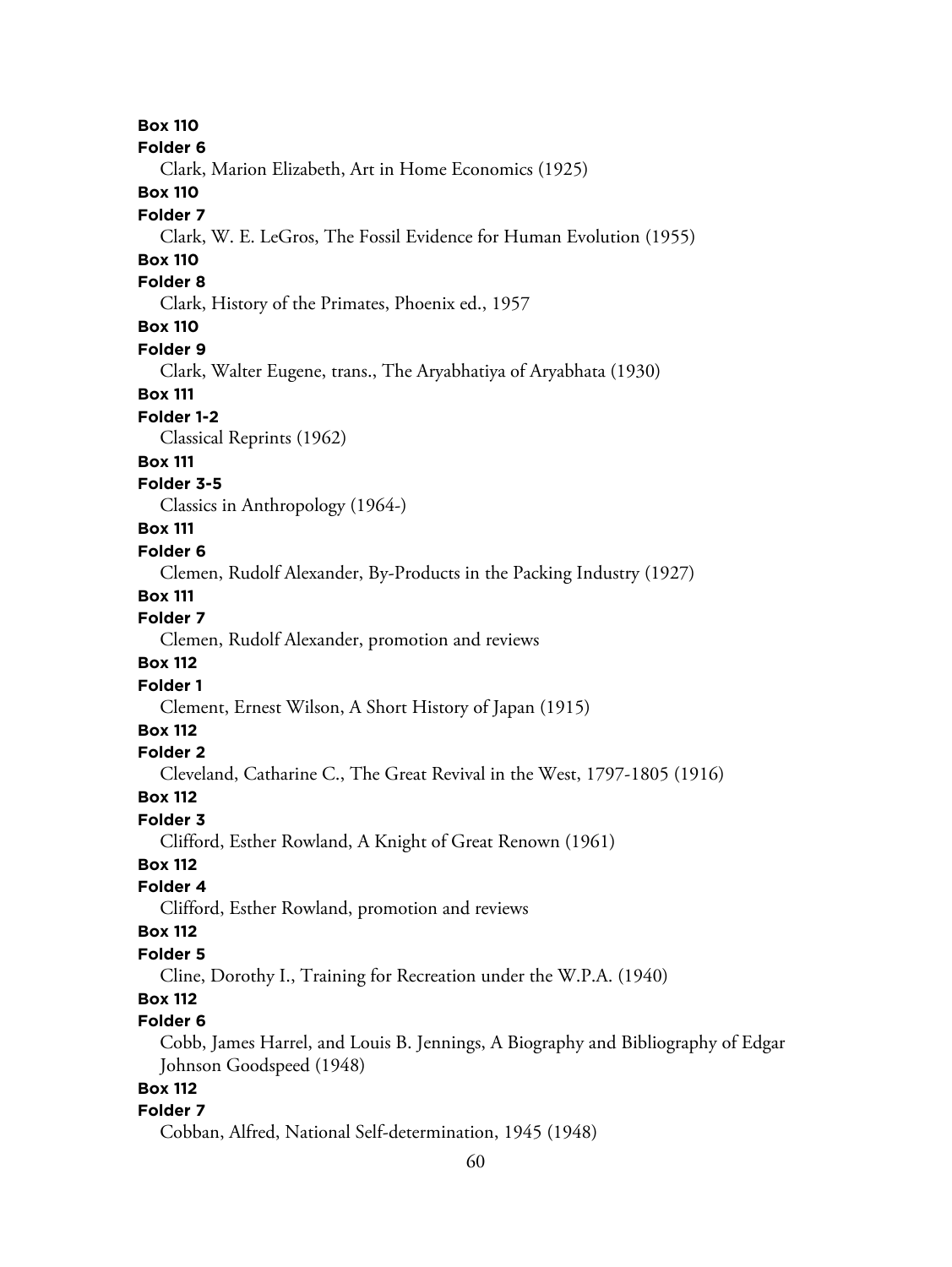#### **Folder 8**

Cochrane, Eric W., Tradition and Enlightenment in the Tuscan Academies, 1690-1800 (1962)

### **Box 113**

### **Folder 1**

Coe, George Albert, Law and Freedom in the School (1924)

# **Box 113**

# **Folder 2**

Coe, The Psychology of Religion (1916)

## **Box 113**

## **Folder 3**

Coe, The Psychology of Religion (1916), promotion and reviews

# **Box 113**

## **Folder 4**

Coffinberry, A. S., and W. N. Miner, eds., The Metal Plutonium (1961)

# **Box 113**

## **Folder 5**

Coffinberry, A. S., promotion and reviews

# **Box 113**

## **Folder 6**

Cohen, Arthur A., The Communism of Mao Tse-tung (1964)

# **Box 113**

## **Folder 7**

Cohen, Arthur A., promotion

# **Box 114**

# **Folder 1**

Cohen, Hymen Ezra, Recent Theories of Sovereignty (1937)

# **Box 114**

### **Folder 2**

Cohn, Alfred Einstein, Medicine, Science, and Art (1931)

### **Box 114**

## **Folder 3**

Colby, Charles Carlyle, Source Book for the Economic Geography of North America (1921)

## **Box 114**

# **Folder 4**

Colby, Charles Carlyle, promotion and reviews

# **Box 114**

# **Folder 5**

Colby, ed., Geographic Aspects of International Relations (1938)

## **Box 114**

# **Folder 6**

Cole, Arthur Charles, Lincoln's "House Divided" Speech (1923)

# **Box 114**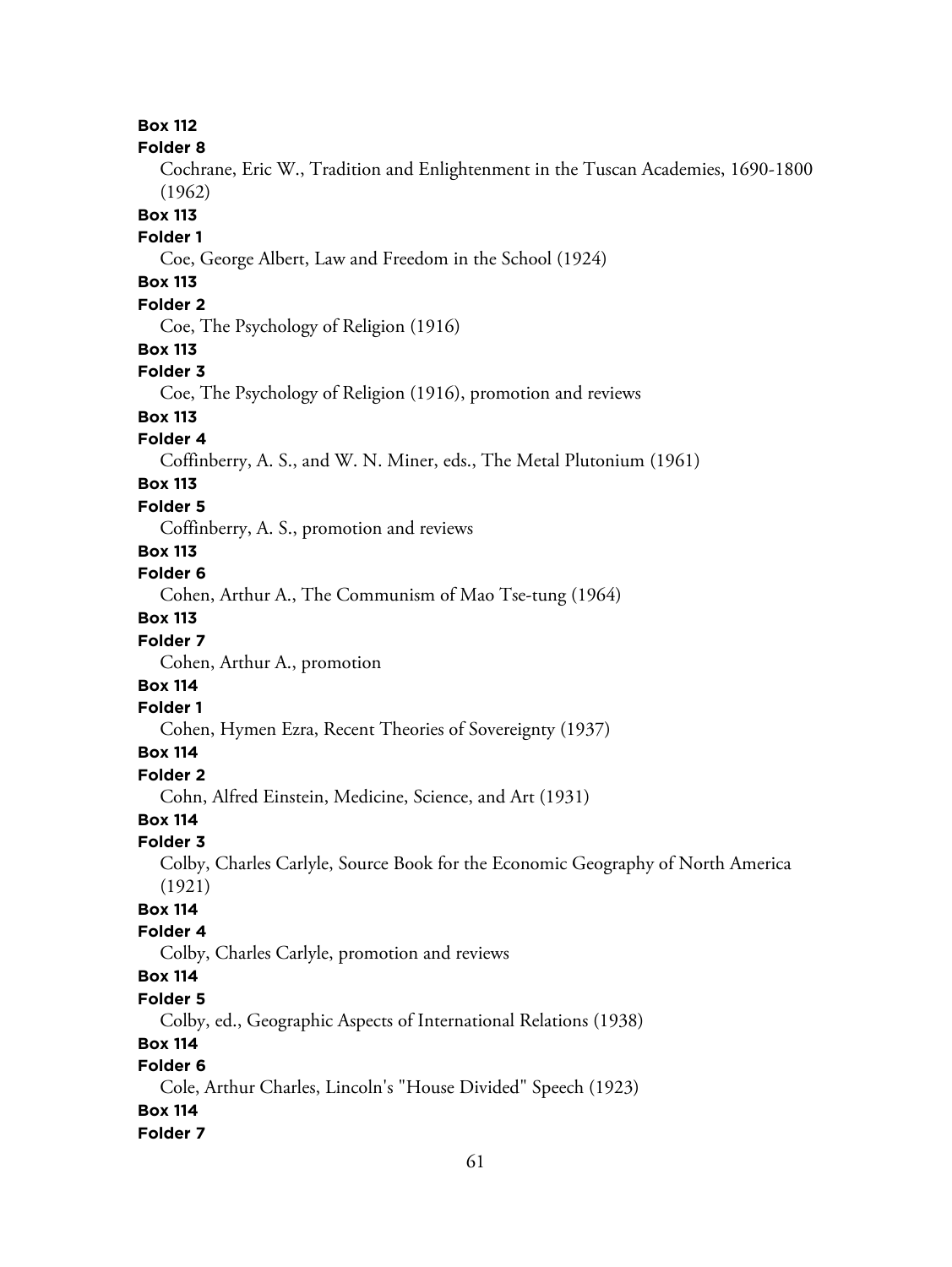Cole, Fay-Cooper, Kincaid (1951)

# **Box 115**

## **Folder 1**

Cole, Fay-Cooper, and Thorne Deuel, Rediscovering Illinois (1937)

# **Box 115**

# **Folder 2**

Cole, George Watson, An Index to Bibliographical Papers (1933)

# **Box 115**

# **Folder 3**

Coleman, Algernon, An Analytical Bibliography of Modern Language Teaching, vol. 1, 1927-1932 (1933)

### **Box 115**

#### **Folder 4**

Coleman, Algernon, vol. 2, 1932-1937 (1938)

## **Box 115**

#### **Folder 5**

Coleman, Experiments and Studies in Modern Language Teaching (1934)

#### **Box 115**

# **Folder 6**

Coleman, Algernon, and Marin La Meslée, Le Soldat américain en France (1917)

# **Box 115**

# **Folder 7**

Coles, Harry L., The War of 1812 (1965)

# **Box 115**

## **Folder 8**

Coles, Harry L., promotion and reviews

### **Box 115**

# **Folder 9-10**

College Library of Biological Science (1950-1957)

## **Box 116**

#### **Folder 1**

College Library of Biological Science (1950-1957) • See also- individual authors

# **Box 116**

#### **Folder 2**

Collier, John, Jr., and Anibal Buitron, The Awakening Valley (1949)

### **Box 116**

### **Folder 3**

Collier, John, promotion and reviews

# **Box 116**

# **Folder 4**

Collier, John, reviews

# **Box 116**

#### **Folder 5**

Collins, Leo C., Hercules Seghers (1953)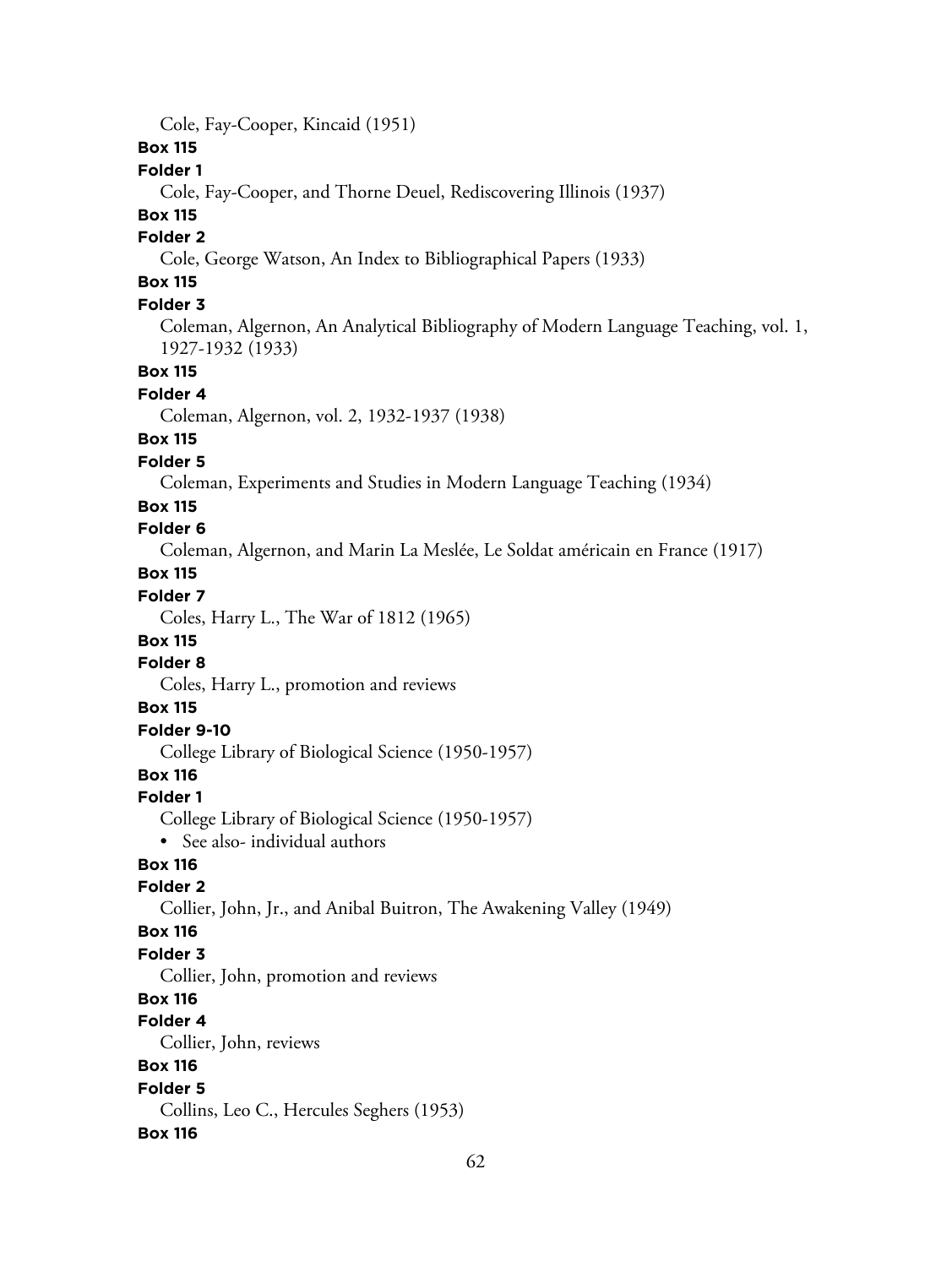Collins, Leo C., production and promotion

### **Box 116**

### **Folder 7**

Collins, Leo C., reviews

# **Box 117**

### **Folder 1**

Collins, Tom [Joseph Furphy], Such Is Life (1948)

### **Box 117**

# **Folder 2**

Collins, Tom [Joseph Furphy], promotion and reviews

# **Box 117**

### **Folder 3**

Colwell, Ernest Cadman, The Greek of the Fourth Gospel (1931)

# **Box 117**

### **Folder 4**

Colwell, The Study of the Bible (1937)

### **Box 117**

## **Folder 5**

Colwell, What Is the Best New Testament? (1952)

# **Box 117**

# **Folder 6**

Colwell, Ernest Cadman, and Julius R. Mantey, A Hellenistic Greek Reader (1939)

# **Box 117**

### **Folder 7**

Colwell, Ernest Cadman, and Donald W. Riddle, eds., Prolegomena to the Study of the Lectionary Text of the Gospels (1933)

# **Box 117**

### **Folder 8**

Colwell, Ernest Cadman, and Harold R. Willoughby, eds., The Four Gospels of Karahissar (1936)

#### **Box 118**

#### **Folder 1**

Colwell, Ernest Cadman, and Harold R. Willoughby, eds., The Four Gospels of Karahissar (1936)

# **Box 118**

# **Folder 2**

Comenius, Johann Amos, The Analytical Didactic of Comenius, trans. Vladimir Jelinek (1953)

# **Box 118**

# **Folder 3-4**

Commission on Freedom of the Press, publications (1946-1947)

• See also- Chafee, Government and Mass Communications; Hocking, Freedom of the Press; Inglis, Freedom of the Movies; White, The American Radio; White and Leigh, Peoples Speaking to Peoples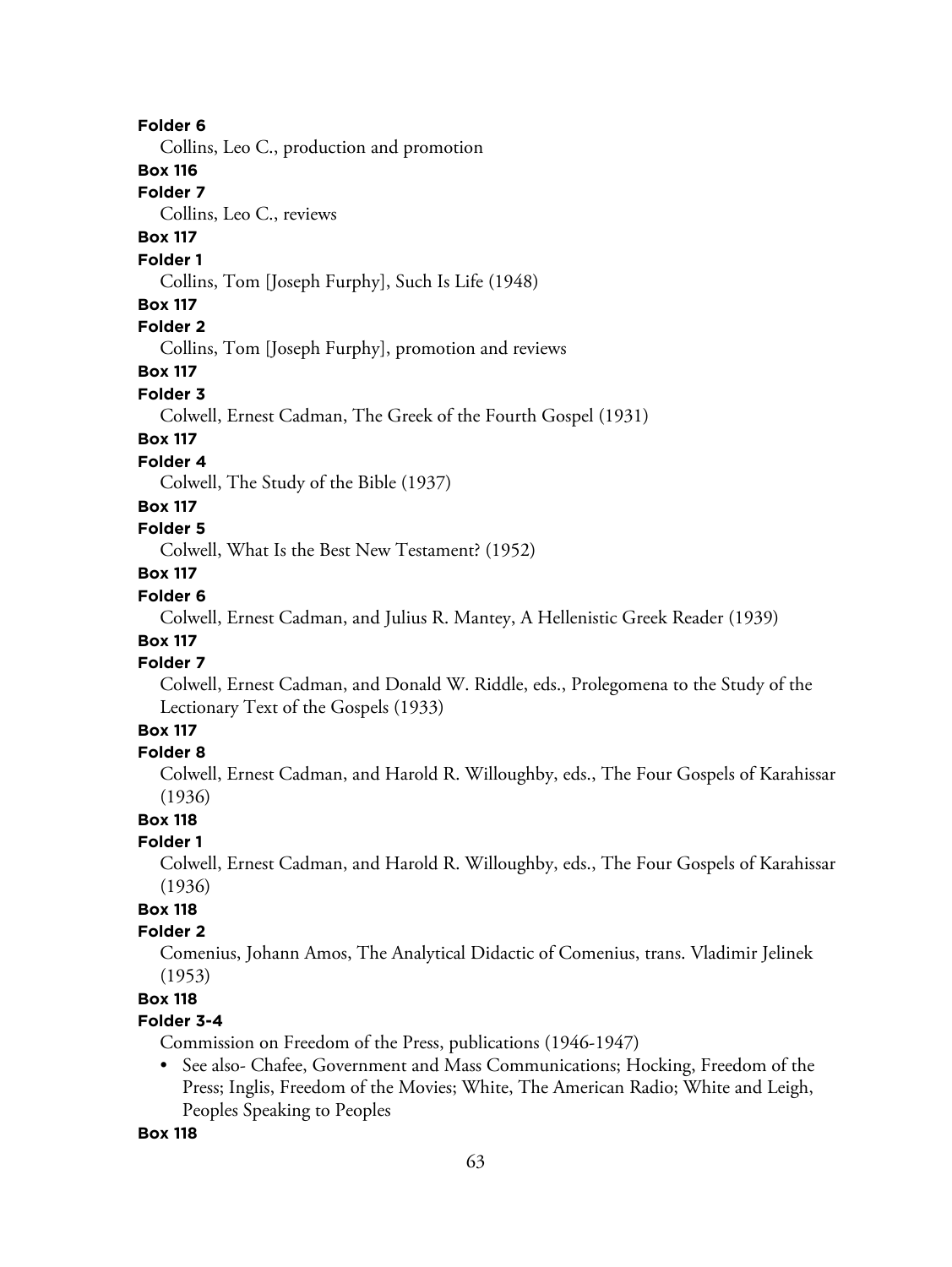#### **Folder 5-7**

Committee on the Costs of Medical Care, publications (1928-1933)

# **Box 119**

# **Folder 1**

Committee on the Costs of Medical Care, publications (1928-1933)

• See also- individual authors

# **Box 119**

# **Folder 2**

Comparative Studies of Cultures and Civilizations

• See also- individual authors

#### **Box 119**

#### **Folder 3-7**

Complete Greek Tragedies, ed. David Grene and Richmond Lattimore (1953-1958), correspondence, 1947-1965

# **Box 120**

## **Folder 1**

Complete Greek Tragedies, ed. David Grene and Richmond Lattimore (1953-1958), production and promotion, Aeschylus I, Oresteia, trans. Richmond Lattimore (1953)

# **Box 120**

## **Folder 2**

Complete Greek Tragedies, ed. David Grene and Richmond Lattimore (1953-1958), Aeschylus II, Four Tragedies; Prometheus Bound, Seven against Thebes, trans. David Grene; The Persians, The Suppliant Maidens, trans. Seth Benardete (1956)

# **Box 120**

# **Folder 3**

Complete Greek Tragedies, ed. David Grene and Richmond Lattimore (1953-1958), Euripides I, Four Tragedies; Alcestis, trans. Richmond Lattimore; The Medea, trans. Rex Warner; The Heracleidae, trans. Ralph Gladstone; Hippolytus, trans. David Grene (1955)

# **Box 120**

### **Folder 4**

Complete Greek Tragedies, ed. David Grene and Richmond Lattimore (1953-1958), Euripides II, Four Tragedies; The Cyclops, Heracles, trans. William Arrowsmith; Iphigenia in Tauris, trans. Witter Bynner; Helen, trans. Richmond Lattimore (1956)

# **Box 120**

# **Folder 5**

Complete Greek Tragedies, ed. David Grene and Richmond Lattimore (1953-1958), Euripides III, Four Tragedies; Hecuba, trans. William Arrowsmith; Andromache, trans. John Frederick Nims; The Trojan Women, trans. Richmond Lattimore; Ion, trans. Ronald F. Willetts (1958)

## **Box 120**

#### **Folder 6**

Complete Greek Tragedies, ed. David Grene and Richmond Lattimore (1953-1958), Euripides IV, Four Tragedies; Rhesus, trans. Richmond Lattimore; The Suppliant Women, trans. Frank William Jones; Orestes, trans. William Arrowsmith; Iphigenia in Aulis, trans. Charles R. Walker (1958)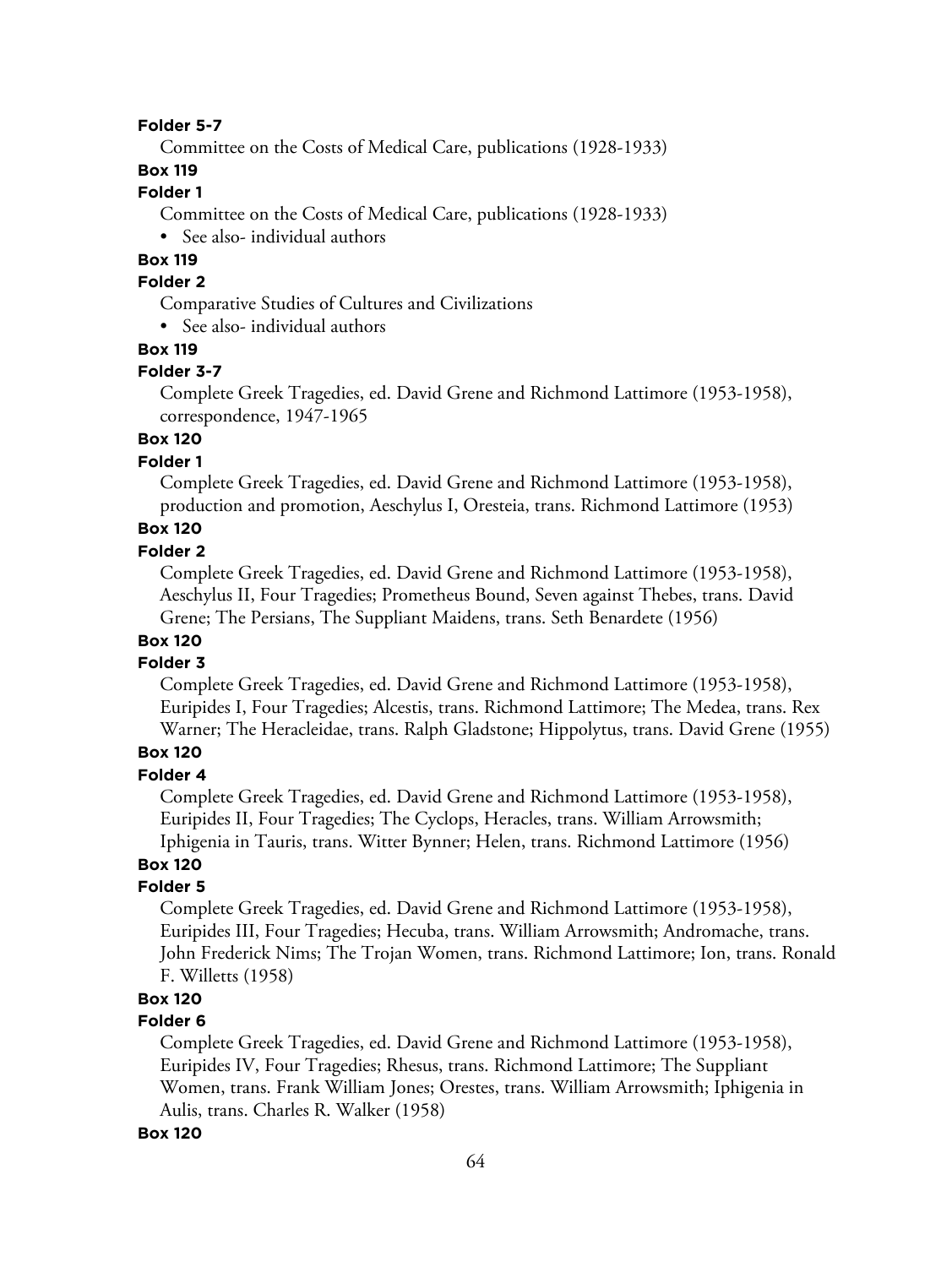Complete Greek Tragedies, ed. David Grene and Richmond Lattimore (1953-1958), Euripides V, Three Tragedies; Electra, trans. Emily Townsend Vermeule; The Phoenician Women, trans. Elizabeth Wyckoff; The Bacchae, trans. William Arrowsmith (1959)

# **Box 120**

### **Folder 8**

Complete Greek Tragedies, ed. David Grene and Richmond Lattimore (1953-1958), Sophocles I, Oedipus the King, trans. David Grene; Oedipus at Colonus, trans. Robert Fitzgerald; Antigone, trans. Elizabeth Wyckoff (1954)

# **Box 120**

**Folder 9**

Complete Greek Tragedies, ed. David Grene and Richmond Lattimore (1953-1958), Sophocles II, Ajax, trans. John Moore; The Women of Trachis, trans. Michael Jameson; Electra, Philoctetes, trans. David Grene (1957)

# **Box 120**

## **Folder 10**

Complete Greek Tragedies, ed. David Grene and Richmond Lattimore (1953-1958), three-volume ed. (1955)

# **Box 120**

#### **Folder 11**

Complete Greek Tragedies, ed. David Grene and Richmond Lattimore (1953-1958), fourvolume Boxed set (1959)

## **Box 120**

#### **Folder 12**

Complete Greek Tragedies, ed. David Grene and Richmond Lattimore (1953-1958), selections, Phoenix ed. (1960)

### **Box 121**

# **Folder 1**

Condit, Carl W., The Chicago School of Architecture (1964)

#### **Box 121**

#### **Folder 2**

Condit, Carl W., promotion

#### **Box 121**

# **Folder 3**

Condit, Carl W., reviews

### **Box 121**

### **Folder 4**

Condit, The Rise of the Skyscraper (1952)

# **Box 121**

#### **Folder 5**

Condit, The Rise of the Skyscraper (1952), promotion and reviews

### **Box 121**

# **Folder 6**

Condit, Lester, A Pamphlet about Pamphlets (1939)

#### **Box 121**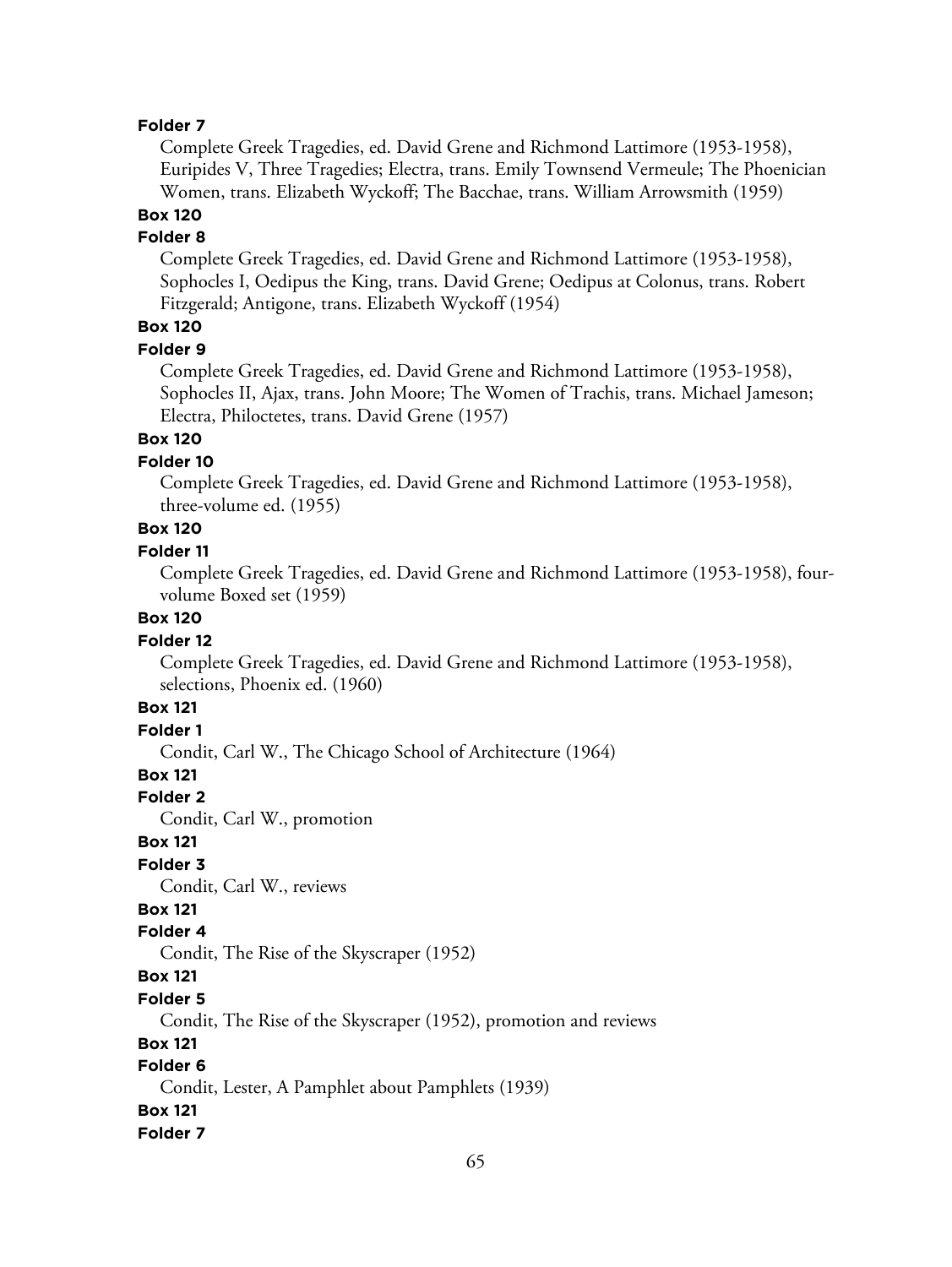Condit, A Provisional Index to Roman Printing Types of the Fifteenth Century (1935)

**Box 121**

# **Folder 8**

Condliffe, John Bell, New Zealand in the Making (1930)

# **Box 122**

# **Folder 1**

Condliffe, John Bell, promotion and reviews

# **Box 122**

# **Folder 2**

Condliffe, ed., Problems of the Pacific, 1927 (1928) and Problems of the Pacific, 1929 (1930)

# **Box 122**

## **Folder 3-5**

Conference for Administrative Officers of Public and Private Schools, Proceedings (1946-1951)

• See also- individual authors

# **Box 122**

## **Folder 6-7**

Constructive Studies (1900-1939)

• See also- individual authors

## **Box 122**

# **Folder 8**

Contrastive Structure Series (1962-1965)

• See also- individual authors

## **Box 123**

# **Folder 1**

Contributions from Walker Museum of the University of Chicago (1917-1937)

#### **Box 123**

## **Folder 2**

Cook, Ezra Albert, Christian Faith for Men of Today (1913)

## **Box 123**

## **Folder 3**

Cooper, Dan H., ed., The Administration of Schools for Better Living (1948)

## **Box 123**

#### **Folder 4**

Cooper, Grosvenor, Learning to Listen (1957)

## **Box 123**

## **Folder 5**

Cooper, Grosvenor, text promotion

## **Box 123**

# **Folder 6**

Cooper, Grosvenor, reviews

# **Box 123**

## **Folder 7**

Cooper, Grosvenor, and Leonard B. Meyer, The Rhythmic Structure of Music (1960) **Box 123**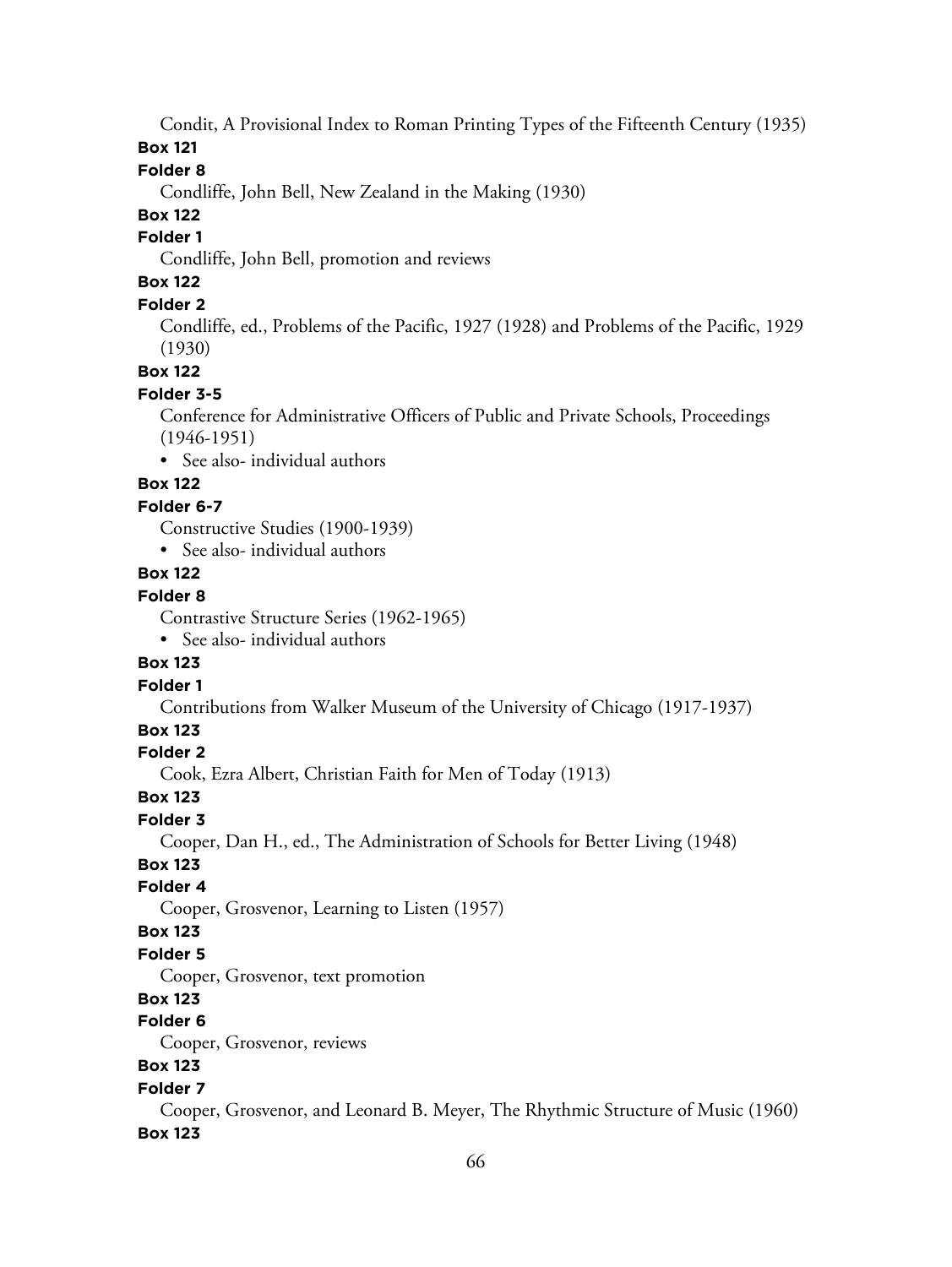**Folder 8** Cooper, Isabella, Bibliography on Educational Broadcasting (1942) **Box 123 Folder 9** Cope, Henry Frederick, Religious Education in the Family (1915) **Box 124 Folder 1** Cope, Henry Frederick, promotion and reviews **Box 124 Folder 2** Corbett, Charles, Old Testament Story (1912) **Box 124 Folder 3** Cornford, F. M. Microcosmographia Academica, 1922 (1946) **Box 124 Folder 4** Cosenza, Mario Emilio, Francesca Petrarca and the Revolution of Cola di Rienzo (1913) **Box 124 Folder 5** Cosenza, trans., Petrarch's Letters to Classical Authors (1910) **Box 124 Folder 6** Coulter, John Merle, The Evolution of Sex in Plants (1914) **Box 124 Folder 7** Coulter, John Merle, and Charles J. Chamberlain, Morphology of Gymnosperms (1910) **Box 124 Folder 8** Coulter, John Merle, and Merle C. Coulter, Plant Genetics (1918) and Outline of Genetics (1923) **Box 125 Folder 1** Coulter, John Wesley, Fiji (1942) **Box 125 Folder 2** Coulter, Merle C., The Story of the Plant Kingdom (1935) **Box 125 Folder 3** Coulter, Merle C., promotion and reviews **Box 125 Folder 4** Coulter, Merle C., revision by Howard J. Dittmer (1959) **Box 125 Folder 5** Coulter, Merle C., revision by Howard J. Dittmer (1959), promotion and reviews **Box 125**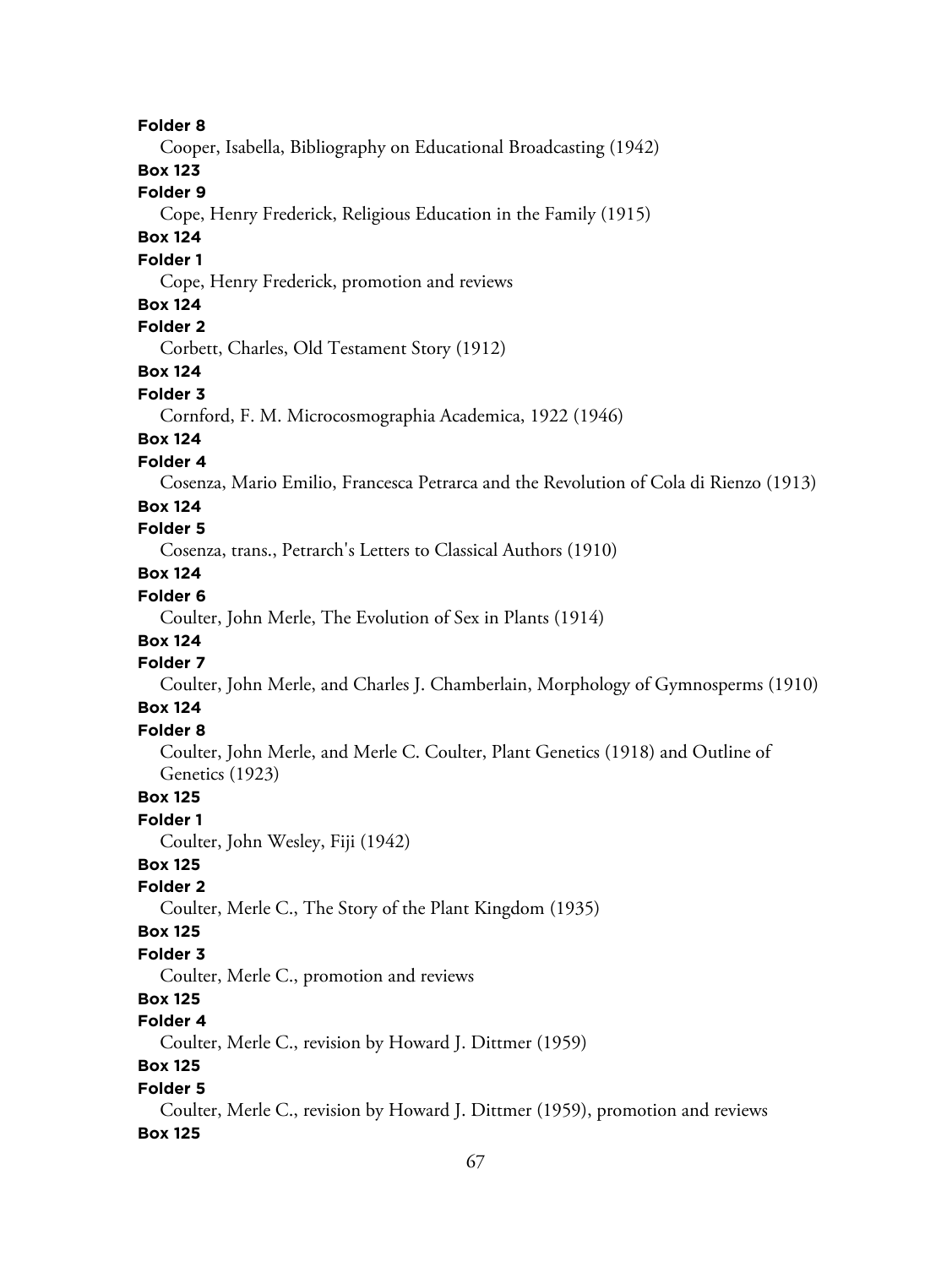Coulter, Merle C., revision by Howard J. Dittmer (1959), 3d ed. (1964)

# **Box 125**

# **Folder 7**

Coulter, Merle C., ed., Introductory General Course in the Biological Sciences Syllabus (1931)

# **Box 125**

# **Folder 8**

Countryman, Vern, ed., Discrimination and the Law (1965)

# **Box 126**

#### **Folder 1**

Cover, John Higson, Business and Personal Failure and Readjustment in Chicago (1933)

### **Box 126**

#### **Folder 2**

Cover, Neighborhood Distribution and Consumption of Meat in Pittsburgh (1932)

#### **Box 126**

### **Folder 3**

Cover, Retail Price Behavior (1935)

# **Box 126**

#### **Folder 4**

Cover, ed., Financing the Consumer (1937)

#### **Box 126**

#### **Folder 5**

Cowan, Donald Ross Grant, Sales Analysis from the Management Standpoint (1938)

# **Box 126**

#### **Folder 6-8**

Cowdry, Edmond Vincent, ed., General Cytology (1924)

#### **Box 127**

### **Folder 1**

Cowdry, Edmond Vincent, promotion

#### **Box 127**

#### **Folder 2**

Cowdry, Edmond Vincent, permissions

# **Box 127**

### **Folder 3**

Cowles, Henry Chandler, The Plant Societies of Chicago and Vicinity, 1901 (1912)

#### **Box 127**

#### **Folder 4**

Cox, Garfield Vestal, An Appraisal of American Business Forecasts (1929)

## **Box 127**

# **Folder 5**

Cox, Henry Joseph, and John E. Armington, The Weather and Climate of Chicago (1914)

# **Box 127**

#### **Folder 6**

Coxe, Louis O., The Middle Passage (1960)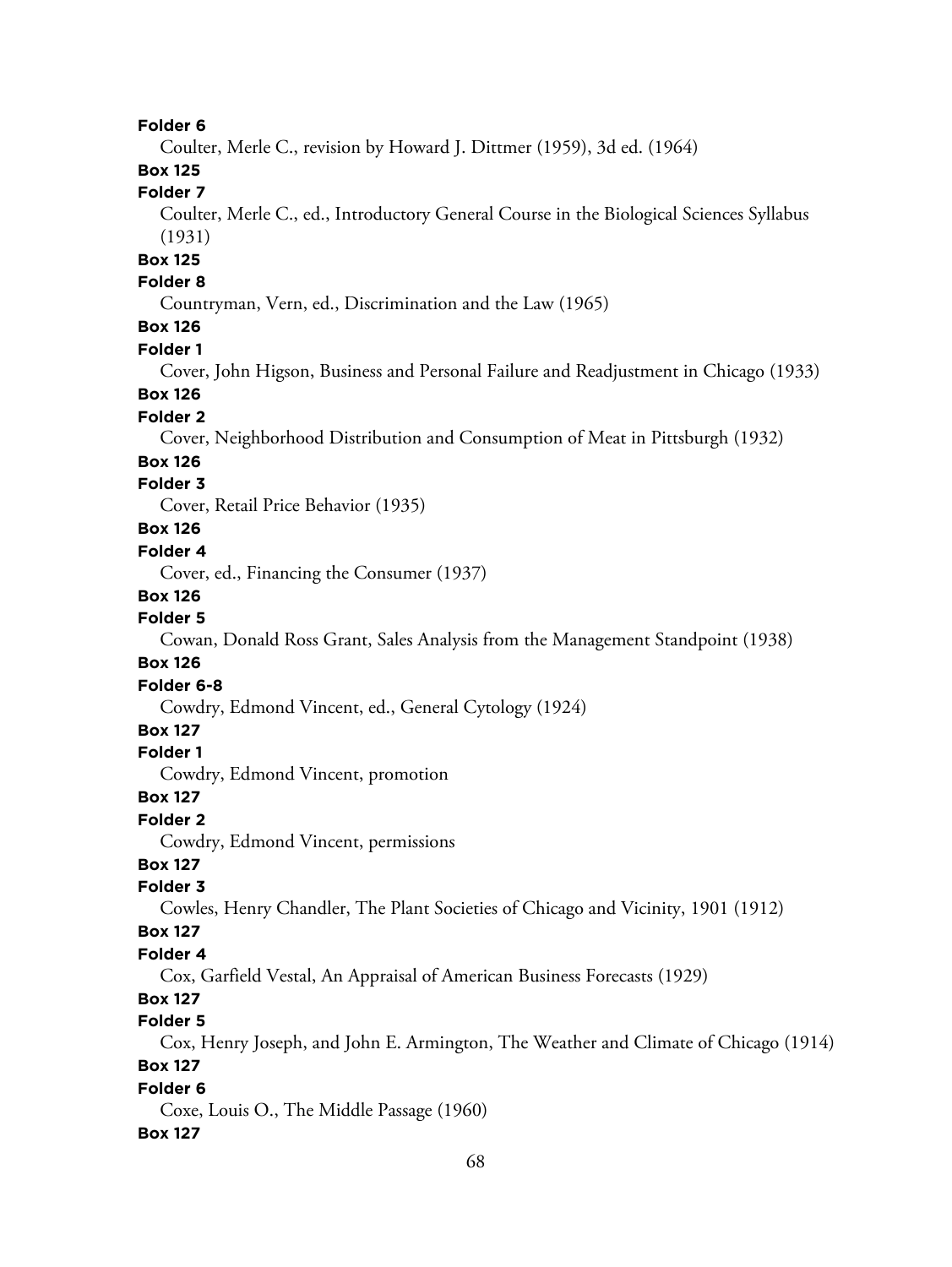Cozens, Frederick W., and Florence Scovil Stumpf, Sports in American Life (1953)

# **Box 127**

# **Folder 8**

Craigie, Sir William A., The Northern Element in English Literature (1931)

# **Box 128**

### **Folder 1-2**

Craigie, Sir William A., and James R. Hulbert, eds., A Dictionary of American English on Historical Principles (1936-1944)

# **Box 128**

#### **Folder 3**

Craigie, Sir William A., reissue (1960)

### **Box 128**

#### **Folder 4**

Craigie, Sir William A., promotion

#### **Box 128**

#### **Folder 5**

Craigie, Sir William A., University of Chicago, Department of Public Relations, press releases

## **Box 128**

### **Folder 6**

Craigie, Sir William A., reviews

# **Box 129**

### **Folder 1-3**

Craigie, Sir William A., reviews

• See also- Mathews, M. M., A Dictionary of Americanisms

#### **Box 129**

### **Folder 4-8**

Craigie, Sir William A., ed., A Dictionary of the Older Scottish Tongue (1931-), editorial and production correspondence, 1927-1951

## **Box 129**

### **Folder 9**

Craigie, Sir William A., miscellaneous promotion

# **Box 130**

### **Folder 1-2**

Craigie, Sir William A., 1952-1955

#### **Box 130**

#### **Folder 3-4**

Craigie, Sir William A., ed. J. A. Aitken, 1956-1979

### **Box 130**

# **Folder 5**

Craigie, Sir William A., subscription and order lists, 1930s

### **Box 130**

### **Folder 6**

Craigie, Sir William A., promotion, initial letters, etc.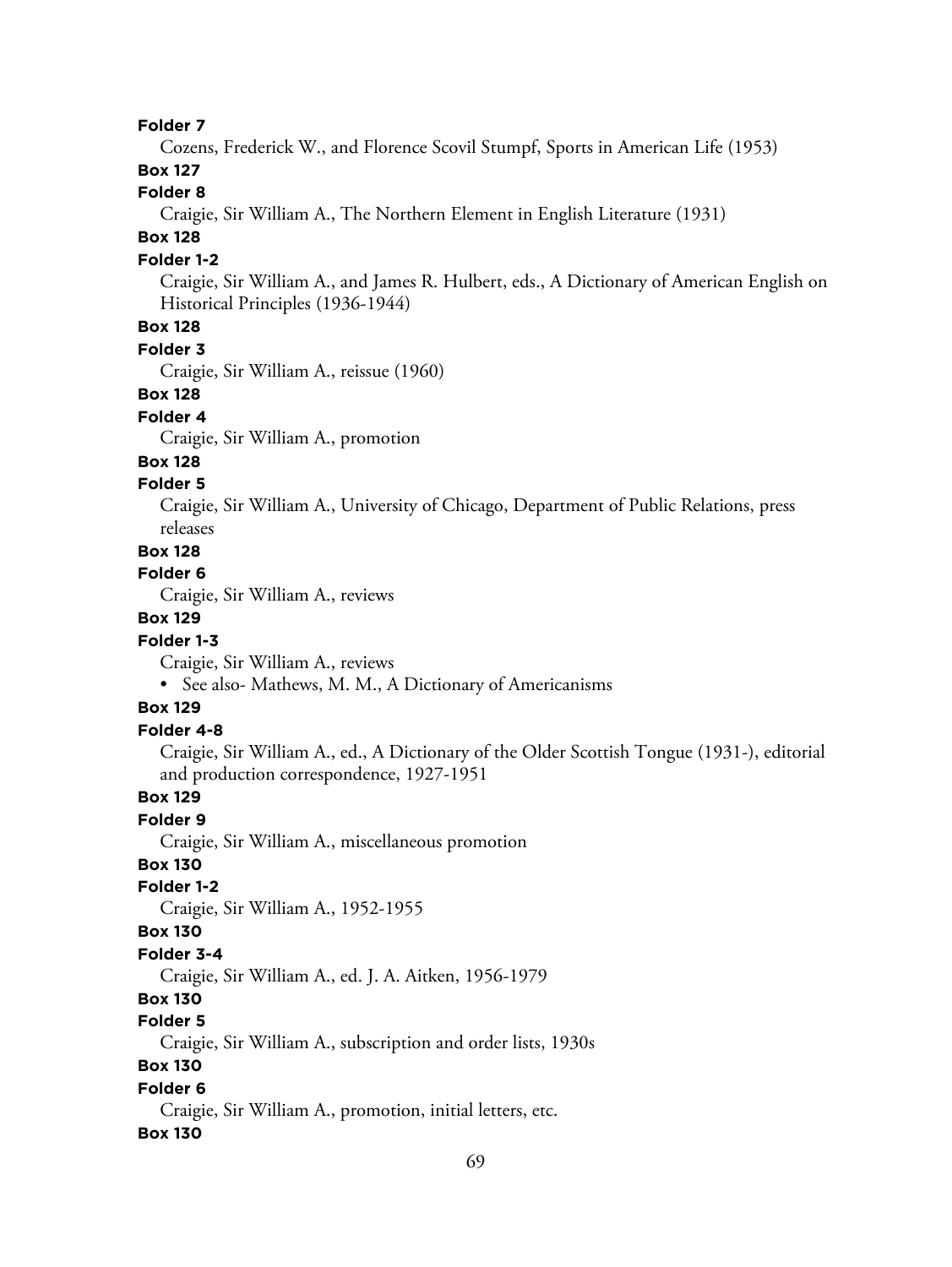Craigie, Sir William A., replies

# **Box 130**

### **Folder 8**

Craigie, Sir William A., lists of Scottish societies, ads

# **Box 130**

### **Folder 9**

Craigie, Sir William A., reviews

### **Box 131**

#### **Folder 1**

Cram, Ralph Adams, Thomas Hastings, and Claude Bragdon, Six Lectures on Architecture (1917)

**Box 131**

#### **Folder 2**

Crandall, Lee S., The Management of Wild Mammals in Captivity (1964)

#### **Box 131**

### **Folder 3**

Crandall, Lee S., reviews

# **Box 131**

### **Folder 4**

Crane, Esther, The Place of Hypothesis in Logic (1923)

#### **Box 131**

# **Folder 5-6**

Crane, Milton, Shakespeare's Prose (1951)

#### **Box 131**

### **Folder 7-8**

Crane, Ronald S., ed., Critics and Criticism (1952)

• See also- Goldsmith, Oliver

### **Box 132**

#### **Folder 1**

Craven, Avery, The Coming of the Civil War, 1942, rev. ed. (1957)

# **Box 132**

# **Folder 2**

Craven, Avery, promotion and reviews

#### **Box 132**

### **Folder 3**

Craven, Democracy in American Life (1941)

### **Box 132**

#### **Folder 4**

Craven, An Historian and the Civil War (1964)

# **Box 132**

#### **Folder 5**

Craven, ed., Essays in Honor of William E. Dodd (1935)

# **Box 132**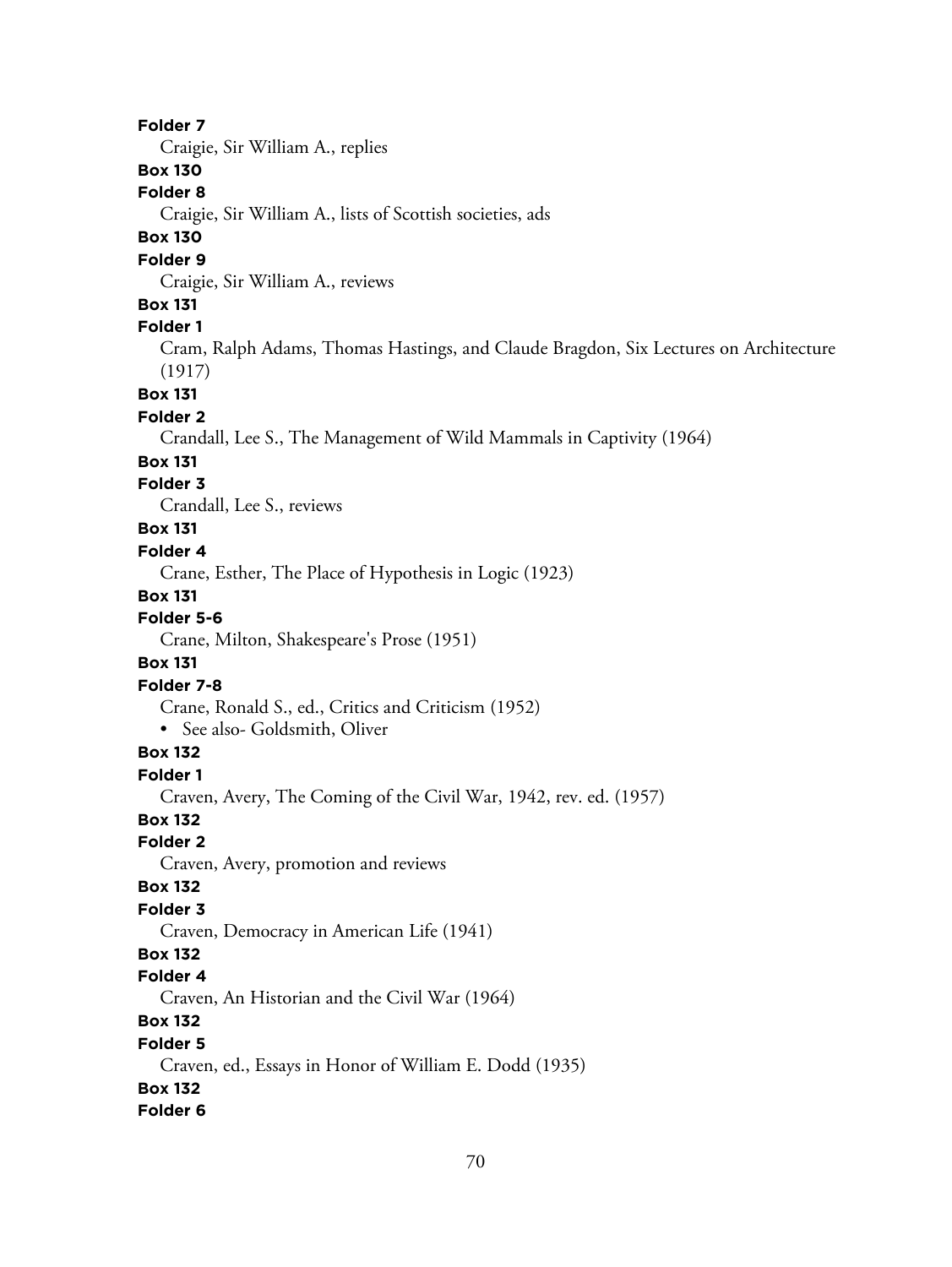Craven, Wesley Frank, and James Lea Cate, eds., The Army Air Forces in World War II (1948-1958) **Box 133 Folder 1** Craven, Wesley Frank, vol. 2, reviews **Box 133 Folder 2** Craven, Wesley Frank, vol. 3 **Box 133 Folder 3** Craven, Wesley Frank, vol. 4 **Box 133 Folder 4** Craven, Wesley Frank, vol. 5 **Box 133 Folder 5** Craven, Wesley Frank, vol. 6 **Box 133 Folder 6** Craven, Wesley Frank, vol. 7 and series **Box 133 Folder 7** Crawford, John Forsyth, The Relation of Inference to Fact in Mill's Logic (1916) **Box 133 Folder 8** Creech, Margaret, Three Centuries of Poor Law Administration (1936) **Box 133 Folder 9** Creel, Herrlee Glessner, Chinese Thought from Confucius to Mao Tse-tung (1953) **Box 133 Folder 10** Creel, Herrlee Glessner, promotion and reviews **Box 134 Folder 1-2** Creel, Herrlee Glessner, Chang Tsung-ch'ien, and Richard C. Rudolph, eds., Literary Chinese by the Inductive Method (1938-1952) **Box 134 Folder 3** Creel, Herrlee Glessner, promotion **Box 134 Folder 4** Creel, Herrlee Glessner, reviews **Box 134 Folder 5** Creel, Herrlee Glessner, and Teng Ssu-yÜ, eds., Newspaper Chinese by the Inductive

Method (1943)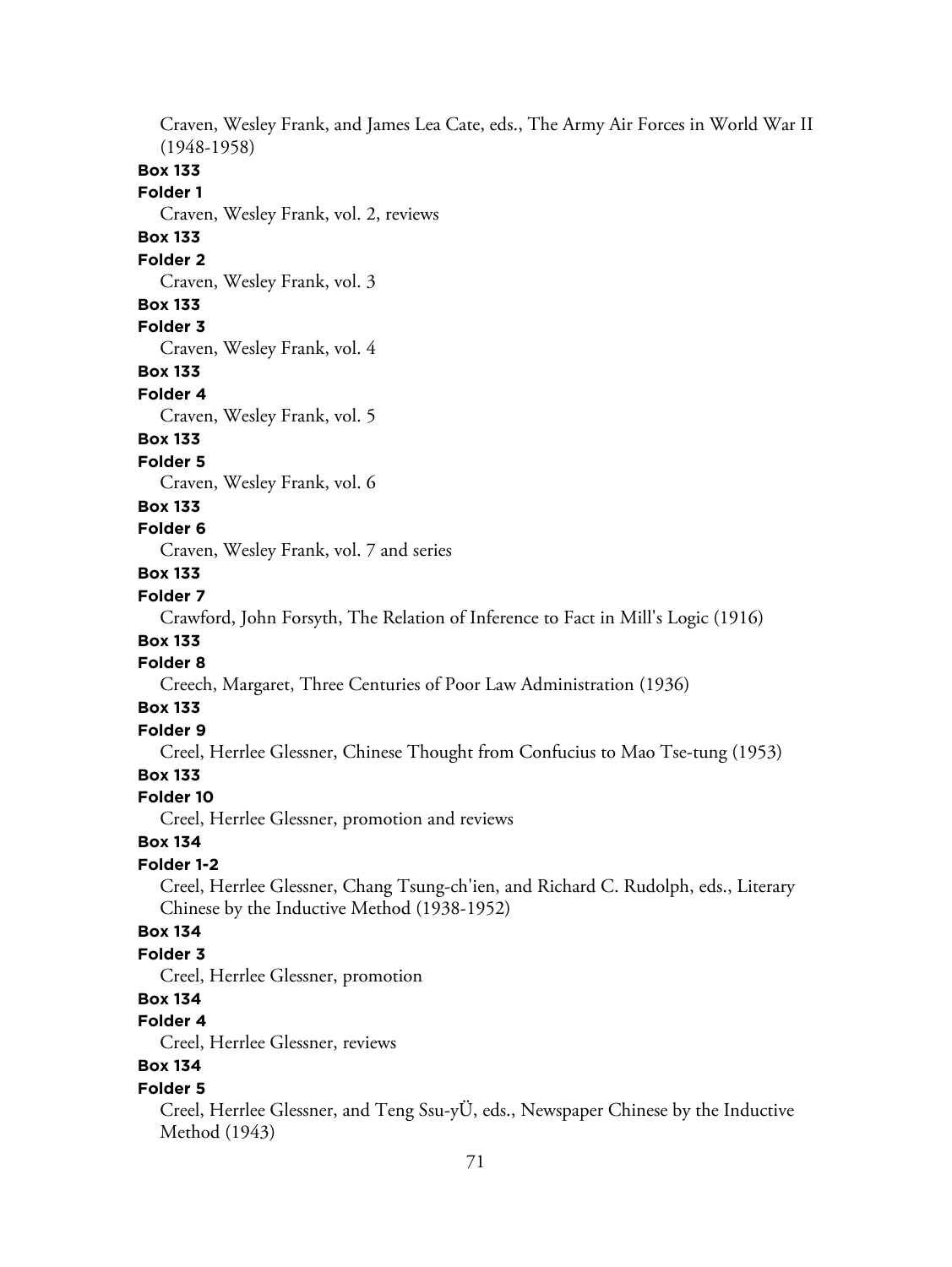#### **Folder 6**

Cressey, George Babcock, The Indiana Sand Dunes and Shore Lines of the Lake Michigan Basin (1928)

### **Box 134**

#### **Folder 7**

Cressey, Paul G., The Taxi-Dance Hall (1932)

# **Box 135**

## **Folder 1**

Cressey, Paul G., promotion and reviews

### **Box 135**

#### **Folder 2**

Cresswell, H. T., J. Hitaoki, and R. Namba, A Dictionary of Military Terms, Japanese-English. English-Japanese (1942)

# **Box 135**

### **Folder 3**

Crick, Bernard, In Defense of Politics (1962)

# **Box 135**

# **Folder 4**

Crighton, John C., and Joseph J. Senturia, Business and Government (1935)

# **Box 135**

# **Folder 5**

Crocker, Lionel George, Henry Ward Beecher's Art of Preaching (1934)

# **Box 135**

# **Folder 6**

Croneis, Carey, and William C. Krumbein, Down to Earth (1936)

# **Box 136**

# **Folder 1**

Croneis, Carey, and William C. Krumbein, Down to Earth (1936)

# **Box 136**

#### **Folder 2-3**

Croneis, Carey, promotion

# **Box 136**

# **Folder 4**

Croneis, Carey, reviews

# **Box 136**

#### **Folder 5**

Croneis, Carey, Phoenix ed. (1961)

# **Box 136**

#### **Folder 6**

Croneis, Carey, Cross, Barbara M., Horace Bushnell (1958)

### **Box 136**

# **Folder 7**

Cross, Cecil Merne Putnam, The Development of Self-Government in India, 1858-1914 (1922)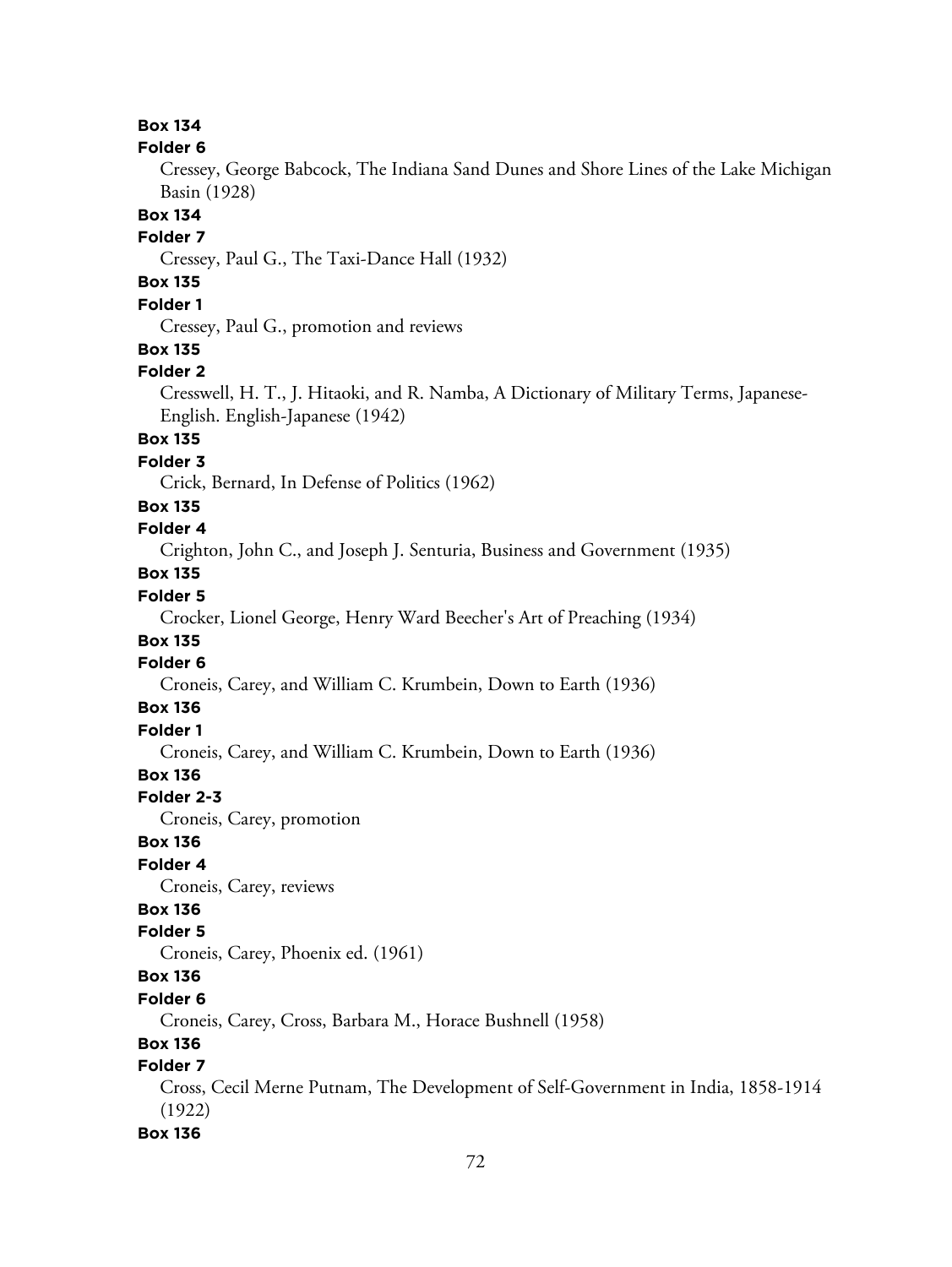**Folder 8** Cross, Earle Bennett, The Hebrew Family (1927) **Box 137 Folder 1** Cross, George, Christian Salvation (1925) **Box 137 Folder 2** Cross, What Is Christianity? (1918) **Box 137 Folder 3-4** Cross, Tom Peete, Bibliographical Guide to English Studies (1919) **Box 137 Folder 5** Cross, Tom Peete, promotion **Box 137 Folder 6** Cross, Tom Peete, and William Albert Nitze, Lancelot and Guenevere (1930) **Box 138 Folder 1-2** Crosskey, William W., Politics and the Constitution (1953) **Box 138 Folder 3-4** Crosskey, William W., promotion **Box 138 Folder 5-7** Crosskey, William W., reviews **Box 139 Folder 1** Crozier, Michel, The Bureaucratic Phenomenon (1964) **Box 139 Folder 2** Crozier, Michel, promotion and reviews **Box 139 Folder 3** Cummings, Richard Osborn, The American and His Food (1940) **Box 139 Folder 4** Cummings, Richard Osborn, promotion and reviews **Box 139 Folder 5-6** Cunha, Euclides da, Rebellion in the Backlands, trans. Samuel Putnam (1944) **Box 140 Folder 1-2** Cunha, Euclides da, promotion **Box 140 Folder 3-4**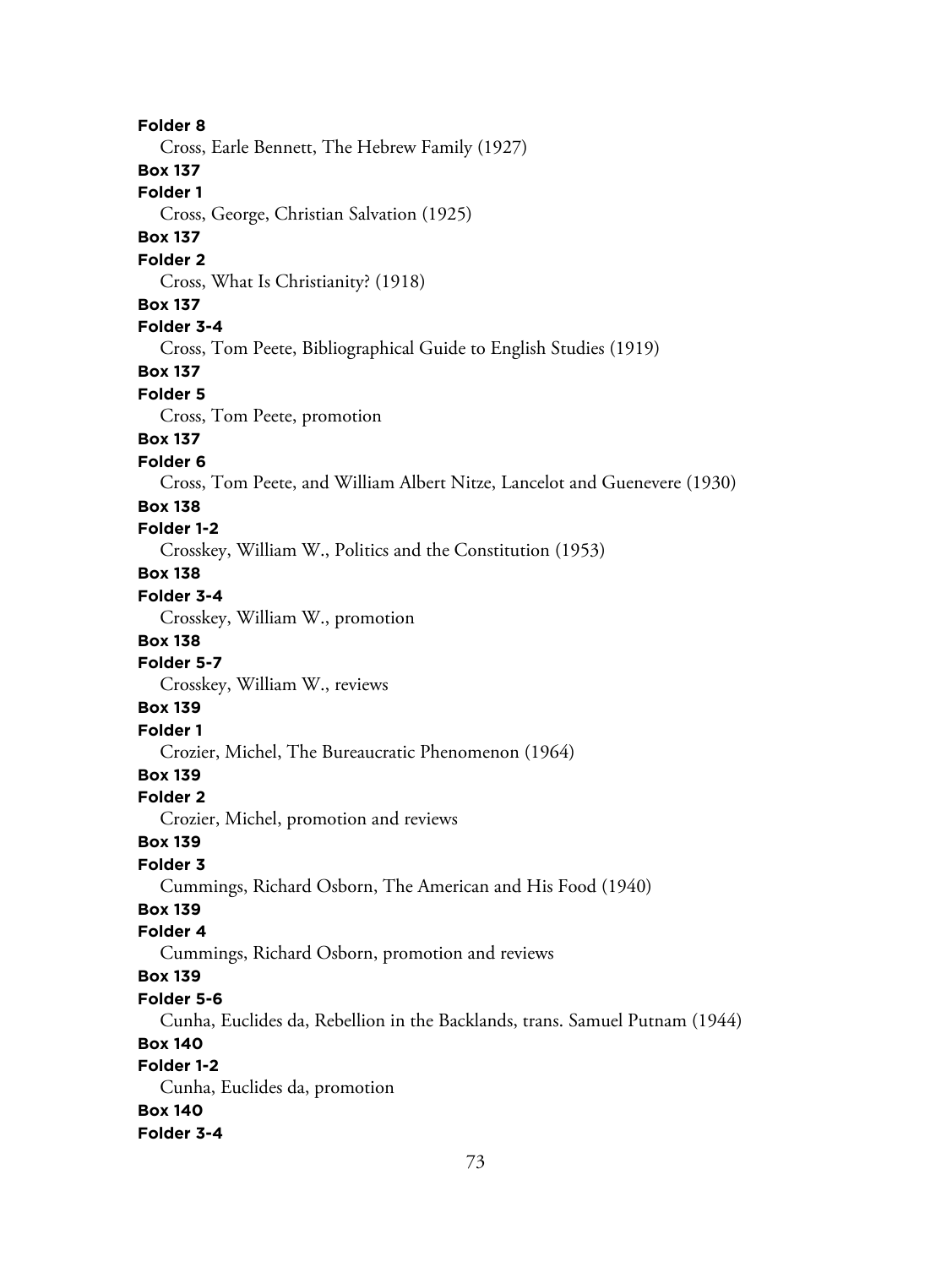Cunha, Euclides da, reviews

#### **Box 140**

#### **Folder 5-6**

Cunliffe, Marcus, The Nation Takes Shape, 1789-1837 (1959)

# **Box 140**

#### **Folder 7**

Cunliffe, Marcus, reviews

# **Box 140**

### **Folder 8**

Cunningham, Harry A., and Douglas Waples, Classroom Procedure Test in Natural Science (1928)

# **Box 140**

#### **Folder 9**

Curran, Barbara A., Trends in Consumer Credit Legislation (1965)

# **Box 140**

#### **Folder 10**

Curran, Barbara A., promotion and reviews

### **Box 141**

# **Folder 1**

Curriculum Enrichment Materials (1938-1939)

• See also- individual authors

#### **Box 141**

#### **Folder 2** Currie, David P., ed., Federalism in the New Nations (1964)

# **Box 141**

# **Folder 3**

Currie, David P., promotion and reviews

#### **Box 141**

#### **Folder 4**

Dack, G. M., Food Poisoning (1943)

#### **Box 141**

#### **Folder 5**

Dack, G. M., promotion

## **Box 141**

### **Folder 6**

Dack, G. M., 2d ed. (1948)

### **Box 141**

# **Folder 7**

Dack, G. M., promotion and reviews

# **Box 141**

# **Folder 8**

Dack, G. M., 3d ed. (1956)

# **Box 142**

# **Folder 1**

Dahl, Robert A., A Preface to Democratic Theory (1956)

## **Box 142**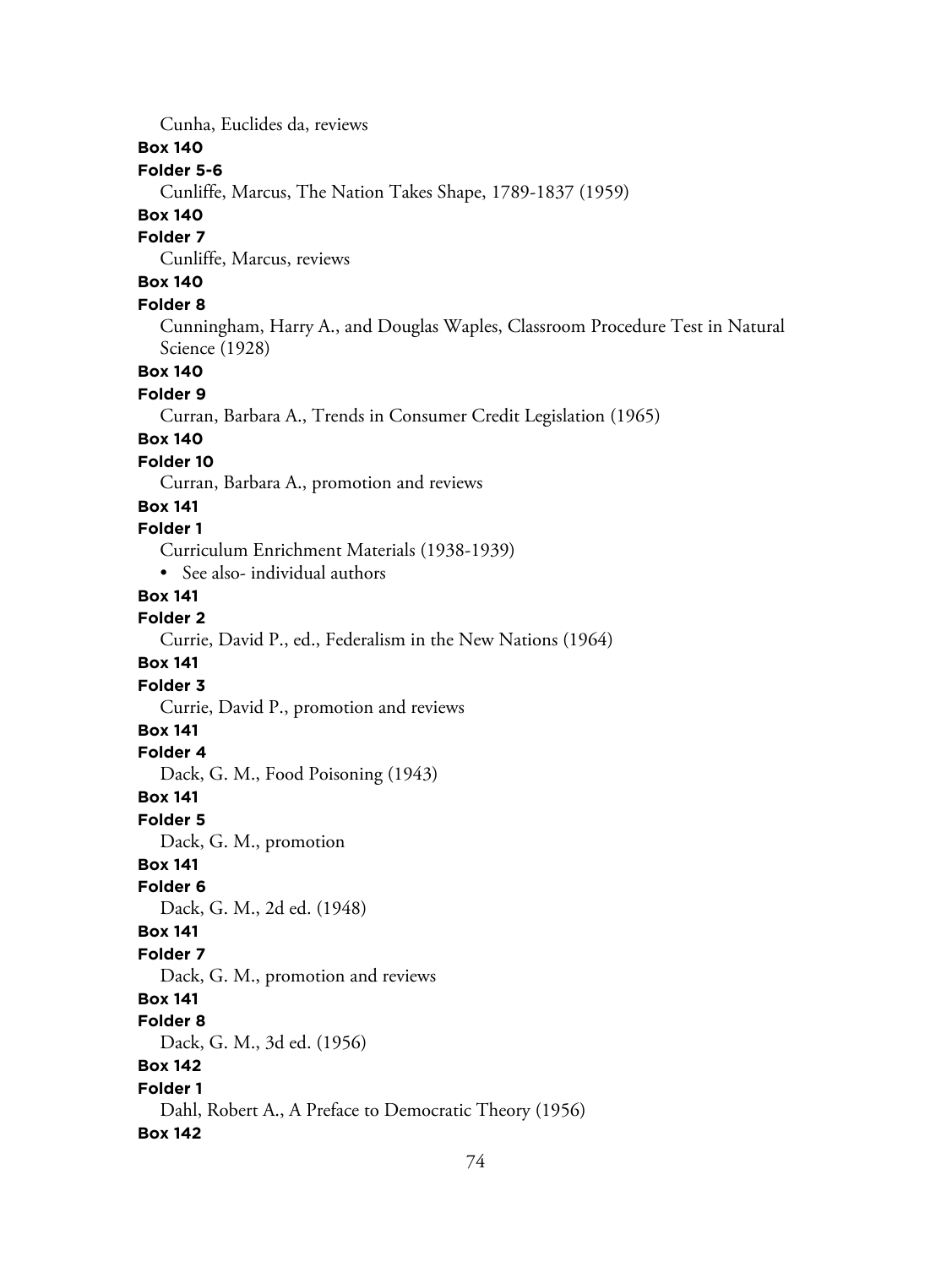**Folder 2** Dahl, Robert A., promotion and reviews **Box 142 Folder 3** Daiches, David, The King James Version of the English Bible (1941) **Box 142 Folder 4** Daiches, The Novel and the Modern World (1939) **Box 142 Folder 5** Daiches, The Novel and the Modern World (1939), promotion and reviews **Box 142 Folder 6** Daiches, The Novel and the Modern World (1939), 2d ed. (1960) **Box 142 Folder 7** Daiches, The Novel and the Modern World (1939), promotion **Box 142 Folder 8** Daiches, Poetry and the Modern World (1940) **Box 142 Folder 9** Daiches, Poetry and the Modern World (1940), promotion and reviews **Box 142 Folder 10** Dale, Edgar, ed., Mass Media and Education (1954) **Box 143 Folder 1** D'Amour, Fred E., Basic Physiology (1961) **Box 143 Folder 2** D'Amour, Fred E., promotion and reviews **Box 143 Folder 3** D'Amour, Fred E., and Frank R. Blood, Manual for Laboratory Work in Mammalian Physiology (1948) **Box 143 Folder 4** D'Amour, Fred E., promotion and reviews **Box 143 Folder 5** D'Amour, Fred E., 2d ed. (1954) **Box 143 Folder 6** D'Amour, Fred E., 3d ed., with Don A. Belden (1965) **Box 143**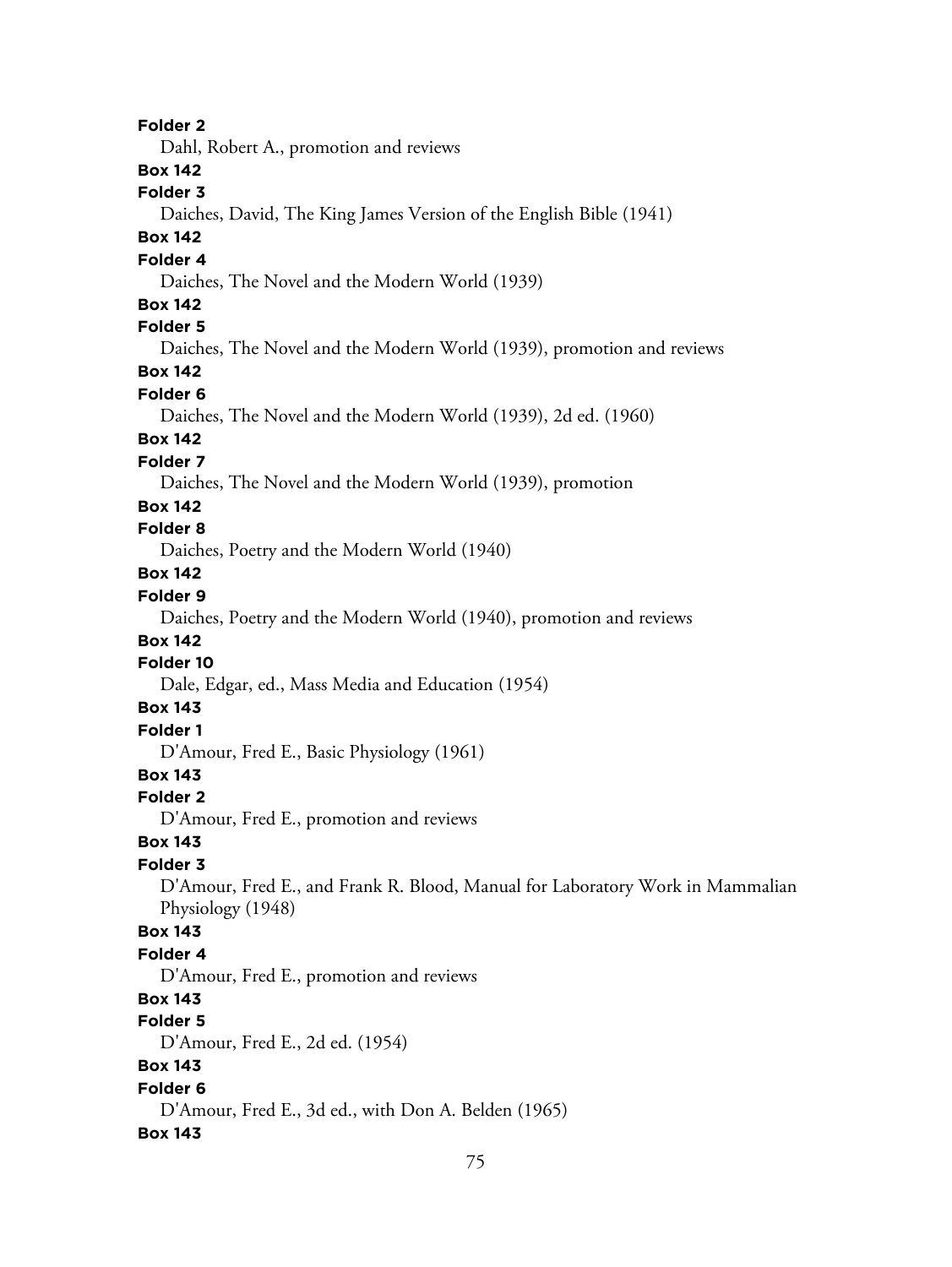#### **Folder 7**

Daniel, Samuel, Poems and A Defense of Ryme, ed. Arthur Colby Sprague, 1930, reissue (1965)

**Box 144**

#### **Folder 1**

Dargan, Edwin Preston, Honoré de Balzac (1932)

# **Box 144**

# **Folder 2**

Dargan, Edwin Preston, W. L. Crain, and others, Studies in Balzac's Realism (1932)

# **Box 144**

#### **Folder 3-4**

Dargan, Edwin Preston, and Bernard Weinberg, eds., The Evolution of Balzac's Comédie humaine (1942)

# **Box 144**

#### **Folder 5**

Darwin, Charles, The Expression of the Emotions in Man and Animals, 1872, Preface by Konrad Lorenz (1965)

#### **Box 144**

### **Folder 6**

Davenport, Charles Benedict, The Animal Ecology of the Cold Spring Sand Spit (1903)

# **Box 144**

# **Folder 7**

Davenport, Herbert Joseph, Exercises in Value Theory (1908)

# **Box 144**

# **Folder 8**

Davenport, Value and Distribution (1908)

# **Box 144**

# **Folder 9**

Davenport, Horace W., The ABC of Acid-Base Chemistry, 3d ed. (1950)

# **Box 144**

#### **Folder 10**

Davenport, Horace W., 4th ed. (1958)

#### **Box 145**

# **Folder 1**

Davenport, Horace W., promotion

# **Box 145**

### **Folder 2**

Davie, Donald, ed., Russian Literature and Modern English Fiction (1965)

# **Box 145**

#### **Folder 3**

Davies, James William Frederick, Out of Doors with Youth (1927)

#### **Box 145**

## **Folder 4**

Davies, Nina M., and Alan H. Gardiner, Ancient Egyptian Paintings (1936) **Box 145**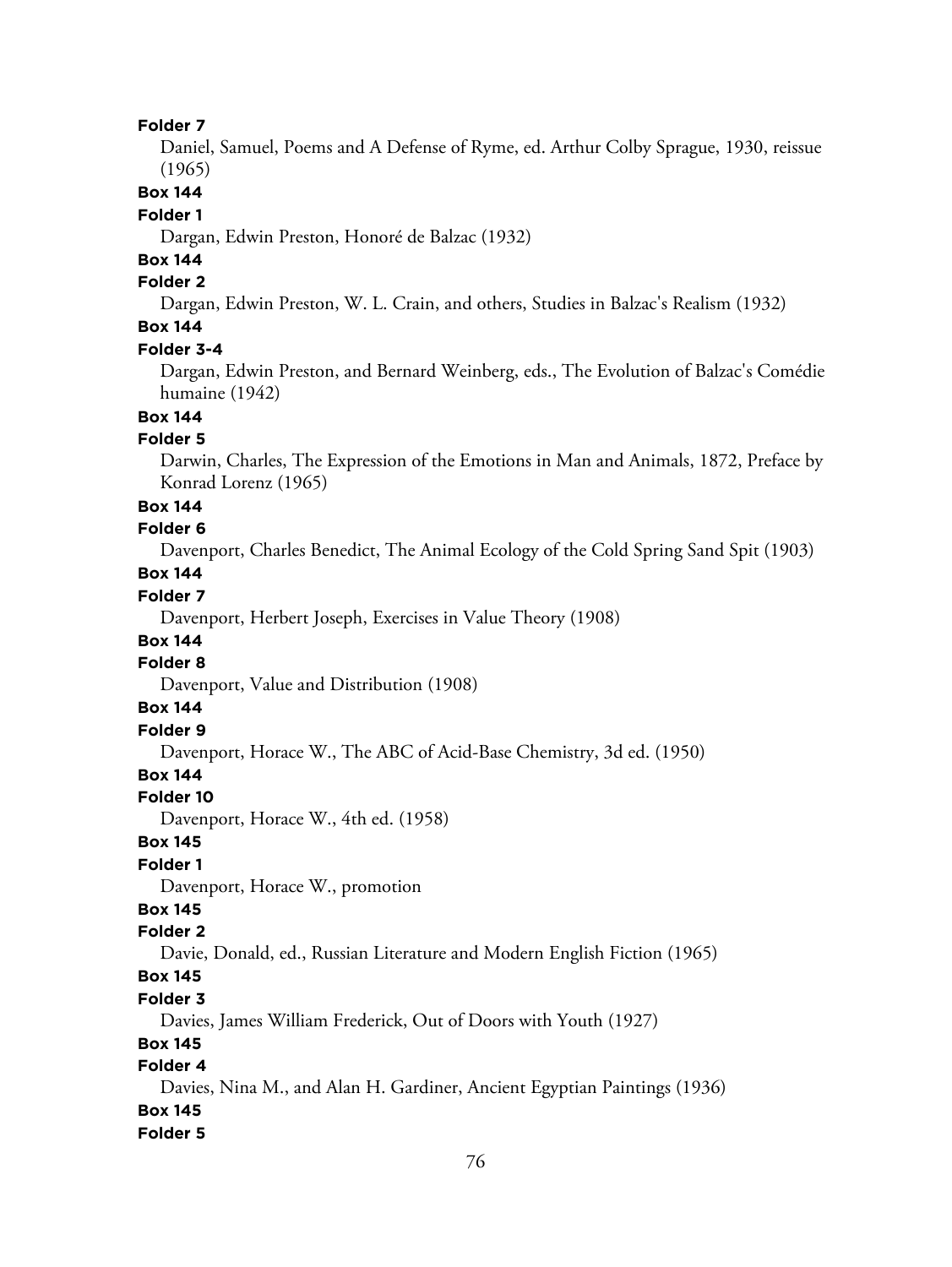Davies, Nina M., insurance

#### **Box 145**

#### **Folder 6**

Davies, Nina M., promotion

# **Box 145**

## **Folder 7**

Davis, Allison, Burleigh B. Gardner, and Mary R. Gardner, Deep South (1941)

# **Box 146**

# **Folder 1**

Davis, Allison, promotion and reviews

#### **Box 146**

#### **Folder 2**

Davis, Benjamin Marshall, Agricultural Education in the Public Schools (1912)

# **Box 146**

# **Folder 3**

Davis, James A., Stipends and Spouses (1962)

# **Box 146**

#### **Folder 4**

Davis, Kingsley, Youth in the Depression (1935)

# **Box 146**

### **Folder 5**

Davis, Michael Marks, Paying Your Sickness Bills (1931)

# **Box 146**

#### **Folder 6**

Davis, Public Medical Services (1937)

# **Box 146**

## **Folder 7**

Davis, Michael Marks, and Clarence Rufus Rorem, The Crisis in Hospital Finance, and Other Studies in Hospital Economics (1932)

# **Box 146**

#### **Folder 8**

Davis, Ozora Stearns, The Gospel in the Light of the Great War (1919)

# **Box 146**

## **Folder 9**

Davis, Preaching on Church and Community Occasions

• (1928)

### **Box 147**

#### **Folder 1**

Davis, Principles of Preaching (1924)

# **Box 147**

# **Folder 2**

Dawson, George Ellsworth, The Child and His Religion (1909)

# **Box 147**

### **Folder 3**

Dean, Joel, Statistical Cost Functions of a Hosiery Mill (1941)

#### **Box 147**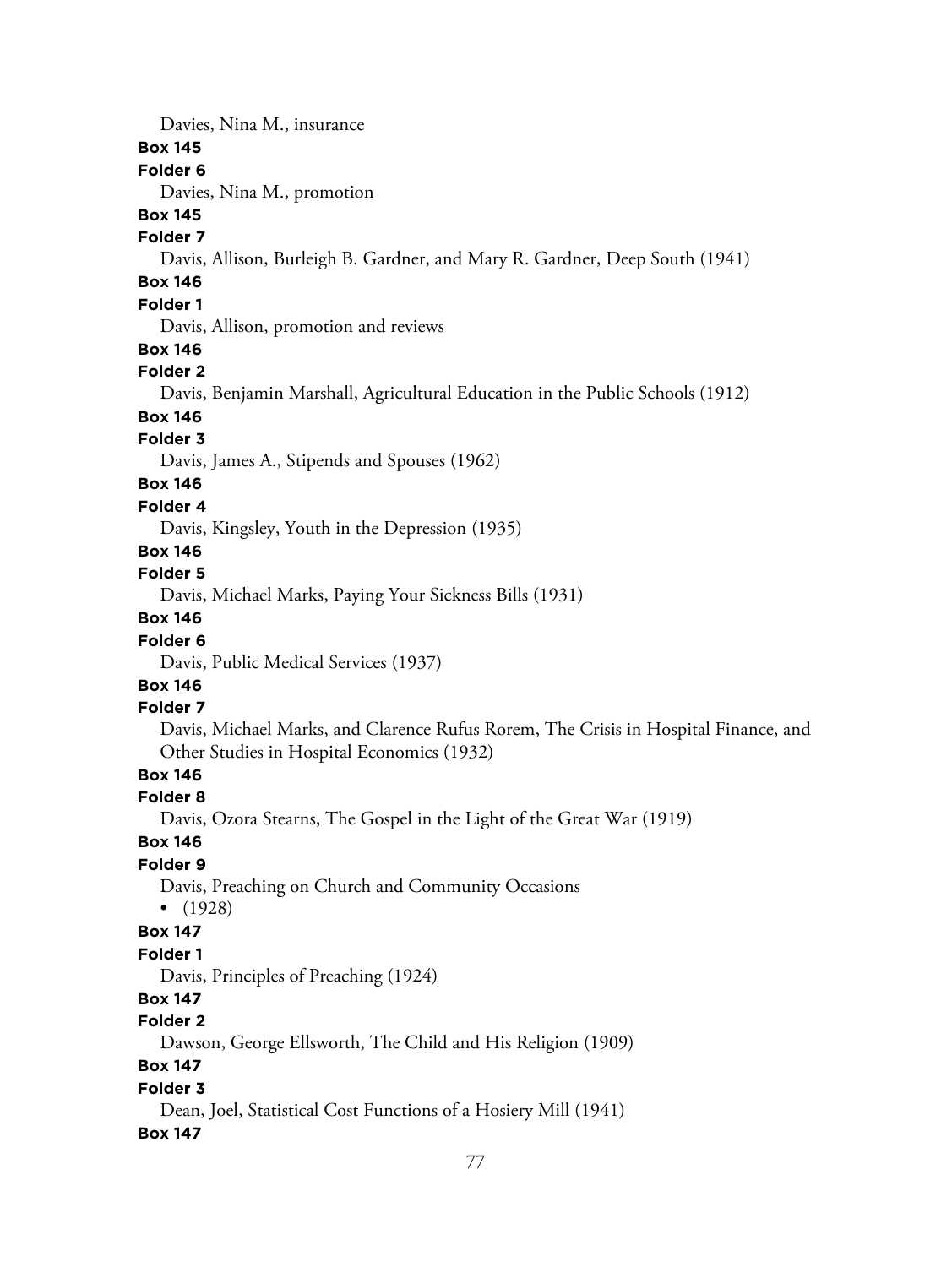#### **Folder 4**

Dean, Statistical Determination of Costs (1936)

# **Box 147**

# **Folder 5**

Dean, Joel, and Warren James, The Long-Run Behavior of Costs in a Chain of Shoe Stores (1942)

# **Box 147**

#### **Folder 6**

Dean, John P., and Alex Rosen, A Manual of Intergroup Relations (1955)

#### **Box 147**

#### **Folder 7**

Dean, John P., promotion

## **Box 147**

#### **Folder 8**

Dean, John P., promotion and reviews

#### **Box 148**

### **Folder 1**

Debevoise, Neilson Carel, A Political History of Parthia (1938)

# **Box 148**

#### **Folder 2**

Decennial Publications of the University of Chicago (1903-1907)

• See also- individual authors

#### **Box 148**

#### **Folder 3**

Decker, Charles Elijah, Studies in Minor Folds (1920)

# **Box 148**

# **Folder 4**

Degan, J. W., Dimensions of Functional Psychoses (1952)

#### **Box 148**

#### **Folder 5**

Dégh, Linda, ed., Folktales of Hungary (1964)

#### **Box 148**

# **Folder 6**

DeHaan, Robert F., and Robert J. Havighurst, Educating Gifted Children (1957)

#### **Box 148**

#### **Folder 7**

DeHaan, Robert F., promotion and reviews

# **Box 148**

#### **Folder 8-9**

De Jong, Louis, The German Fifth Column in the Second World War, trans. C. M. Geyl (1956)

#### **Box 149**

## **Folder 1**

De Jong, Louis, promotion **Box 149 Folder 2-3**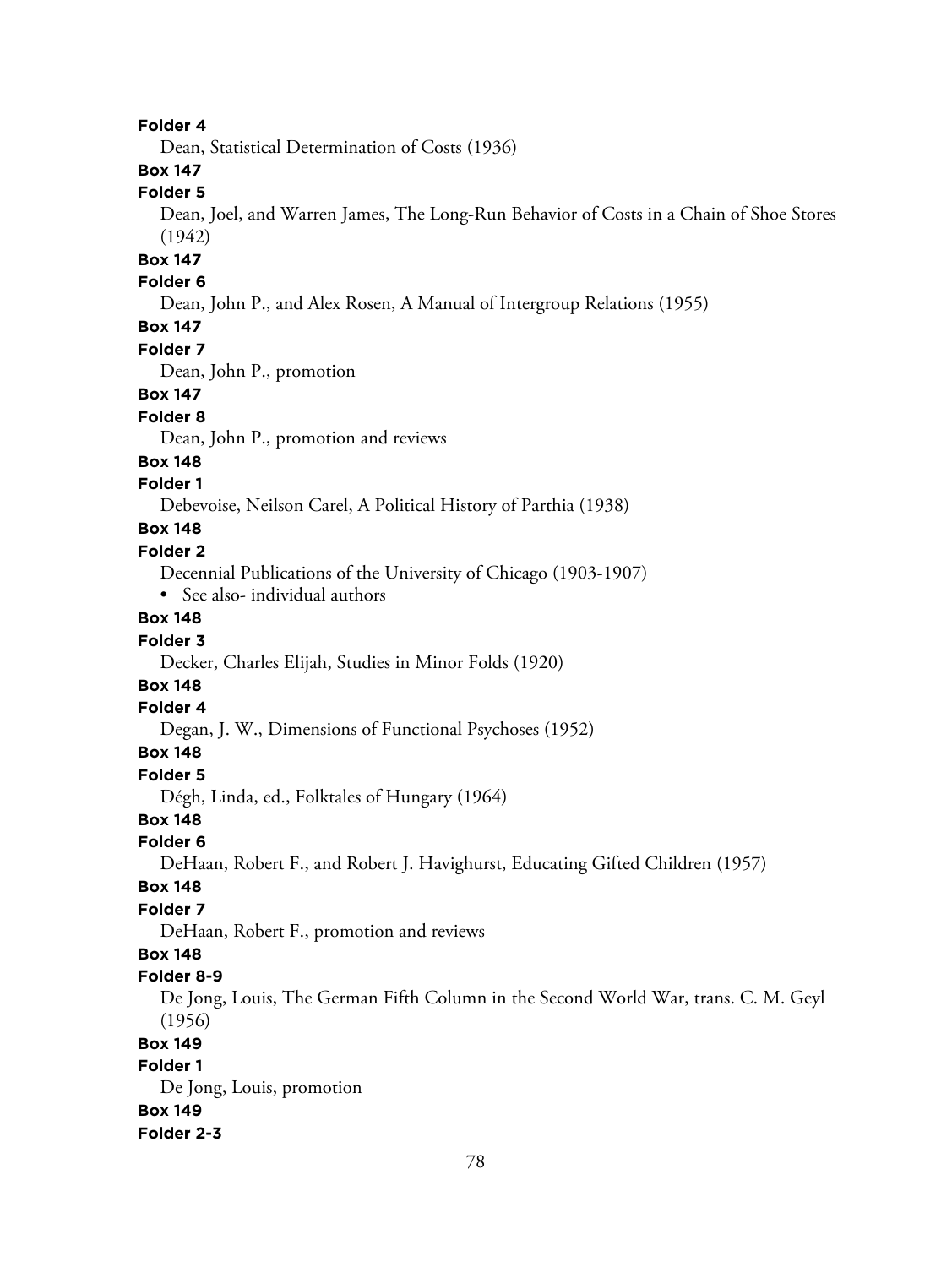Delay, Jean, The Youth of André Gide, trans. and abridged by June Guicharnaud (1963) **Box 149 Folder 4** Delay, Jean, promotion and reviews **Box 149 Folder 5** Denney, Reuel, The Astonished Muse (1957) **Box 149 Folder 6** Denney, Reuel, promotion and reviews **Box 149 Folder 7** Denney, In Praise of Adam (1961) **Box 149 Folder 8** Denney, In Praise of Adam (1961), promotion and reviews **Box 150 Folder 1** Dennis, Charles Henry, Victor Lawson (1935) **Box 150 Folder 2** Dennis, Charles Henry, promotion and reviews **Box 150 Folder 3** DeNood, Neal Breaule, Jobs or the Dole? (1935) **Box 150 Folder 4** Detweiler, Frederick German, The Negro Press in the United States (1922) **Box 150 Folder 5** Deutsch, J. A., The Structural Basis of Behavior (1960) **Box 150 Folder 6** Developmental Biology Conference (1956) Series, ed. Paul Weiss (1958-1959) **Box 150 Folder 7** Developmental Biology Conference (1956) Series, ed. Paul Weiss (1958-1959) promotion • See also- individual authors **Box 150 Folder 8** Devereux, Frederick Leonard, The Educational Talking Picture (1933) **Box 150 Folder 9** Devereux, Frederick Leonard, romotion and reviews **Box 151**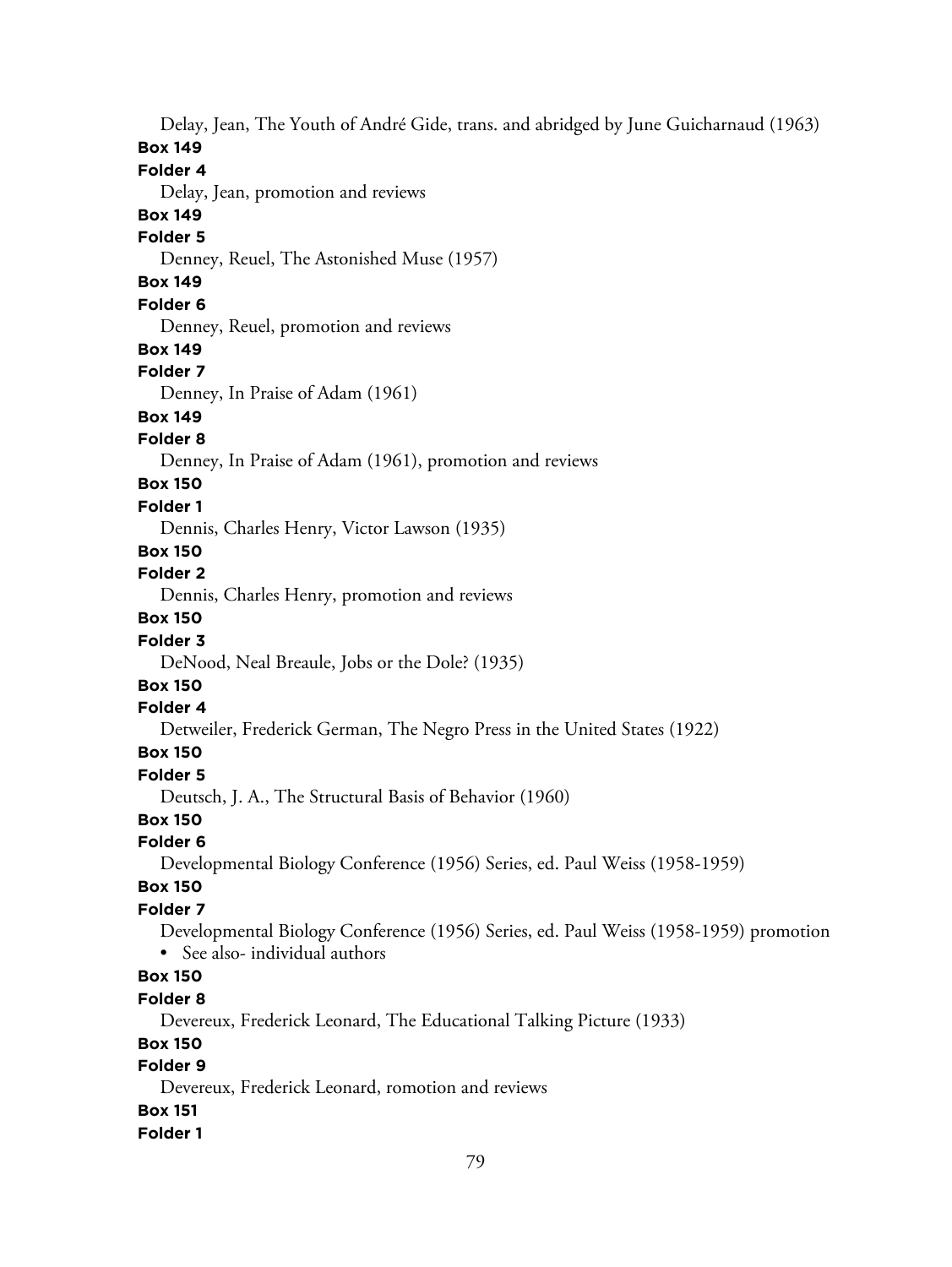De Visscher, Charles, The Stabilization of Europe (1924)

## **Box 151**

#### **Folder 2**

Dewey, John, The Child and the Curriculum (1902)

# **Box 151**

# **Folder 3**

Dewey, John, The School and Society and The Child and the Curriculum, Phoenix ed. (1956)

# **Box 151**

## **Folder 4**

Dewey, The Educational Situation (1902)

#### **Box 151**

#### **Folder 5**

Dewey, Essays in Experimental Logic (1916)

# **Box 151**

### **Folder 6**

Dewey, Psychology and Social Practice (1901)

#### **Box 151**

# **Folder 7**

Dewey, The School and Society (1899)

#### **Box 151**

#### **Folder 8**

Dewey, The School and Society (1899), promotion and reviews

# **Box 151**

# **Folder 9**

Dewey, The Significance of the Problem of Knowledge (1897)

• See also- Neurath, O., Foundations of the Unity of Science

# **Box 151**

#### **Folder 10**

Dewey, Richard Smith, Recollections of Richard Dewey, ed. Ethel L. Dewey (1936)

#### **Box 151**

#### **Folder 11**

Dewhurst, Frederic Eli, The Investment of Truth and Other Sermons (1907)

## **Box 151**

### **Folder 12**

Dewsnup, Ernest Ritson, ed., Railway Organization and Working (1906)

### **Box 151**

#### **Folder 13**

Dickerman, Philip J., ed., Optical Spectrometric Measurements of High Temperatures (1961)

#### **Box 151**

#### **Folder 14**

Dickson, Leonard Eugene, Algebras and Their Arithmetics (1923)

#### **Box 151**

#### **Folder 15**

Dickson, Introduction to the Theory of Numbers (1929)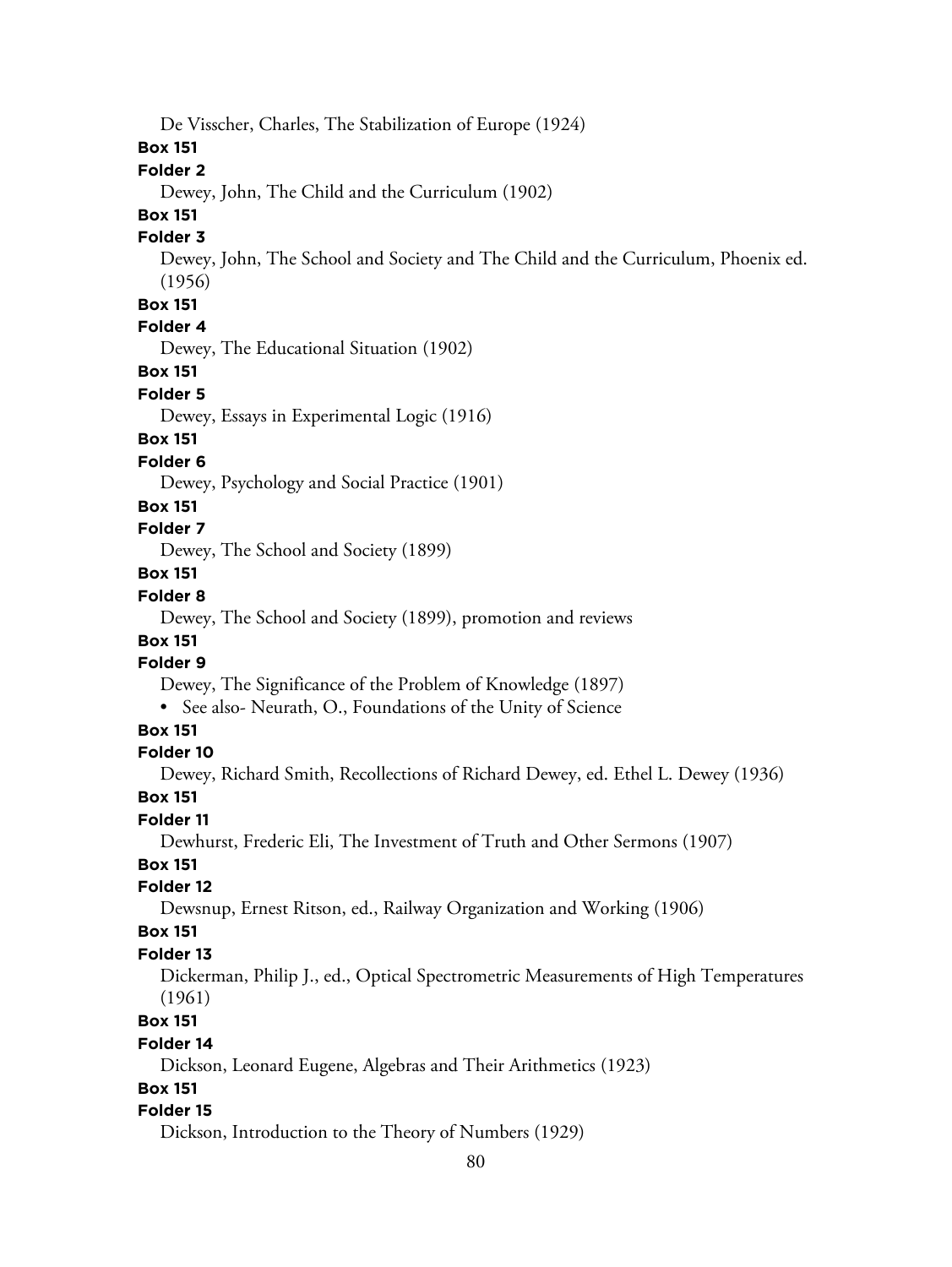**Box 152**

**Folder 1**

Dickson, Modern Elementary Theory of Numbers (1939)

# **Box 152**

#### **Folder 2**

Dickson, Studies in the Theory of Numbers (1930)

## **Box 152**

#### **Folder 3**

Dignan, Frank Winans, The Idle Actor in Aeschylus (1905)

## **Box 152**

#### **Folder 4**

Diller, Robert, Farm Ownership. Tenancy, and Land Use in a Nebraska Community (1941)

#### **Box 152**

#### **Folder 5**

Dillon, Myles, Early Irish Literature (1948)

### **Box 152**

#### **Folder 6**

Dillon, Myles, promotion

## **Box 152**

#### **Folder 7**

Dimock, Edward C., ed. and trans., The Thief of Love (1963)

## **Box 152**

#### **Folder 8**

Dimock, Marshall Edward, British Public Utilities and National Development (1933)

# **Box 152**

# **Folder 9**

Dimock, Developing America's Waterways (1935)

### **Box 152**

#### **Folder 10**

Dimock, Government-operated Enterprises in the Panama Canal Zone (1934)

### **Box 152**

#### **Folder 11**

Dimock, Marshall Edward, and George C. S. Benson, Can Interstate Compacts Succeed? (1937)

# **Box 152**

### **Folder 12**

Director, Aaron, The Economics of Technocracy (1933)

# **Box 153**

## **Folder 1**

Director, ed., Defense. Controls, and Inflation (1952)

### **Box 153**

# **Folder 2**

Director, ed., Aaron, promotion and reviews

#### **Box 153**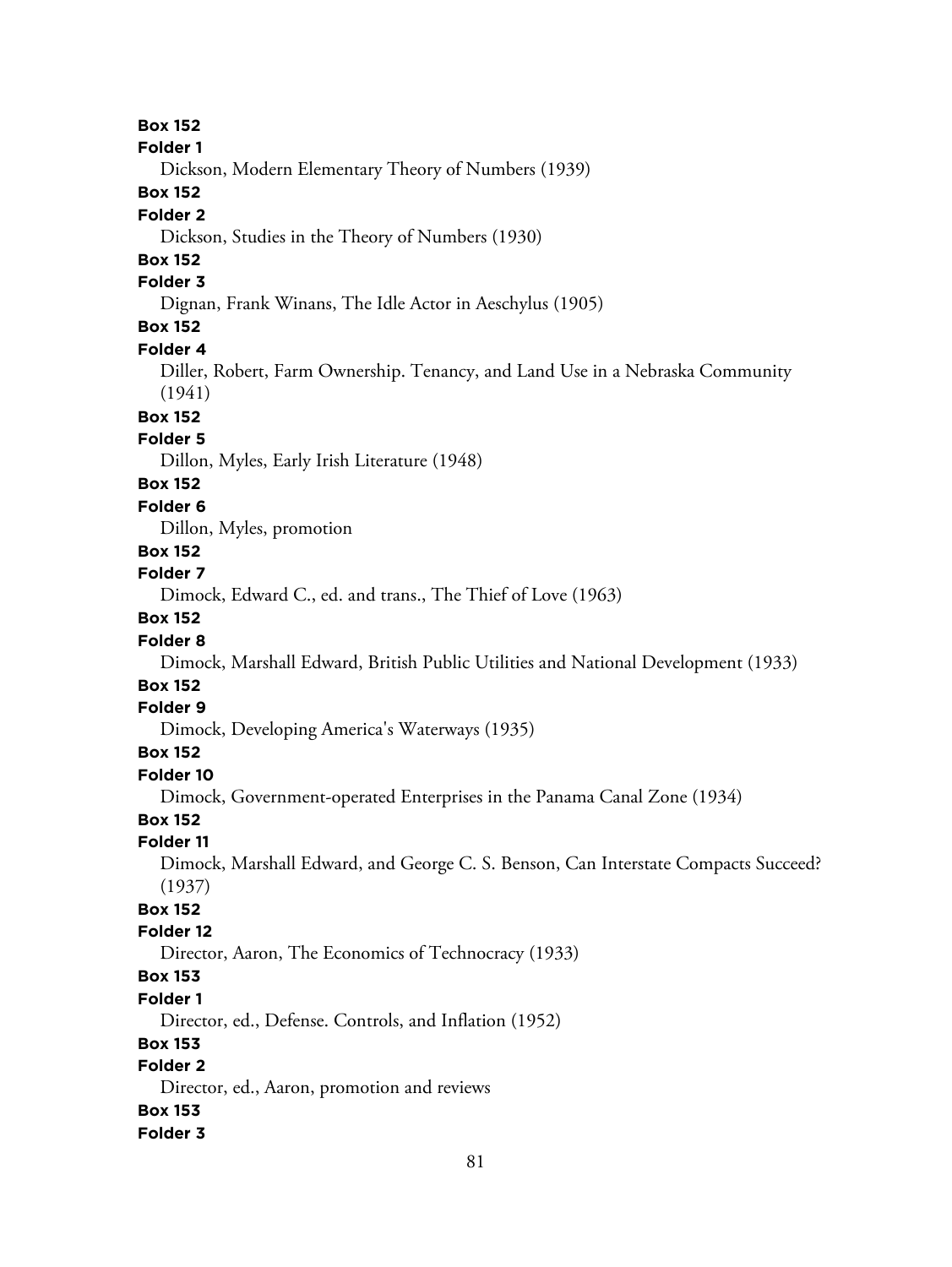Divine, Robert A., The Illusion of Neutrality (1962) **Box 153 Folder 4** Dixon, Elizabeth S., and Grace A. Browning, eds., Social Case Records (1938) **Box 153 Folder 5** Dodd, Walter F., Modern Constitutions (1909) **Box 153 Folder 6-7** Dodd, Walter F., and Sue Hutchison Dodd, Government in Illinois (1923) **Box 153 Folder 8** Dodd, Walter F., promotion and reviews **Box 154 Folder 1** Doe, Janet, A Bibliography of the Works of Ambroise Paré (1937) **Box 154 Folder 2** Dolejsí, Robert, Modern Viola Technique (1939) **Box 154 Folder 3** Donnelly, Thomas W., ed., The Earth Sciences (1963) **Box 154 Folder 4** Donovan, Frances R., The Saleslady (1929) **Box 154 Folder 5** Dopp, Katharine Elizabeth, The Place of Industries in Elementary Education (1902) **Box 154 Folder 6** Dorson, Richard M., American Folklore (1959) **Box 154 Folder 7** Dorson, Richard M., promotion **Box 154 Folder 8** Dorson, Richard M., reviews **Box 154 Folder 9** Dorson, Buying the Wind (1964) **Box 154 Folder 10** Dorson, Buying the Wind (1964), promotion and reviews • See also- Folktales of the World **Box 155 Folder 1**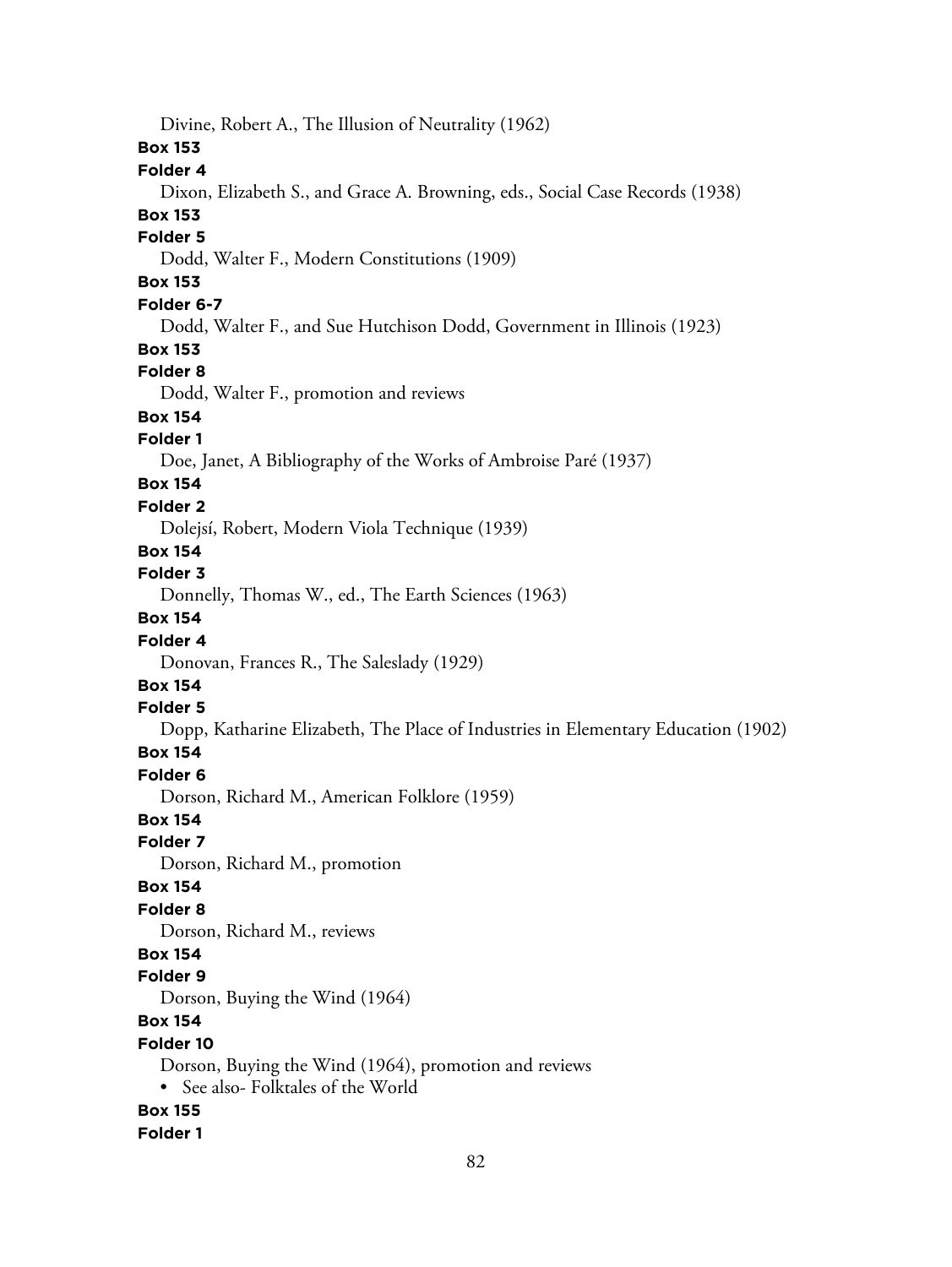Douglas, Paul H., Economy in the National Government (1952)

#### **Box 155**

# **Folder 2**

Douglas, Paul H., promotion

### **Box 155**

#### **Folder 3-5**

Douglas, Paul H., reviews

# **Box 155**

# **Folder 6**

Douglas, Standards of Unemployment Insurance (1933)

## **Box 156**

# **Folder 1**

Douglas, Wages and the Family (1925)

# **Box 156**

## **Folder 2**

Douglas, Wages and the Family (1925), promotion and reviews

#### **Box 156 Folder 3**

Douglas, Paul H., Curtice N. Hitchcock, and Willard E. Atkins, The Worker in Modern Economic Society (1923)

## **Box 156**

# **Folder 4**

Douglas, Paul H., promotion and reviews

# **Box 156**

# **Folder 5**

Douglas, Paul H., and Florence Tye Jennison, The Movement of Money and Real Earnings in the United States. 1926-28 (1930)

## **Box 156**

## **Folder 6**

Douglas, R. Langton, Leonardo da Vinci (1944)

## **Box 156**

## **Folder 7**

Douglas, R. Langton, promotion and reviews

## **Box 156**

## **Folder 8**

Douglas, Piero di Cosimo (1946)

## **Box 157**

## **Folder 1**

Douthitt, Herman, The Structure and Relationships of Diplocaulus (1917)

# **Box 157**

# **Folder 2**

Dowd, Quincy Lamartine, Funeral Management and Costs (1921)

# **Box 157**

## **Folder 3**

Dowd, Quincy Lamartine, promotion and reviews

# **Box 157**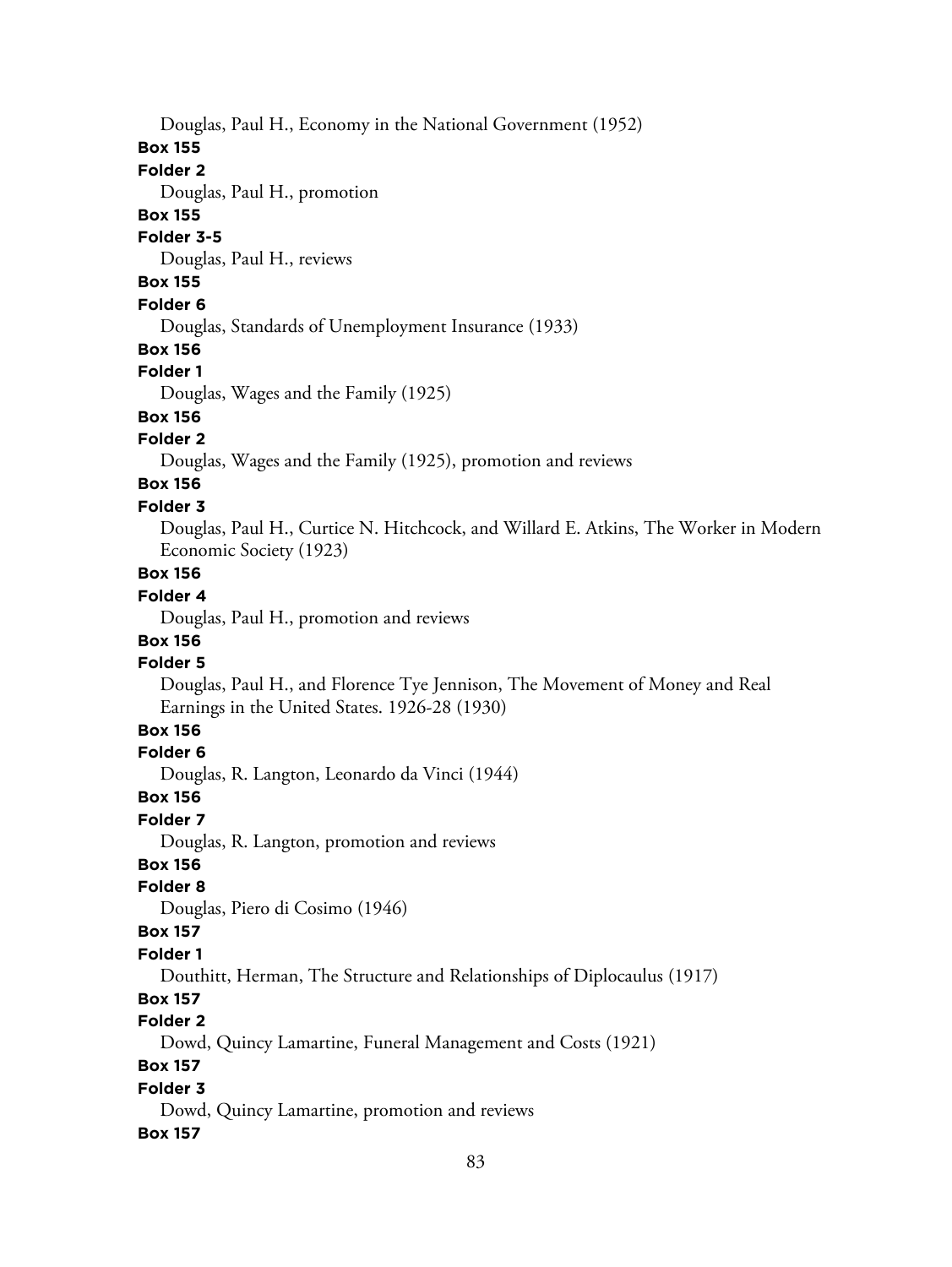#### **Folder 4**

Downer, Alan, American Drama and Its Critics (1965)

# **Box 157**

### **Folder 5**

Downing, Elliot Rowland, Elementary Eugenics (1928) and The Third and Fourth Generation (1918)

#### **Box 157**

#### **Folder 6**

Downing, A Field and Laboratory Guide in Biological Nature-Study (1918)

# **Box 157**

#### **Folder 7**

Downing, An Introduction to the Teaching of Science (1934)

### **Box 157**

#### **Folder 8**

Downing, Teaching Science in the Schools (1929)

#### **Box 157**

## **Folder 9**

Downs, Norton, ed., Essays in Honor of Conyers Read (1953)

# **Box 157**

### **Folder 10**

Downs, Norton, promotion

#### **Box 158**

#### **Folder 1**

Doyle, Bertram Wilbur, The Etiquette of Race Relations in the South (1937)

#### **Box 158**

#### **Folder 2**

Drew, Katherine Fisher, and Floyd Seyward Lear, eds., Perspectives in Medieval History (1963)

#### **Box 158**

#### **Folder 3**

Drew, Katherine Fisher, promotion and reviews

### **Box 158**

#### **Folder 4**

Drinnon, Richard, Rebel in Paradise (1961)

#### **Box 158**

#### **Folder 5**

Drinnon, Richard, promotion and reviews

# **Box 158**

### **Folder 6**

Driscoll, Lucy Catherine, and Kenji Toda, Chinese Calligraphy (1935)

## **Box 158**

#### **Folder 7-8**

Driver, Harold E., Indians of North America (1961)

#### **Box 158**

#### **Folder 9**

Driver, Harold E., promotion and reviews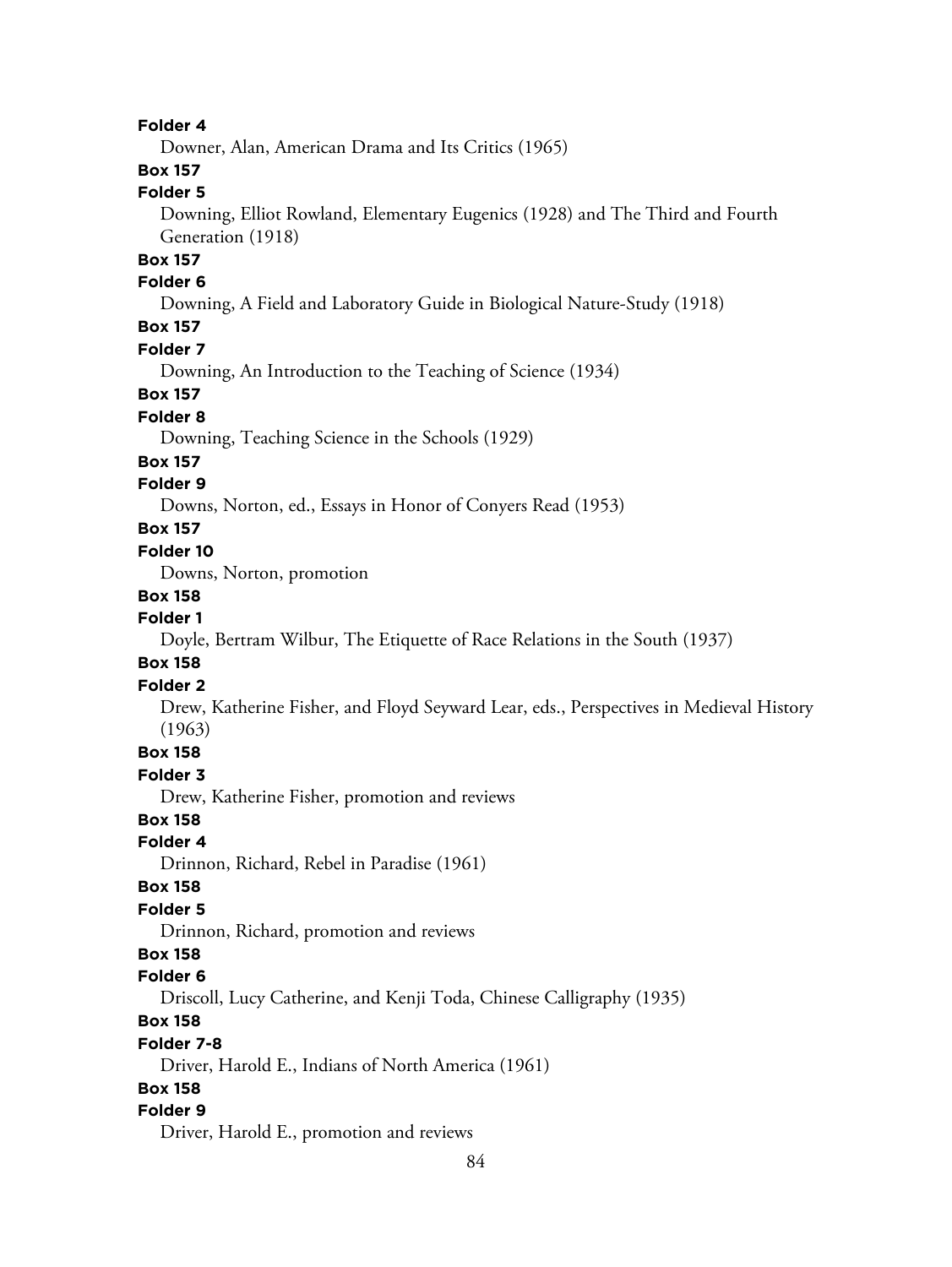**Box 158 Folder 10** Driver, Harold E., Phoenix ed. (1964) **Box 159 Folder 1** Dubs, Homer H., Rational Induction (1930) **Box 159 Folder 2** Duckett, Eleanor Shipley, Alfred the Great (1956) **Box 159 Folder 3** Duckett, Eleanor Shipley, promotion and reviews **Box 159 Folder 4** Ducoff, Howard S., and C. F. Ehret, eds., Mitogenesis (1959) **Box 159 Folder 5** Duddy, Edward Augustin, Agriculture in the Chicago Region (1929) **Box 159 Folder 6** Duddy, The Cold-Storage Industry in the United States (1929) **Box 159 Folder 7** Duddy, ed., Business Education in School Situations (1939) **Box 159 Folder 8** Duddy, Conference on Economic Policy for American Agriculture (1932) **Box 159 Folder 9** Duddy, Edward Augustin, and David A. Revzan, The Changing Relative Importance of the Central Livestock Market (1938) **Box 159 Folder 10** Duddy, Distribution of Livestock from the Chicago Market, 1924-29 (1932) **Box 159 Folder 11** Duddy, The Grain Supply Area of the Chicago Market (1934) **Box 159 Folder 12** Duddy, The Physical Distribution of Fresh Fruits and Vegetables (1937) **Box 159 Folder 13** Duddy, The Supply Area of the Chicago Livestock Market (1931) **Box 159 Folder 14**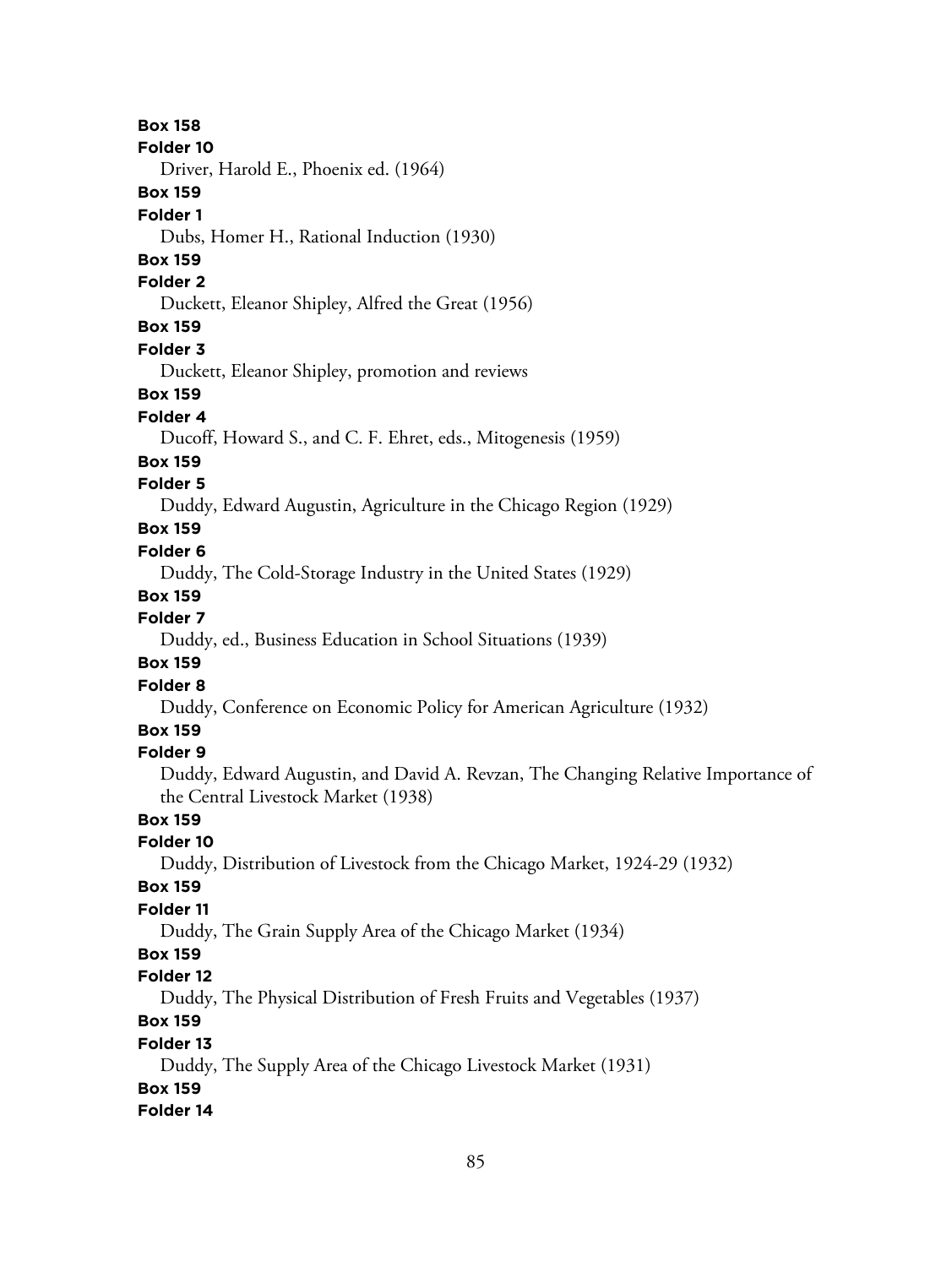Duddy, The Use of Transportation Facilities in the Chicago Fruit and Vegetable Market (1940) **Box 159 Folder 15** Dunbar, Olivia Howard, A House in Chicago (1947) **Box 159 Folder 16** Duncan, Hugh Dalziel, Language and Literature in Society (1953) **Box 160 Folder 1** Duncan, Kunigunde, and D. F. Nickols, Mentor Graham (1944) **Box 160 Folder 2** Duncan, Kunigunde, reviews **Box 160 Folder 3** Duncan, Otis Dudley, and Beverly Duncan, The Negro Population of Chicago (1957) **Box 160 Folder 4** Duncan, Otis Dudley, reviews **Box 160 Folder 5** Dunham, Allison, and Philip B. Kurland, eds., Mr. Justice (1956) **Box 160 Folder 6** Dunham, Allison, 2d ed. (1964) **Box 160 Folder 7** Dunkel, Harold B., and Roger A. Pillet, French in the Elementary School (1962) **Box 160 Folder 8** Dunkel, Wilbur Dwight, Sir Arthur Pinero (1941) **Box 160 Folder 9-10** Durkheim, Emile, The Rules of Sociological Method, 8th ed., trans. Sarah A. Solovay and John H. Mueller, ed. George E. G. Catlin (1938) **Box 161 Folder 1** Durkheim, Emile, and Marcel Mauss, Primitive Classification, trans. Rodney Needham (1963) **Box 161 Folder 2** Durkheim, Emile, promotion and reviews **Box 161 Folder 3** DuShane, Graham P., Supplemental Drawings for Embryology (1955)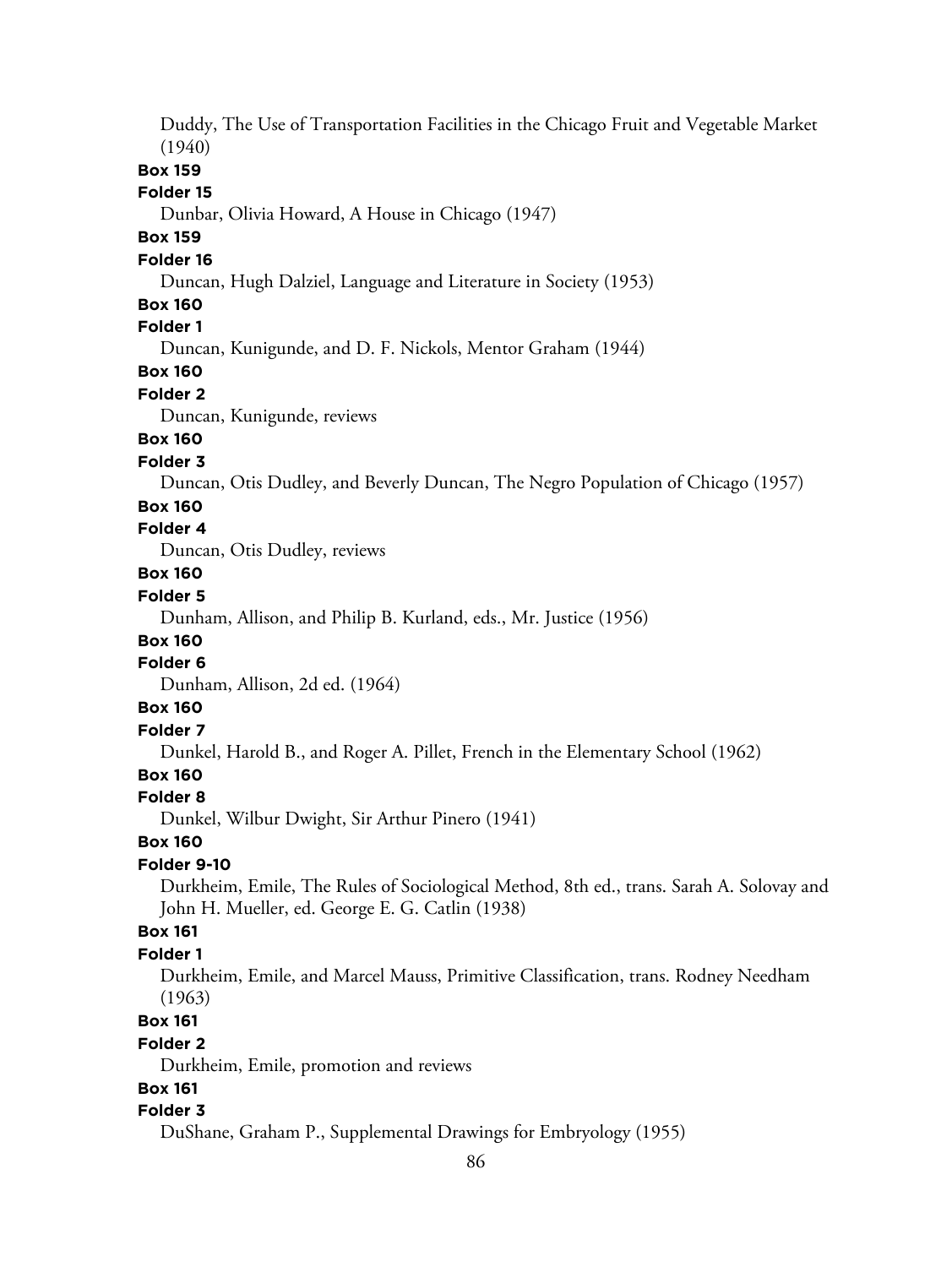**Box 161 Folder 4** Dushkin, David, Fun with Flutes (1934) **Box 161 Folder 5** Duverger, Maurice, The French Political System (1958) **Box 161 Folder 6** Duverger, Maurice, promotion and reviews **Box 161 Folder 7** Duyvendak, J. J. L., trans., The Book of Lord Shang, 1929, reissue (1963) **Box 161 Folder 8** Dvorin, Eugene P., Racial Separation in South Africa (1952) **Box 161 Folder 9** Dvorin, Eugene P., promotion and reviews **Box 162 Folder 1** Dykeman, Wilma, and James Stokely, Seeds of Southern Change (1962) **Box 162 Folder 2** Dykeman, Wilma, promotion **Box 162 Folder 3** Dykeman, Wilma, reviews **Box 162 Folder 4** Dykes, William R., The Genus Iris (1933) **Box 162 Folder 5** Earhart, Mary, Frances Willard (1944) **Box 162 Folder 6** Easterbrook, W. T., Farm Credit in Canada (1938) **Box 162 Folder 7** Easterby, J. H., ed., The South Carolina Rice Plantation as Revealed in the Papers of Robert G. W. Allston (1945) **Box 162 Folder 8** Easum, Chester Verne, The Americanization of Carl Schurz (1929) **Box 162 Folder 9**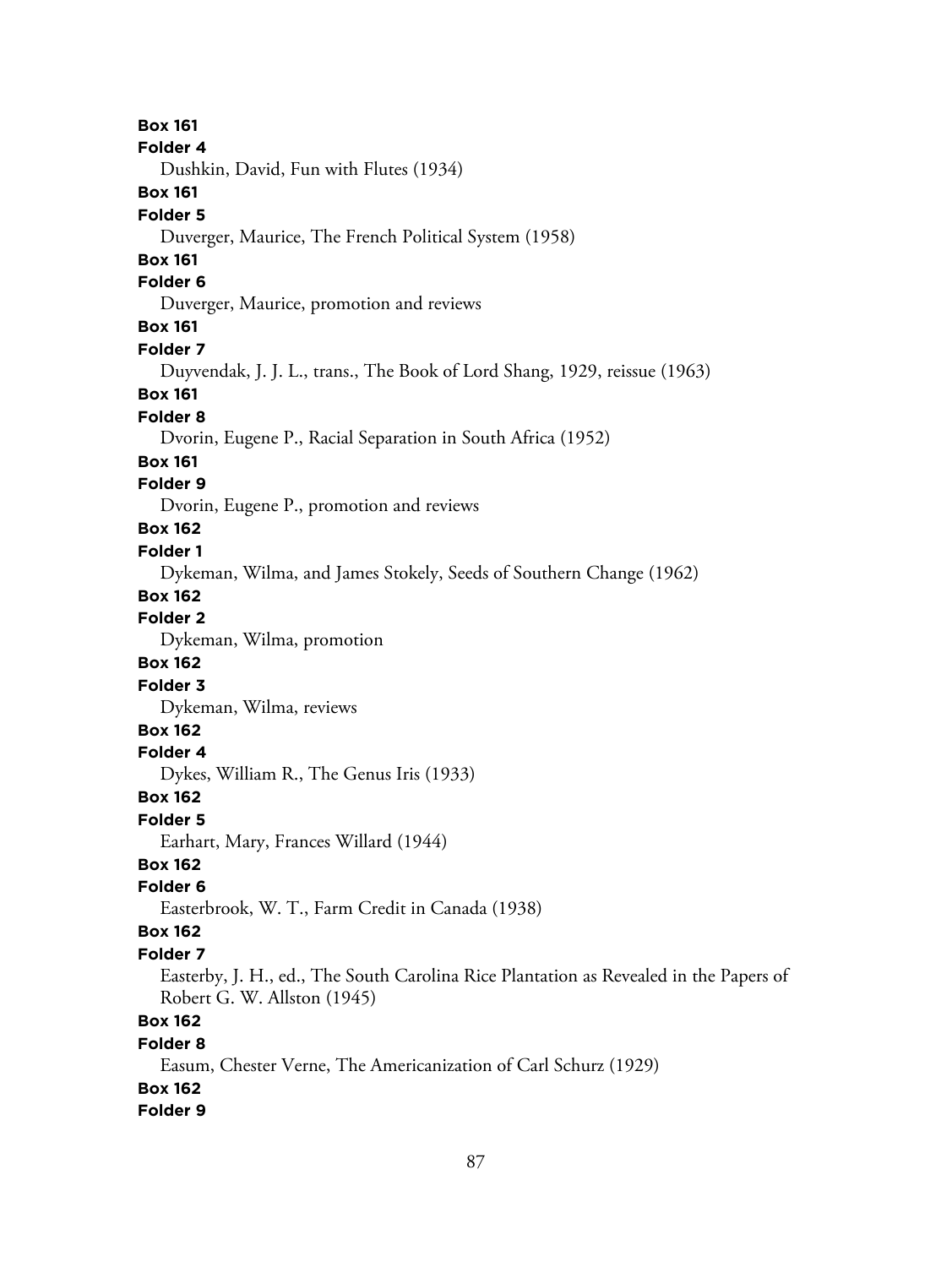Eaton, Helen Slocomb, Semantic Frequency List for English, French, German, and Spanish (1940)

#### **Box 162**

#### **Folder 10**

Eaton, Leonard K., Landscape Artist in America (1964)

## **Box 163**

#### **Folder 1**

Eaton, Leonard K., promotion

#### **Box 163**

**Folder 2**

Eberhard, Wolfram, ed., Folktales of China (1965)

### **Box 163**

#### **Folder 3**

Eberhard, Wolfram, promotion and reviews

# **Box 163**

# **Folder 4**

Eby, Kermit, The God in You (1954)

#### **Box 163**

# **Folder 5-6**

Eby, Kermit, promotion

# **Box 163**

# **Folder 7**

Eckhardt, Carl Conrad, The Papacy and World-Affairs as Reflected in the Secularization of Politics (1937)

# **Box 163**

#### **Folder 8**

Economics Research Series (1956-1963)

• See also- individual authors

### **Box 163**

**Folder 9**

Edds, Mac V., Jr., ed., Immunology and Development (1958)

# **Box 163**

**Folder 10**

Eddy, Helen M., Progress Tests in French (1929)

#### **Box 164**

## **Folder 1**

Edel, Abraham, Science and the Structure of Ethics (1961)

# **Box 164**

#### **Folder 2**

Edfelt, Ake W., Silent Speech and Silent Reading (1960)

• [Edgerton, William Franklin. See- Oriental Institute]

### **Box 164**

# **Folder 3**

Edie, Lionel Danforth, Capital, the Money Market, and Gold (1929)

# **Box 164**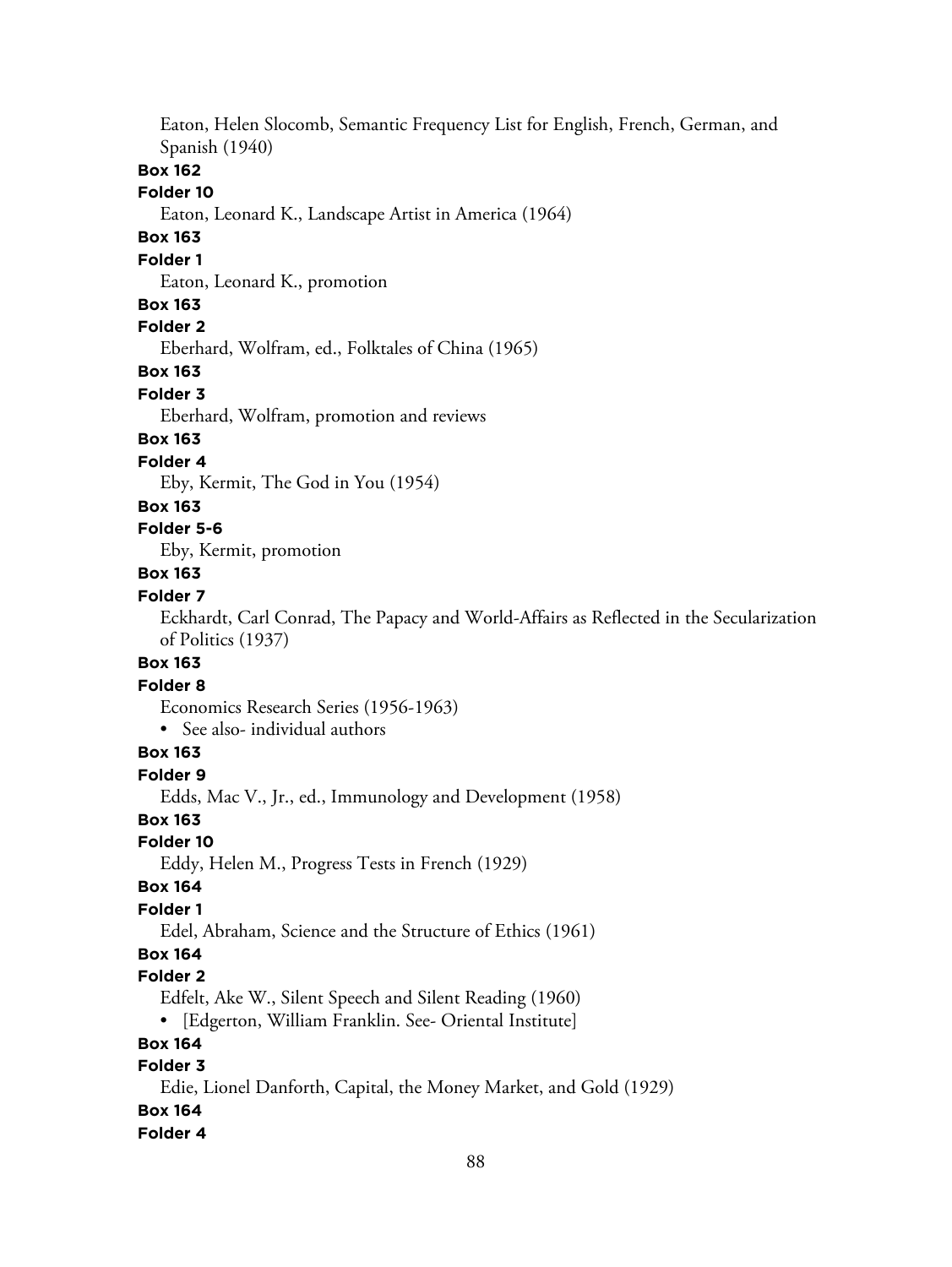Educational Broadcasting, 1936, ed. C. S. Marsh (1937) **Box 164 Folder 5** Educational Broadcasting, 1937, ed. C. S. Marsh (1937) **Box 164 Folder 6** Edwards, Edgar O., ed., The Nation's Economic Objectives (1964) **Box 164 Folder 7** Edwards, Lyford Peterson, The Natural History of Revolution (1927) **Box 164 Folder 8** Edwards, Newton, The Courts and the Public Schools (1933) **Box 164 Folder 9** Edwards, Newton, promotion and reviews **Box 164 Folder 10** Edwards, Newton, rev. ed. (1955) **Box 164 Folder 11** Edwards, Newton, promotion **Box 164 Folder 12** Edwards, ed., Education in a Democracy (1941) **Box 165 Folder 1** Edwards, Owen Morgan, A Short History of Wales (1907) **Box 165 Folder 2** Eells, Kenneth, Allison Davis, Robert J. Havighurst, Virgil E. Herrick, and Ralph Tyler, Intelligence and Cultural Differences (1951) **Box 165 Folder 3** Eells, Kenneth, promotion and reviews **Box 165 Folder 4** Eggan, Fred, Social Organization of the Western Pueblos (1950) **Box 165 Folder 5** Eggan, ed., Social Anthropology of North American Tribes (1950) **Box 165 Folder 6** Ehrensvärd, Gösta, Life, Origin and Development (1962) **Box 165**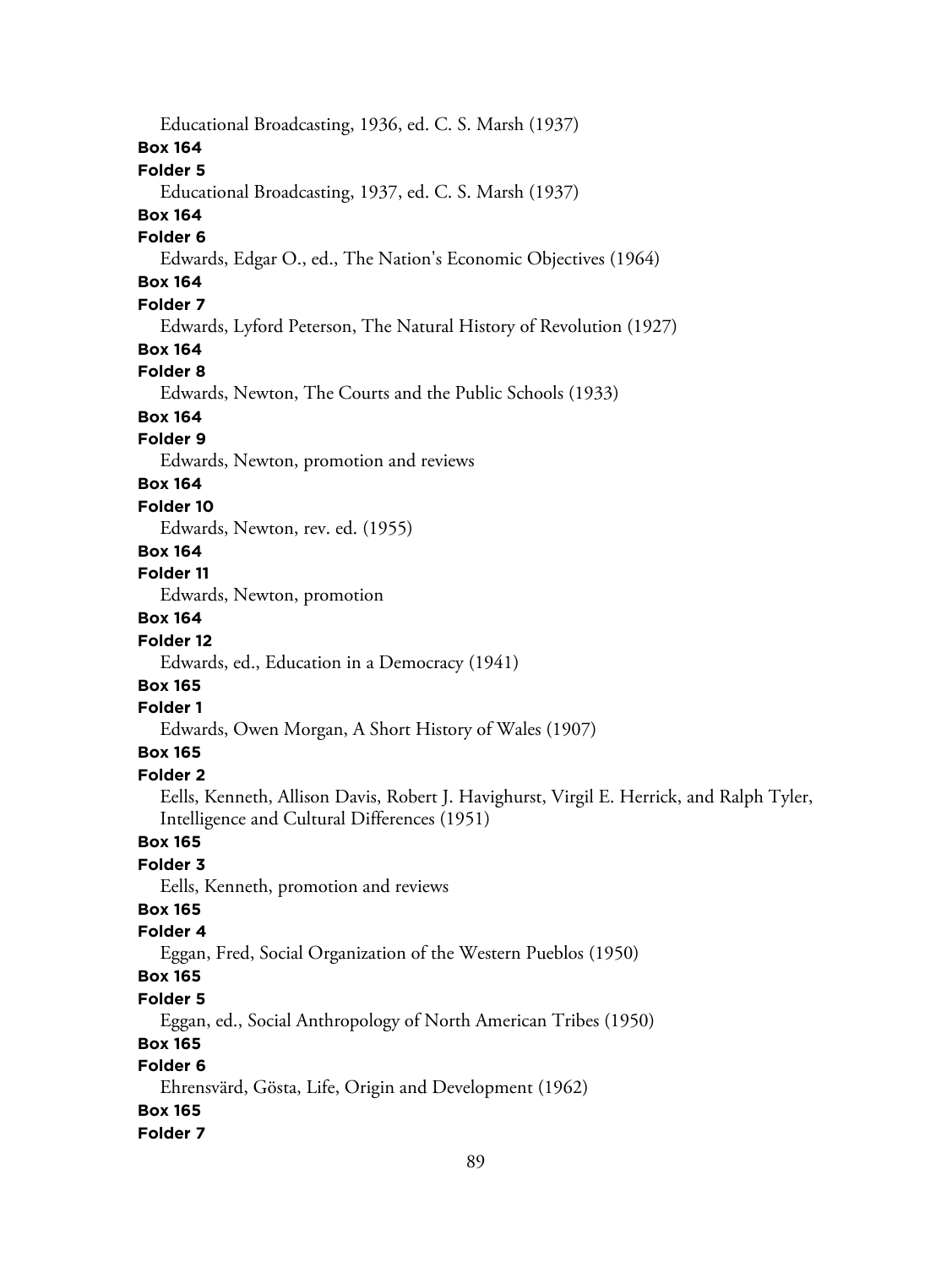Ehrensvärd, Man on Another World, trans. Lennart and Kajsa Rodén (1965) **Box 165 Folder 8** Ehrensvärd, Gösta, reviews **Box 165 Folder 9** Ehrich, Robert W., ed., Chronologies in Old World Archaeology (1965) **Box 166 Folder 1** Ehrich, Relative Chronologies in Old World Archeology (1954) **Box 166 Folder 2** Ehrich, Robert W., promotion **Box 166 Folder 3** Eikenberry, W. L., The Teaching of General Science (1922) **Box 166 Folder 4** Eisinger, Chester E., Fiction of the Forties (1963) **Box 166 Folder 5** Eisinger, Chester E., reviews **Box 166 Folder 6-7** Eitel, Wilhelm, The Physical Chemistry of the Silicates (1954) **Box 167 Folder 1-2** Eitel, Wilhelm, production correspondence and estimates **Box 167 Folder 3** Eitel, Wilhelm, correspondence re- Permutit trade mark **Box 167 Folder 4** Eitel, Wilhelm, promotion **Box 167 Folder 5** Eitner, Lorenz, Géricault (1960) **Box 167 Folder 6** Ekvall, Robert B., Cultural Relations on the Kansu-Tibetan Border (1939) **Box 167 Folder 7** Ekvall, Robert B., Religious Observances in Tibet (1964) **Box 167 Folder 8** Ekvall, Robert B., promotion and reviews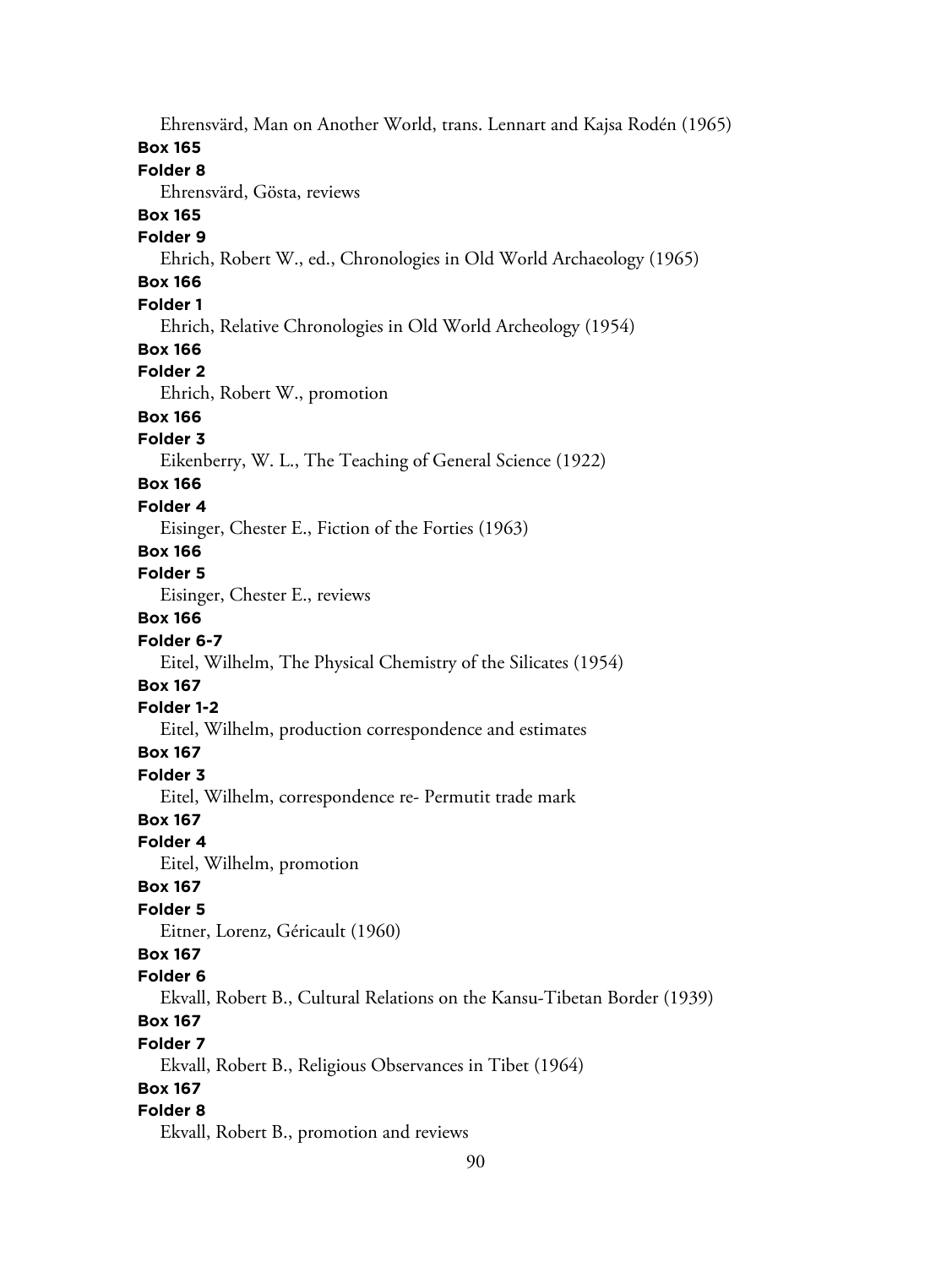91 **Box 168 Folder 1** Elazar, Daniel, The American Partnership (1962) **Box 168 Folder 2** Elazar, Daniel, promotion and reviews **Box 168 Folder 3** Eliade, Mircea, and Joseph M. Kitagawa, eds., The History of Religions (1959) **Box 168 Folder 4** Eliade, Mircea, reviews **Box 168 Folder 5** Elkin, A. P., Catherine Berndt, and Ronald Berndt, Art in Arnhem Land (1951) **Box 168 Folder 6** Elkins, Stanley M., Slavery (1959) **Box 168 Folder 7** Elkins, Stanley M., promotion and reviews **Box 168 Folder 8** Elliott, Mabel Agnes, Conflicting Penal Theories in Statutory Criminal Law (1931) **Box 169 Folder 1** Ellis, John Tracy, American Catholicism (1956) **Box 169 Folder 2** Ellis, John Tracy, promotion **Box 169 Folder 3** Ellis, John Tracy, promotion and reviews **Box 169 Folder 4** Embree, Edwin Rogers, Margaret Sargent Simon, and W. Bryant Mumford, Island India Goes to School (1934) **Box 169 Folder 5** Embree, John Fee, Suye Mura (1939) **Box 169 Folder 6** Embree, John Fee, promotion **Box 169 Folder 7** Embree, John Fee, Phoenix ed. (1964)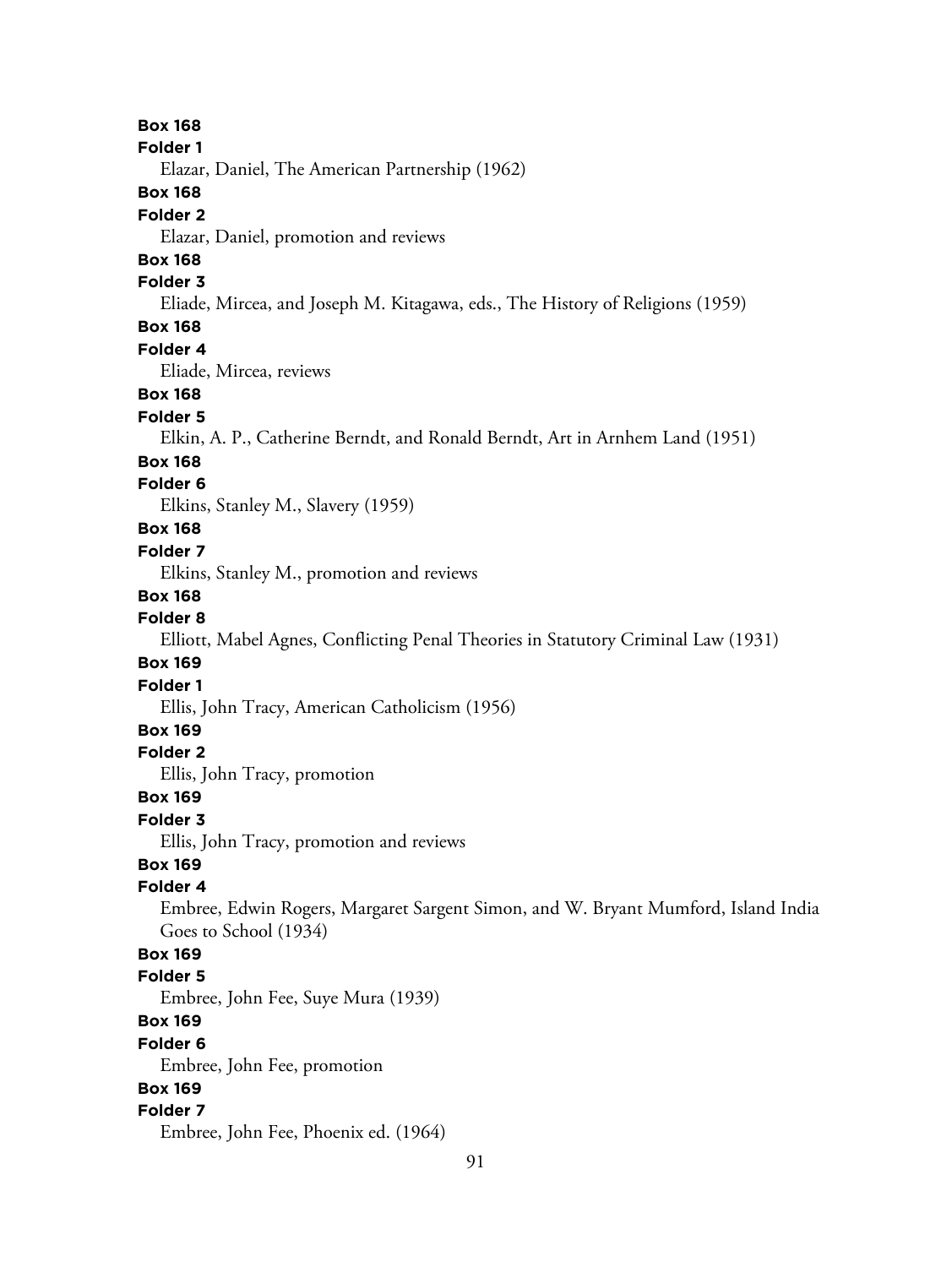#### **Box 169**

#### **Folder 8**

Emmet, Boris, and John E. Jeuck, Catalogues and Counters (1950)

### **Box 169**

#### **Folder 9**

Emmet, Boris, promotion and reviews

# **Box 170**

# **Folder 1**

Enders, Allen C., ed., Delayed Implantation (1963)

# **Box 170**

#### **Folder 2**

Ennis, Philip, and Howard W. Winger, eds., Seven Questions about the Profession of Librarianship (1962)

# **Box 170**

#### **Folder 3**

Ennis, Thomas E., French Policy and Developments in Indochina (1936)

# **Box 170**

# **Folder 4**

Epstein, Leon D., Britain-Uneasy Ally (1954)

# **Box 170**

### **Folder 5**

Epstein, promotion

• [Erasmus. See- Thompson, Craig R.]

# **Box 170**

## **Folder 6**

Erb, Frank Otis, The Development of the Young People's Movement (1917)

# **Box 170**

## **Folder 7**

Ercker, Lazarus, Treatise on Ores and Assaying, trans. Anneliese G. Sisco and Cyril S. Smith (1951)

#### **Box 170**

#### **Folder 8**

Ercker, Lazarus, promotion and reviews

# **Box 170**

# **Folder 9**

Erickson, Ephraim Edward, The Psychological and Ethical Aspects of Mormon Group Life (1922)

• [Essen, Léon Van der. See Van der Essen, Léon]

# **Box 170**

#### **Folder 10**

Etkin, William, ed., Social Behavior and Organization among Vertebrates (1964)

#### **Box 170**

# **Folder 11**

Etkin, William, promotion and reviews

#### **Box 171**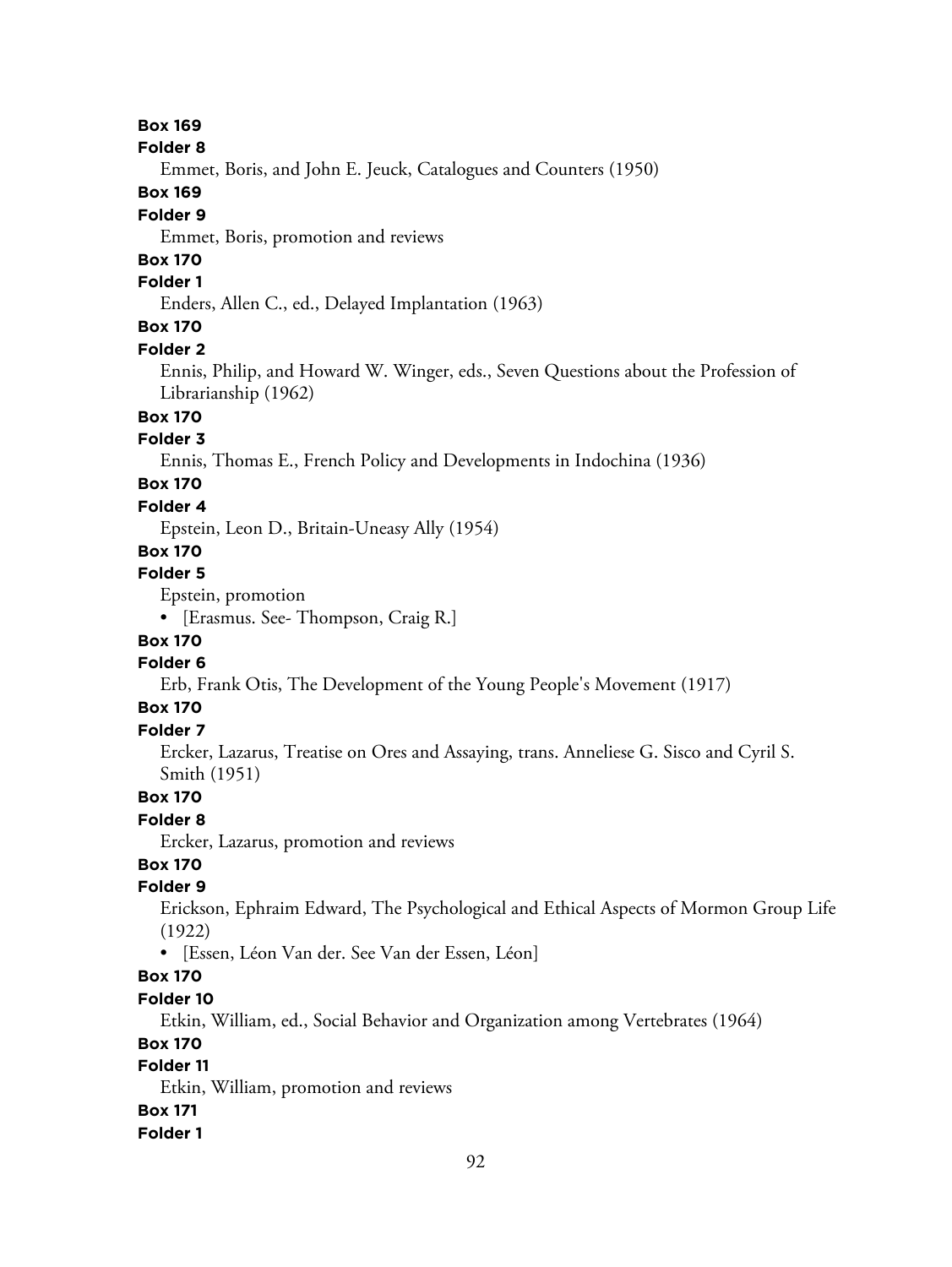Eucken, Walter, Foundations of Economics, trans. T. W. Hutchinson (1951)

# **Box 171**

# **Folder 2**

Evaluation of Higher Institutions series (1934-1938)

• See also- individual authors

## **Box 171**

### **Folder 3**

Evans, E. A., Jr., Biochemical Studies of Bacterial Viruses (1952)

# **Box 171**

# **Folder 4**

Evans, ed., The Biological Action of the Vitamins (1942)

# **Box 171**

#### **Folder 5**

Evans, Eldon Cobb, A History of the Eustralian Ballot System in the United States (1917)

# **Box 171**

#### **Folder 6**

Evans, Herbert F., The Sunday-School Building and Its Equipment (1914)

## **Box 171**

#### **Folder 7**

Ewing, A. C., A Short Commentary on Kant's Critique of Pure Reason, 1938, reissue (1950)

## **Box 171**

#### **Folder 8**

Fairbank, John K., ed., Chinese Thought and Institutions (1957)

## **Box 171**

# **Folder 9**

Fairbank, John K., promotion and reviews

# **Box 172**

## **Folder 1**

Fairley, Barker, Goethe (1932)

## **Box 172**

#### **Folder 2**

Fairweather, George Owen, Wanted; Intelligent Local Self-Government (1934)

# **Box 172**

## **Folder 3**

Fakhry, Ahmed, The Pyramids (1961)

## **Box 172**

## **Folder 4**

Fakhry, Ahmed, reviews

# **Box 172**

# **Folder 5**

Fallers, Lloyd A., Bantu Bureaucracy, 1956, reissue (1965)

## **Box 172**

## **Folder 6**

Fallers, Lloyd A., promotion and reviews

## **Box 172**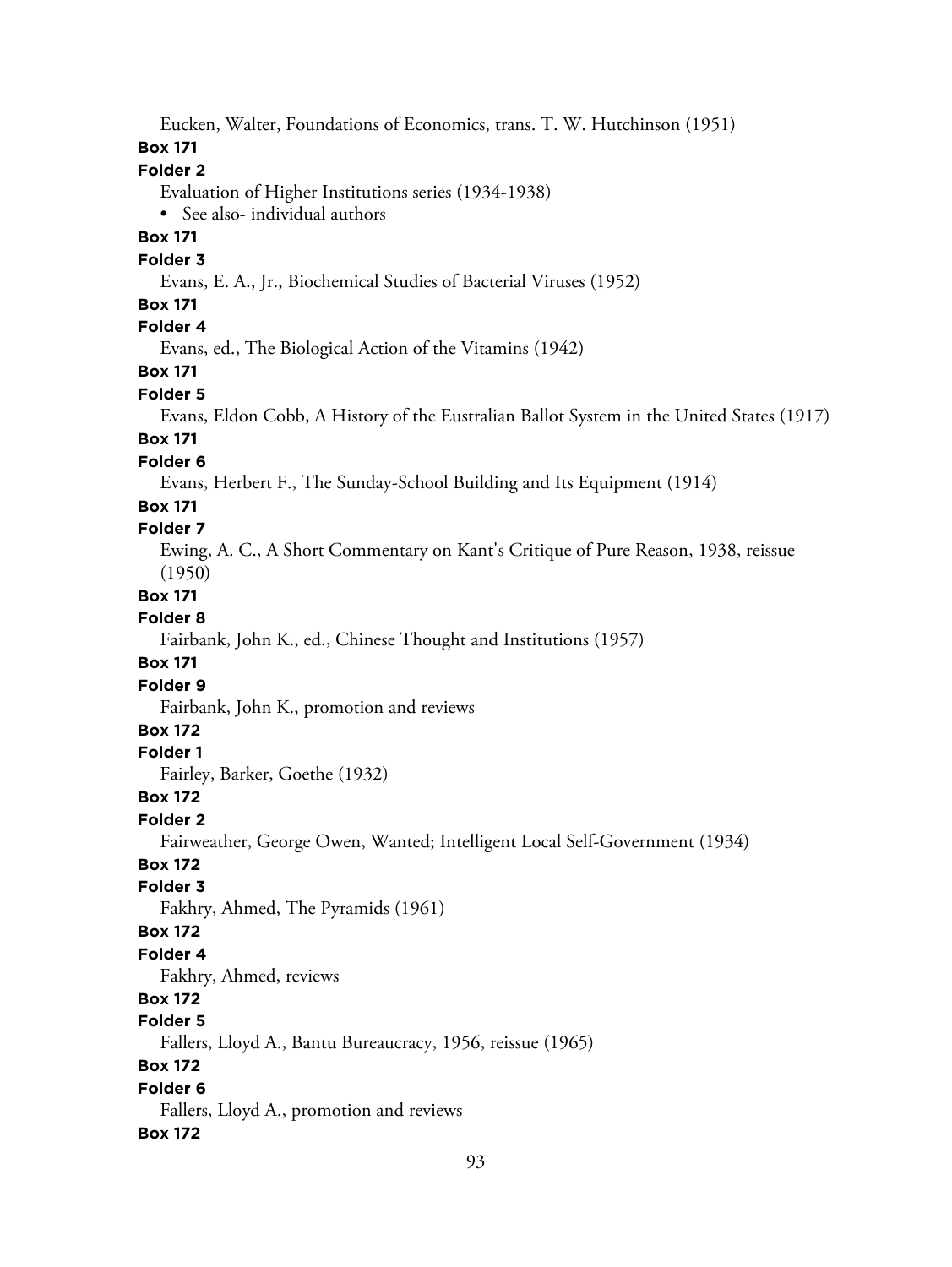#### **Folder 7**

Faris, Ellsworth, Ferris Laune, and Arthur J. Todd, eds., Intelligent Philanthropy (1930)

# **Box 172**

**Folder 8**

Faris, Robert E. L., and H. Warren Dunham, Mental Disorders in Urban Areas (1939) **Box 172**

# **Folder 9**

Faris, Robert E. L., reviews

#### **Box 172**

#### **Folder 10**

Favill, John, Outline of the Cranial Nerves (1933)

**Box 173**

#### **Folder 1**

Fei, Hsiao-tung, China's Gentry, ed. Margaret Park Redfield (1953)

## **Box 173**

#### **Folder 2**

Fei, Hsiao-tung, and Chih-I Chang, Earthbound China (1945)

#### **Box 173**

### **Folder 3**

Feidelson, Charles N., Jr., Symbolism and American Literature (1953)

# **Box 173**

# **Folder 4**

Feidelson, Charles N., Jr., promotion and reviews

# **Box 173**

## **Folder 5**

Feipel, Louis Nicholas, Elements of Bibliography (1916)

## **Box 173**

### **Folder 6**

Fellman, David, The Constitutional Right of Association (1963)

# **Box 173**

#### **Folder 7**

Fellman, David, promotion

## **Box 173**

# **Folder 8**

Fenwick, Sara Innis, ed., New Definitions of School-Library Service (1960)

# **Box 173**

#### **Folder 9-10**

Ference, Michael, Jr., Harvey Brace Lemon, and Reginald J. Stephenson, Analytical Experimental Physics, 3d ed. (1956)

# **Box 174**

# **Folder 1-2**

Ference, Michael, Jr., Harvey Brace Lemon, and Reginald J. Stephenson, Analytical Experimental Physics, 3d ed. (1956)

# **Box 174**

#### **Folder 3-5**

Ference, Michael, Jr., Harvey Brace Lemon, and Reginald J. Stephenson, promotion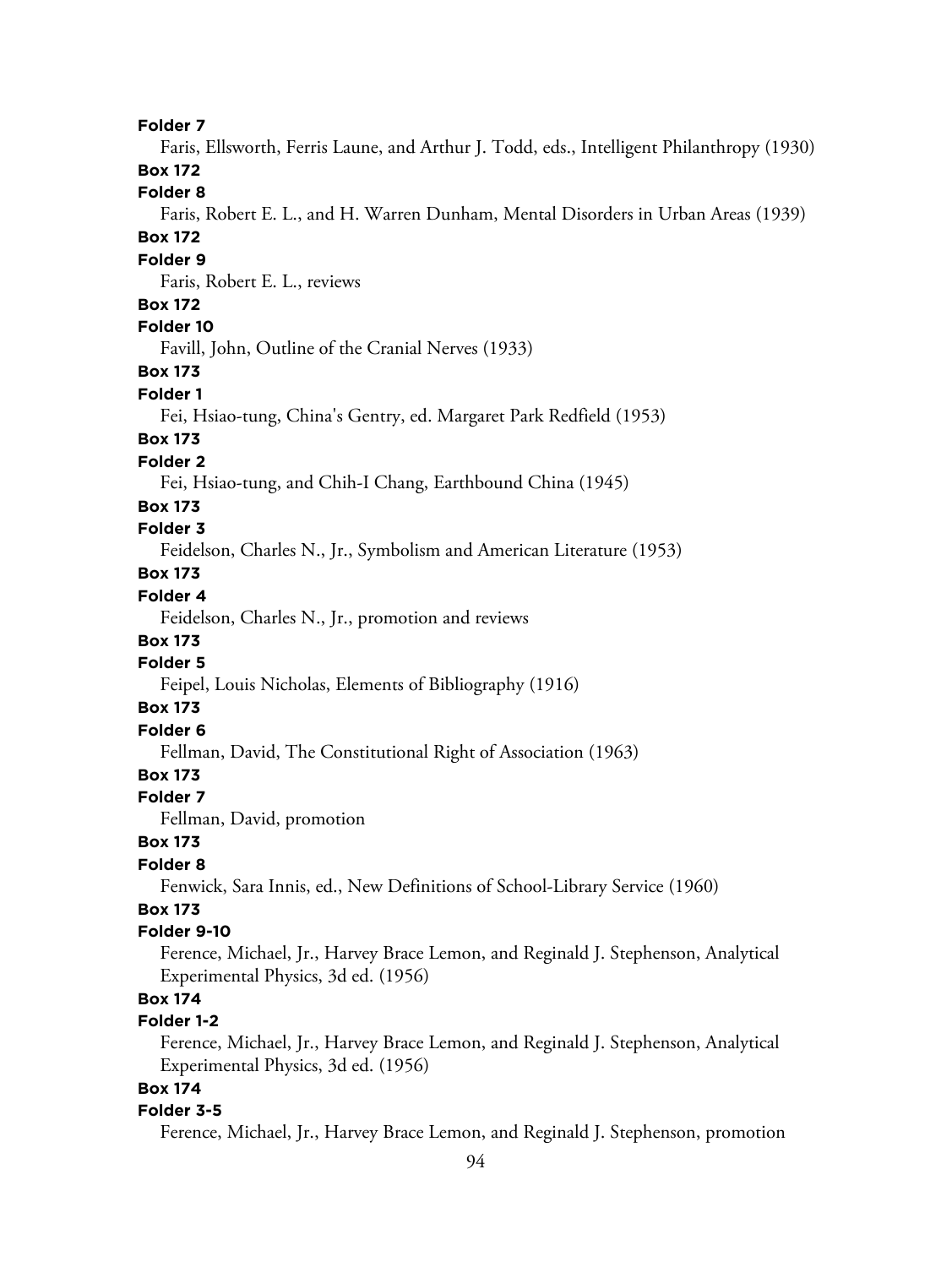• See also Lemon and Ference, Analytical Experimental Physics (1943)

# **Box 174**

## **Folder 6**

Ferguson, John Calvin, Chinese Painting (1927)

# **Box 174**

#### **Folder 7**

Ferguson, Outlines of Chinese Art (1919)

# **Box 174**

## **Folder 8**

Ferguson, William Duncan, The Legal Terms Common to the Macedonian Inscriptions and The New Testament (1913)

#### **Box 174**

#### **Folder 9-10**

Fermi, Enrico, The Collected Papers of Enrico Fermi, vol. 1 (1962)

#### **Box 175**

#### **Folder 1**

Fermi, Enrico, promotion

# **Box 175**

# **Folder 2**

Fermi, Enrico, vol. 2 (1965)

# **Box 175**

# **Folder 3**

Fermi, Notes on Quantum Mechanics (1961)

# **Box 175**

# **Folder 4**

Fermi, Nuclear Physics, Notes compiled by Jan Orear, A. H. Rosenfeld, and R. A. Schluter (1950)

# **Box 175**

### **Folder 5**

Fermi, Laura, Atoms in the Family (1954)

#### **Box 175**

#### **Folder 6**

Fermi, Laura, British edition, translations

# **Box 175**

# **Folder 7**

Fermi, Laura, serialization, abridgment

### **Box 175**

#### **Folder 8**

Fermi, Laura, movie and television inquiries

# **Box 175**

# **Folder 9**

Fermi, Laura, promotion correspondence

## **Box 176**

#### **Folder 1**

Fermi, Laura, promotion correspondence

#### **Box 176**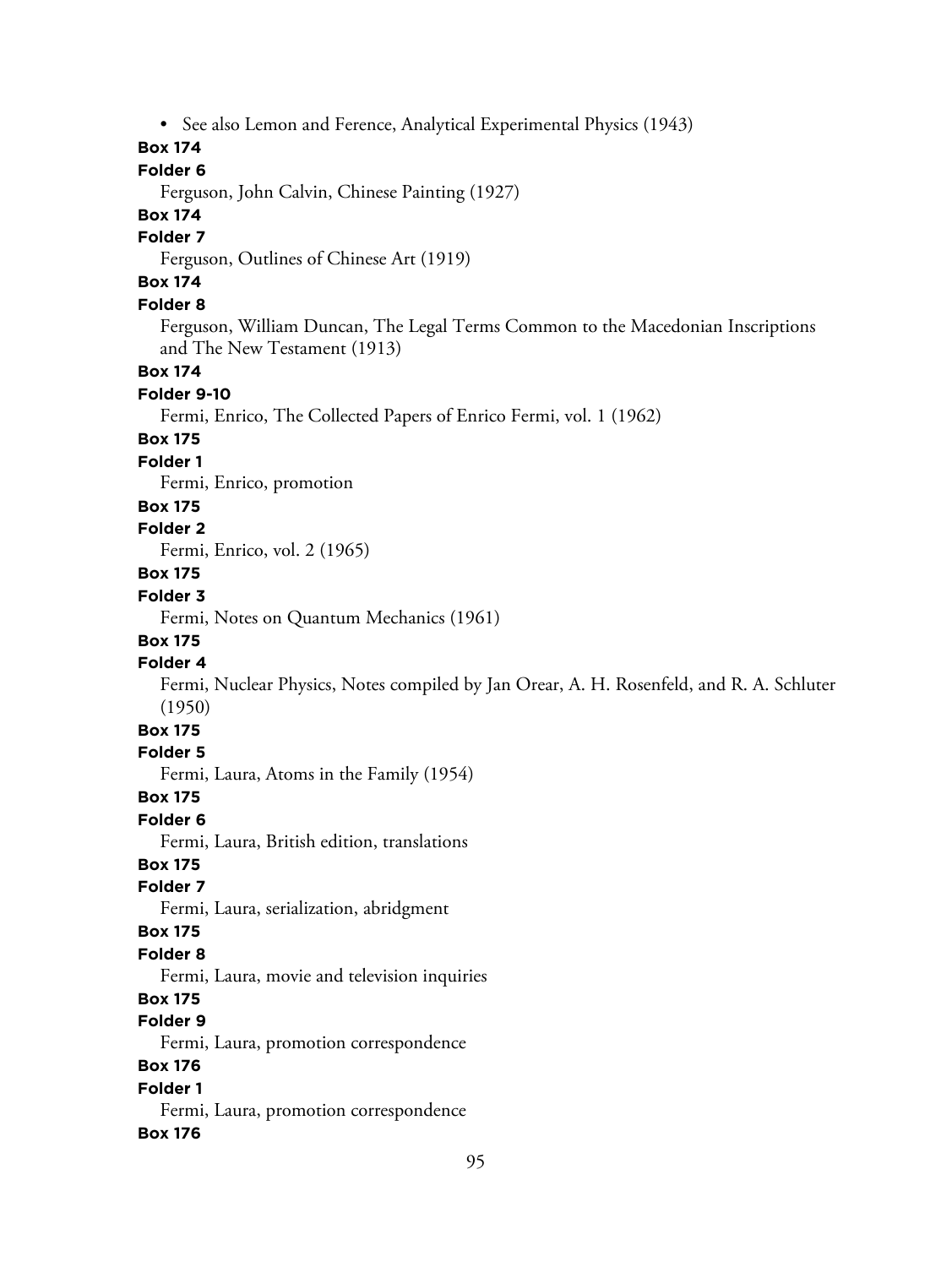96 **Folder 2** Fermi, Laura, jacket, lists, etc. **Box 176 Folder 3** Fermi, Laura, news releases, reviews, clippings relating to Enrico Fermi's death **Box 176 Folder 4-5** Fermi, Laura, reviews **Box 176 Folder 6** Fermi, Atoms for the World (1957) **Box 176 Folder 7** Fermi, Atoms for the World (1957), promotion **Box 176 Folder 8** Fermi, Atoms for the World (1957), reviews **Box 177 Folder 1** Fermi, Mussolini (1961) **Box 177 Folder 2** Fermi, Mussolini (1961) promotion and reviews **Box 177 Folder 3** Ferris, Carrie Sivyer, The Sunday Kindergarten (1909) **Box 177 Folder 4** Fetter, Frank Whitson, The New Deal and Tariff Policy (1933) **Box 177 Folder 5** Fichter, Joseph H., S.J., Social Relations in the Urban Parish (1954) **Box 177 Folder 6** Fichter, Joseph H., S.J., promotion and reviews **Box 177 Folder 7-8** Fichter, Sociology (1957) **Box 177 Folder 9-10** Fichter, Sociology, promotion **Box 178 Folder 1** Fichter, Sociology, reviews **Box 178 Folder 2**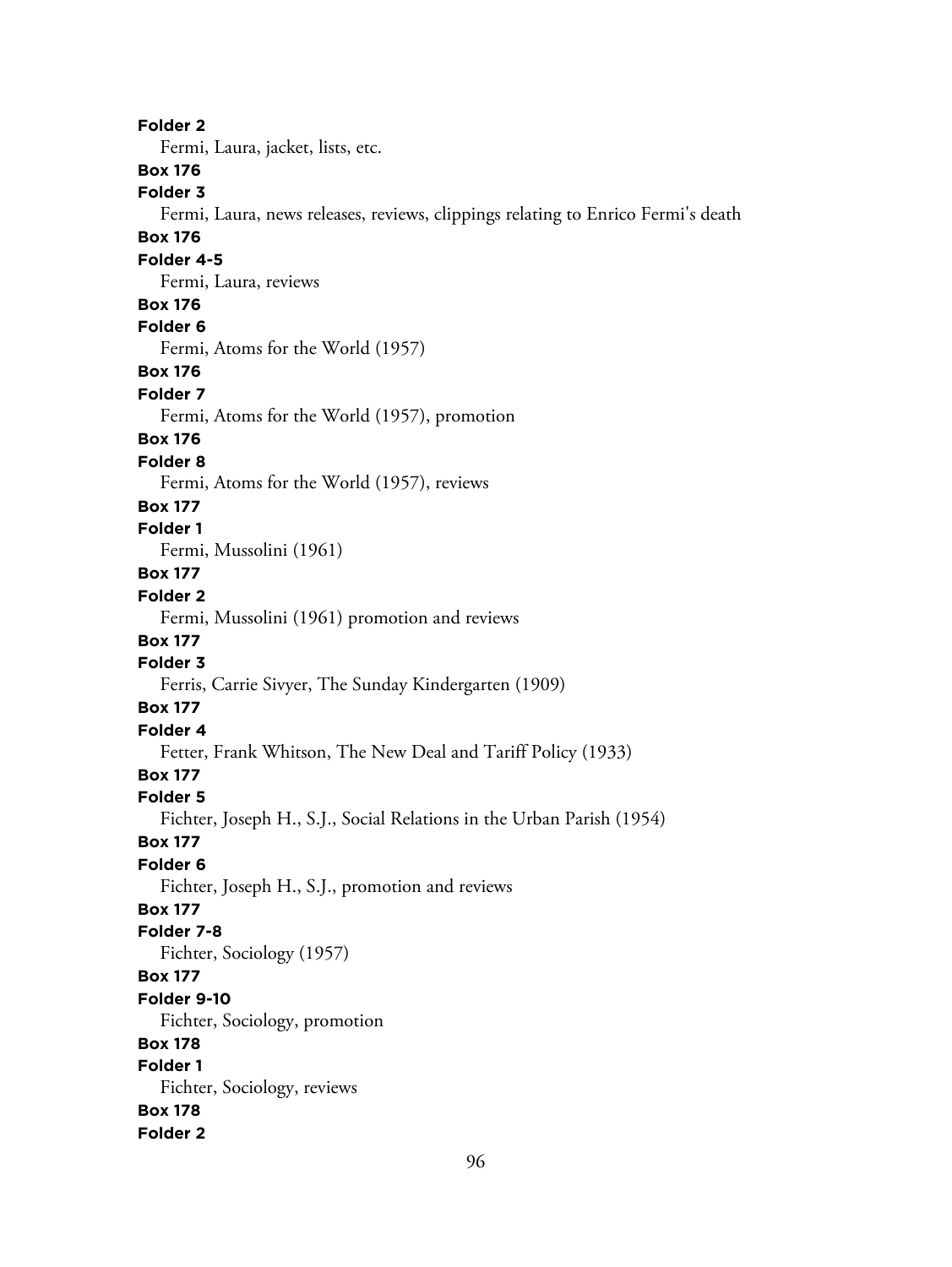Fichter, Sociology, 2d ed. (1971) **Box 178 Folder 3-5** Fichter, Southern Parish (1951) **Box 178 Folder 6-7** Fichter, Southern Parish, reviews and editorials **Box 178 Folder 8** Field, Frederick Vanderbilt, American Participation in the China Consortiums (1931) **Box 178 Folder 9** Field, Hazel E., and Mary E. Taylor, An Atlas of Cat Anatomy (1950) **Box 179 Folder 1** Field, Hazel E., and Mary E. Taylor, An Atlas of Cat Anatomy (1950) **Box 179 Folder 2** Field, Hazel E., promotion **Box 179 Folder 3** Field, James Alfred, Essays on Population and Other Papers, ed. Helen Fisher Hohman (1931) **Box 179 Folder 4** Field, Marshall, Freedom Is More Than a Word (1945) **Box 179 Folder 5** Field, Marshall, reviews **Box 179 Folder 6** Financial Mobilization for War (1917) **Box 179 Folder 7** Finch, Vernor Clifford, Geographic Surveys (1933) **Box 179 Folder 8** Findley, Warren G., ed., The Impact and Improvement of School Testing Programs (1963) **Box 179 Folder 9** Finer, Herman, The Presidency (1960), reviews **Box 180 Folder 1** Finney, D. J., Experimental Design and Its Statistical Basis (1955) **Box 180**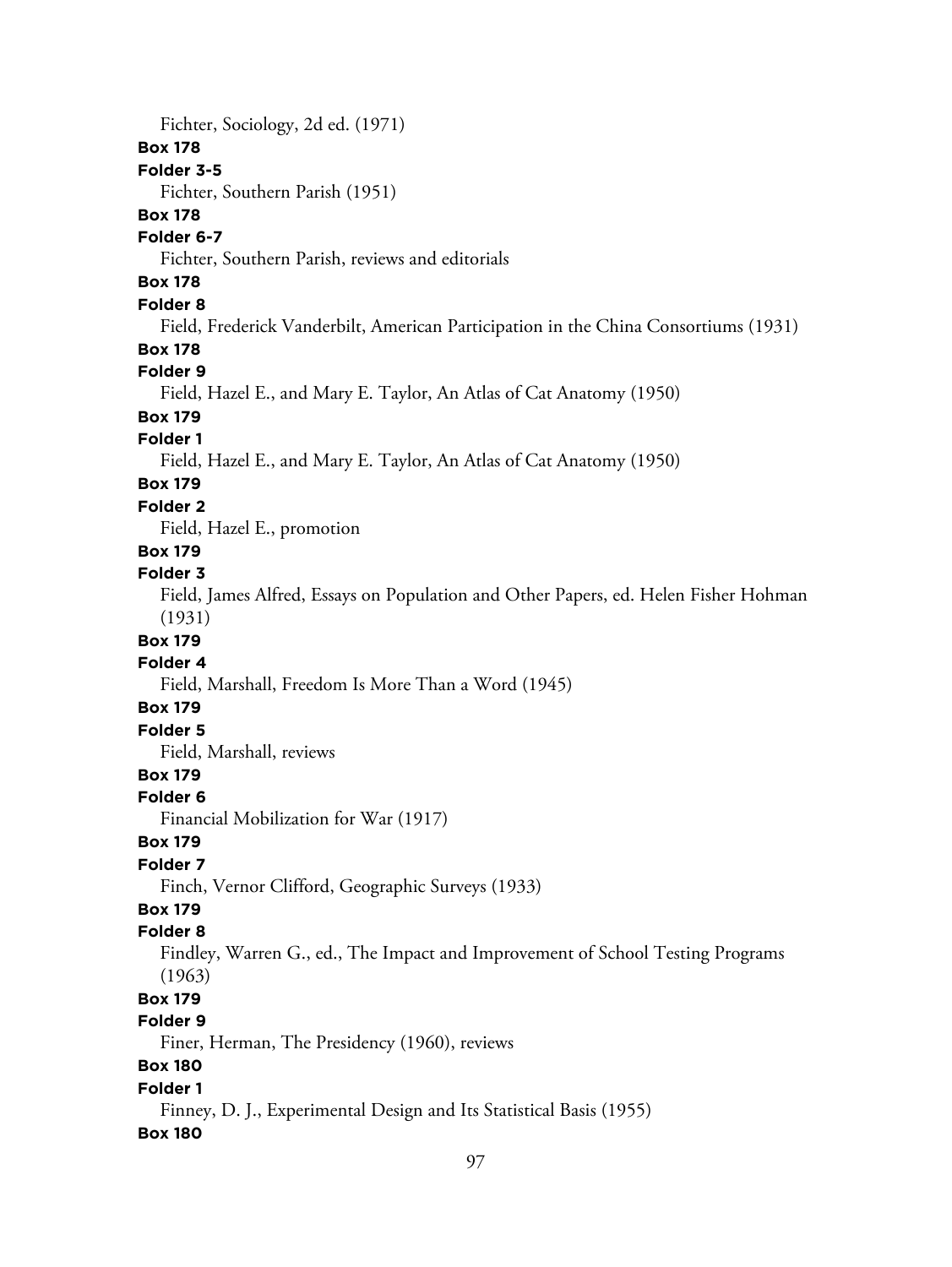#### **Folder 2**

Finney, D. J., promotion and reviews

# **Box 180**

### **Folder 3**

Finney, Introduction to the Theory of Experimental Design (1960)

# **Box 180**

#### **Folder 4**

Fish, Carl Russell, Sir Norman Angell, and Rear Admiral Charles L. Hussey, The United States and Great Britain (1932)

# **Box 180**

#### **Folder 5**

Fisher, I. Z., Statistical Theory of Liquids, trans. Theodore Switz, supp. by Stuart Rice and Peter Gray (1964)

### **Box 180**

#### **Folder 6-7**

Fitzgibbon, Russell H., ed., The Constitutions of the Americas (1948)

# **Box 180**

# **Folder 8**

Fitzgibbon, Russell H., promotion and reviews

# **Box 181**

**Folder 1**

Fletcher, Harris Francis, Milton's Semitic Studies (1926)

# **Box 181**

# **Folder 2**

Flickinger, Roy C., The Greek Theatre and Its Drama (1918)

# **Box 181**

### **Folder 3**

Flickinger, Roy C., Plutarch as a Source of Information on the Greek Theatre (1904)

#### **Box 181**

#### **Folder 4**

Flickinger, ed., Carmina Latina (1923)

### **Box 181**

# **Folder 5**

Flickinger, ed., Songs for the Latin Club (1924)

#### **Box 181**

#### **Folder 6-7**

Fobes, Francis H., Philosophical Greek (1957)

#### **Box 181**

#### **Folder 8-9**

Folktales of the World, ed. Richard M. Dorson (1963-)

## **Box 181**

#### **Folder 10**

Foote, Nelson N., and Leonard S. Cottrell, Jr., Identity and Interpersonal Competence (1955)

#### **Box 181**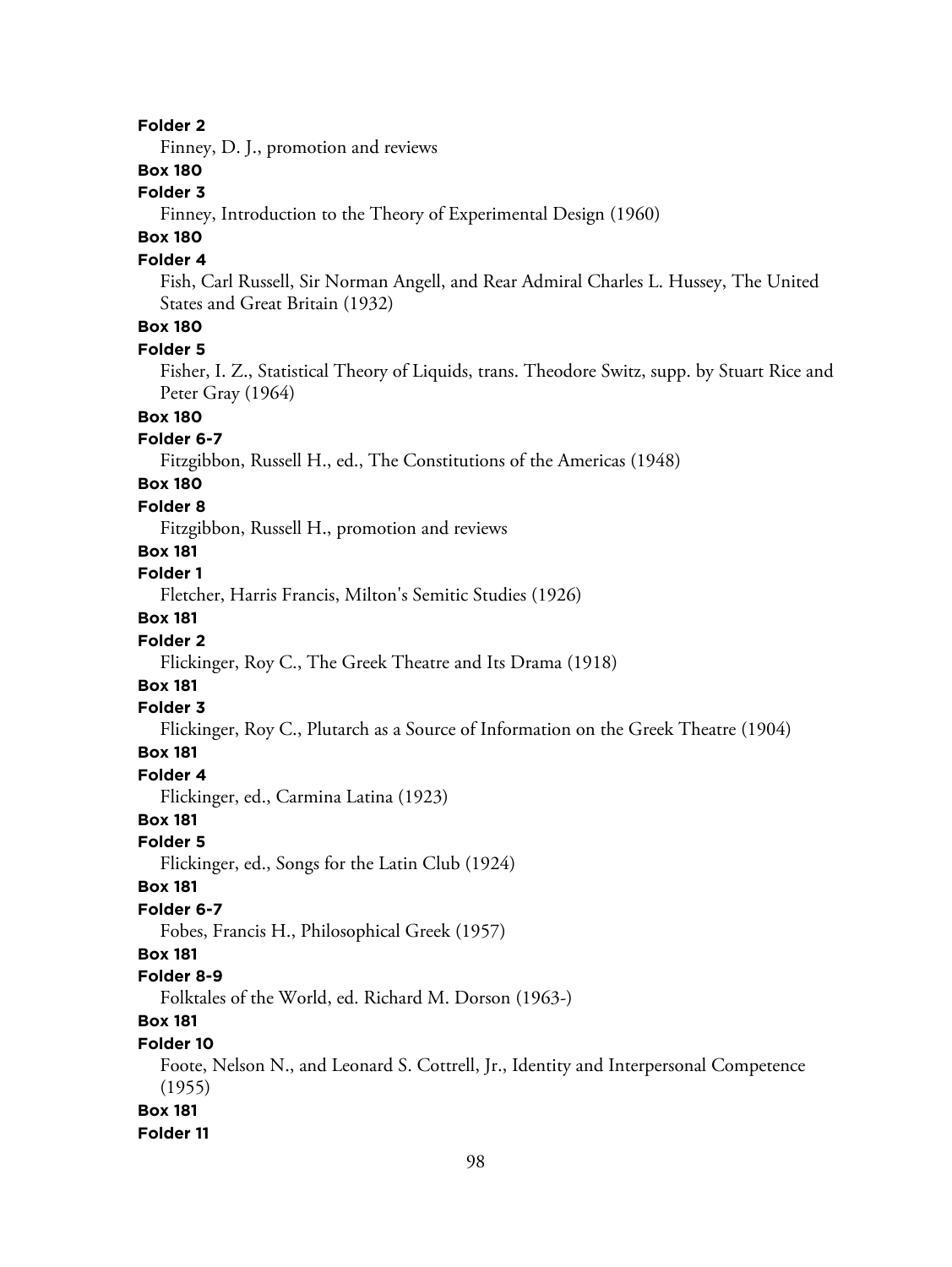Foote, Nelson N., promotion

#### **Box 182**

### **Folder 1**

Foreman, Clarence James, Efficiency and Scarcity Profits (1930)

#### **Box 182**

#### **Folder 2**

Foreman, Grant, The Last Trek of the Indians (1946)

# **Box 182**

## **Folder 3**

Foreman, Grant, promotion

#### **Box 182**

#### **Folder 4**

Foreman, Grant, reviews

# **Box 182**

### **Folder 5**

Forrest, Jacob Dorsey, The Development of Western Civilization (1907)

## **Box 182**

#### **Folder 6-7**

Foster, George Burman, The Finality of the Christian Religion (1906)

# **Box 182**

## **Folder 8**

Foster, George Burman, The Function of Death in Human Experience (1919)

## **Box 182**

#### **Folder 9**

Foster, George Burman, The Function of Religion in Man's Struggle for Existence (1909)

## **Box 182**

#### **Folder 10**

Foster, Philip, Education and Social Change in Ghana (1965)

#### **Box 182**

#### **Folder 11**

Fowler, Henry Thatcher, The Origin and Growth of the Hebrew Religion (1916)

#### **Box 182**

#### **Folder 12**

Fowler, William A., and Fred Hoyle, Nucleosynthesis in Massive Stars and Supernovae (1965)

# **Box 183**

#### **Folder 1-2**

Fowlie, Wallace, Mallarmé (1953)

# **Box 183**

#### **Folder 3**

Fowlie, Wallace, promotion

### **Box 183**

# **Folder 4**

Fox, Annette Baker, The Power of Small States (1959)

#### **Box 183**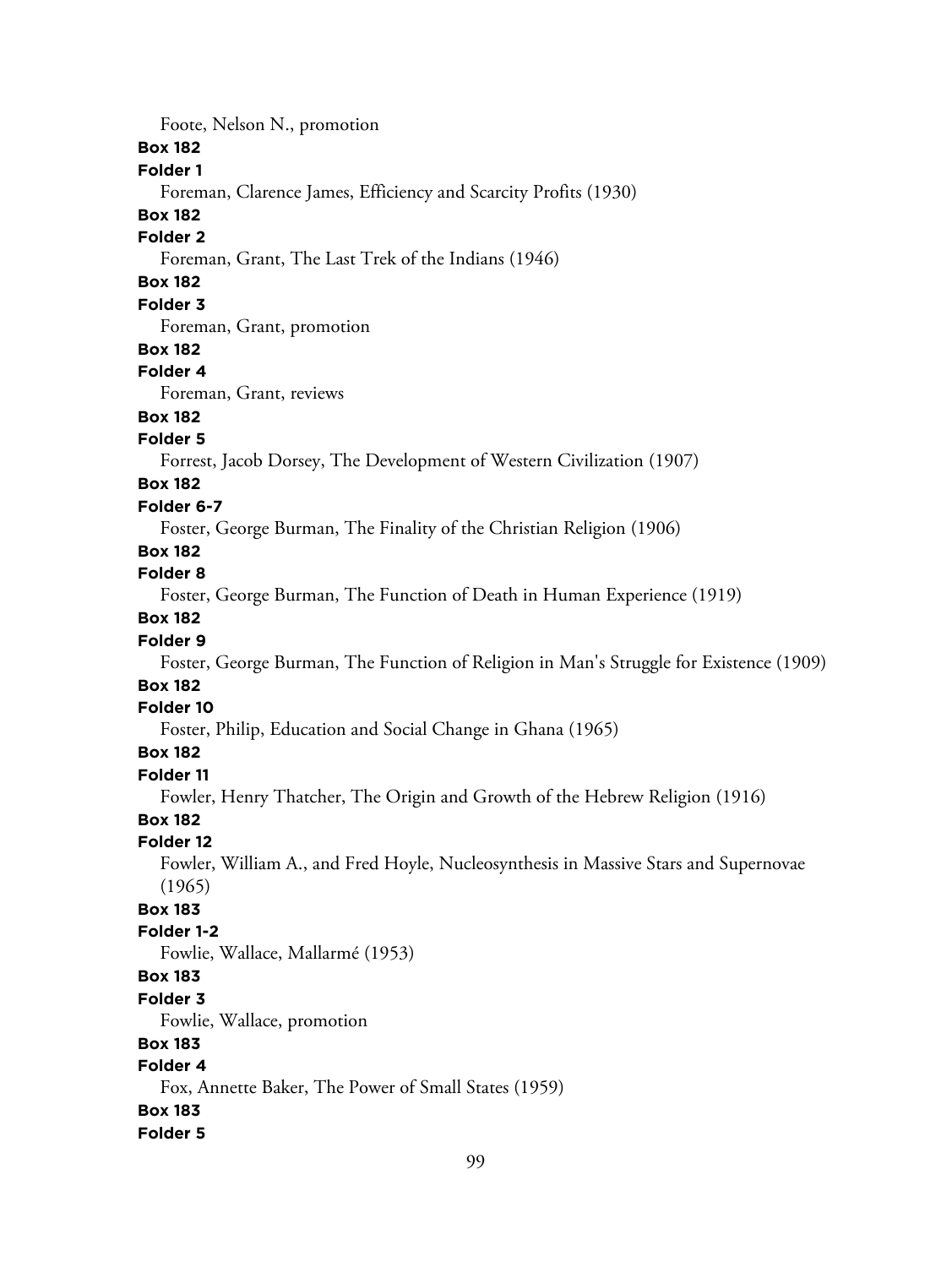Fox, Philip, The Rotation Period of the Sun... (1921)

### **Box 183**

### **Folder 6**

Fränger, Wilhelm, The Millennium of Hieronymus Bosch, trans. Eithne Wilkins and Ernest Kaiser (1951)

### **Box 183**

#### **Folder 7**

Fränger, Wilhelm, promotion and reviews

#### **Box 183**

## **Folder 8**

Frankfort, Henri, Kingship and the Gods (1948)

## **Box 183**

#### **Folder 9**

Frankfort, Henri, promotion

# **Box 183**

**Folder 10**

Frankfort, H. A. Groenewegen, Arrest and Movement (1951)

## **Box 183**

### **Folder 11**

Frankfort, Henri, H. A. Frankfort, John A. Wilson, Thorkild Jacobsen, and William A. Irwin, The Intellectual Adventure of Ancient Man (1946)

## **Box 184**

# **Folder 1**

Frankfort, Henri, separate publication of Irwin section

## **Box 184**

# **Folder 2**

Frankfort, Henri, promotion and reviews

• See also- Oriental Institute

## **Box 184**

#### **Folder 3**

Franklin, John Hope, Reconstruction after the Civil War (1961)

# **Box 184**

## **Folder 4**

Franklin, John Hope, promotion and reviews

#### **Box 184**

## **Folder 5**

Fraser, Gladys Genevra, The Licensing of Boarding Homes, Maternity Homes, and Child Welfare Agencies (1937)

# **Box 184**

## **Folder 6**

Frazier, Chester North, and Li Hung-Chiung, Racial Variations in Immunity to Syphilis (1948)

# **Box 184**

## **Folder 7**

Frazier, E. Franklin, The Negro Family in Chicago (1932)

## **Box 184**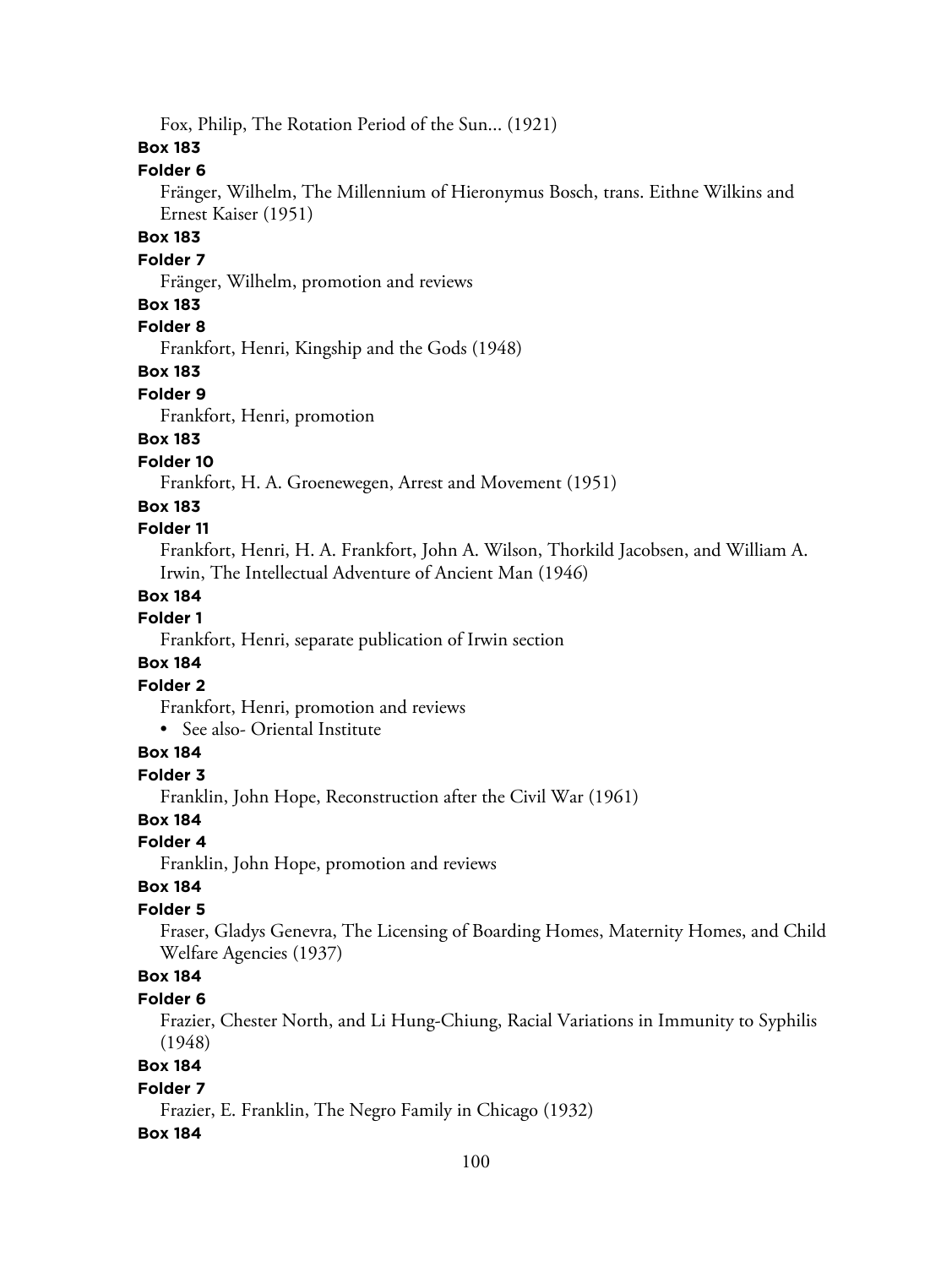#### **Folder 8**

Frazier, The Negro Family in the United States (1939)

## **Box 184**

### **Folder 9**

Freedman, Ronald, Recent Migration to Chicago (1950)

# **Box 184**

#### **Folder 10**

Freeman, Frank N., and M. A. Wenger, The Chicago Mental Growth Battery (1943)

### **Box 184**

# **Folder 11**

Freeman, Frank, ed., Visual Education (1924)

### **Box 184**

#### **Folder 12**

Freeman, Frank N., and Ethel Kawin, Teacher's Rating Scales for Pupil Adjustment (1937)

## **Box 185**

#### **Folder 1**

French, John W., The Description of Aptitude and Achievement Tests in Terms of Rotated Factors (1951)

# **Box 185**

#### **Folder 2**

French, Thomas M., The Integration of Behavior, vol. 1, Basic Postulates (1952)

### **Box 185**

#### **Folder 3**

French, Thomas M., The Integration of Behavior, promotion

# **Box 185**

## **Folder 4**

French, Thomas M., vol. 2, The Integrative Process in Dreams (1954)

#### **Box 185**

#### **Folder 5**

French, Thomas M., vol. 2, promotion

#### **Box 185**

# **Folder 6**

French, Thomas M., vol. 3, The Reintegrative Process in Psychoanalytic Treatment (1958)

#### **Box 185**

#### **Folder 7**

French, Thomas M., vol. 3, promotion

# **Box 185**

#### **Folder 8**

Freund, Ernst, Administrative Powers over Persons and Property (1928)

# **Box 185**

#### **Folder 9**

Freund, Ernst, promotion

#### **Box 185**

#### **Folder 10**

Freund, Empire and Sovereignty (1903) and The Legal Nature of Corporations (1897)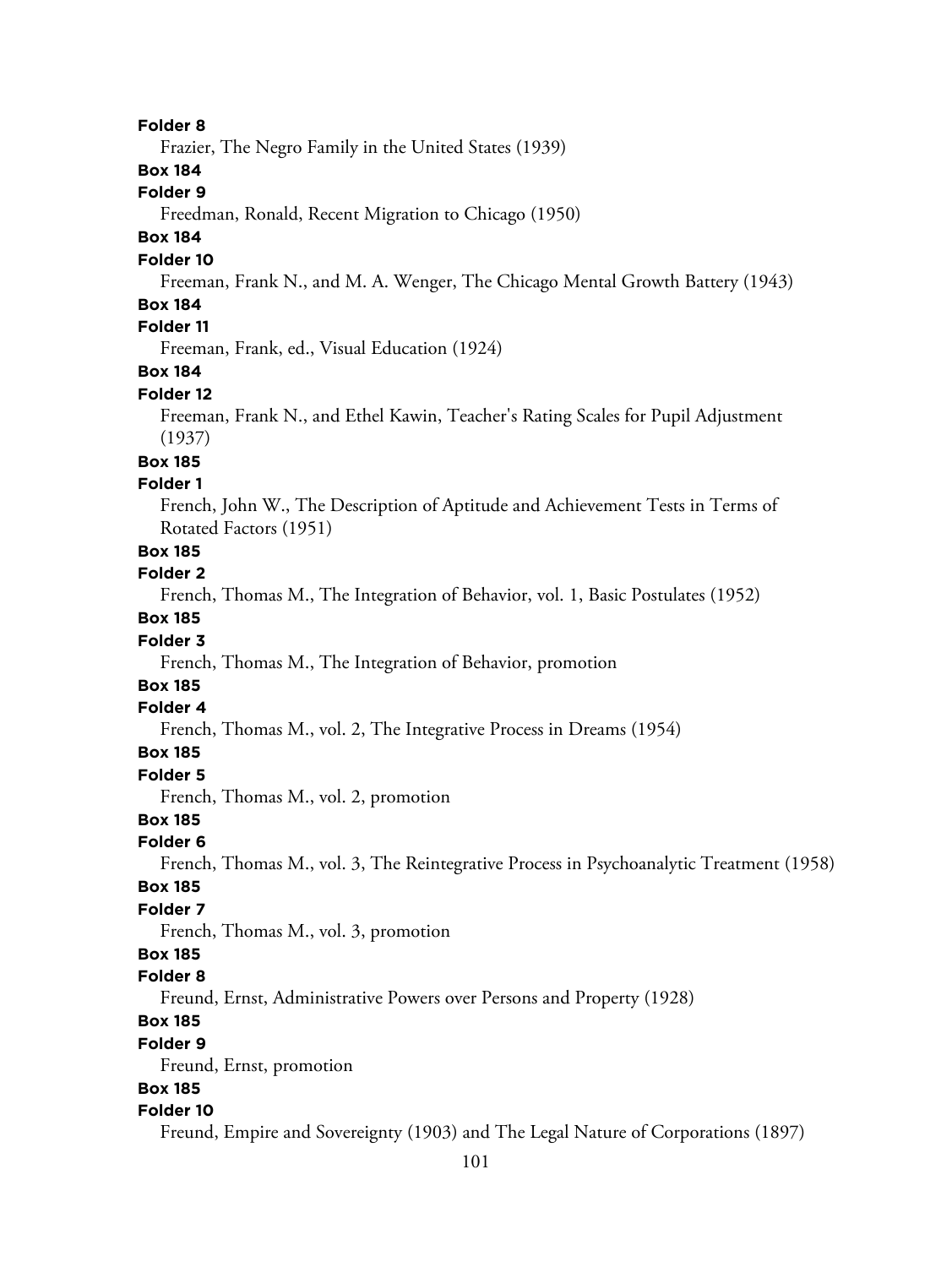**Box 186 Folder 1** Freund, Standards of American Legislation (1917) **Box 186 Folder 2** Freund, Standards of American Legislation (1917), promotion and reviews **Box 186 Folder 3** Freund, Standards of American Legislation (1917), reissue (1965) **Box 186 Folder 4** Friedlander, Walter, and Earl Dewey Myers, Child Welfare in Germany before and after Nazism (1940) **Box 186 Folder 5** Friedman, Albert B., The Ballad Revival (1961) **Box 186 Folder 6** Friedman, Maurice S., Martin Buber (1955) **Box 186 Folder 7** Friedman, Maurice S., promotion **Box 186 Folder 8** Friedman, Maurice S., reviews **Box 186 Folder 9** Friedman, Milton, Capitalism and Freedom (1962) **Box 187 Folder 1** Friedman, Essays in Positive Economics (1953) **Box 187 Folder 2** Friedman, ed., Studies in the Quantity Theory of Money (1956) **Box 187 Folder 3** Friedmann, Eugene A., and Robert J. Havighurst, The Meaning of Work and Retirement (1954) **Box 187 Folder 4** Friedmann, Eugene A., promotion and reviews **Box 187 Folder 5** Friedrich, Carl Joachim, The Philosophy of Law in Historical Perspective (1958) **Box 187 Folder 6**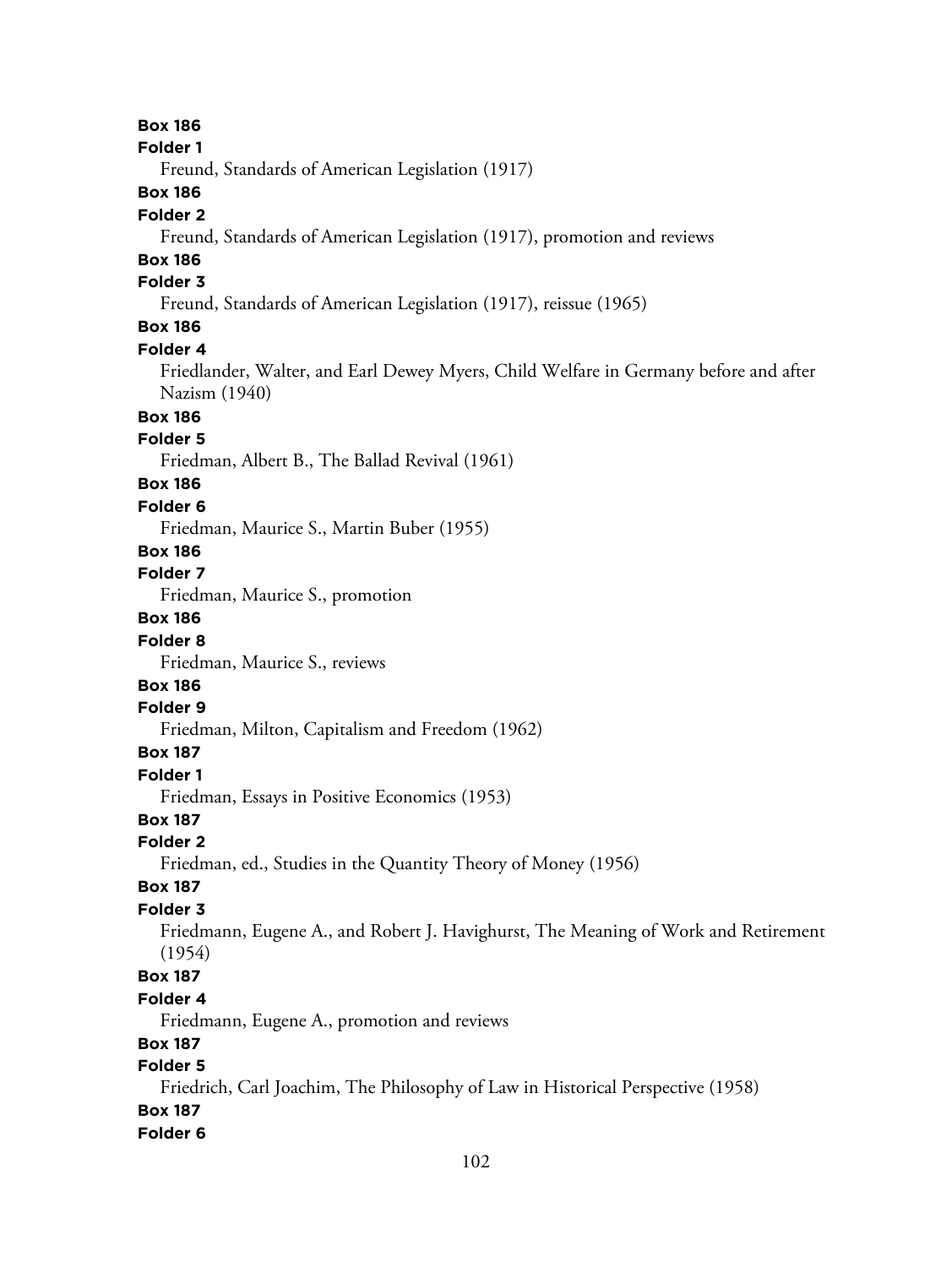Friedrich, Carl Joachim, promotion and reviews

## **Box 187**

# **Folder 7**

Friedrich, ed., Alfred Weber's Theory of the Location of Industries (1929)

#### **Box 187**

#### **Folder 8**

Friedrich, ed., reissue (1957)

# **Box 187**

## **Folder 9-10**

Fromm-Reichmann, Frieda, Principles of Intensive Psychotherapy (1950)

#### **Box 187**

#### **Folder 11**

Fromm-Reichmann, Frieda, production

# **Box 188**

# **Folder 1**

Fromm-Reichmann, Frieda, promotion

# **Box 188**

#### **Folder 2**

Fromm-Reichmann, Frieda, reviews

# **Box 188**

### **Folder 3**

Fromm-Reichmann, Psychoanalysis and Psychotherapy; Selected Papers, ed. Dexter M. Bullard (1959)

## **Box 188**

#### **Folder 4**

Frost, Edwin Brant, Storrs B. Barrett, and Otto Struve, Radial Velocities of 500 Stars of Spectral Class A (1929)

# **Box 188**

#### **Folder 5**

Frost, Edwin Brant, Otto Struve, and C. T. Elvey, A Study of the Spectrum of 7 Epsilon Aurigae (1932)

#### **Box 188**

#### **Folder 6**

Frost, S. E., Jr., Education's Own Stations (1937)

#### **Box 188**

#### **Folder 7**

Frost, Is American Radio Democratic? (1937)

# **Box 188**

#### **Folder 8**

Fryxell, Fritiof Melvin, The Physiography of the Region of Chicago (1927)

# **Box 188**

#### **Folder 9**

Fuller, George Damon, The Vegetation of the Chicago Region (1925)

# **Box 188**

## **Folder 10**

Fuller, Henry B., With the Procession, 1894, reissue, intro. by Mark Harris (1965)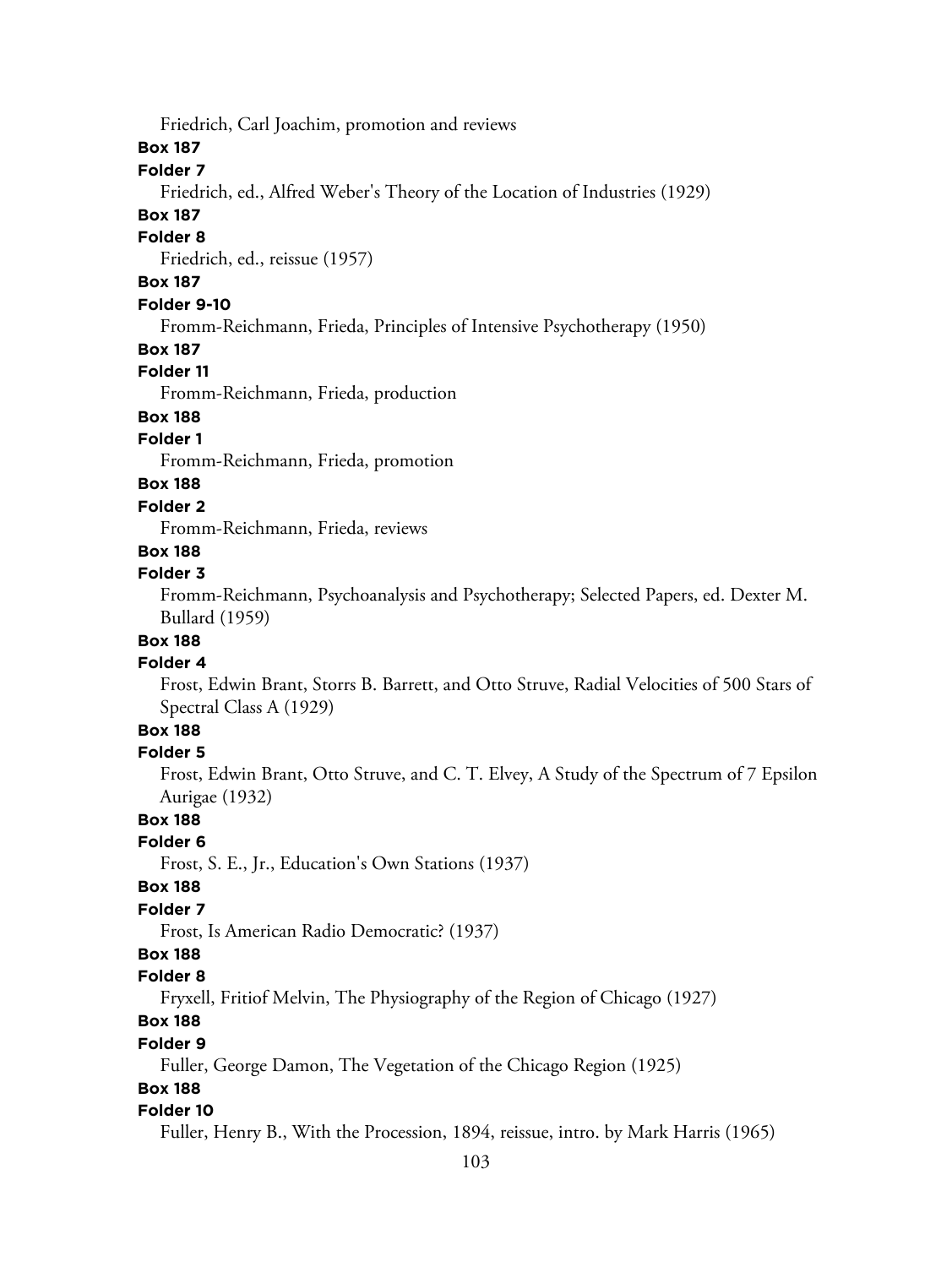## **Box 188**

#### **Folder 11**

Funk, Robert W., ed. and trans., Greek Grammar of The New Testament and Other Early Christian Literature, by F. Blass and A. Debrunner (1961)

### **Box 188**

# **Folder 12**

Fussler, Herman, Photographic Reproduction for Libraries (1942)

# **Box 188**

# **Folder 13**

Gaenssle, Carl, The Hebrew Particle (1915)

### **Box 189**

#### **Folder 1**

Gaillard, Pieter J., Roy V. Talmage, and Ann M. Budy, eds., The Parathyroid Glands (1965)

#### **Box 189**

#### **Folder 2**

Galdston, Iago, Medicine in Transition (1965)

#### **Box 189**

# **Folder 3**

Galdston, Iago, promotion

# **Box 189**

## **Folder 4**

Galdston, Iago, reviews

# **Box 189**

#### **Folder 5**

Gale, Ann Van Nice, Children's Preference for Colors. Color Combinations, and Color Arrangements (1933)

# **Box 189**

#### **Folder 6**

Galilei, Galileo, Dialogue on the Great World Systems. trans. T. Salusbury, rev. ed. Giorgio de Santillana (1953)

#### **Box 189**

# **Folder 7**

Galilei, Galileo, production

### **Box 189**

### **Folder 8**

Galilei, Galileo, British ed.

#### **Box 189**

#### **Folder 9**

Galilei, Galileo, promotion and reviews

# **Box 189**

#### **Folder 10**

Galilei, Galileo, text edition (1955)

### **Box 190**

#### **Folder 1**

Galton, D. A. G., and K. L. A. Goldsmith, eds., Haematology and Blood Groups (1961)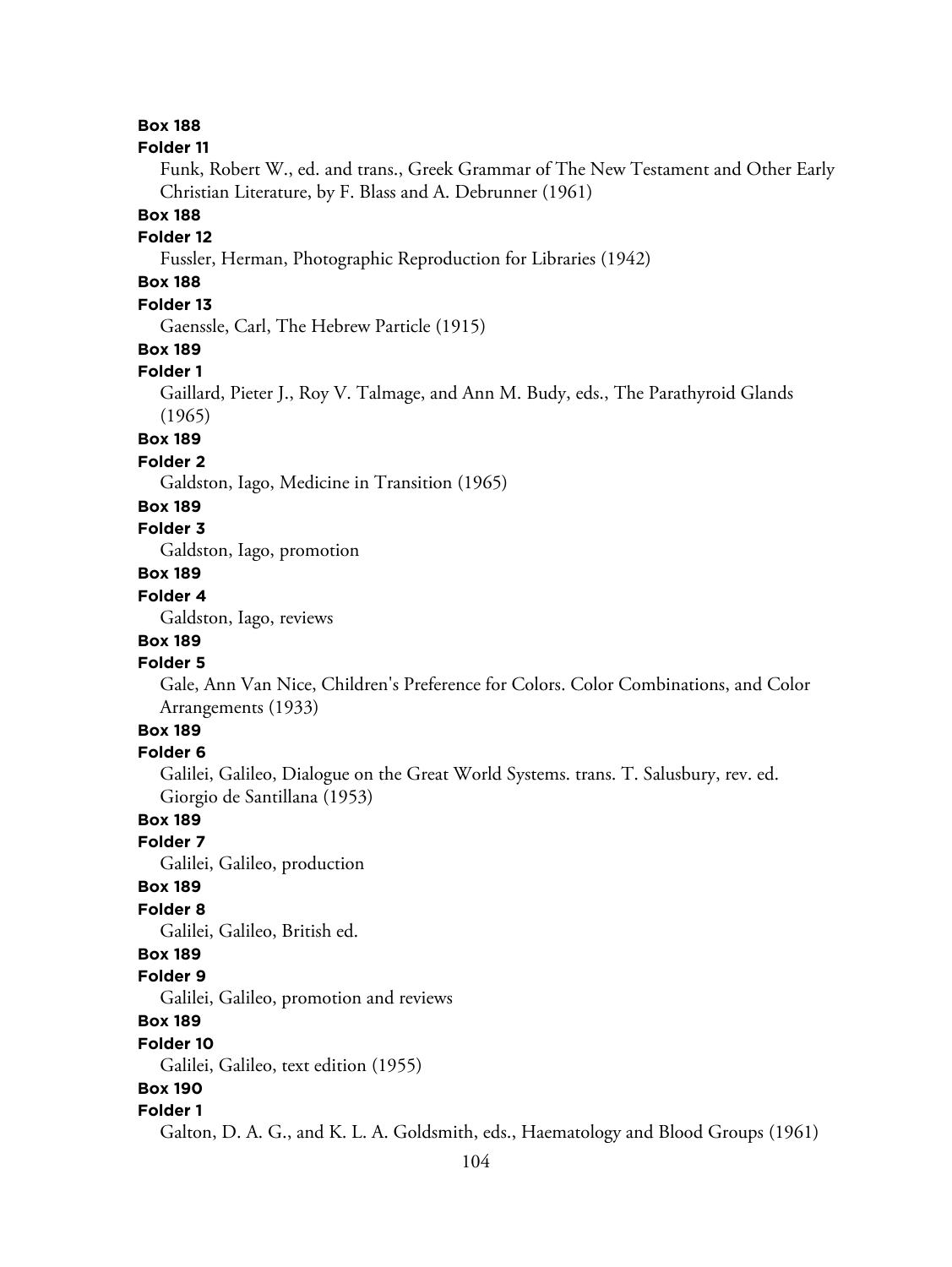105 **Box 190 Folder 2** Galton, D. A. G., promotion and reviews **Box 190 Folder 3** Game, Josiah Bethea, Teaching High-School Latin (1916) **Box 190 Folder 4** Gamio, Manuel, Mexican Immigration to the United States (1930) **Box 190 Folder 5** Gamio, Manuel, ed., The Mexican Immigrant (1931) **Box 190 Folder 6** Gardiner, Elizabeth Greene, Convalescent Care in Great Britain (1935) **Box 190 Folder 7** Gardner, Donfred Huber, Student Personnel Service (1936) **Box 190 Folder 8** Gardner, Isabella, The Looking Glass (1961) **Box 190 Folder 9** Gardner, John, The Complete Works of the Gawain-Poet (1965), reviews **Box 190 Folder 10** Garner, Ross, Henry Vaughan (1959) **Box 190 Folder 11** Gartland, Ruth Marie, Psychiatric Social Service in a Children's Hospital (1937) **Box 190 Folder 12** Gates, Herbert Wright, Recreation and the Church (1917) **Box 190 Folder 13** Gaus, John Merriman, Great Britain (1929) **Box 191 Folder 1** Gaus, John Merriman, Leonard D. White, and Marshall E. Dimock, The Frontiers of Public Administration (1936) **Box 191 Folder 2** Geertz, Clifford, Peddlers and Princes (1963) **Box 191 Folder 3** Geiger, Joseph Roy, Some Religious Implications of Pragmatism (1919)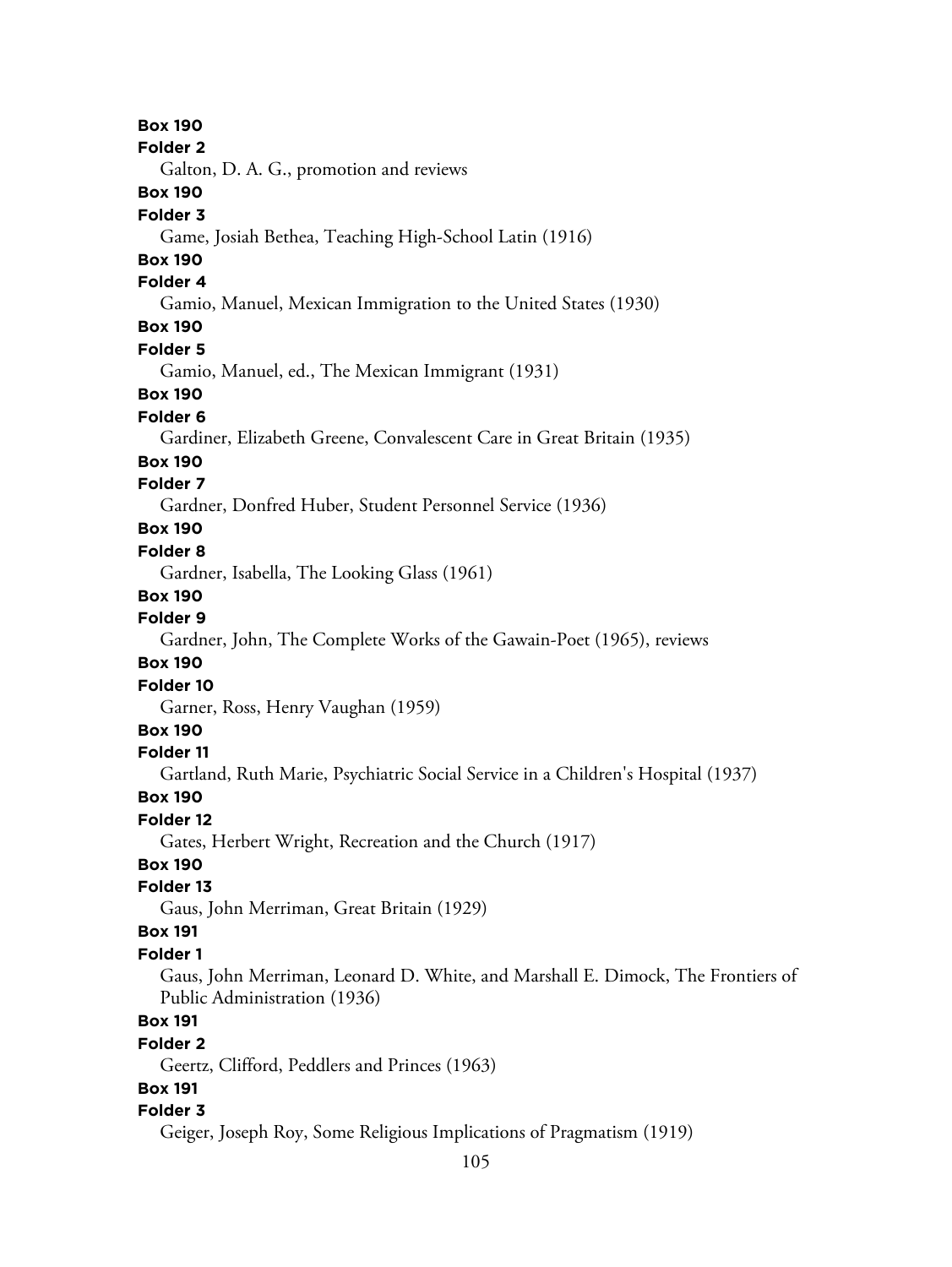**Box 191**

#### **Folder 4**

Gelb, Ignace J., A Study of Writing (1952)

### **Box 191**

#### **Folder 5**

Gelb, Ignace J., promotion

• See also- Oriental Institute

# **Box 191**

## **Folder 6**

Gellner, Ernest, Thought and Change (1965)

#### **Box 191**

## **Folder 7**

Gellner, Ernest, promotion

# **Box 191**

## **Folder 8-9**

Gennep, Arnold van, The Rites of Passage, trans, by Monika B. Vizedom and Gabrielle L. Caffee, intro. by Solon T. Kimball (1960)

#### **Box 191**

# **Folder 10**

Gennep, Arnold van, editing and production

# **Box 191**

# **Folder 11**

Gennep, Arnold van, promotion and reviews

# **Box 191**

## **Folder 12**

Geographic Society of Chicago, Publications (1908-1937)

• See also- individual authors

## **Box 191**

#### **Folder 13**

Gerard, Ralph W., ed., Food for Life (1952)

#### **Box 192**

#### **Folder 1**

Gerard, Ralph W., ed., Food for Life (1952)

# **Box 192**

## **Folder 2**

Gerard, Ralph W., promotion

## **Box 192**

## **Folder 3**

German-American Historical Society of Illinois (1915-1938)

# **Box 192**

# **Folder 4**

Gettys, Cora Luella, The Law of Citizenship in the United States (1934)

# **Box 192**

## **Folder 5-7**

Giannella, Donald A., ed., Religion and the Public Order, 1963 (1964), 1964 (1965), 1965 (1966)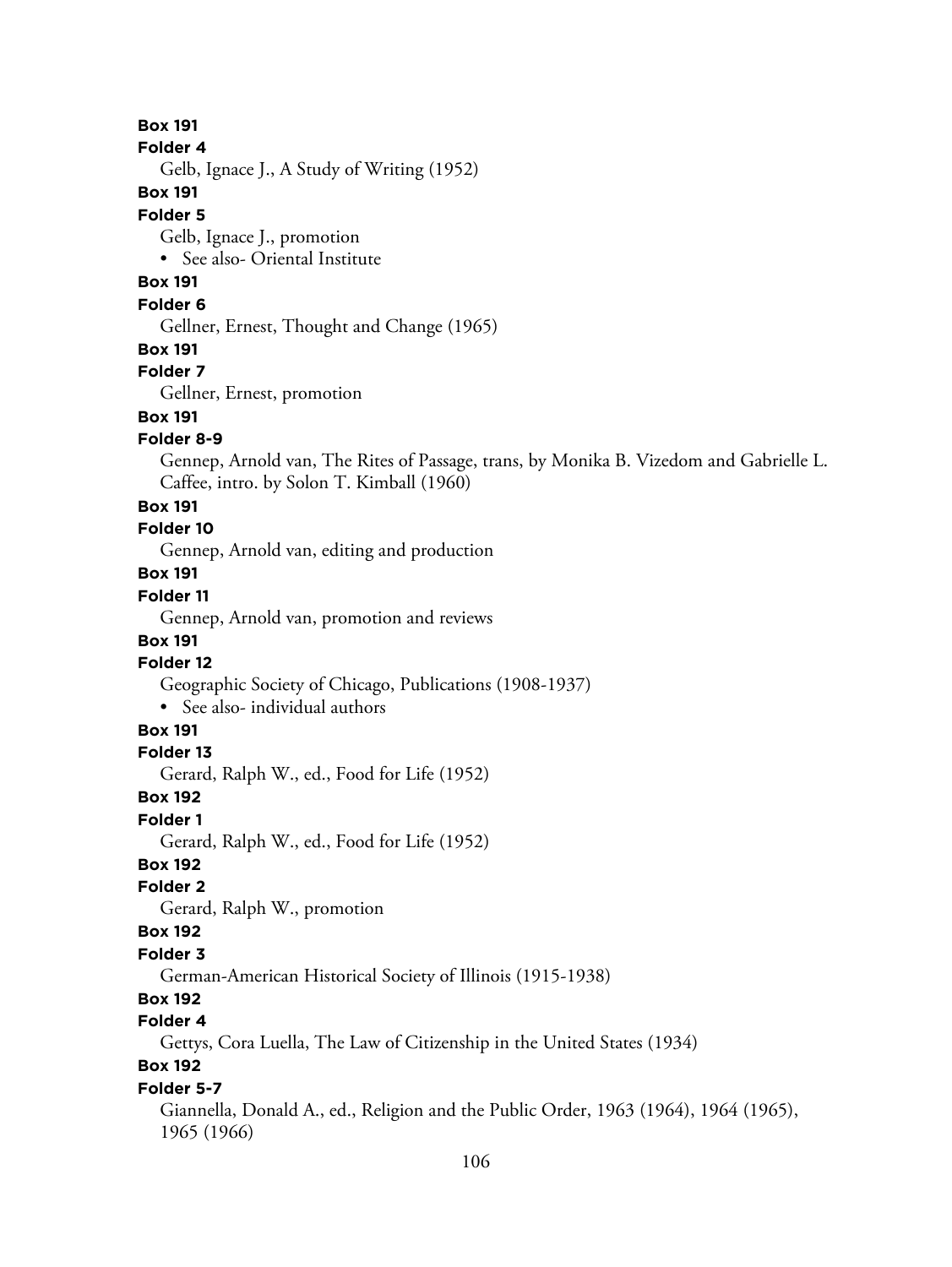**Box 192**

**Folder 8**

Giannella, Donald A., promotion and reviews

# **Box 192**

### **Folder 9**

Gibb, H. A. R., Modern Trends in Islam (1947)

# **Box 193**

## **Folder 1**

Gide, André, Self-Portraits; The Gide-Valéry Letters, ed. Robert Mallet, trans. June Guicharnaud (1965)

# **Box 193**

## **Folder 2**

Gide, André, reviews

# **Box 193**

# **Folder 3**

Gideonse, Harry David, The Commodity Dollar (1938)

# **Box 193**

# **Folder 4**

Gideonse, Organized Scarcity and Public Policy (1940)

# **Box 193**

# **Folder 5**

Gideonse, War Debts (1933)

• See also- Public Policy Pamphlets

# **Box 193**

## **Folder 6**

Giffen, Morrison Beall, Fashoda (1930)

# **Box 193**

# **Folder 7**

Giffen, Naomi Musmaker, The Roles of Men and Women in Eskimo Culture (1930)

# **Box 193**

# **Folder 8**

Gilby, Thomas, The Political Thought of Thomas Aquinas (1958)

# **Box 193**

# **Folder 9**

Gilby, Thomas, promotion and reviews

# **Box 193**

# **Folder 10**

Gilkey, Charles Whitney, Jesus and Our Generation (1925)

# **Box 193**

# **Folder 11**

Gilland, Thomas McDowell, The Origin and Development of the Power and Duties of the City-School Superintendent (1935)

# **Box 193**

# **Folder 12**

Gilson, Mary Barnett, Unemployment Insurance (1933)

# **Box 193**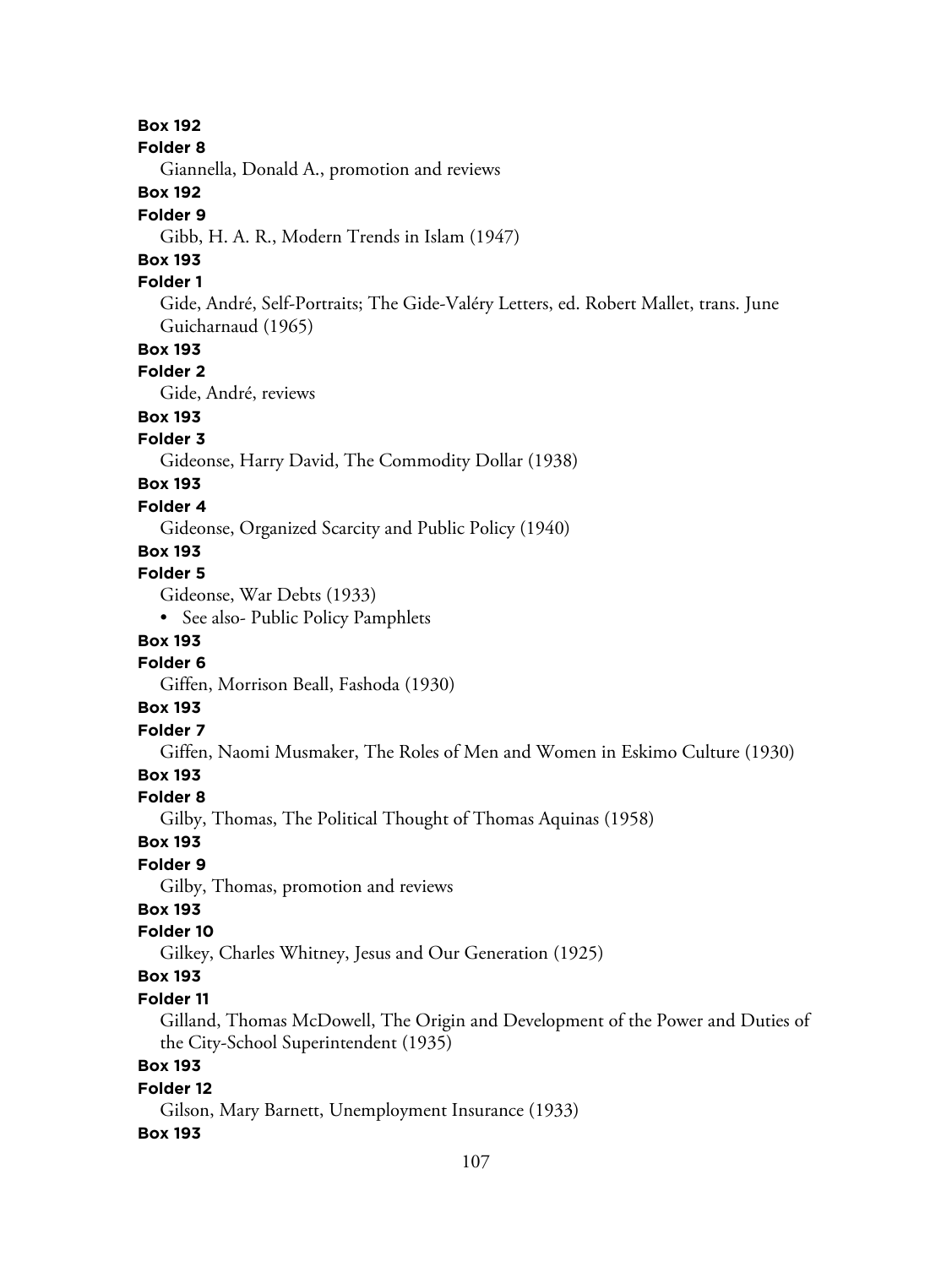**Folder 13** Gingrich, F. W., ed., Shorter Lexicon of the Greek New Testament (1965) **Box 193 Folder 14** Gingrich, F. W., production **Box 194 Folder 1** Gini, Corrado, Shiroshi Nasu, Robert R. Kuczynski, and Oliver E. Baker, Population (1930) **Box 194 Folder 2** Ginsburg, Norton, Atlas of Economic Development (1961) **Box 194 Folder 3** Ginsburg, Norton, promotion and reviews **Box 194 Folder 4** Glazer, Nathan, American Judaism (1957) **Box 194 Folder 5** Glazer, Nathan, promotion **Box 194 Folder 6** Glazer, Nathan, reviews **Box 194 Folder 7** Gleason, Eliza V. Atkins, The Southern Negro and the Public Library (1941) **Box 194 Folder 8** Click, Frank Ziegler, The Illinois Emergency Relief Commission (1940) **Box 194 Folder 9** Click, Philip M., The Administration of Technical Assistance (1957) **Box 195 Folder 1** Click, Philip M., promotion **Box 195 Folder 2** Click, Philip M., reviews **Box 195 Folder 3-5** Goddard, Harold C., The Meaning of Shakespeare (1951) **Box 195 Folder 6** Goddard, Harold C., Phoenix ed. (1960) **Box 195**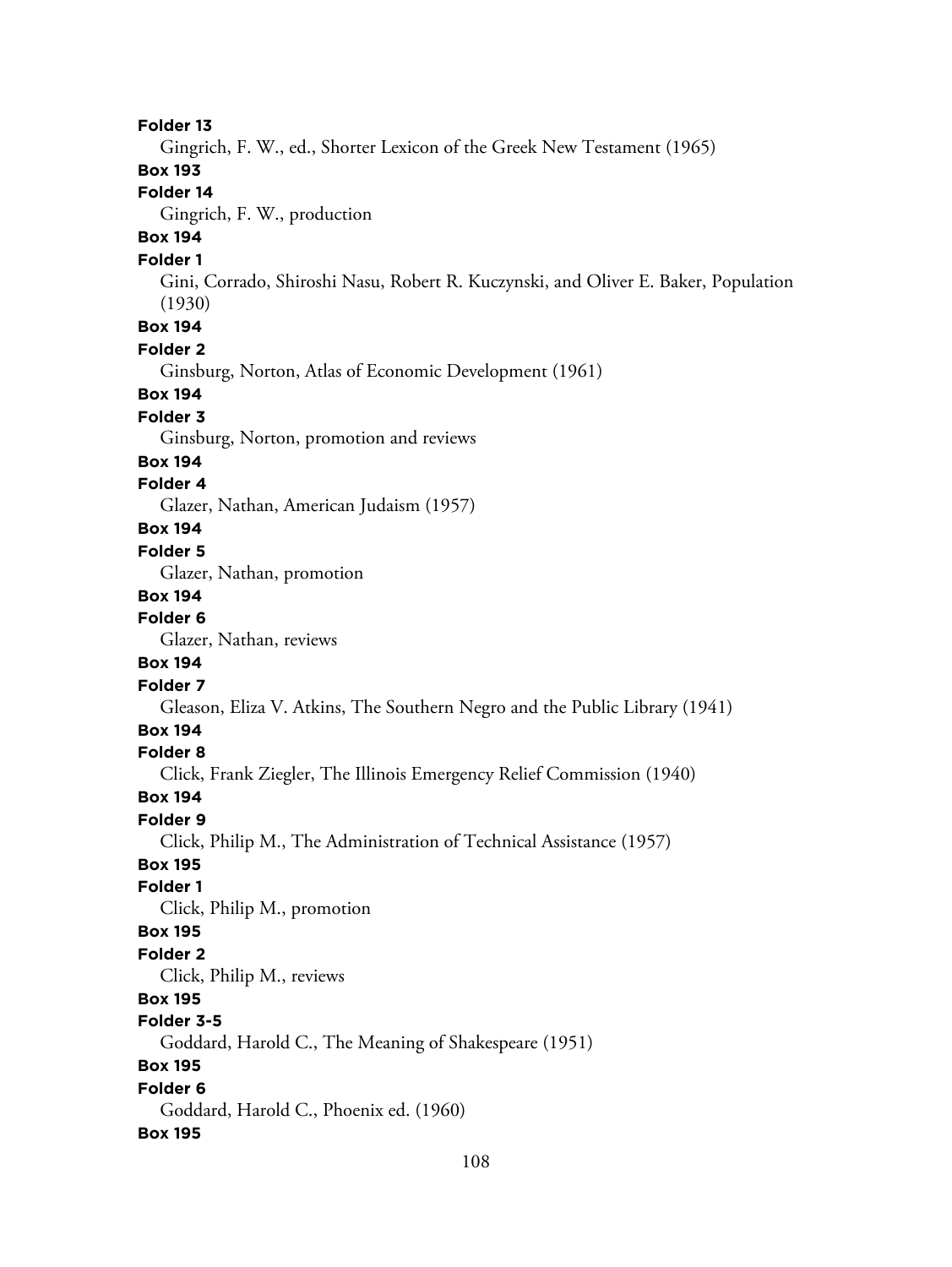#### **Folder 7-8**

Goddard, Harold C., promotion

### **Box 196**

### **Folder 1**

Golay, John Ford, The Founding of the Federal Republic of Germany (1958)

## **Box 196**

#### **Folder 2**

Golay, John Ford, promotion and reviews

### **Box 196**

## **Folder 3**

Goldin, Judah, trans. and ed., The Living Talmud (1957)

### **Box 196**

#### **Folder 4**

Goldin, Judah, promotion and reviews

### **Box 196**

#### **Folder 5**

Goldman, Solomon, The Ten Commandments, ed. Maurice Samuel (1956)

#### **Box 196**

#### **Folder 6**

Goldman, Solomon, promotion

#### **Box 196**

## **Folder 7**

Goldsmith, Oliver, New Essays by Oliver Goldsmith, ed. Ronald S. Crane (1927)

# **Box 196**

## **Folder 8**

Goldstine, Dora, ed., Expanding Horizons in Medical Social Work (1955)

#### **Box 197**

# **Folder 1**

Goldstine, Readings in the Theory and Practice of Medical Social Work (1954)

## **Box 197**

#### **Folder 2**

Goldstine, Readings in the Theory and Practice of Medical Social Work (1954), promotion and reviews

# **Box 197**

#### **Folder 3**

Golembiewski, Robert T., The Small Group (1962)

#### **Box 197**

#### **Folder 4**

Golembiewski, Robert T., promotion and reviews

### **Box 197**

### **Folder 5**

Gomer, Robert, and Cyril S. Smith, eds., Structure and Properties of Solid Surfaces (1953)

### **Box 197**

#### **Folder 6**

Comer, Robert, promotion and reviews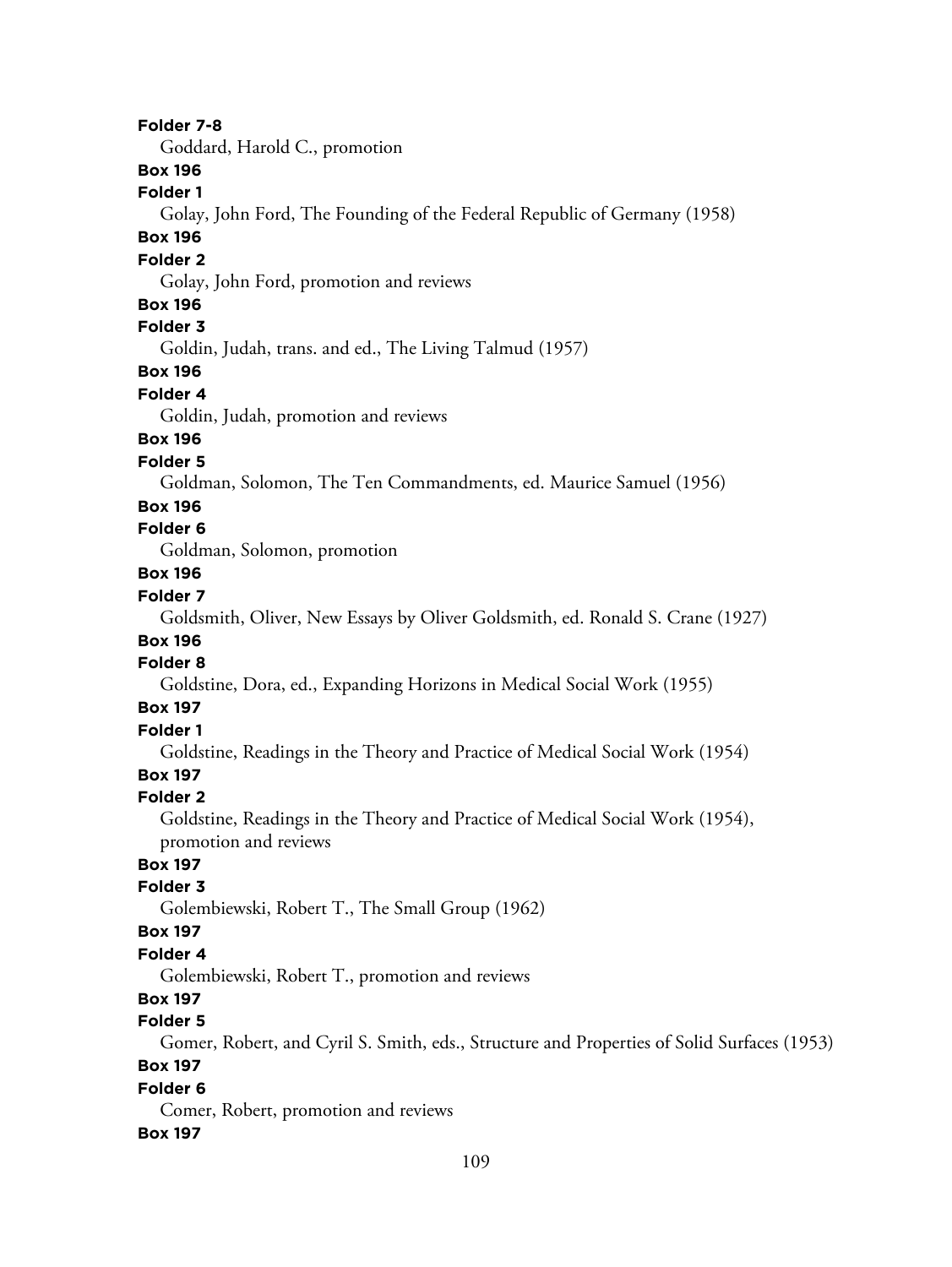**Folder 7** Gomori, George, Microscopic Histochemistry (1952) **Box 197 Folder 8** Gomori, George, promotion and reviews **Box 197 Folder 9** Goode Base Maps, general correspondence, 1916-1939 **Box 198 Folder 1-2** Goode Base Maps, general correspondence, 1940-1954 **Box 198 Folder 3** Goode Base Maps, sales and royalties, 1928-1935 **Box 198 Folder 4** Goode Base Maps, maps **Box 198 Folder 5** Goode Base Maps, promotion **Box 198 Folder 6** Goode, J. Paul, The Geographic Background of Chicago (1926) **Box 198 Folder 7** Goodheart, Eugene, The Utopian Vision of D. H. Lawrence (1963) **Box 198 Folder 8** Goodheart, Eugene, promotion and reviews **Box 199 Folder 1** Goodman, Paul, The Structure of Literature (1954) **Box 199 Folder 2** Goodman, Paul, promotion and reviews **Box 199 Folder 3** Goodman, Percival, and Paul Goodman, Communitas (1947) **Box 199 Folder 4** Goodman, Percival, reviews **Box 199 Folder 5** Goodspeed, Charles Ten Broeke, Thomas Wakefield Goodspeed (1932) **Box 199 Folder 6-10**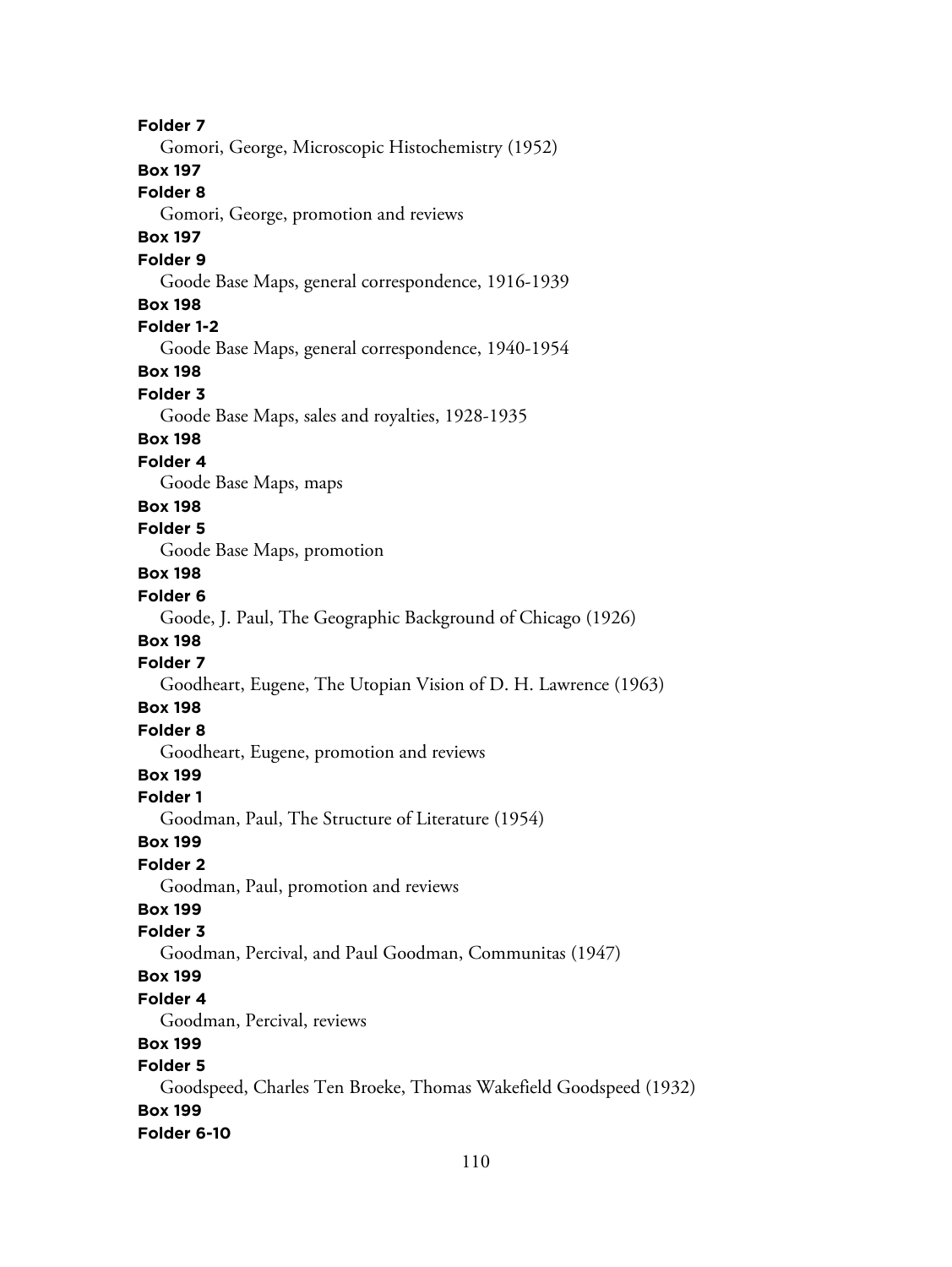Goodspeed, Edgar Johnson, general correspondence, 1923-1961

#### **Box 199**

#### **Folder 11**

Goodspeed, sales and royalty reports, general

### **Box 200**

#### **Folder 1**

Goodspeed, Buying Happiness (1932)

# **Box 200**

### **Folder 2**

Goodspeed, Chicago Literary Papyri (1908)

#### **Box 200**

### **Folder 3**

Goodspeed, A Descriptive Catalogue of Manuscripts in the Libraries of the University of Chicago (1912)

### **Box 200**

#### **Folder 4**

Goodspeed, The Formation of The New Testament (1926)

### **Box 200**

## **Folder 5**

Goodspeed, Greek Papyri from the Cairo Museum (1902)

### **Box 200**

### **Folder 6**

Goodspeed, Historical and Linguistic Studies in Literature Related to the New Testament, vols. 1 and 2 (1902-1931)

#### **Box 200**

#### **Folder 7**

Goodspeed, A History of Early Christian Literature (1942)

### **Box 200**

#### **Folder 8**

Goodspeed, A History of Early Christian Literature (1942), promotion and reviews

#### **Box 200**

#### **Folder 9**

Goodspeed, An Introduction to The New Testament (1937)

### **Box 200**

#### **Folder 10**

Goodspeed, An Introduction to The New Testament (1937), promotion

#### **Box 200**

### **Folder 11**

Goodspeed, An Introduction to The New Testament (1937), reviews

### **Box 201**

### **Folder 1**

Goodspeed, The Key to Ephesians (1956)

### **Box 201**

### **Folder 2**

Goodspeed, The Key to Ephesians (1956), promotion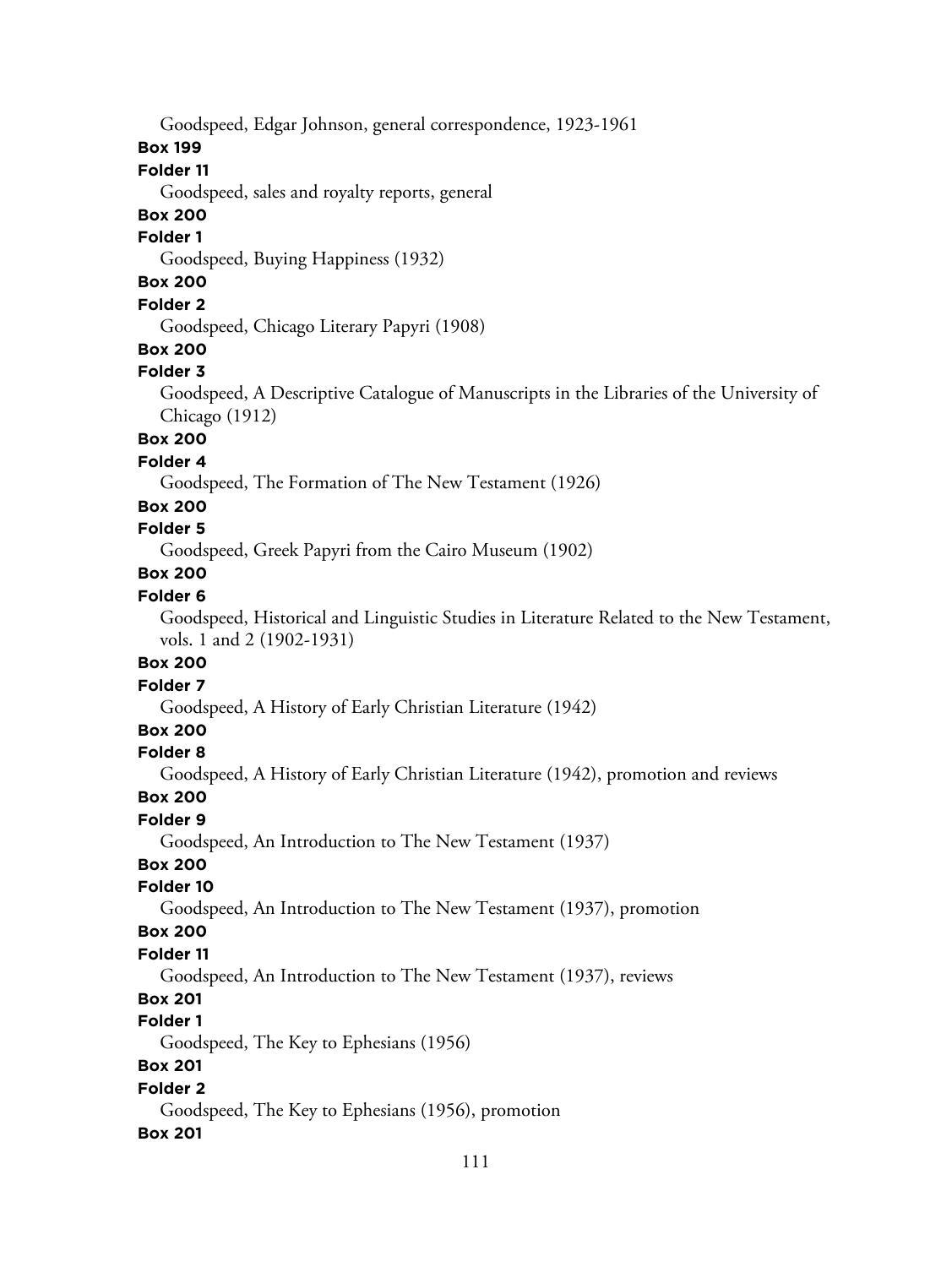**Folder 3** Goodspeed, The Making of the English New Testament (1925) **Box 201 Folder 4** Goodspeed, The Meaning of Ephesians (1933) **Box 201 Folder 5** Goodspeed, New Solutions of New Testament Problems (1927) **Box 201 Folder 6** Goodspeed, Problems of New Testament Translation (1945) **Box 201 Folder 7** Goodspeed, The Story of the Apocrypha (1939) **Box 201 Folder 8** Goodspeed, The Story of the Apocrypha (1939), promotion and reviews **Box 201 Folder 9** Goodspeed, The Story of the Bible (1936) **Box 201 Folder 10** Goodspeed, The Story of the Bible (1936), promotion and reviews **Box 202 Folder 1** Goodspeed, The Story of The New Testament (1916) **Box 202 Folder 2** Goodspeed, The Story of The New Testament (1916), promotion **Box 202 Folder 3** Goodspeed, The Story of The New Testament (1916), reviews **Box 202 Folder 4** Goodspeed, The Story of the Old Testament (1934) **Box 202 Folder 5** Goodspeed, The Story of the Old Testament (1934), promotion and reviews **Box 202 Folder 6** Goodspeed, Strange New Gospels (1931) **Box 202 Folder 7** Goodspeed, The Synoptic Gospels (1930) **Box 202 Folder 8**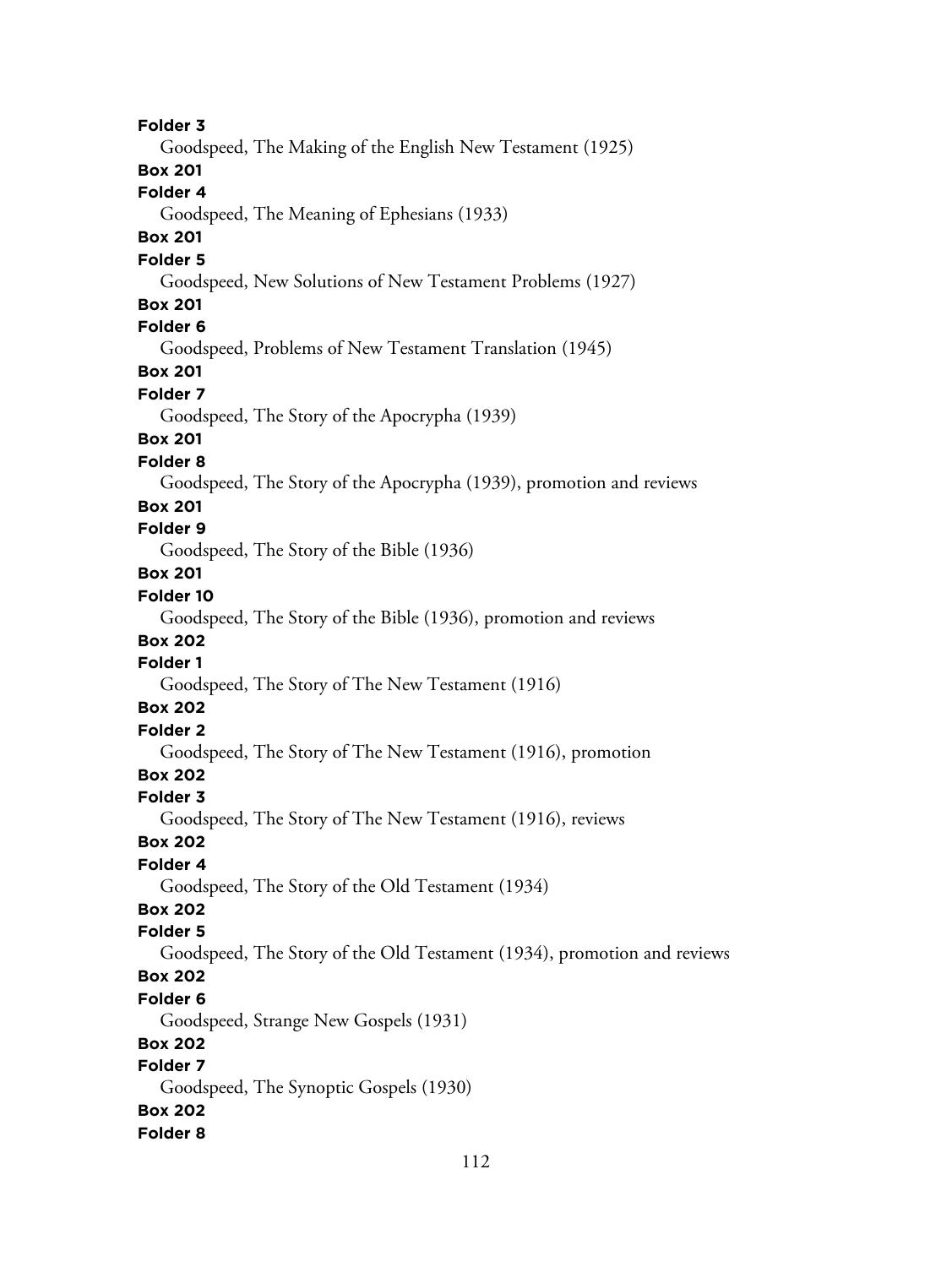Goodspeed, Things Seen and Heard (1925) **Box 202 Folder 9** Goodspeed, The University Chapel (1933) **Box 202 Folder 10** Goodspeed, The University of Chicago Chapel (1928) **Box 202 Folder 11** Goodspeed, trans., The Apocrypha (1938) **Box 202 Folder 12** Goodspeed, trans., promotion **Box 203 Folder 1** Goodspeed, trans, promotion, **Box 203 Folder 2** Goodspeed, trans, reviews **Box 203 Folder 3-4** Goodspeed, trans., Goodspeed Parallel New Testament (1943) **Box 203 Folder 5-6** Goodspeed, trans., promotion **Box 203 Folder 7** Goodspeed, trans., reviews **Box 203 Folder 8** Goodspeed, ed., The Junior Bible, Macmillan Co., 1936 **Box 203 Folder 9-11** Goodspeed, trans., The New Testament (1923) **Box 204 Folder 1** Goodspeed, trans., Tyndale ed. (1925) in China and India **Box 204 Folder 2** Goodspeed, trans., sales, 1923-1953 **Box 204 Folder 3** Goodspeed, trans., copyright renewal problem **Box 204 Folder 4** Goodspeed, trans., promotion costs, lists, correspondence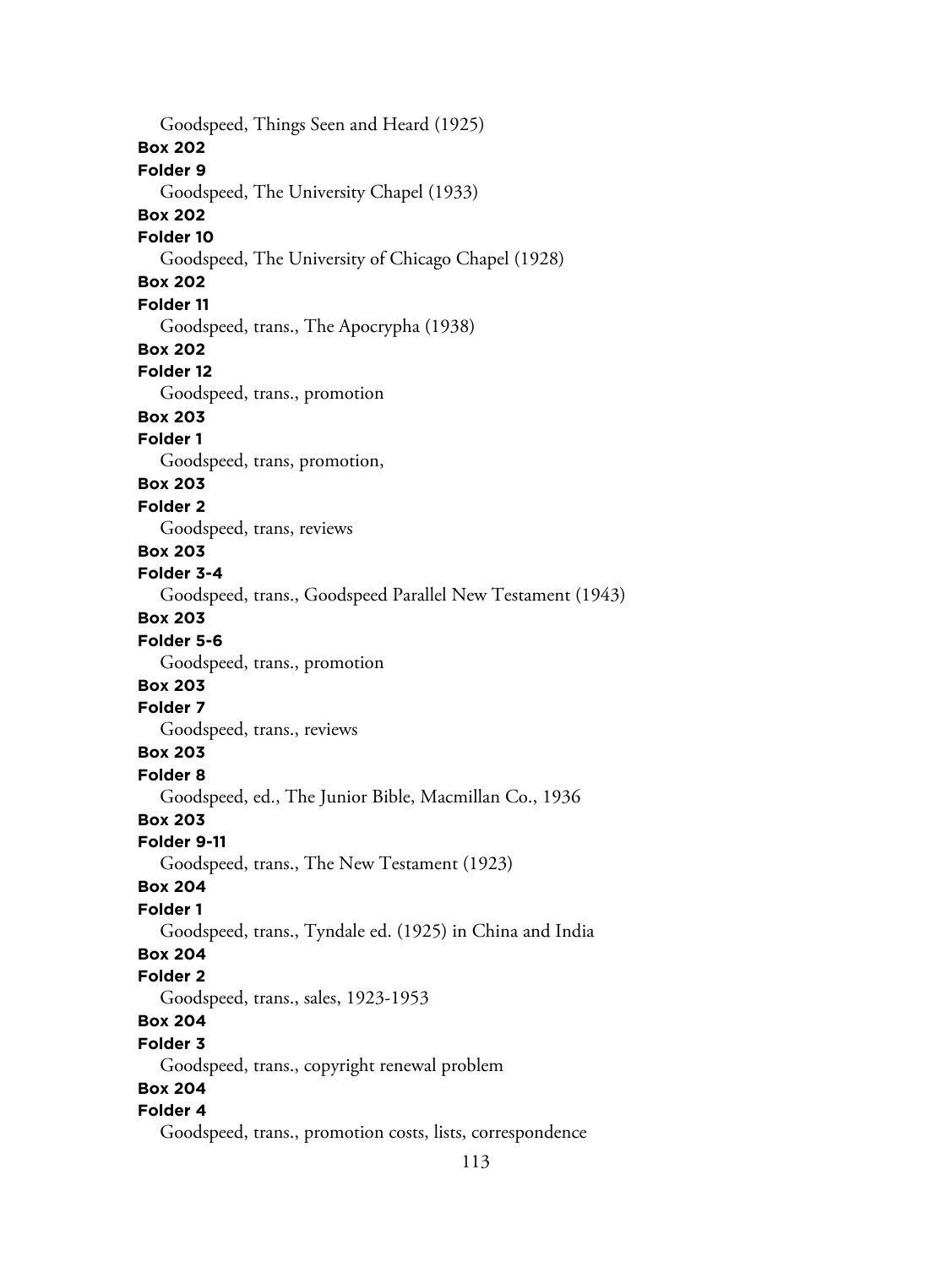**Box 204 Folder 5** Goodspeed, trans., brochures, ads **Box 204 Folder 6** Goodspeed, trans., form letters **Box 204 Folder 7** Goodspeed, trans., jackets **Box 204 Folder 8** Goodspeed, trans., news stories and reviews **Box 205 Folder 1** Goodspeed, trans., news stories and reviews **Box 205 Folder 2** Goodspeed, trans., syndication in Chicago Evening Post, September 24-December 20, 1923 **Box 205 Folder 3-4** Goodspeed, trans., reviews, 1923-1926 **Box 205 Folder 5** Goodspeed, trans., pocket ed. (1942) **Box 205 Folder 6** Goodspeed, trans., 25th Anniversary ed. (1948) **Box 205 Folder 7** Goodspeed, ed. and trans., The Student's New Testament (1954) **Box 205 Folder 8** Goodspeed, trans., promotion **Box 205 Folder 9** Goodspeed, ed., The Translators to the Reader (1935) **Box 206 Folder 1** Goodspeed, Edgar Johnson, and Ernest Cadman Colwell, eds., A Greek Papyrus Reader (1935) **Box 206 Folder 2** Goodspeed, Edgar Johnson, Donald W. Riddle, and Harold R. Willoughby, eds., The Rockefeller McCormick New Testament (1932)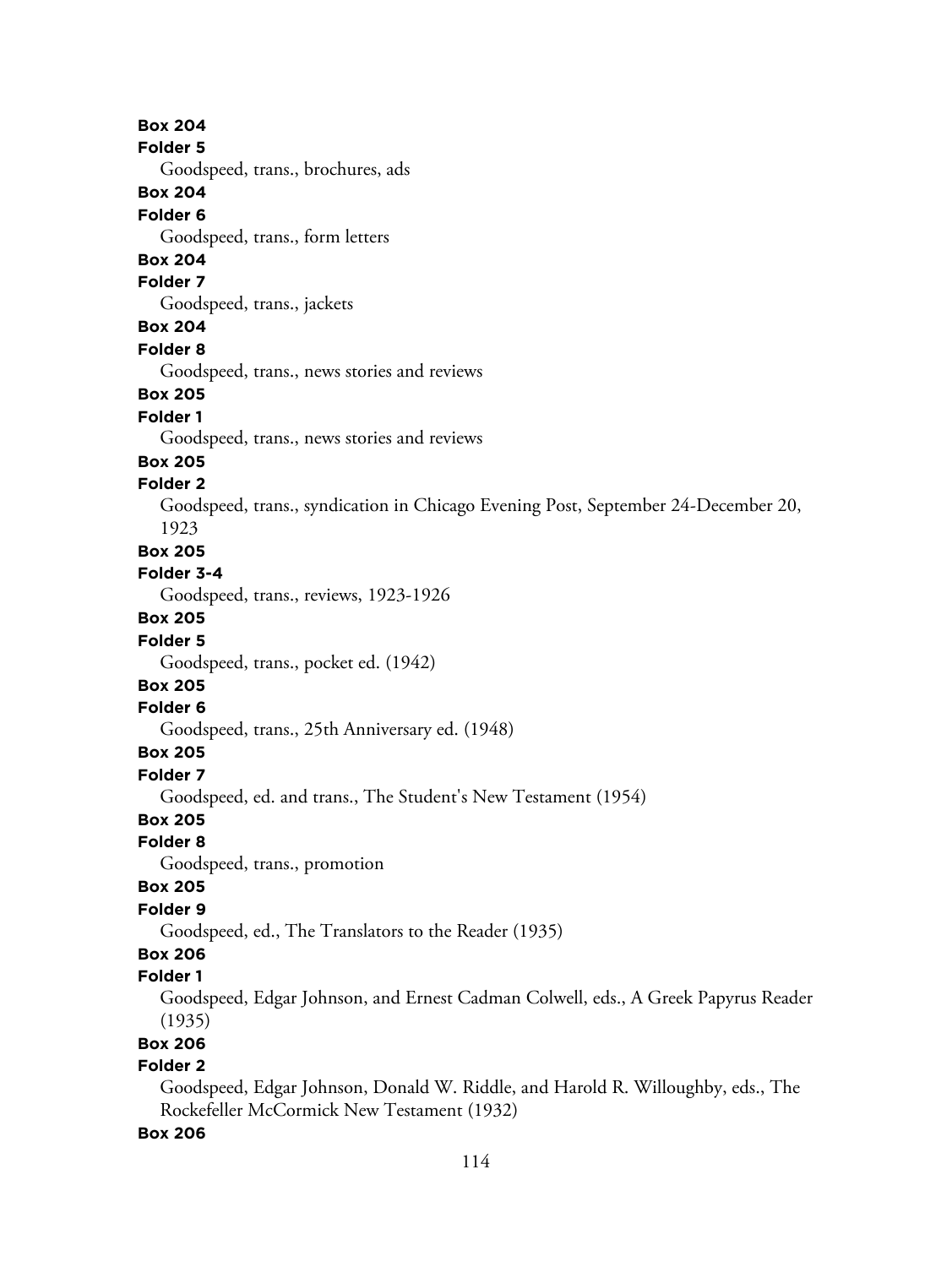#### **Folder 3**

Goodspeed, Edgar Johnson, and The Vienna Genesis, ed. Hans Gerstinger (1932)

## **Box 206**

# **Folder 4**

Goodspeed, Edgar Johnson, reviews

### **Box 206**

#### **Folder 5-7**

Goodspeed, Edgar Johnson, and J. M. Powis Smith, eds., The Short Bible (1933)

#### **Box 206**

### **Folder 8**

Goodspeed, Edgar Johnson, advertising plans and expenses

# **Box 206**

### **Folder 9**

Goodspeed, Edgar Johnson, promotion correspondence

### **Box 207**

### **Folder 1-3**

Goodspeed, Edgar Johnson, promotion correspondence

#### **Box 207**

## **Folder 4**

Goodspeed, Edgar Johnson, jackets, brochures, ads, etc.

## **Box 207**

### **Folder 5**

Goodspeed, Edgar Johnson, newspaper syndication

## **Box 207**

### **Folder 6**

Goodspeed, Edgar Johnson, reviews

#### **Box 207**

# **Folder 7**

Goodspeed, Thomas Wakefield, Ernest De Witt Burton (1926)

## **Box 207**

#### **Folder 8**

Goodspeed, A History of the University of Chicago (1916)

#### **Box 208**

### **Folder 1**

Goodspeed, The Story of the University of Chicago (1925)

# **Box 208**

### **Folder 2**

Goodspeed, The University of Chicago Biographical Sketches, vol. 1 (1922), vol. 2 (1925)

# **Box 208**

#### **Folder 3**

Goodspeed, William Rainey Harper (1928)

### **Box 208**

## **Folder 4**

Goodwin, Grenville, The Social Organization of the Western Apache (1942)

### **Box 208**

#### **Folder 5**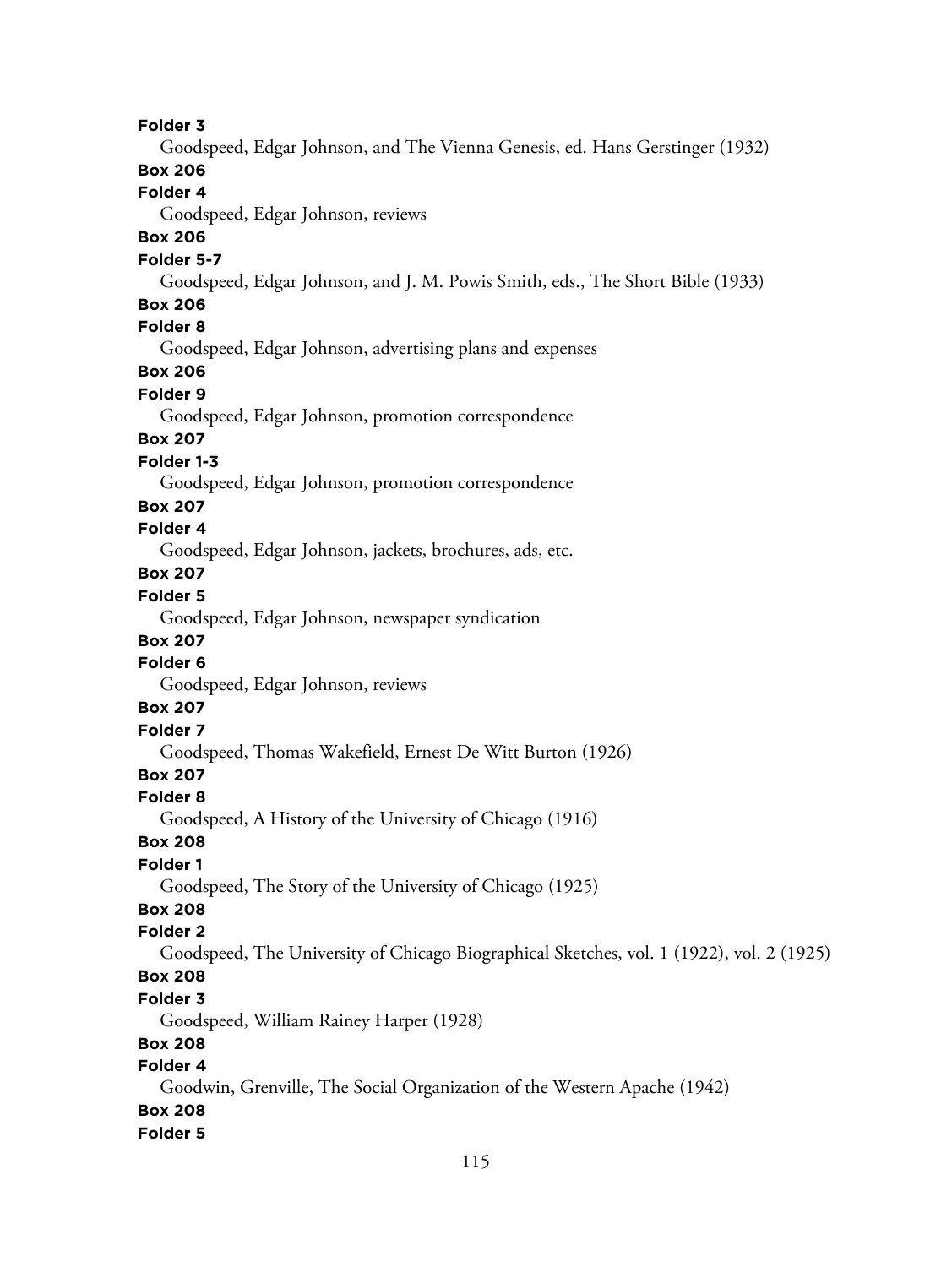Gordis, Robert, The Book of God and Man (1965) **Box 208 Folder 6** Goodspeed, Robert, reviews **Box 208 Folder 7** Goodspeed, The Root and the Branch (1962) **Box 208 Folder 8** Goodspeed, The Root and the Branch (1962), promotion **Box 208 Folder 9** Goodspeed, The Root and the Branch (1962), reviews **Box 208 Folder 10** Gordon, Bernard K., New Zealand Becomes a Pacific Power (1960) **Box 208 Folder 11** Gordon, Bernard K., promotion and reviews **Box 209 Folder 1** Gordon, William Clark, The Social Ideals of Alfred Lord Tennyson as Related to His Time (1906) **Box 209 Folder 2** Gosnell, Harold Foote, Boss Platt and His New York Machine (1924) **Box 209 Folder 3** Gosnell, Getting Out the Vote (1927) **Box 209 Folder 4** Gosnell, Machine Politics (1937), 2d ed. (1968) **Box 209 Folder 5** Gosnell, Negro Politicians (1935) **Box 209 Folder 6** Gosnell, Phoenix ed. (1967) **Box 209 Folder 7** Gosnell, Why Europe Votes (1930) **Box 209 Folder 8** Gossard, Arthur Paul, Superior and Backward Children in Public Schools (1940) **Box 209 Folder 9**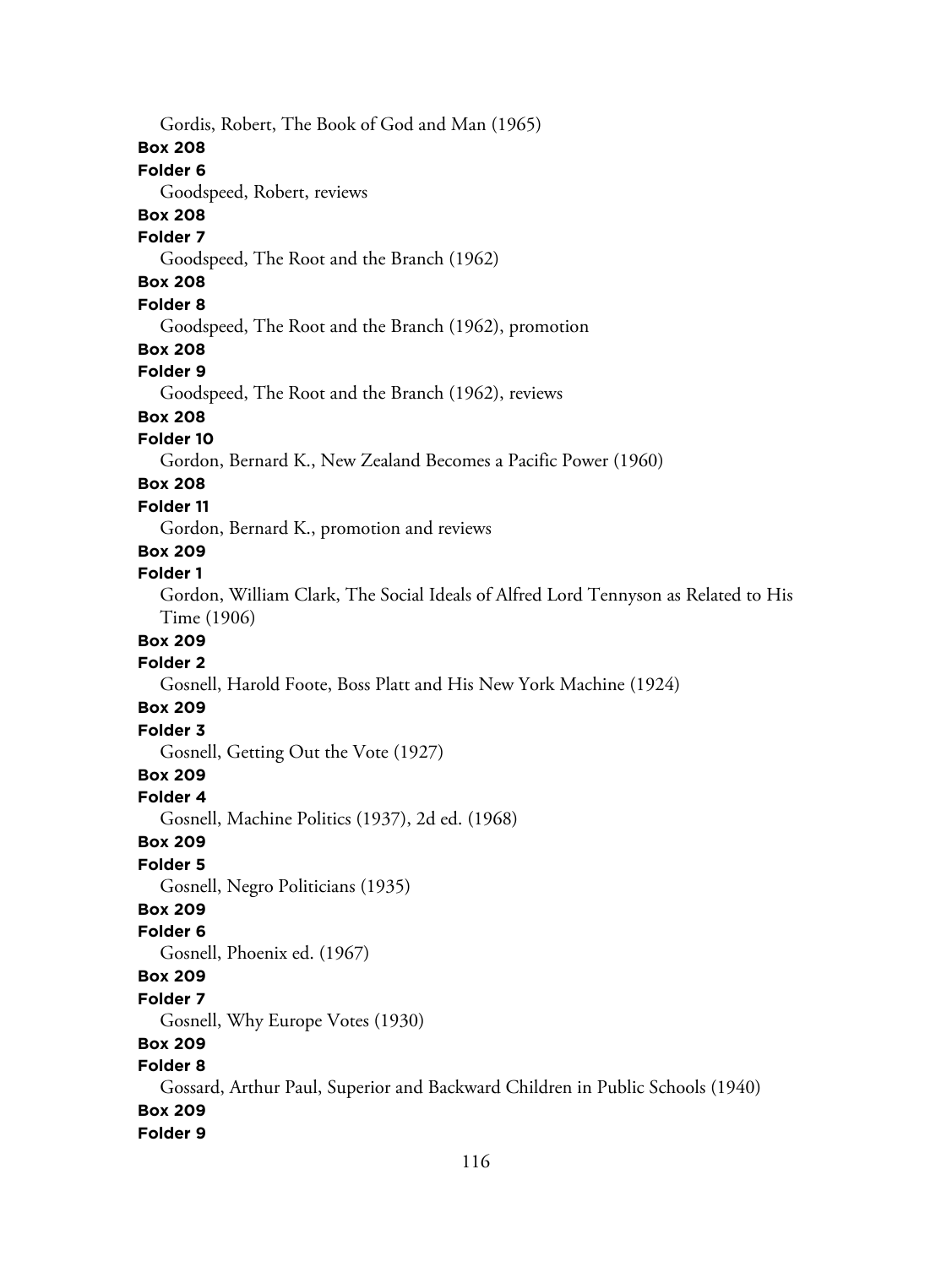Gotshalk, R. W., Art and the Social Order (1947) **Box 209 Folder 10** Gotshalk, Metaphysics in Modern Times (1940) **Box 210 Folder 1** Gottschalk, Louis, Lafayette series, general **Box 210 Folder 2** Gottschalk, Louis, [vol. 1] Lafayette Comes to America (1935) **Box 210 Folder 3** Gottschalk, Louis, [vol. 2] Lafayette Joins the American Army (1937) **Box 210 Folder 4** Gottschalk, Louis, [vol. 3] Lafayette and the Close of the American Revolution (1942) **Box 210 Folder 5** Gottschalk, Louis, reviews, vols. 1-3 **Box 210 Folder 6** Gottschalk, Louis, [vol. 4] Lafayette between the American and the French Revolution (1783-1789) (1950) **Box 210 Folder 7** Gottschalk, Louis, promotion and reviews **Box 210 Folder 8** Gottschalk, ed., Generalization in the Writing of History (1963) **Box 210 Folder 9** Gottschalk, ed., promotion and reviews **Box 210 Folder 10** Grabo, Carl, The Creative Critic (1948) **Box 211 Folder 1** Graham, Willard J., Public Utility Valuation (1934) **Box 211 Folder 2** Graham, Willard J., and C. Rufus Rorem, Teacher's Manual for Accounting Method (1928) **Box 211 Folder 3** Graham, William Creighton, The Prophets and Israel's Culture (1934) **Box 211**

#### 117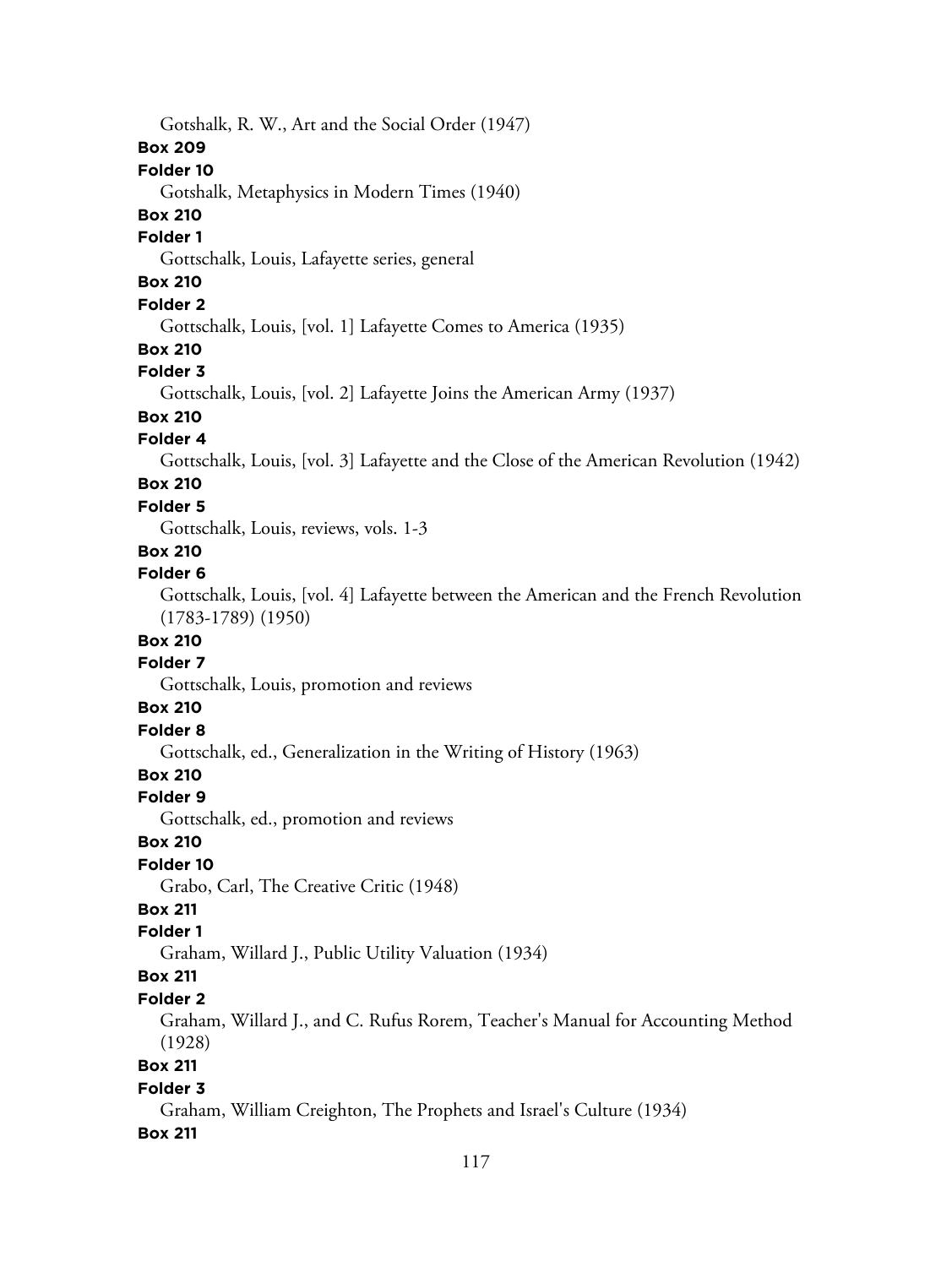**Folder 4**

Graham, William Creighton, and Herbert Gordon May, Culture and Conscience (1936)

### **Box 211**

**Folder 5**

Granbery, John C., Outline of New Testament Christology (1909)

### **Box 211**

### **Folder 6**

Gray, Basil, and John B. Vincent, Buddhist Cave Paintings at Tun-huang (1959)

### **Box 211**

# **Folder 7**

Gray, Basil, promotion and reviews

## **Box 211**

### **Folder 8**

Gray, Charles H., Lodowick Carliell (1905)

# **Box 211**

### **Folder 9**

Gray, Clarence Truman, Types of Reading Ability (1917)

### **Box 211**

### **Folder 10**

Gray, Horace, and J. G. Ayres, Growth in Private School Children (1931)

## **Box 211**

## **Folder 11**

Gray, Lewis Cecil, Land Planning (1936)

### **Box 212**

## **Folder 1-10**

Gray, William Scott, ed., Proceedings of the Institute for Administrative Officers of Higher Institutions, 1929-1938

• See also- Institute for Administrative Officers of Higher Institutions

## **Box 212**

### **Folder 11**

Gray, William Scott, and Bernice E. Leary, What Makes a Book Readable (1935)

### **Box 212**

## **Folder 12**

Gray, William Scott, and Bernice Rogers, Maturity in Reading (1956)

• See also- Supplementary Education Monographs

# **Box 213**

## **Folder 1**

Grazia, Sebastian de, The Political Community (1948)

# **Box 213**

### **Folder 2**

Grazia, Sebastian de, promotion

## **Box 213**

# **Folder 3**

Grazia, Sebastian de, reviews

• [Greek Tragedies. See Complete Greek Tragedies]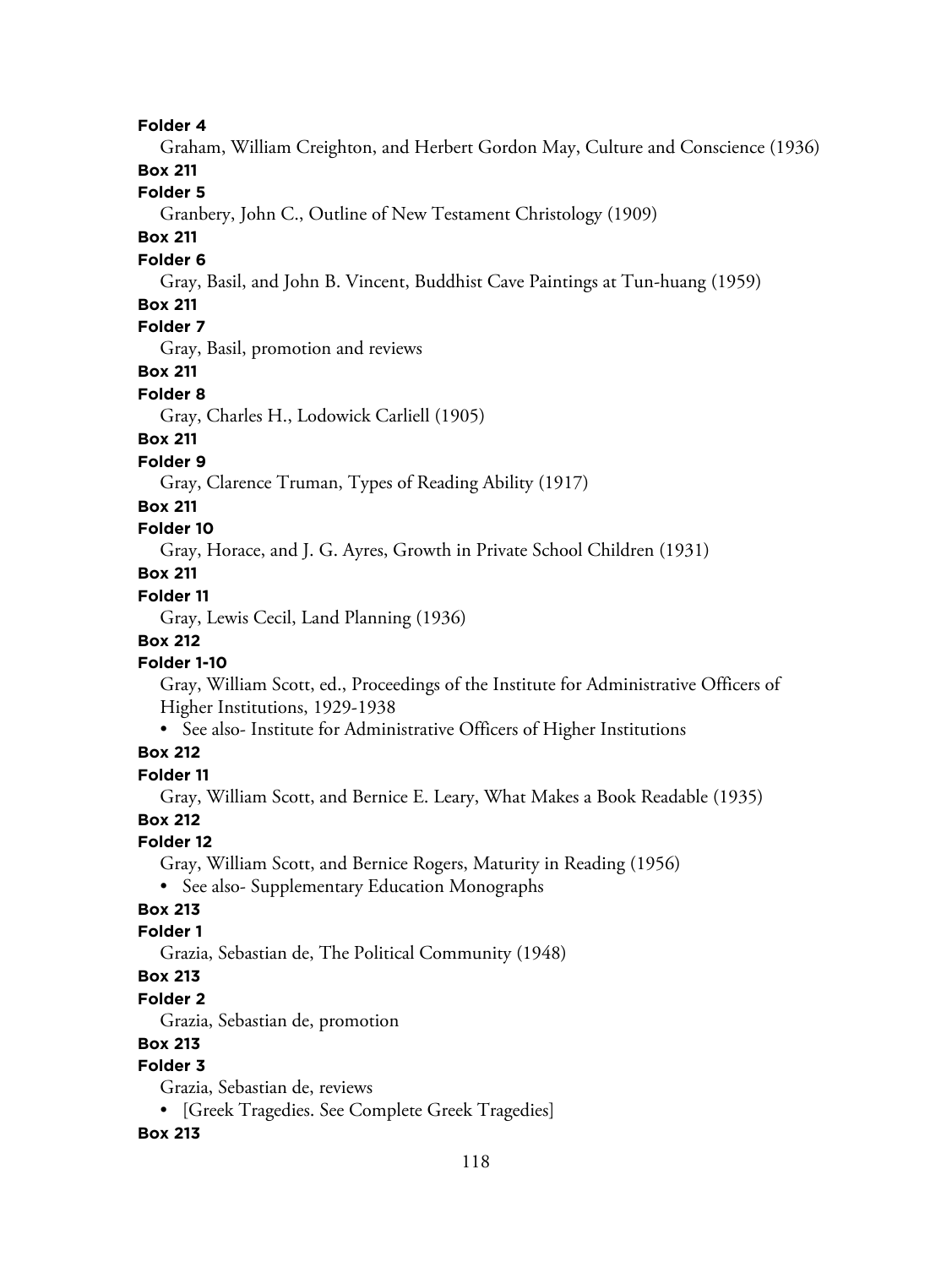**Folder 4** Greenberg, Joseph H., Essays in Linguistics (1957) **Box 213 Folder 5** Greenberg, Joseph H., promotion and reviews **Box 213 Folder 6** Greenblatt, Gordon M., Cat Musculature (1954) **Box 213 Folder 7** Greenhood, David, Mapping (1964) **Box 213 Folder 8** Greenhood, David, promotion and reviews **Box 214 Folder 1** Greenstein, Jesse L, ed., Stellar Atmospheres (1961) **Box 214 Folder 2** Greenstein, Jesse L, production and promotion **Box 214 Folder 3** Greer, Howard Clark, Customer Turnover Experience of Meat Packing Companies (1933) **Box 214 Folder 4** Greer, Packinghouse Accounting (1929) **Box 214 Folder 5** Gregg, Alan, For Future Doctors (1957) **Box 214 Folder 6** Gregg, Alan, promotion **Box 214 Folder 7** Gregory, Charles Oscar, Legislative Loss Distribution in Negligence Actions (1936) **Box 214 Folder 8** Grene, David, Man in His Pride (1950) **Box 214 Folder 9** Grene, David, promotion **Box 214 Folder 10** Grene, David, reissue, retitled Greek Political Theory (1965) **Box 215 Folder 1**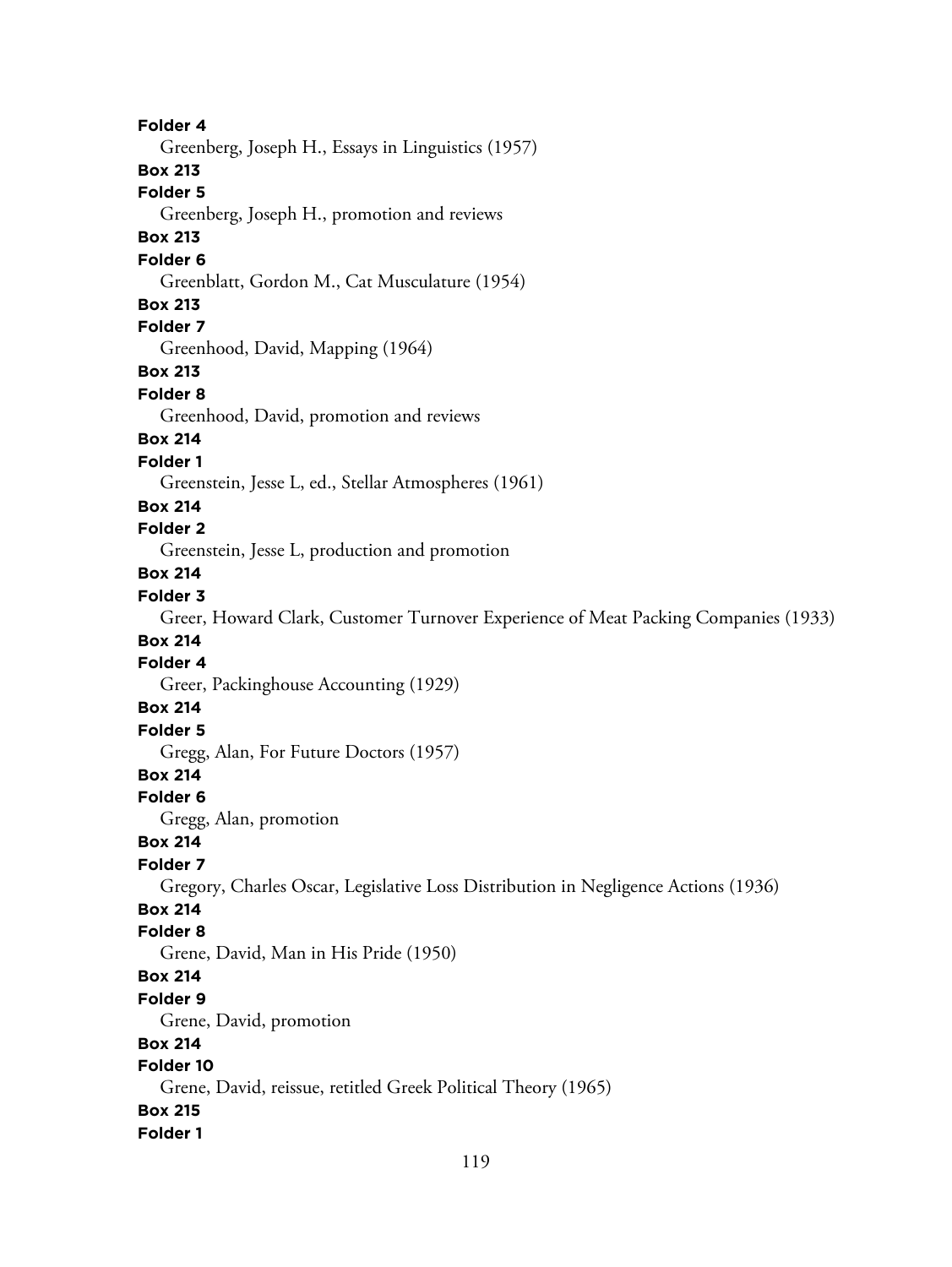Grene, Three Greek Tragedies in Translation (1942) **Box 215 Folder 2** Grene, Three Greek Tragedies in Translation (1942), promotion and reviews • See also- Complete Greek Tragedies **Box 215 Folder 3** Grene, David, and Marjorie Grene, royalties, 1943-1966 **Box 215 Folder 4** Grene, Marjorie, Dreadful Freedom (1948) **Box 215 Folder 5** Grene, Marjorie, promotion **Box 215 Folder 6** Grene, Marjorie, reissue, retitled Introduction to Existentialism (1959) **Box 215 Folder 7** Grene, A Portrait of Aristotle (1963) **Box 215 Folder 8** Grene, A Portrait of Aristotle (1963), promotion **Box 215 Folder 9** Griffin, James B., ed., Archeology of Eastern United States (1952) **Box 215 Folder 10** Griffin, James B., promotion **Box 216 Folder 1** Griffith, Reginald Harvey, Sir Percival of Galles (1911) **Box 216 Folder 2** Grodinsky, Julius, The Iowa Pool (1950) **Box 216 Folder 3** Grodinsky, Julius, promotion and reviews **Box 216 Folder 4** Grodzins, Morton, Americans Betrayed (1949) **Box 216 Folder 5-6** Grodzins, Morton, publication controversy **Box 216 Folder 7**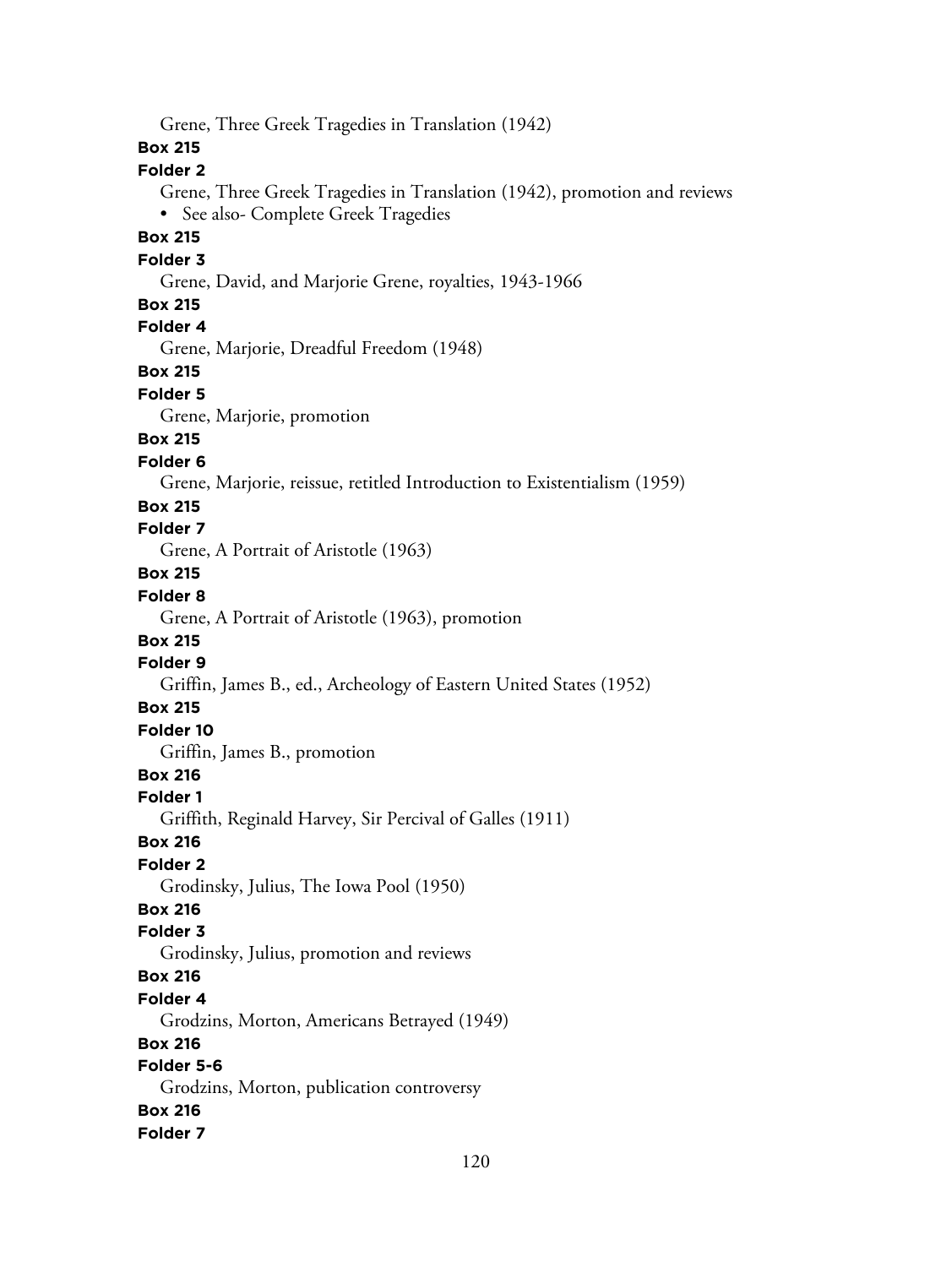Grodzins, Morton, promotion and reviews

### **Box 216**

#### **Folder 8**

Grodzins, The Loyal and the Disloyal (1956)

#### **Box 217**

#### **Folder 1**

Grodzins, The Loyal and the Disloyal (1956), promotion

# **Box 217**

## **Folder 2**

Grodzins, The Loyal and the Disloyal (1956), reviews

#### **Box 217**

#### **Folder 3**

Grose, Clyde Leclare, A Select Bibliography of British History, 1660-1760 (1939)

# **Box 217**

### **Folder 4**

Groves, Ernest Rutherford, The Rural Mind and Social Welfare (1922)

• [Gruenberg, Sidonie M., See- Radio and education]

#### **Box 217**

## **Folder 5**

Grunebaum, Gustav E. von, Medieval Islam (1946)

# **Box 217**

# **Folder 6**

Grunebaum, Gustav E. von, promotion

# **Box 217**

# **Folder 7**

Grunebaum, A Tenth-Century Document of Arabic Literary Theory and Criticism (1951)

### **Box 217**

### **Folder 8**

Grunebaum, A Tenth-Century Document of Arabic Literary Theory and Criticism (1951), promotion and reviews

### **Box 217**

### **Folder 9**

Grunebaum, ed., Unity and Variety in Muslim Civilization (1955)

### **Box 217**

#### **Folder 10**

Grunebaum, ed., promotion

#### **Box 217**

#### **Folder 11**

Gulick, Addison, Evolutionist and Missionary; John Thomas Gulick (1932)

## **Box 218**

### **Folder 1**

Gunn, Thom, My Sad Captains and Other Poems (1961)

### **Box 218**

#### **Folder 2**

Gunn, The Sense of Movement (1959)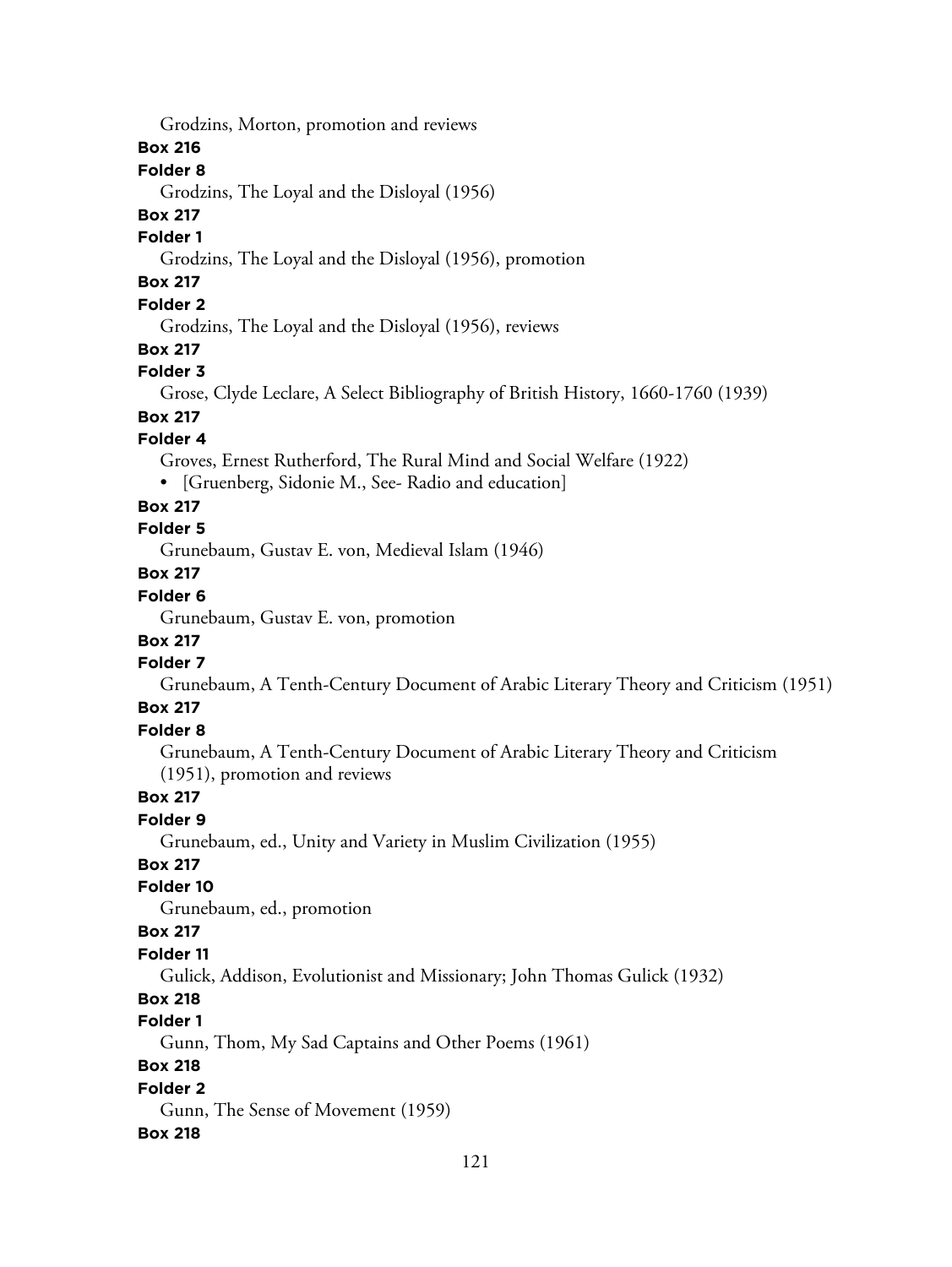**Folder 3** Gunn, The Sense of Movement (1959), promotion and reviews **Box 218 Folder 4** Gunnerson, William Cyrus, History of U-Stems in Greek (1905) **Box 218 Folder 5** Gunsaulus, Frank Wesley, Martin Luther and the Morning Hour in Europe (1917) **Box 218 Folder 6** Gurney, Frederick J., Evolution, the Bible and Religion (1922) **Box 218 Folder 7-8** Guyer, Michael F., Animal Micrology (1906) 5th ed. (1953) **Box 218 Folder 9-10** Guyer, Michael F., promotion and reviews **Box 218 Folder 11** Haas, William Herman, Outposts of Defense (1942) **Box 218 Folder 12** Haas, ed., The American Empire (1940) **Box 219 Folder 1** Haavelmo, Trygve, A Study in the Theory of Investment (1960) **Box 219 Folder 2** Haber, Samuel, Efficiency and Uplift (1964) **Box 219 Folder 3** Hagan, William T., American Indians (1961) **Box 219 Folder 4** Hagan, William T., reviews **Box 219 Folder 5** Hagboldt, Peter Herman, How to Study Modern Languages in College (1925) **Box 219 Folder 6** Hagboldt, Peter Herman, How to Study Modern Languages in High School (1925) **Box 219 Folder 7** Hagboldt, Peter Herman, Language Learning (1935) **Box 219 Folder 8**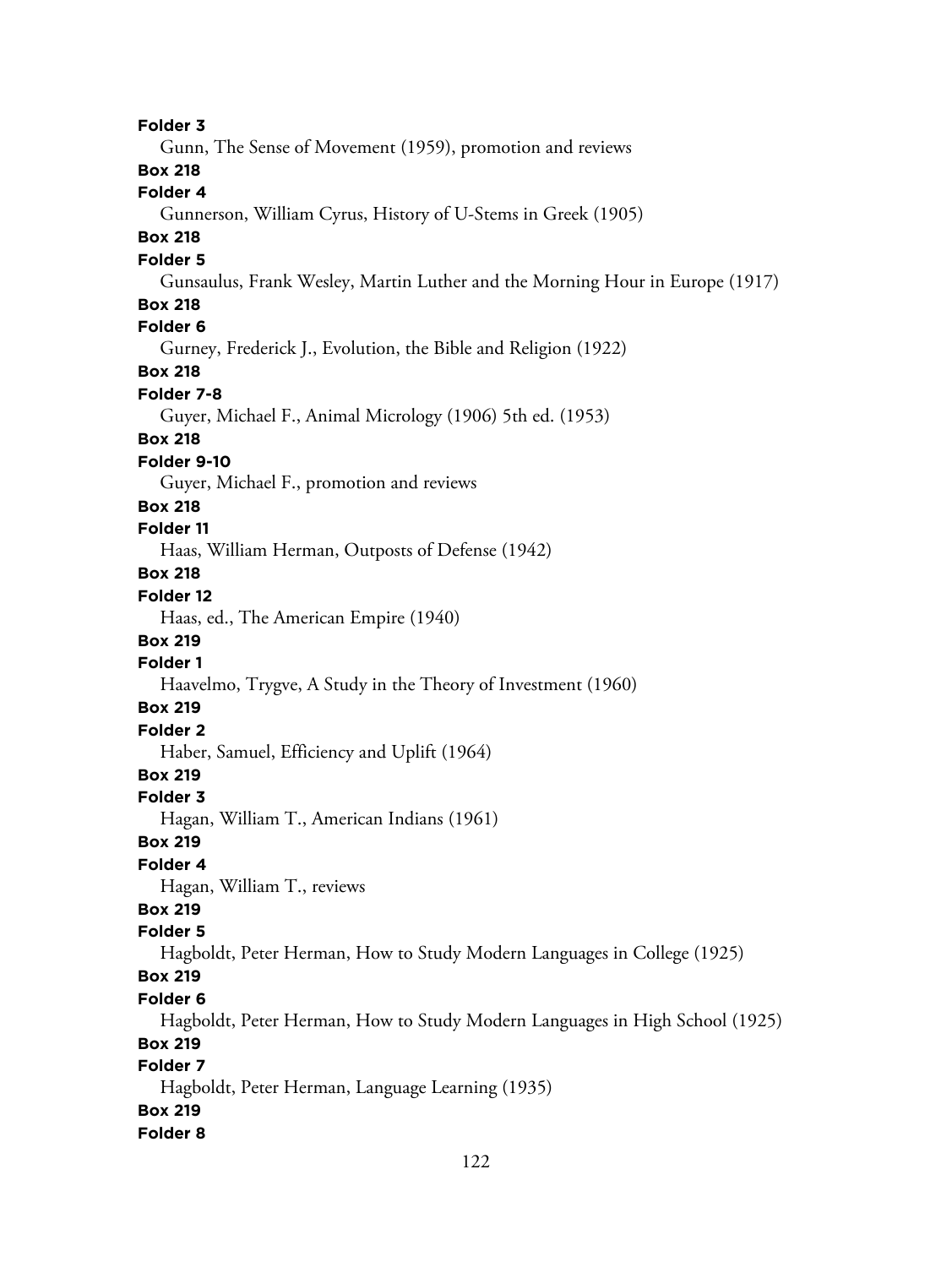Haggerty, Melvin Everett, The Educational Program (1937) **Box 219 Folder 9** Haggerty, The Faculty (1937) **Box 219 Folder 10** Hagstrum, Jean H., The Sister Arts (1958) **Box 219 Folder 11** Hagstrum, Jean H., promotion and reviews **Box 220 Folder 1** Hagstrum, William Blake, Poet and Painter (1964) **Box 220 Folder 2** Hagstrum, William Blake, promotion and reviews **Box 220 Folder 3** Haile, Father Berard, Navaho Sacrificial Figurines (1947) **Box 220 Folder 4** Haile, Prayer Stick Cutting in a Five Night Navaho Ceremonial of the Male Branch of Shootingway (1948) **Box 220 Folder 5** Haile, ed. and trans., Origin Legend of the Navaho Flintway (1943) **Box 220 Folder 6** Halbert, Blanche, ed., The Better Homes Manual (1931) **Box 220 Folder 7** Halbert, Blanche, reviews **Box 220 Folder 8** Hale, George Ellery, The Study of Stellar Evolution (1909) **Box 220 Folder 9** Halich, Wasyl, Ukrainians in the United States (1937) **Box 220 Folder 10** Hall, Everett W., Philosophical Systems (1960) **Box 221 Folder 1-2** Hall, Leonard, Stars Upstream (1959) **Box 221 Folder 3**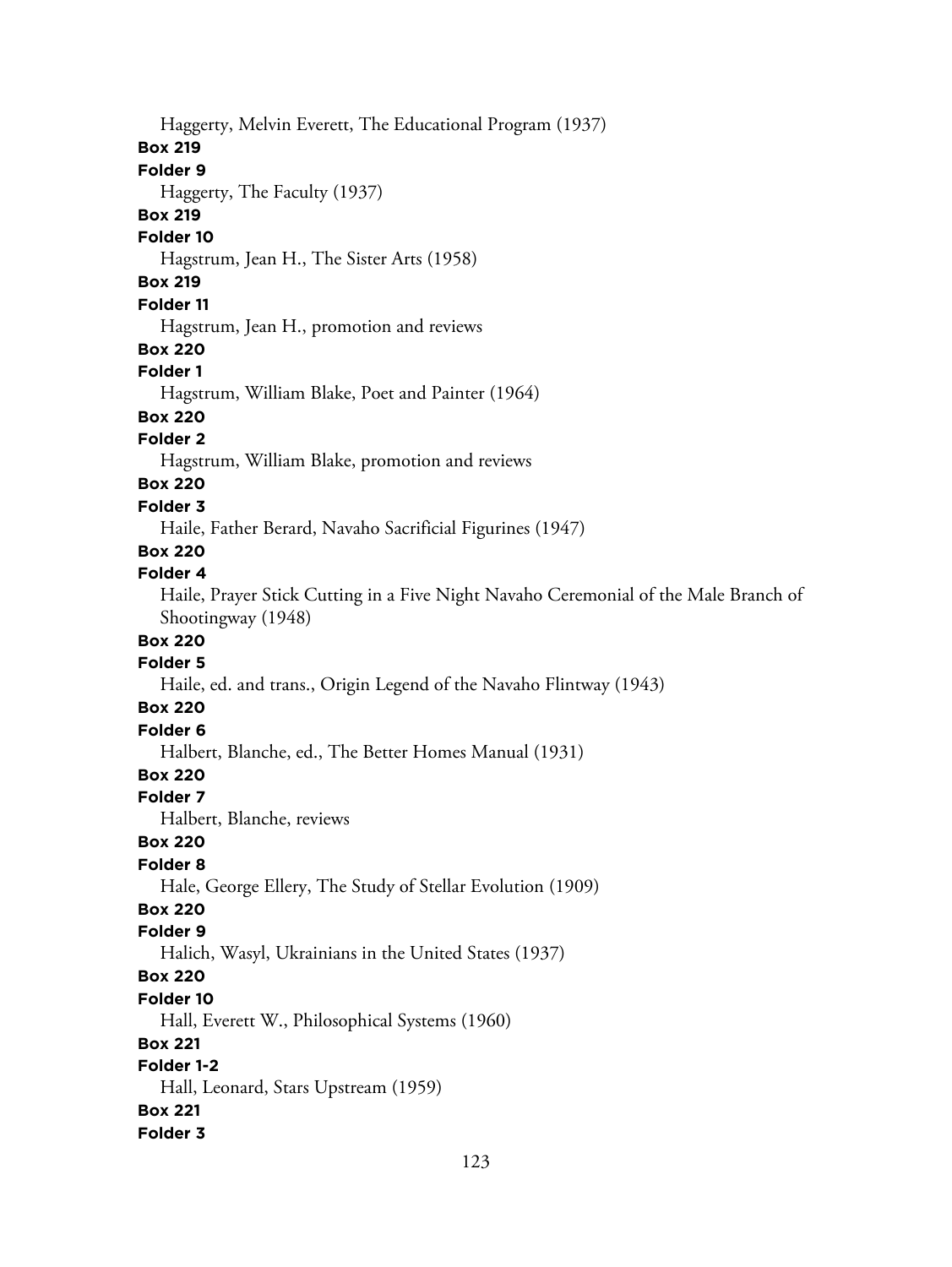Hall, Leonard, promotion

### **Box 221**

**Folder 4**

Halliday, Evelyn G., and Isabel T. Noble, Food Chemistry and Cookery (1943)

## **Box 221**

**Folder 5**

Halliday, How to Buy Beef (1933)

# **Box 221**

**Folder 6**

Halliday, Hows and Whys of Cooking (1928)

#### **Box 221**

#### **Folder 7**

Halliday, Hows and Whys of Cooking (1928), promotion

# **Box 221**

#### **Folder 8**

Halliday, Hows and Whys of Cooking (1928), reviews

# **Box 221**

#### **Folder 9**

Hallowell, John H., The Moral Foundation of Democracy (1954)

# **Box 221**

### **Folder 10**

Hallowell, John H., promotion

### **Box 222**

#### **Folder 1**

Halperin, S. William, Diplomat under Stress (1963)

# **Box 222**

# **Folder 2**

Halperin, Italy and the Vatican at War (1937)

# **Box 222**

#### **Folder 3**

Halperin, The Separation of Church and State in Italian Thought from Cavour to Mussolini (1937)

## **Box 222**

### **Folder 4**

Halperin, ed., Some Twentieth-Century Historians (1961)

# **Box 222**

#### **Folder 5**

Halperin, ed., promotion and reviews

# **Box 222**

#### **Folder 6**

Hamburger, Viktor, A Manual of Experimental Embryology (1942)

### **Box 222**

### **Folder 7**

Hamburger, Viktor, rev. ed. (1960)

### **Box 222**

### **Folder 8**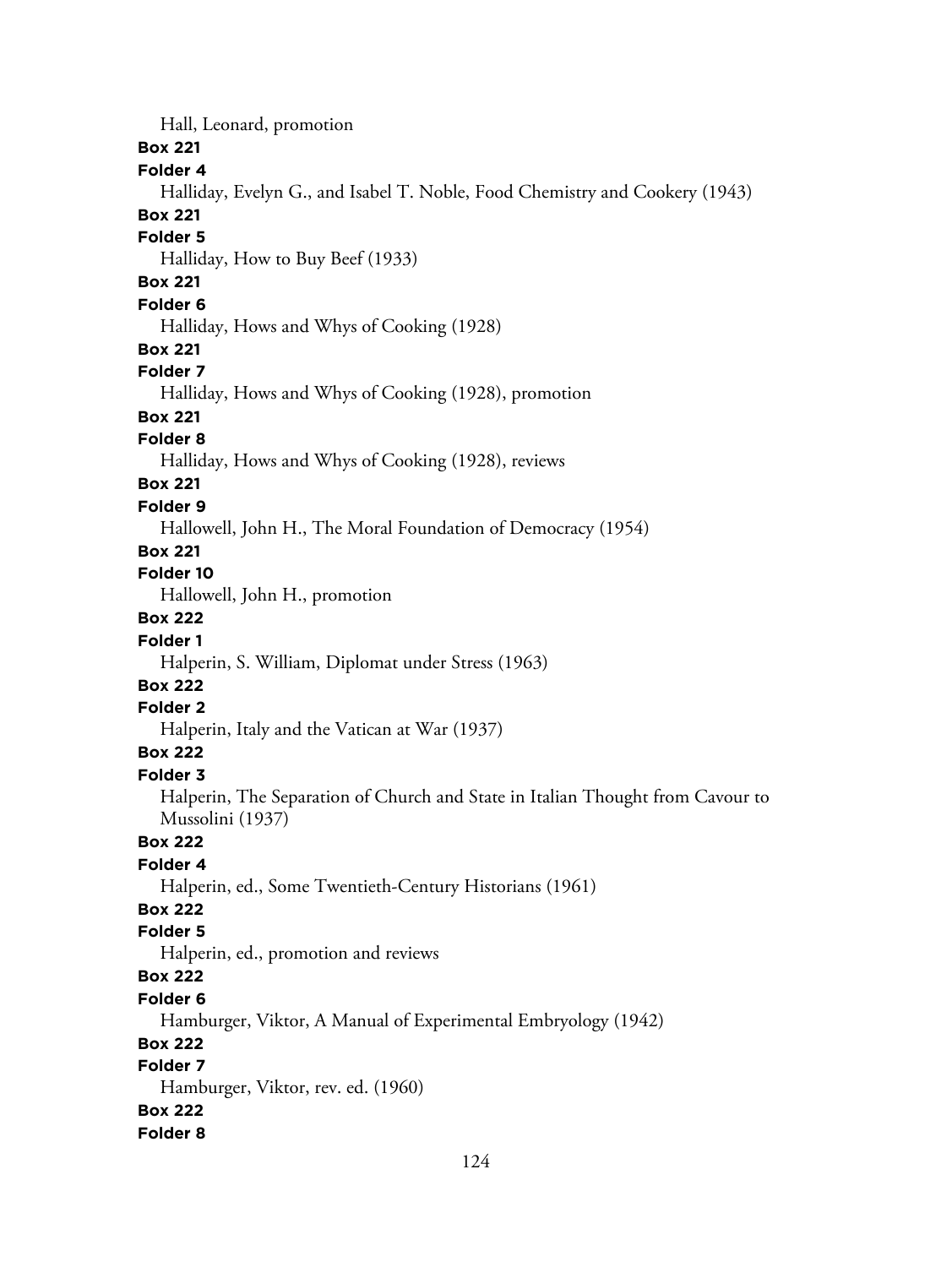Hamburger, Viktor, promotion

**Box 222**

#### **Folder 9**

Hamilton, Clarence Herbert, Buddhism in India, Ceylon, China, and Japan (1931)

## **Box 222**

### **Folder 10**

Hamilton, Earl J., Harry G. Johnson, and Albert Rees, eds., Landmarks in Political Economy (1962)

## **Box 222**

# **Folder 11**

Hamilton, Earl J., promotion and reviews

# **Box 223**

#### **Folder 1**

Hamilton, Walton Hale, ed., Current Economic Problems (1915) and Exercises in Current Economics (1916)

### **Box 223**

#### **Folder 2**

Hammurabi, King of Babylon, The Code of Hammurabi, trans. Robert Francis Harper (1904)

#### **Box 223**

### **Folder 3**

Press contract with R. F. and W. R. Harper for The Code of the Hammurabi, July 1903 (signed copy)

# **Box 223**

### **Folder 4**

Hancock, John Leonard, Studies in Stichomythia (1917)

## **Box 223**

### **Folder 5**

Handbooks of Social Gerontology, ed. Wilma Donahue (1960)

• See also- Birren, A Handbook of Aging and the Individual; Burgess, Aging in Western Society; Tibbitts, Handbook of Social Gerontology

### **Box 223**

## **Folder 6**

Hangen, Eva Catherine, comp., A Concordance to the Complete Poetical Works of Sir Thomas Wyatt (1941)

## **Box 223**

# **Folder 7**

Hanke, Milton Theodore, Diet and Dental Health (1933)

# **Box 223**

### **Folder 8**

Hanson, James Christian Meinich, A Comparative Study of Cataloging Rules Based on the Anglo-American Code of 1908 (1939)

### **Box 223**

### **Folder 9**

Haraszti, Zoltán, The Bay Psalm Book (1956)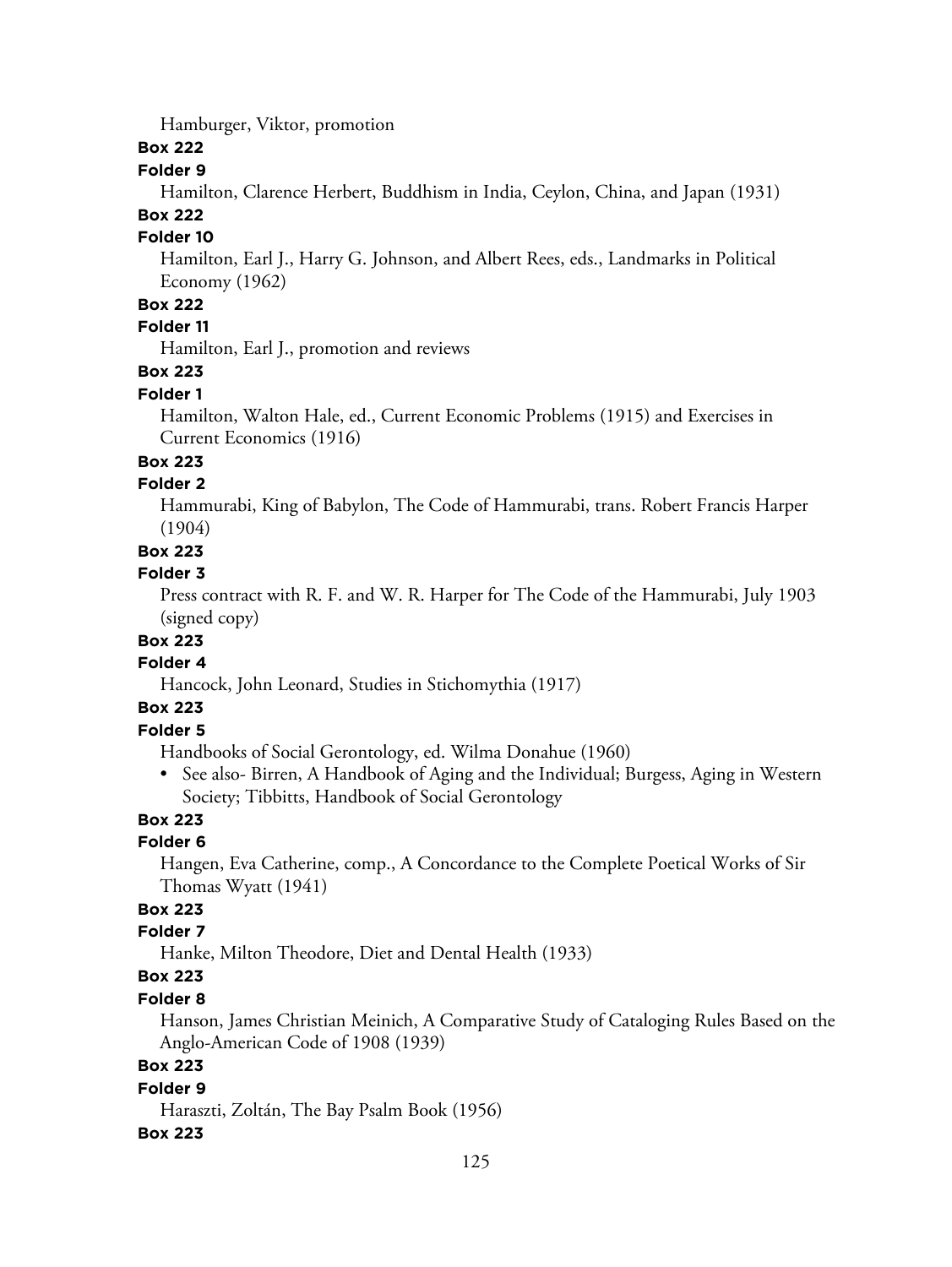**Folder 10** Haraszti, Zoltán, production **Box 223 Folder 11-12** Haraszti, Zoltán, promotion **Box 223 Folder 13** Haraszti, Zoltán, reviews **Box 224 Folder 1** Harberger, Arnold, ed., The Demand for Durable Goods (1960) **Box 224 Folder 2** Hardee, Melvene D., ed., Personal Services in Education (1959) **Box 224 Folder 3** Hardesty, Irving, Neurological Technique (1902) **Box 224 Folder 4** Hardin, Charles M., Freedom in Agricultural Education (1955) **Box 224 Folder 5** Hardin, Charles M., promotion and reviews **Box 224 Folder 6** Hardy, Charles Oscar, Devaluation of the Dollar (1933) **Box 224 Folder 7** Hardy, Risk and Risk-bearing (1923) **Box 224 Folder 8** Hardy, ed., Readings in Risk and Risk-bearing (1924) **Box 224 Folder 9** Hardy, Martha Crumpton, and Carolyn H. Hoefer, Healthy Growth (1936) **Box 224 Folder 10** Hardy, Martha Crumpton, promotion and reviews **Box 224 Folder 11** Harman, Harry H., Modern Factor Analysis (1960) **Box 225A Folder 1** Harman, Harry H., 2d ed. (1967) **Box 225A Folder 2**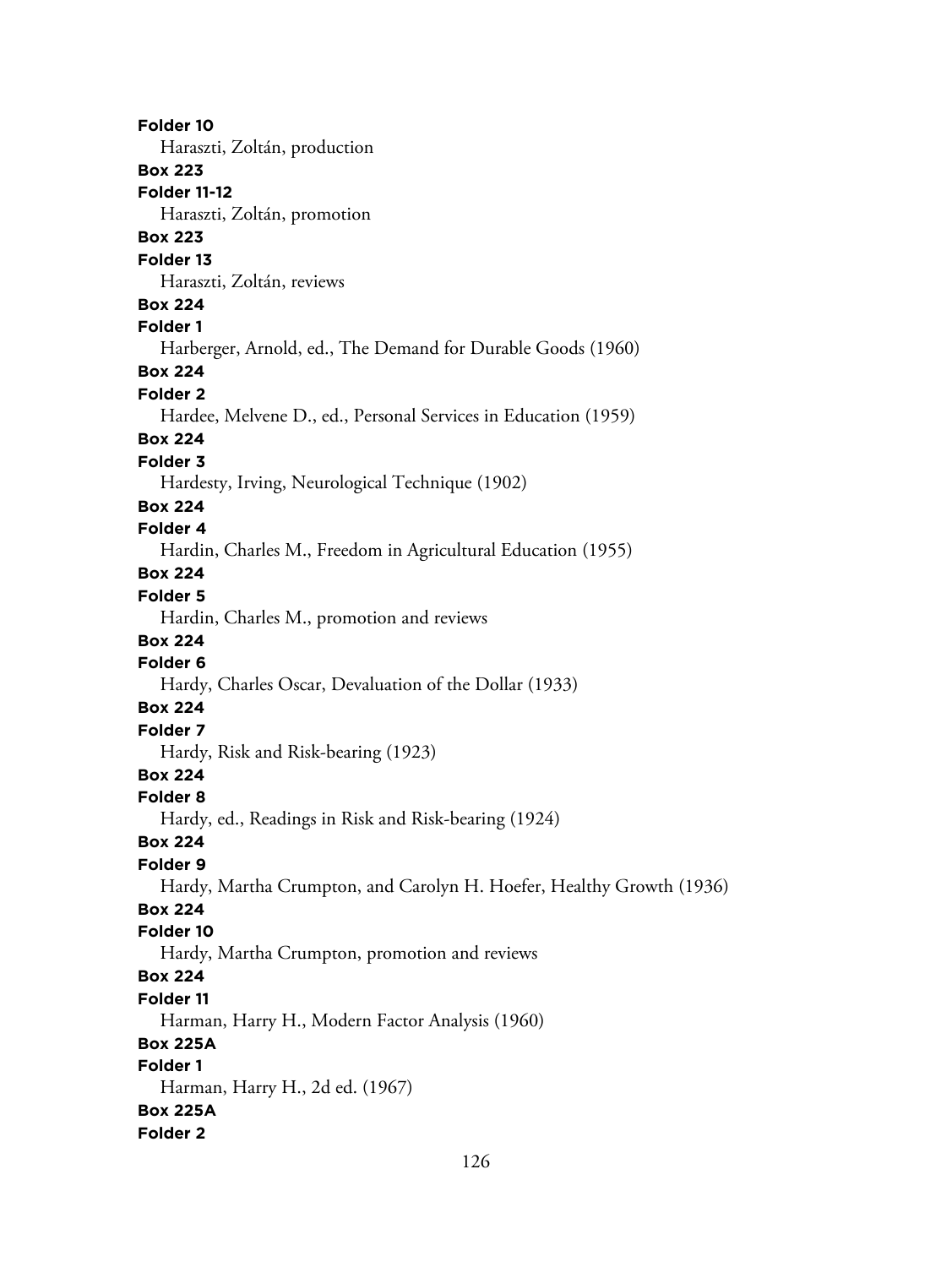Harman, Harry H., 2d ed., production

#### **Box 225A**

#### **Folder 3**

Harman, Harry H., 2d ed., promotion

### **Box 225A**

#### **Folder 4**

Harman, Harry H., 3d ed. (1976)

## **Box 225A**

**Folder 5**

Harman, Harry H., 3d ed., reviews

## **Box 225A**

## **Folder 6**

Harper, Robert Francis, Assyrian and Babylonian Letters Belonging to the Kouyunjik Collections of the British Museum (1892-1914)

# **Box 225A**

## **Folder 7-8**

Harper, Robert Francis, corrected proofs, vols. X and XI (1911), 2 vols.

## **Box 225B**

# **Folder 1**

Harper, ed., Old Testament and Semitic Studies in Memory of William Rainey Harper (1908)

### **Box 225B**

### **Folder 2**

Harper, Samuel Northrup, Civic Training in Soviet Russia (1929)

## **Box 225B**

### **Folder 3**

Harper, Making Bolsheviks (1931)

## **Box 225B**

## **Folder 4**

Harper, The New Electoral Law for the Russian Duma (1908)

### **Box 226**

### **Folder 1**

Harper, The Russia I Believe In, ed. Paul V. Harper (1945)

# **Box 226**

### **Folder 2**

Harper, ed., Russian Reader, by Paul Boyer and N. Speranski (1906)

## **Box 226**

## **Folder 3**

Harper, ed., The Soviet Union and World Problems (1935)

# **Box 226**

## **Folder 4**

Harper, Wiliam Rainey, Elements of Hebrew, 6th ed., 1885, and Introductory Hebrew, 2d ed., 1885, both rev. by J. M. Powis Smith, Scribner's, 1921, reissued (1959)

## **Box 226**

## **Folder 5**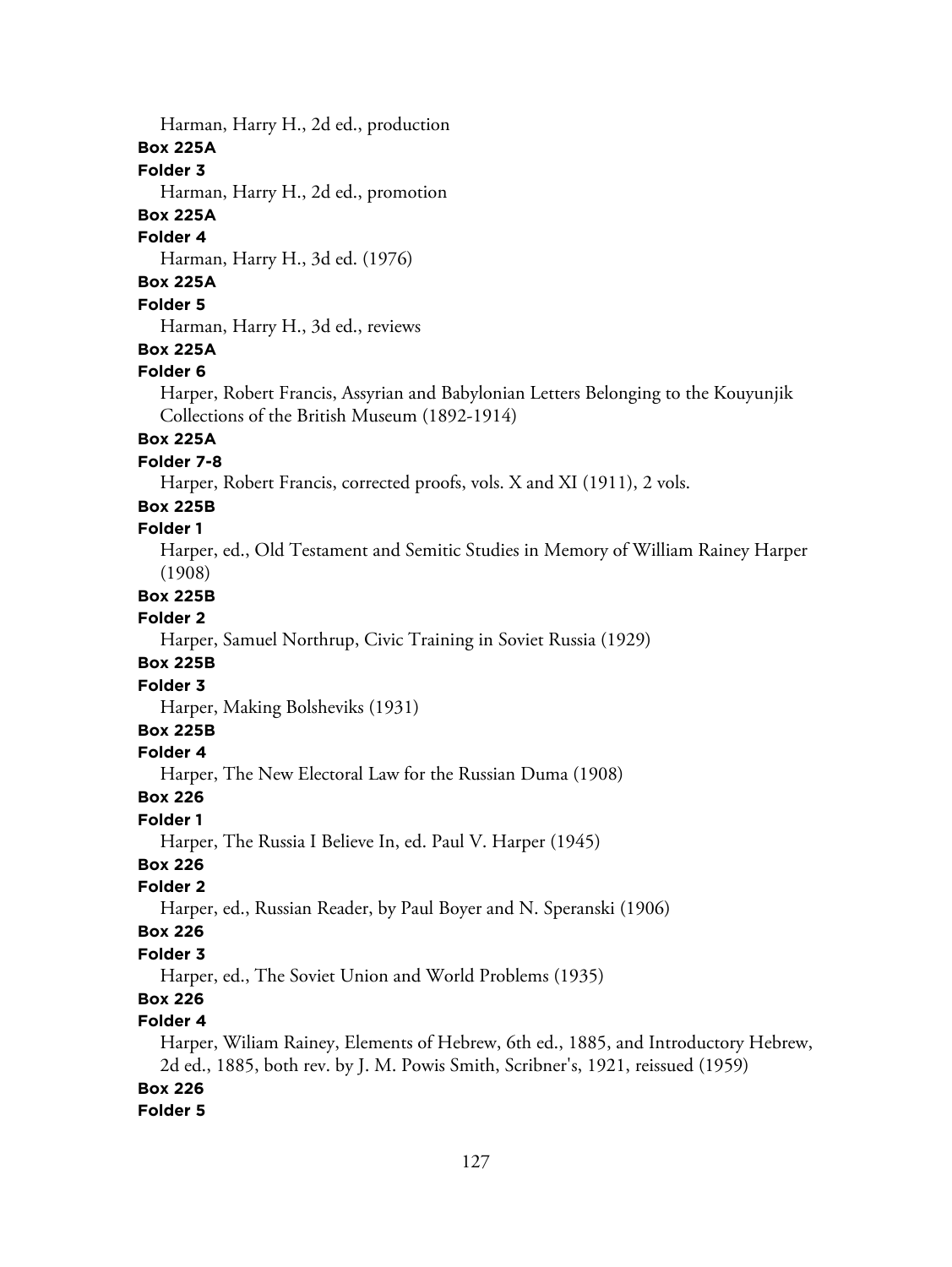Harper, The Structure of the Text of the Book of Amos (1904) and The Structure of the Text of the Book of Hosea (1905)

• [Harrington, K. P., Medieval Latin. See- Classical Reprints]

### **Box 226**

#### **Folder 6**

Harris, David, Britain and the Bulgarian Horrors of 1876 (1939)

# **Box 226**

### **Folder 7**

Harris, Frank, The Bomb, London, 1908, reissue, intro. by John Dos Passos (1963)

# **Box 226**

### **Folder 8**

Harris, Victor, All Coherence Gone (1949)

## **Box 226**

### **Folder 9**

Harris, Zellig S., Methods in Structural Linguistics (1951)

### **Box 226**

### **Folder 10**

Harris, Zellig S., promotion and reviews

# **Box 226**

### **Folder 11**

Harris Memorial Foundation Lectures on International Relations (1924-1952)

• See also- individual authors

### **Box 227**

### **Folder 1**

Harrison, B. Kent, Kip S. Thorne, Masami Wakano, and John Archibald Wheeler, Gravitation Theory and Gravitational Collapse (1965)

## **Box 227**

# **Folder 2**

Harrod, Roy F., International Economics (1958)

## **Box 227**

## **Folder 3**

Harsh, Philip Whaley, Studies in Dramatic "Preparation" in Roman Comedy (1935)

# **Box 227**

## **Folder 4**

Hart, Albert Gailord, Anticipation. Uncertainty, and Dynamic Planning (1940), Economic Policy for Rearmament (1940), and How the National Income Is Divided (1937)

# **Box 227**

## **Folder 5**

Harth, Phillip, Swift and Anglican Rationalism (1961)

# **Box 227**

## **Folder 6**

Hartshorne, Charles, The Philosophy and Psychology of Sensation (1934)

### **Box 227**

## **Folder 7**

Hartshorne, Charles, and William L. Reese, eds., Philosophers Speak of God (1953)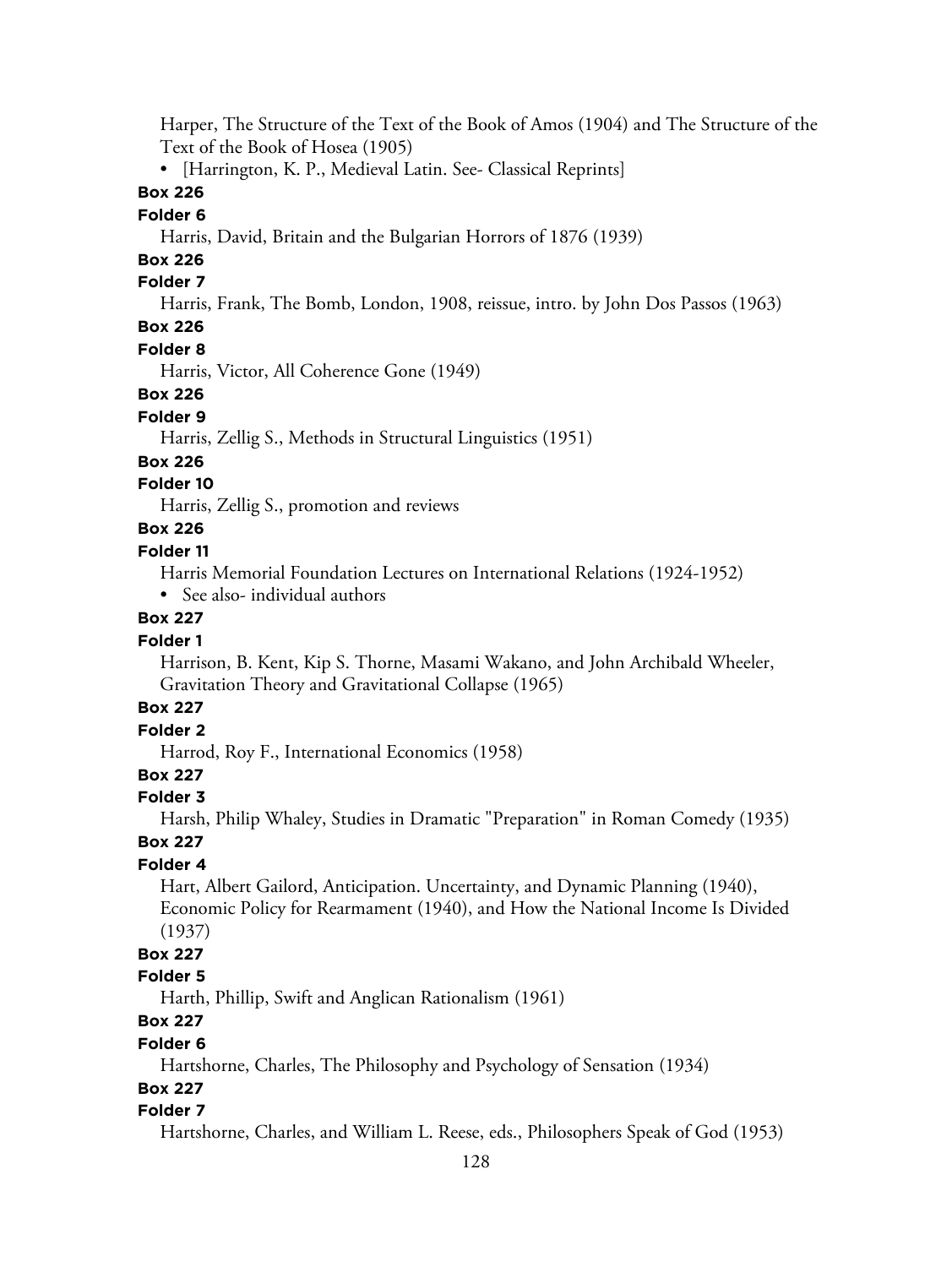#### **Box 227**

**Folder 8**

Hartshorne, Charles, permissions from copyright holders

### **Box 227**

#### **Folder 9**

Hartshorne, Charles, promotion

# **Box 227**

### **Folder 10**

Hasebroek, Johannes, Trade and Politics in Ancient Greece, trans. L. M. Fraser and D. C. Macgregor (1933)

#### **Box 227**

#### **Folder 11**

Hastings, George Everett, The Life and Works of Francis Hopkinson (1926)

# **Box 227**

### **Folder 12**

Hastings, William Thomson, Syllabus of American Literature (1923)

## **Box 227**

### **Folder 13**

Hastings, William Thomson, promotion

# **Box 228**

### **Folder 1**

Hatch, Frederick Henry, An Introduction to the Study of Ore Deposits (1929)

### **Box 228**

### **Folder 2**

Hatch, William Henry Paine, The Principal Uncial Manuscripts of The New Testament (1939)

# **Box 228**

# **Folder 3**

Hathway, Marion, The Migratory Worker and Family Life (1934)

# **Box 228**

### **Folder 4**

Hathway, The Young Cripple and His Job (1928)

### **Box 228**

### **Folder 5**

Haupt, Paul, The Book of Esther (1908) and The Book of Micah (1910)

# **Box 228**

### **Folder 6**

Hauser, Philip M., and Otis Dudley Duncan, eds., The Study of Population (1959)

## **Box 228**

### **Folder 7**

Hauser, Philip M., promotion and reviews

### **Box 228**

## **Folder 8**

Havighurst, Robert J., Developmental Tasks and Education (1948)

### **Box 228**

### **Folder 9**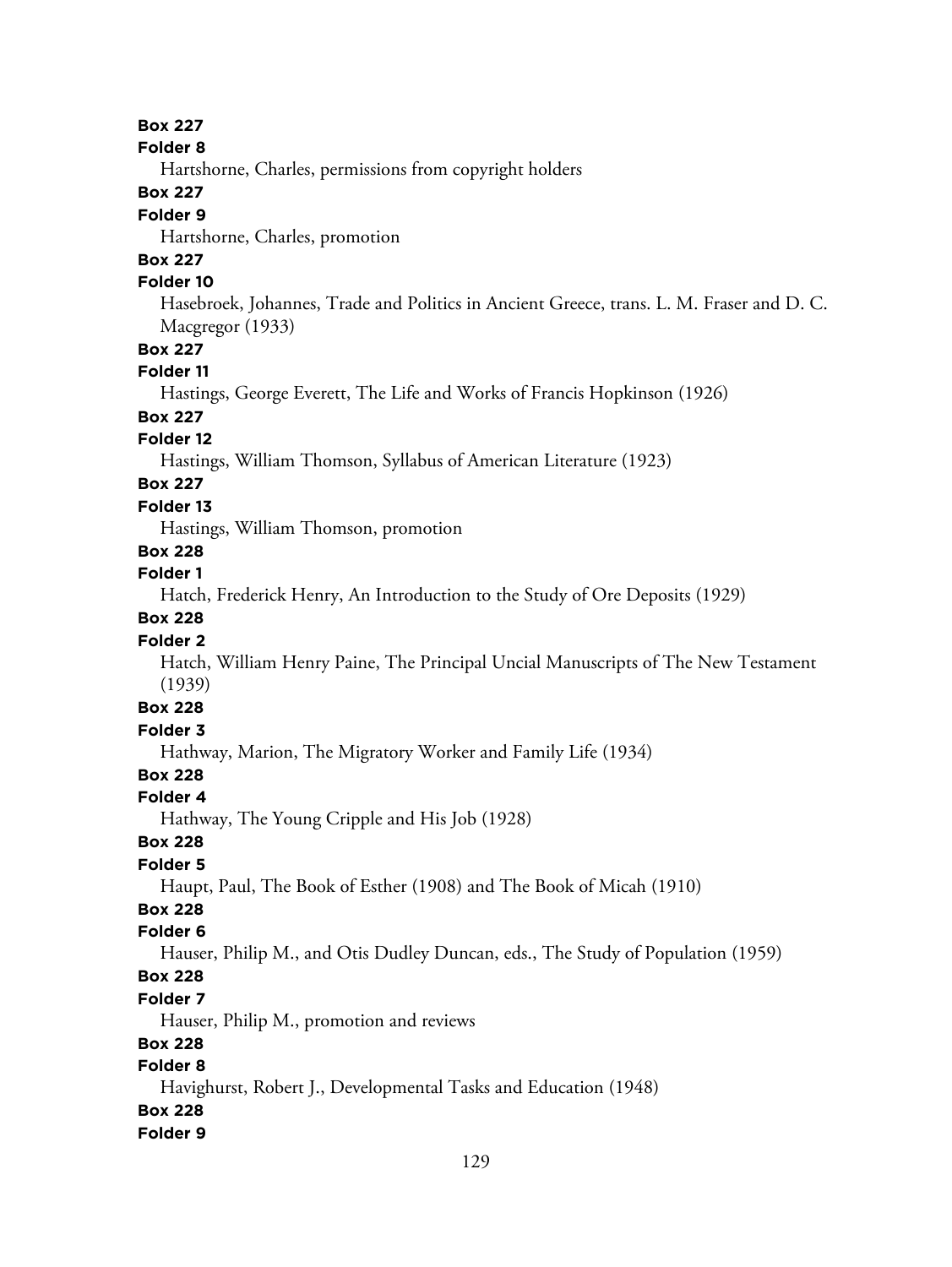Havighurst, Robert J., and Bernice L. Neugarten, American Indian and White Children (1955) **Box 228 Folder 10** Havighurst, Robert J., promotion and reviews **Box 228 Folder 11** Hawley, Florence, Tree-Ring Analysis and Dating in the Mississippi Drainage (1941) **Box 228 Folder 12** Hay, Eloise Knapp, The Political Novels of Joseph Conrad (1963) **Box 228 Folder 13** Haydon, Albert Eustace, ed., Modern Trends in World-Religions (1934) **Box 229 Folder 1** Hayek, Friedrich A., The Constitution of Liberty (1960) **Box 229 Folder 2** Hayek, Friedrich A., reviews **Box 229 Folder 3** Hayek, Individualism and Economic Order (1948) **Box 229 Folder 4** Hayek, Individualism and Economic Order (1948), promotion **Box 229 Folder 5** Hayek, Individualism and Economic Order (1948), reviews **Box 229 Folder 6** Hayek, John Stuart Mill and Harriet Taylor (1951) **Box 229 Folder 7** Hayek, John Stuart Mill and Harriet Taylor (1951), promotion and reviews **Box 229 Folder 8** Hayek, The Pure Theory of Capital (1951) **Box 229 Folder 9** Hayek, The Pure Theory of Capital (1951), promotion and reviews **Box 230 Folder 1-4** Hayek, The Road to Serfdom (1944) **Box 230 Folder 5-7**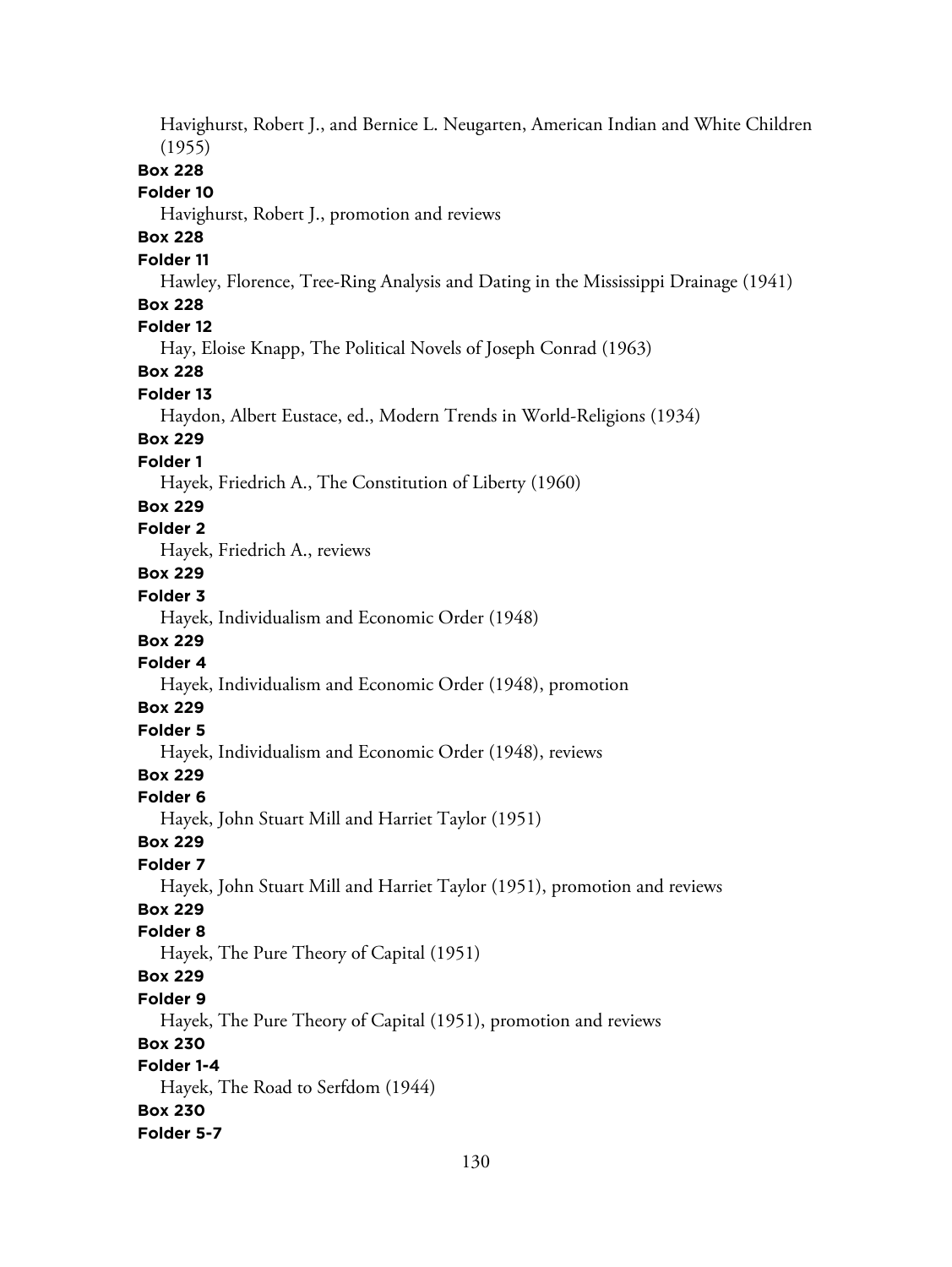Hayek, The Road to Serfdom (1944), promotion **Box 230 Folder 8-9** Hayek, The Road to Serfdom (1944) reviews **Box 231 Folder 1** Hayek, The Sensory Order (1952) **Box 231 Folder 2** Hayek, The Sensory Order (1952), promotion and reviews **Box 231 Folder 3** Hayek, ed., Capitalism and the Historians (1954) **Box 231 Folder 4** Hayek, ed., promotion **Box 231 Folder 5** Hayek, ed., reviews • See also- Public Policy Pamphlets **Box 231 Folder 6** Hayes, Augustus Washington, Rural Community Organizations (1921) **Box 231 Folder 7** Hayes, William C., Most Ancient Egypt, ed. Keith C. Seele (1965) **Box 231 Folder 8** Haygood, William Converse, Who Uses the Public Library (1938) **Box 231 Folder 9** Hays, Samuel P., The Response to Industrialism (1957) **Box 232 Folder 1** Hays, Samuel P., promotion and reviews **Box 232 Folder 2** Hazard, John W., The Soviet System of Government (1957) **Box 232 Folder 3** Hazard, John W., 2d ed. (1960), 3d ed. (1964), 4th ed. (1968) **Box 232 Folder 4** Hazard, John W., promotion **Box 232 Folder 5**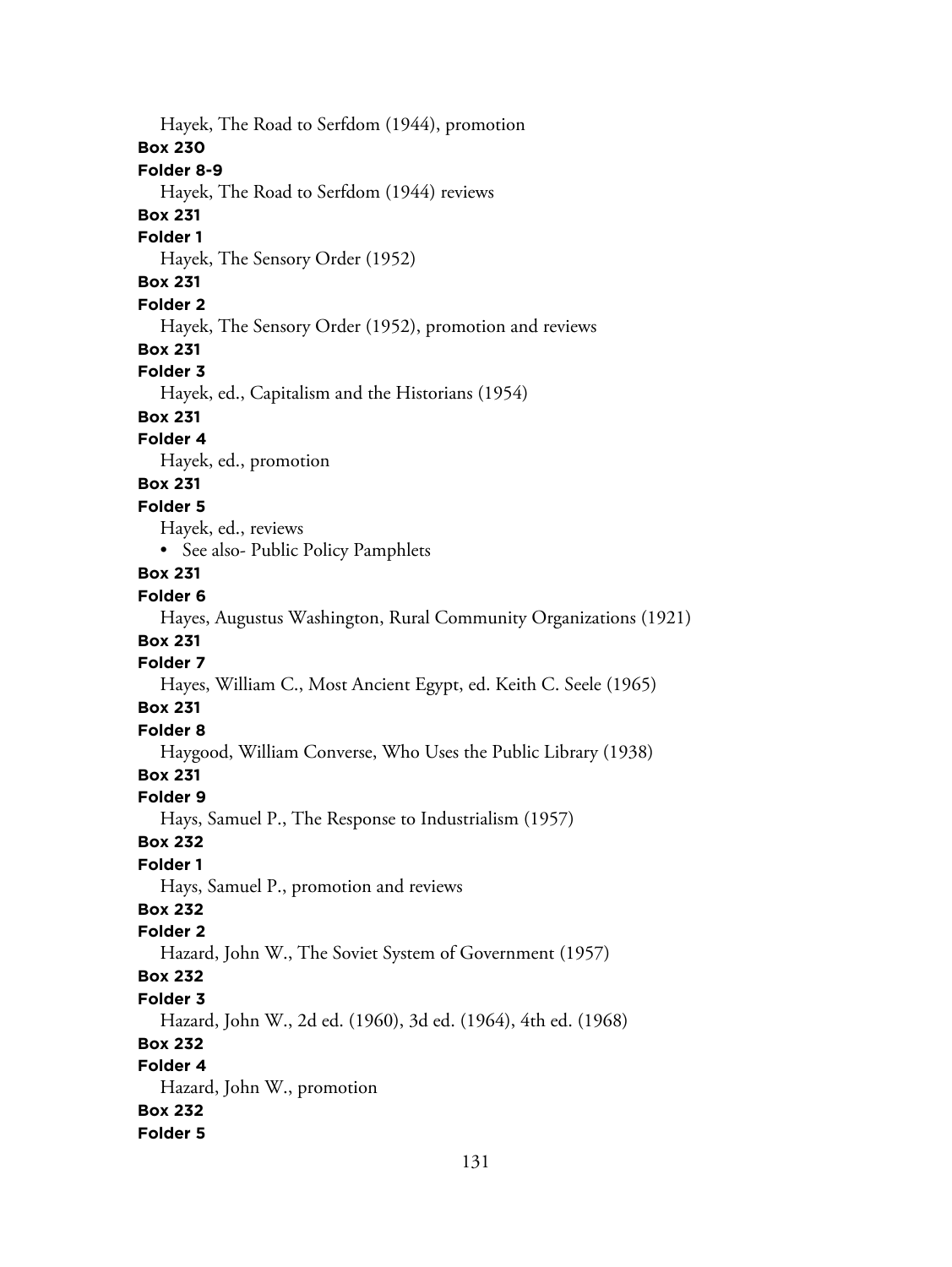Hazard, Paul, ed., Etudes critiques sur Manon Lescaut (1929)

### **Box 232**

### **Folder 6**

Heath, Louise Robinson, The Concept of Time (1936)

# **Box 232**

# **Folder 7-8**

Heath-Chicago Language Series (1925-1934) [originally University of Chicago Language Series, transferred to D. C. Heath & Co., 1934], French and Spanish

### **Box 232**

### **Folder 9**

Heath-Chicago Language Series (1925-1934) [originally University of Chicago Language Series, transferred to D. C. Heath & Co., 1934], German

#### **Box 232**

#### **Folder 10**

Heath-Chicago Language Series (1925-1934) [originally University of Chicago Language Series, transferred to D. C. Heath & Co., 1934], Italian

# **Box 233**

#### **Folder 1**

Heaton, Kenneth Lewis, Character Building through Recreation (1929)

### **Box 233**

### **Folder 2**

Heaton, The Character Emphasis in Education (1933)

### **Box 233**

#### **Folder 3**

Heaton, Kenneth Lewis, William G. Camp, and Paul B. Diederich, Professional Education for Experienced Teachers (1940)

## **Box 233**

### **Folder 4**

Heaton, Kenneth Lewis, and G. Robert Koopman, A College Curriculum Based on Functional Needs of Students (1936)

#### **Box 233**

#### **Folder 5**

Heaton, Kenneth Lewis, and Vivian Weedon, The Failing Student (1939)

### **Box 233**

#### **Folder 6**

Hecht, Ben, Erik Dorn, 1921, reissue, intro. by Nelson Algren (1963)

#### **Box 233**

### **Folder 7**

Hefelbower, Samuel Gring, The Relation of John Locke to English Deism (1918)

## **Box 233**

### **Folder 8**

Hegel, Georg Wilhelm Friedrich, Early Theological Writings, trans. T. M. Knox and Richard Kroner (1948)

### **Box 233**

### **Folder 9**

Heide, Fritz, Meteorites, trans. Edward Anders and Eugene DuFresne (1964)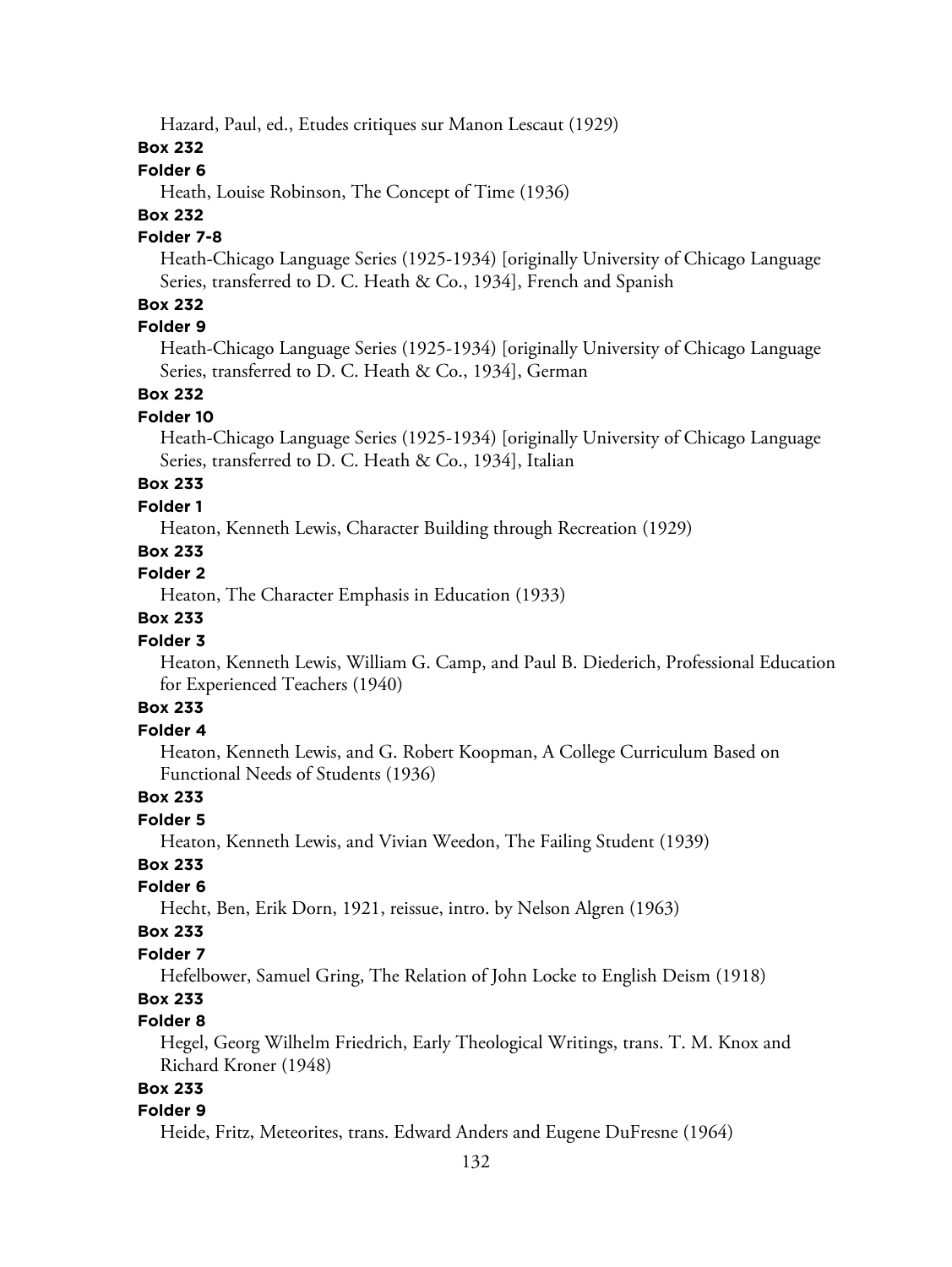**Box 234**

**Folder 1**

Heidel, Alexander, The Babylonian Genesis (1942)

#### **Box 234**

#### **Folder 2**

Heidel, Alexander, promotion and reviews

## **Box 234**

## **Folder 3**

Heidel, The Gilgamesh Epic and Old Testament Parallels (1946)

### **Box 234**

#### **Folder 4**

Heidel, The Gilgamesh Epic and Old Testament Parallels (1946), promotion and reviews

#### **Box 234**

#### **Folder 5**

Heilperin, Michael A., Economic Policy and Democracy (1943)

#### **Box 234**

#### **Folder 6**

Heine, Ralph W., ed., The Student Physician as Psychotherapist (1962)

### **Box 234**

#### **Folder 7**

Heine, Ralph W., promotion

#### **Box 234**

## **Folder 8**

Heinemann, Paul Gustav, A Laboratory Guide in Bacteriology for the Use of Students. Teachers, and Practitioners (1905)

#### **Box 234 Folder 9**

Heisenberg, Werner, The Physical Principles of the Quantum Theory, trans. Carl Eckart and Frank C. Hoyt (1930)

## **Box 234**

#### **Folder 10**

Heiserman, A. R., Skelton and Satire (1961)

### **Box 234**

### **Folder 11**

Hemleben, Sylvester, Plans for World Peace through Six Centuries (1943)

## **Box 235**

### **Folder 1**

Henderson, Charles Richmond, Social Duties from the Christian Point of View (1909)

# **Box 235**

### **Folder 2**

Henderson, Social Programmes in the West (1913)

• [Henderson, G. F. R. See- Luvaas, Jay]

## **Box 235**

#### **Folder 3**

Henderson, Hubert, Supply and Demand (1958)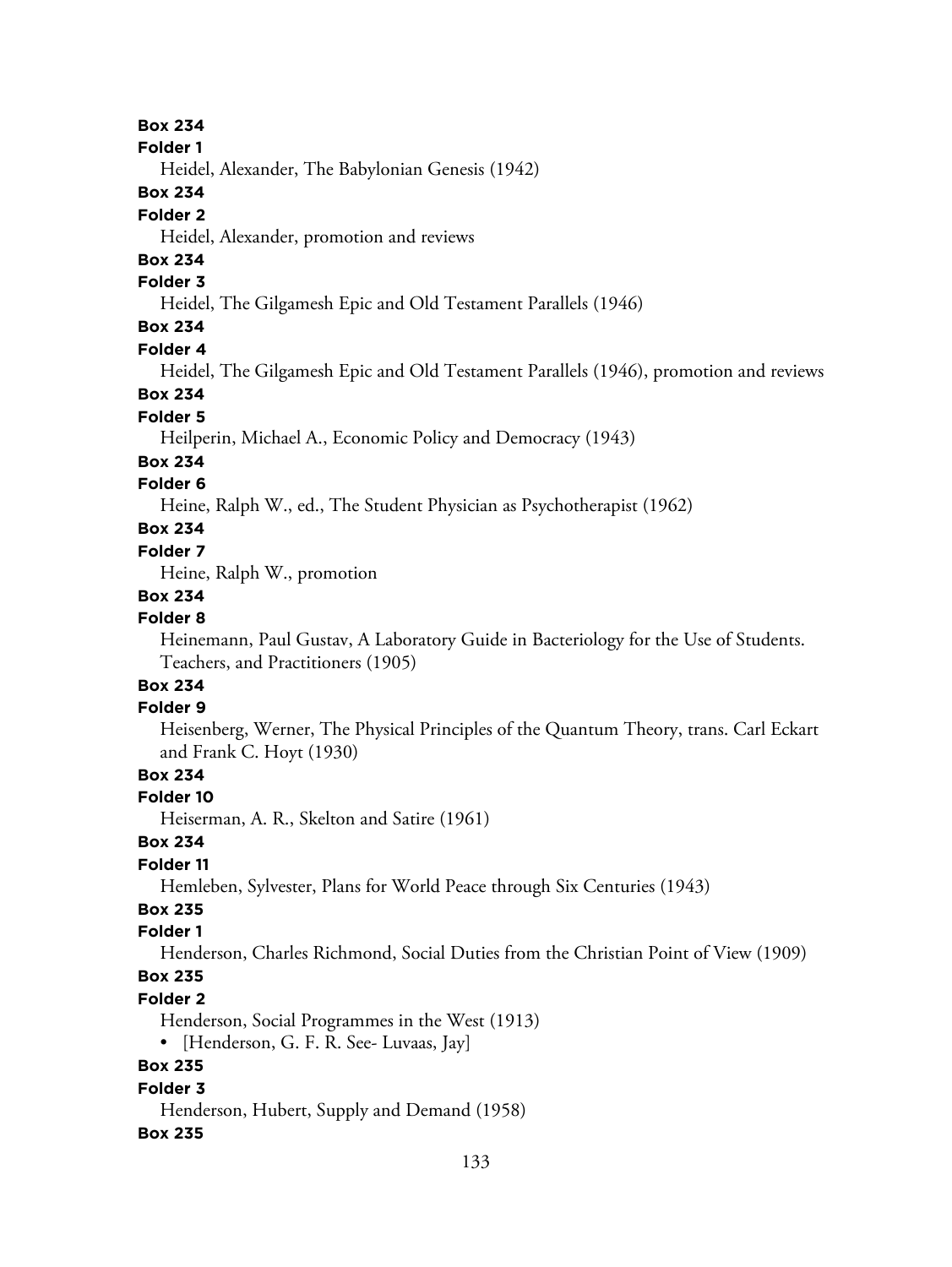**Folder 4** Henderson, Stella Van Petten, Introduction to the Philosophy of Education (1947) **Box 235 Folder 5** Henderson, Stella Van Petten, promotion and reviews **Box 235 Folder 6** Henke, Frederick Goodrich, A Study in the Psychology of Ritualism (1910) **Box 235 Folder 7** Henry, Nelson B., and Jerome G. Kerwin, Schools and City Government (1938) **Box 235 Folder 8** Hermens, F. A., Democracy and Proportional Representation (1940) **Box 235 Folder 9** Hermens, The Tyrant's War and the People's Peace (1944) **Box 236 Folder 1** Herrick, C. Judson, Brains of Rats and Men (1926) **Box 236 Folder 2** Herrick, The Brain of the Tiger Salamander (1948) **Box 236 Folder 3** Herrick, The Brain of the Tiger Salamander (1948), promotion and reviews **Box 236 Folder 4** Herrick, George Ellett Coghill (1949) **Box 236 Folder 5** Herrick, The Thinking Machine (1929) **Box 236 Folder 6** Herrick, The Thinking Machine (1929), promotion and reviews **Box 236 Folder 7** Herrick James B., Memories of Eighty Years (1949) **Box 237 Folder 1-2** Hertz, Richard, Chance and Symbol (1948) **Box 237 Folder 3** Hertz, Richard, promotion and reviews **Box 237 Folder 4**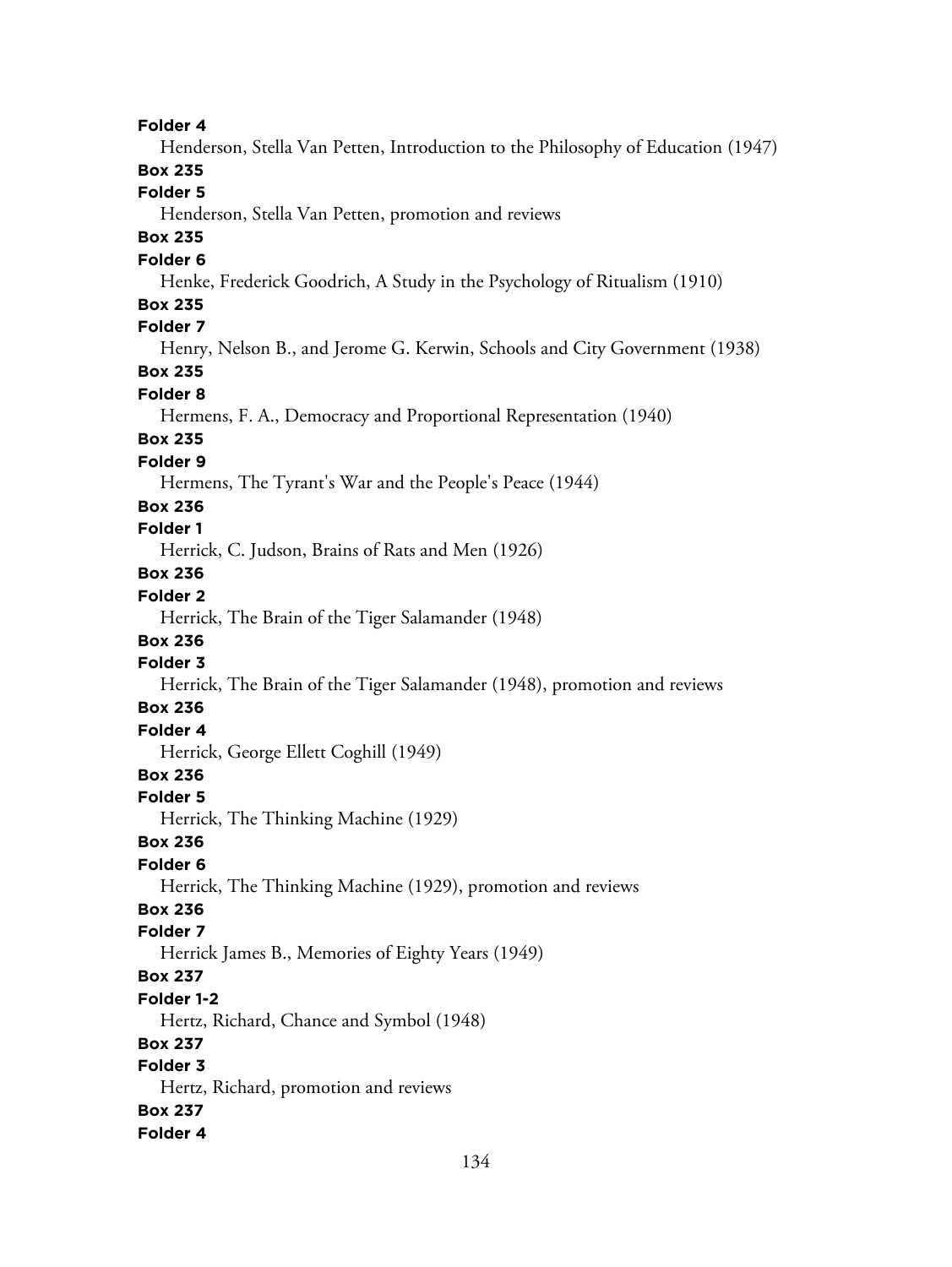Herz, John H., Political Realism and Political Idealism (1951)

### **Box 237**

### **Folder 5**

Herz, John H., promotion and reviews

# **Box 237**

### **Folder 6**

Hess, Julius Hayes, George H. Mohr, and Phyllis F. Bartelme, The Physical and Mental Growth of Prematurely Born Children (1934)

### **Box 237**

# **Folder 7**

Hess, Robert D., and Gerald Handel, Family Worlds (1959)

### **Box 237**

### **Folder 8**

Hess, Robert D., promotion and reviews

### **Box 237**

#### **Folder 9**

Hess, Walter Rudolf, The Biology of Mind, trans. Gerhardt von Bonin (1964)

#### **Box 237**

### **Folder 10**

Hess, Walter Rudolf, promotion and reviews

### **Box 238**

# **Folder 1**

Hesseltine, William B., and Hazel C. Wolf, The Blue and the Gray on the Nile (1961)

## **Box 238**

### **Folder 2**

Hesseltine, William B., promotion and reviews

#### **Box 238**

## **Folder 3**

Hesseltine, William B., movie rights

### **Box 238**

### **Folder 4**

Hettinger, Herman Strecker, A Decade of Radio Advertising (1933)

### **Box 238**

### **Folder 5**

Heywood, Robert B., ed., The Works of the Mind (1947)

### **Box 238**

### **Folder 6**

Heywood, Robert B., Phoenix ed. (1966)

# **Box 238**

#### **Folder 7**

Heywood, Robert B., promotion and reviews

### **Box 239**

### **Folder 1**

Hill, Derek, and Oleg Grabar, Islamic Architecture and Its Decoration. A.D. 800-1500 (1965)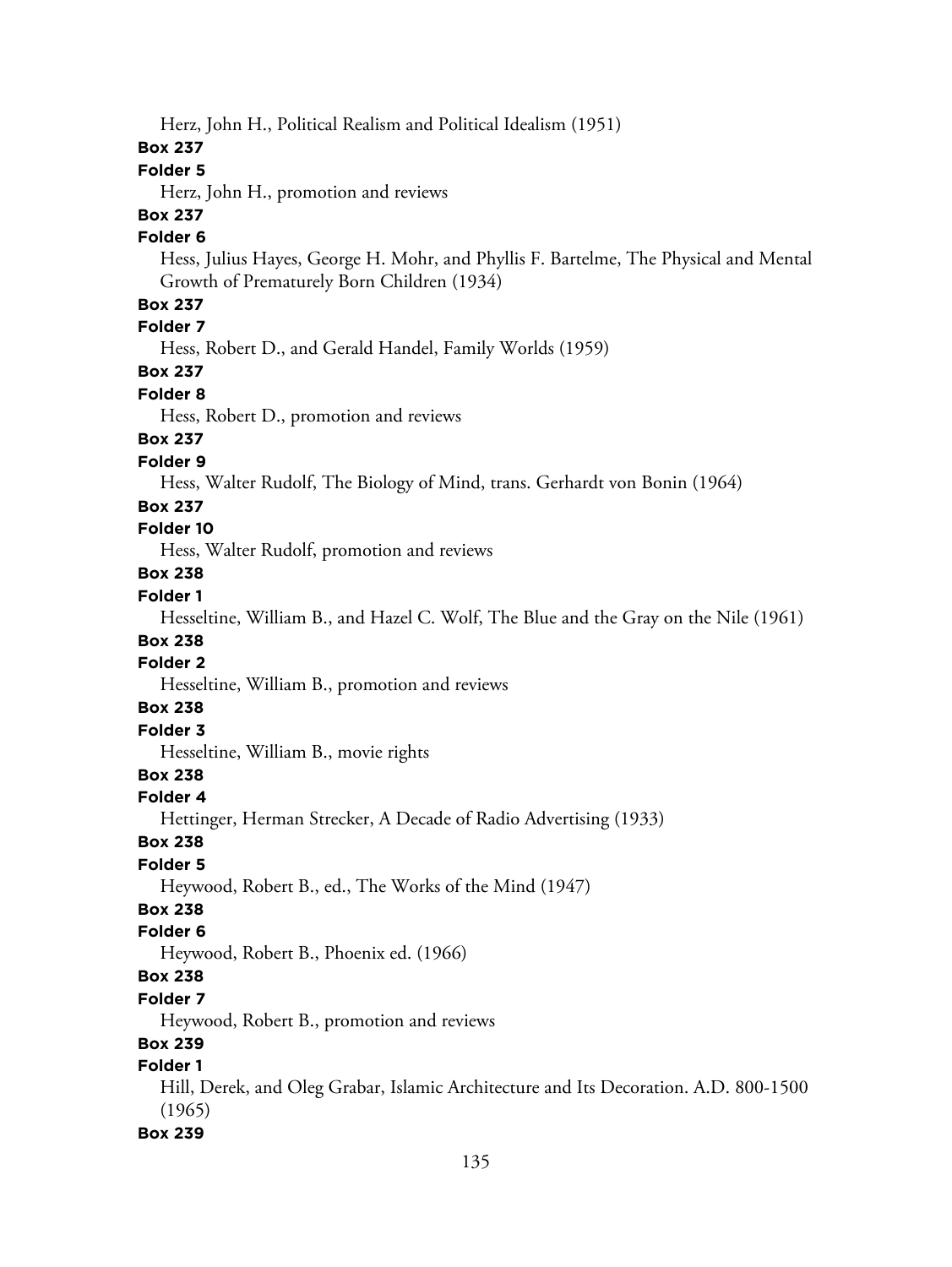**Folder 2** Hill, Derek, promotion and reviews **Box 239 Folder 3** Hill, Howard Copeland, Roosevelt and the Caribbean (1927) **Box 239 Folder 4** Hill, Jim Dan, The Texas Navy in Forgotten Battles and Shirtsleeve Diplomacy (1937) **Box 239 Folder 5** Hill, Lewis B., Psychotherapeutic Intervention in Schizophrenia (1955) **Box 239 Folder 6** Hill, Lewis B., promotion and reviews **Box 239 Folder 7** Hiller, Ernest Theodore, The Strike (1928) **Box 239 Folder 8** Hillman, Arthur, and Robert J. Casey, Tomorrow's Chicago (1953) **Box 239 Folder 9** Hillman, Arthur, promotion and reviews **Box 239 Folder 10** Hiltner, William A., ed., Astronomical Techniques (1962) **Box 239 Folder 11** Hiltner, William A., promotion and reviews **Box 240 Folder 1** Himmelfarb, Gertrude, Lord Acton (1952) **Box 240 Folder 2** Himmelfarb, Gertrude, promotion and reviews **Box 240 Folder 3** Hirschy, Noah Calvin, Artaxerxes III Ochus and His Reign (1909) **Box 240 Folder 4** Hirshleifer, Jack, James C. DeHaven, and Jerry Milliman, Water Supply (1960) **Box 240 Folder 5** Hirshleifer, Jack, promotion and reviews **Box 240 Folder 6**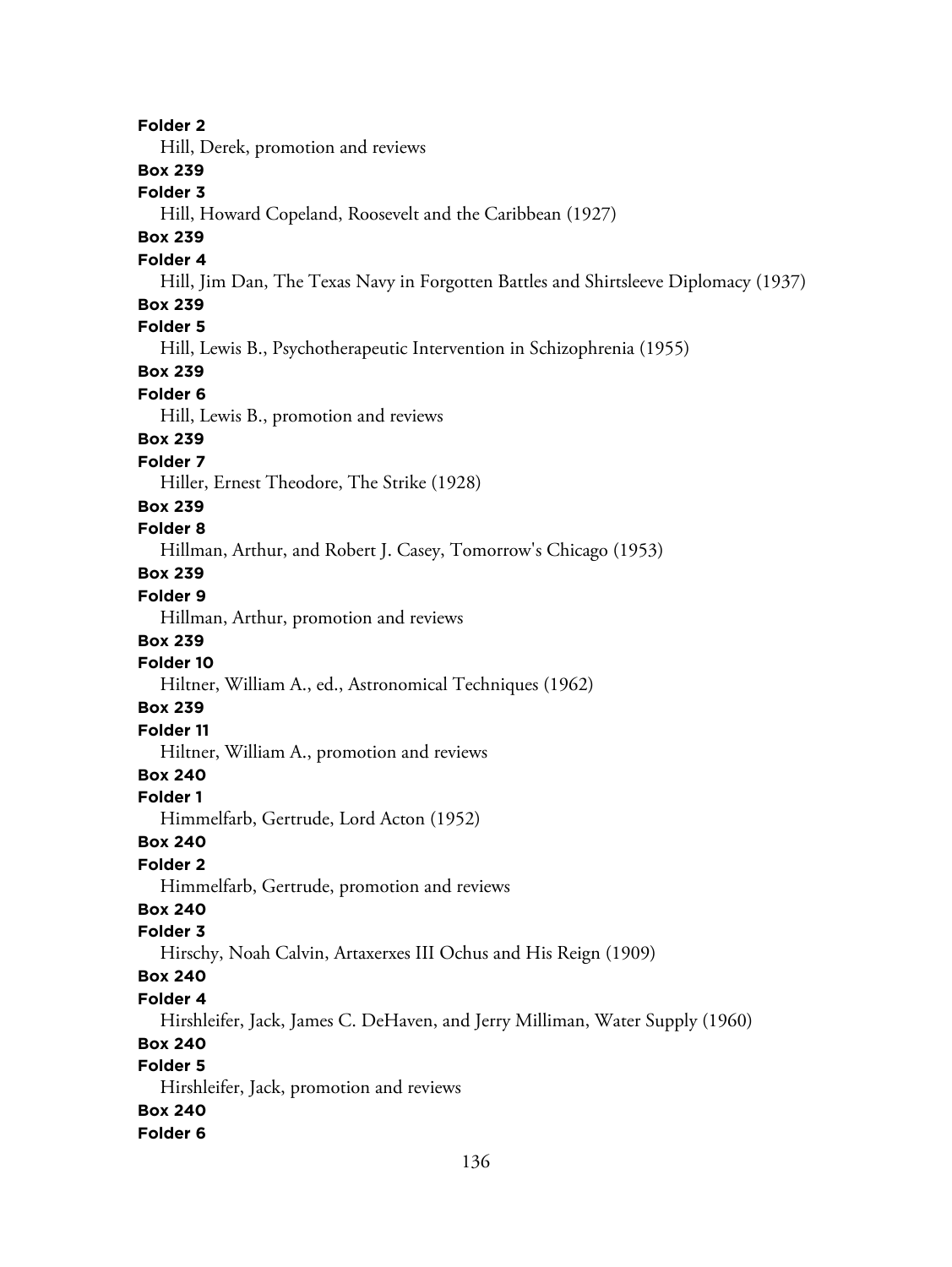Hoben, Allan, The Church School of Citizenship (1918)

#### **Box 240**

#### **Folder 7**

Hoben, The Minister and the Boy (1912)

### **Box 240**

#### **Folder 8**

Hobson, John A., D. H. MacGregor, and Reginald Lennard, Some Aspects of Recent British Economics (1923)

### **Box 240**

**Folder 9**

Hocking, William Ernest, Freedom of the Press (1947)

### **Box 240**

#### **Folder 10**

Hocking, William Ernest, promotion and reviews

## **Box 241**

**Folder 1**

Hodge, Albert Claire, Retail Accounting and Control (1925)

### **Box 241**

### **Folder 2**

Hodge, Albert Claire, and James Oscar McKinsey, Principles of Accounting (1920)

# **Box 241**

# **Folder 3**

Hodges, Paul C., An Epiphyseal Chart (1937)

### **Box 241**

# **Folder 4**

Hodges, The Life and Times of Emil H. Grubbe (1964)

# **Box 241**

# **Folder 5**

Hodges, The Life and Times of Emil H. Grubbe, promotion

# **Box 241**

### **Folder 6**

Hodous, Lewis, ed., Careers for Students of Chinese Language and Civilization (1933)

### **Box 241**

### **Folder 7**

Hoenigswald, Henry M., Language Change and Linguistic Reconstruction (1960)

# **Box 241**

### **Folder 8**

Hoenigswald, Henry M., promotion and reviews

# **Box 241**

#### **Folder 9**

Hoffman, Horace Addison, Everyday Greek (1919)

### **Box 241**

## **Folder 10**

Hoffman, Horace Addison, promotion and reviews

### **Box 241**

### **Folder 11**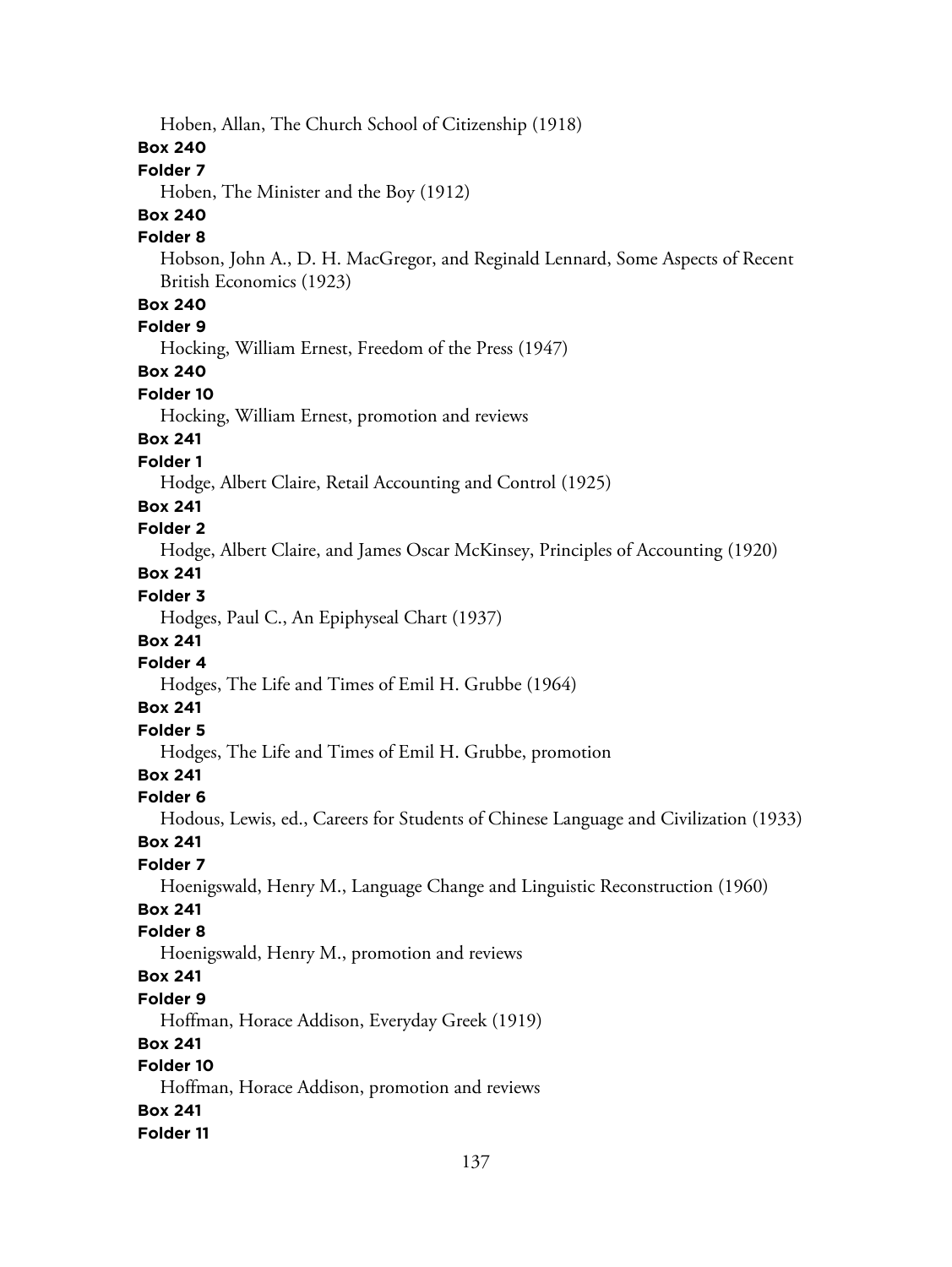Hofstadter, Richard, and Wilson Smith, A Documentary History of American Higher Education (1961) **Box 241 Folder 12** Hofstadter, Richard, and Wilson Smith, promotion **Box 242 Folder 1** Hoijer, Harry, Chiricahua and Mescalero Apache Texts (1938) **Box 242 Folder 2** Hoijer, ed., Language in Culture (1954) **Box 242 Folder 3** Hoijer, ed., promotion **Box 242 Folder 4** Hoijer, ed., reviews **Box 242 Folder 5** Holck, Harald Groth Oxholm, Diet and Efficiency (1929) **Box 242 Folder 6** Holland, William L., ed., Problems of the Pacific (1936) **Box 242 Folder 7** Hollingsworth, J. Rogers, The Whirligig of Politics (1963) **Box 242 Folder 8** Hollingsworth, J. Rogers, production **Box 242 Folder 9** Hollingsworth, J. Rogers, promotion **Box 242 Folder 10** Holman, Charles Thomas, The Cure of Souls (1932) **Box 242 Folder 11** Holt, Robert F., and Robert M. van de Velde, Strategic Psychological Operations and American Foreign Policy (1960) **Box 242 Folder 12** Holt, Robert F., promotion and reviews **Box 243 Folder 1** Holtom, D. C., Modern Japan and Shinto Nationalism (1943) **Box 243**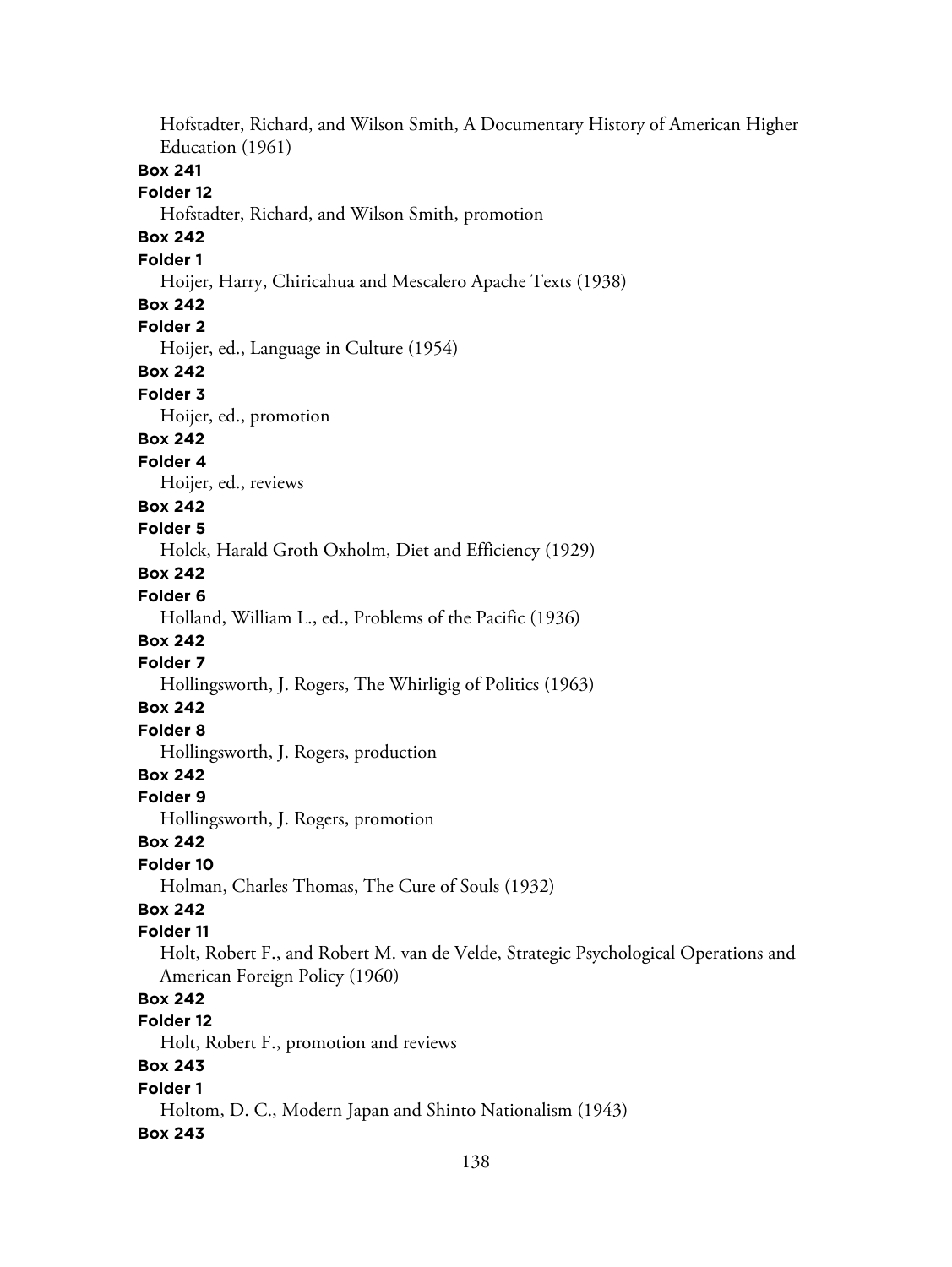**Folder 2**

Holtom, D. C., promotion and reviews (1943)

#### **Box 243**

#### **Folder 3**

Holtom, D. C., promotion and reviews, rev. ed. (1947)

## **Box 243**

### **Folder 4**

Holzinger, Karl John, Statistical Résumé of the Spearman Two-Factor Theory (1930)

#### **Box 243**

## **Folder 5**

Holzinger, Statistical Tables for Students in Education and Psychology (1925)

## **Box 243**

### **Folder 6**

Holzinger, Karl John, and Harry H. Harman, Factor Analysis (1941)

## **Box 243**

## **Folder 7**

Holzinger, Karl John, promotion and reviews

• See also- Harman, Harry H., Modern Factor Analysis

### **Box 244**

#### **Folder 1-2**

Homer, The Iliad, trans. Richmond Lattimore (1951)

#### **Box 244**

#### **Folder 3**

Homer, The Iliad, production

#### **Box 244**

**Folder 4**

Homer, The Iliad, promotion

### **Box 244**

### **Folder 5**

Homer, The Iliad, reviews

### **Box 244**

#### **Folder 6**

Homer, The Iliad, Phoenix ed. (1961)

### **Box 244**

### **Folder 7-9**

Homer, The Iliad, new ed. illustrated by Leonard Baskin (1962)

## **Box 244**

### **Folder 10**

Homer, The Iliad, new ed., promotion

# **Box 245**

# **Folder 1**

Hooker, Richard, Of the Laws of Ecclesiastical Polity, 1890, reissue (1950)

# **Box 245**

## **Folder 2**

Horace, Odes and Epodes, trans. Joseph P. Clancy (1960)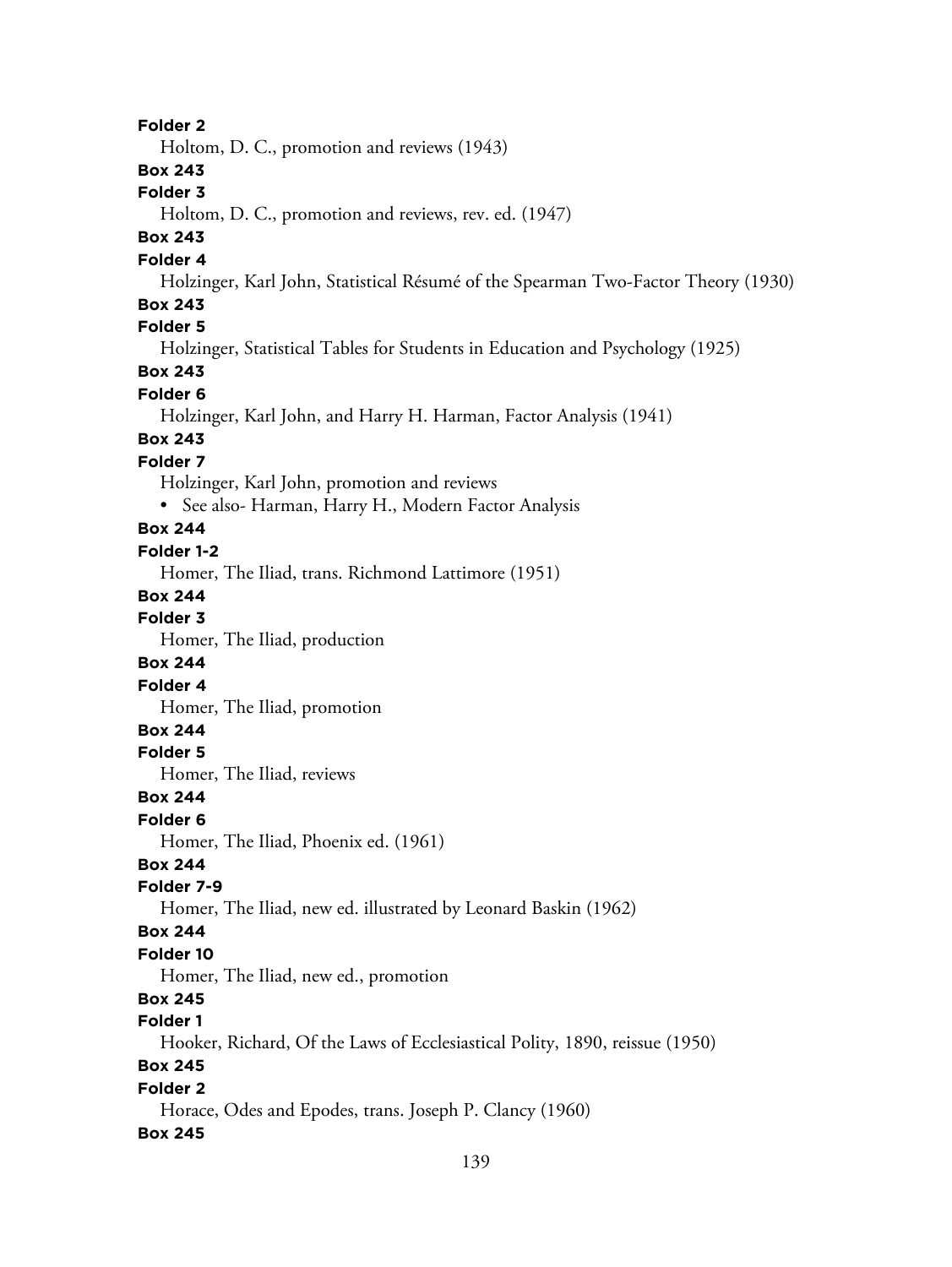**Folder 3**

Horace, Odes and Epodes, reviews

**Box 245**

**Folder 4**

Horace, Satires and Epistles, trans. Smith Palmer Bovie (1959)

## **Box 245**

#### **Folder 5**

Horecky, Paul L., ed., Basic Russian Publications (1962

### **Box 245**

**Folder 6**

Horecky, Paul L., promotion and reviews

**Box 245**

### **Folder 7**

Horecky, ed., Russia and the Soviet Union (1965)

# **Box 245**

**Folder 8**

Horecky, ed., editing and production

### **Box 245**

**Folder 9**

Horecky, ed., promotion and reviews

# **Series IIIb: Book Files, Horne-Zweifel**

| <b>Box 246</b>                                                                                   |
|--------------------------------------------------------------------------------------------------|
| <b>Folder 1</b>                                                                                  |
| Horne, Roman L., The Farm Business (1935)                                                        |
| <b>Box 246</b>                                                                                   |
| <b>Folder 2</b>                                                                                  |
| Horner, Harlan H., Dental Education Today (1947)                                                 |
| <b>Box 246</b>                                                                                   |
| Folder 3                                                                                         |
| Horrall, Onis Harrison, Bile (1938)                                                              |
| <b>Box 246</b>                                                                                   |
| Folder 4                                                                                         |
| Hoselitz, Bert F., ed., The Progress of Underdeveloped Areas (1952)                              |
| <b>Box 246</b>                                                                                   |
| <b>Folder 5</b>                                                                                  |
| Hoselitz, Bert F., promotion and reviews                                                         |
| <b>Box 246</b>                                                                                   |
| Folder <sub>6</sub>                                                                              |
| Hosic, James Fleming, The Elementary Course in English (1908)                                    |
| <b>Box 246</b>                                                                                   |
| <b>Folder 7</b>                                                                                  |
| Houghteling, Leila, The Income and Standard of Living of Unskilled Laborers in Chicago<br>(1927) |
| <b>Box 246</b>                                                                                   |
| <b>Folder 8</b>                                                                                  |
|                                                                                                  |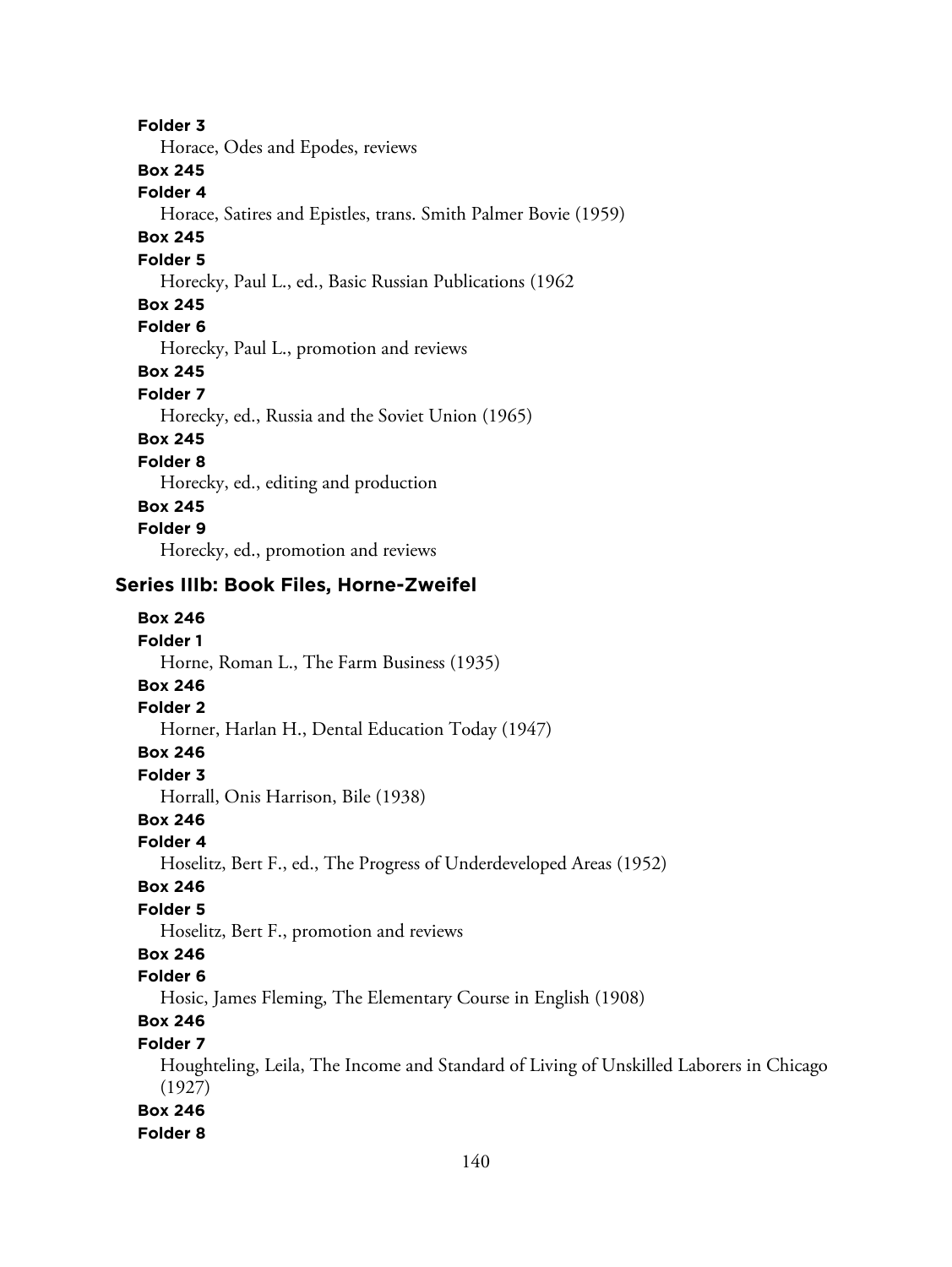Houghton, Louise Seymour, Hebrew Life and Thought (1906) **Box 246 Folder 9** House, Julius Temple, Purpose the Variant of Theory (1925) **Box 246 Folder 10** Howard, George Elliott, A History of Matrimonial Institutions (1904) **Box 246 Folder 11** Howard, Leon, The Connecticut Wits (1943) **Box 246 Folder 12** Howe, Laurence, The Pretorian Prefect from Commodus to Diocletian (1942) **Box 246 Folder 13** Howe, Mark De Wolfe, The Garden and the Wilderness (1965) **Box 246 Folder 14** Howe, Mark De Wolfe, promotion and reviews **Box 247 Folder 1** Howell, A. Brazier, Speed in Animals (1944) **Box 247 Folder 2** Hoyt, Homer, One Hundred Years of Land Values in Chicago (1933) **Box 247 Folder 3** Hu Shih, The Chinese Renaissance (1934) **Box 247 Folder 4** Hubble, Edwin Powell, Photographic Investigations of Faint Nebulae (1920) **Box 247 Folder 5** Hubert, Henri, and Marcel Mauss, Sacrifice, trans. W. D. Halls (1964) **Box 247 Folder 6** Hudson, Winthrop S., American Protestantism (1961) **Box 247 Folder 7** Hudson, Winthrop S., promotion **Box 247 Folder 8** Hudson, Winthrop S., reviews **Box 247 Folder 9** Hudson, John Panet (1942)

141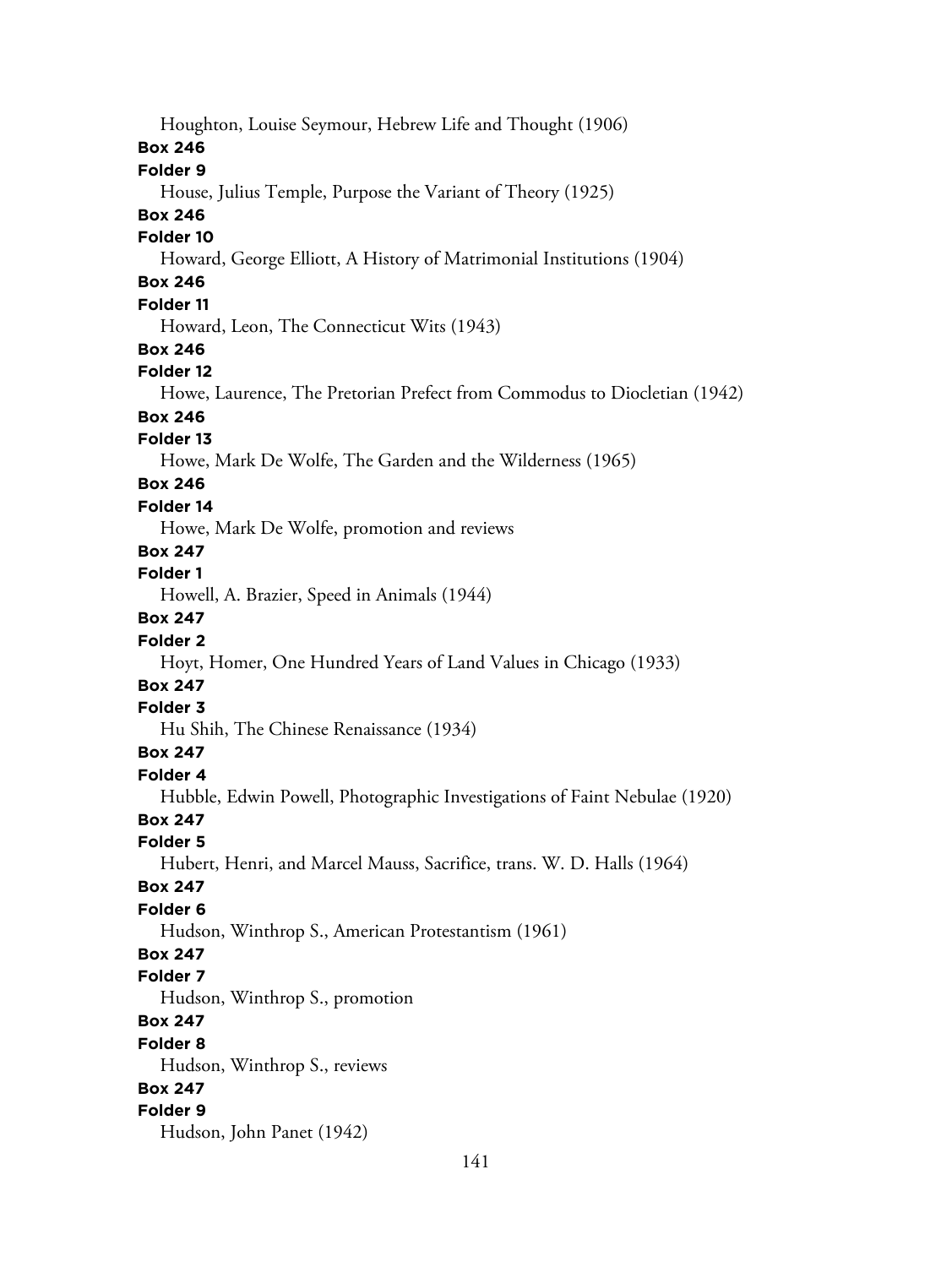**Box 247 Folder 10** Huff, Clay G., A Manual of Medical Parasitology (1943) **Box 247 Folder 11** Hughes, Elizabeth Ann, and Francelia Stuenkel, The Social Service Exchange in Chicago (1929) **Box 247 Folder 12** Hughes, Everett C., French Canada in Transition (1943) **Box 247 Folder 13** Hughes, Everett C., British edition **Box 248 Folder 1** Hughes, Everett C., promotion and reviews **Box 248 Folder 2** Hughes, Everett C., Phoenix ed. (1963) **Box 248 Folder 3** Hughes, George Robert, Saite Demotic Land Leases (1952) **Box 248 Folder 4** Hughes, Helen MacGill, News and the Human Interest Story (1940) **Box 248 Folder 5** Hugill, William M., Panhellenism in Aristophanes (1936) **Box 248 Folder 6** Hulbert, Eri B., The English Reformation and Puritanism, ed. A. R. E. Wyant (1908) **Box 248 Folder 7** Hulbert, James Root, and Viola Blackburn Hulbert, Effective English (1929) **Box 248 Folder 8** Hull, Denison B., Aesop's Fables (1960) **Box 248 Folder 9** Hull, Hounds and Hunting in Ancient Greece (1964) **Box 248 Folder 10** Hull, Hounds and Hunting in Ancient Greece (1964), promotion and reviews **Box 248 Folder 11** Hunter, Walter Samuel, General Psychology (1919)

```
142
```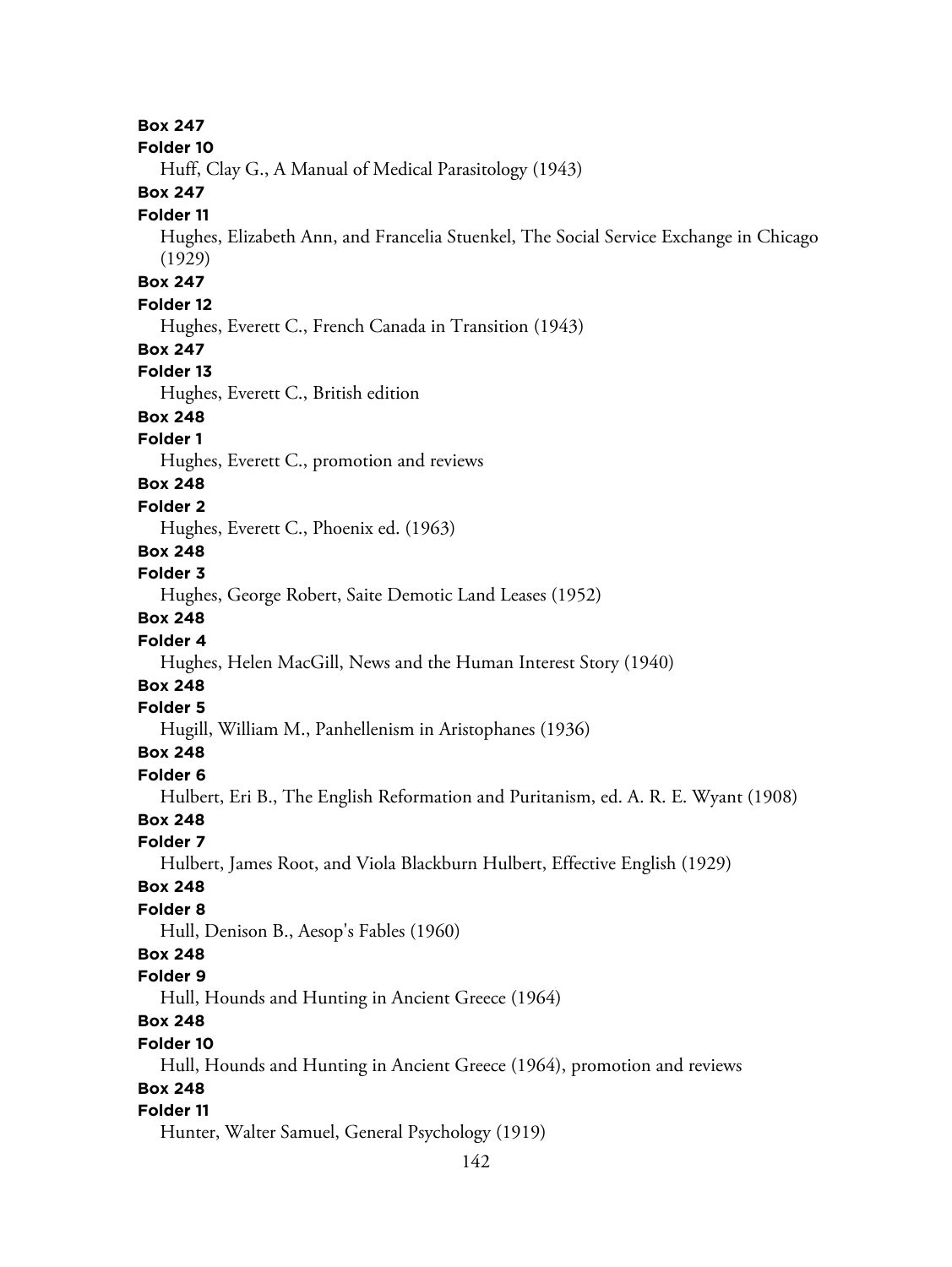#### **Box 248**

#### **Folder 12**

Hunter, Human Behavior, 3d ed. of General Psychology (1928)

#### **Box 248**

### **Folder 13**

Hurst, Sir Cecil James Barrington, et al., Great Britain and the Dominions (1928)

# **Box 249**

## **Folder 1**

Huszar, George de, ed., New Perspectives on Peace (1944)

# **Box 249**

### **Folder 2**

Hutchins, Robert Maynard, No Friendly Voice (1936)

# **Box 249**

## **Folder 3**

Hutchins, The University of Utopia (1953)

# **Box 249**

# **Folder 4**

Hutchins, The University of Utopia (1953), article in Saturday Review drawn from book (galley proofs)

- The Conflict in Education, by RMH, to be published by Harper and Brothers, 1953 (galleys)
- Speech before the National Conference of Editorial Writers, Louisville, 1948 (mimeo).
- Commencement Address, June 1949 (mimeo)
- RMH testimony before the Seditious
- Activities Investigation Commission, Springfield, Ill., 1949, from Special Report of the Commission
- Editorial from Detroit Free Press (copy)

# **Box 249**

## **Folder 5**

Hutchins, The University of Utopia (1953), promotion

# **Box 249**

## **Folder 6**

Hutchins, The University of Utopia (1953), reviews

# **Box 249**

## **Folder 7**

Hutchins, William Norman, Graded Social Service for the Sunday School (1913)

## **Box 249**

## **Folder 8**

Hutchinson, William T., Lowden of Illinois (1957)

# **Box 249**

# **Folder 9**

Hutchinson, William T., promotion and reviews

# **Box 250**

# **Folder 1**

Hutchinson, ed., Democracy and National Unity (1941)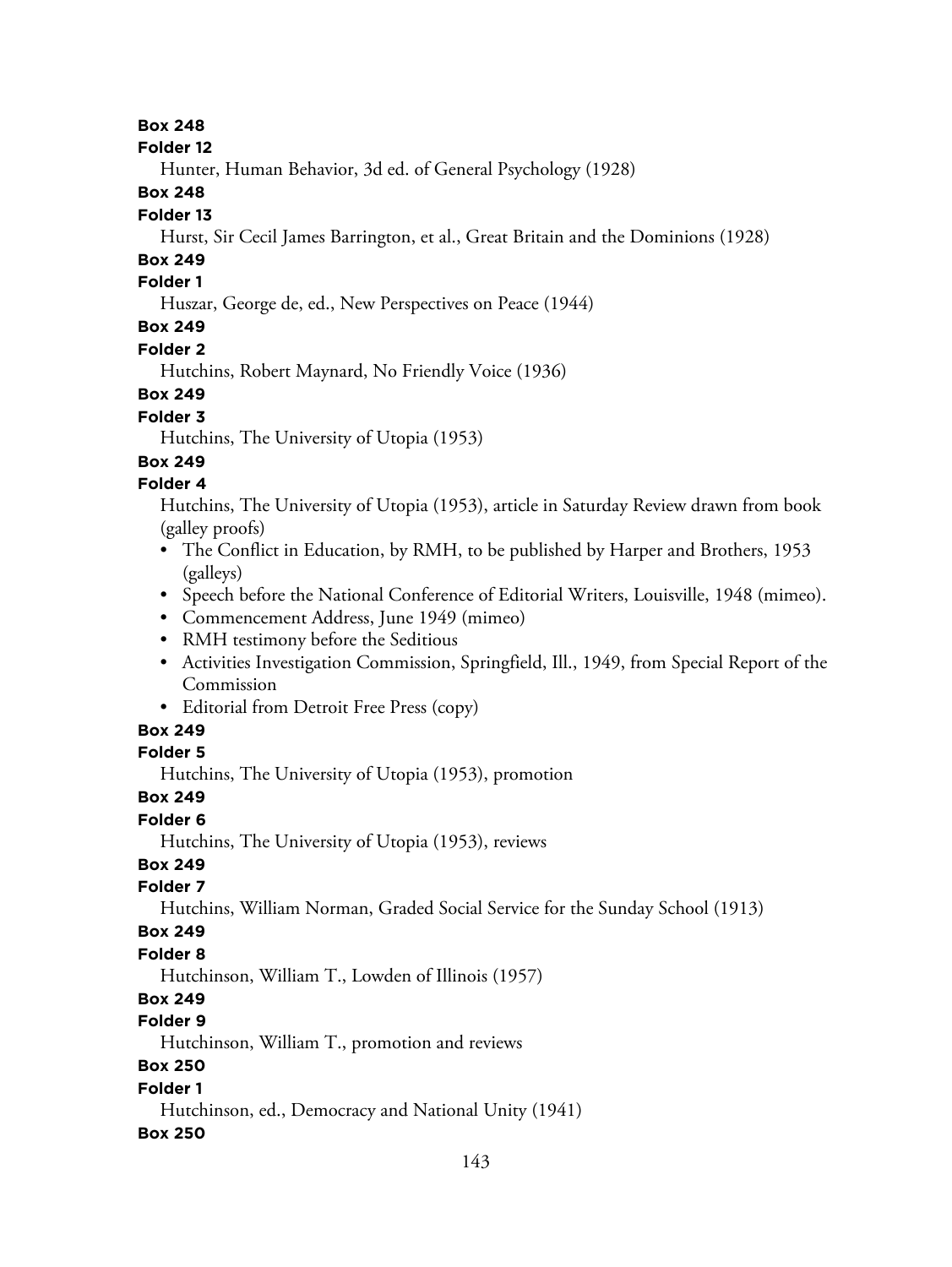#### **Folder 2**

Hutchinson, ed., The Marcus W. Jernegan Essays in American Historiography (1937)

## **Box 250**

# **Folder 3**

Hutton, Graham, Midwest at Noon (1946)

#### **Box 250**

#### **Folder 4**

Hutton, Graham, reviews

#### **Box 250**

#### **Folder 5**

Hutton, The War as a Factor in Human Progress (1942)

## **Box 250**

#### **Folder 6**

- Huygens, Christiaan, Treatise on Light, trans. Silvanus Thompson (1945)
- [Hyers, Faith H. See- Radio and education]

#### **Box 250**

#### **Folder 7**

Hyman, Herbert H., Interviewing in Social Research (1954)

#### **Box 250**

#### **Folder 8**

Hyman, ed., Noble Gas Compounds (1963)

#### **Box 250**

#### **Folder 9**

Hyman, ed., promotion and reviews

### **Box 250**

### **Folder 10**

Hyman, Libbie Henrietta, A Laboratory Manual for Comparative Vertebrate Anatomy (1922)

#### **Box 251**

#### **Folder 1**

Hyman, ed., promotion

### **Box 251**

#### **Folder 2**

Hyman, ed., rev. ed., as Comparative Vertebrate Anatomy (1942)

#### **Box 251**

#### **Folder 3**

Hyman, ed., rev. ed., as Comparative Vertebrate Anatomy (1942), promotion and reviews

# **Box 251**

## **Folder 4**

Hyman, A Laboratory for Elementary Zoölogy (1919)

### **Box 251**

#### **Folder 5**

Hyman, A Laboratory for Elementary Zoölogy (1919), promotion and reviews **Box 251**

#### **Folder 6**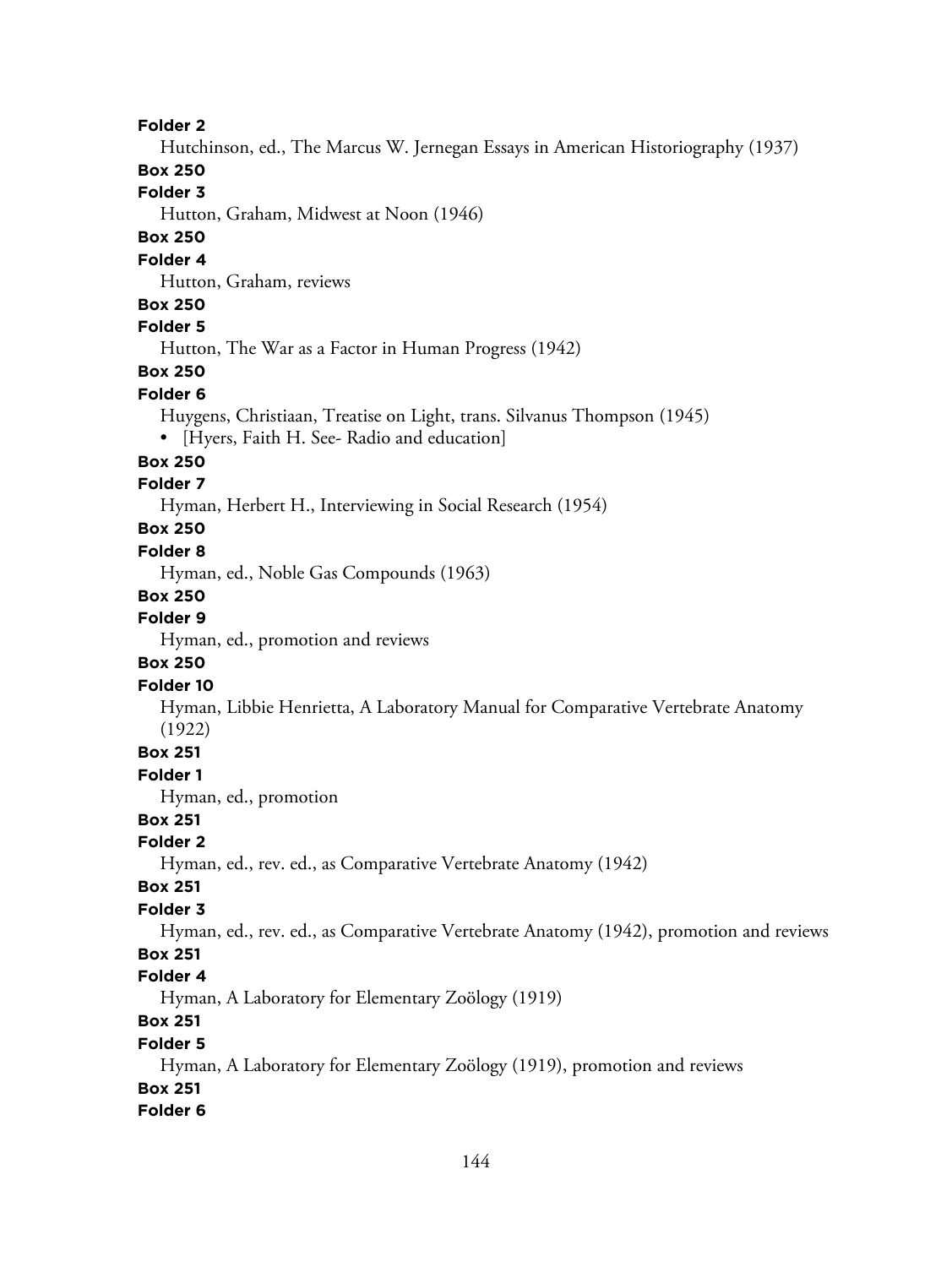Ihrig, Roscoe Myrl, The Semantic Development of Words for "Walk, Run" in the Germanic Languages (1916)

## **Box 251**

### **Folder 7**

Ilchman, Warren F., Professional Diplomacy in the United States, 1779-1939 (1961)

# **Box 251**

# **Folder 8**

Ilchman, Warren F., promotion and reviews

### **Box 251**

## **Folder 9**

Inge, W. R., Mysticism in Religion (1948)

#### **Box 252**

#### **Folder 1**

Ingle, Dwight J., ed., A Dozen Doctors (1963)

### **Box 252**

#### **Folder 2**

Ingle, Dwight J., promotion and reviews

#### **Box 252**

#### **Folder 3**

Inglis, Ruth A., Freedom of the Movies (1947)

### **Box 252**

## **Folder 4**

Inglis, Ruth A., promotion

### **Box 252**

## **Folder 5**

Inglis, Ruth A., reviews

## **Box 252**

## **Folder 6**

Ingraham, Charles Anson, Elmer E. Ellsworth and the Zouaves of '61 (1925)

## **Box 252**

#### **Folder 7**

Innis, Harold Adams, ed., Essays in Political Economy in Honour of E. J. Urwick (1938)

### **Box 252**

### **Folder 8-9**

Institute for Administrative Officers of Higher Institutions, 1929-1948

• See also individual authors

### **Box 252**

### **Folder 10**

Institute of American Meat Packers, Chicago, The Packing Industry (1924)

## **Box 253**

## **Folder 1**

Institute of Pacific Relations series

## **Box 253**

## **Folder 2**

Institute of Pacific Relations series, promotion

• See also- individual authors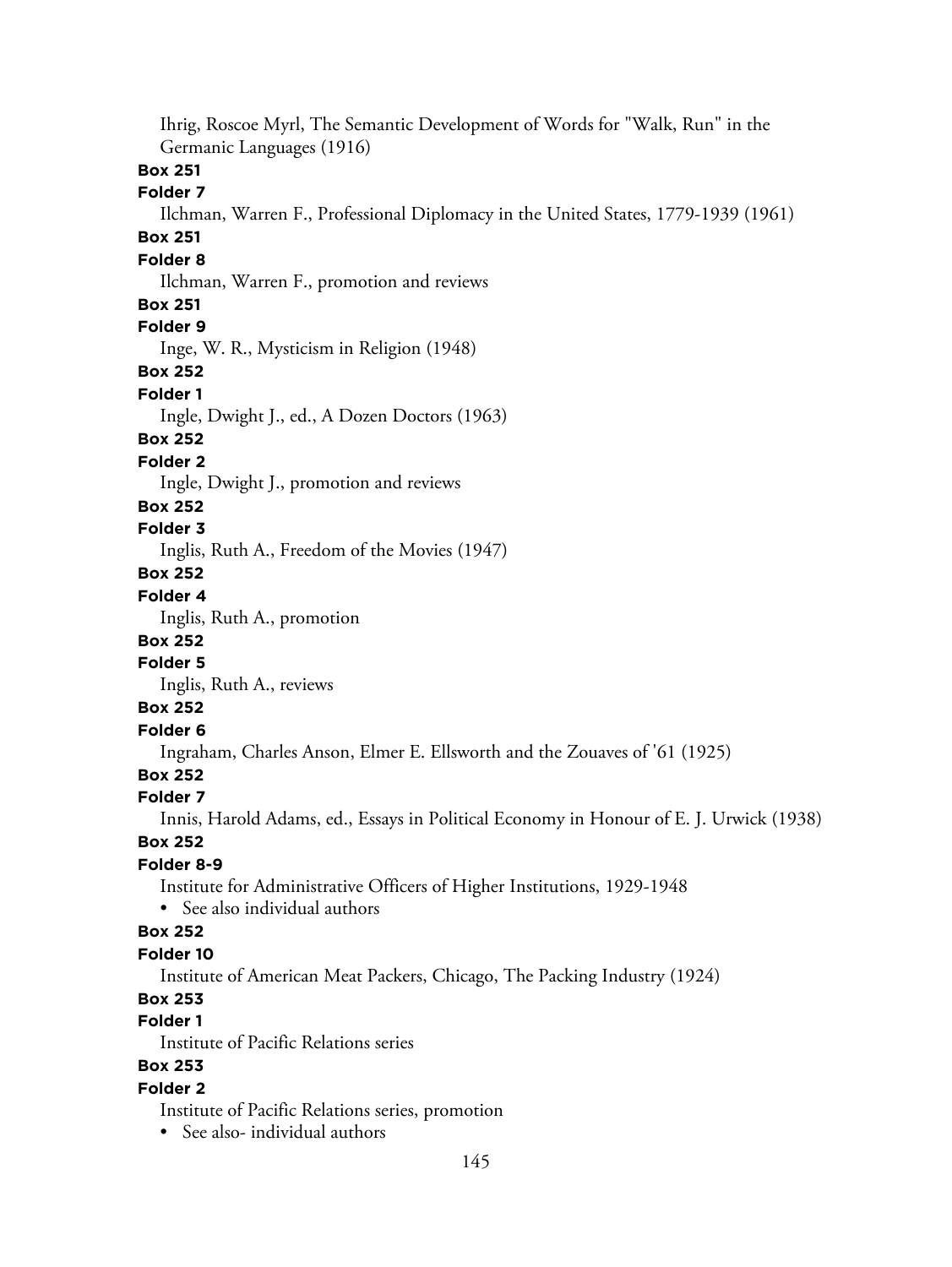**Folder 3**

Institute of Pacific Relations, Research Staff of the Secretariat, Agrarian China (1940)

### **Box 253**

#### **Folder 4**

Ireland, Philip, ed., The Near East (1942)

## **Box 253**

## **Folder 5**

Irwin, William A. The Problem of Ezekiel (1943)

• See also, Smith-Goodspeed Bible, 431:6-433:5

### **Box 253**

#### **Folder 6**

Ishii, Ryoichi, Population Pressure and Economic Life in Japan (1937)

# **Box 253**

## **Folder 7**

Israel, Henry, and Benson Y. Landis, eds., Handbook of Rural Social Resources (1926)

## **Box 253**

#### **Folder 8**

Jackson, Samuel Macauley, ed., The Source of "Jerusalem the Golden" (1910)

## **Box 253**

## **Folder 9**

Jackson, Sir Thomas Graham, Byzantine and Romanesque Architecture (1913)

## **Box 253**

### **Folder 10**

Jackson, Gothic Architecture in France, England, and Italy (1916)

## **Box 253**

## **Folder 11**

Jackson, The Renaissance of Roman Architecture (1922-1923)

### **Box 253**

#### **Folder 12**

Jacobs, Melville, The Content and Style of an Oral Literature (1959)

#### **Box 253**

#### **Folder 13**

Jacobs, Melville, promotion and reviews

#### **Box 254**

## **Folder 1**

Jacobson, Edmund, Progressive Relaxation (1929)

### **Box 254**

### **Folder 2**

Jacobson, Edmund, promotion

## **Box 254**

#### **Folder 3**

Jacobson, Edmund, reviews

#### **Box 254**

## **Folder 4**

Jacobson, Edmund, rev. ed (1938)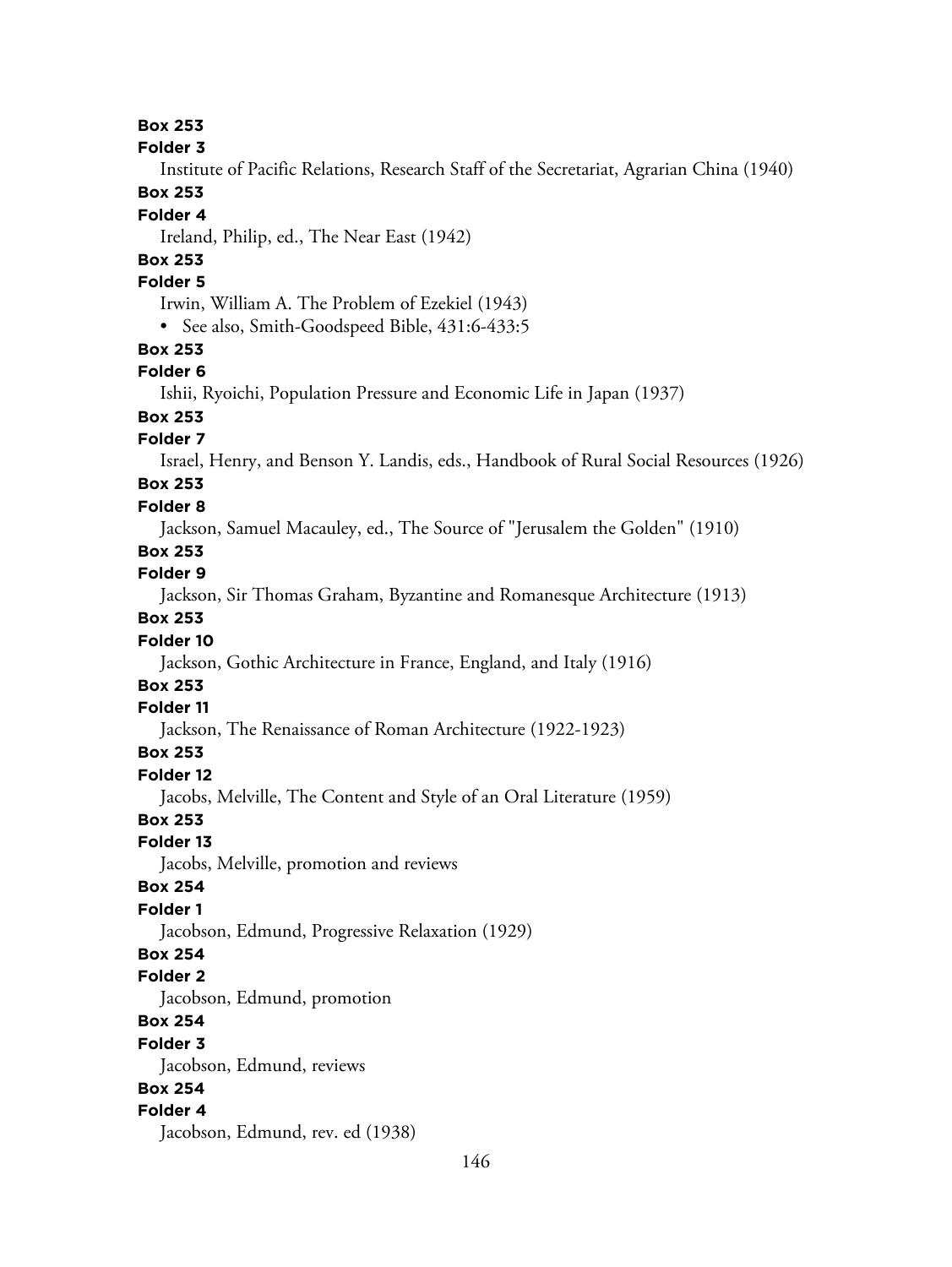#### **Folder 5**

Jaffa, Harry V., Thomism and Aristotelianism (1952)

#### **Box 254**

### **Folder 6**

Jaffa, Harry V., promotion and reviews

# **Box 254**

## **Folder 7**

Jaffary, Stuart K., The Mentally Ill and Public Provision for Their Care in Illinois (1943)

#### **Box 254 Folder 8**

Jaffé, Max, reproducer and publisher (Vienna), Codex Vindobonensis Mexico. I, preface by Walter Lehmann and Ottokar Smital (1930)

• For Jaffé See also- Goodspeed, E. J., 206; 2-3

## **Box 254**

## **Folder 9**

James, James Alton, The Life of George Rogers Clark (1928)

## **Box 254**

## **Folder 10**

Janowitz, Morris, The Military in the Political Development of New Nations (1964)

## **Box 254**

## **Folder 11**

Janowitz, Morris, reviews

## **Box 255**

## **Folder 1**

Jansky, Cyril Moreau, Jr., R. C. Higgy, and Morse Salisbury, The Problem of the Institutionally Owned Station (1934)

## **Box 255**

## **Folder 2**

Janson, Florence Edith, The Background of Swedish Immigration. 1840-1930 (1931)

## **Box 255**

## **Folder 3**

Jarvie, L. L., and Mark Ellington, A Handbook on the Anecdotal Behavior Journal (1940)

# **Box 255**

## **Folder 4**

Jashemski, Wilhelmine F., The Origins and History of the Proconsular and Propraetorian Imperium to 27 B.C. (1950)

## **Box 255**

## **Folder 5-6**

Jasny, Naum, Soviet Industrialization 1928-1952 (1961)

## **Box 255**

#### **Folder 7**

Jasny, Naum, promotion

## **Box 255**

## **Folder 8-9**

Jaspers, Karl, The Future of Mankind, trans. E. B. Ashton (1961)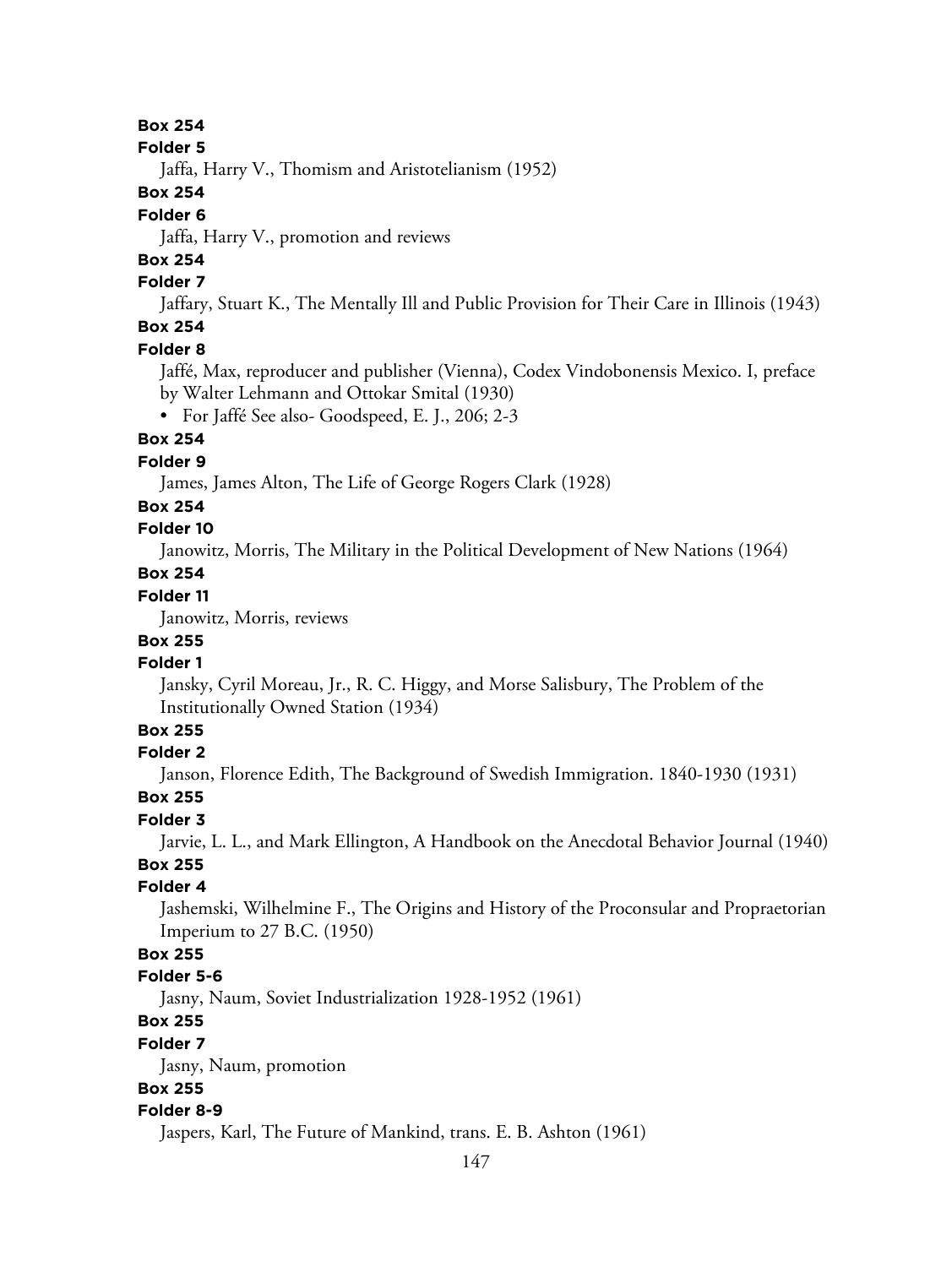**Folder 10**

Jaspers, Karl, promotion

### **Box 256**

#### **Folder 1**

Jaspers, Karl, reviews

# **Box 256**

## **Folder 2**

Jaspers, General Psychology, 1913, trans. J. Hoenig and Marian W. Hamilton (1965)

## **Box 256**

### **Folder 3**

Jaspers, General Psychology, promotion and reviews

## **Box 256**

### **Folder 4**

Jaspers, The Nature of Psychotherapy (excerpt from General Psychology) (1965)

#### **Box 256**

### **Folder 5**

Jaszi, Oscar, The Dissolution of the Habsburg Monarchy (1929)

## **Box 256**

#### **Folder 6**

Jeffrey, Edward Charles, The Anatomy of Woody Plants (1917)

### **Box 256**

## **Folder 7**

Jenkins, Hilger Perry, A Terminology of Operations at the University of Chicago Clinics (1935)

# **Box 256**

#### **Folder 8**

Jenkins, Paul Burrill, The Book of Lake Geneva (1922)

## **Box 256**

#### **Folder 9**

Jenness, Diamond, The People of the Twilight (1959)

## **Box 256**

### **Folder 10**

Jennings, Jesse D., and Edward Norbeck, eds., Prehistoric Man in the New World (1964)

## **Box 256**

## **Folder 11**

Jennings, Jesse D., promotion and reviews

# **Box 257**

### **Folder 1**

Jensen, Adolf E., Myth and Cult among Primitive Peoples, trans. Marianna Tax Choldin and Wolfgang Weissleder (1963)

### **Box 257**

## **Folder 2**

Jensen, Adolf E., promotion and reviews

### **Box 257**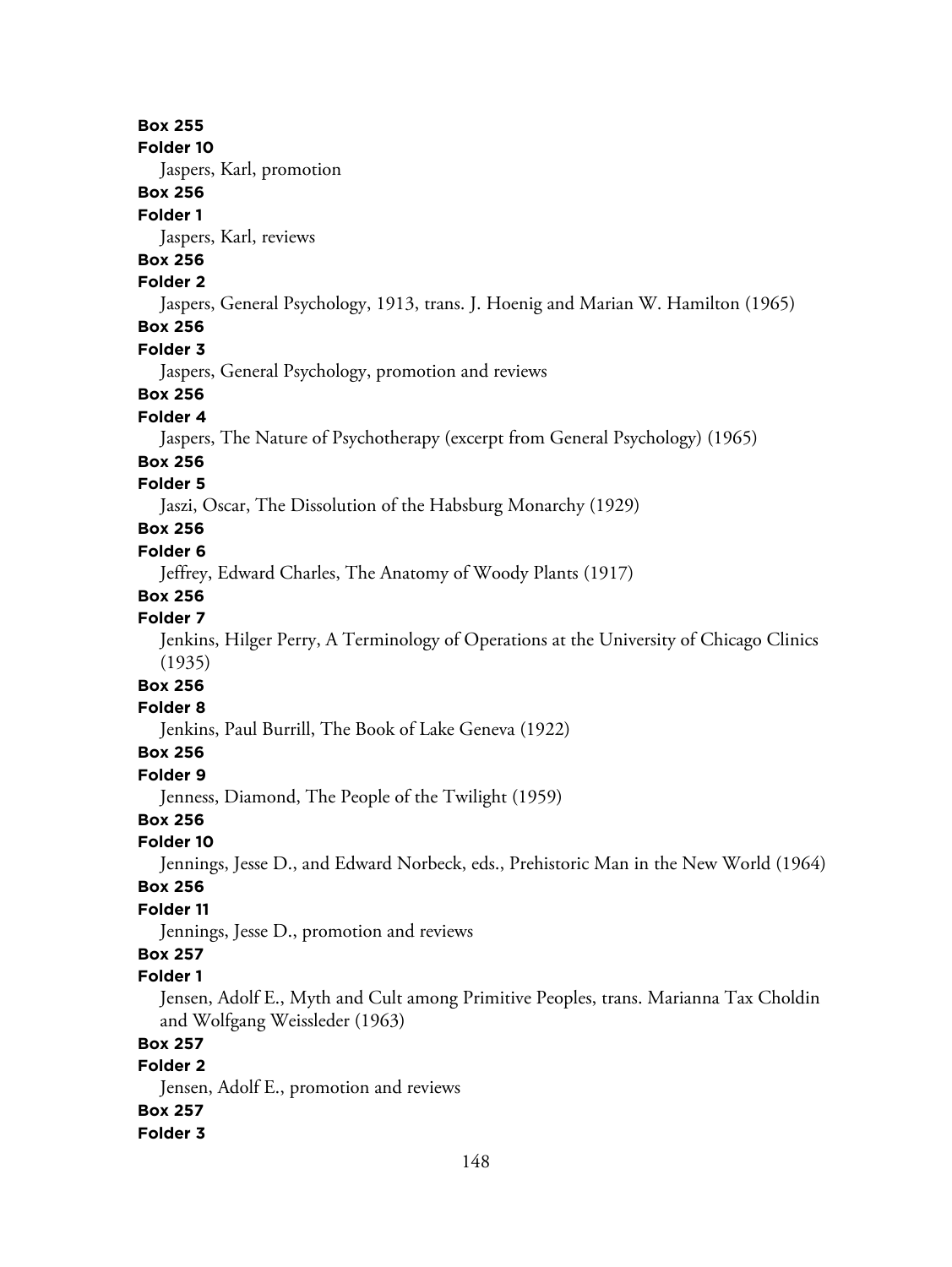Jensen, Christen, The Pardoning Power in the American States (1922)

### **Box 257**

## **Folder 4**

Jensen, Jens Peter, Property Taxation in the United States (1931)

## **Box 257**

## **Folder 5**

Jernegan, Marcus Wilson, Laboring and Dependent Classes in Colonial America, 1607-1783 (1931)

## **Box 257**

## **Folder 6**

Jeter, Helen Rankin, Trends of Population in the Region of Chicago (1927)

## **Box 257**

## **Folder 7**

Joad, C. E. M., A Critique of Logical Positivism (1950)

## **Box 257**

## **Folder 8**

Joeckel, Carleton B., The Government of the American Public Library (1935)

## **Box 257**

## **Folder 9**

Joeckel, ed., Current Issues in Library Administration (1938)

# **Box 257**

# **Folder 10**

Joeckel, ed., Library Extension (1946)

## **Box 257**

## **Folder 11**

Joeckel, Carleton B., and Leon Carnovsky, A Metropolitan Library in Action (1940)

# **Box 258**

# **Folder 1-2**

Johannsen, Albert, A Descriptive Petrography of the Igneous Rocks (1931-1938)

# **Box 258**

## **Folder 3**

Johannsen, Albert, promotion

## **Box 258**

## **Folder 4**

Johannsen, Albert, reviews

# **Box 258**

## **Folder 5**

Johannsen, Essentials for the Microscopical

• Determination of Rock-Forming Minerals and Rocks (1922)

# **Box 258**

## **Folder 6**

Johannsen, "Phiz" (1956)

## **Box 258**

# **Folder 7**

Johannsen, "Phiz", promotion

## **Box 258**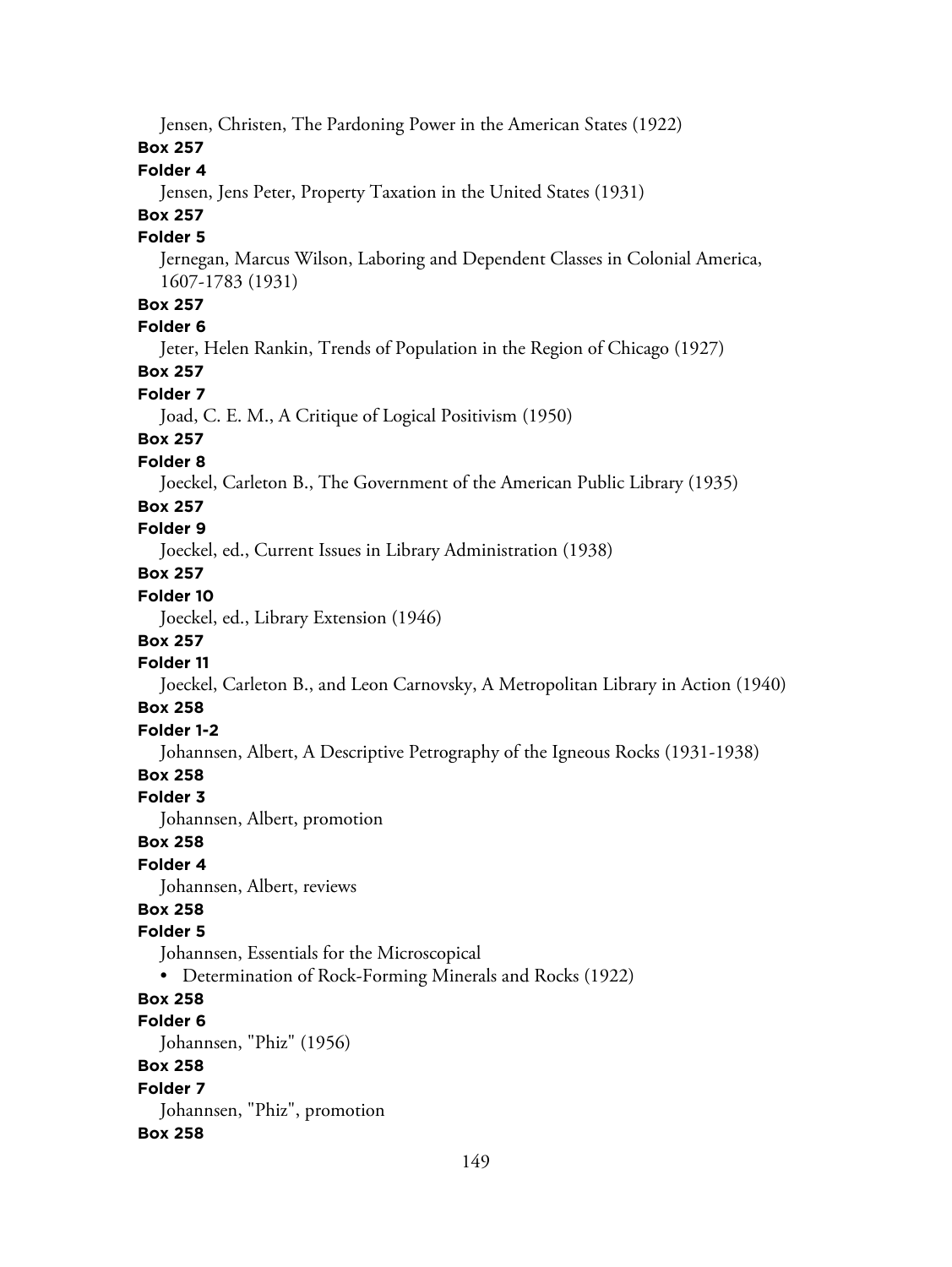150 **Folder 8** Johannsen, "Phiz", reviews **Box 258 Folder 9** Johnson, Arlien, Public Policy and Private Charities (1931) **Box 259 Folder 1** Johnson, Charles S., Shadow of the Plantation (1934) **Box 259 Folder 2** Johnson, Charles S., Phoenix ed. (1966) **Box 259 Folder 3** Johnson, Claudius Osborne, Carter Henry Harrison I (1928) **Box 259 Folder 4** Johnson, D. Gale, Forward Prices for Agriculture (1947) **Box 259 Folder 5** Johnson, D. Gale, and Robert L. Gustafson, Grain Yields and the American Food Supply (1962) **Box 259 Folder 6** Johnson, D. Gale, and Robert L. Gustafson, promotion and reviews **Box 259 Folder 7** Johnson, Franklin Winslow, The Problems of Boyhood (1914) **Box 259 Folder 8** Johnson, Glenn Howard, Relief and Health Problems of a Selected Group of Non-Family Men (1937) **Box 259 Folder 9** Johnson, Pamela Hansford, Proust Recaptured (1959) **Box 259 Folder 10** Johnson, Pamela Hansford, promotion **Box 259 Folder 11** Johnson, Pamela Hansford, reviews **Box 260 Folder 1** Johnson, Walter, The Battle against Isolation (1944) **Box 260 Folder 2** Johnson, Walter, and F. J. Colligan, The Fulbright Program (1965)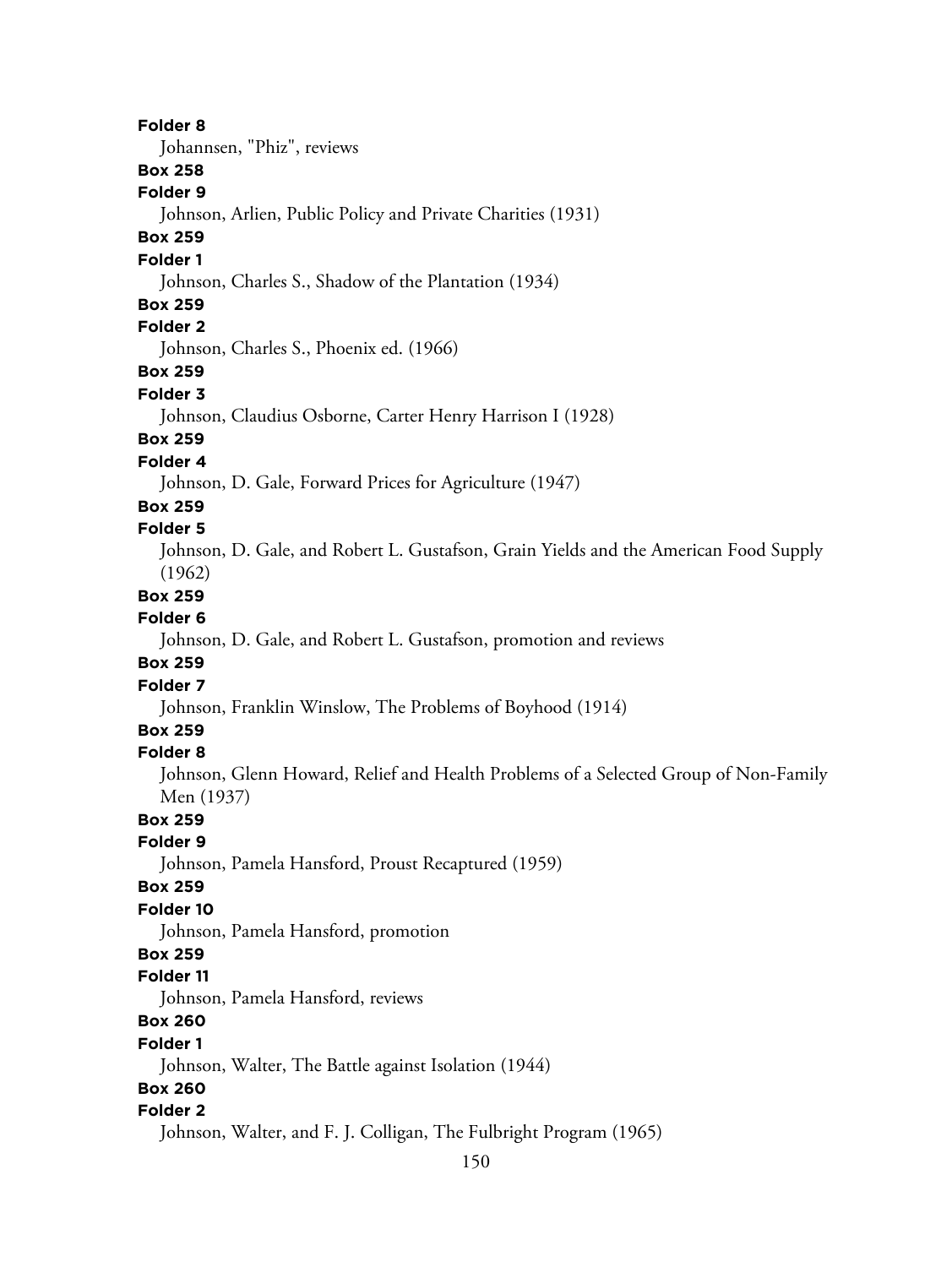**Box 260 Folder 3** Johnson, Walter, and F. J. Colligan, promotion **Box 260 Folder 4** Johnson, Walter, and F. J. Colligan, reviews **Box 260 Folder 5** Jones, Chester L., H. K. Norton, and P. T. Moon, The United States and the Caribbean (1929) **Box 260 Folder 6** Jones, Donald Forsha, Selective Fertilization (1928) **Box 260 Folder 7** Jones, Florence N., Boccaccio and His Imitators (1910) **Box 260 Folder 8** Jones, Jenkin Lloyd, Love and Loyalty (1907) **Box 260 Folder 9** Jones, Maldwyn A., American Immigration (1960) **Box 260 Folder 10** Johnson, Maldwyn A., promotion and reviews **Box 260 Folder 11** Jones, Richard J., ed., Evolution of the Atherosclerotic Plaque (1964) **Box 260 Folder 12** Johnson, Richard J., promotion **Box 261 Folder 1** Jones, Vernon A., Character and Citizenship Training in the Public School (1936) **Box 261 Folder 2** Jones, Victor, Metropolitan Government (1942) **Box 261 Folder 3** Jones, Wellington D., and Derwent S. Whittlesey, An Introduction to Economic Geography (1925) **Box 261 Folder 4** Jordan, Edwin Oakes, Food Poisoning (1917) **Box 261 Folder 5**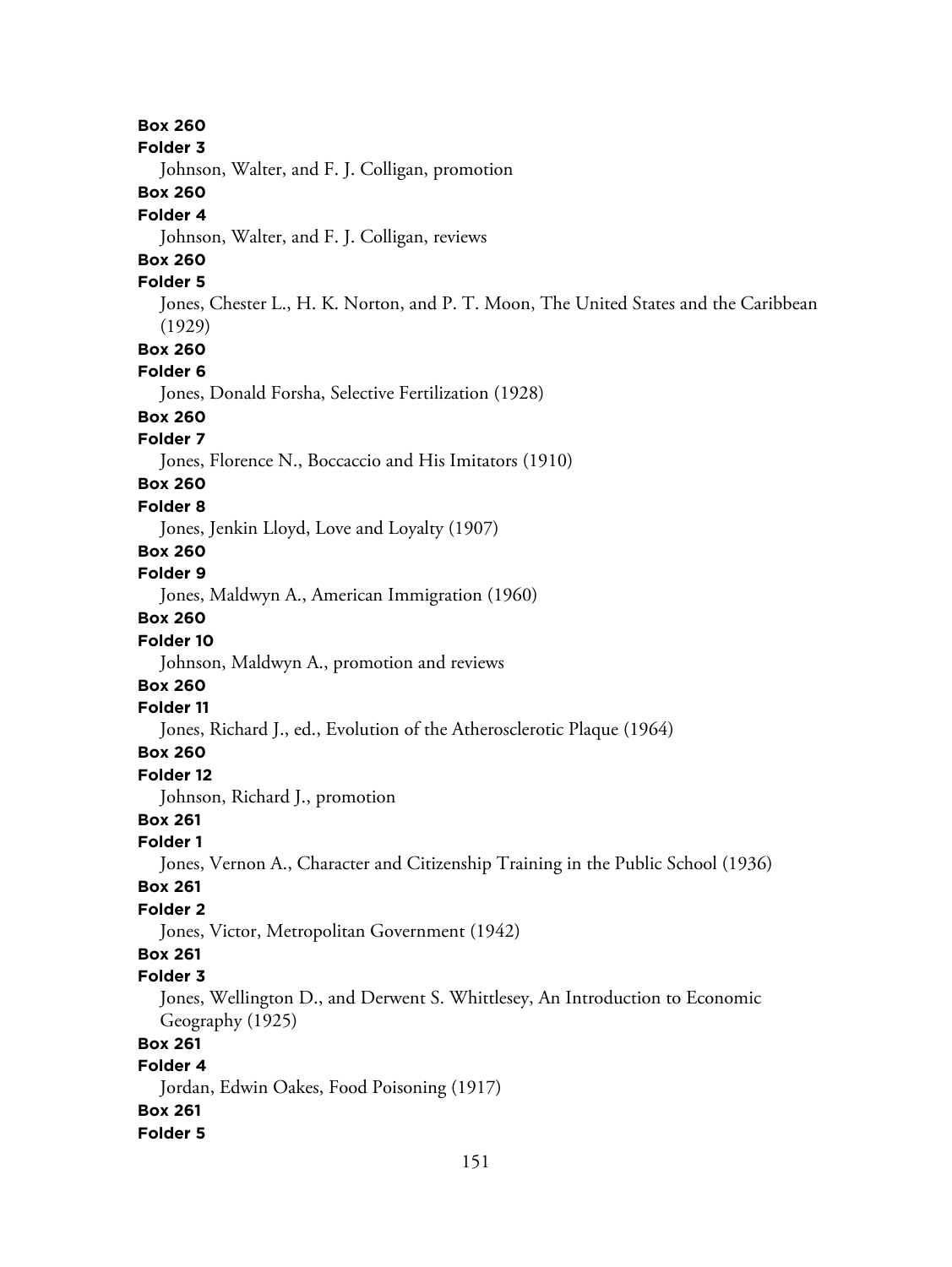Jordan, Edwin Oakes, and I. S. Falk, eds., The Newer Knowledge of Bacteriology and Immunology (1928) **Box 261 Folder 6** Jordan, E[lijah], Essays in Criticism (1952) **Box 261 Folder 7** Jordan, E[lijah], promotion and reviews **Box 261 Folder 8** Jordan, The Good Life (1949) **Box 262 Folder 1** Jordan, The Good Life (1949), promotion and reviews **Box 262 Folder 2** Jordan, Theories of Legislation (1952) **Box 262 Folder 3** Jordan, Theories of Legislation (1952), promotion and reviews **Box 262 Folder 4** Jordan, Rudolf, The New Perspective (1951) **Box 262 Folder 5** Jordan, W. K., Men of Substance (1942) **Box 262 Folder 6** Joseph, Alice, Jane Chesky, and Rosamond Spicer, The Desert People (1949) **Box 262 Folder 7-8** Jouvenel, Bertrand de, Sovereignty, trans. J. F. Hamilton (1957) **Box 262 Folder 9** Jordan, Bertrand de, promotion **Box 262 Folder 10** Jordan, Bertrand de, reviews **Box 263 Folder 1** Judd, Charles Hubbard, Democracy and American Schools (1918) **Box 263 Folder 2** Judson, Alexander Corbin, ed., Seventeenth-Century Lyrics (1927) **Box 263 Folder 3**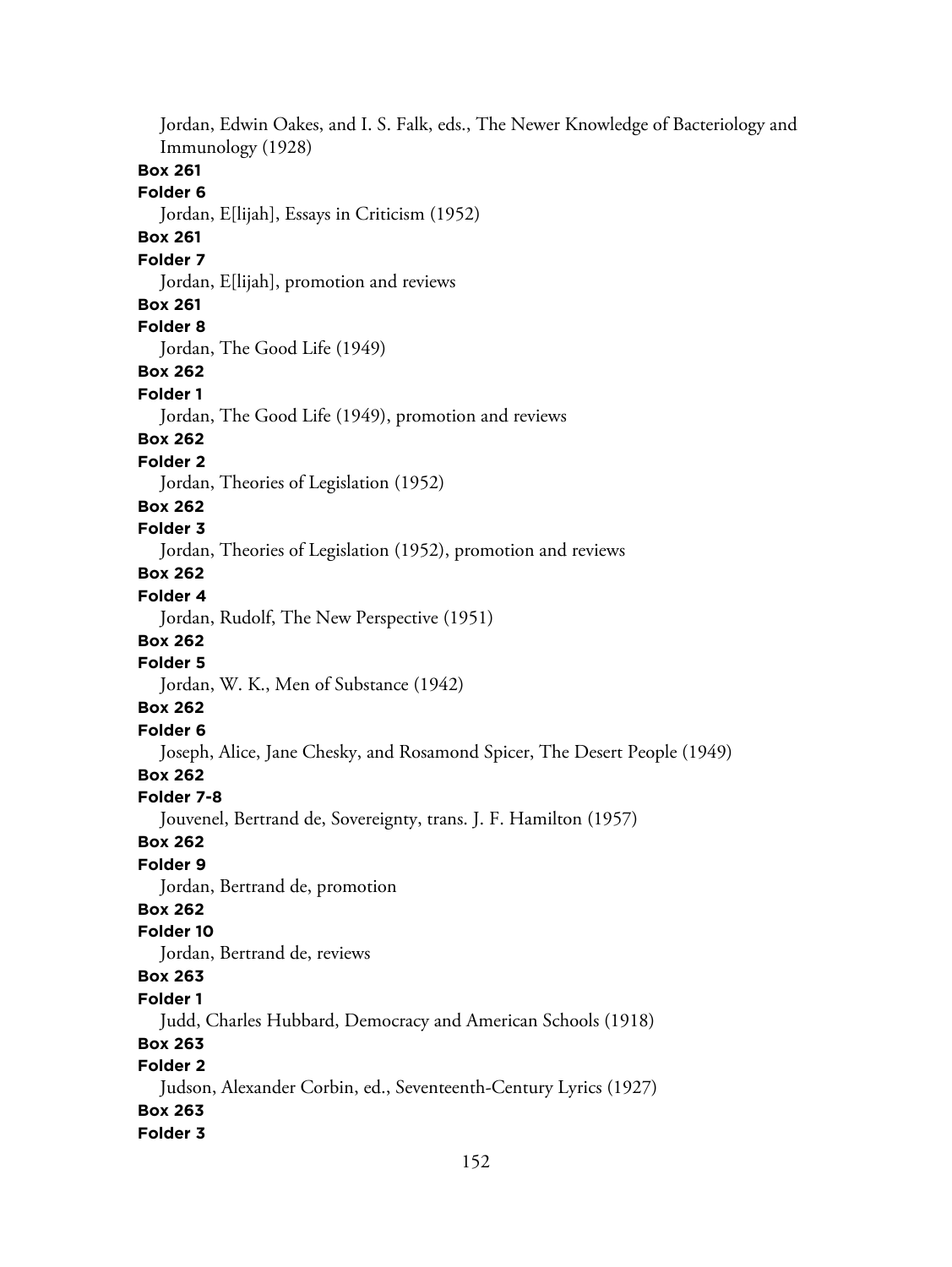Judson, Harry Pratt, The Higher Education as a Training for Business, 1896, 2d ed. (1911) **Box 263 Folder 4** The Threat of German World-Politics (1918) **Box 263 Folder 5** Junker, Buford H., Field Work (1960) **Box 263 Folder 6** Jordan, Buford H., promotion and reviews **Box 263 Folder 7** Kahrl, George M., Tobias Smollett. Traveler-Novelist (1945) **Box 263 Folder 8** Kain, Richard M., Fabulous Voyage (1947) **Box 263 Folder 9** Kain, Richard M., promotion **Box 263 Folder 10** Kain, Richard M., reviews **Box 264 Folder 1** Kales, Albert Martin, Unpopular Government in the United States (1914) **Box 264 Folder 2** Kallen, Horace M., Education versus Indoctrination in the Schools (1934) **Box 264 Folder 3** Kallen, The Future of Peace (1941) **Box 264 Folder 4** Kant, Immanuel, Critique of Practical Reason and Other Writings in Moral Philosophy, ed. and trans. Lewis White Beck (1949) **Box 264 Folder 5** Kant, Immanuel, promotion and reviews **Box 264 Folder 6** Kant, Foundations of the Metaphysics of Morals, ed. and trans. Lewis White Beck (1950) **Box 264 Folder 7** Kany, Charles E., American-Spanish Syntax (1945)

#### **Box 264**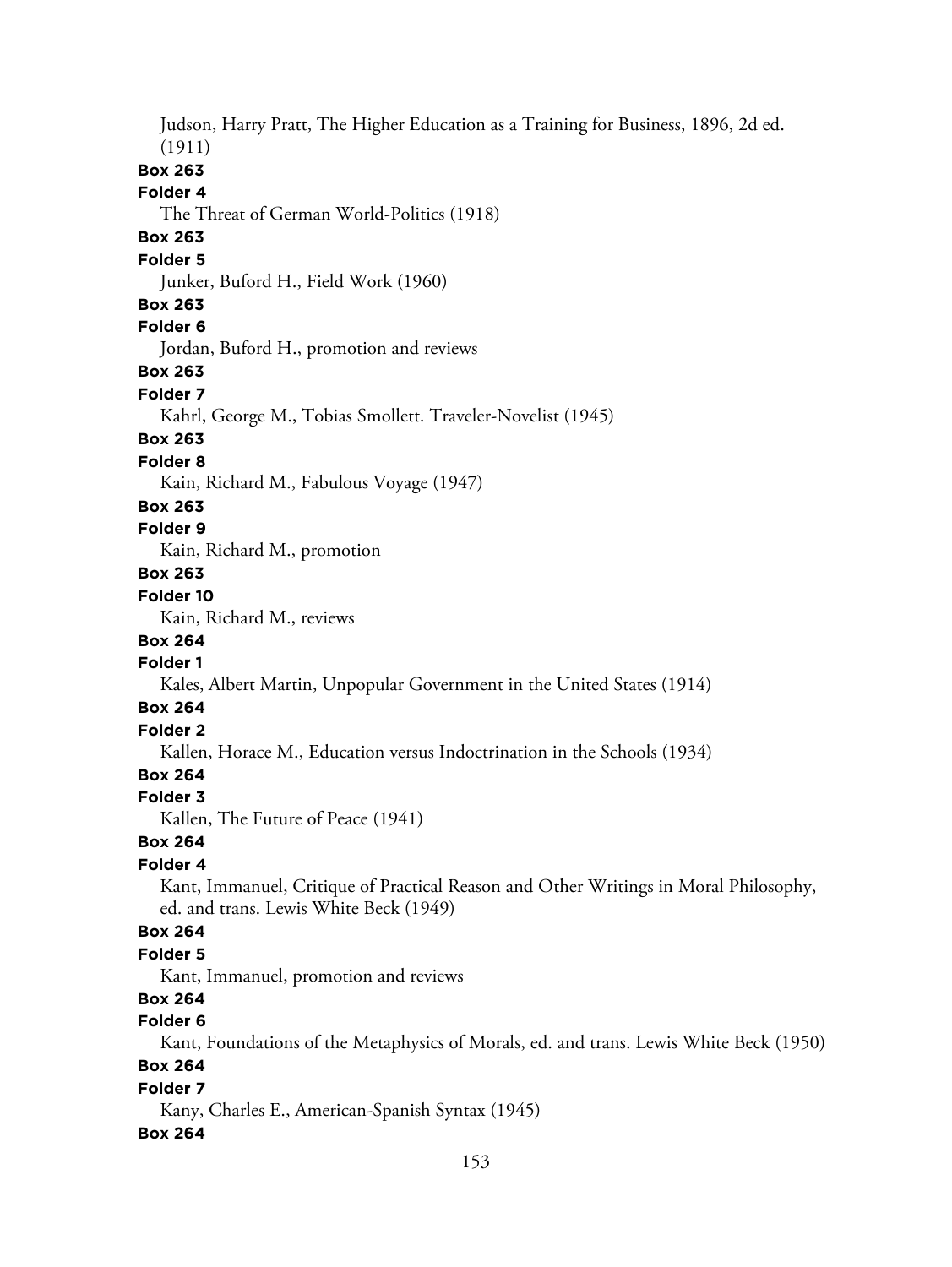#### **Folder 8**

Kany, Charles E., promotion and reviews

## **Box 264**

### **Folder 9**

Kany, Charles E., 2d ed. (1951)

## **Box 265**

#### **Folder 1**

Kare, Morley E., and Bruce P. Halpern, eds., Physiological and Behavioral Aspects of Taste (1961)

# **Box 265**

## **Folder 2**

Kare, Morley E., and Bruce P. Halpern, promotion and reviews

## **Box 265**

### **Folder 3**

Kat Angelino, Arnold Dirk Adriaan de, Colonial Policy, abridged trans. by G. J. Renier (1931)

#### **Box 265**

#### **Folder 4**

Katz, Jerrold J., The Problem of Induction and Its Solution (1962)

## **Box 265**

**Folder 5**

Katz, Jerrold J., promotion

## **Box 265**

### **Folder 6**

Katz, Louis N., and Victor Johnson, Elements of Electrocardiographic Interpretation (1932)

## **Box 265**

#### **Folder 7**

Katz, Louis N., Richard Langendorf, and Alfred Pick, Interpretation of the Electrocardiogram (1952)

### **Box 265**

**Folder 8**

Kaufman, Gordon D., Relativism, Knowledge, and Faith (1960)

## **Box 265**

## **Folder 9**

Kaufman, Gordon D., promotion and reviews

#### **Box 265**

#### **Folder 10-11**

Kaufmann, Yehezkel, The Religion of Israel, trans. and abridged by Moshe Greenberg (1960)

## **Box 266**

#### **Folder 1**

Kaufman, Yehezkel, promotion

## **Box 266**

#### **Folder 2**

Kaufman, Yehezkel, reviews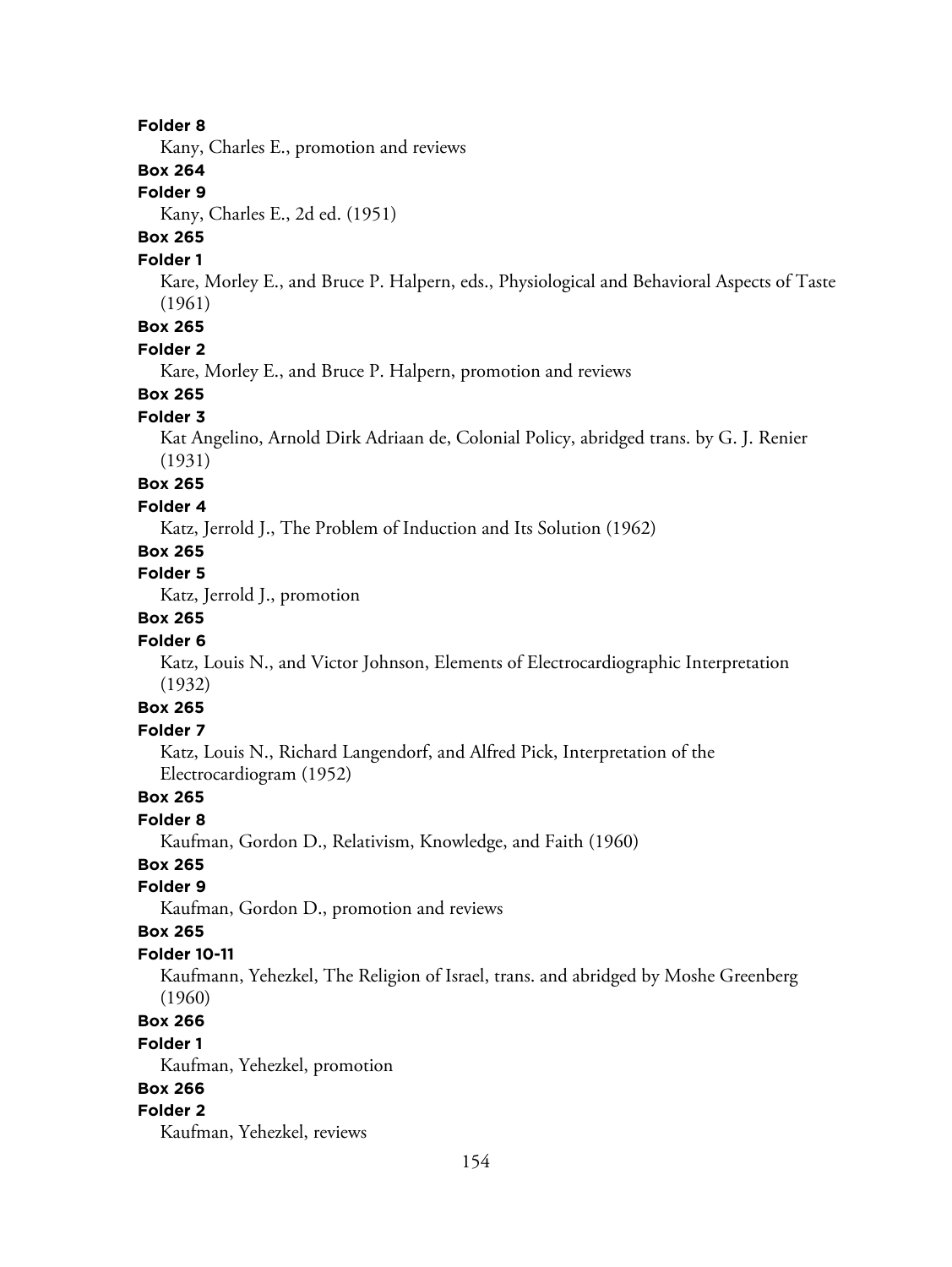**Folder 3**

Kawabé, Kisaburo, The Press and Politics in Japan (1921)

**Box 266**

#### **Folder 4**

Kawai, Kazuo, Japan's American Interlude (1960)

## **Box 266**

## **Folder 5**

Kaufman, Kazuo, promotion

## **Box 266**

**Folder 6**

Kaufman, Kazuo, reviews

## **Box 266**

## **Folder 7**

Kawin, Ethel, Children of Preschool Age (1934) and Problems of Preschool Age (1933)

## **Box 266**

## **Folder 8**

Kawin, The Wise Choice of Toys (1934)

## **Box 266**

## **Folder 9**

Kawin, The Wise Choice of Toys (1934), promotion

## **Box 266**

## **Folder 10**

Kawin, The Wise Choice of Toys (1934), rev. ed. (1938), promotion

## **Box 267**

## **Folder 1**

Kawin, Ethel, and Caroline Hoefer, A Comparative Study of a Nursery-School versus a Non-Nursery-School Group (1931)

## **Box 267**

## **Folder 2**

Kecskemeti, Paul, Meaning. Communication, and Value (1952)

## **Box 267**

## **Folder 3**

Kecskemeti, Paul, promotion and reviews

## **Box 267**

## **Folder 4**

Keener, Jefferson Ward, Cutting the Cost of Bank Loans (1931)

## **Box 267**

## **Folder 5**

Kees, Herman, Ancient Egypt, trans. and ed. T. G. H. James (1961)

## **Box 267**

## **Folder 6**

Kees, Herman, promotion

## **Box 267**

## **Folder 7**

Kellogg, Ruth Mary, The United States Employment Service (1933)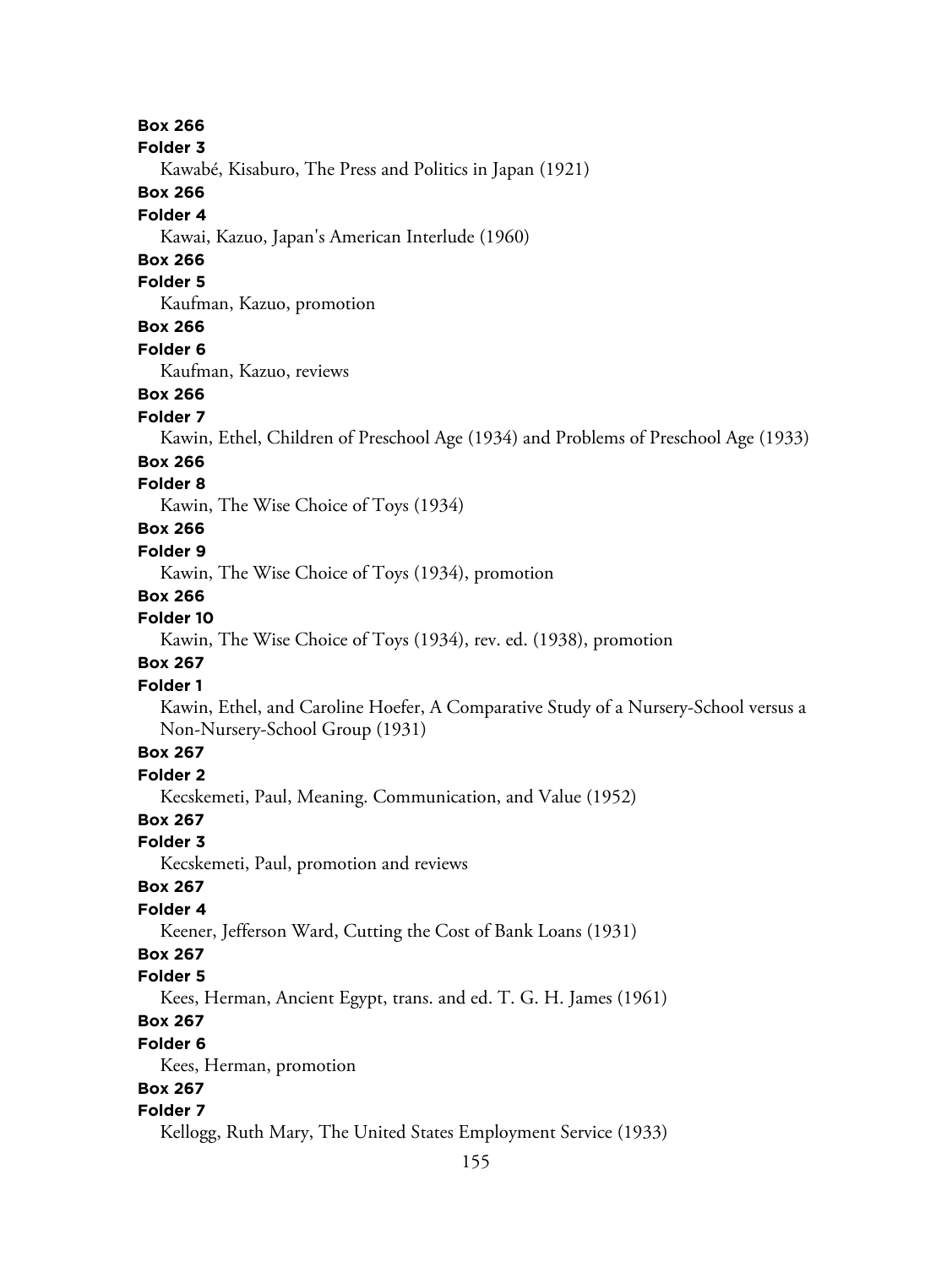156 **Box 267 Folder 8-9** Kellogg, Winthrop N., Porpoises and Sonar (1961) **Box 267 Folder 10** Kellogg, Winthrop N., promotion **Box 268 Folder 1** Kelsen, Hans, Society and Nature (1948) **Box 268 Folder 2** Kemp, H. R., ed., Canadian Marketing Problems (1939) **Box 268 Folder 3** Kemperman, J. H. B., The Passage problem for a Stationary Markov Chain (1961) **Box 268 Folder 4** Keniston, Hayward, The Syntax of Castilian Prose (1937) **Box 268 Folder 5** Kennan, George, Siberia and the Exile System. 1891, abridged, with introduction by George F. Kennan (1958) **Box 268 Folder 6** Kennan, George, promotion and reviews **Box 268 Folder 7-8** Kennan, George F., American Diplomacy. 1900-1950 (1951) **Box 268 Folder 9** Kennan, George F., promotion **Box 269 Folder 1** Kennan, George F., promotion **Box 269 Folder 2** Kennedy, Aileen Elizabeth, The Ohio Poor Law and Its Administration (1934) **Box 269 Folder 3** Kennedy, Charles Rann, Plays for Seven Players (1930) **Box 269 Folder 4** Kennedy, Plays for Three Players (1927-1940) **Box 269 Folder 5** Kennedy, John Curtis, Wages and Family Budgets in the Chicago Stockyards (1914)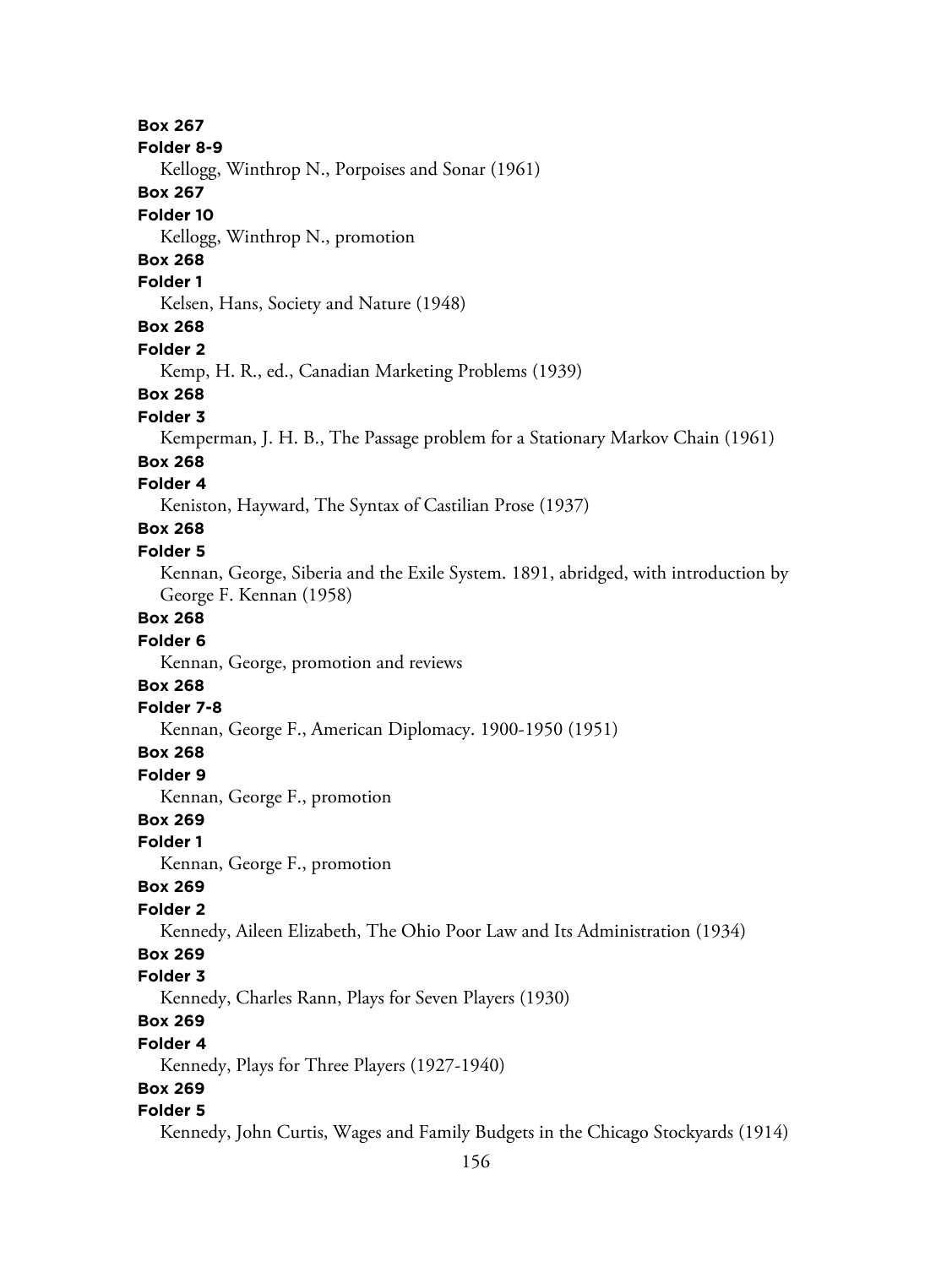**Box 269 Folder 6** Kernodle, George R., From Art to Theatre (1944), Phoenix ed. (1965) **Box 269 Folder 7** Kerwin, Jerome G., The Control of Radio (1934) **Box 269 Folder 8** Kerwin, ed., Civil-Military Relationships in American Life (1948) **Box 269 Folder 9** Khinchin, A. Ya., Continued Fractions, 1935, 3d ed. (1964) **Box 269 Folder 10** Killingsworth, Charles C., State Labor Relations Acts (1948) **Box 269 Folder 11** Killingsworth, Charles C., promotion and reviews **Box 269 Folder 12** Kimble, Grace Eleanor, Social Work with Travelers and Transients (1935) **Box 270 Folder 1** King, Irving, The Psychology of Child Development (1903) **Box 270 Folder 2** King, Lester S., The Growth of Medical Thought (1963) **Box 270 Folder 3** King, Lester S., promotion and reviews **Box 270 Folder 4** King, The Medical World of the Eighteenth Century (1958) **Box 270 Folder 5** King, The Medical World of the Eighteenth Century (1958), promotion and reviews **Box 270 Folder 6** Kirk, Russell, Randolph of Roanoke (1951) **Box 270 Folder 7** Kirk, Russell, promotion and reviews **Box 270 Folder 8** Kisch, Guido, The Jews in Medieval Germany (1949) **Box 270**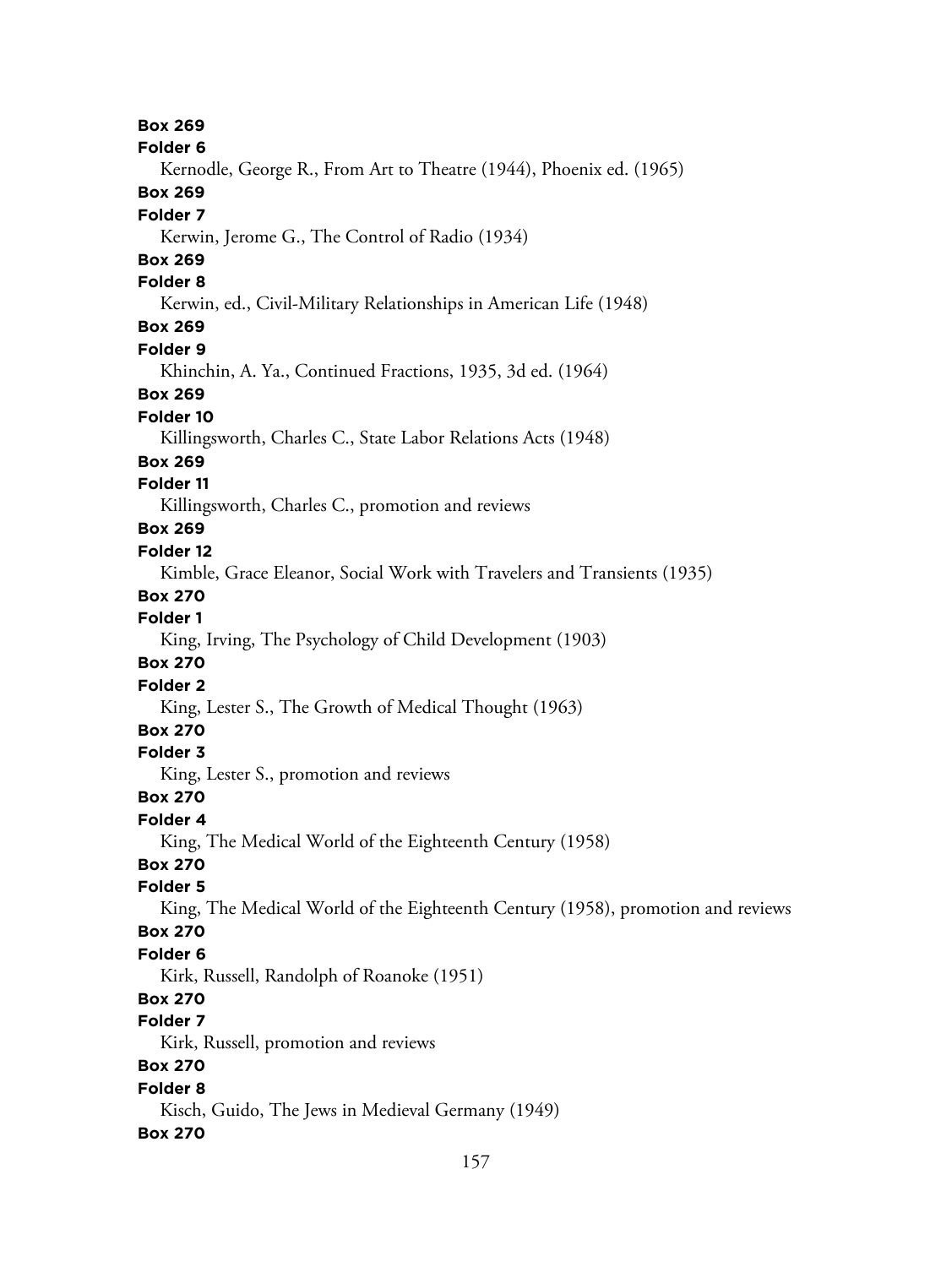**Folder 9** Kisch, Guido, promotion and reviews **Box 271 Folder 1** Kitch, Ethel May, The Origin of Subjectivity in Hindu Thought (1917) **Box 271 Folder 2** Klein, Earl Edwin, Work Accidents to Minors in Illinois (1938) **Box 271 Folder 3** Kleitman, Nathaniel, Sleep and Wakefulness (1939) **Box 271 Folder 4** Kleitman, Nathaniel, rev. ed. (1963) **Box 271 Folder 5** Kleitman, Nathaniel, rev. ed. (1963), promotion and reviews **Box 271 Folder 6** Kleitman, Nathaniel, et al., Sleep Characteristics (1937) **Box 271 Folder 7** Klement, Frank L., Copperheads in the Middle West (1960) **Box 271 Folder 8** Klement, Frank L., promotion and reviews **Box 271 Folder 9** Klenze, Camillo von, The Interpretation of Italy during the Last Two Centuries (1907) **Box 271 Folder 10** Kligler, Israel Jacob, The Epidemiology and Control of Malaria in Palestine (1930) **Box 271 Folder 11** Klüver, Heinrich, Behavior Mechanisms in Monkeys (1933) **Box 271 Folder 12** Klüver, Heinrich, reprint (1957) **Box 272 Folder 1** Knapp, Joseph Grant, The Hard Winter Wheat Pools (1933) **Box 272 Folder 2** Knapp, Robert H., and H. B. Goodrich, Origins of American Scientists (1952) **Box 272 Folder 3**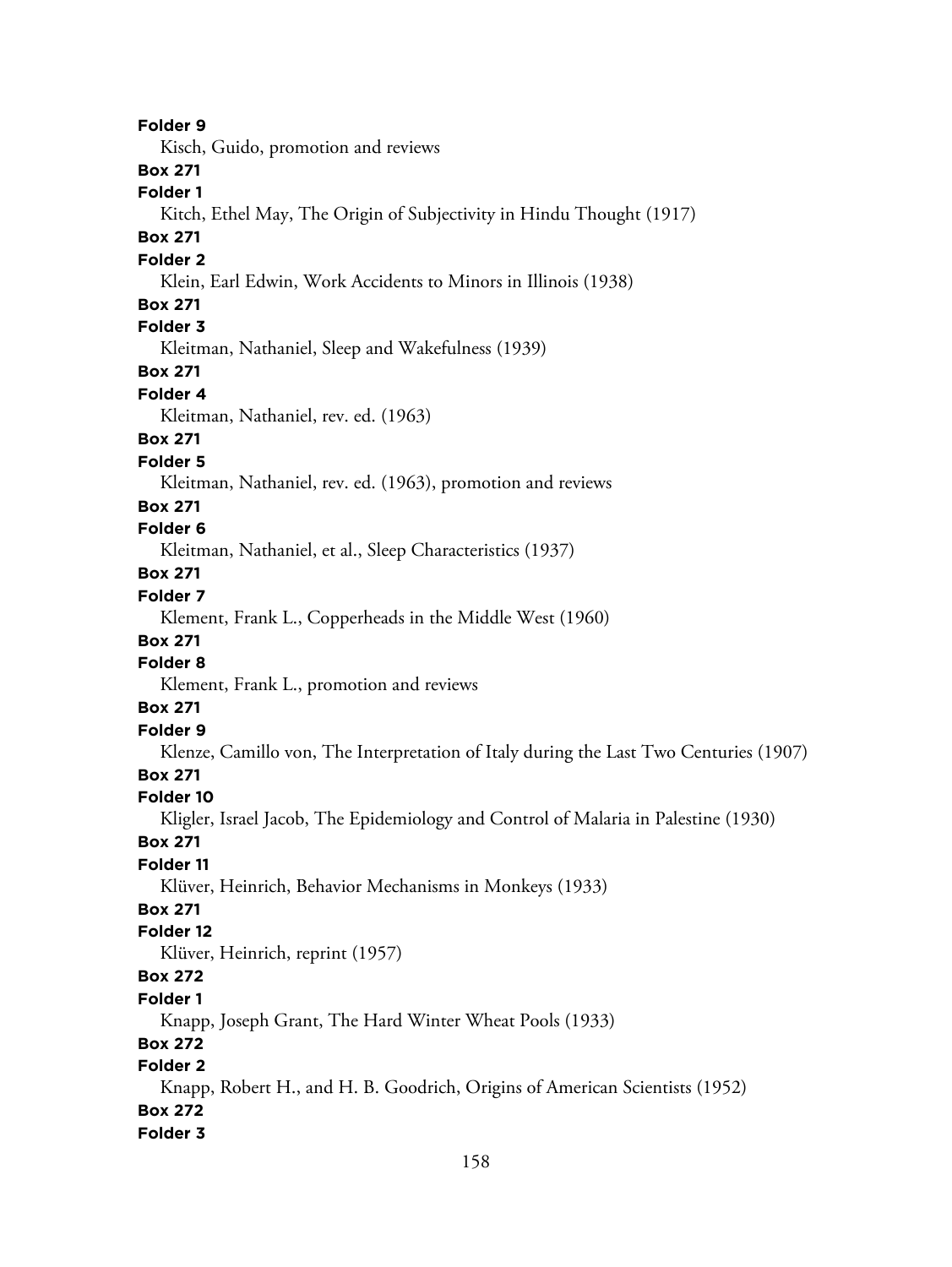159 Knapp, Robert H., promotion and reviews **Box 272 Folder 4** Knapp, Robert H., and Joseph J. Greenbaum, The Younger American Scholar (1953) **Box 272 Folder 5** Knapp, Robert H., promotion and reviews **Box 272 Folder 6** Knappen, Marshall M., And Call It Peace (1947) **Box 272 Folder 7** Knappen, Tudor Puritanism (1939) **Box 272 Folder 8** Knight, Frank H., On the History and Method of Economics (1956) **Box 272 Folder 9** Knight, Frank H., promotion and reviews **Box 273 Folder 1** Knoepfle, John, Rivers into Islands (1965) **Box 273 Folder 2** Knoepfle, John, promotion and reviews **Box 273 Folder 3** Knowlton, Hugh, Air Transportation in the United States (1941) **Box 273 Folder 4** Knox, John, Marcion and The New Testament (1942) **Box 273 Folder 5** Knox, Philemon among the Letters of Paul (1935) **Box 273 Folder 6** Knox, ed., Religion and the Present Crisis (1942) **Box 273 Folder 7** Knox, ed., promotion and reviews **Box 273 Folder 8-9** Kobrak, Heinrich G., The Middle Ear (1959) **Box 273 Folder 10** Kobrak, Heinrich G., promotion and reviews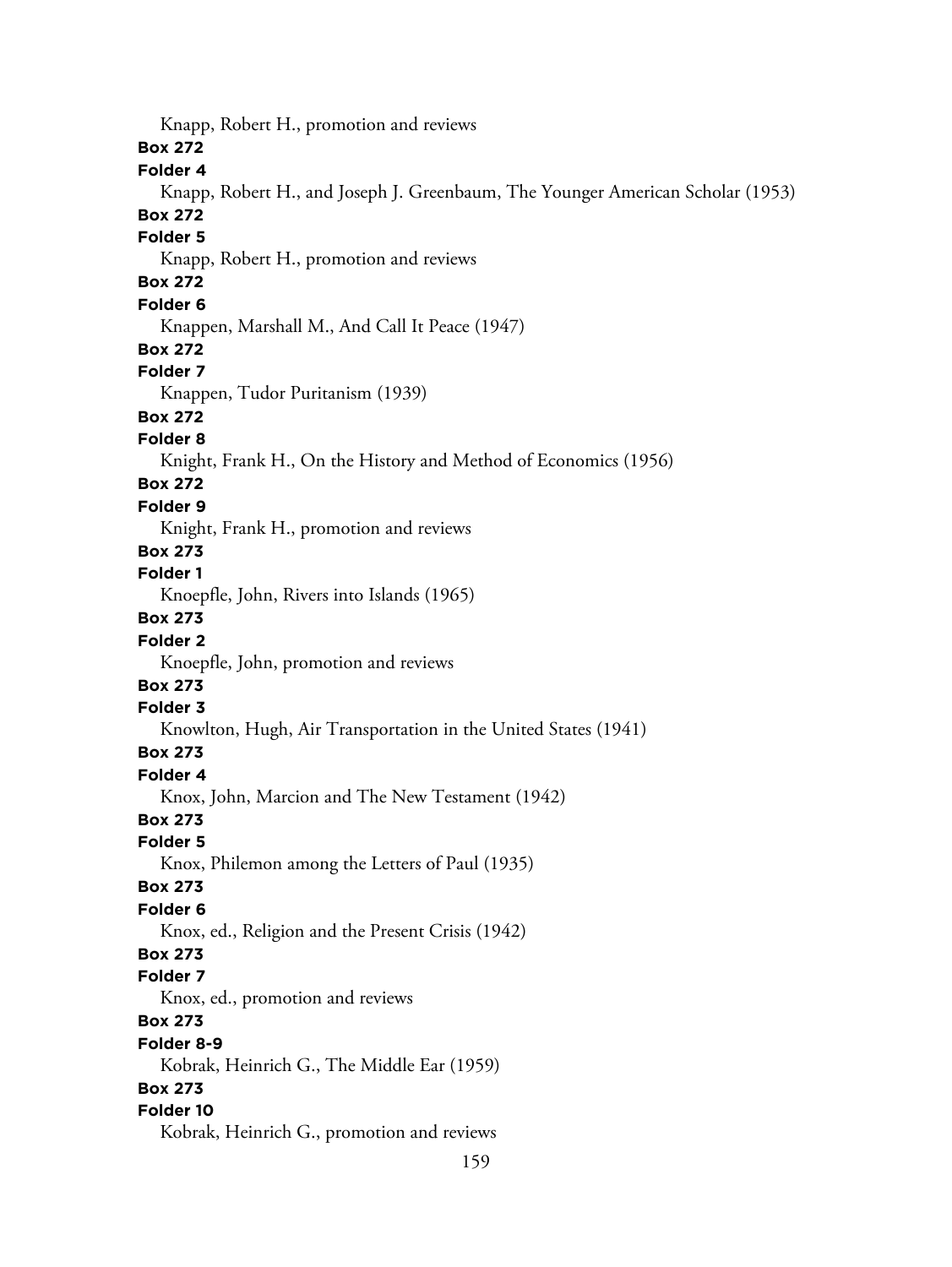**Folder 1**

Koenker, Ernest, The Liturgical Renaissance in the Roman Catholic Church (1954)

**Box 274**

**Folder 2**

Koenker, Ernest, promotion

## **Box 274**

## **Folder 3**

Koenker, Ernest, reviews

## **Box 274**

**Folder 4-5**

Kogan, Herman, The Great EB (1958)

#### **Box 274**

**Folder 6-7**

Kogan, Herman, promotion

#### **Box 274**

### **Folder 8**

Kogan, Herman, reviews

### **Box 275**

### **Folder 1**

Koon, Cline Morgan, Motion Pictures in Education in the United States (1934)

• See also-Radio and education

## **Box 275**

#### **Folder 2**

Koop, Theodore F., The Weapon of Silence (1946)

## **Box 275**

### **Folder 3**

Koop, Private and Public Secondary Education (1931)

## **Box 275**

**Folder 4**

Kornhauser, Arthur William, How to Study (1924)

## **Box 275**

## **Folder 5**

Kornhauser, Arthur William, promotion and reviews

### **Box 275**

## **Folder 6**

Kornhauser, ed., Business Education for What? (1941)

# **Box 275**

## **Folder 7**

Kornhauser, Arthur William, and Forrest A. Kingsbury, Psychological Tests in Business (1924)

## **Box 275**

## **Folder 8**

Kosok, Paul, Modern Germany (1933)

## **Box 275**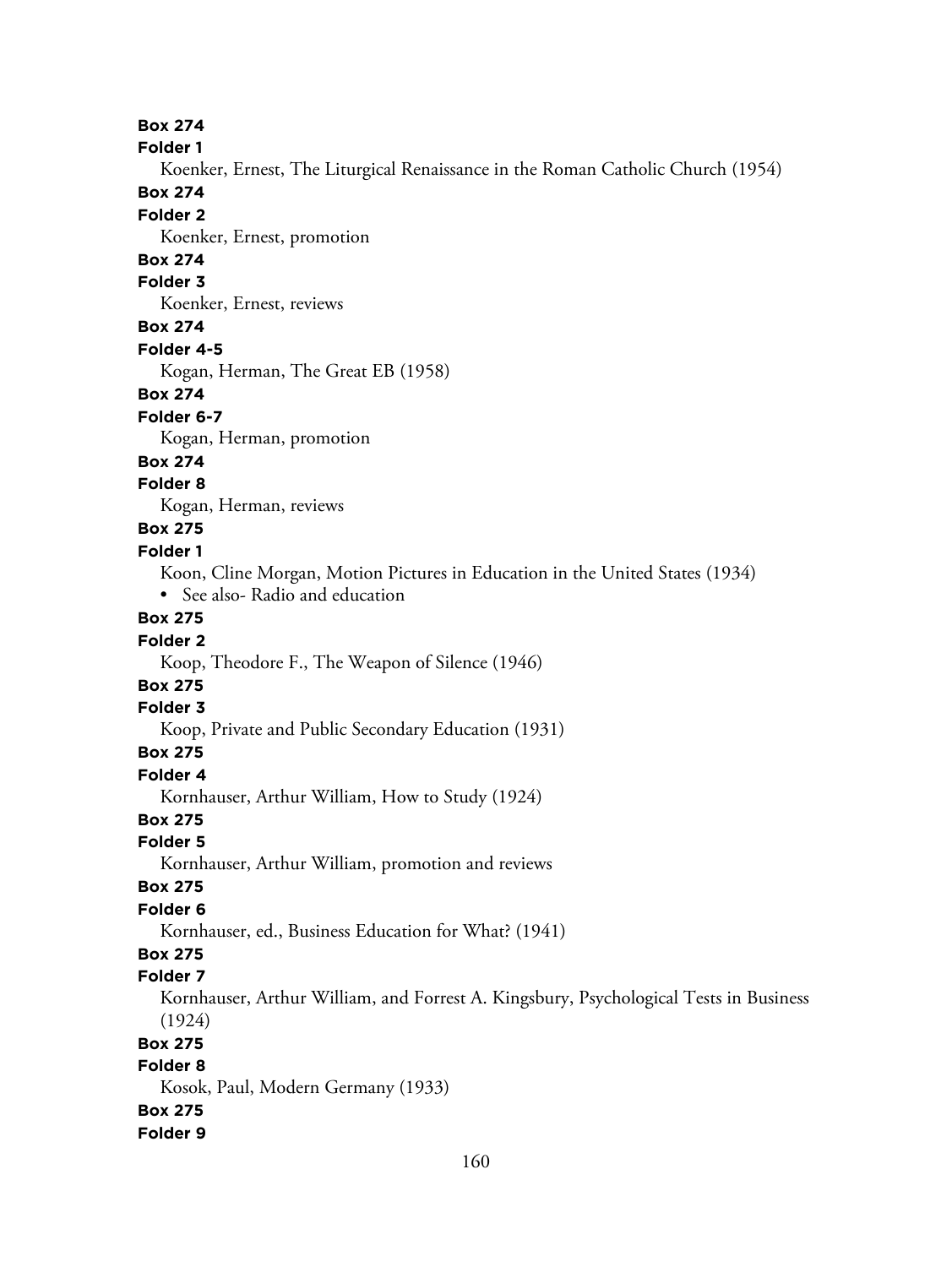Kraeling, Carl H., and Robert McC. Adams, eds., City Invincible (1960)

## **Box 275**

## **Folder 10**

Kraft, Charles Franklin, The Strophic Structure of Hebrew Poetry as Illustrated in the First Book of the Psalter (1938)

## **Box 276**

#### **Folder 1**

Kramer, Samuel Noah, The Sumerians (1963)

## **Box 276**

## **Folder 2**

Kramer, Samuel Noah, promotion

## **Box 276**

#### **Folder 3**

Kramer, Samuel Noah, reviews

## **Box 276**

#### **Folder 4**

Kramer, Sidney David, A History of Stone & Kimball and Herbert S. Stone & Co. (1940)

#### **Box 276**

## **Folder 5**

Kraus, Arthur James Israel, Sick Society (1929)

# **Box 276**

## **Folder 6**

Kraus, Herbert, Germany in Transition (1924)

### **Box 276**

## **Folder 7**

Krieger, Leonard, The Politics of Discretion (1965)

## **Box 276**

## **Folder 8**

Krieger, Leonard, promotion and reviews

## **Box 276**

## **Folder 9**

Kroeber, A. L., The Nature of Culture (1952)

#### **Box 276**

#### **Folder 10**

Kroeber, A. L., promotion and reviews

### **Box 277**

#### **Folder 1-2**

Kroeber, ed., Anthropology Today (1953)

### **Box 277**

## **Folder 3**

Kroeber, ed., promotion

## **Box 277**

#### **Folder 4** Kroeber, ed., reviews

# **Box 277**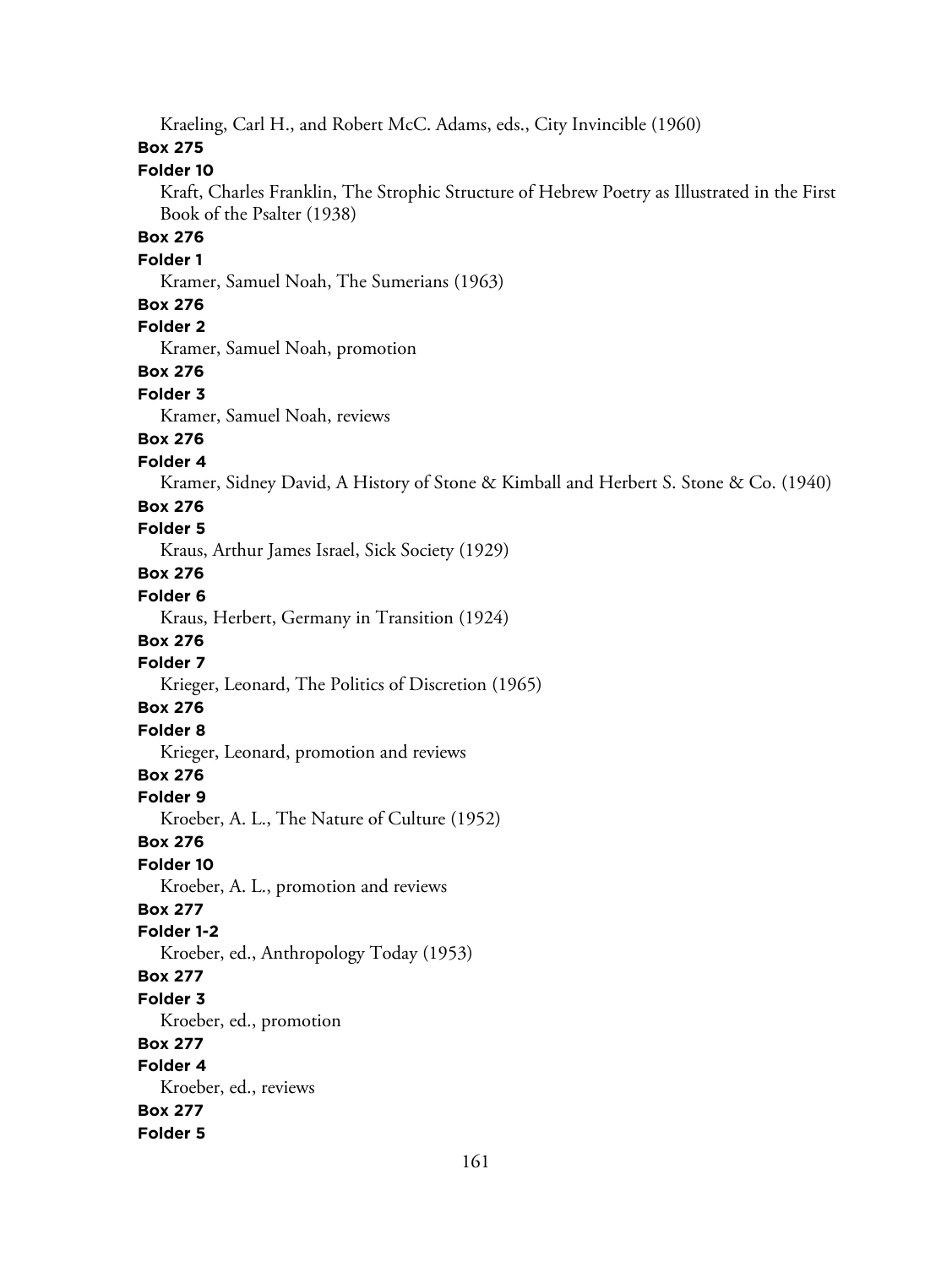Krogman, Wilton Marion, A Bibliography of Human Morphology. 1914-1939 (1941)

### **Box 277**

## **Folder 6**

Kroner, Richard, Culture and Faith (1951)

## **Box 277**

#### **Folder 7**

Kroner, Richard, promotion

## **Box 277**

### **Folder 8**

Kroner, Kant's Weltanschauung, trans. John E. Smith (1956)

## **Box 277**

## **Folder 9**

Kroner, Kant's Weltanschauung, promotion and reviews

## **Box 278**

## **Folder 1**

Krughoff, Merrill F., Salaries and Professional Qualifications of Social Workers in Chicago, 1935 (1937)

## **Box 278**

## **Folder 2**

Krumbine, Miles Henry, A Summer Program for the Church School 1926)

# **Box 278**

## **Folder 3**

Kufner, Herbert, The Grammatical Structures of English and German (1962)

## **Box 278**

# **Folder 4**

Kuhn, Thomas S., The Structure of Scientific Revolutions (1962)

## **Box 278**

## **Folder 5**

Kuhn, Thomas S., promotion

## **Box 278**

## **Folder 6**

Kuiper, Gerard P., ed., The Atmospheres of the Earth and Planets (1949)

## **Box 278**

## **Folder 7**

Kuiper, Gerard P., promotion and reviews

## **Box 278**

## **Folder 8-9**

Kuiper, Gerard P., rev. ed. (1952)

## **Box 279**

## **Folder 1**

Kuiper, Gerard P., rev. ed. (1952), promotion and reviews

## **Box 279**

## **Folder 2-3**

Kuiper, ed., Photographic Lunar Atlas (1960)

## **Box 279**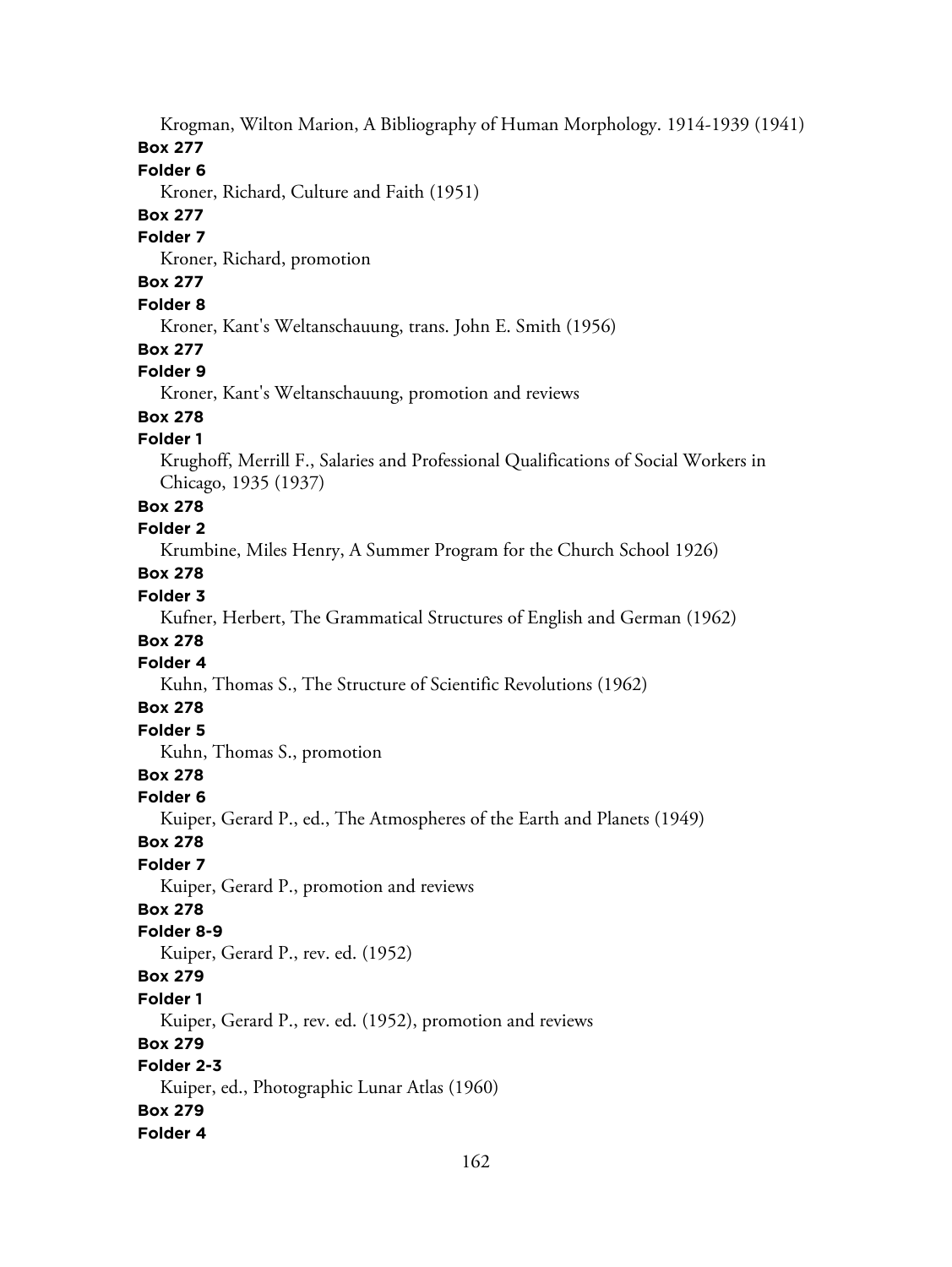Kuiper, Gerard P., promotion **Box 279 Folder 5** Kuiper, Gerard P., reviews **Box 279 Folder 6-7** Kuiper, Gerard P., and Barbara M. Middlehurst, eds., The Solar System (1953-1963) **Box 279 Folder 8** Kuiper, Gerard P., vol. 1, The Sun (1953) **Box 279 Folder 9** Kuiper, Gerard P., vol. 1, promotion and reviews **Box 280 Folder 1** Kuiper, Gerard P., vol. 2., The Earth as a Planet (1954) **Box 280 Folder 2** Kuiper, Gerard P., vol. 2., promotion and reviews **Box 280 Folder 3-4** Kuiper, Gerard P., vol. 3, Planets and Satellites (1961) **Box 280 Folder 5** Kuiper, Gerard P., vol. 3, promotion and reviews **Box 280 Folder 6-7** Kuiper, Gerard P., vol. 4, The Moon, Meteorites, and Comets (1963) **Box 280 Folder 8** Kuiper, Gerard P., vol. 4, promotion and reviews **Box 280 Folder 9** Kuiper, Gerard P., and Barbara Middlehurst, eds., Stars and Stellar Systems (1960-) • See also- individual authors **Box 280 Folder 10** Kuiper, Gerard P., and Barbara M. Middlehurst, Telescopes (1960) **Box 280 Folder 11** Kuiper, Gerard P., promotion and reviews **Box 281 Folder 1** Kummer, Anna P., Weed Seedlings (1951) **Box 281 Folder 2**

163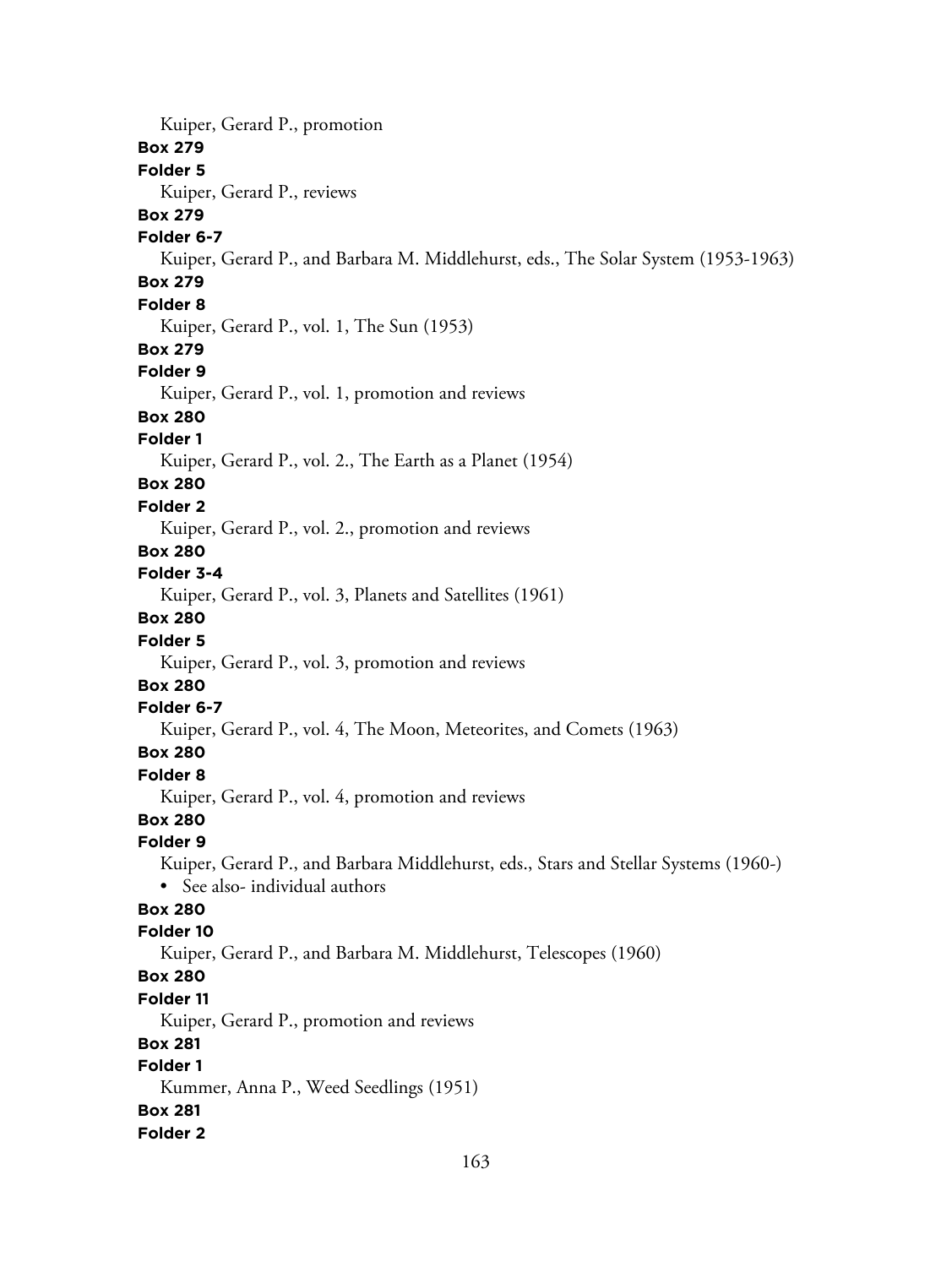Kurland, Philip B., ed., The Supreme Court and the Constitution (1965) **Box 281 Folder 3** Kurland, ed., The Supreme Court Review 1960 (1960) **Box 281 Folder 4** Kurland, Philip B., ed., 1961 (1961) **Box 281 Folder 5** Kurland, Philip B., ed., 1962 (1962), 1963 (1963) **Box 281 Folder 6** Kurland, Philip B., ed., 1964 (1964) **Box 281 Folder 7** Kurland, Philip B., ed., 1965 (1965) **Box 281 Folder 8** Kurland, Philip B., ed., reviews, 1960-1966 **Box 281 Folder 9** Kyrk, Hazel, The Family in the American Economy (1953) **Box 281 Folder 10** Kyrk, Hazel, promotion and reviews **Box 282 Folder 1-3** La Barre, Weston, The Human Animal (1954) **Box 282 Folder 4** La Barre, Weston, production **Box 282 Folder 5** La Barre, Weston, Book Find Club edition **Box 282 Folder 6** La Barre, Weston, Phoenix ed. (1960) **Box 282 Folder 7-8** La Barre, Weston, promotion **Box 282 Folder 9-10** La Barre, Weston, reviews **Box 283 Folder 1**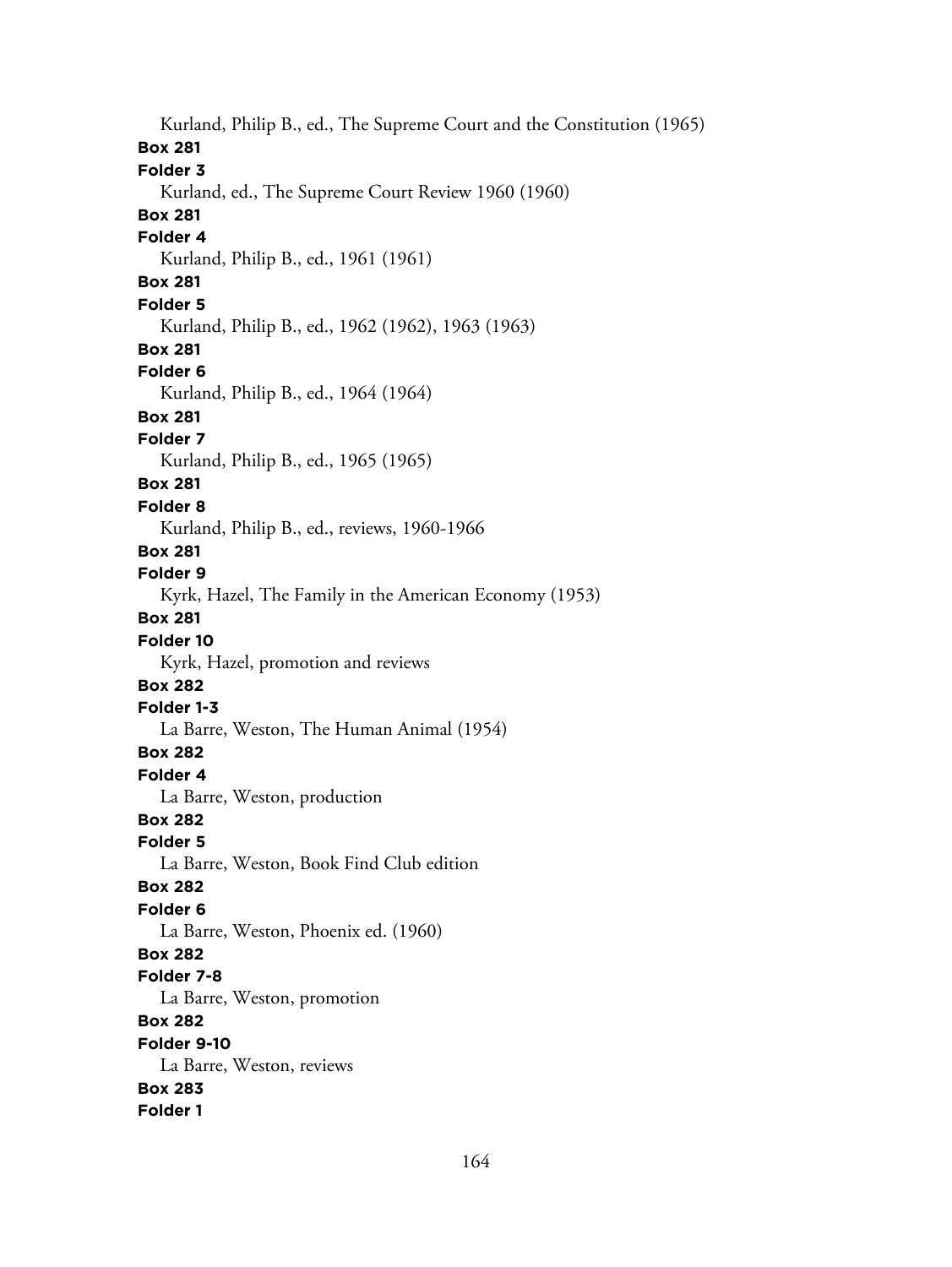Lach, Donald F., Asia in the Making of Europe, vol. 1, books 1 and 2, The Century of Discovery (1965)

## **Box 283**

### **Folder 2**

Ladefoged, Peter, Elements of Acoustic Phonetics (1962)

## **Box 283**

## **Folder 3**

Ladefoged, Peter, promotion and reviews

### **Box 283**

## **Folder 4**

Ladewick, Esther, Scholarships for Children of Working Age (1929)

## **Box 283**

#### **Folder 5**

La Farge, Oliver, Santa Eulalia (1947)

## **Box 283**

## **Folder 6**

Laing, Gordon Jennings, The Genitive of Value in Latin and Other Constructions with Verbs of Rating (1920)

## **Box 283**

## **Folder 7**

Laing, ed., Publications of the Members of the University [of Chicago], 1902-1916 (1917)

### **Box 283**

#### **Folder 8**

Landis, Benson Young, Social Aspects of Farmers' Co-operative Marketing (1925)

#### **Box 283**

#### **Folder 9**

Landis, ed., Handbook of Rural Social Resources, 1928 (1928)

#### **Box 283**

#### **Folder 10**

Landon, Kenneth Perry, Siam in Transition (1939)

#### **Box 283**

#### **Folder 11**

Landon, Southeast Asia (1949)

## **Box 283**

#### **Folder 12**

Landon, Southeast Asia (1949), reviews

#### **Box 283**

## **Folder 13**

Landtman, Gunnar, The Origin of the Inequality of the Social Classes (1938)

## **Box 283**

## **Folder 14**

Lane, Ernest Preston, Metric Differential Geometry of Curves and Surfaces (1940)

## **Box 283**

## **Folder 15**

Lane, Projective Differential Geometry of Curves and Surfaces (1932)

## **Box 283**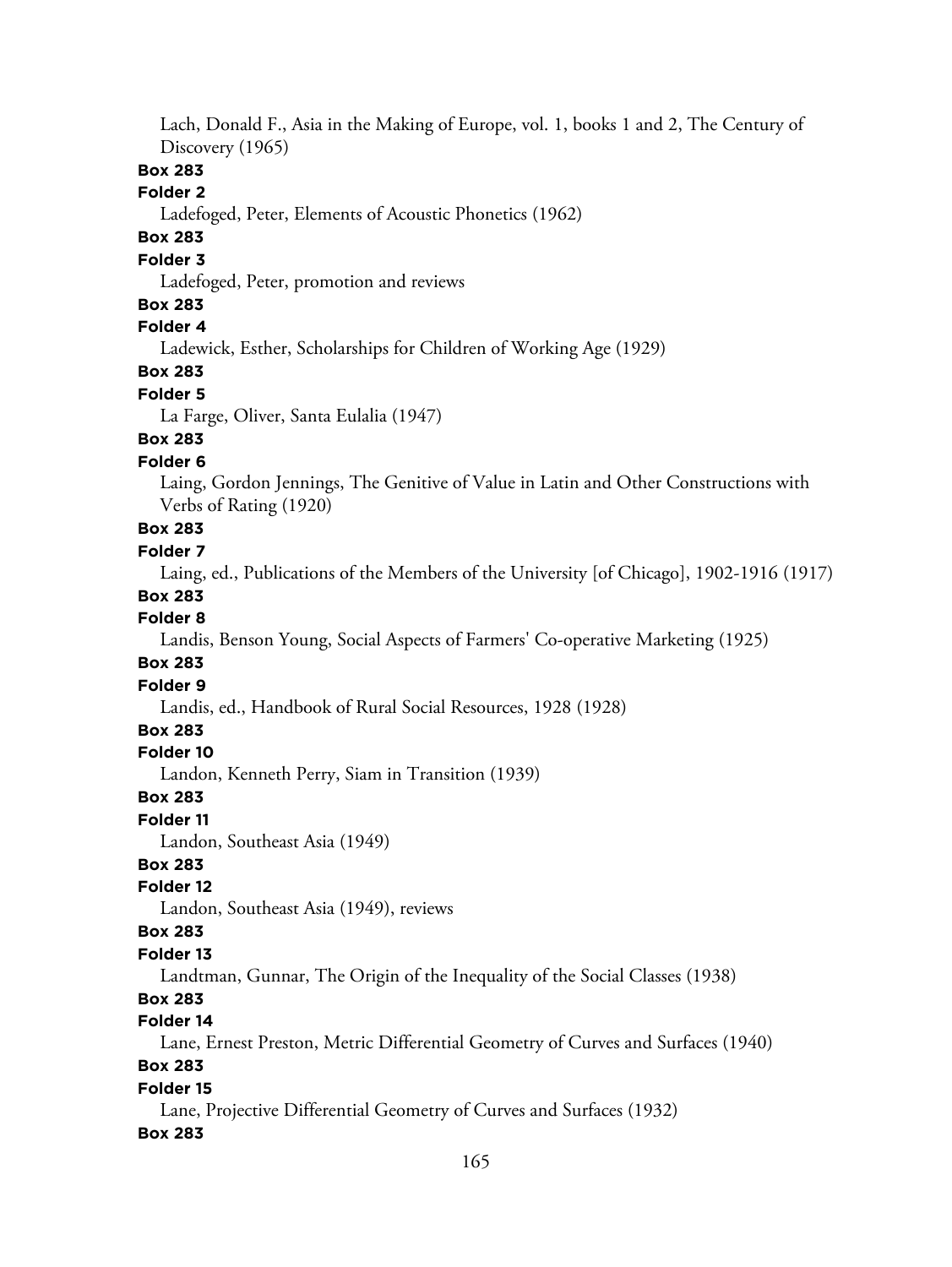#### **Folder 16**

Lane, A Treatise on Projective Differential Geometry (1942)

## **Box 283**

## **Folder 17**

Lange, Oscar, Francis McIntyre, and Theodore O. Yntema, eds., Studies in Mathematical Economics and Econometrics (1942)

### **Box 284**

#### **Folder 1**

Lardner, Ring, Gullible's Travels, 1925, reissue, intro. by Josephine Herbst (1965)

## **Box 284**

#### **Folder 2**

Larson, John Augustus, Lying and Its Detection (1922)

### **Box 284**

## **Folder 3**

Larson, John Augustus, promotion and reviews

#### **Box 284**

### **Folder 4**

Larson, Martin Alfred, The Modernity of Milton (1927)

## **Box 284**

#### **Folder 5**

Lasch, Robert, Breaking the Building Blockade (1946)

#### **Box 284**

## **Folder 6**

Lasch, Robert, reviews

#### **Box 284**

#### **Folder 7**

Lashley, Karl Spencer, Brain Mechanism and Intelligence (1929)

## **Box 284**

### **Folder 8**

Lashley, ed., Studies in the Dynamics of Behavior (1932)

#### **Box 284**

### **Folder 9**

Lasker, Bruno, Filipino Immigration to Continental United States and to Hawaii (1931)

## **Box 284**

## **Folder 10**

Lasker, Bruno, and W. L. Holland, eds., Problems of the Pacific, 1931 and 1933 (1932, 1934)

## **Box 285**

## **Folder 1**

Lasswell, Harold Dwight, Psychopathology and Politics (1930)

## **Box 285**

#### **Folder 2**

Latham, Earl, ed., The Philosophy and Policies of Woodrow Wilson (1958)

### **Box 285**

#### **Folder 3**

Latham, Earl, ed., promotion and reviews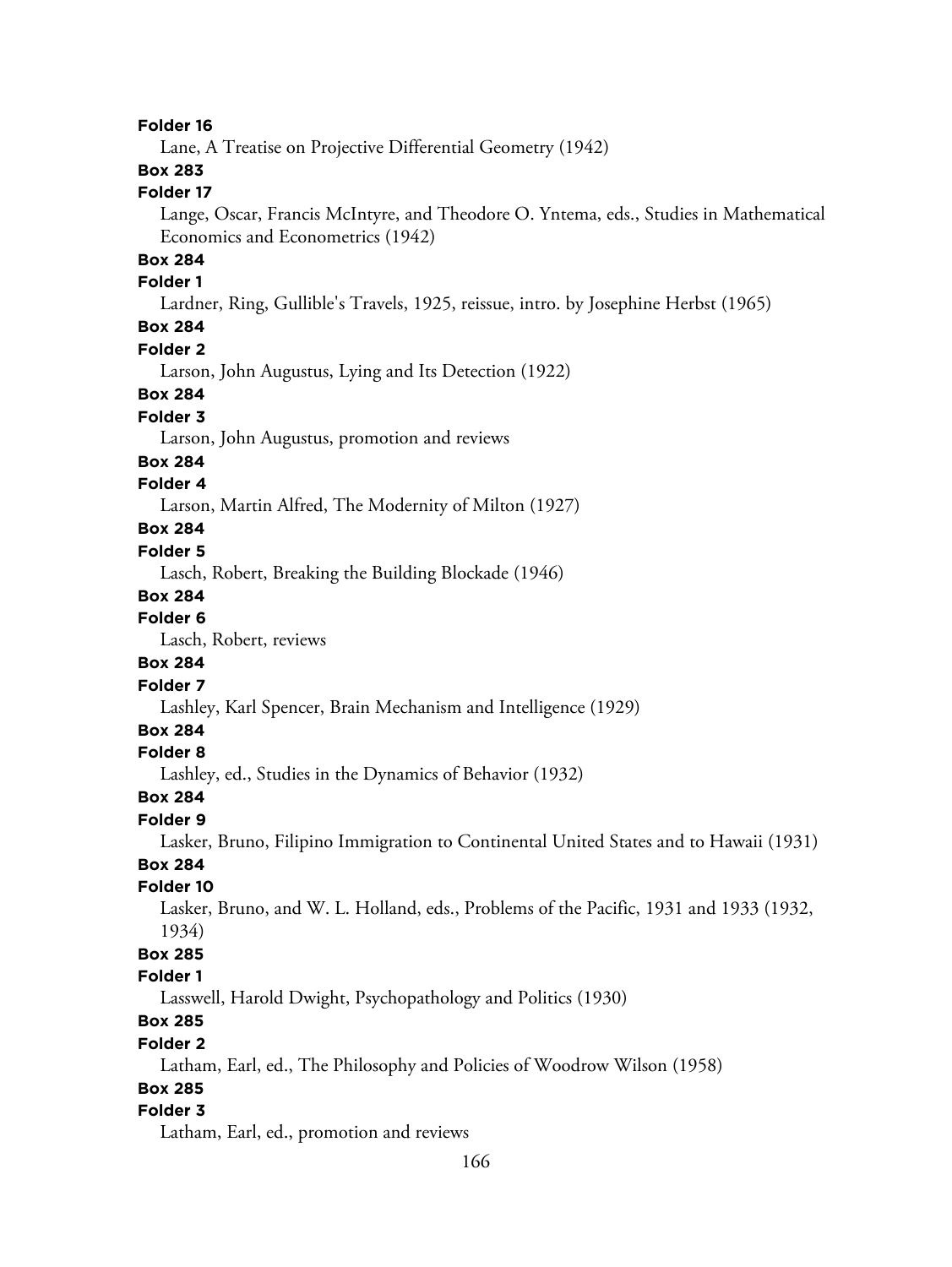#### **Folder 4**

Lattimore, Richmond, trans., Greek Lyrics (1955)

### **Box 285**

#### **Folder 5**

Lattimore, Richmond, promotion and reviews

• See also- Complete Greek Tragedies; Homer; Pindar

## **Box 285**

## **Folder 6**

Laughlin, J. Laurence, A New Exposition of Money, Credit, and Prices (1931)

### **Box 285**

## **Folder 7**

Laves, Walter Herman Carl, ed., The Foundations of a More Stable World Order (1941)

# **Box 285**

## **Folder 8**

Laves, ed., Inter-American Solidarity (1941)

# **Box 285**

## **Folder 9**

Lawler, Eugene S., Dan H. Cooper, and Jack Childress, Educational Administration in an Era of Transition (1949)

## **Box 285**

## **Folder 10**

Lawson, Douglas E., Curriculum Development in City School Systems (1940)

## **Box 286**

## **Folder 1**

Leavitt, Harold J., Managerial Psychology (1958)

## **Box 286**

## **Folder 2**

Leavitt, Harold J., promotion

## **Box 286**

#### **Folder 3**

Leavitt, Harold J., reviews

## **Box 286**

## **Folder 4**

Leavitt, Harold J., 2d ed. (1964)

## **Box 286**

#### **Folder 5**

Leavitt, Harold J., 2d ed. (1964), promotion

## **Box 286**

### **Folder 6**

Leavitt, Harold J., and Louis R. Pondy, eds., Readings in Managerial Psychology (1964)

## **Box 286**

## **Folder 7**

Leberman, Josephine Marie, The Christian Way (1929)

## **Box 286**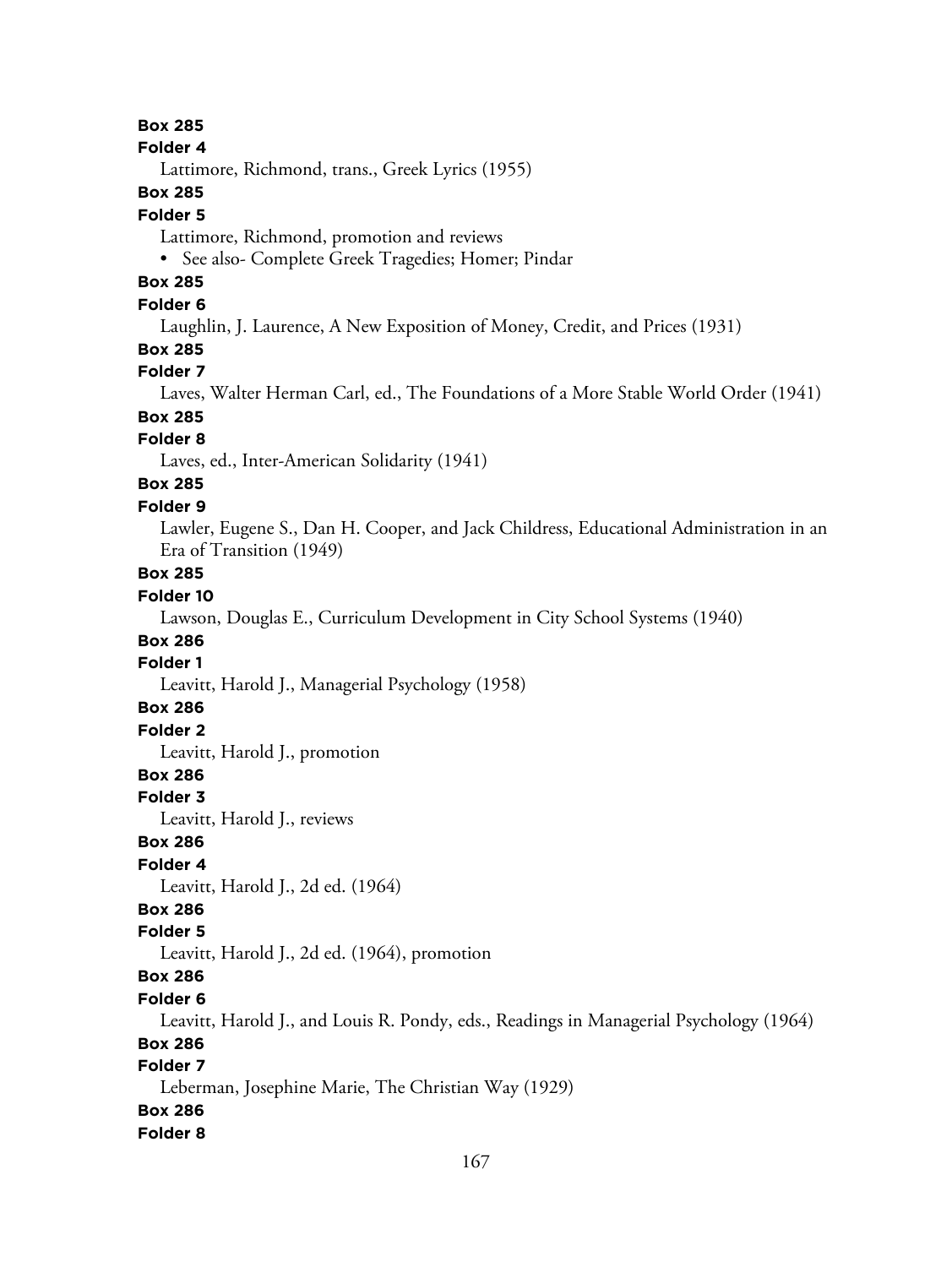Lee, Hoon K., Land Utilization and Rural Economy in Korea (1937)

### **Box 286**

## **Folder 9**

Lee, Maurice Wentworth, Anti-Chain-Store Tax Legislation (1939)

## **Box 286**

## **Folder 10**

Lee, Oliver Justin, Parallaxes of Eighty Stars (1936) and Zone +45½ of Kapteyn's Selected Areas (1926)

## **Box 286**

## **Folder 11**

Lee, Otis, Existence and Inquiry (1949)

### **Box 286**

#### **Folder 12**

Lee, Otis, promotion and reviews

## **Box 286**

### **Folder 13**

Lee, William George, Childbirth (1928)

### **Box 286**

### **Folder 14**

Leech, Clifford, ed., Shakespeare, the Tragedies (1965)

## **Box 287**

## **Folder 1**

LeFevre, Perry D., ed., The Prayers of Kierkegaard (1956)

## **Box 287**

## **Folder 2**

Lehmann, Karl, Thomas Jefferson, American Humanist (1965)

• [Leibniz. See- Loemker, LeRoy E.]

## **Box 287**

### **Folder 3**

Leigh, Robert D., ed., A Free and Responsible Press (1947)

## **Box 287**

#### **Folder 4**

Leigh, Robert D., ed., promotion and reviews

## **Box 287**

#### **Folder 5-7**

Leigh, Robert D., ed., reviews

## **Box 287**

## **Folder 8**

Leiserson, Avery, Administrative Regulation (1942)

## **Box 287**

## **Folder 9**

Leiserson, Avery, promotion and reviews

## **Box 288**

## **Folder 1**

Leland, Simeon Elbridge, ed., State-Local Fiscal Relations in Illinois (1941)

## **Box 288**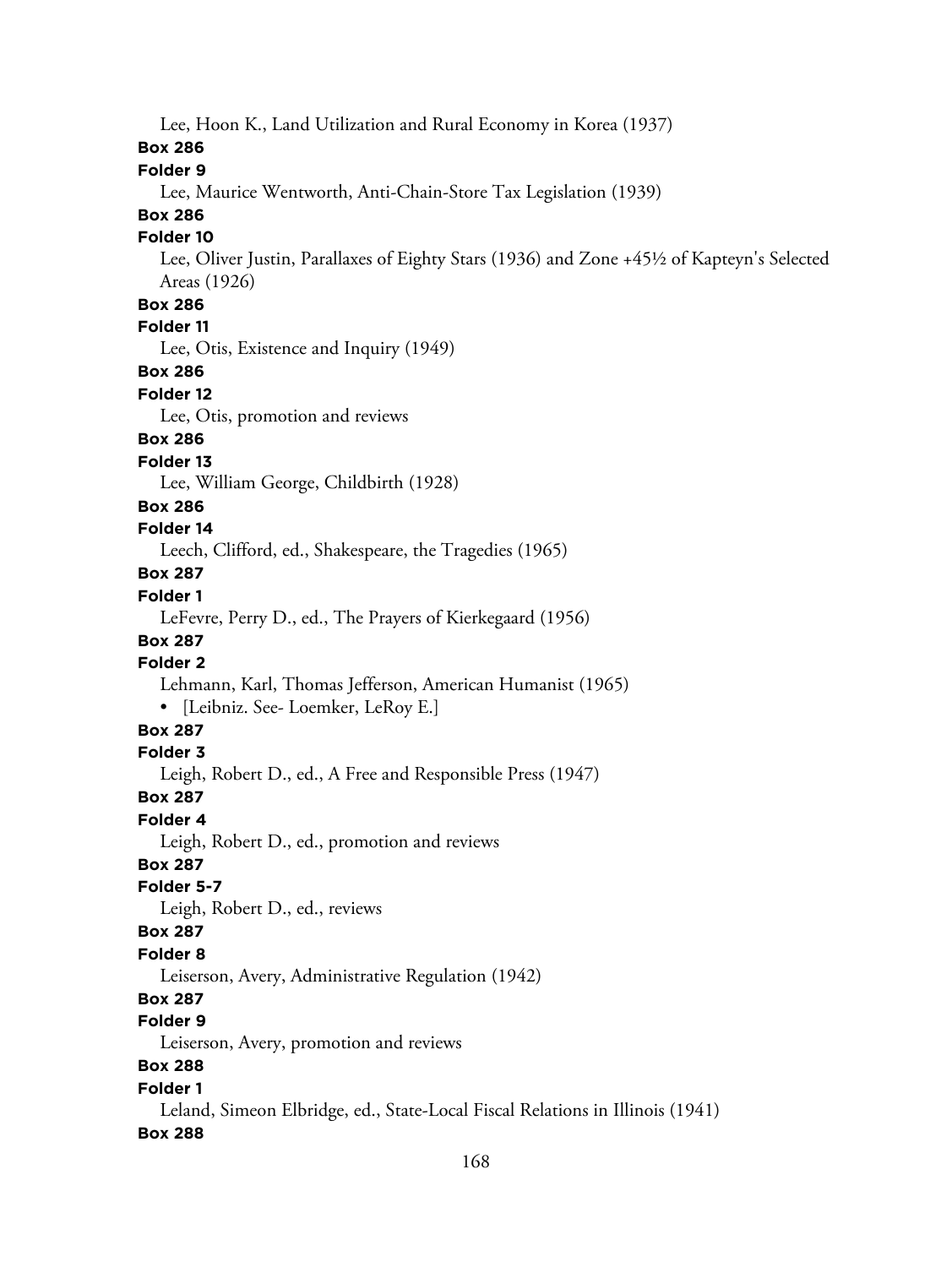169 **Folder 2** Lemon, Harvey Brace, From Galileo to Cosmic Rays (1934) **Box 288 Folder 3-4** Lemon, Harvey Brace, promotion **Box 288 Folder 5** Lemon, Harvey Brace, newspaper syndicates **Box 288 Folder 6** Lemon, Harvey Brace, movie rights **Box 288 Folder 7** Lemon, Harvey Brace, reviews **Box 288 Folder 8** Lemon, Harvey Brace, 2d ed., From Galileo to the Nuclear Age (1946) **Box 288 Folder 9** Lemon, Harvey Brace, 2d ed., From Galileo to the Nuclear Age (1946), Promotion and reviews **Box 288 Folder 10** Lemon, Harvey Brace, 2d ed., plans for revision, 1961-1969; Phoenix ed. (1961) **Box 288 Folder 11** Lemon, Harvey Brace, and Michael Ference, Jr., Analytical Experimental Physics (1943) **Box 288 Folder 12** Lemon, Harvey Brace, copyright problem **Box 289 Folder 1** Lemon, Harvey Brace, promotion **Box 289 Folder 2** Lemon, Harvey Brace, reviews **Box 289 Folder 3** Lemon, Harvey Brace, Australian sales and royalties **Box 289 Folder 4** Lemon, Harvey Brace, 2d ed. (1964) **Box 289 Folder 5** Lemon, Harvey Brace, 2d ed. (1964), promotion and reviews • See also- Ference, Lemon, and Stephenson, Analytical Experimental Physics, 3d ed.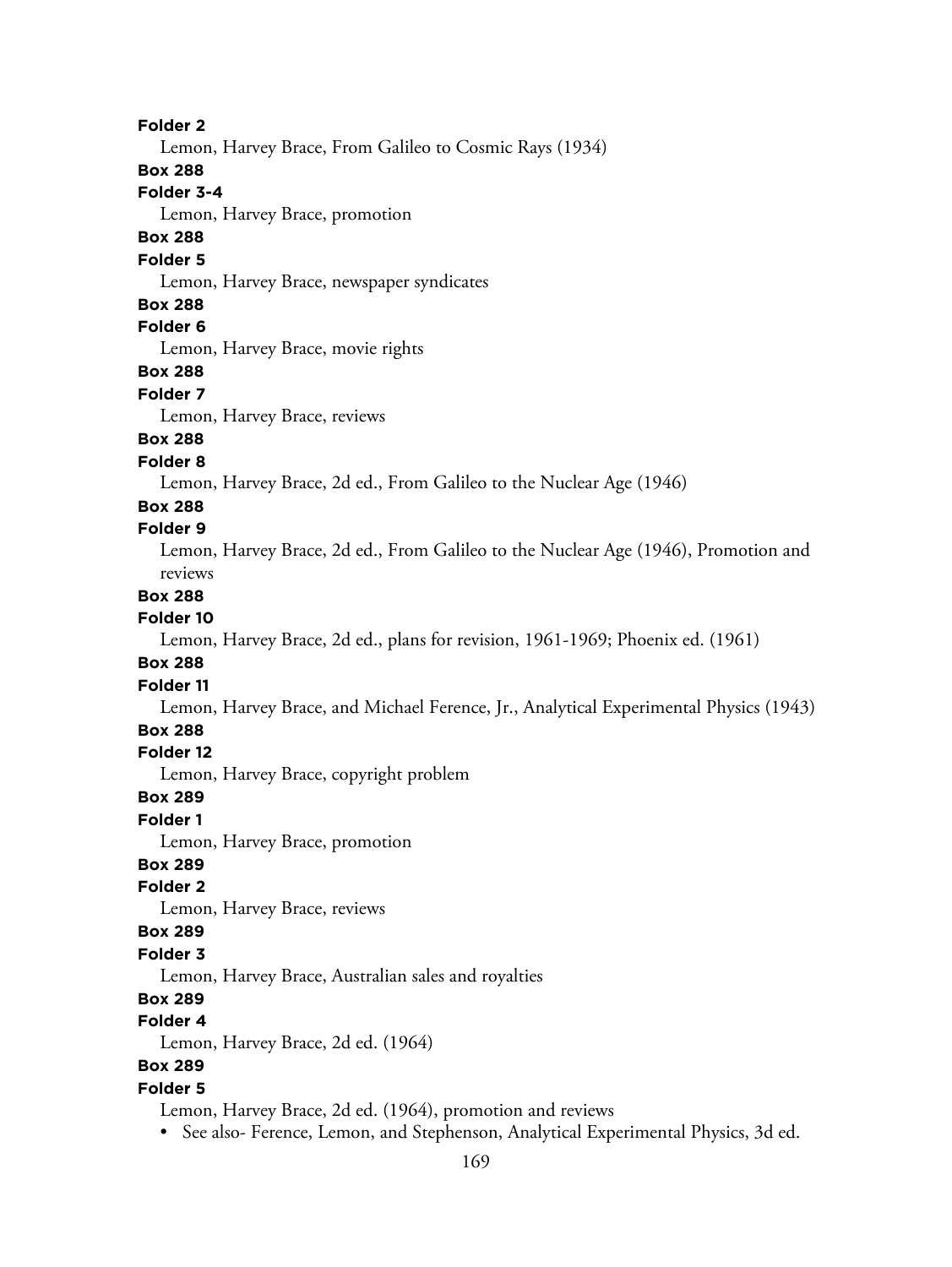#### **Folder 6**

Lemon, Harvey Brace, and FitzHugh Marshall, The Demonstration Laboratory of Physics at the University of Chicago (1939)

### **Box 289**

### **Folder 7**

Lenz, Widukind, Medical Genetics, trans. by Elisabeth P. Lanzl (1963)

## **Box 289**

## **Folder 8**

Lenz, Widukind, promotion and reviews

#### **Box 290**

#### **Folder 1**

Leonard, Neil, Jazz and the White Americans (1962)

## **Box 290**

## **Folder 2**

Leonard, Neil, promotion and reviews

## **Box 290**

#### **Folder 3**

Leonhardt, Hans L., Nazi Conquest of Danzig (1942)

## **Box 290**

## **Folder 4**

Lepawsky, Albert, Home Rule for Metropolitan Chicago (1935)

## **Box 290**

#### **Folder 5**

Lepawsky, The Judicial System of Metropolitan Chicago (1932)

# **Box 290**

## **Folder 6**

Leprince-Ringuet, Louis, Atoms and Men, trans. Elaine P. Halperin (1961)

### **Box 290**

#### **Folder 7**

Leprince-Ringuet, Louis, promotion and reviews

## **Box 290**

#### **Folder 8**

Lerner, Monroe, and Odin W. Anderson, Health Progress in the United States, 1900-1960 (1963)

#### **Box 290**

#### **Folder 9**

Lerner, Monroe, promotion and reviews

## **Box 291**

#### **Folder 1**

Leuchtenburg, William E., The Perils of Prosperity, 1914-32 (1958)

### **Box 291**

## **Folder 2**

Leuchtenburg, William E., promotion and reviews

#### **Box 291**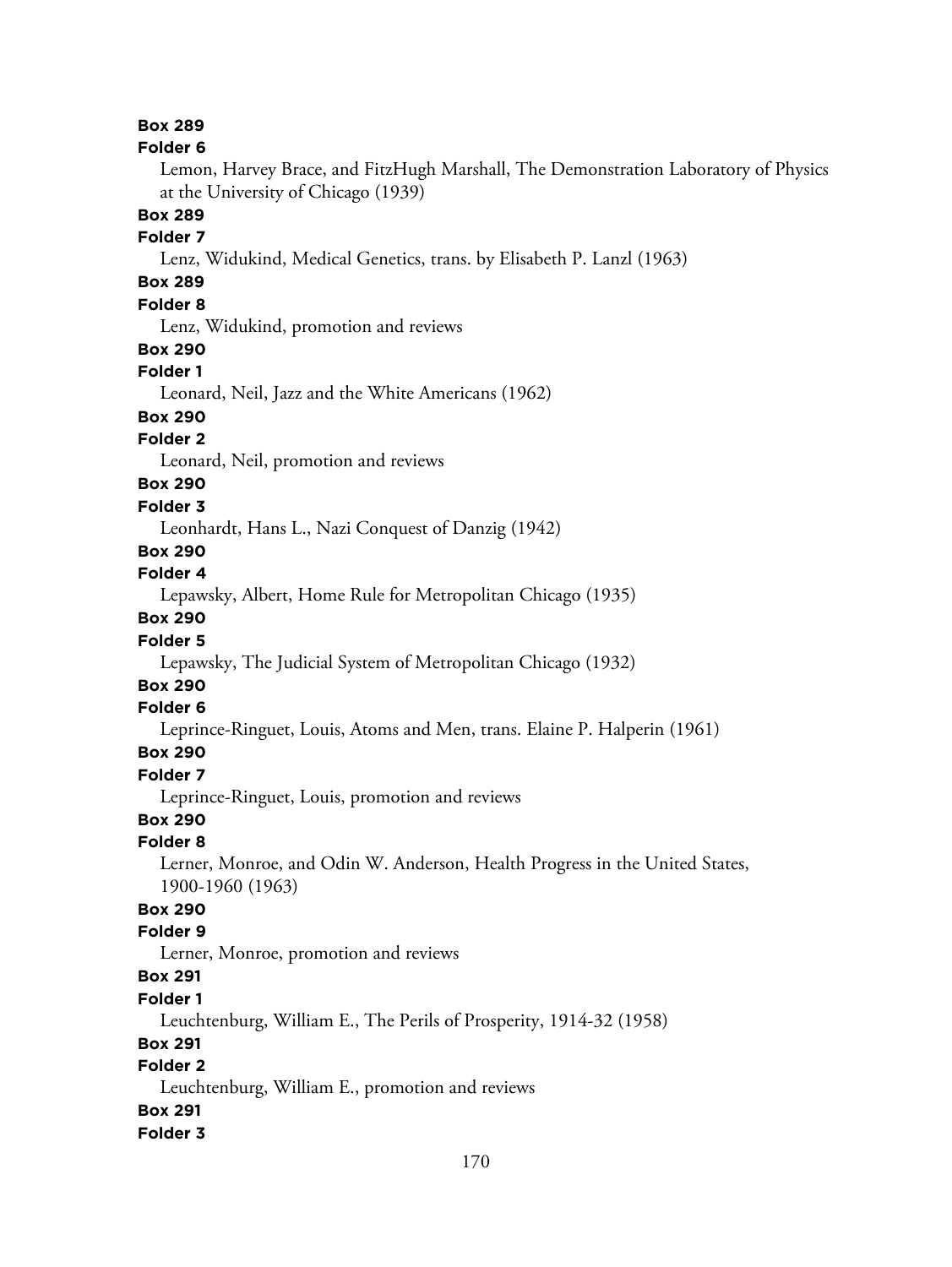Leuck, Miriam Eleanor Simons, A Further Study of Dental Clinics in the United States (1932)

## **Box 291**

#### **Folder 4**

Leuck, A Study of Dental Clinics in the United States, 1930 (1932)

## **Box 291**

#### **Folder 5**

Levarie, Siegmund, Mozart's Le Nozze di Figaro (1952)

#### **Box 291**

## **Folder 6**

Levarie, Siegmund, promotion and reviews

### **Box 291**

#### **Folder 7**

Leven, Maurice, The Practice of Dentistry and the Incomes of Dentists in Twenty States, 1929 (1932)

### **Box 291**

#### **Folder 8**

Levi, Edward H., An Introduction to Legal Reasoning (1949)

## **Box 291**

#### **Folder 9**

Levi, Edward H., promotion and reviews

#### **Box 291**

#### **Folder 10**

Levi, Edward H., Phoenix ed. (1962)

#### **Box 291**

**Folder 11**

Levi, Edward H., presentation ed. (1968)

### **Box 291**

#### **Folder 12**

Levy, Julian H., Municipal and Institutional Relations within Boston (1964)

### **Box 292**

#### **Folder 1**

Levin, M. G., and L. P. Potopov, eds., The Peoples of Siberia (1964)

## **Box 292**

## **Folder 2**

Levin, M. G., and L. P. Potopov, eds., promotion and reviews

### **Box 292**

### **Folder 3**

Levine, Donald N., Wax and Gold (1965)

# **Box 292**

## **Folder 4**

Levinson, Horace Clifford, and Ernest Bloomfield Zeisler, The Law of Gravity in Relativity (1929)

## **Box 292**

#### **Folder 5**

Levi Setti, Riccardo, Elementary Particles (1963)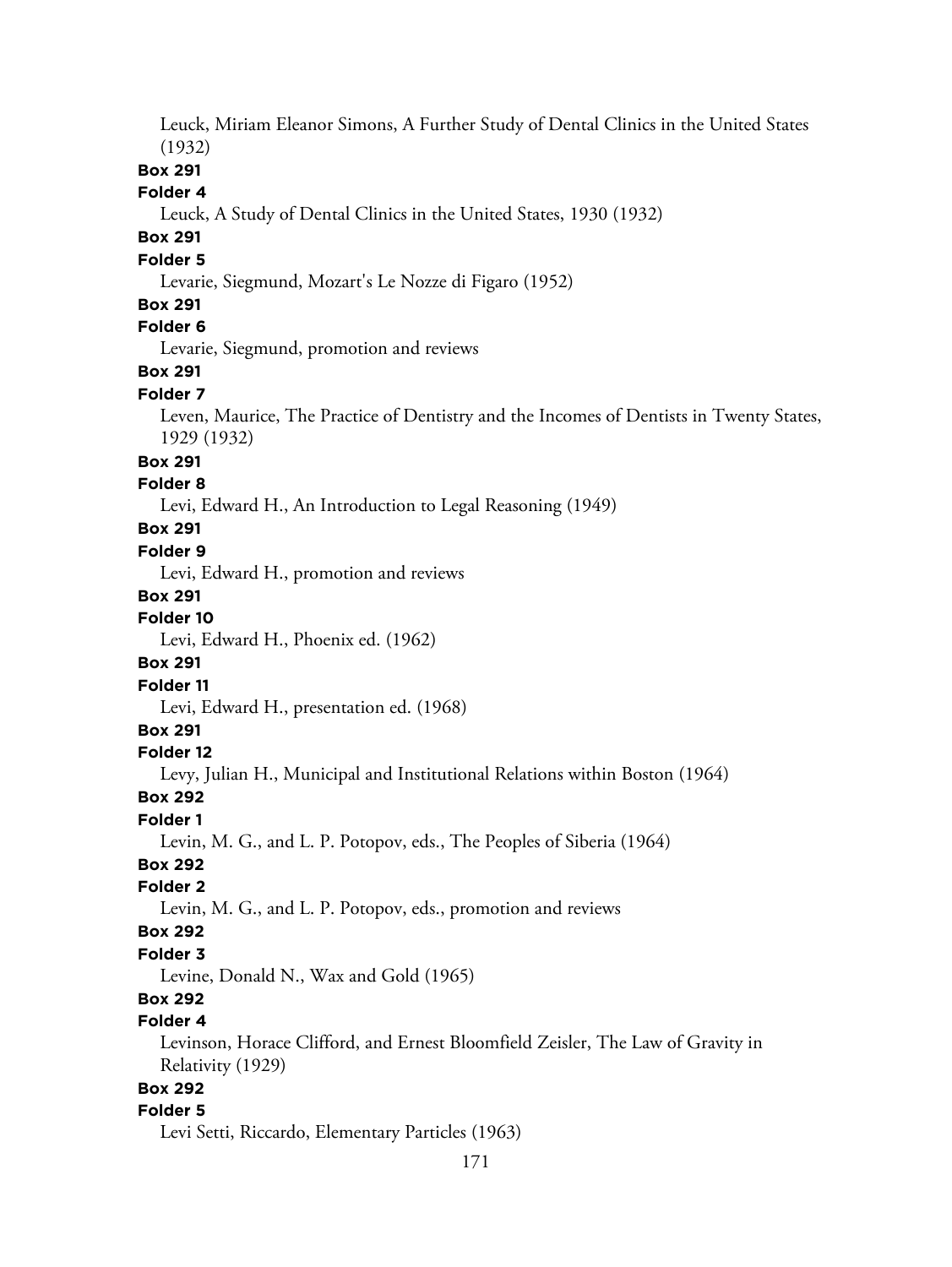• [Levy, H. L., A Latin Reader for Colleges. See- Classical Reprints] **Box 292 Folder 6** Lewis, Ben William, Price and Production Control in British Industry (1927) **Box 292 Folder 7** Lewis, Edwin Herbert, University of Chicago Poems (1923)

## **Box 292**

**Folder 8**

Lewis, Frank Grant, How the Bible Grew (1919)

#### **Box 292**

#### **Folder 9**

Lewis, The Irenaeus Testimony to the Fourth Gospel (1908)

### **Box 292**

#### **Folder 10**

Lewis, H. Gregg, Unionism and Relative Wages in the United States (1963)

## **Box 292**

## **Folder 11**

Lewis, H. Gregg, promotion and reviews

## **Box 292**

**Folder 12**

Lewis, James C., Jr., Teaching in the Army (1920)

## **Box 292**

### **Folder 13**

Lewis, Julian Herman, The Biology of the Negro (1942)

## **Box 293**

## **Folder 1**

Lewis, R. W. B., The American Adam (1955)

#### **Box 293**

**Folder 2**

Lewis, R. W. B., promotion and reviews

## **Box 293**

**Folder 3**

Li, Ching Chun, Population Genetics (1955)

#### **Box 293**

#### **Folder 4**

Li, Ching Chun, promotion and reviews

#### **Box 293**

#### **Folder 5**

Li, Fang-Kuei, Mattole (1930)

## **Box 293**

#### **Folder 6**

Libby, Willard F., Radiocarbon Dating (1952)

#### **Box 293**

#### **Folder 7**

Liberman, Simon, Building Lenin's Russia, trans. Albert Parry (1945)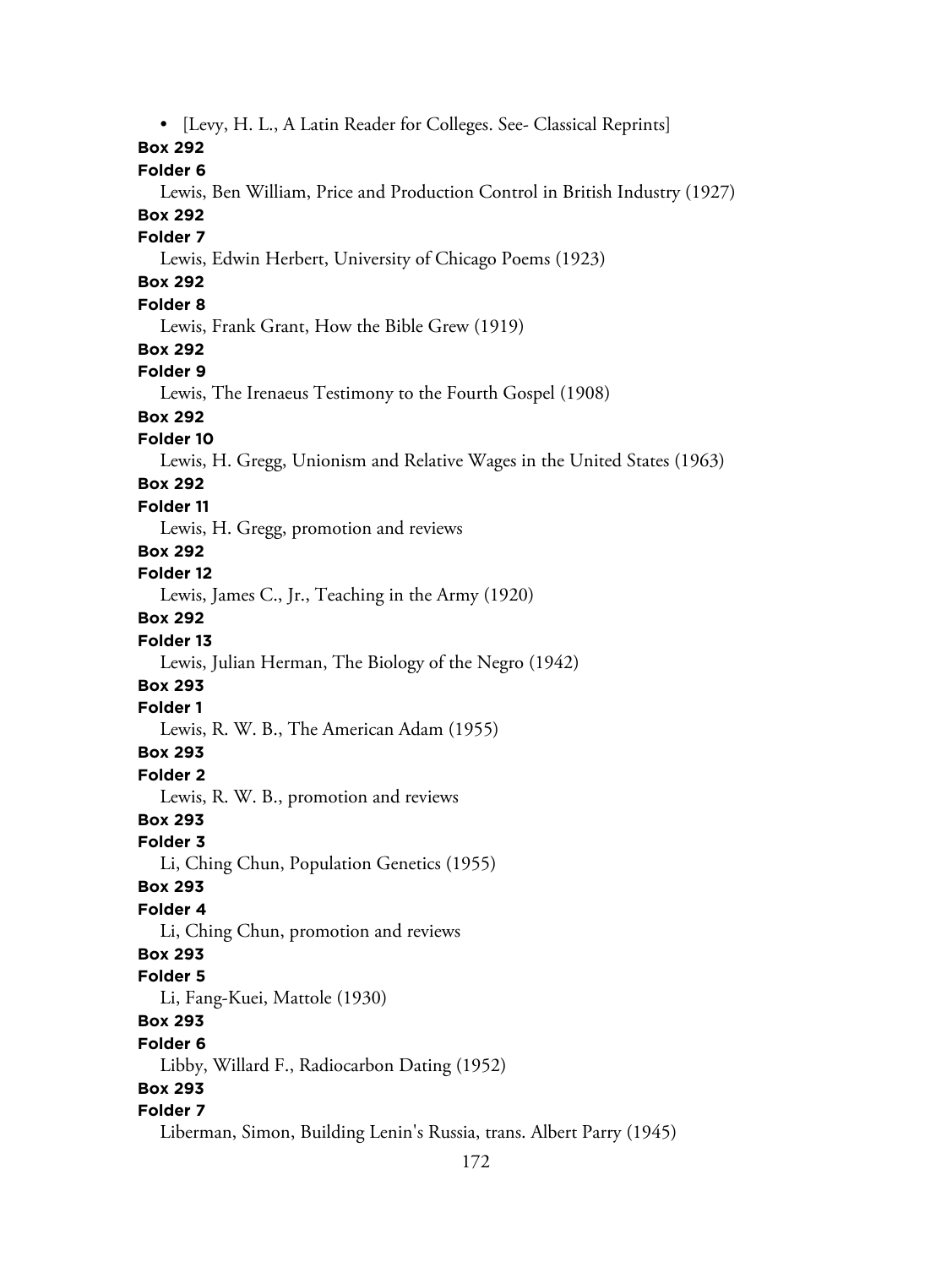#### **Folder 8**

Liberman, Simon, promotion and reviews

### **Box 294**

#### **Folder 1-2**

Lieberman, Myron, The Future of Public Education (1960)

## **Box 294**

## **Folder 3**

Lieberman, Myron, promotion

## **Box 294**

**Folder 4**

Lieberman, Myron, reviews

### **Box 294**

#### **Folder 5**

Lillie, Frank Rattray, Problems of Fertilization (1919)

### **Box 294**

## **Folder 6**

Lillie, The Woods Hole Marine Biological Laboratory (1944)

## **Box 294**

## **Folder 7**

Lillie, Frank Rattray, and Carl R. Moore, A Laboratory Outline of Embryology with Special Reference to the Chick and the Pig (1919)

### **Box 294**

### **Folder 8**

Lillie, Ralph S., General Biology and Philosophy of Organism (1945)

# **Box 294**

## **Folder 9**

Lillie, Protoplasmic Action and Nervous Action (1923)

## **Box 294**

#### **Folder 10**

Lin Wei-ying, The New Monetary System of China (1936)

## **Box 294**

## **Folder 11**

Lin Yutang, A History of the Press and Public Opinion in China (1936)

#### **Box 295**

## **Folder 1**

Lincoln, Abraham, Lincoln's Last Speech in Springfield in the Campaign of 1858, ed. Oliver R. Barrett (1925)

## **Box 295**

#### **Folder 2**

Lincoln, Abraham, reviews

## **Box 295**

## **Folder 3**

Lind, Andrew William, An Island Community (1938)

## **Box 295**

#### **Folder 4-5**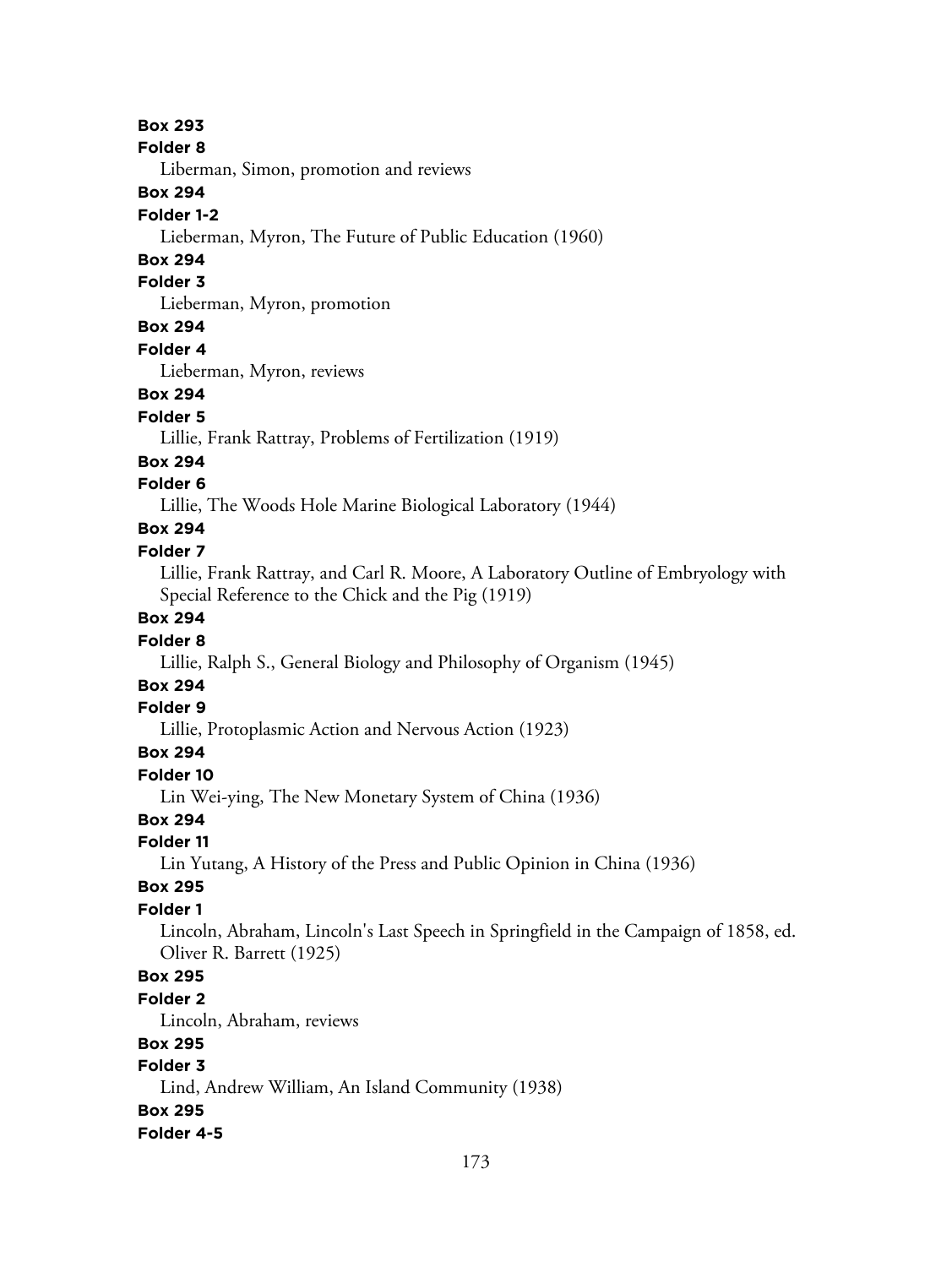Lindman, Frank T., and Donald M. McIntyre, Jr., eds., The Mentally Disabled and the Law (1961) **Box 295 Folder 6** Lindman, Frank T., promotion and reviews **Box 295 Folder 7** Lindman, Frank T., reviews **Box 295 Folder 8** Lindsey, Almont, The Pullman Strike (1943) **Box 295 Folder 9** Lindsey, Almont, Phoenix ed. (1964) **Box 295 Folder 10** Linford, Alton A., Old Age Assistance in Massachusetts (1949) • [Lingel, Robert. See- Radio and education] **Box 295 Folder 11** Lipson, Leslie, The American Governor from Figurehead to Leader (1939) **Box 295 Folder 12** Lipson, Leslie, promotion and reviews **Box 296 Folder 1** Lipson, Leslie, The Politics of Equality (1948) **Box 296 Folder 2** Liska, George, The New Statecraft (1960) **Box 296 Folder 3** Liska, George, promotion and reviews **Box 296 Folder 4** Litwack, Leon F., North of Slavery (1961) **Box 296 Folder 5** Litwack, Leon F., promotion and reviews **Box 296 Folder 6** Liu, James J. Y., The Art of Chinese Poetry (1962) **Box 296 Folder 7** Liu, James J. Y., promotion **Box 296**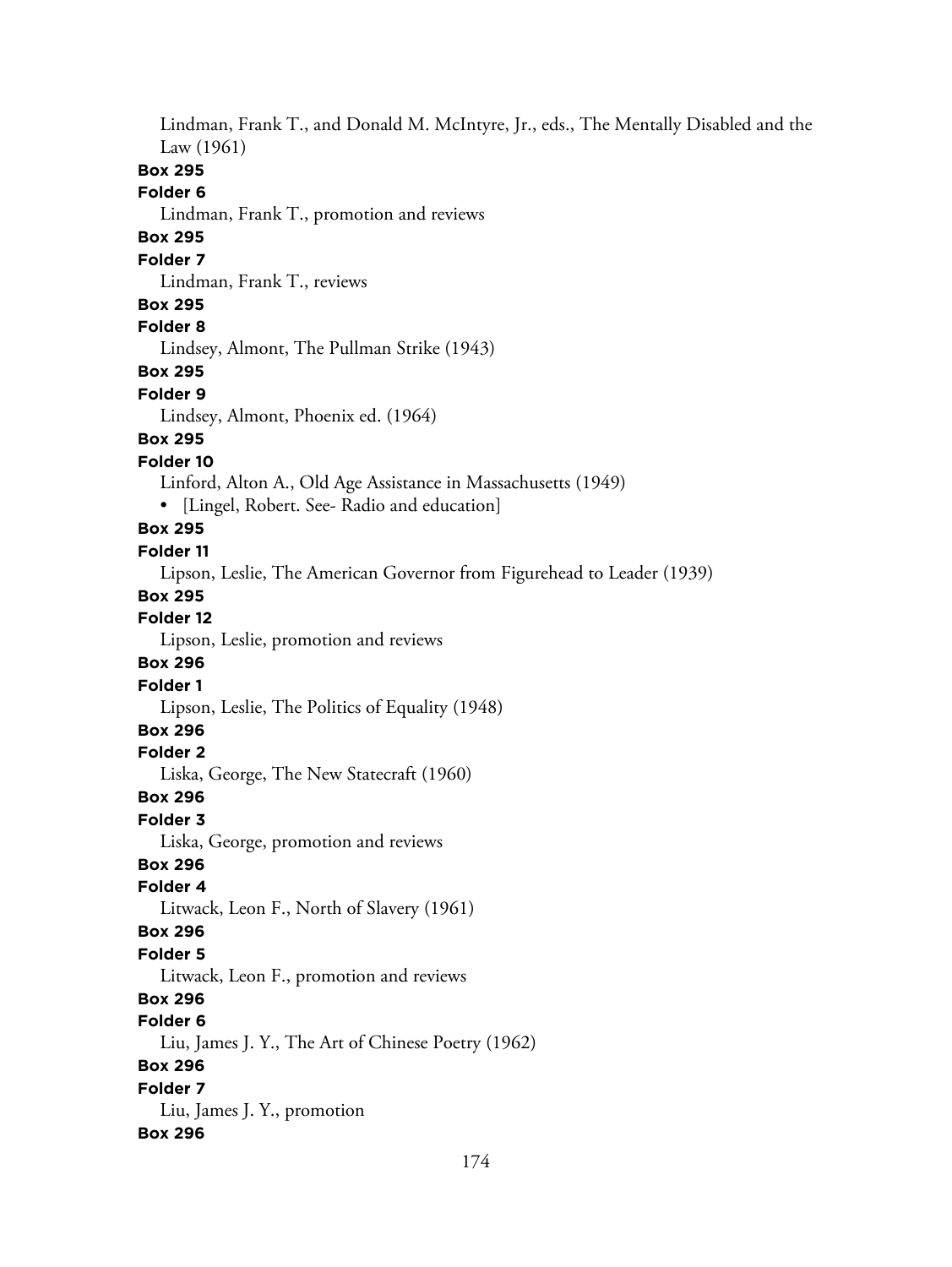#### **Folder 8**

Llewellyn, Karl N., Jurisprudence (1962)

## **Box 296**

### **Folder 9**

Llewellyn, Karl N., promotion and reviews

## **Box 296**

#### **Folder 10**

Lobingier, John Leslie, Projects in World-Friendship (1925)

### **Box 296**

## **Folder 11**

Lobingier, World-Friendship through the Church School (1923)

## **Box 296**

#### **Folder 12**

Lobstein, Paul, An Introduction to Protestant Dogmatics, trans. Arthur Maxson Smith, 1902, 2d impression (1910)

• [Lockwood, Dean P., A Survey of Classical Roman Literature. See- Classical Reprints]

## **Box 297**

## **Folder 1-2**

Lockwood, Dean P., Ugo Benzi (1951)

#### **Box 297**

#### **Folder 3**

Lockwood, Dean P., promotion

## **Box 297**

### **Folder 4**

Lockwood, Dean P., reviews

# **Box 297**

## **Folder 5**

Lodge, Rupert C., Philosophy of Business (1945)

#### **Box 297**

#### **Folder 6**

Loeb, Jacques, Artificial Parthenogenesis and Fertilization (1913)

### **Box 297**

#### **Folder 7**

Loeb, The Mechanistic Conception of Life (1912)

#### **Box 297**

#### **Folder 8-9**

Loemker, LeRoy E., trans. and ed.,

• Gottfried Wilhelm von Leibniz, Philosophical Papers and Letters (1956)

## **Box 297**

## **Folder 10**

Loemker, LeRoy E., promotion and reviews

## **Box 298**

## **Folder 1**

Loewenstein, Karl, Political Power and the Governmental Process (1957)

### **Box 298**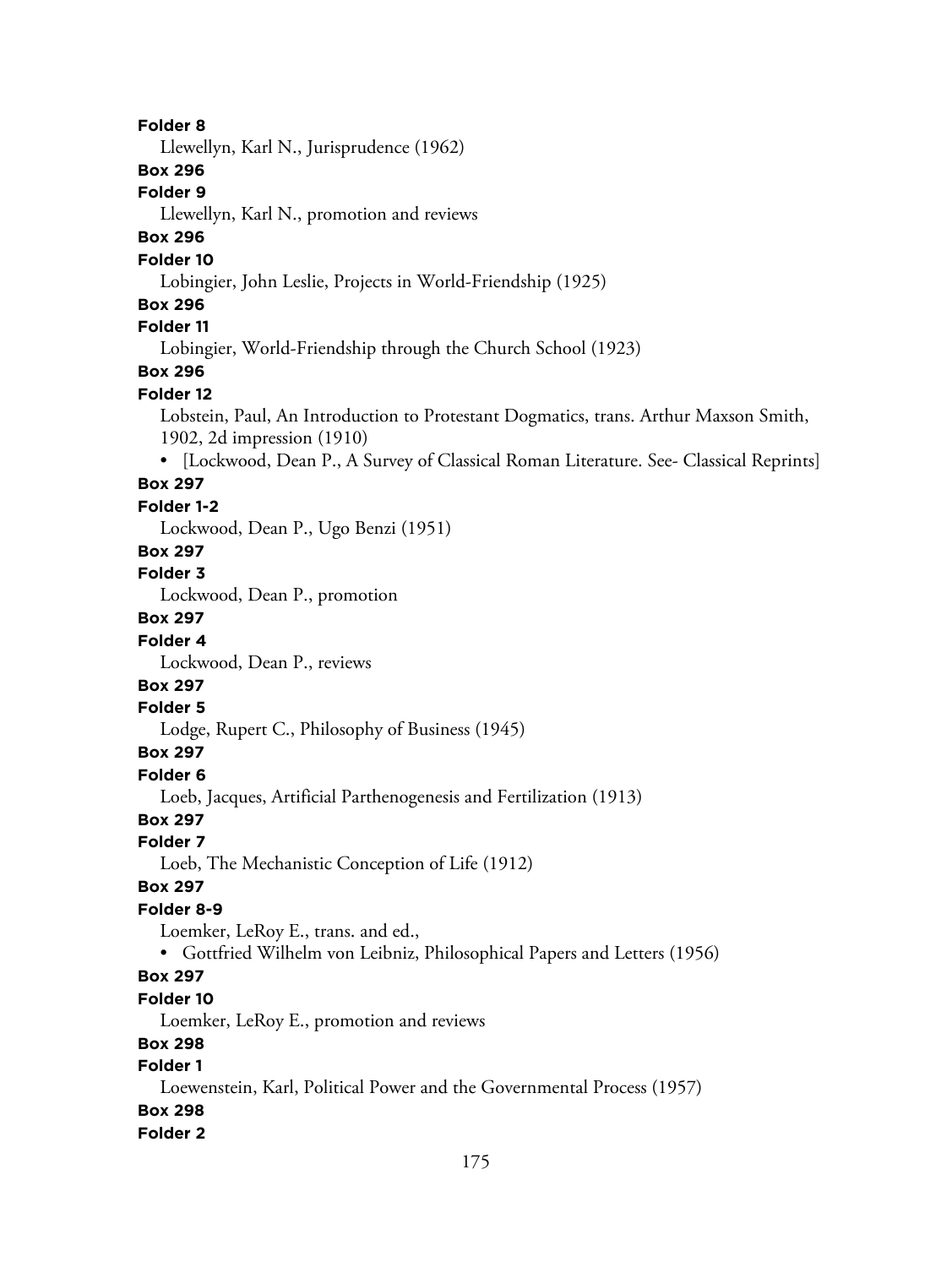176 Loewenstein, Karl, promotion and reviews **Box 298 Folder 3** Loewenstein, Karl, Phoenix ed. (1965) **Box 298 Folder 4** Löwith, Karl, Meaning in History (1949) **Box 298 Folder 5** Löwith, Karl, promotion **Box 298 Folder 6** Löwith, Karl, reviews **Box 298 Folder 7** Logan, Harold Amos, The History of Trade-Union Organization in Canada (1928) **Box 298 Folder 8** Logan, John, Ghosts of the Heart (1960) **Box 298 Folder 9** Logan, John, reviews **Box 299 Folder 1** Logsdon, Mayme Irwin, A Mathematician Explains (1935) **Box 299 Folder 2** Logsdon, Mayme Irwin, promotion and reviews **Box 299 Folder 3** Long, Ralph B., The Sentence and Its Parts (1961) **Box 299 Folder 4** Long, Ralph B., promotion and reviews **Box 299 Folder 5** Long, Structure Worksheets for Contemporary English to Accompany The Sentence and Its Parts (1963) **Box 299 Folder 6** Long, Wesley Robertson, ed., La Flor de las ystorias de Orient, by Hayton, Prince of Gorigos (1934) **Box 299 Folder 7** Lorenz, Konrad, Evolution and Modification of Behavior (1965) **Box 299**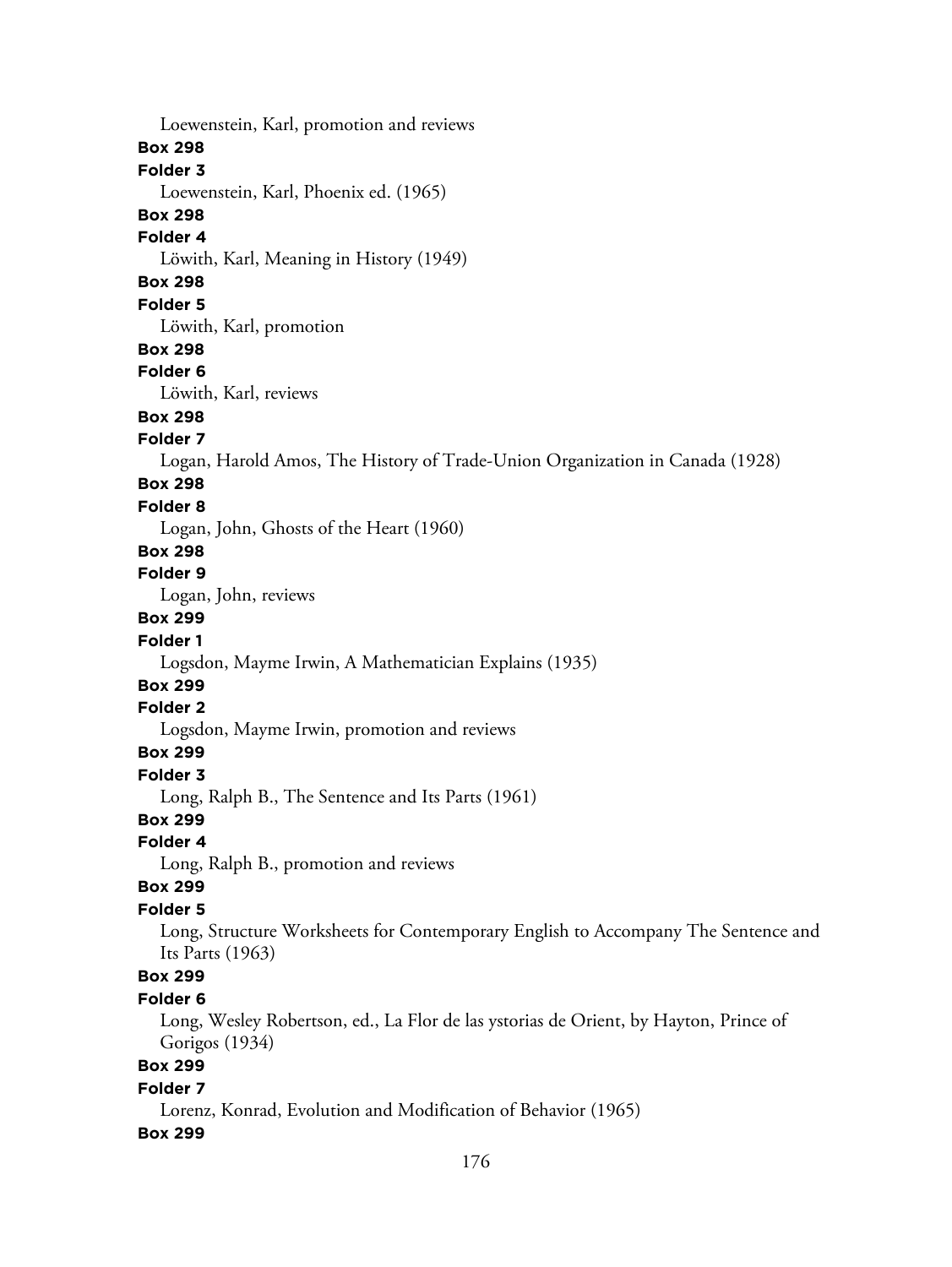**Folder 8** Lorenz, Konrad, promotion **Box 299 Folder 9** Loutit, John F., Irradiation of Mice and Men (1962) **Box 299 Folder 10** Loutit, John F., promotion and reviews **Box 299 Folder 11** Lowie, Robert, Toward Understanding Germany (1954) **Box 300 Folder 1** Lowie, Robert, promotion and reviews **Box 300 Folder 2** Luckenbill, Daniel David, Ancient Records of Assyria and Babylonia (1926-1927) • See also- Oriental Institute **Box 300 Folder 3-4** Lurie, Edward, Louis Agassiz (1960) **Box 300 Folder 5** Lurie, Edward, promotion **Box 300 Folder 6** Lurie, Edward, Phoenix ed. (1967) **Box 300 Folder 7** Luvaas, Jay, The Education of an Army (1964) **Box 300 Folder 8** Luvaas, Jay, production **Box 300 Folder 9** Luvaas, Jay, reviews **Box 301 Folder 1-2** Luvaas, Jay, The Military Legacy of the Civil War (1959) **Box 301 Folder 3** Luvaas, Jay, promotion **Box 301 Folder 4** Luvaas, Jay, reviews **Box 301**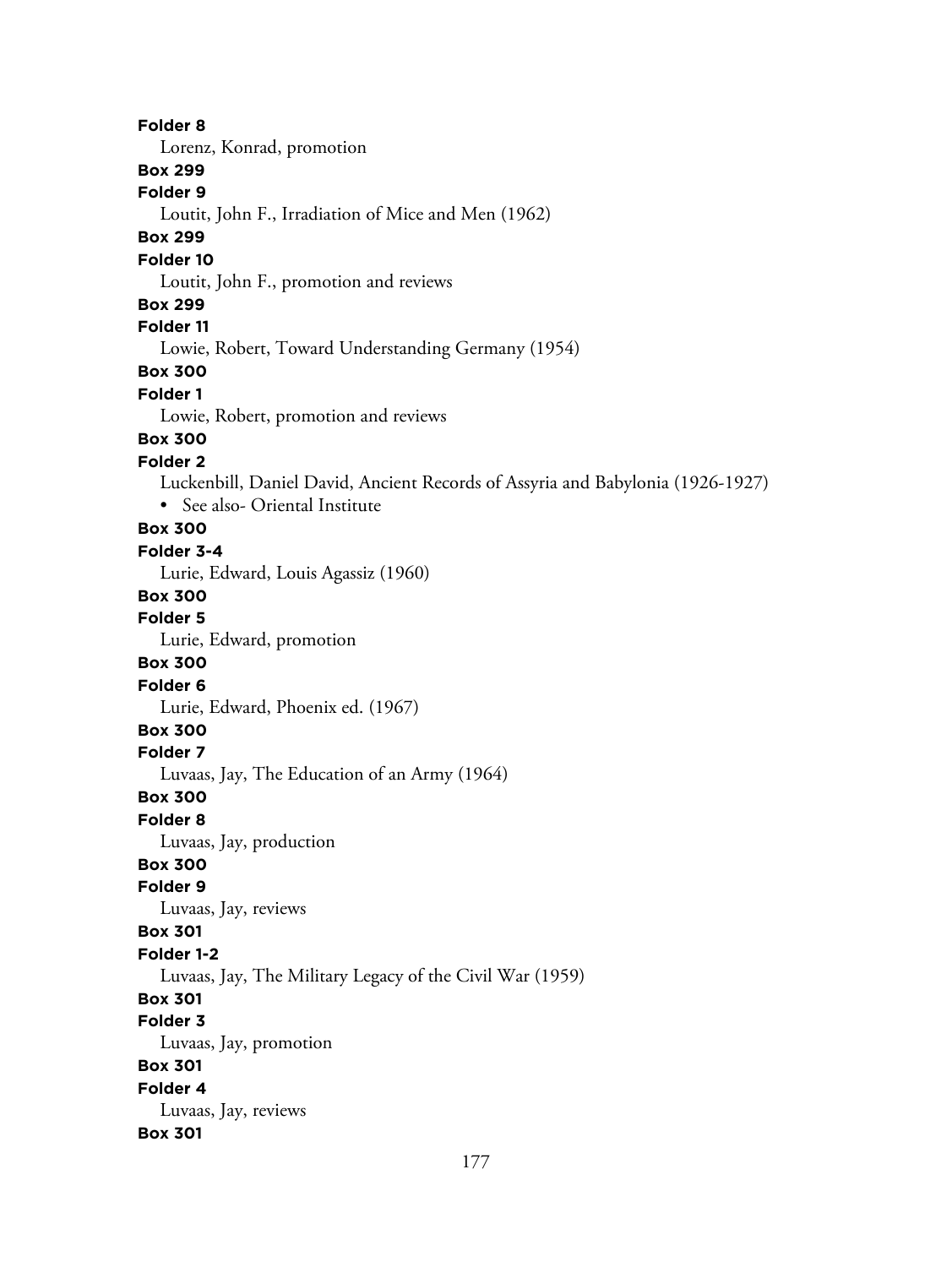**Folder 5** Luvaas, ed., The Civil War, by G. F. R. Henderson (1957) **Box 301 Folder 6** Luvaas, ed., promotion **Box 301 Folder 7** Luvaas, ed., reviews **Box 301 Folder 8** Luyten, W. J., O. Struve, and W. W. • Morgan, Reobservation of the Orbits of Ten Spectroscopic Binaries (1939) **Box 301 Folder 9** Lynn, Caro, A College Professor of the Renaissance (1937) **Box 302 Folder 1** Lyon, Leverett S., Education for Business (1922) **Box 302 Folder 2** Lyon, Leverett S., rev. ed. (1931) **Box 302 Folder 3** Lyon, Elements of Debating (1913) **Box 302 Folder 4** Lyon, ed., Governmental Problems in the Chicago-Metropolitan Area (1957) **Box 302 Folder 5** Lyon, ed., promotion **Box 302 Folder 6** Lyon, Leverett S., James M. Barker, and Guenther Baumgart, eds., Your Business and Postwar Readjustment (1944) **Box 302 Folder 7** Lyons, William Nelson, and Merrill M. Parvis, eds., New Testament Literature (1948) **Box 302 Folder 8** Lyons, William Nelson, promotion and reviews **Box 303 Folder 1** Ma, Gioh-fang Dju, One Hundred Years of Public Services for Children in Minnesota (1949) **Box 303**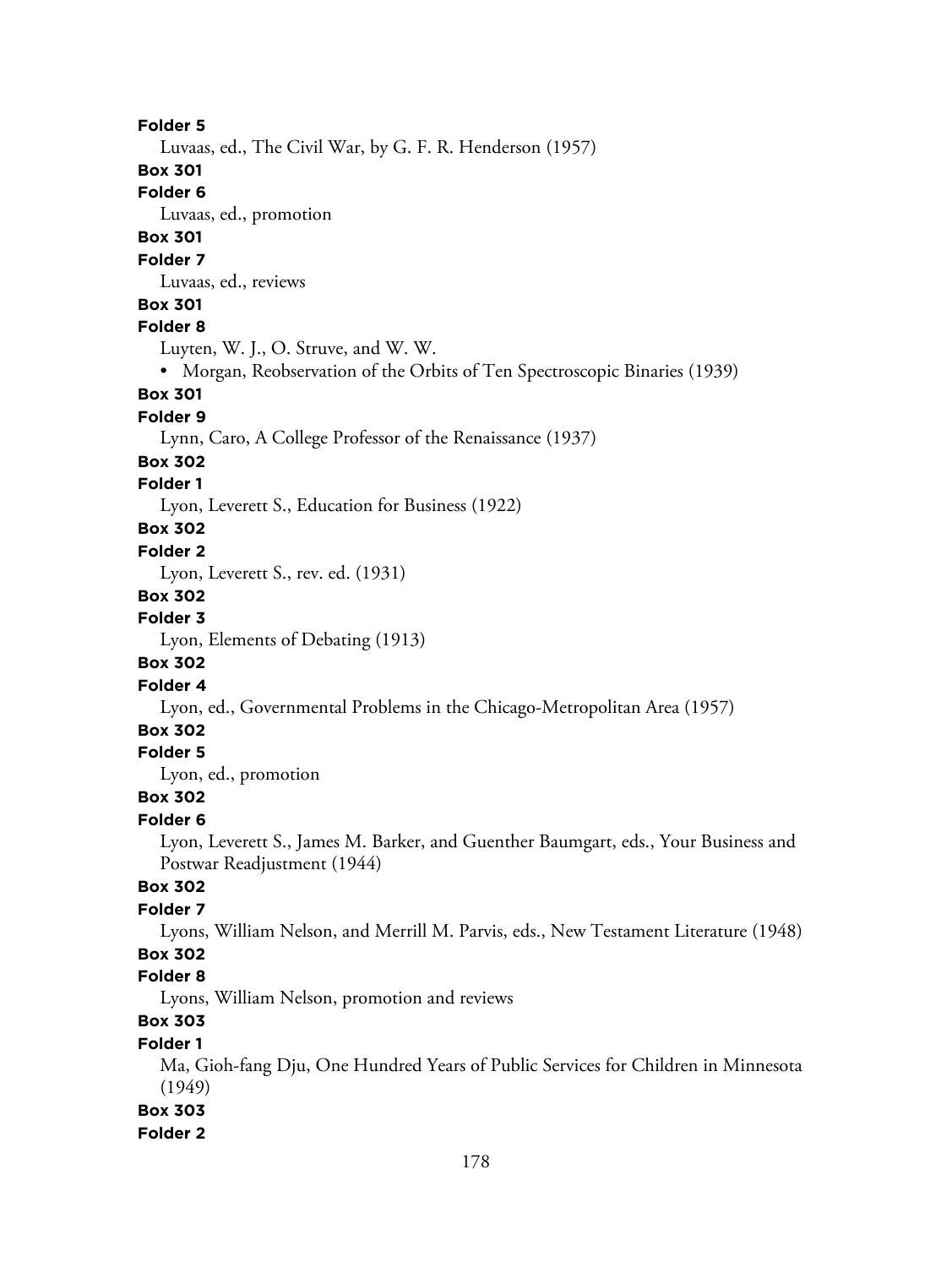McAuley, Mary Faith, and Mary Adele Wood, Economies In Food (1934)

## **Box 303**

### **Folder 3**

McCamy, James Lucian, Government Publicity (1939)

# **Box 303**

### **Folder 4**

McCarthy, Henry L., and F. H. Harbison, eds., Labor Looks at Unemployment Insurance (1946)

## **Box 303**

## **Folder 5**

MacClintock, Lander, Sainte-Beuve's Critical Theory and Practice after 1849 (1920)

## **Box 303**

### **Folder 6**

MacClintock, Porter Lander, Literature in the Elementary School (1907)

## **Box 303**

## **Folder 7**

McCloskey, Robert G., The American Supreme Court (1960)

## **Box 303**

## **Folder 8**

McCloskey, Robert G., promotion and reviews

### **Box 303**

## **Folder 9**

Maccoby, Simon, English Radicalism, 1832-1852 (1935) and English Radicalism, 1853-1886 (1938)

## **Box 303**

## **Folder 10**

McConnell, Francis John, The Christian Ideal and Social Control (1932)

## **Box 303**

## **Folder 11**

McDermott, John Francis, The Lost Panoramas of the Mississippi (1958)

#### **Box 303**

#### **Folder 12**

McDermott, John Francis, promotion

## **Box 304**

## **Folder 1**

McDermott, John Francis, reviews

#### **Box 304**

## **Folder 2**

McDiarmid, John, Government Corporations and Federal Funds (1938)

## **Box 304**

## **Folder 3**

McDiarmid, John, promotion and reviews

## **Box 304**

## **Folder 4**

Macdonald, Duncan Black, The Religious Attitude and Life in Islam (1909)

## **Box 304**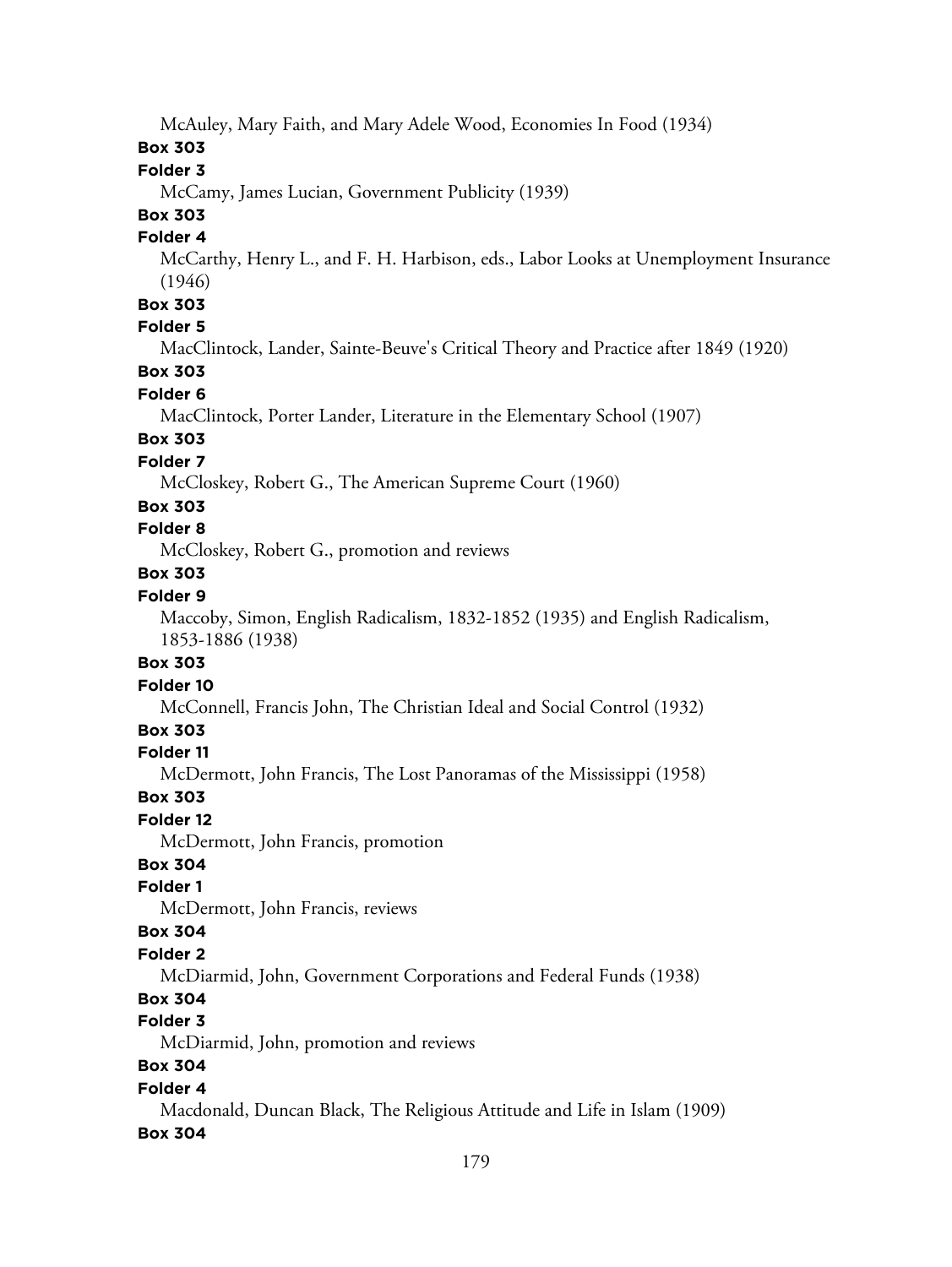**Folder 5-8** McDonald, Forrest, Insull (1962) **Box 304 Folder 9-10** McDonald, Forrest, promotion **Box 305 Folder 1** McDonald, Forrest, promotion **Box 305 Folder 2-3** McDonald, Forrest, reviews **Box 305 Folder 4** McDonald, We the People (1958) **Box 305 Folder 5** McDonald, We the People, promotion **Box 305 Folder 6** McDonald, We the People, reviews **Box 305 Folder 7** Macdonald, John, Mind, School, and Civilization (1952) **Box 305 Folder 8** Macdonald, John, promotion and reviews **Box 305 Folder 9** Macdonald, Mary E., Federal Grants for Vocational Rehabilitation (1944) **Box 306 Folder 1** McFayden, Donald, The History of the Title Imperator under the Roman Empire (1920) **Box 306 Folder 2** McGovney, Dudley O., The American Suffrage Medley (1949) **Box 306 Folder 3** McGrane, Reginald C., The Panic of 1837 (1924) **Box 306 Folder 4** McIntosh, John Strayer, A Study of Augustine's Version of Genesis (1912) **Box 306 Folder 5** McIntyre, A. R., Curare (1947) **Box 306 Folder 6**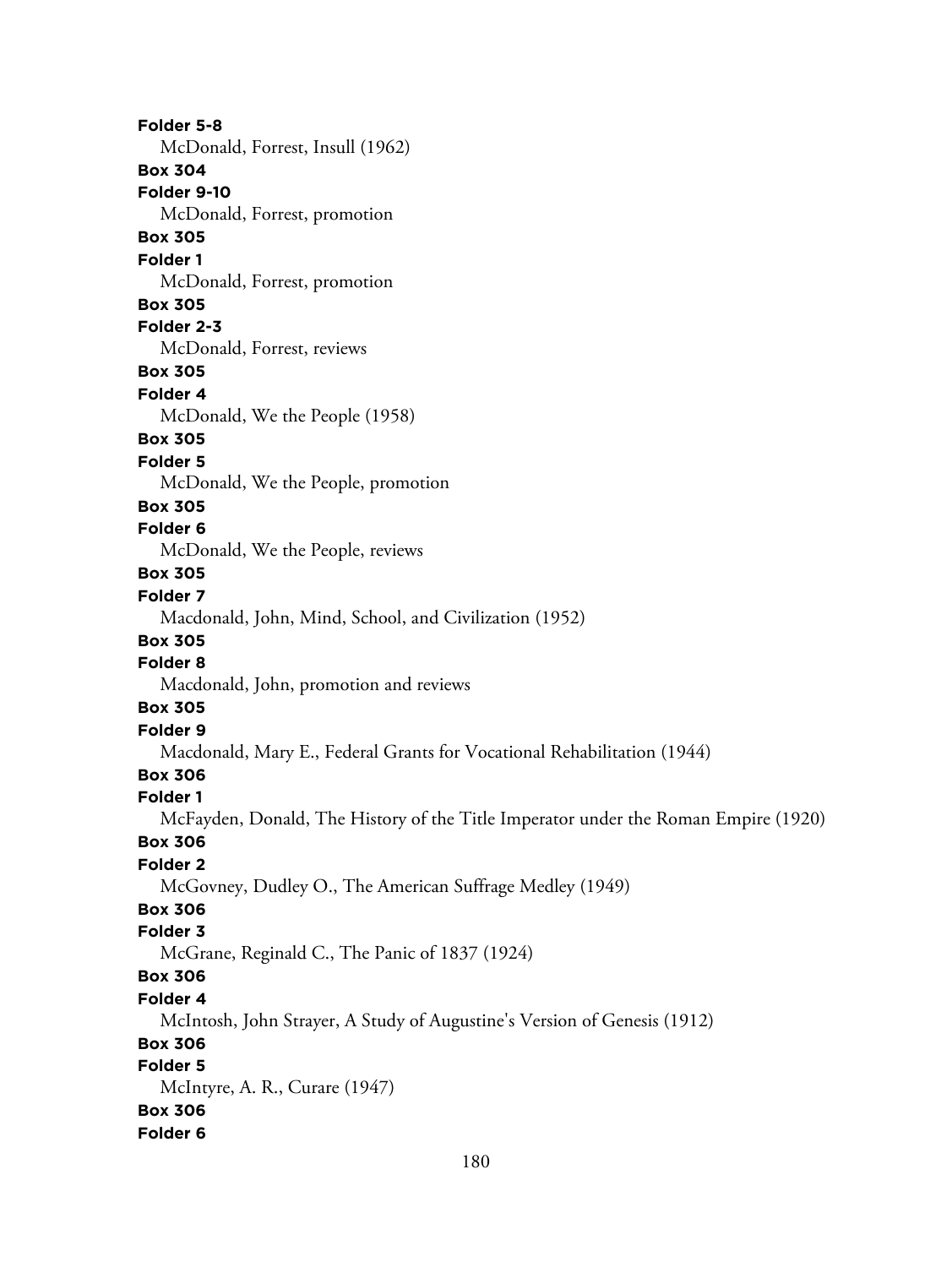McIntyre, A. R., promotion and reviews **Box 306 Folder 7** McKelvey, Blake Faus, American Prisons (1936) **Box 306 Folder 8** Mackenzie, Helen Frances, Understanding Picasso (1940) **Box 306 Folder 9** McKenzie, Roderick Duncan, The Neighborhood (1923) **Box 306 Folder 10** McKenzie, Oriental Exclusion (1928) **Box 306 Folder 11** McKeon, Richard, Thought, Action, and Passion (1954) **Box 306 Folder 12** McKeon, Richard, promotion and reviews **Box 307 Folder 1-2** McKeon, ed., Democracy in a World of Tensions (1951) **Box 307 Folder 3** McKeon, ed., promotion and reviews **Box 307 Folder 4** McKinsey, James Oscar, Managerial Accounting (1924) **Box 307 Folder 5** McKitrick, Eric L., Andrew Johnson and Reconstruction (1960) **Box 307 Folder 6** McKitrick, Eric L., promotion **Box 307 Folder 7** McLaughlin, Andrew Cunningham, The Courts, the Constitution, and Parties (1912) **Box 307 Folder 8** McLaughlin, Sixteen Causes of War (1918) **Box 307 Folder 9** McLean, Franklin C., and Marshall R. Urist, Bone (1955) **Box 307 Folder 10** McLean, Franklin C., promotion and reviews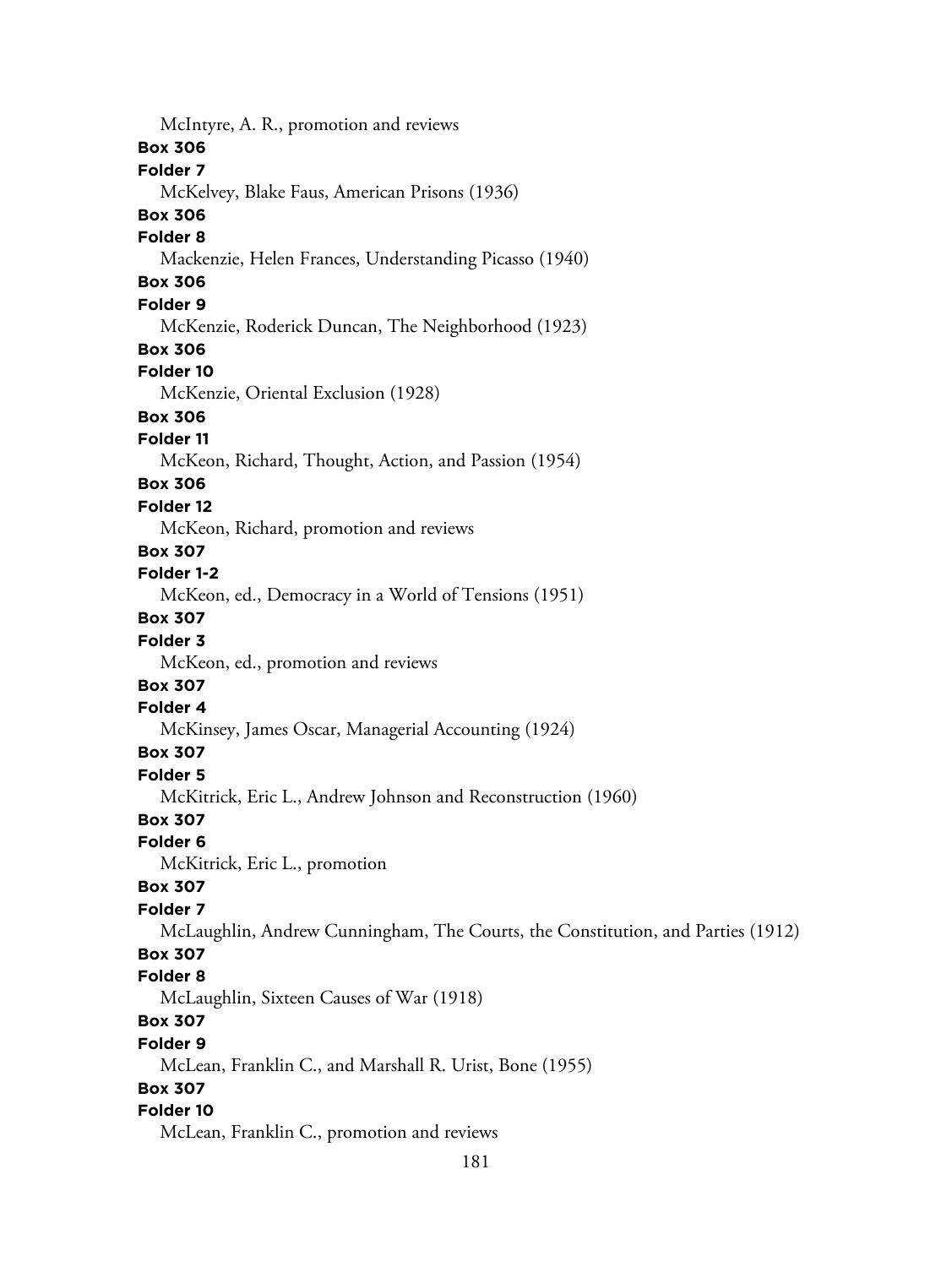**Box 308 Folder 1-2** McLoughlin, William G., Jr., Billy Sunday Was His Real Name (1955) **Box 308 Folder 3** McLoughlin, William G., Jr., promotion **Box 308 Folder 4-5** McLoughlin, William G., Jr., reviews **Box 308 Folder 6** McMahon, A. Philip, Preface to an American Philosophy of Art (1945) **Box 308 Folder 7** McMillen, Wayne, Community Organization for Social Welfare (1945) **Box 308 Folder 8** McMillen, Wayne, promotion and reviews **Box 308 Folder 9** McMillen, Measurements in Social Work (1930) **Box 309 Folder 1** McMillen, Statistical Methods for Social Workers (1952) **Box 309 Folder 2** McMillen, Statistical Methods for Social Workers promotion and reviews **Box 309 Folder 3** MacNair, Harley Farnsworth, China in Revolution (1931) **Box 309 Folder 4** MacNair, The Real Conflict between China and Japan (1938) **Box 309 Folder 5** MacNair, ed., Florence Ayscough and Amy Lowell (1946) **Box 309 Folder 6** MacNair, ed., Voices from Unoccupied China (1944) **Box 309 Folder 7** McNair, James Birtley, Rhus Dermatatitis from Rhus Toxicodendron, Radicans and Diversiloba (Poison Ivy) (1923) **Box 309 Folder 8** MacNaul, Willard C., The Jefferson-Lemen Compact (1915)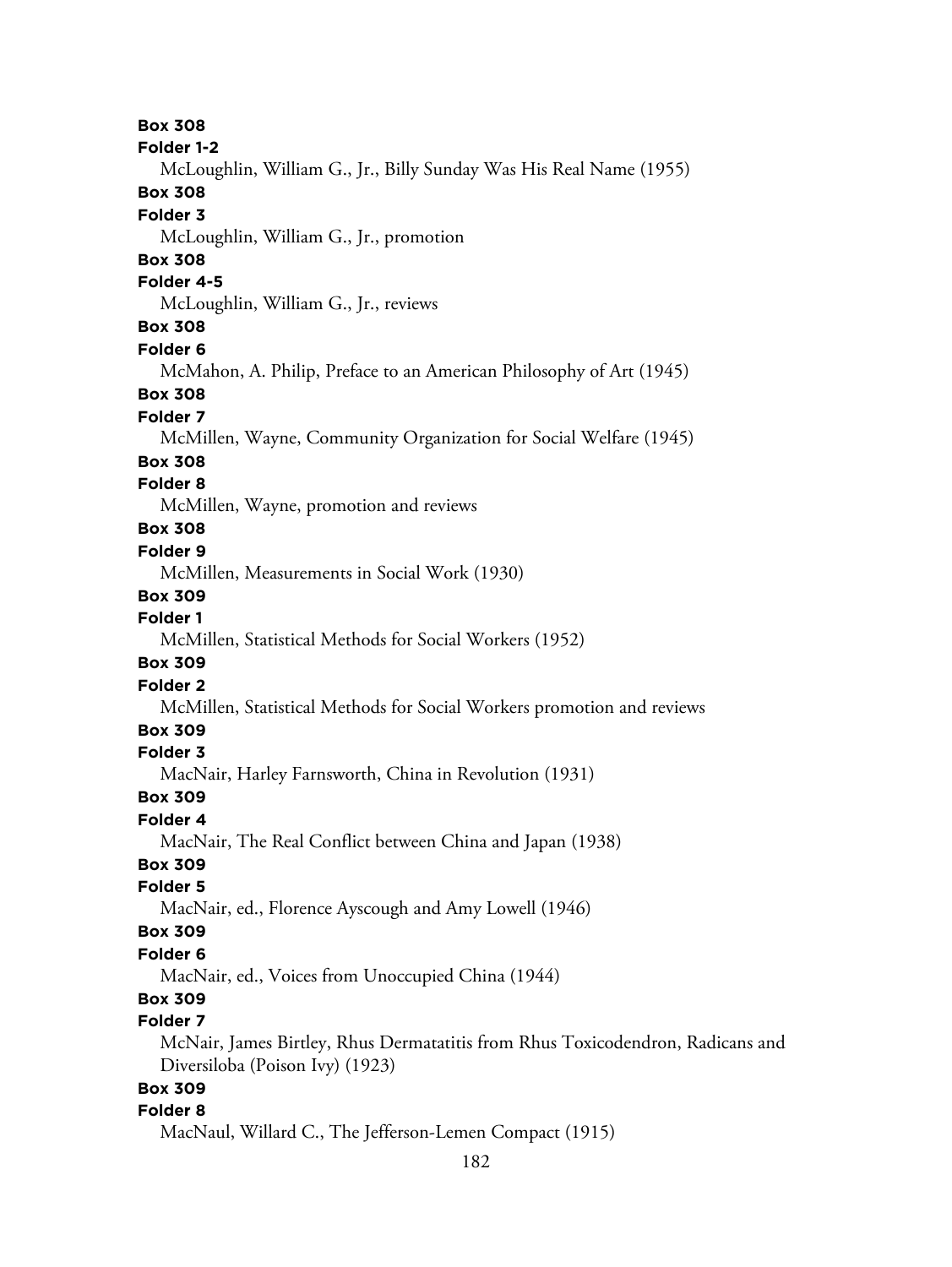#### **Box 309**

#### **Folder 9**

MacNeill, Harris Lachlan, The Christology of the Epistle to the Hebrews (1914)

## **Box 309**

#### **Folder 10**

McNeill, John T., Matthew Spinka, and Harold R. Willoughby, eds., Environmental Factors in Christian History (1939)

## **Box 309**

## **Folder 11**

McNeill, William H., Europe's Steppe Frontier, 1500-1800 (1964)

#### **Box 309**

#### **Folder 12**

McNeill, William H., promotion and reviews

# **Box 310**

### **Folder 1**

McNeill, History Handbook of Western Civilization (1953)

## **Box 310**

### **Folder 2**

McNeill, History Handbook of Western Civilization promotion

## **Box 310**

**Folder 3**

McNeill, History Handbook of Western Civilization rev. ed. (1969)

#### **Box 310**

#### **Folder 4**

McNeill, History Handbook of Western Civilization production

# **Box 310**

## **Folder 5**

McNeill, Past and Future (1954)

#### **Box 310**

#### **Folder 6-7**

McNeill, The Rise of the West (1963)

### **Box 310**

#### **Folder 8**

McNeill, The Rise of the West production

#### **Box 310**

#### **Folder 9**

McNeill, The Rise of the West promotion

### **Box 310**

#### **Folder 10**

McNeill, The Rise of the West reviews

### **Box 311**

#### **Folder 1**

Macy, Icie G., and Harriet J. Kelly, Chemical Anthropology (1957)

### **Box 311**

### **Folder 2**

Macy, Icie G., promotion and reviews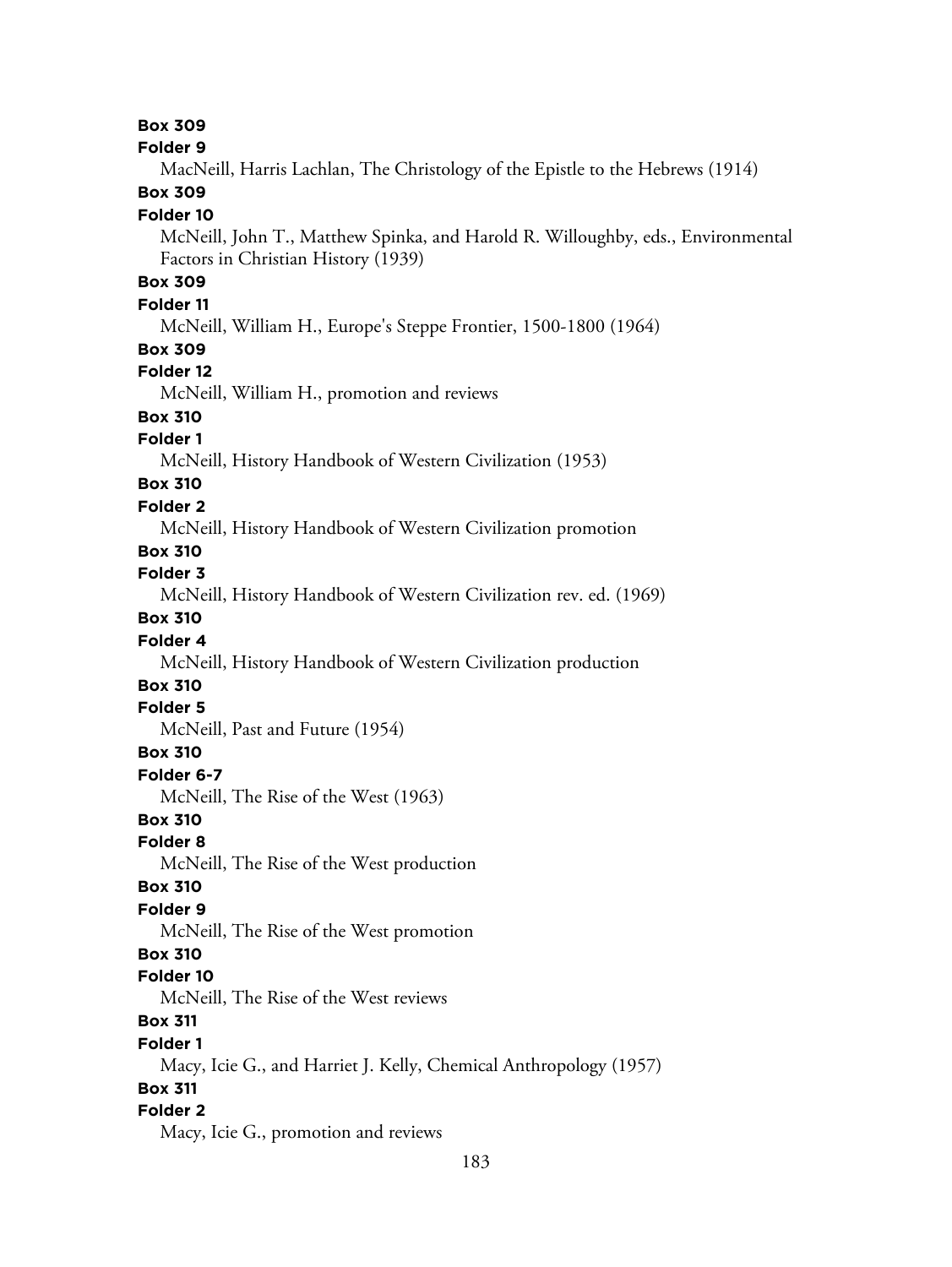**Box 311**

**Folder 3**

Maddox, James G., Technical Assistance by Religious Agencies in Latin America (1956)

### **Box 311**

#### **Folder 4**

Maddox, James G., promotion and reviews

## **Box 311**

### **Folder 5-8**

Madison, James, The Papers of James Madison, ed. William T. Hutchinson and William M. E. Rachal, vols. 1-6 (1962-1969)

### **Box 311**

### **Folder 9**

Madison, James, production

## **Box 312**

## **Folder 1**

Madison, James, promotion

## **Box 312**

#### **Folder 2**

Madison, James, reviews, vols. 1, 2

## **Box 312**

#### **Folder 3**

Madison, James, reviews, vols. 3, 4, 5, 6

## **Box 312**

### **Folder 4**

Magee, Mabel Agnes, Trends in Location of the Women's Clothing Industry (1930)

# **Box 312**

## **Folder 5**

Magoun, Francis P., Jr., A Chaucer Gazetteer (1961)

### **Box 312**

#### **Folder 6**

Mahaffy, Sir John Pentland, The Progress of Hellenism in Alexander's Empire (1905)

### **Box 312**

### **Folder 7**

Mahaffy, The Silver Age of the Greek World (1906)

### **Box 312**

### **Folder 8**

Mahdi, Muhsin, Ibn Khaldun's Philosophy of History (1964)

## **Box 312**

### **Folder 9**

Mahr, Alexander, Monetary Stability and How to Achieve It (1933)

## **Box 312**

## **Folder 10**

Maimonides, The Guide of the Perplexed, trans. by Shlomo Pines, intro. by Leo Strauss (1963)

### **Box 312**

### **Folder 11**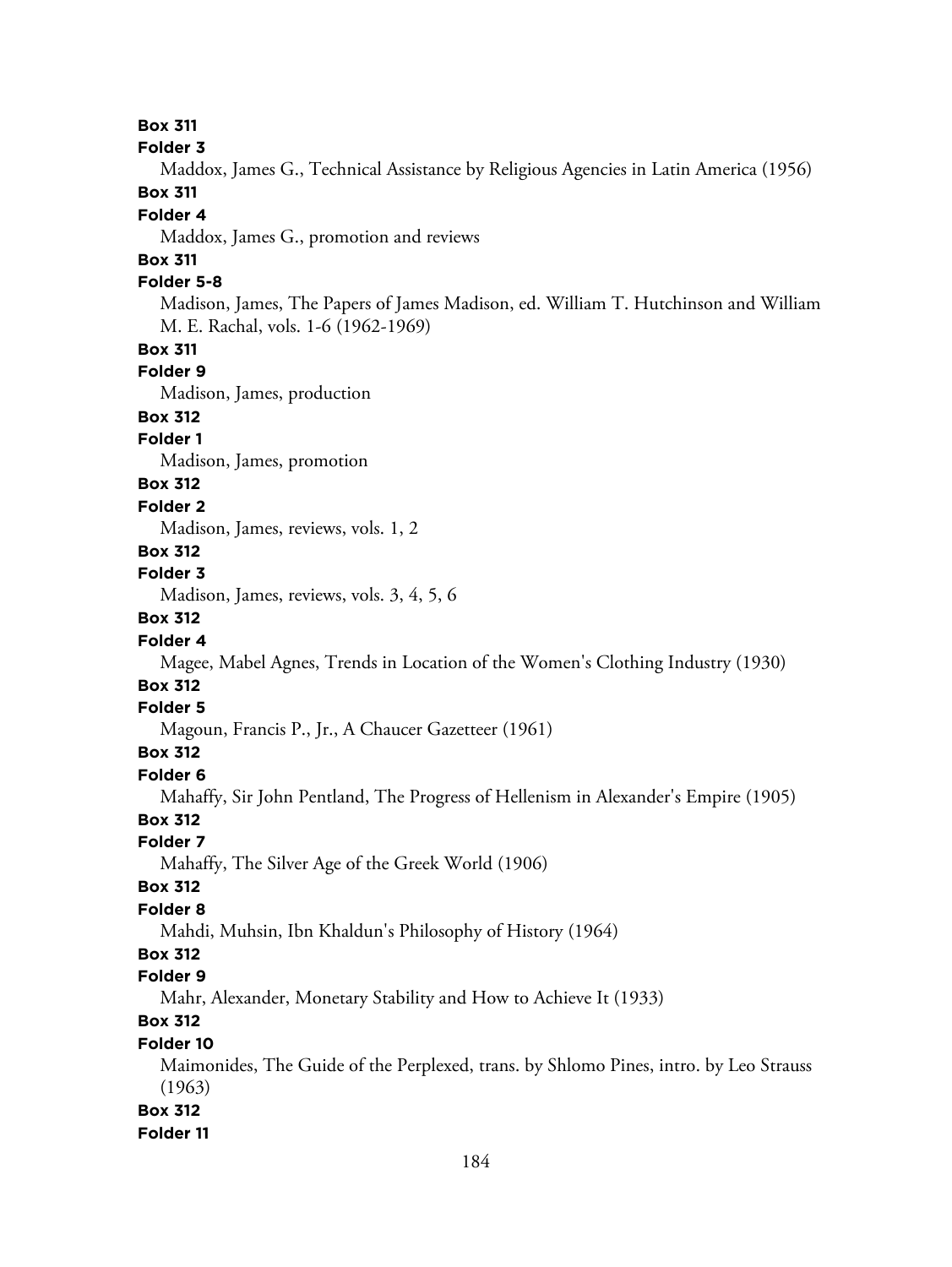Maimonides, The Guide of the Perplexed, production **Box 312 Folder 12** Maimonides, The Guide of the Perplexed, reviews • [Mainx, Felix. See Neurath, O., Foundations of Unified Science] **Box 313 Folder 1** Mair, Lucy, New Nations (1963) **Box 313 Folder 2** Mair, Lucy, promotion and reviews **Box 313 Folder 3** Manly, John Matthews, and John Arthur Powell, A Manual for Writers (1913) **Box 313 Folder 4-5** Manly, John Matthews, and Edith Rickert, The Text of The Canterbury Tales (1940) **Box 313 Folder 6-8** Manly, John Matthews, promotion **Box 313 Folder 9** Manly, John Matthews, reviews **Box 313 Folder 10** Mansfield, Harvey C., Jr., Statesmanship and Party Government (1965) **Box 314 Folder 1** Manwaring, David R., Render unto Caesar (1962) **Box 314 Folder 2** Manwaring, David R., promotion and reviews **Box 314 Folder 3** Manyoshu, The, One Thousand Poems selected and trans. by Seiichi Taki, et al. (1941) **Box 314 Folder 4** Marble, Annie Russell, Heralds of American Literature (1907) **Box 314 Folder 5** March, Benjamin Franklin, China and Japan in Our Museums (1929) **Box 314 Folder 6** Margold, Charles William, Sex Freedom and Social Control (1926) **Box 314 Folder 7-8**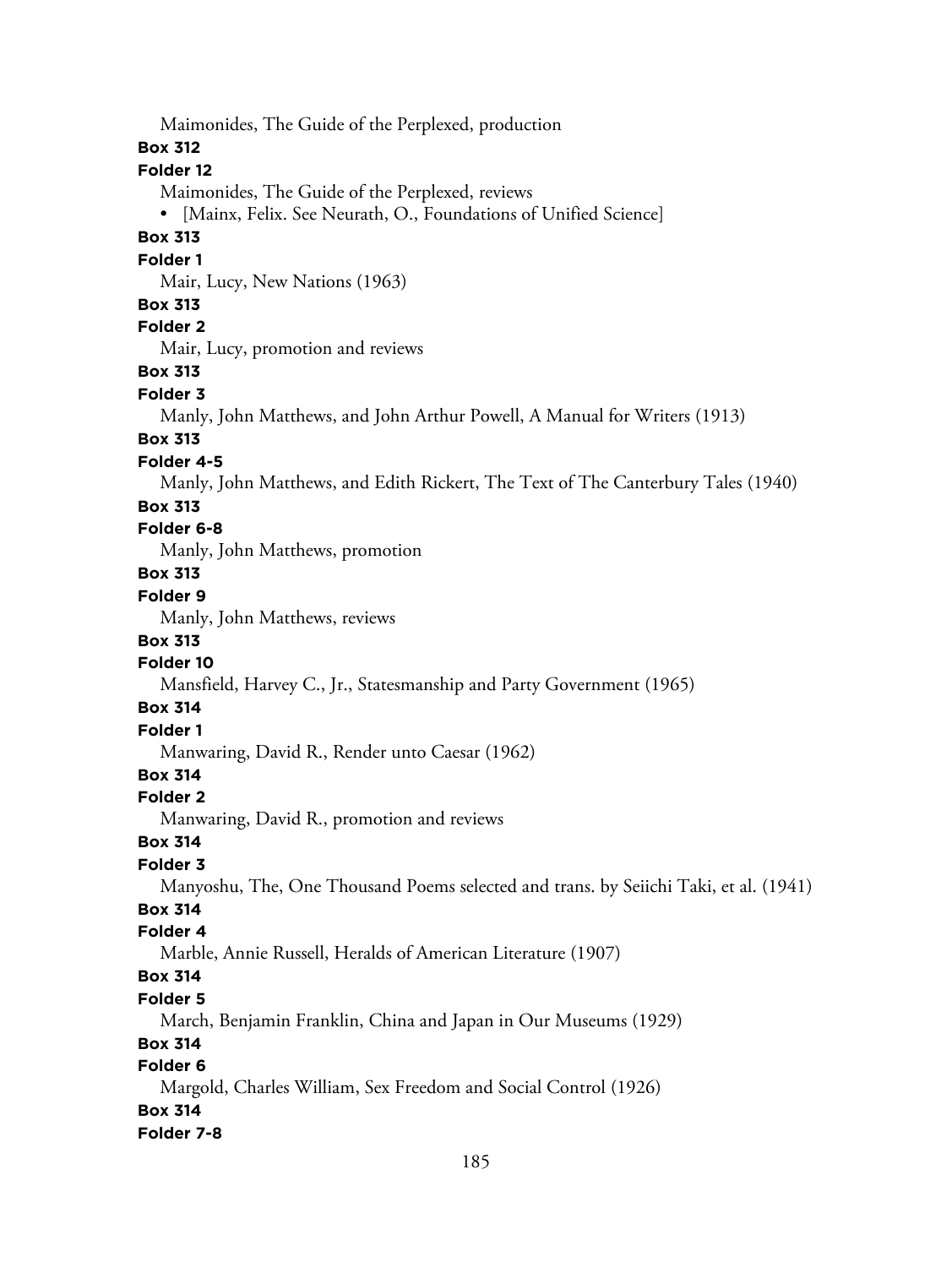Maritain, Jacques, Man and the State (1951) **Box 314 Folder 9-10** Maritain, Jacques, promotion **Box 315 Folder 1** Maritain, Jacques, reviews **Box 315 Folder 2** Some Reflections on Culture and Liberty (1933) **Box 315 Folder 3** Mark, Thiselton, The Unfolding of Personality as the Chief Aim in Education (1911) **Box 315 Folder 4** Markov, A. V., ed., The Moon (1961) **Box 315 Folder 5** promotion and reviews **Box 315 Folder 6** Marriott, McKim, ed., Village India (1955) **Box 315 Folder 7** Marriott, McKim, promotion and reviews **Box 315 Folder 8** Marsh, Robert, Four Dialectical Theories of Poetry (1965) **Box 315 Folder 9** Marsh, Robert, promotion and reviews **Box 316 Folder 1** Marshall, Leon Carroll, Business Administration (1921) **Box 316 Folder 2** Marshall, ed., Business Cases and Problems (1925) **Box 316 Folder 3** Marshall, ed., The Collegiate School of Business (1928) **Box 316 Folder 4** Marshall, ed., Industrial Society (1918) **Box 316 Folder 5** Marshall, ed., 2d ed. (1929-1930)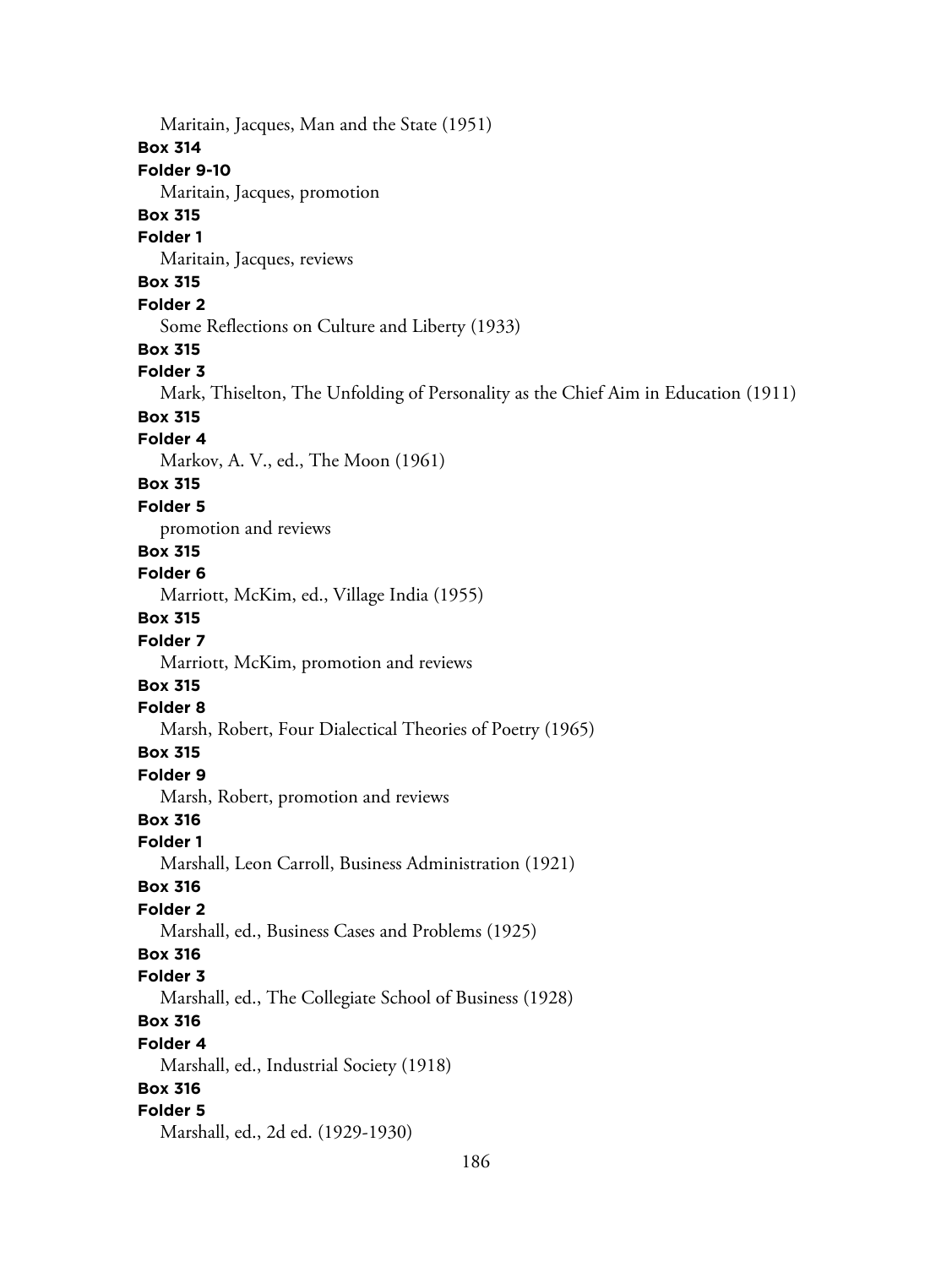## **Box 316**

#### **Folder 6**

Marshall, ed., Outlines of the Economic Order Developed in a Series of Problems (1930)

# **Box 316**

## **Folder 7**

Marshall, ed. Outlines of Economics Developed in a Series of Problems (1910)

## **Box 316**

### **Folder 8**

Marshall, ed., Quartermaster and Ordnance Supply (1917)

## **Box 316**

#### **Folder 9**

Marshall, Leon Carroll, Chester Whitney Wright, and Alfred Field, eds., Materials for the Study of Elementary Economics (1915)

## **Box 316**

### **Folder 10**

Martin, Edgar W., The Standard of Living in 1860 (1942)

# **Box 316**

### **Folder 11**

Martin, Edward Moss, The Role of the Bar in Electing the Bench in Chicago (1936)

## **Box 316**

#### **Folder 12**

Martin, Ethel A., Roberts' Nutrition Work with Children, rev. ed. (1954), reviews

## **Box 317**

## **Folder 1**

Martin, Laura H., League of Nations Map (1925)

## **Box 317**

### **Folder 2**

Martin, Lowell A., ed., Personnel Administration in Libraries (1946)

### **Box 317**

### **Folder 3**

Martin, Paul S., George Irving Quimby, and Donald Collier, Indians before Columbus (1947)

## **Box 317**

## **Folder 4**

Martin, Paul S., reviews

## **Box 317**

### **Folder 5**

Martin, Richard M., Truth and Denotation (1957)

## **Box 317**

### **Folder 6**

Martin, Richard M., promotion and reviews

## **Box 317**

## **Folder 7**

Martinet, André, Elements of General Linguistics, trans. Elisabeth Palmer (1964) **Box 317**

# **Folder 8**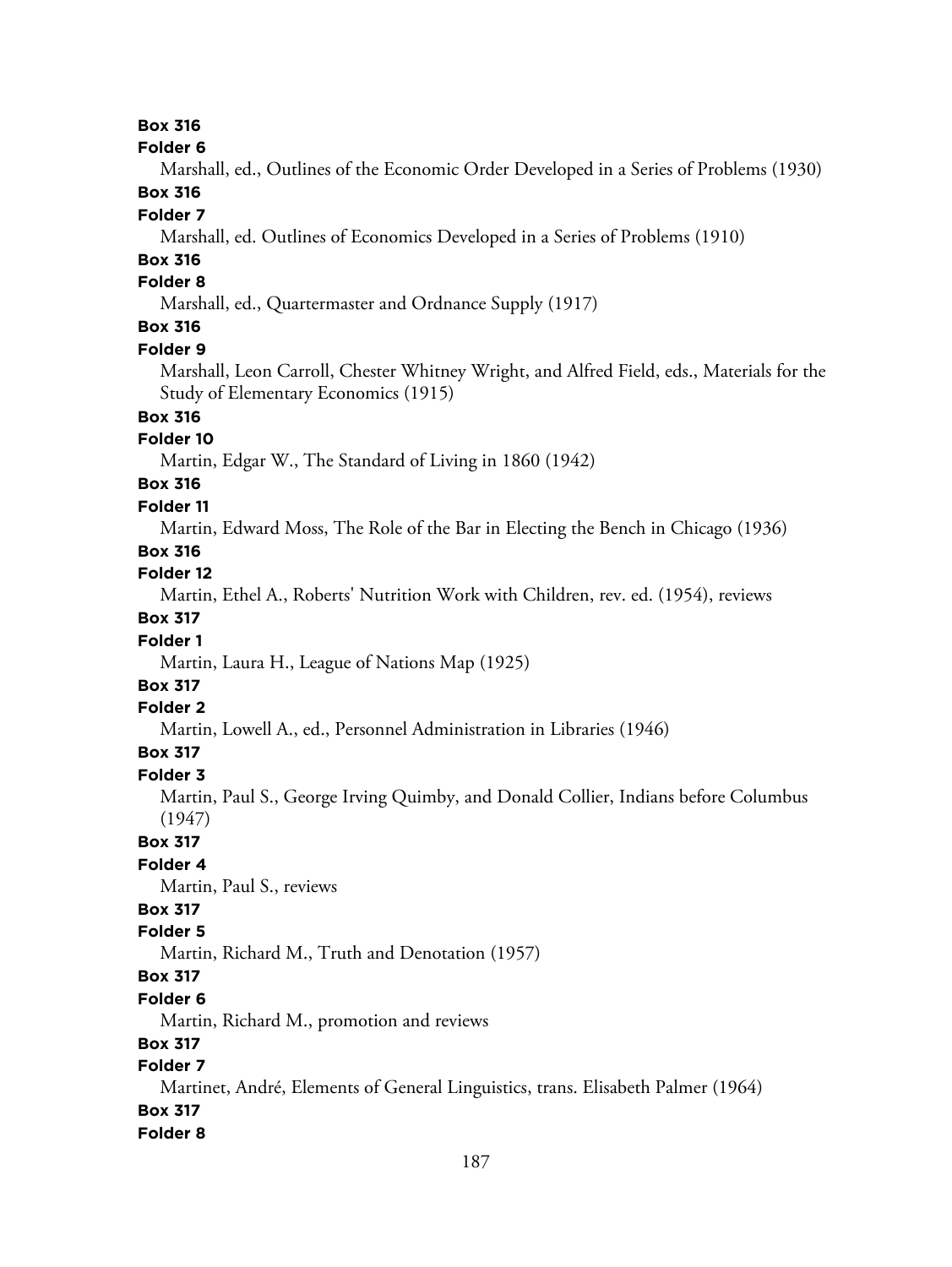Martinet, André, promotion and reviews

**Box 317**

#### **Folder 9**

Mason, Max, and Warren Weaver, The Electromagnetic Field (1929)

#### **Box 317**

### **Folder 10**

Masserman, Jules, Behavior and Neurosis (1943)

## **Box 317**

### **Folder 11**

Masterman, Ernest William Gurney, Studies in Galilee (1909)

#### **Box 317**

#### **Folder 12-13**

Materials for the Study of Business

• See also- individual authors

### **Box 318**

**Folder 1**

Materials for the Study of Economics

• See also- individual authors

## **Box 318**

#### **Folder 2**

Mathews, Asa A. Lee, The Lower Triassic Cephalopod Fauna of the Fort Douglas Area, Utah (1929)

#### **Box 318**

#### **Folder 3**

Mathews, John Joseph, Talking to the Moon (1945)

## **Box 318**

#### **Folder 4**

Mathews, Mitford McLeod, Beginnings of American English (1931)

#### **Box 318**

#### **Folder 5**

Mathews, Mitford McLeod, promotion and reviews

### **Box 318**

#### **Folder 6-10**

Mathews, ed., A Dictionary of Americanisms on Historical Principles (1951)

#### **Box 319**

### **Folder 1**

Mathews, ed., production

### **Box 319**

#### **Folder 2**

Mathews, ed., Phoenix ed. (1966)

### **Box 319**

#### **Folder 3-7**

Mathews, ed., promotion correspondence, 1943-1951

### **Box 319**

### **Folder 8**

Mathews, ed., advertising and miscellaneous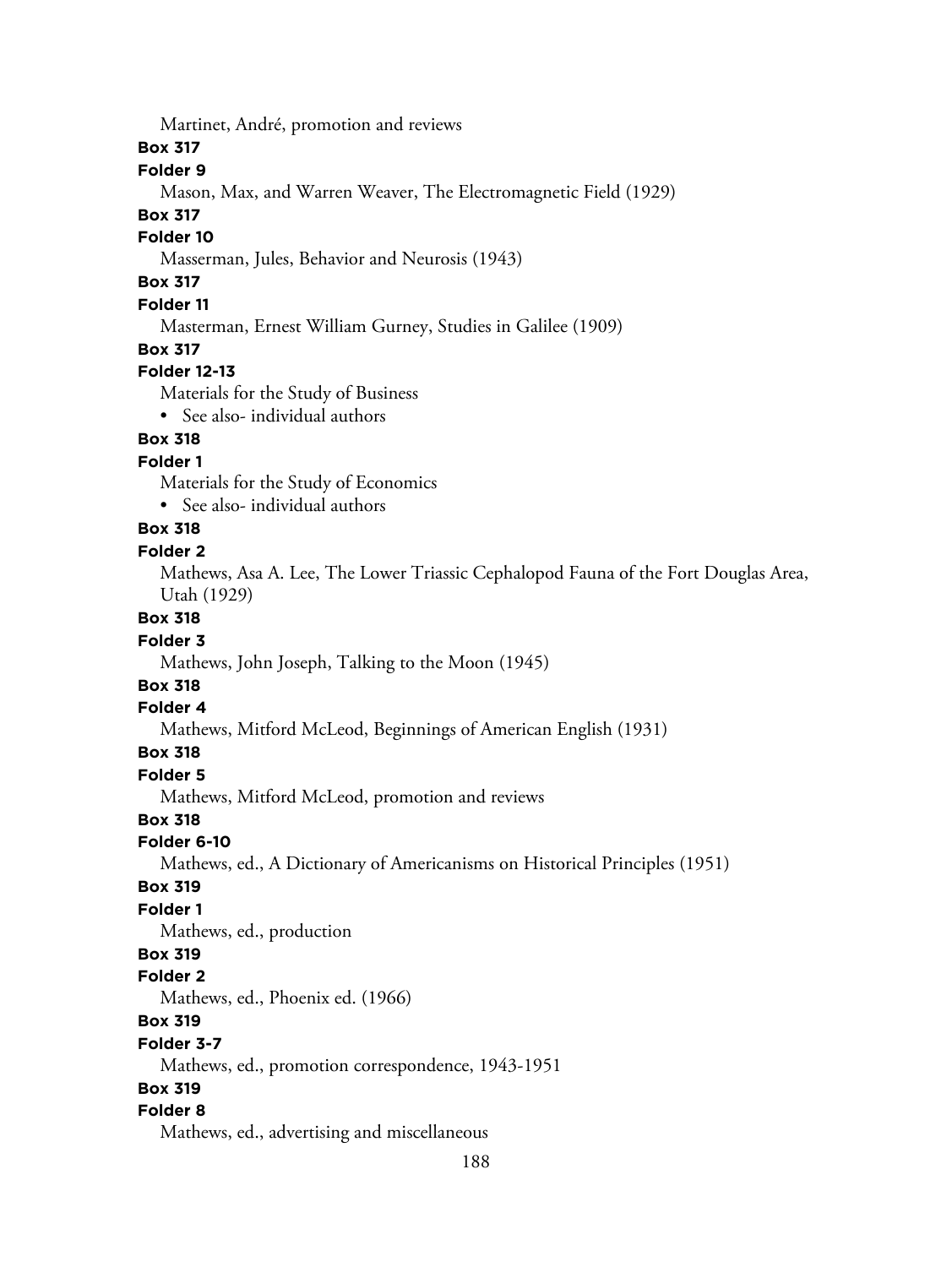189 **Box 319 Folder 9** Mathews, ed., brochures **Box 320 Folder 1** Mathews, ed., brochures **Box 320 Folder 2-3** Mathews, ed., reviews **Box 320 Folder 4-5** Mathews, ed., promotion, one-volume ed. (1956) **Box 320 Folder 6** Mathews, ed., abridged ed. (1966), reviews • See also- Craigie, Sir William, and Hulbert, J.R., A Dictionary of American English **Box 320 Folder 7** Mathews, Shailer, The Messianic Hope in The New Testament (1905) **Box 320 Folder 8** Mathews, Scientific Management in the Churches (1912) **Box 320 Folder 9-10** Mathews, The Student's Gospels (1927) **Box 320 Folder 11** Mathews, The Student's Gospels (1927), promotion and reviews **Box 321 Folder 1** Matthews, R. C. O., The Business Cycle (1959) **Box 321 Folder 2** Maxey, Mima, Occupations of the Lower Classes in Roman Society (1938) **Box 321 Folder 3** Maxson, Charles Hartshorn, The Great Awakening in the Middle Colonies (1920) **Box 321 Folder 4** Mayer, Harold M., The Port of Chicago and the St. Lawrence Seaway (1957) **Box 321 Folder 5** Mayer, Harold M., promotion **Box 321 Folder 6** Mayer, Harold M., reviews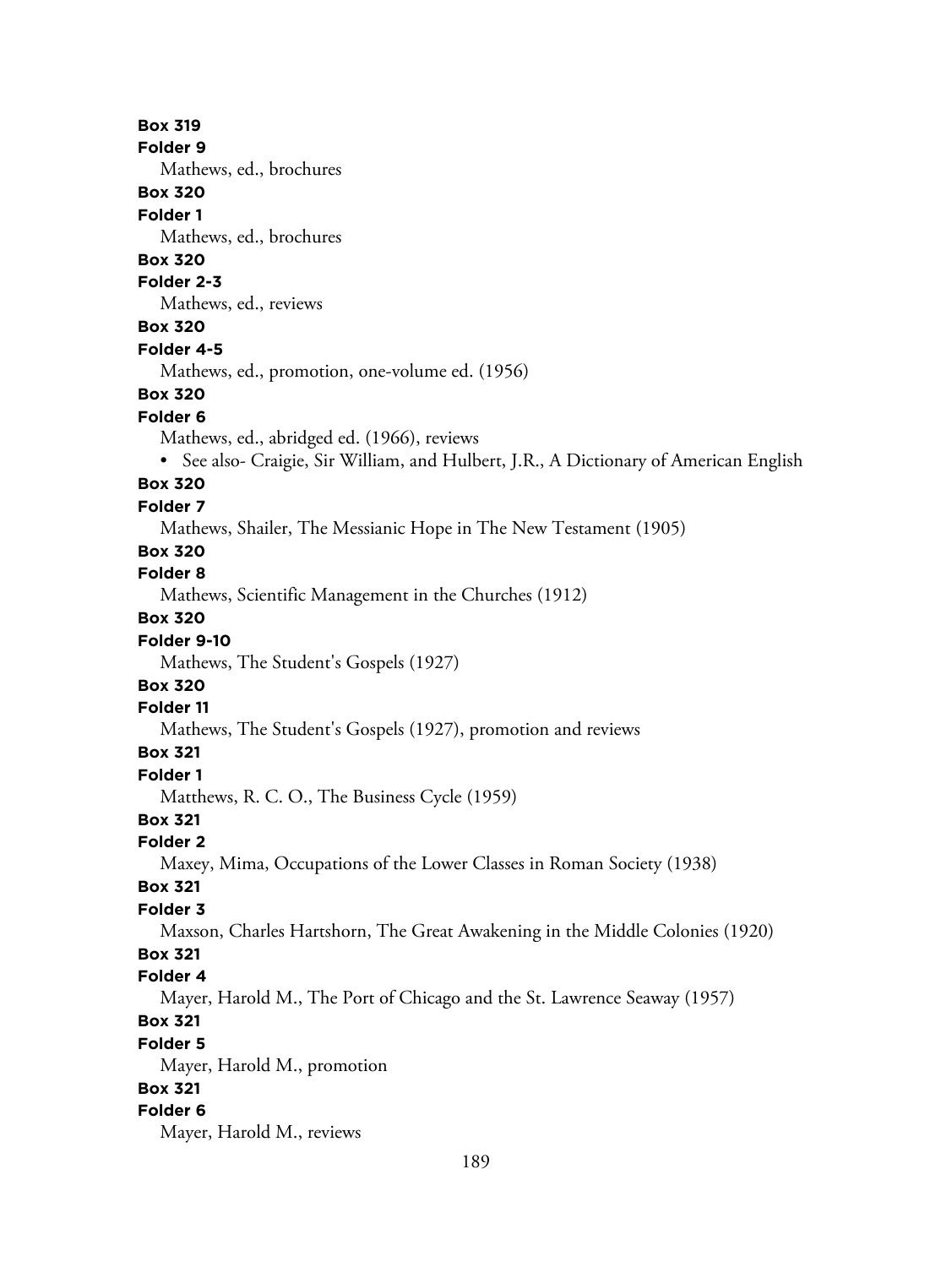**Box 321 Folder 7** Mayer, Harold M., and Clyde F. Kohn, eds., Readings in Urban Geography (1959) **Box 321 Folder 8** Mayer, Harold M., promotion **Box 321 Folder 9-10** Mayer, Milton, They Thought They Were Free (1955) **Box 322 Folder 1-4** Mayer, Milton, promotion **Box 322 Folder 5** Mayer, Milton, reviews **Box 322 Folder 6** Mayer, Milton, Phoenix ed. (1966) **Box 322 Folder 7-8** Mayer, What Can a Man Do? ed. W. Eric Gustafson (1964) **Box 322 Folder 9** Mayer, What Can a Man Do? ed. W. Eric Gustafson (1964) production **Box 323 Folder 1** Mayer, What Can a Man Do? ed. W. Eric Gustafson (1964) promotion **Box 323 Folder 2** Mayer, What Can a Man Do? ed. W. Eric Gustafson (1964) reviews **Box 323 Folder 3** Mayow, John, Medico-Physical Works (1907) **Box 323 Folder 4-5** Mead, Albert R., The Giant African Snail (1961) **Box 323 Folder 6** Mead, Albert R., promotion and reviews **Box 323 Folder 7** Mead, George Herbert, George Herbert Mead on Social Psychology, ed. Anselm Strauss (1955) **Box 323 Folder 8-10**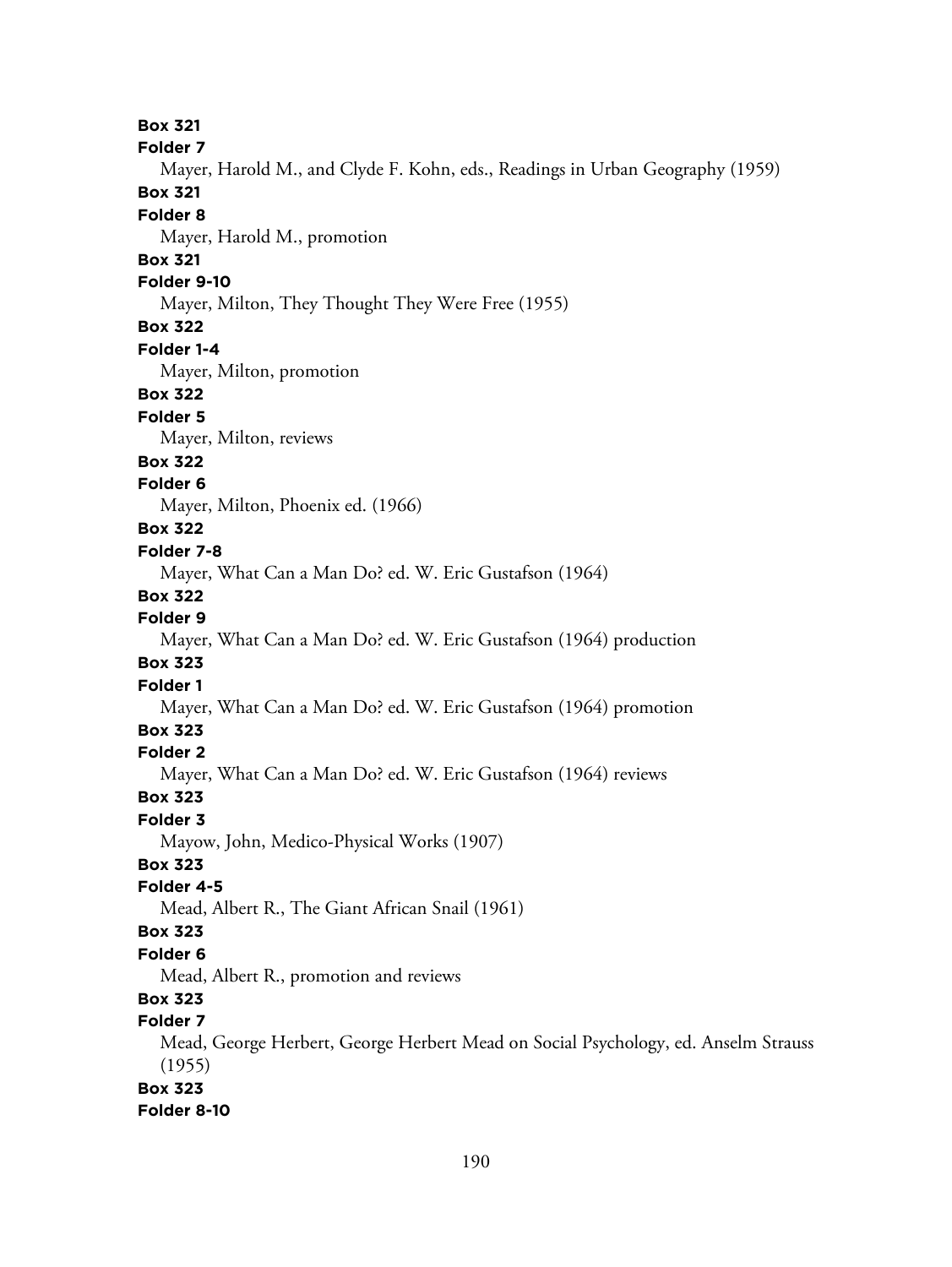Mead, Self, and Society, ed. Charles W. Morris (1934); Movements of Thought in the Nineteenth Century, ed. Merritt H. Moore (1936); The Philosophy of the Act, ed. Charles W. Morris (1938)

### **Box 324**

#### **Folder 1-2**

Mead, Self, promotion

## **Box 324**

## **Folder 3**

Mead, Self, reviews

## **Box 324**

#### **Folder 4-5**

Mead, Margaret, and Rhoda Métraux, eds., The Study of Culture at a Distance (1953)

#### **Box 324**

#### **Folder 6**

Mead, Self, promotion and reviews

#### **Box 324**

### **Folder 7-8**

Mead, Margaret, and Martha Wolfenstein, eds., Childhood in Contemporary Cultures (1955)

## **Box 324**

#### **Folder 9**

Mead, Margaret, promotion and reviews

### **Box 325**

#### **Folder 1**

Meade, Sidney E., Nathaniel William Taylor. 1786-1858 (1942)

# **Box 325**

## **Folder 2**

Meade, James E., Problems of Economic Union (1953)

#### **Box 325**

#### **Folder 3**

Meade, James E., promotion and reviews

### **Box 325**

## **Folder 4**

Meadville Theological Seminary, Theological Study Today (1921)

### **Box 325**

#### **Folder 5**

Mears, Eliot Grinnell, Resident Orientals on the American Pacific Coast (1928)

# **Box 325**

#### **Folder 6**

Mecklin, John M., The Passing of the Saint (1941)

## **Box 325**

#### **Folder 7**

Medical Economics Series (1930)

• See also- individual authors

#### **Box 325**

#### **Folder 8**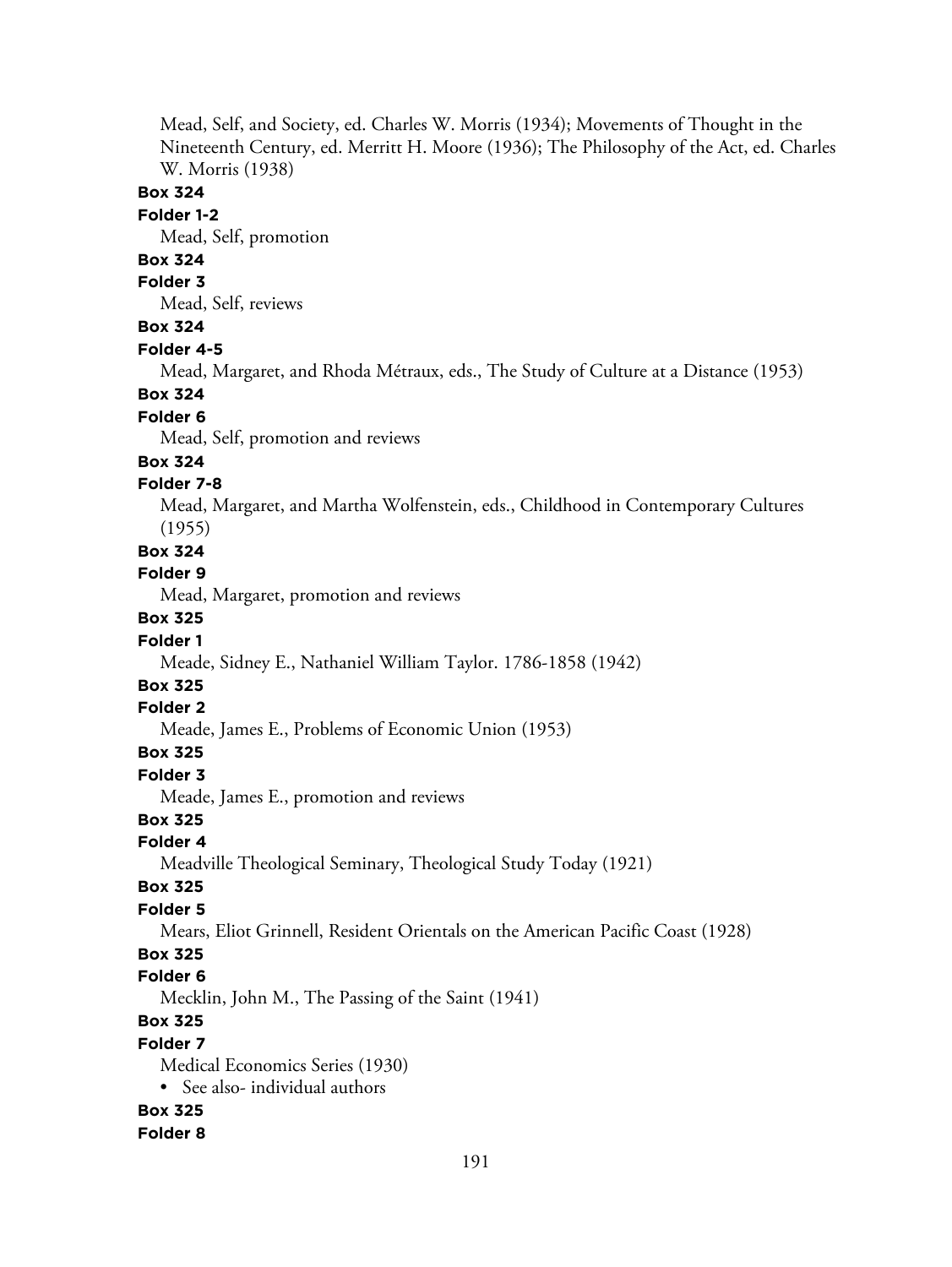Medical Social Case Records (1928)

### **Box 325**

### **Folder 9**

Meigs, A. James, Free Reserves and the Money Supply (1962)

#### **Box 325**

#### **Folder 10**

Melamed, Samuel Max, Spinoza and Buddha (1933)

## **Box 325**

## **Folder 11**

Meland, Bernard Eugene, Higher Education and the Human Spirit (1953)

#### **Box 325**

#### **Folder 12**

Meland, Bernard Eugene, promotion and reviews

# **Box 326**

## **Folder 1-2**

Melville, Herman, Billy Budd, Sailor, ed. Harrison Hayford and Merton M. Sealts, Jr. (1962)

#### **Box 326**

#### **Folder 3**

Melville, Herman, promotion and reviews

#### **Box 326**

#### **Folder 4**

Mendelson, Wallace, Justices Black and Frankfurter (1961)

## **Box 326**

## **Folder 5**

Mendelson, Wallace, promotion

## **Box 326**

## **Folder 6**

Meriam, Adele Stuart, The Stepfather in the Family, ed. Sophonisba P. Breckinridge (1940)

### **Box 326**

### **Folder 7**

Meriam, Lewis, Public Service and Special Training (1936)

## **Box 326**

### **Folder 8**

Merriam, Charles Edward, The Making of Citizens (1931)

#### **Box 326**

#### **Folder 9**

Merriam, New Aspects of Politics (1925)

## **Box 326**

#### **Folder 10**

Merriam, Primary Elections (1908)

### **Box 326**

#### **Folder 11**

Merriam, Prologue to Politics (1939)

### **Box 326**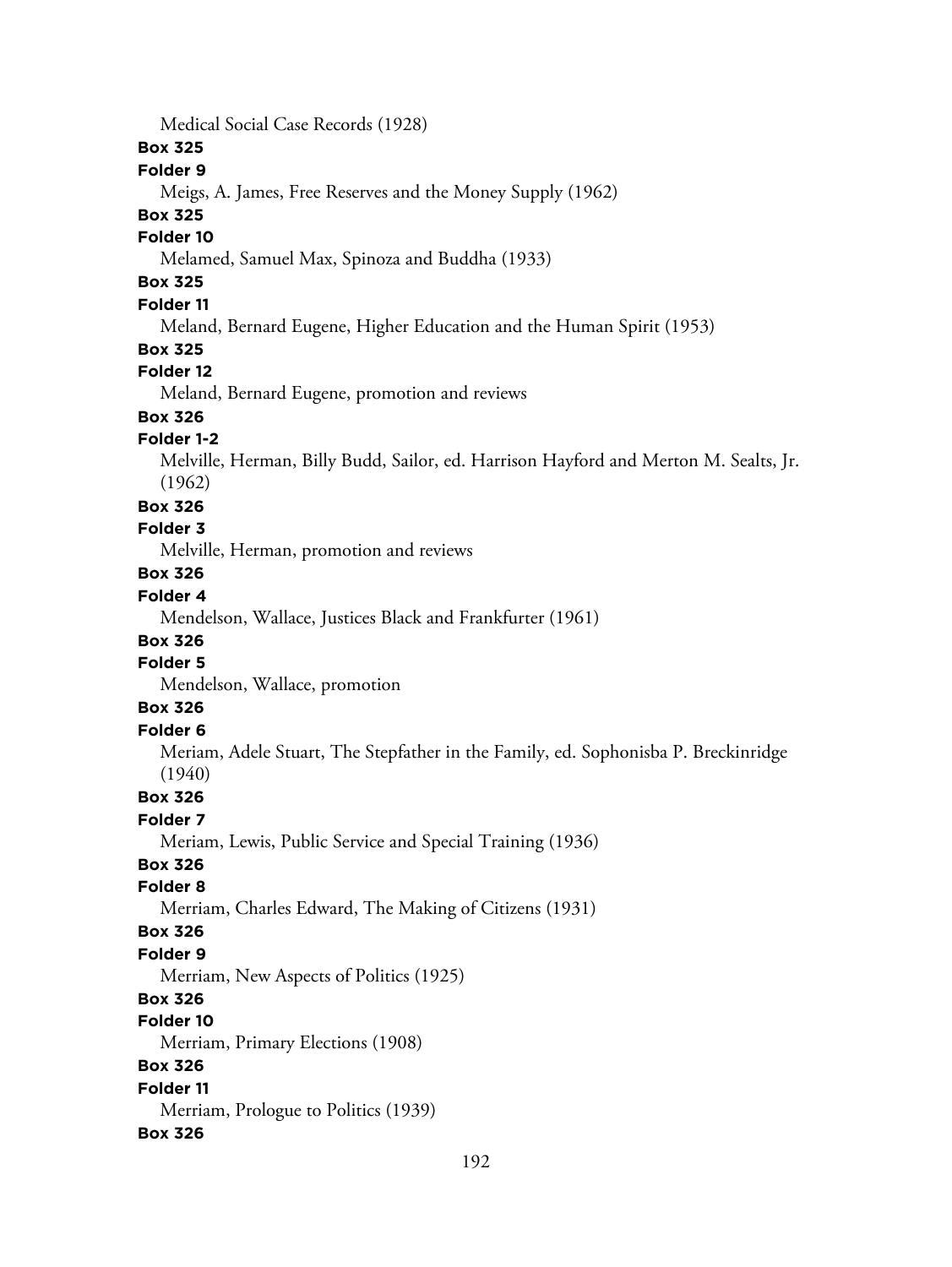#### **Folder 12**

Merriam, Prologue to Politics (1939) promotion and reviews

### **Box 327**

### **Folder 1**

Merriam, Systematic Politics (1945)

## **Box 327**

#### **Folder 2**

Merriam, Systematic Politics (1945) promotion and reviews

### **Box 327**

## **Folder 3**

Merriam, What Is Democracy? (1941)

## **Box 327**

#### **Folder 4**

Merriam, Charles Edward, and Harold Foote Gosnell, Non-voting (1924)

## **Box 327**

## **Folder 5**

Merriam, Charles Edward, reviews

### **Box 327**

### **Folder 6**

Merriam, Charles Edward, Spencer D. Parratt, and Albert Lepawsky, The Government of the Metropolitan Region of Chicago (1933)

#### **Box 327**

## **Folder 7**

Merrill, Robert Valentine, The Platonism of Joachim du Bellay (1925)

### **Box 327**

#### **Folder 8**

Merritt, LeRoy C., The United States Government as Publisher (1943)

#### **Box 327**

### **Folder 9**

Merz, John T., A History of European Thought in the Nineteenth Century (1933)

#### **Box 327**

#### **Folder 10**

Metzger, Bruce M., The Saturday and Sunday Lessons from Luke in the Greek Gospel Lectionary (1944)

#### **Box 327**

### **Folder 11**

Meyer, Charles Ferdinand, The Diffraction of Light, X-Rays, and Material Particles (1934)

# **Box 328**

## **Folder 1**

Meyer, Leonard B., Emotion and Meaning in Music (1956)

## **Box 328**

#### **Folder 2**

Meyer, Leonard B., production

### **Box 328**

#### **Folder 3**

Meyer, Leonard B., Phoenix ed; (1961)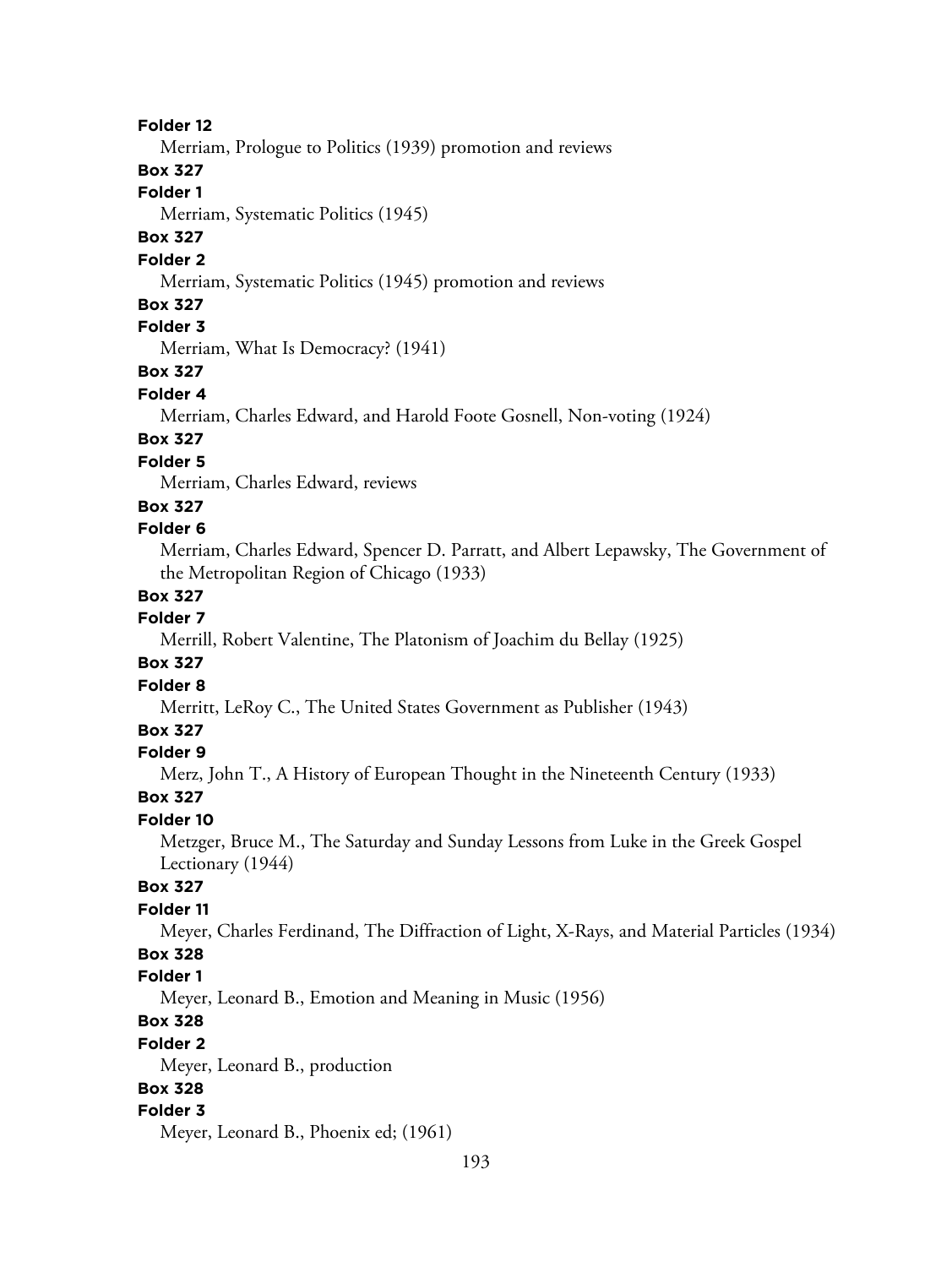**Box 328 Folder 4** Meyer, Leonard B., promotion and reviews **Box 328 Folder 5** Michelson, Albert Abraham, Studies in Optics (1927) **Box 328 Folder 6** Michelson, Albert Abraham, Phoenix ed. (1962) **Box 328 Folder 7** Michelson, Light Waves and Their Uses, Phoenix ed. (1961) **Box 328 Folder 8** Milchrist, Elizabeth Hayward, State Administration of Child Welfare in Illinois (1937) **Box 328 Folder 9** Miles, Arnold, Public Administration and the Library (1941) **Box 328 Folder 10** Miles, Arthur Parker, Federal Aid and Public Assistance in Illinois (1941) **Box 328 Folder 11** Mill, John Stuart, The Spirit of the Age, intro. by Frederick A. von Hayek (1942) **Box 328 Folder 12** Mill, Utilitarianism, reprint (1908) **Box 328 Folder 13** Miller, Elizabeth Erwin, The Dramatization of Bible Stories (1918) **Box 328 Folder 14** Mill, Dramatization in the Church School (1923) **Box 328 Folder 15** Miller, Frank Justus, trans., The Tragedies of Seneca (1907) **Box 328 Folder 16** Miller, trans., Two Dramatizations from Vergil (1908) **Box 328 Folder 17** Miller, James E., Jr., A Critical Guide to Leaves of Grass (1957) **Box 328 Folder 18** Miller, James E., Jr., promotion **Box 329**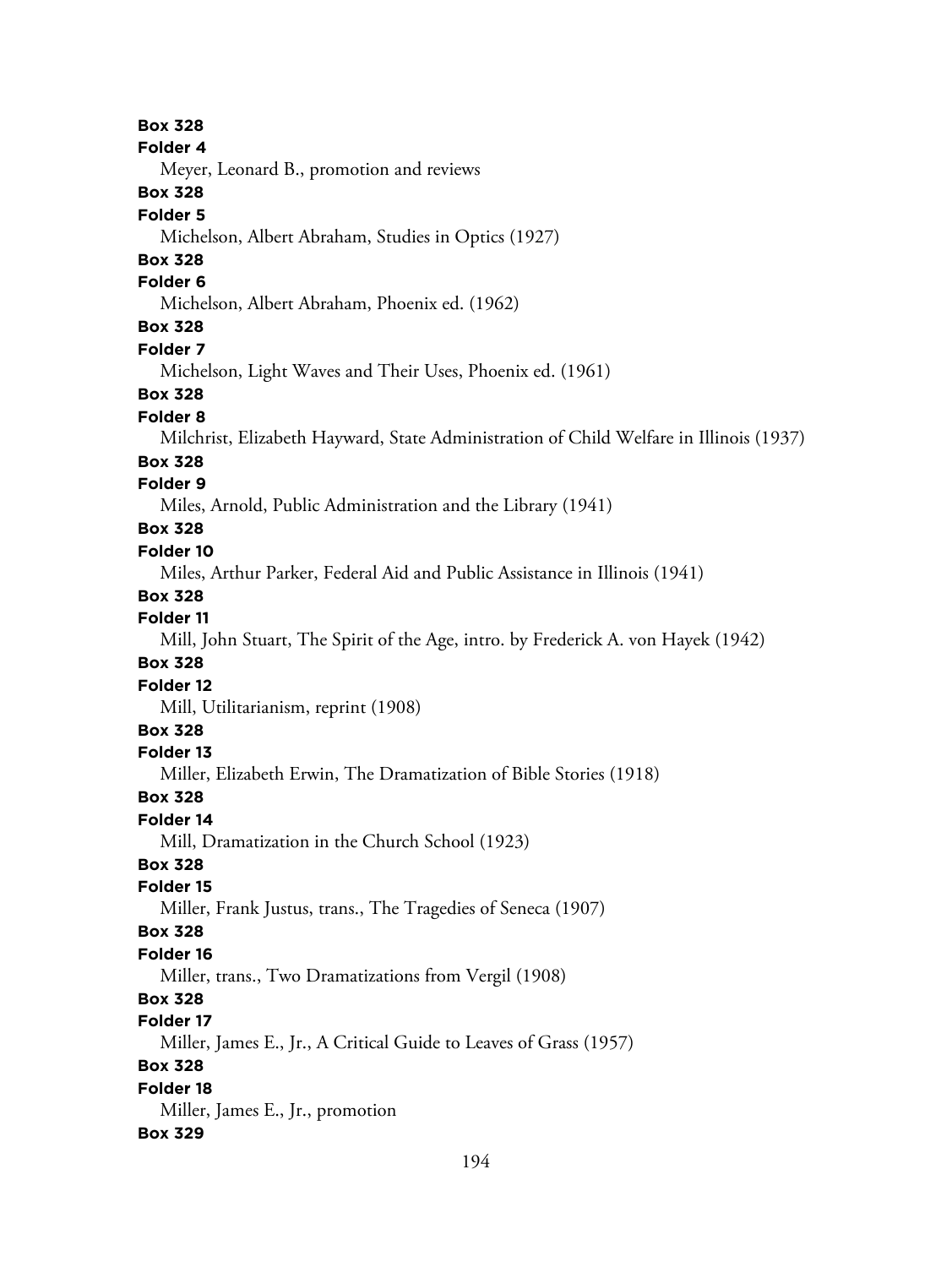**Folder 1** Miller, Spencer, Jr., ed., American Labor and the Nation (1933) **Box 329 Folder 2** Millerd, Clara Elizabeth, On the Interpretation of Empedocles (1908) **Box 329 Folder 3** Millikan, Robert Andrews, The Electron (1917) **Box 329 Folder 4** Millikan, Robert Andrews, reissue, ed. Jesse W. M. DuMond (1963) **Box 329 Folder 5** Millikan, Robert Andrews, reissue, promotion **Box 329 Folder 6** Millikan, Electrons (+ and -), Protons, Photons, Neutrons, and Cosmic Rays (1935) **Box 329 Folder 7** Millikan, Electrons (+ and -), promotion **Box 329 Folder 8** Millikan, Electrons (+ and -), reviews **Box 329 Folder 9** Millikan, Electrons (+ and -), rev. ed. (1947) **Box 329 Folder 10** Millikan, Electrons (+ and -), rev. ed. (1947) promotion **Box 329 Folder 11** Millikan, Electrons (+ and -), rev. ed. (1947), reviews **Box 329 Folder 12** Million, John Wilson, State Aid to Railways in Missouri (1896) **Box 330 Folder 1** Millis, Harry A., Sickness and Insurance (1937) **Box 330 Folder 2-3** Millis, Harry A., and Emily Clark Brown, From the Wagner Act to Taft-Hartley (1950) **Box 330 Folder 4** Millis, Harry A., promotion **Box 330 Folder 5**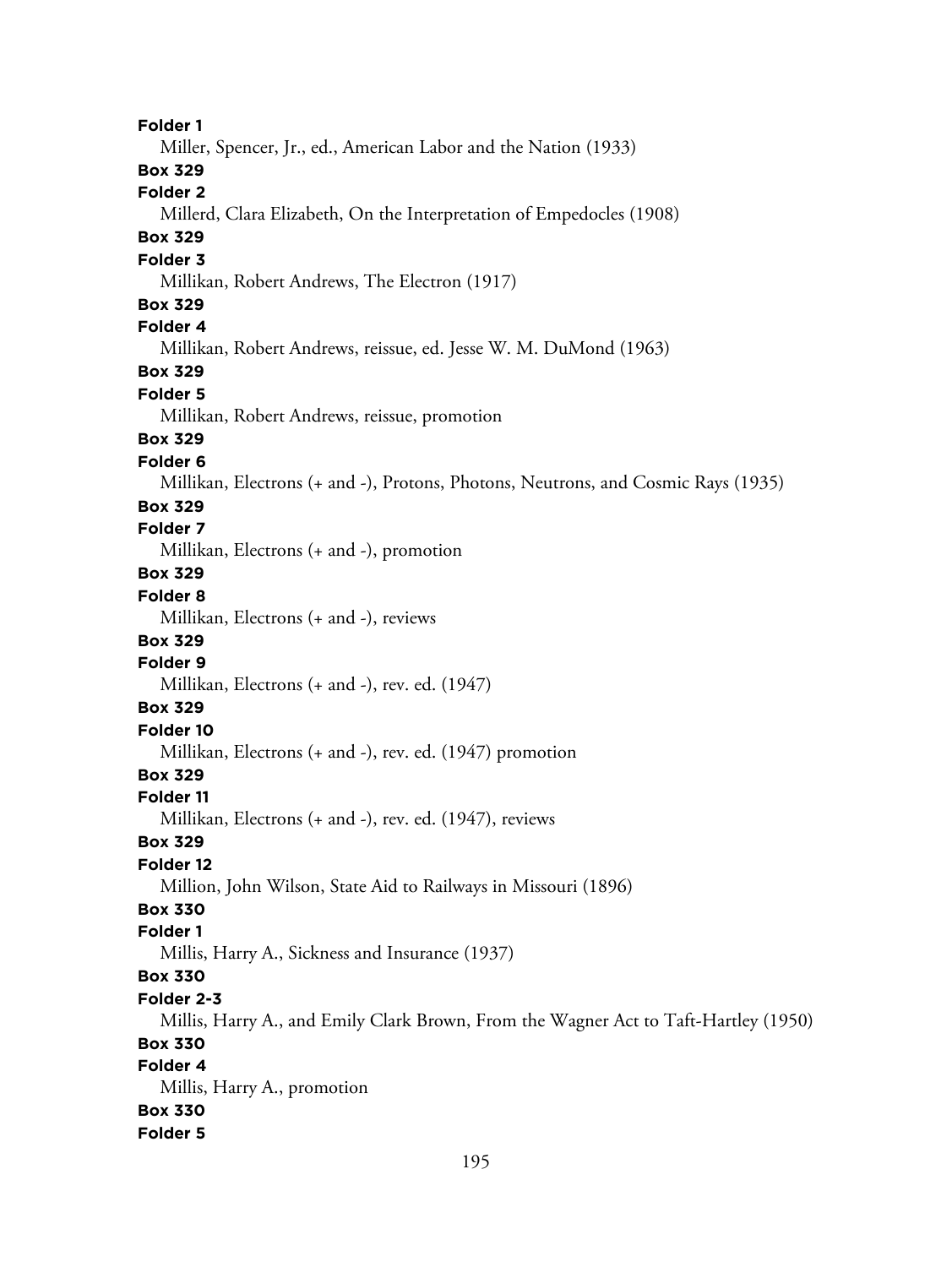Millis, Harry A., reviews

#### **Box 330**

#### **Folder 6**

Miner, Horace, St. Denis (1939)

## **Box 330**

### **Folder 7**

Mints, Lloyd W., A History of Banking Theory in Great Britain and the United States (1945)

#### **Box 330**

### **Folder 8**

Mintz, Beatrice, ed., Environmental Influences on Prenatal Development (1958)

## **Box 330**

#### **Folder 9**

Mises, Richard von, Kleines Lehrbuch des Positivismus in die empiristische Wissenschaftsauffassung (1939)

### **Box 330**

#### **Folder 10**

Mitchell, Alice Miller, Children and Movies (1929)

## **Box 330**

#### **Folder 11**

Mitchell, Hinckley G. T., The Ethics of the Old Testament (1912)

#### **Box 331**

### **Folder 1-2**

Mitchell, John W., and Paul C. Marth, Growth Regulators for Garden, Field, and Orchard (1947)

## **Box 331**

#### **Folder 3**

Mitchell, John W., promotion

#### **Box 331**

#### **Folder 4**

Mitchell, John W., reviews

### **Box 331**

### **Folder 5**

Mitchell, Waldo F., The Uses of Bank Funds (1925)

#### **Box 331**

#### **Folder 6**

Mitchell, Wesley Clair, A History of the Greenbacks (1903), and reissue (1960)

### **Box 331**

#### **Folder 7**

Mitchell, William Norman, Production Management (1931)

## **Box 331**

#### **Folder 8**

Mitchell, Trends in Industrial Location in the Chicago Region since 1920 (1933)

### **Box 331**

#### **Folder 9**

Mitchell, ed., Management's Adjustment to the Changing National Economy (1942)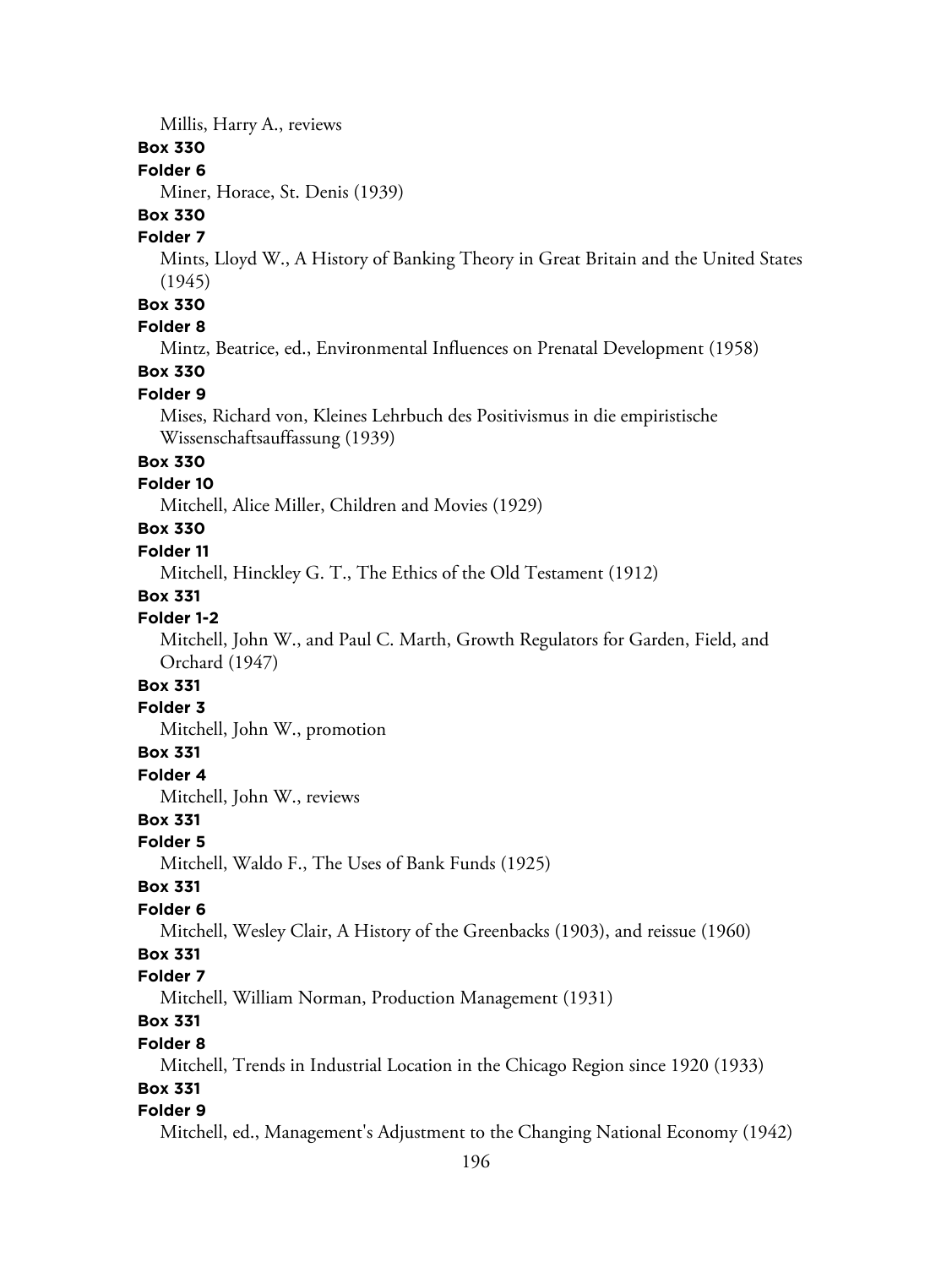**Box 331 Folder 10** Miyakawa, T. Scott, Protestants and Pioneers (1964) **Box 331 Folder 11** Modern Language Records; French (1933) **Box 331 Folder 12** Modern Language Records; Spanish (1933) • (For above 2 items, see UP Catalog 1941) **Box 331 Folder 13** Modern Philology Monographs of the University of Chicago (1924-1937) • See also- individual authors **Box 332 Folder 1-2** Monaghan, J., This Is Illinois (1949) **Box 332 Folder 3** Monaghan, J., promotion and reviews **Box 332 Folder 4** Monroe, Day, Chicago Families (1932) **Box 332 Folder 5** Monroe, Marion, Children Who Cannot Read (1932) **Box 332 Folder 6** Monroe, Marion, promotion and reviews **Box 332 Folder 7** Montgomery, John D., Forced to Be Free (1957) **Box 332 Folder 8** Montgomery, John D., promotion **Box 332 Folder 9** Montgomery, John D., reviews **Box 332 Folder 10** Montgomery, Louise, The American Girl in the Stockyards District (1913) **Box 332 Folder 11** Montgomery, Robert Nathaniel, ed., The William Rainey Harper Memorial Conference (1938)

#### **Box 332**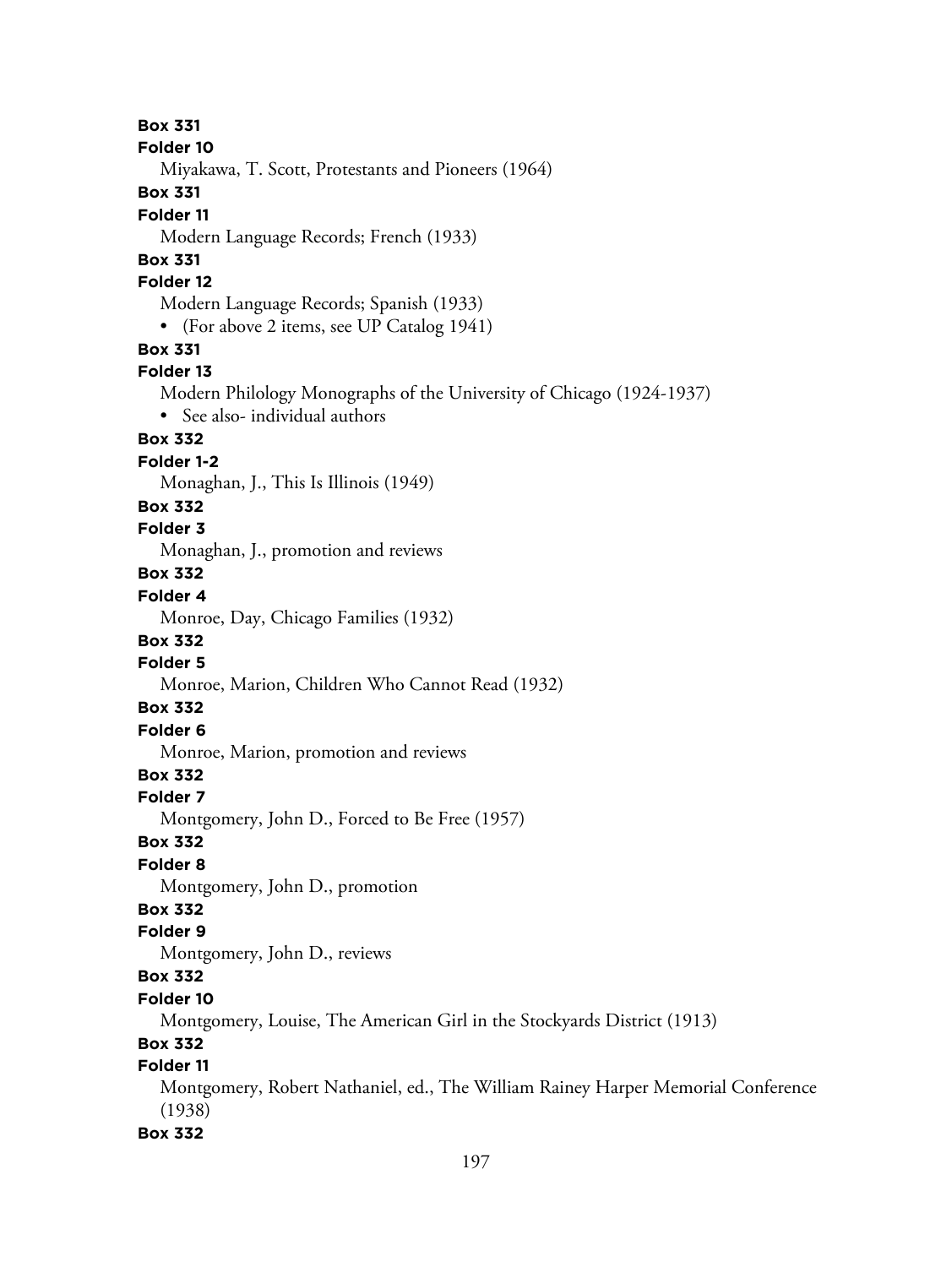#### **Folder 12**

Montgomery, Royal Ewert, Industrial Relations in the Chicago Building Trades (1927)

## **Box 333**

### **Folder 1**

Moodie, Roy Lee, The Antiquity of Disease (1923)

## **Box 333**

#### **Folder 2**

Mooney, James, The Ghost-Dance Religion and the Sioux Outbreak of 1890, abridged with intro. by Anthony F. C. Wallace (1965)

## **Box 333**

#### **Folder 3**

Moore, Addison Webster, Pragmatism and Its Critics (1910)

#### **Box 333**

#### **Folder 4**

Moore, Edward Caldwell, The Spread of Christianity in the Modern World (1919)

#### **Box 333**

#### **Folder 5**

Moore, Jane, Cityward Migration (1938)

## **Box 333**

#### **Folder 6**

Moore, John Brooks, The Comic and the Realistic in English Drama (1925)

#### **Box 333**

#### **Folder 7**

Moore, John Robert, Daniel Defoe (1958)

#### **Box 333**

#### **Folder 8**

Moore, John Robert, promotion and reviews

#### **Box 333**

#### **Folder 9**

Moorman, Lewis Jefferson, Tuberculosis and Genius (1940)

#### **Box 333**

#### **Folder 10**

Moore, John Robert, reviews

### **Box 333**

#### **Folder 11**

Morgan, Edmund S., The Birth of the Republic, 1763-98 (1956), reviews

#### **Box 333**

#### **Folder 12**

Morgan, Edmund S., The Birth of the Republic, rev. ed. (1977)

## **Box 334**

## **Folder 1**

Morgan, William W., A Descriptive Study of the Spectra of the A-Type Stars (1935)

#### **Box 334 Folder 2**

Morgan, William W., Philip C. Keenan, and Edith Kellman, An Atlas of Stellar Spectra with an Outline of Spectral Classification (1943)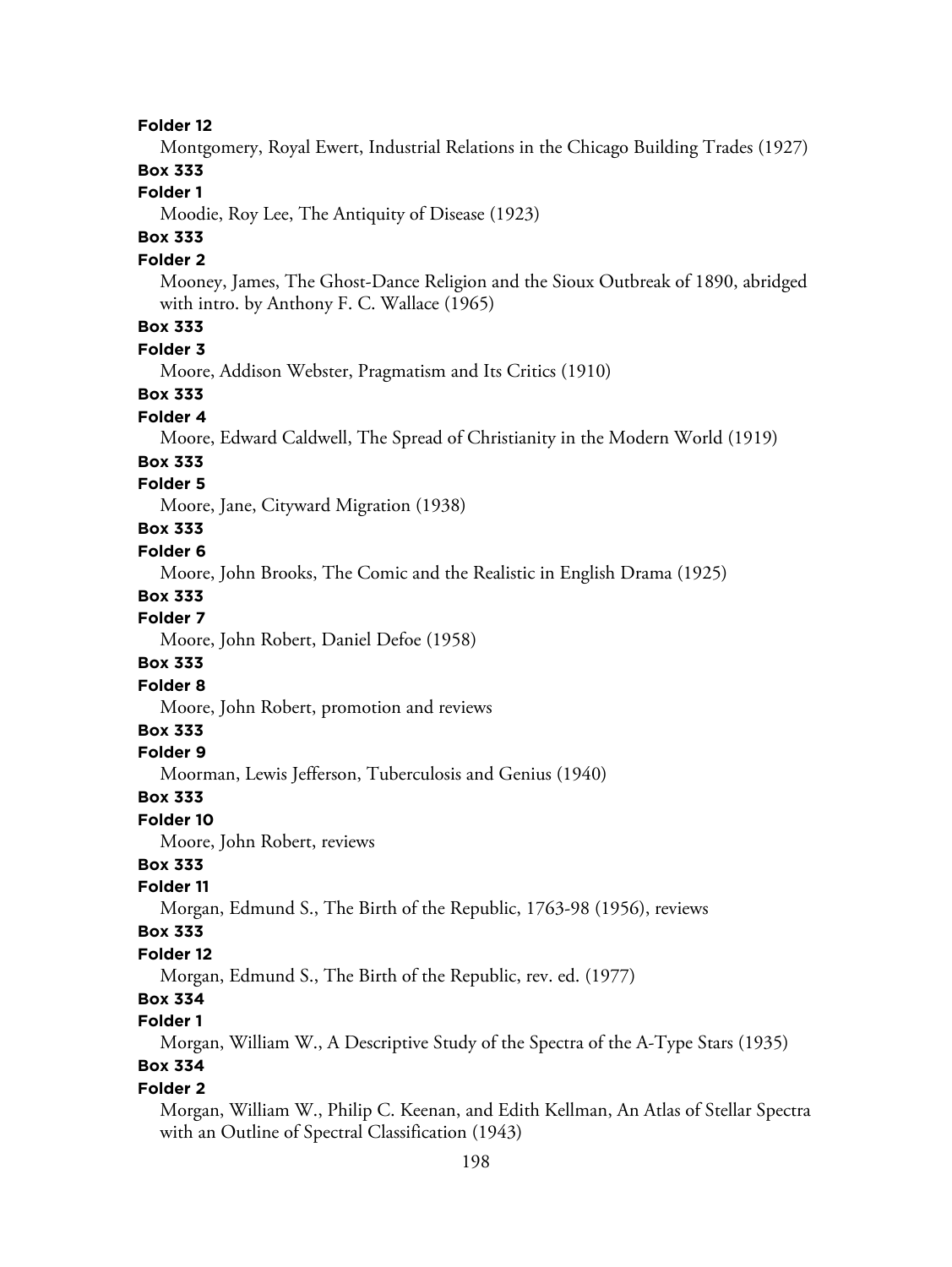**Box 334 Folder 3** Morgenthau, Hans J., Dilemmas of Politics (1958) **Box 334 Folder 4** Morgenthau, Hans J., promotion **Box 334 Folder 5** Morgenthau, Hans J., reviews **Box 334 Folder 6** Morgenthau, Politics in the Twentieth Century (1962) **Box 334 Folder 7** Morgenthau, Politics in the Twentieth Century (1962), reviews **Box 334 Folder 8** Morgenthau, Politics in the Twentieth Century (1962), Phoenix ed. (1972) **Box 334 Folder 9** Morgenthau, Scientific Man versus Power Politics (1946) **Box 334 Folder 10** Morgenthau, Scientific Man versus Power Politics (1946), reviews **Box 334 Folder 11** Morgenthau, Scientific Man versus Power Politics (1946), Phoenix ed. (1965) **Box 334 Folder 12** Morgenthau, ed., Germany and the Future of Europe (1951) **Box 334 Folder 13** Morgenthau, ed., reviews **Box 335 Folder 1** Morgenthau, ed., Peace, Security, and the United Nations (1946) **Box 335 Folder 2** Morison, Stanley, and Kenneth Day, The Typographic Book, 1450-1935 (1964) **Box 335 Folder 3** Morison, Stanley, promotion and reviews • [Morley, Felix. See- Radio and education] **Box 335 Folder 4** Morris, Adah Vivian, Anonyms and Pseudonyms (1933)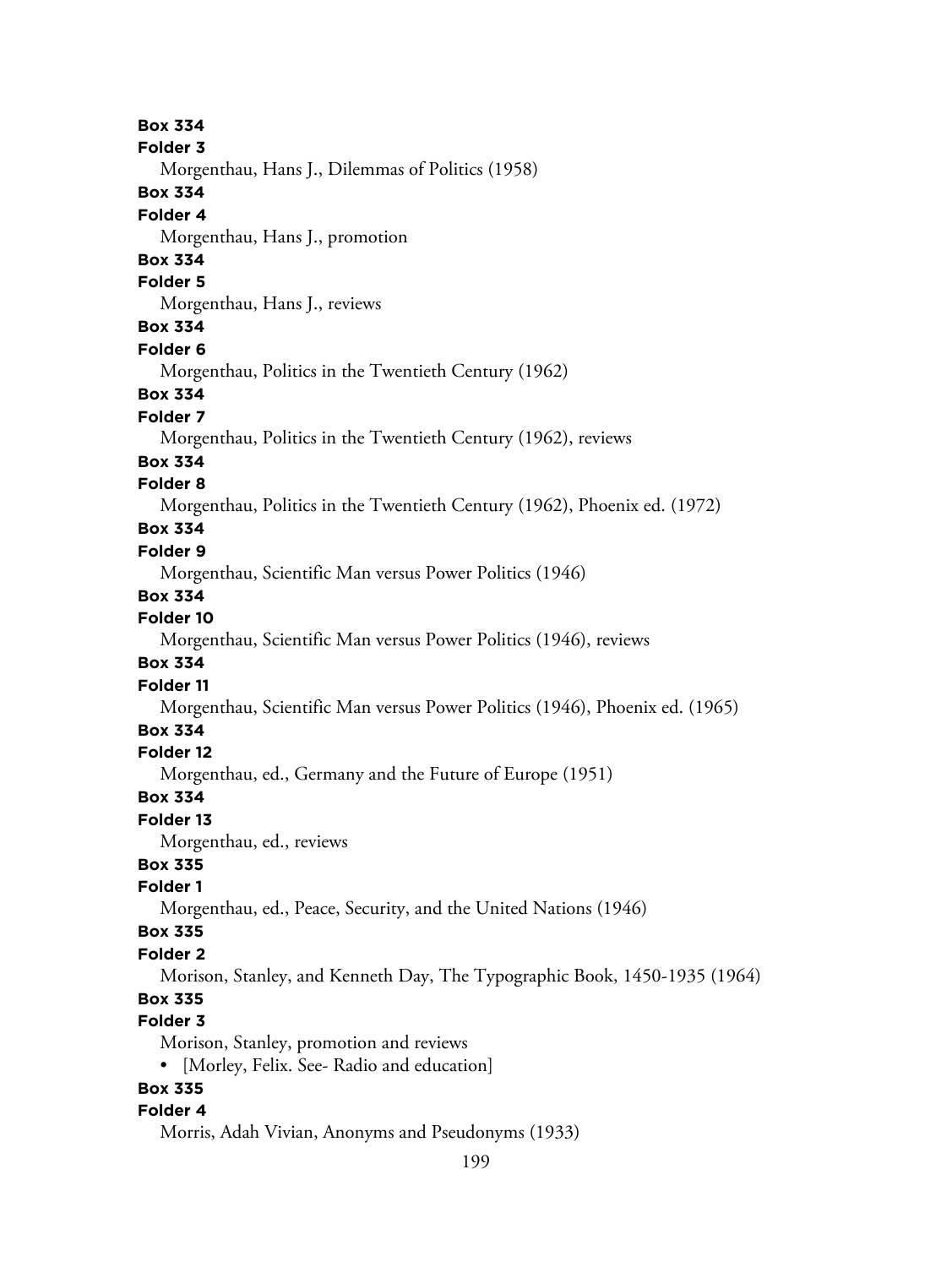#### **Box 335**

#### **Folder 5**

Morris, Charles William, Pragmatism and the Crisis of Democracy (1934)

### **Box 335**

#### **Folder 6**

Morris, Six Theories of Mind (1932)

## **Box 335**

#### **Folder 7**

Morris, Six Theories of Mind (1932), promotion and reviews

### **Box 335**

#### **Folder 8**

Morris, Varieties of Human Value (1956)

#### **Box 335**

#### **Folder 9**

Morris, Varieties of Human Value (1956), promotion and reviews

• See also- Mead, George Herbert; Neurath, Foundations of the Unity of Science

#### **Box 335**

#### **Folder 10**

Morrison, Henry Clinton, American Schools (1943)

## **Box 335**

**Folder 11**

Morrison, Henry Clinton, promotion and reviews

### **Box 335**

#### **Folder 12**

Morrison, The Curriculum of the Common School (1940)

## **Box 335**

#### **Folder 13**

Morrison, The Management of the School Money (1932)

#### **Box 336**

#### **Folder 1**

Morrison, The Practice of Teaching in the Secondary School (1926)

### **Box 336**

#### **Folder 2**

Morrison, The Practice of Teaching in the Secondary School (1926), promotion

#### **Box 336**

#### **Folder 3**

Morrison, The Practice of Teaching in the Secondary School (1926), reviews

# **Box 336**

#### **Folder 4**

Morrison, The Practice of Teaching in the Secondary School (1926), 2d ed. (1931)

## **Box 336**

#### **Folder 5**

Morrison, The Practice of Teaching in the Secondary School (1926), 2d ed., promotion and reviews

### **Box 336**

#### **Folder 6**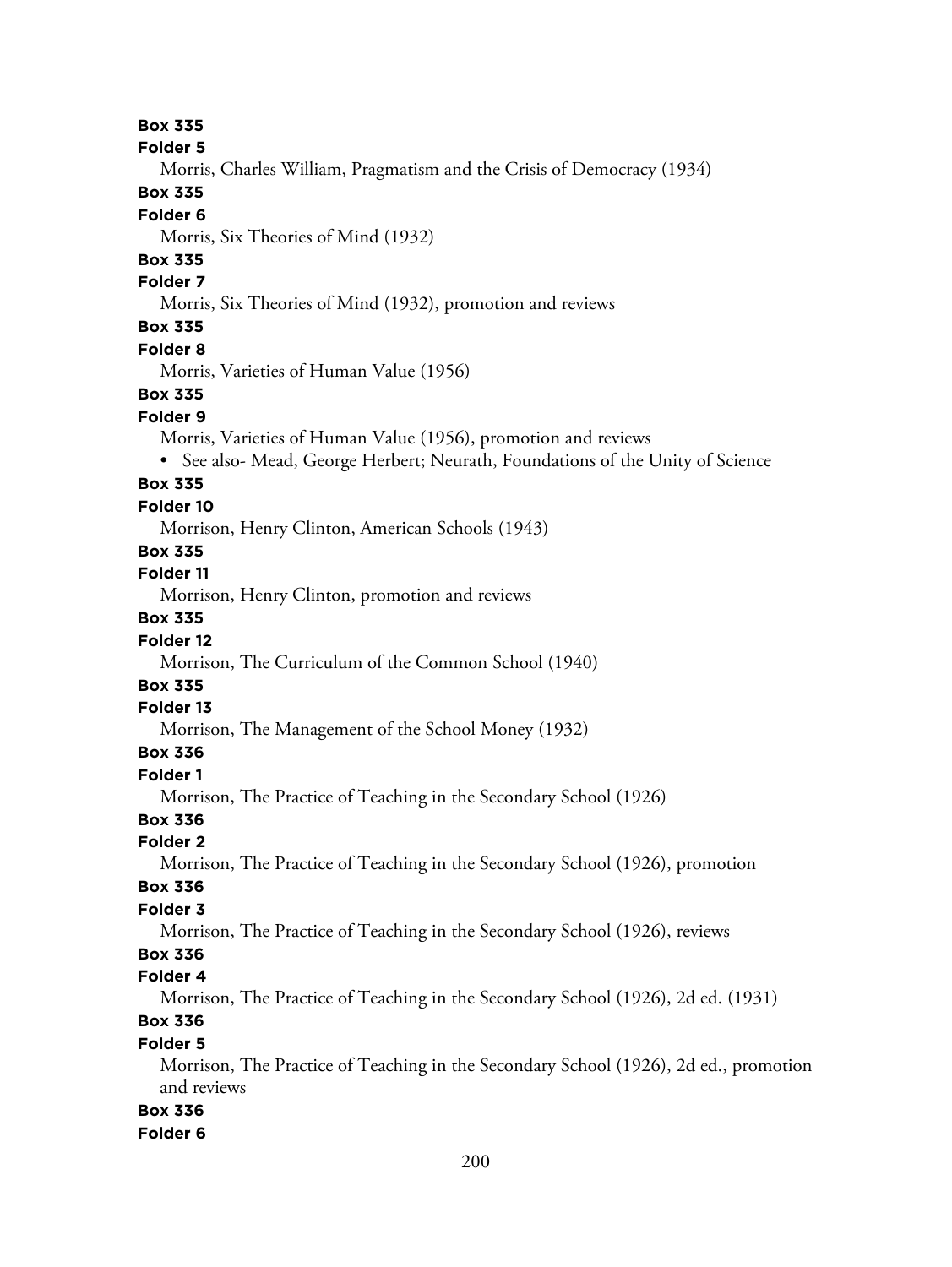Morrison, School and Commonwealth (1937)

### **Box 336**

### **Folder 7**

Morrison, School Revenue (1930)

### **Box 336**

#### **Folder 8**

Morrison, Jeanette Gertrude, Children's Preferences for Pictures Commonly Used in Art Appreciation Courses (1935)

### **Box 336**

**Folder 9**

Morse, Jared Kirtland, Bibliography of Crystal Structure (1928)

## **Box 336**

### **Folder 10**

Morstein-Marx, Fritz, The Administrative State (1957)

### **Box 336**

#### **Folder 11**

Morstein-Marx, Fritz, promotion and reviews

#### **Box 337**

### **Folder 1**

Mortenson, William Peter, Milk Distribution as a Public Utility (1940)

# **Box 337**

## **Folder 2**

Mosher, Arthur T., Technical Co-operation in Latin-American Agriculture (1957)

## **Box 337**

## **Folder 3**

Mosher, Arthur T., promotion and reviews

### **Box 337**

## **Folder 4**

Moulder, James W., Biochemistry of Intracellular Parasitism (1962)

## **Box 337**

#### **Folder 5**

Moulder, James W., promotion and reviews

## **Box 337**

#### **Folder 6**

Moulton, C. Robert, Meat through the Microscope (1929)

## **Box 337**

### **Folder 7**

Moulton, Forest Ray, New Methods in Exterior Ballistics (1926)

## **Box 337**

#### **Folder 8**

Moulton, ed., The World and Man as Science Sees Them (1937)

#### **Box 337**

## **Folder 9**

Moulton, Harold Glenn, The Financial Organization of Society (1921) **Box 337**

### **Folder 10**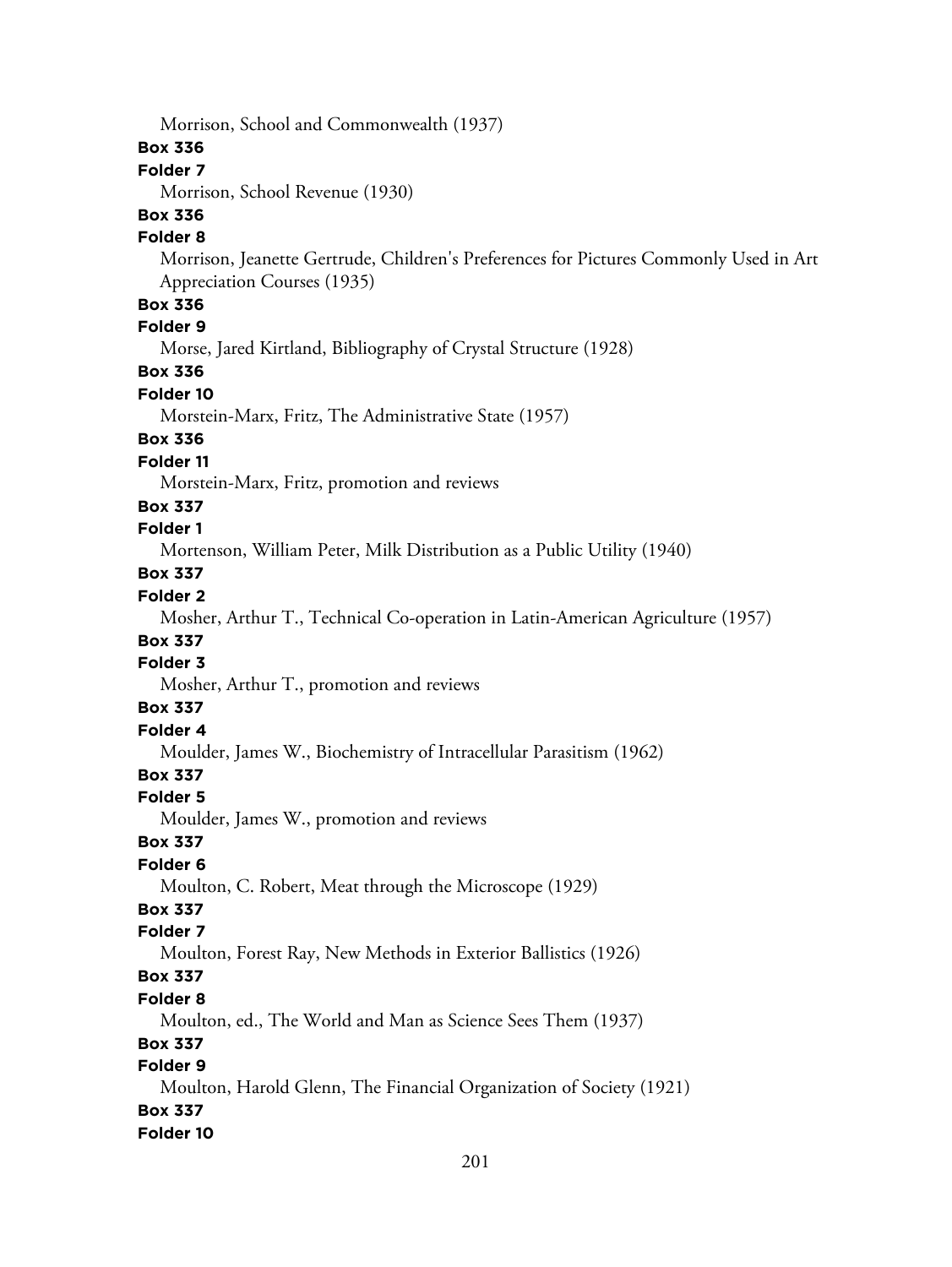Moulton, The War and Industrial Readjustments (1918) **Box 337 Folder 11** Moulton, ed., Principles of Money and Banking (1916) **Box 337 Folder 12** Moulton, Richard Green, The Modern Study of Literature (1915) **Box 338 Folder 1** Moulton, William G., The Sounds of English and German (1962) **Box 338 Folder 2** Moulton, William G., promotion and reviews **Box 338 Folder 3** Mowat, Charles Loch, Britain between the Wars, 1918-40 (1955) **Box 338 Folder 4** Mowat, Charles Loch, promotion **Box 338 Folder 5** Mowrer, Ernest Russell, Domestic Discord (1928) **Box 338 Folder 6** Mowrer, Ernest Russell, promotion and reviews **Box 338 Folder 7** Mowrer, The Family (1932) **Box 338 Folder 8** Mowrer, Family Disorganization (1927) **Box 338 Folder 9** Mowry, Lucetta, The Dead Sea Scrolls and the Early Church (1962) **Box 338 Folder 10** Mowry, Lucetta, promotion and reviews **Box 339 Folder 1** Muller, Herbert J., Religion and Freedom in the Modern World (1963) **Box 339 Folder 2** Muller, Herbert J., promotion and reviews **Box 339 Folder 3** Murphy, Walter F., Congress and the Court (1962)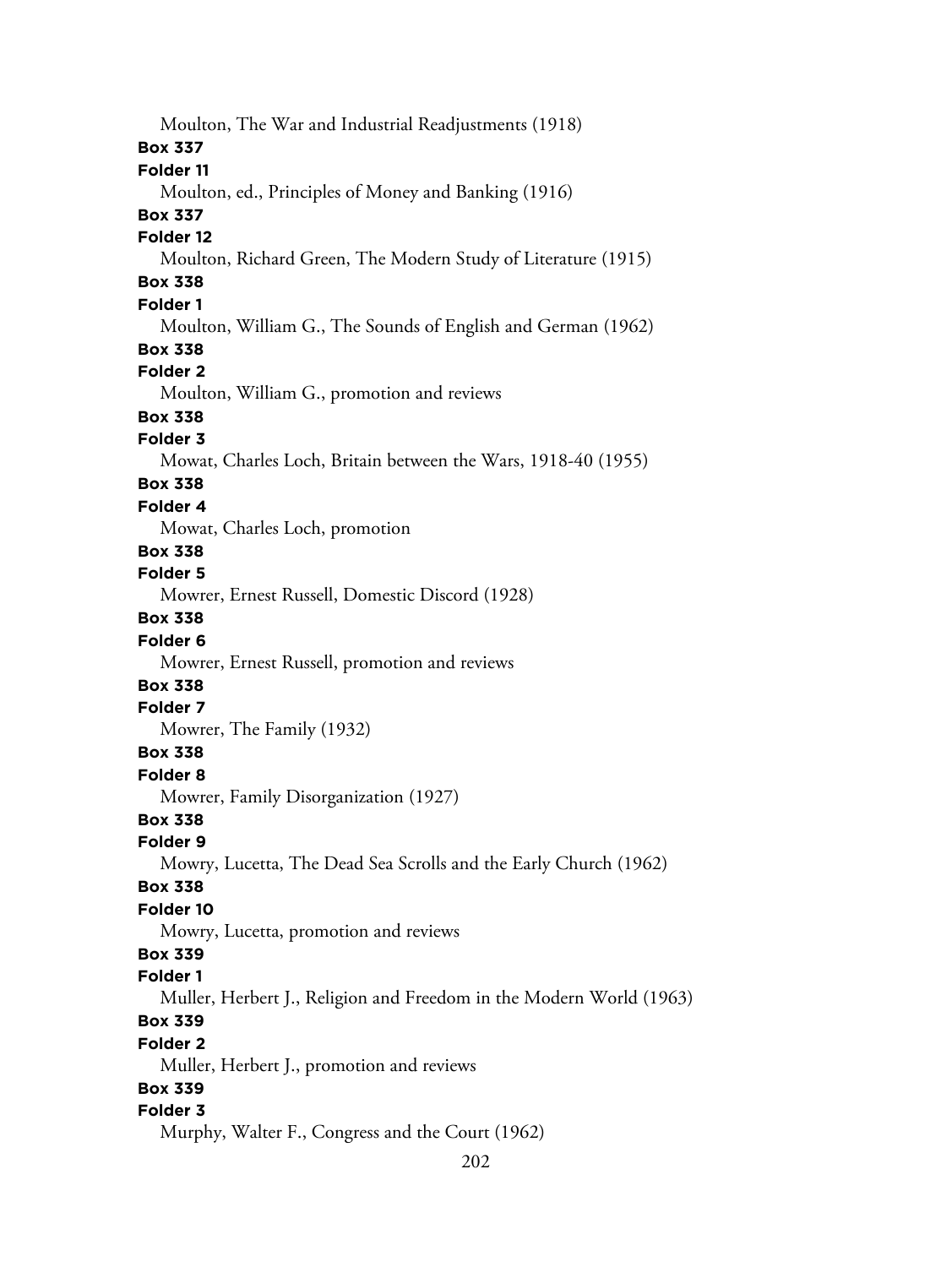#### **Box 339**

#### **Folder 4**

Murphy, Walter F., promotion and reviews

#### **Box 339**

#### **Folder 5**

Murphy, Elements of Judicial Strategy (1964)

# **Box 339**

### **Folder 6**

Murphy, Elements of Judicial Strategy (1964), promotion and reviews

## **Box 339**

#### **Folder 7**

Murray, Gilbert, The Literature of Ancient Greece, Phoenix ed. (1956)

#### **Box 339**

#### **Folder 8**

Myers, George William, Mathematics textbooks (1907-1911)

#### **Box 339**

#### **Folder 9**

Myers, Walter Lawrence, The Later Realism (1927)

## **Box 339**

#### **Folder 10**

Nahikian, Howard M., A Modern Algebra for Biologists (1964)

### **Box 339**

#### **Folder 11**

Nahikian, Howard M., promotion and reviews

• [National Advisory Council on Radio in Education. See- Radio and education]

## **Box 340**

### **Folder 1-2**

National Conference of Social Work, Proceedings (1920-1938)

## **Box 340**

## **Folder 3-4**

National Conference of Social Work, Proceedings (1920-1938), promotion and reviews

## **Box 340**

## **Folder 5**

National Society of College Teachers of Education Publications

### **Box 340**

### **Folder 6**

National Society of College Teachers of Education Publications, promotion and reviews

# **Box 340**

## **Folder 7**

National Society of College Teachers of Education Publications, School Review Monographs

## **Box 340**

### **Folder 8**

National Society for the Study of Education Yearbooks, general correspondence

# **Box 340**

#### **Folder 9-10**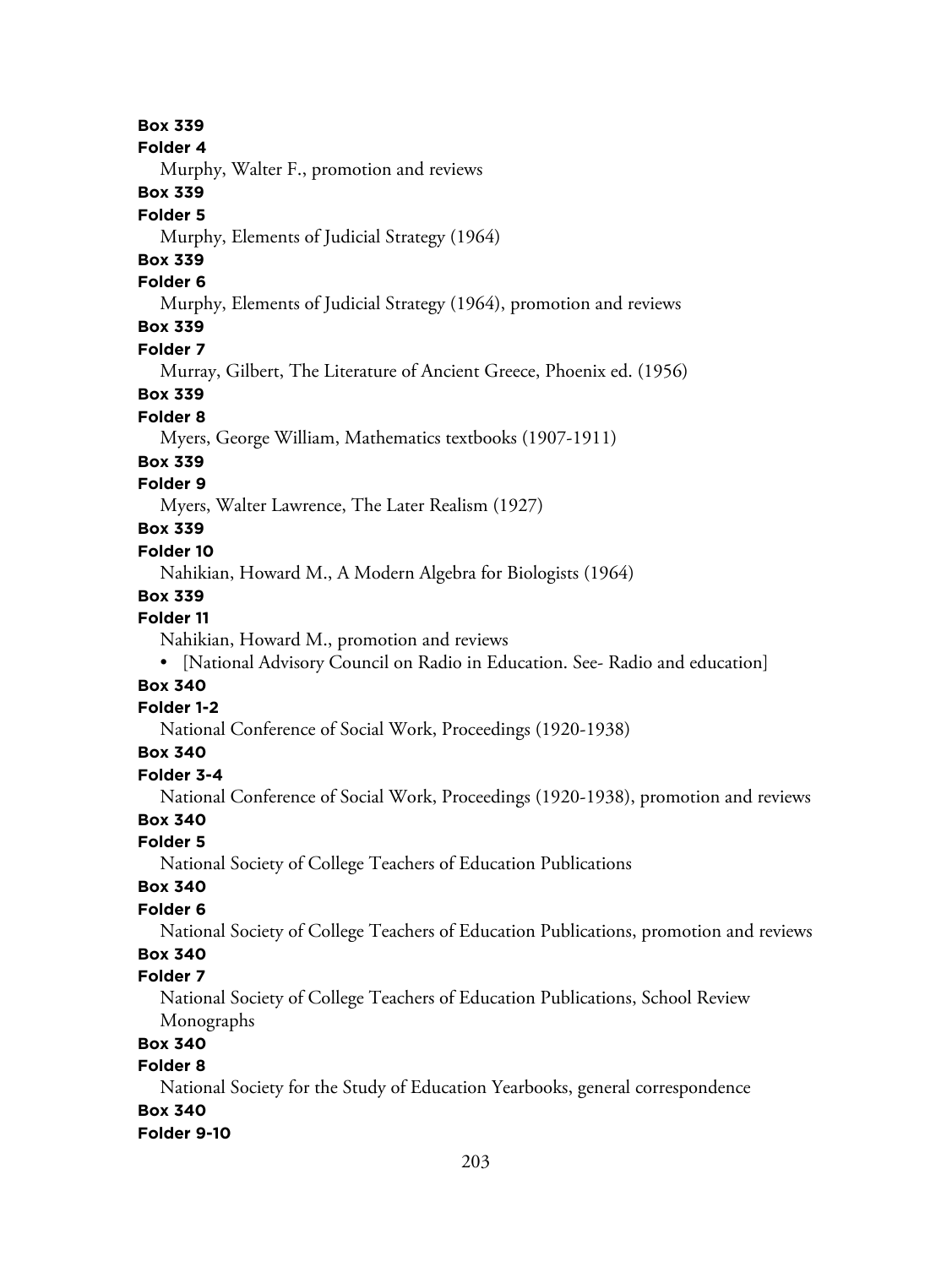National Society for the Study of Education Yearbooks, inventories, sales, royalties, 1945-1956

## **Box 341**

### **Folder 1**

National Society for the Study of Education Yearbooks, Forty-fifth Yearbook (1946)

## **Box 341**

### **Folder 2**

National Society for the Study of Education Yearbooks, Forty-sixth Yearbook (1947)

## **Box 341**

## **Folder 3**

National Society for the Study of Education Yearbooks, Forty-seventh Yearbook (1948)

## **Box 341**

#### **Folder 4**

National Society for the Study of Education Yearbooks, Forty-eighth Yearbook (1949)

#### **Box 341 Folder 5**

National Society for the Study of Education Yearbooks, Forty-ninth Yearbook (1950)

#### **Box 341**

#### **Folder 6**

National Society for the Study of Education Yearbooks, Fiftieth Yearbook (1951)

## **Box 341**

### **Folder 7**

National Society for the Study of Education Yearbooks, Fifty-first Yearbook (1952)

## **Box 341**

## **Folder 8**

National Society for the Study of Education Yearbooks, Fifty-second Yearbook (1953)

### **Box 341**

## **Folder 9**

National Society for the Study of Education Yearbooks, Fifty-third Yearbook (1954)

## **Box 341**

### **Folder 10**

National Society for the Study of Education Yearbooks, Fifty-fourth Yearbook (1955)

## **Box 341**

### **Folder 11**

National Society for the Study of Education Yearbooks, Fifty-fifth Yearbook (1956)

## **Box 341**

### **Folder 12**

National Society for the Study of Education Yearbooks, Fifty-sixth Yearbook (1957)

## **Box 341**

#### **Folder 13**

National Society for the Study of Education Yearbooks, Fifty-seventh Yearbook (1958)

### **Box 342**

### **Folder 1**

National Society for the Study of Education Yearbooks, Fifty-eighth Yearbook (1959)

## **Box 342**

#### **Folder 2**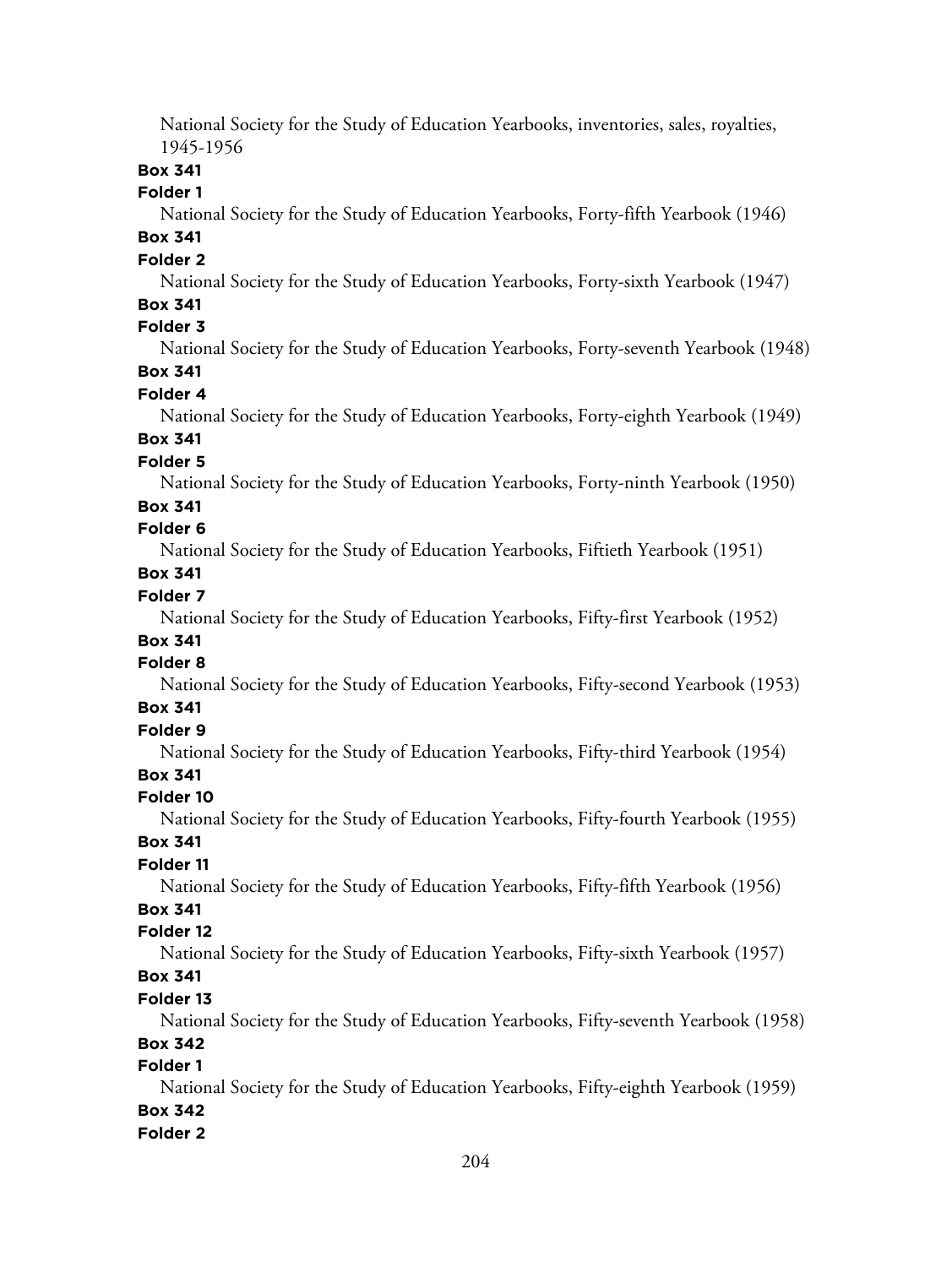National Society for the Study of Education Yearbooks, Fifty-ninth Yearbook (1960)

**Box 342**

## **Folder 3**

National Society for the Study of Education Yearbooks, Sixtieth Yearbook (1961)

## **Box 342**

## **Folder 4**

National Society for the Study of Education Yearbooks, Sixty-first Yearbook (1962)

# **Box 342**

## **Folder 5**

National Society for the Study of Education Yearbooks, Sixty-second, Sixty-third, and Sixty-fourth Yearbooks (1963-1965)

## **Box 342**

### **Folder 6**

Nature of Human Society series, ed. Julian Pitt-Rivers and Ernest Gellner

• See also- individual authors

## **Box 342**

## **Folder 7**

Needham, Rodney, Structure and Sentiment (1962)

## **Box 342**

## **Folder 8**

Needham, Rodney, promotion and reviews

## **Box 342**

## **Folder 9-10**

Neel, James, and William J. Schull, Human Heredity (1954)

## **Box 342**

### **Folder 11**

Neel, James, promotion and reviews

## **Box 343**

## **Folder 1**

Nef, John, The Conquest of the Material World (1964)

## **Box 343**

## **Folder 2**

Nef, John, promotion and reviews

## **Box 343**

## **Folder 3**

Nef, The Rise of the British Coal Industry (1932)

## **Box 343**

## **Folder 4**

Nef, The United States and Civilization (1941)

## **Box 343**

## **Folder 5**

Nef, The United States and Civilization (1941), promotion and reviews

## **Box 343**

## **Folder 6**

Nef, The United States and Civilization (1941), rev. ed. (1967)

## **Box 343**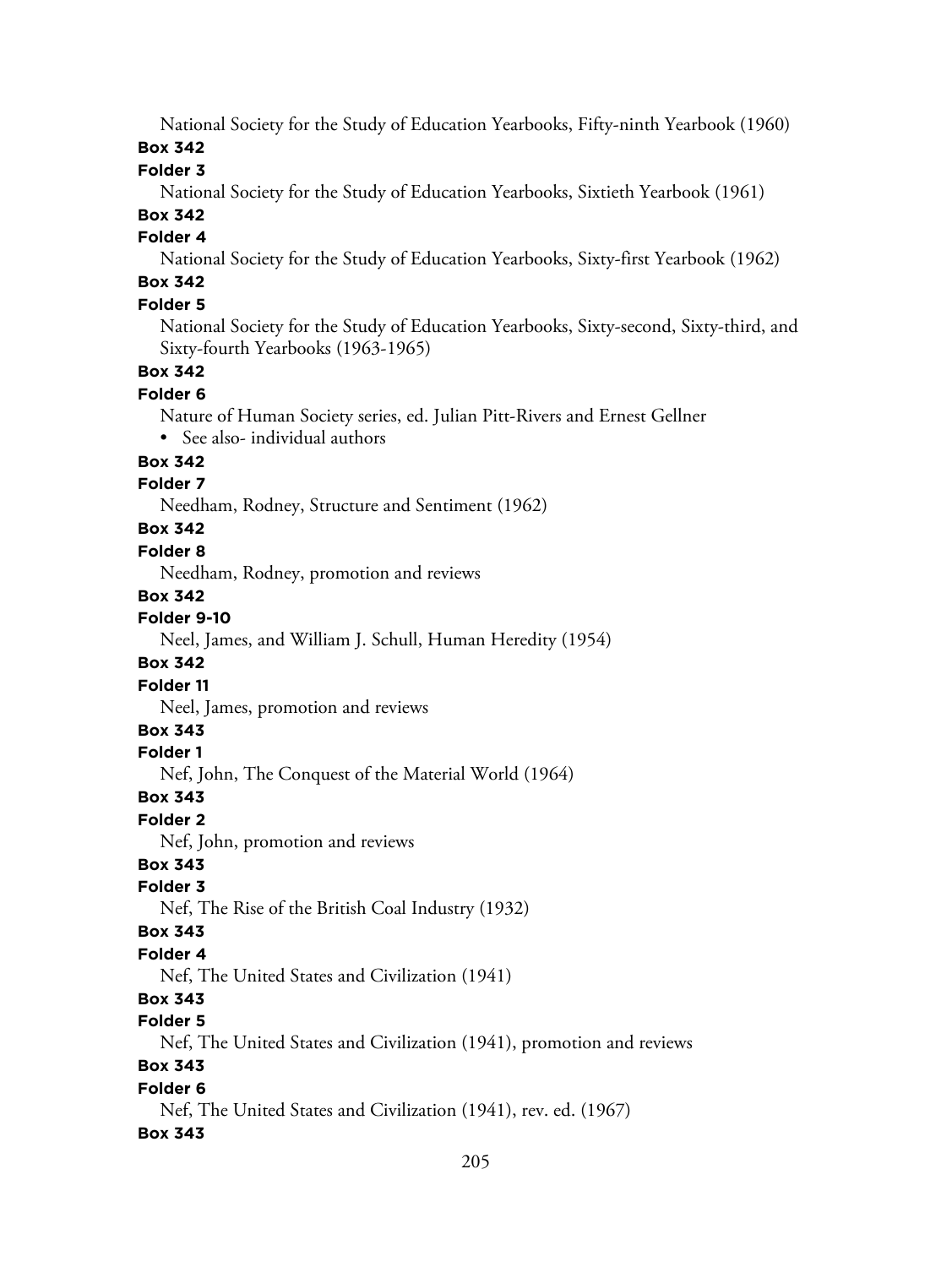**Folder 7** Nelson, William H., ed., Theory and Practice in American Politics (1964) **Box 343 Folder 8** Nelson, William H., promotion and reviews **Box 343 Folder 9** Nemerov, Howard, Mirrors and Windows (1958) **Box 343 Folder 10** Nemerov, Howard, promotion and reviews **Box 344 Folder 1** Nemerov, New and Selected Poems (1960) **Box 344 Folder 2** Nemerov, New and Selected Poems (1960), reviews **Box 344 Folder 3** Nemerov, Next Room of the Dream (1962) **Box 344 Folder 4** Nemerov, Next Room of the Dream (1962), reviews **Box 344 Folder 5** Nerlove, Samuel Henry, A Decade of Corporate Incomes, 1920 to 1929 (1932) **Box 344 Folder 6** Nethercot, Arthur H., The First Five Lives of Annie Besant (1960) **Box 344 Folder 7** Nethercot, Arthur H., promotion and reviews **Box 344 Folder 8** Nethercot, The Last Four Lives of Annie Besant (1963) **Box 344 Folder 9** Nethercot, The Last Four Lives of Annie Besant (1963), promotion and reviews **Box 344 Folder 10** Nethercot, The Road to Tryermaine (1939) **Box 344 Folder 11** Nethercot, Sir William D'avenant (1938) **Box 344 Folder 12**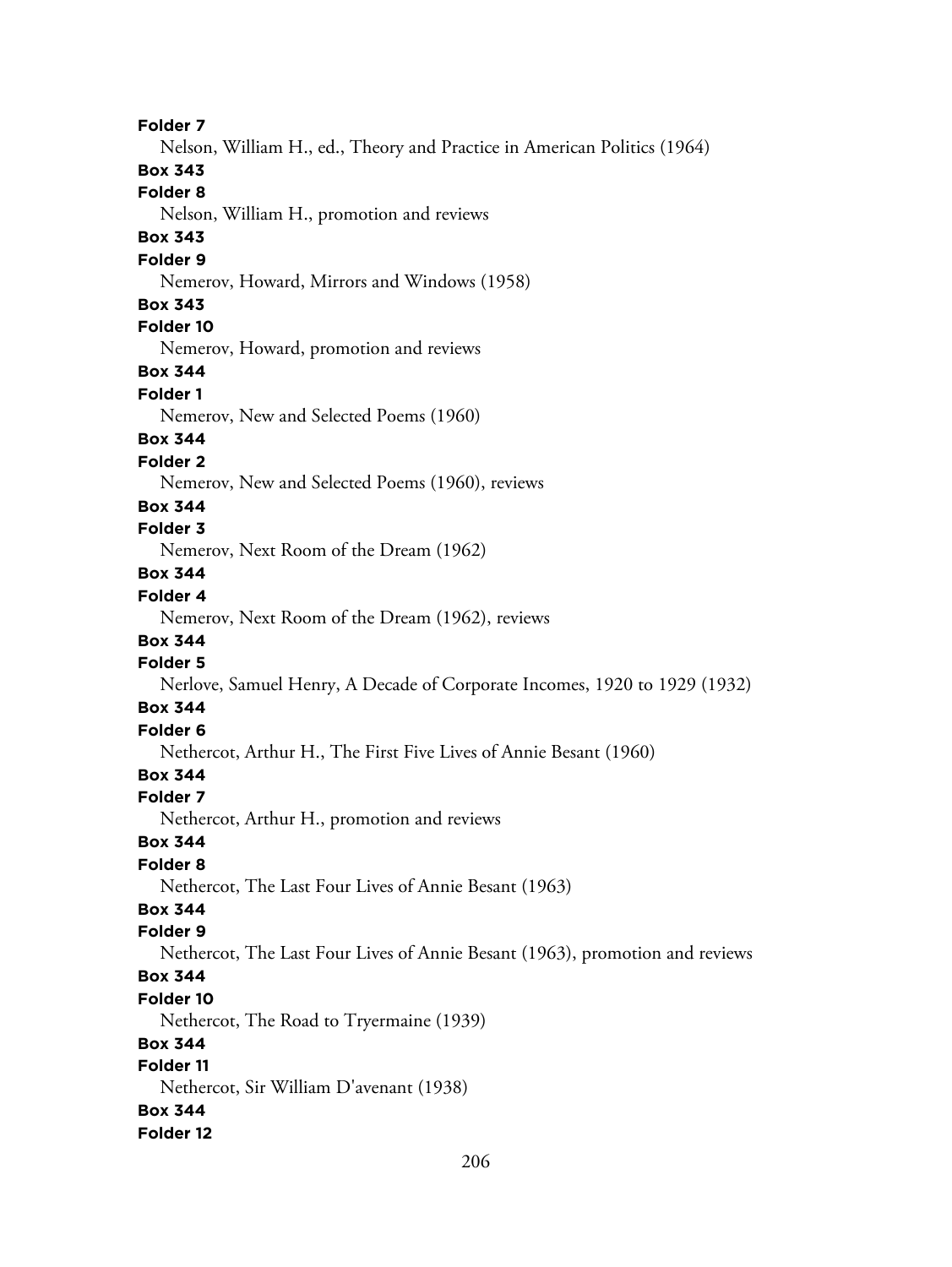Neuberg, Maurice Joseph, Right Living (1927)

#### **Box 345**

#### **Folder 1**

Neumann, William F., and Margaret W. Neuman, The Chemical Dynamics of Bone Mineral (1958)

## **Box 345**

#### **Folder 2**

Neumann, William F., promotion and reviews

#### **Box 345**

## **Folder 3-5**

Neumann, Sigmund, ed., Modern Political Parties (1955)

### **Box 345**

#### **Folder 6**

Neumann, Sigmund, promotion

### **Box 345**

### **Folder 7**

Neumann, Sigmund, reviews

### **Box 345**

#### **Folder 8-9**

Neurath, Otto, Rudolph Carnap, and Charles W. Morris, eds., Foundations of the Unity of Science, vols. I and II of International Encyclopedia of Unified Science (1939-1969), general correspondence, 1935-1938

#### **Box 346**

#### **Folder 1-9**

Neurath, Otto, 1939-1964

## **Box 347**

### **Folder 1**

Neurath, Otto, miscellaneous sales and reprintings

#### **Box 347**

### **Folder 2**

Neurath, Otto, direct mail brochures, etc.

### **Box 347**

#### **Folder 3**

Neurath, Otto, mailing lists

#### **Box 347**

### **Folder 4**

Neurath, Otto, promotion correspondence

### **Box 347**

### **Folder 5-9**

Neurath, Otto, promotion correspondence, reviews

• See also- Edel, Abraham, Science and Structure of Ethics; Kuhn, Thomas S., The Structure of Scientific Revolutions

## **Box 348**

#### **Folder 1**

Neurath, Otto, Rudolf Carnap, and Charles W. Morris, eds., International Encyclopedia of Unified Science, vol. I (1955) [an edition combining the ten monographs originally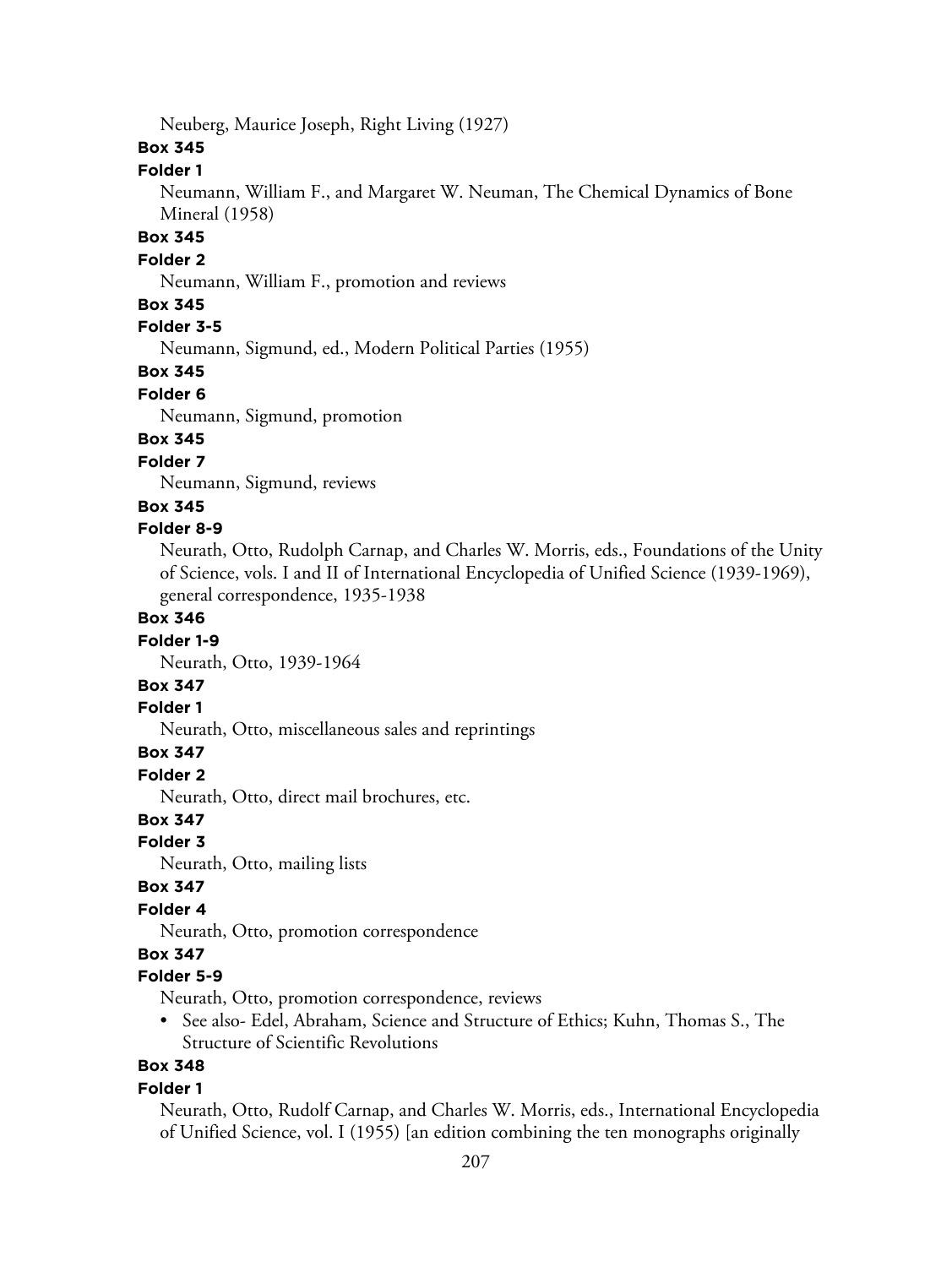published separately, which made up vol. I. of Foundations of the Unity of Science; see above; a combined edition of vol. II was issued in 1971, after all ten of its monographs had appeared separately]

### **Box 348**

#### **Folder 2**

Neurath, Otto, Rudolph Carnap, and Charles W. Morris, eds., Library of Unified Science, correspondence, 1939-1942

## **Box 348**

## **Folder 3-5**

Neurath, Otto, Rudolph Carnap, and Hans Reichenbach, eds., Journal of Unified Science, correspondence, 1935-1950

### **Box 348**

#### **Folder 6**

Neurath, Otto, promotion and reviews

## **Box 348**

#### **Folder 7-9**

New Plan Texts at the University of Chicago (1933-1938), promotion

• See also- individual authors

## **Box 348**

#### **Folder 10**

New York Tuberculosis and Health Association, Committee on Community Dental Service, Health Dentistry for the Community (1935)

### **Box 349**

#### **Folder 1**

Newcomb, Charles Shelton, ed., Street Address Coding Guide by Census Areas of Chicago, 1930 (1933)

## **Box 349**

#### **Folder 2**

Newcomb, Charles Shelton, and Richard O. Lang, eds., Census Data of the City of Chicago, 1934 (1934)

#### **Box 349**

### **Folder 3-4**

Newcomb, Rexford, Architecture of the Old Northwest Territory (1950)

#### **Box 349**

#### **Folder 5**

Newcomb, Rexford, promotion

#### **Box 349**

#### **Folder 6**

Newcomb, Rexford, reviews

## **Box 349**

## **Folder 7**

Newman, Horatio Hackett, The Biology of Twins (mammals) (1917)

#### **Box 349**

#### **Folder 8-9**

Newman, Evolution, Genetics, and Eugenics (1921), 2d ed. (1925)

#### **Box 349**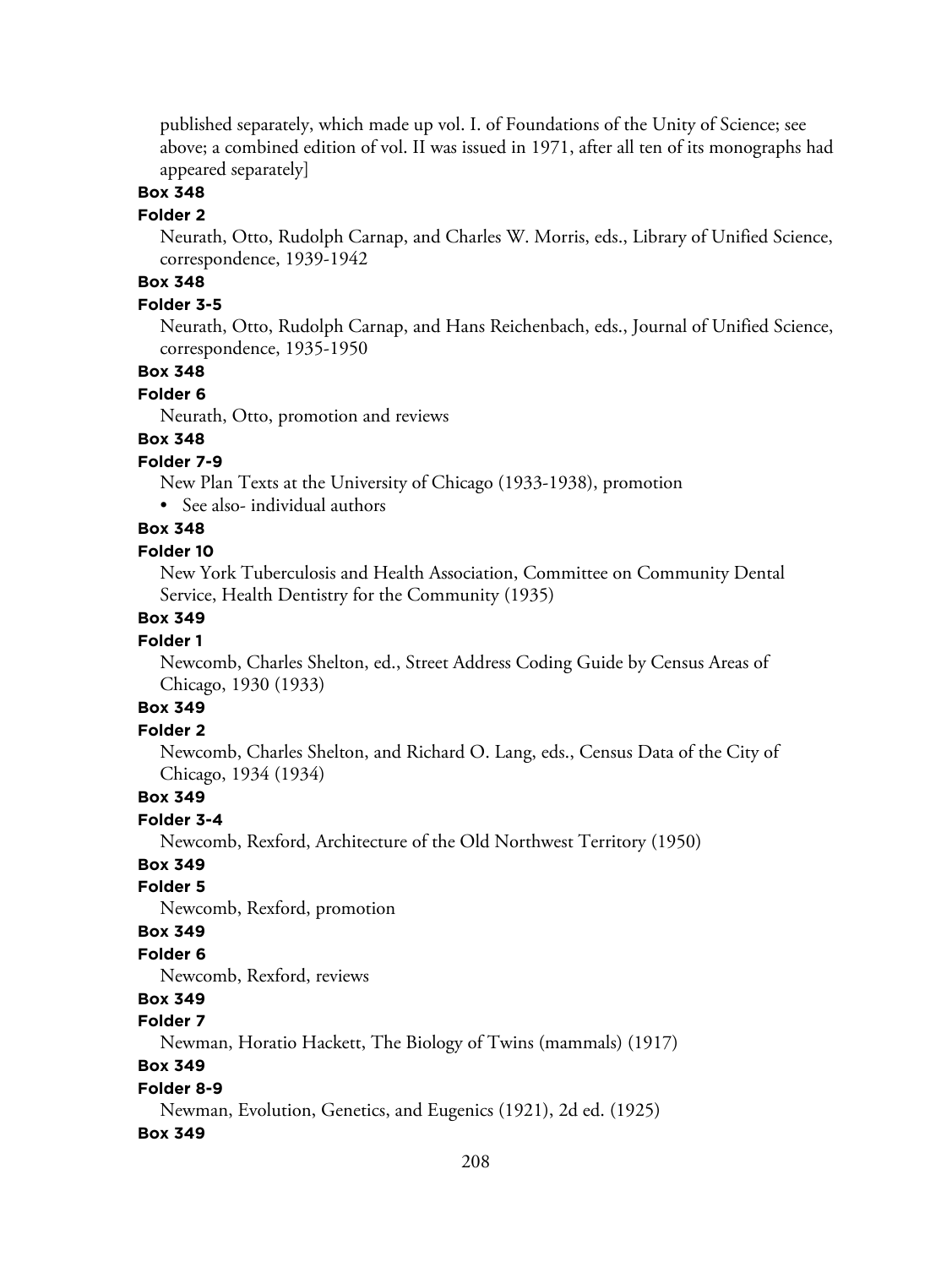**Folder 10** Newman, Evolution, permissions for use of published materials **Box 350 Folder 1** Newman, Evolution, promotion and reviews, 1921 ed. **Box 350 Folder 2** Newman, Evolution, promotion and reviews, 1925 ed. **Box 350 Folder 3** Newman, Evolution, 3d ed. (1932), editorial correspondence **Box 350 Folder 4** Newman, Evolution, 3d ed. (1932), promotion and reviews **Box 350 Folder 5** Newman, The Physiology of Twinning (1923) **Box 350 Folder 6** Newman, ed., The Nature of the World and of Man (1926) **Box 350 Folder 7** Newman, ed., promotion and reviews **Box 350 Folder 8** Newman, Horatio Hackett, Frank N. Freeman, and Karl J. Holzinger, Twins (1937) **Box 350 Folder 9** Newman, Horatio Hackett, promotion and reviews **Box 350 Folder 10** Newman, William Herman, The Building Industry and Business Cycles (1935) **Box 350 Folder 11** Newton, Annabel, Wordsworth in Early American Criticism (1928) **Box 350 Folder 12** Nicholls, William H., Labor Productivity Functions in Meat-Packing (1948) **Box 351 Folder 1** Nichols, James H., Romanticism in American Theology (1961) **Box 351 Folder 2** Nicholson, Frank C., Old German Love Songs (1907) **Box 351 Folder 3**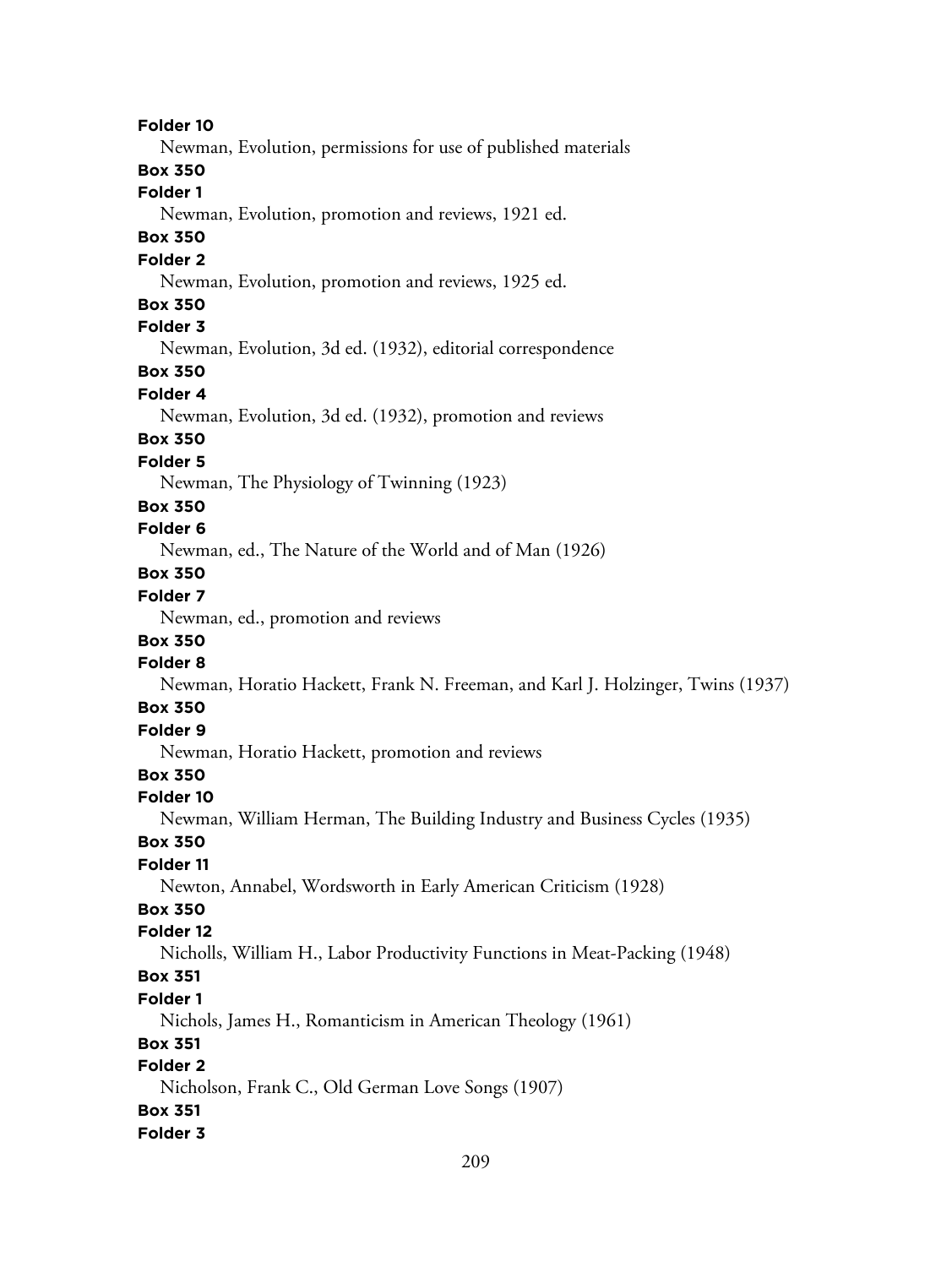Nikam, N. A., and Richard McKeon, ed. and trans., Edicts of Asoka (1958)

#### **Box 351**

#### **Folder 4**

Nikam, N. A., promotion and reviews

## **Box 351**

## **Folder 5**

Nims, Elinor, The Illinois Adoption Law and Its Administration (1928)

## **Box 351**

## **Folder 6**

Nitobé, Inazo Ota, Lectures on Japan (1936)

#### **Box 351**

#### **Folder 7**

Nitobé, and others, Western Influences in Modern Japan (1931)

### **Box 351**

### **Folder 8**

Nitze, William Albert, Arthurian Romance and Modern Poetry and Music (1940)

#### **Box 351 Folder 9**

Nitze, William Albert, and T. Atkinson Jenkins, eds., Le Haut Livre du Graal; Perlevaus (1932, 1937)

### **Box 351**

### **Folder 10**

Nitze, William Albert, promotion and reviews

### **Box 351**

### **Folder 11**

Nitze, William A., and Ernest H. Wilkins, The French Verb, Its Forms and Tense Uses (1914)

• See also- Wilkins, Ernest H., French Verb Blank (1914)

### **Box 351**

#### **Folder 12**

Norman, Hilda Laura, Swindlers and Rogues in French Drama (1928)

#### **Box 351**

## **Folder 13**

Norris, Miriam, Patricia J. Spaulding, and Fern H. Brodie, Blindness in Children (1957)

#### **Box 351**

## **Folder 14**

Norris, Miriam, promotion and reviews

## **Box 352**

#### **Folder 1**

North, Cecil Clare, The Sociological Implications of Ricardo's Economics (1915)

### **Box 352**

### **Folder 2**

Northup, George Tyler, An Introduction to Spanish Literature (1925)

### **Box 352**

### **Folder 3**

Northup, George Tyler, 2d ed. (1936)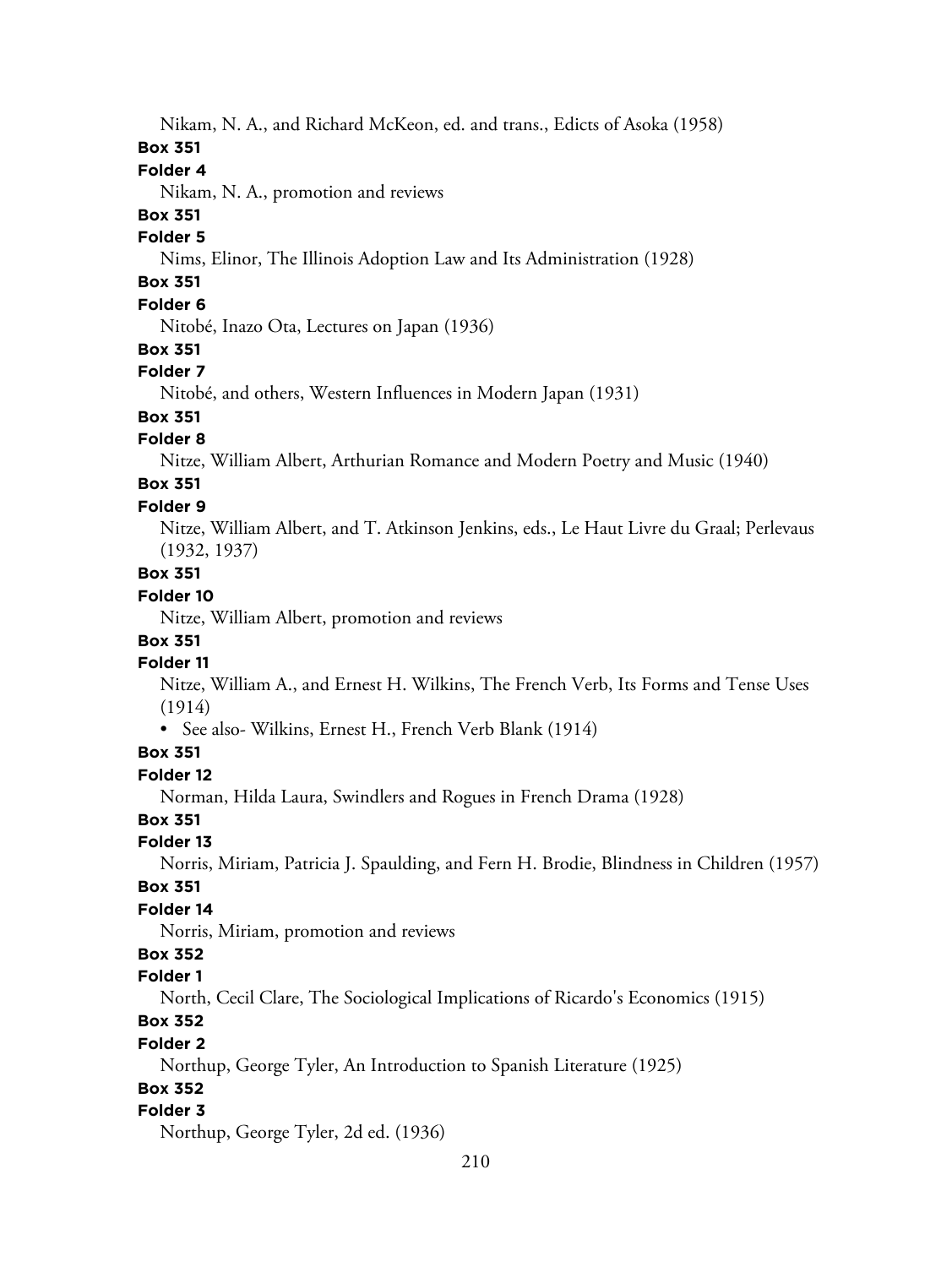**Box 352**

**Folder 4**

Northup, George Tyler, promotion and reviews, 1925 and 1936 eds.

### **Box 352**

### **Folder 5-8**

Northup, George Tyler, 3d ed., rev. Nicholson B. Adams (1960)

## **Box 352**

## **Folder 9**

Northup, George Tyler, 3d ed., promotion, class adoptions

## **Box 352**

#### **Folder 10**

Northup, George Tyler, 3d ed., promotion and reviews

### **Box 353**

## **Folder 1**

Northup, ed., El Cuento de Tristan de Leonis (1928)

#### **Box 353**

### **Folder 2**

Norton, Frederick Owen, A Lexicographical and Historical Study of Diatheke from the Earliest Times to the End of the Classical Period (1908)

## **Box 353**

## **Folder 3**

Norton, The Rise of Christianity (1924)

## **Box 353**

### **Folder 4**

Norton, John Foote, and I. S. Falk, Laboratory Outlines in Bacteriology and Immunology (1926)

## **Box 353**

## **Folder 5**

Nourse, Edwin Griswold, ed., Agricultural Economics (1916) and Outlines of Agricultural Economics (1917)

### **Box 353**

#### **Folder 6**

Noy, Dov, ed., Folktales of Israel, trans. Gena Baharav (1963)

### **Box 353**

#### **Folder 7**

Nugent, Walter T. K., The Tolerant Populists (1963)

#### **Box 353**

#### **Folder 8**

Nugent, Walter T. K., promotion and reviews

## **Box 353**

## **Folder 9**

Nutter, G. Warren, The Extent of Enterprise Monopoly in the United States, 1899-1939 (1951)

#### **Box 353**

### **Folder 10**

Oakley, Kenneth P., Man the Tool-maker (1957)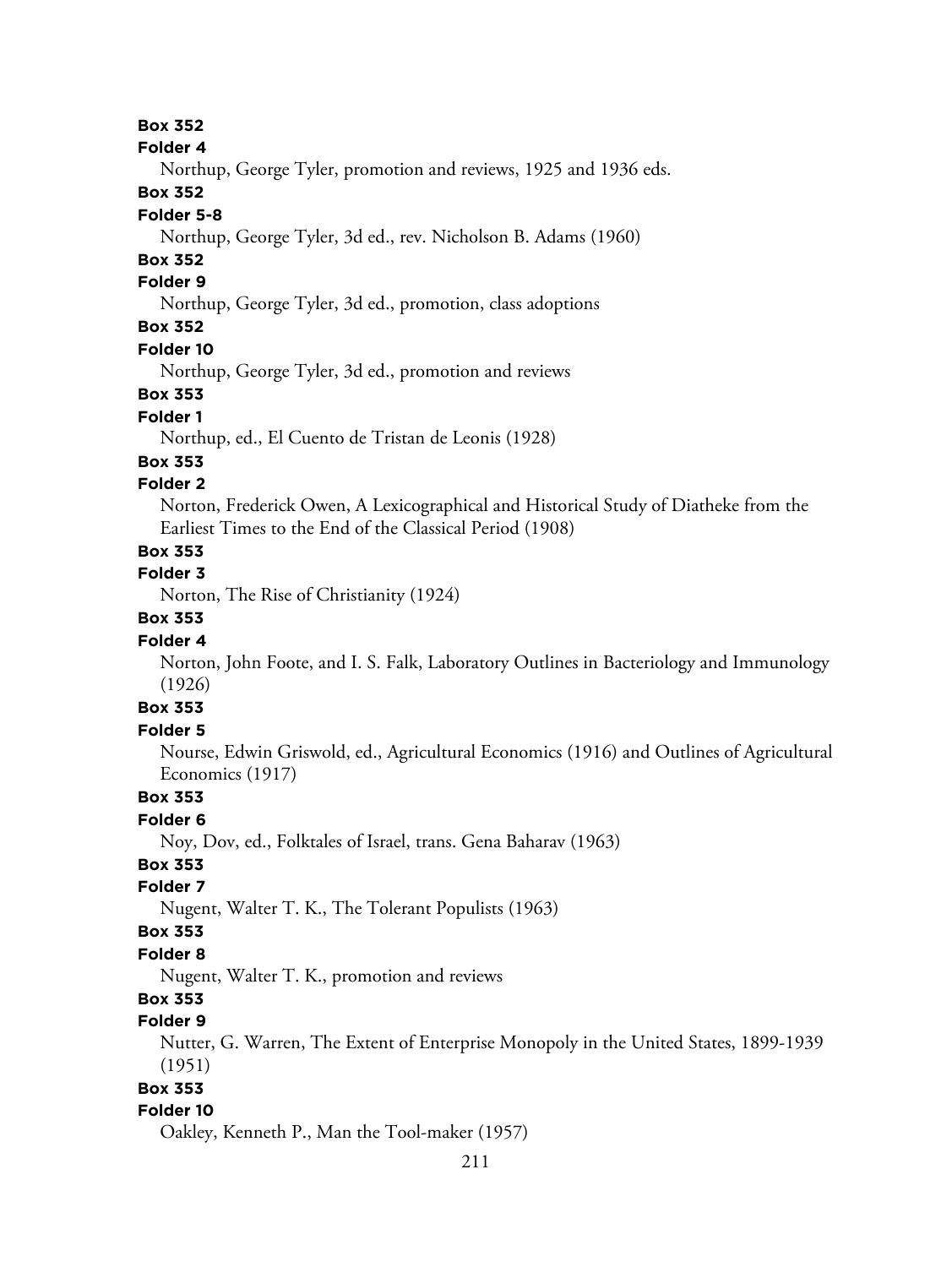**Box 353 Folder 11** Oaks, Dallin H., ed., The Wall between Church and State (1963) **Box 353 Folder 12** Oaks, Dallin H., promotion and reviews **Box 354 Folder 1** Obenhaus, Victor, The Responsible Christian (1957) **Box 354 Folder 2** Obenhaus, Victor, promotion and reviews **Box 354 Folder 3** O'Connor, John Bartholomew, Chapters in the History of Actors and Acting in Ancient Greece (1908) **Box 354 Folder 4** O'Connor, William Van, Sense and Sensibility in Modern Poetry (1948) **Box 354 Folder 5** O'Connor, William Van, promotion and reviews **Box 354 Folder 6** O'Dea, Thomas F., The Mormons (1957) **Box 354 Folder 7** O'Dea, Thomas F., promotion **Box 354 Folder 8** O'Dea, Thomas F., reviews **Box 354 Folder 9** Odishaw, Hugh, ed., The Challenges of Space (1962) **Box 354 Folder 10** Odishaw, Hugh, promotion **Box 355 Folder 1** Ogburn, William Fielding, William F. Ogburn on Culture and Social Change, ed. Otis Dudley Duncan (1964) **Box 355 Folder 2** Ogburn, William Fielding, reviews **Box 355 Folder 3**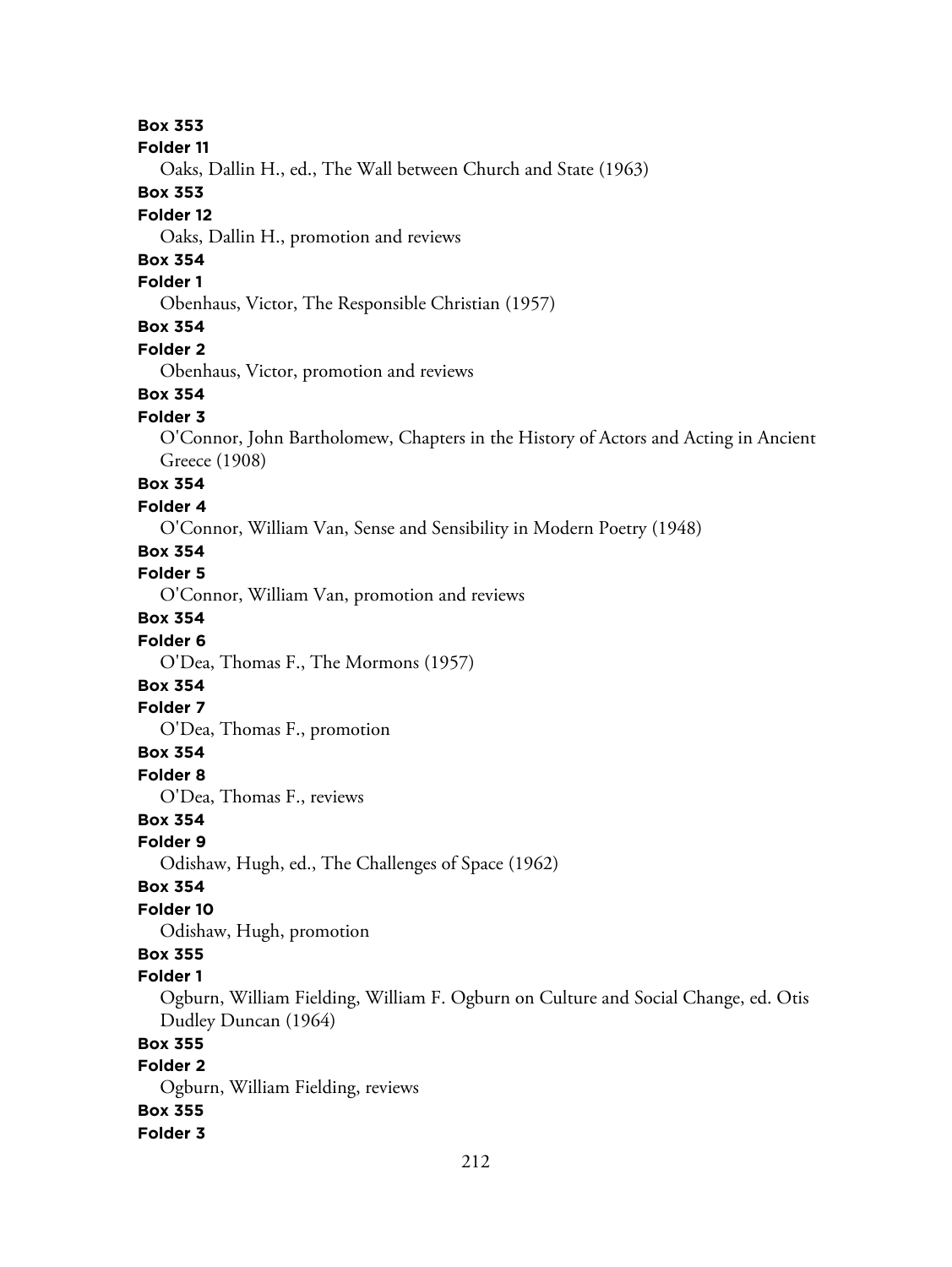Ogburn, You and Machines (1935)

### **Box 355**

#### **Folder 4**

Ogburn, ed., American Society in Wartime (1943)

## **Box 355**

#### **Folder 5**

Ogburn, ed., Recent Social Changes in the United States since the War and Particularly in 1927 (1928)

## **Box 355**

## **Folder 6**

Ogburn, ed., Social Change and the New Deal (1934)

### **Box 355**

#### **Folder 7**

Ogburn, ed., Social Changes during Depression and Recovery (1935)

### **Box 355**

#### **Folder 8**

Ogburn, ed., Social Changes in 1928, 1929, 1930, 1931, 1932 (1929-1933)

#### **Box 355**

## **Folder 9**

Ogburn, ed., Technology and International Relations (1949)

# **Box 355**

## **Folder 10**

Ogburn, ed., promotion and reviews

## **Box 355**

## **Folder 11**

O'Hara, Frank Hurburt, Today in American Drama (1939)

## **Box 356**

### **Folder 1**

O'Hara, The University of Chicago; An Official Guide (1928)

• See also- Robertson, David A.

### **Box 356**

#### **Folder 2**

O'Hara, ed., University of Chicago Plays, Skits, and Lyrics (1936)

### **Box 356**

#### **Folder 3-6**

O'Hara, ed., production rights, 1937-1957

#### **Box 356**

#### **Folder 7-8**

O'Keefe, John A., ed., Tektites (1963)

## **Box 356**

#### **Folder 9**

O'Keefe, John A., promotion and reviews

### **Box 356**

# **Folder 10**

# Oldroyd, Harold, Insects and Their World (1960)

### **Box 357**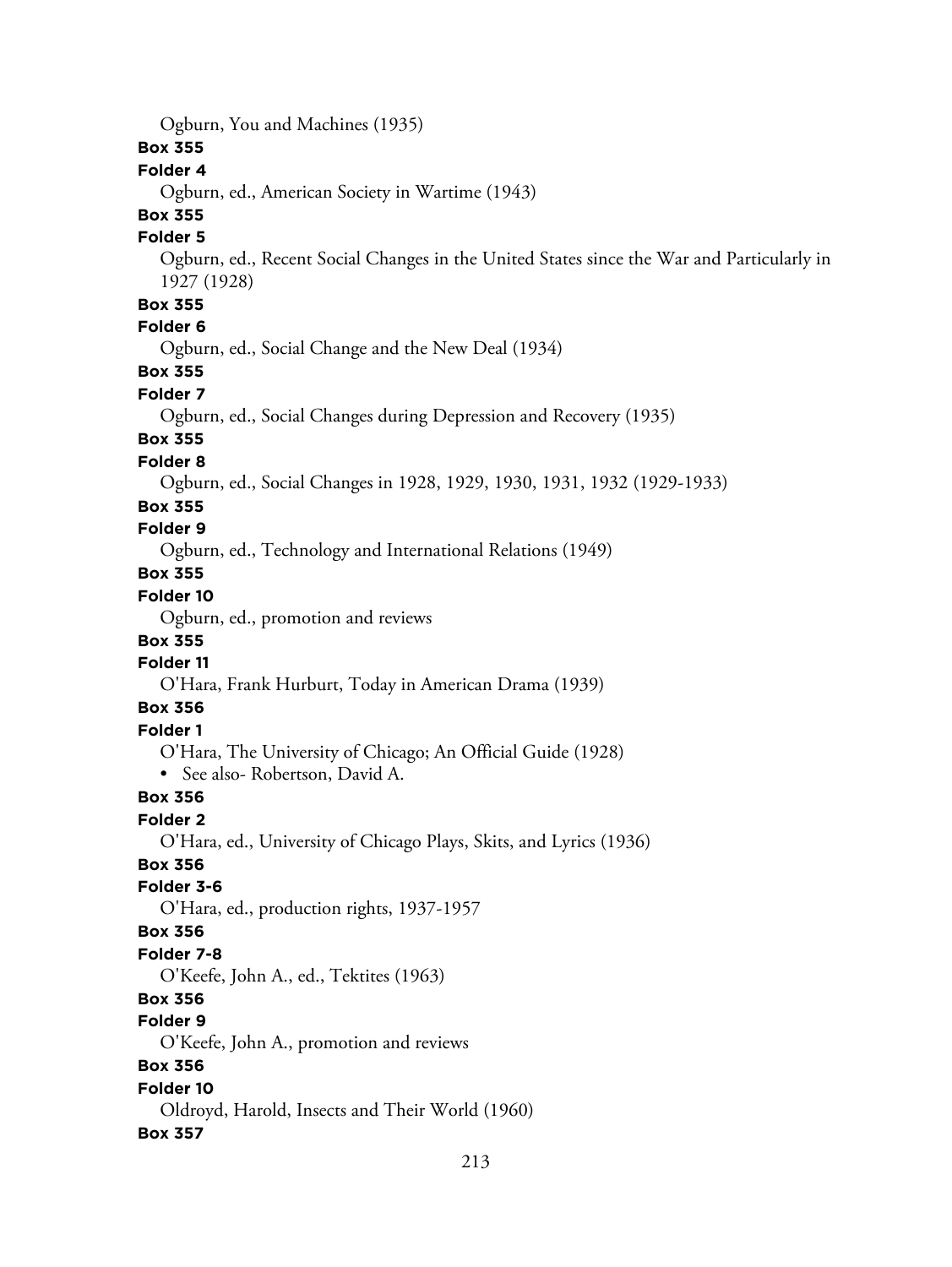**Folder 1** Olmstead, A. T., History of Assyria, 1923, reprint (1960) **Box 357 Folder 2** Olmstead, History of the Persian Empire (1948) **Box 357 Folder 3** Olmstead, History of the Persian Empire, promotion and reviews **Box 357 Folder 4** Olmstead, History of the Persian Empire, Phoenix ed. (1959) **Box 357 Folder 5** Olson, Elder, Collected Poems (1963) **Box 357 Folder 6** Olson, Plays and Poems (1958) **Box 357 Folder 7** Olson, Plays and Poems (1958), promotion **Box 357 Folder 8** Olson, The Poetry of Dylan Thomas (1954) **Box 357 Folder 9** Olson, The Poetry of Dylan Thomas (1954), promotion **Box 357 Folder 10** Olson, The Poetry of Dylan Thomas (1954), reviews **Box 357 Folder 11** Olson, The Poetry of Dylan Thomas (1954), Phoenix ed. (1961) **Box 358 Folder 1** Olson, ed., Aristotle's Poetics and English Literature (1965) **Box 358 Folder 2** Olson, Everett C., and Robert L. Miller, Morphological Integration (1958) **Box 358 Folder 3** Olson, Everett C., promotion **Box 358 Folder 4** Opler, Morris Edward, An Apache Life-Way (1941) **Box 358 Folder 5**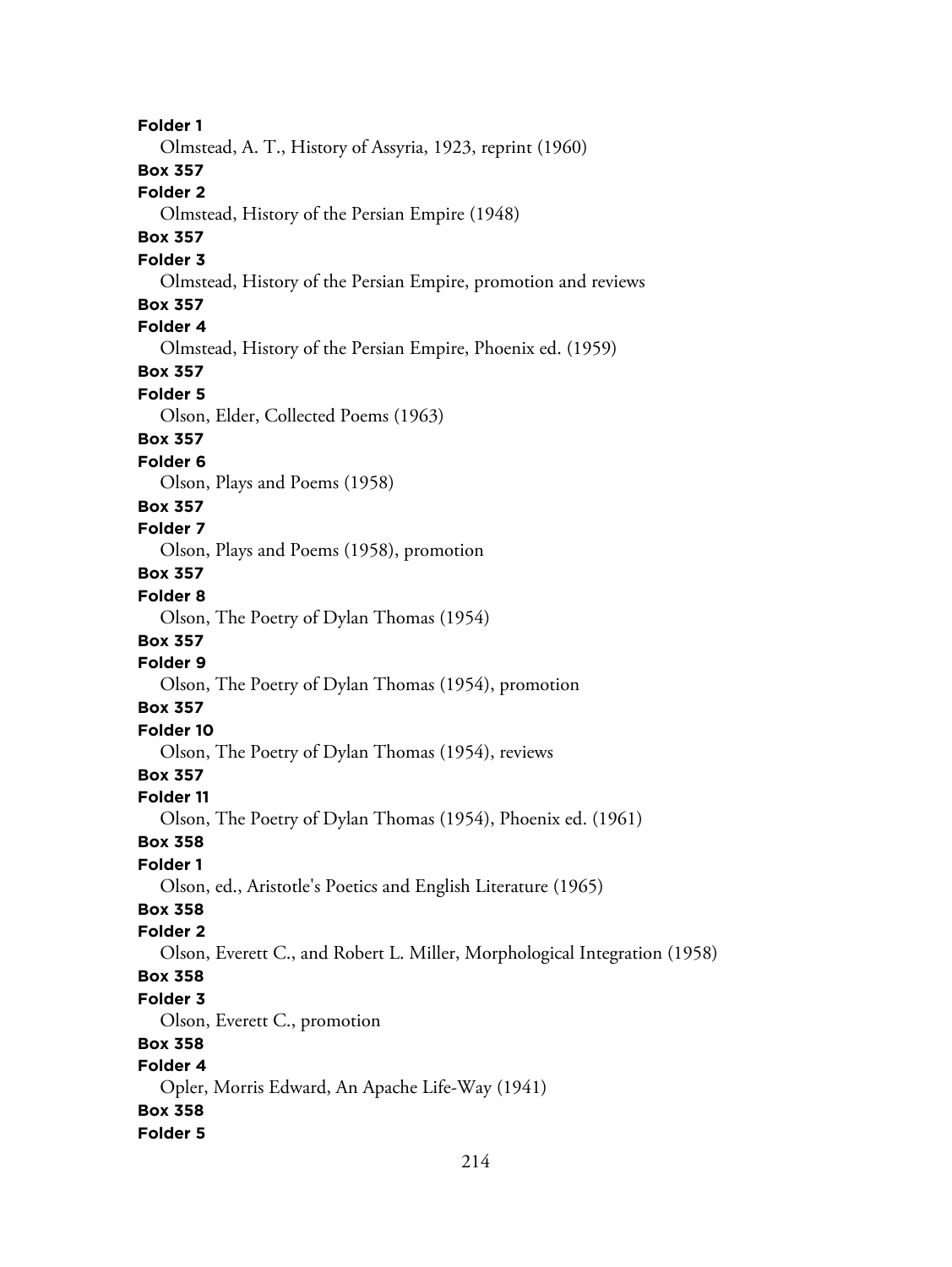Oppenheim, A. Leo, Ancient Mesopotamia (1964) **Box 358 Folder 6** Oppenheim, A. Leo, promotion and reviews **Box 358 Folder 7-11** Oriental Institute, Publications of, general correspondence, 1925-1938 **Box 359 Folder 1-6** Oriental Institute, Publications of, 1939-1963 **Box 359 Folder 7-8** Oriental Institute, general promotion, correspondence **Box 360 Folder 1-2** Oriental Institute, catalogs, 1930-1957 **Box 360 Folder 3** Oriental Institute, Assyriological Studies (AS), nos. 1-3 **Box 360 Folder 4** Oriental Institute, Assyriological Studies (AS), nos. 4-7 **Box 360 Folder 5** Oriental Institute, Assyriological Studies (AS), nos. 8-11 **Box 360 Folder 6** Oriental Institute, Assyriological Studies (AS), nos. 12, 13 **Box 360 Folder 7** Oriental Institute, Assyriological Studies (AS), no. 15 **Box 360 Folder 8** Oriental Institute, Materials for the Assyrian Dictionary (MAD) **Box 360 Folder 9** Oriental Institute, Oriental Institute Communications (OIC), nos. 1-6 **Box 360 Folder 10** Oriental Institute, Oriental Institute Communications (OIC), nos. 8, 9 **Box 361 Folder 1** Oriental Institute, Oriental Institute Communications (OIC), nos. 10-13 **Box 361 Folder 2** Oriental Institute, Oriental Institute Communications (OIC), nos. 14-21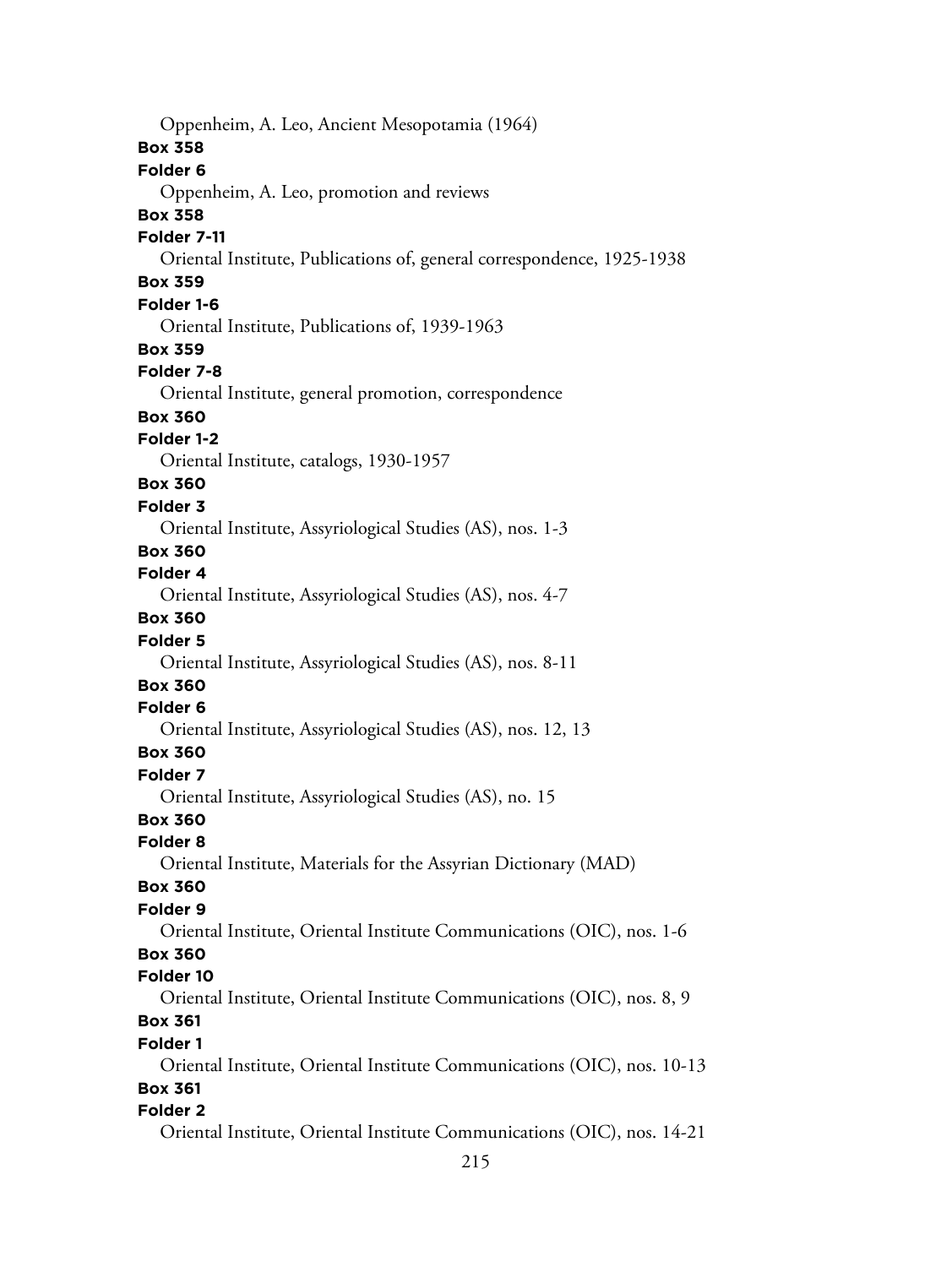• Oriental Institute, Oriental Institute Essays. See under; individual authors

## **Box 361**

### **Folder 3**

Oriental Institute, Oriental Institute Publications (OIP), nos. 3-4, J. H. Breasted, The Edwin Smith Surgical Papyrus (1930)

## **Box 361**

### **Folder 4**

Oriental Institute, Oriental Institute Publications (OIP), nos. 5, 6-7, 19-20, 27, 28-30, Researches in Anatolia, by H. H. von der Osten, E. F. Schmidt, and I. J. Gelb (1929-1937)

#### **Box 361**

#### **Folder 5**

Oriental Institute, Oriental Institute Publications (OIP), nos. 8, 9, 23, 51, 83, 84, 93, Epigraphic Survey; Medinet Habu, vols. 1-7 (1930-1964)

## **Box 361**

#### **Folder 6**

Oriental Institute, Oriental Institute Publications (OIP), nos. 10, 17, 18, 46, K. S. Sandford and W. J. Arkell, Prehistoric Survey of Egypt and Western Asia, vols. 1-4 (1930-1939)

### **Box 361**

#### **Folder 7**

Oriental Institute, Oriental Institute Publications (OIP), nos. 11, 14, 15, 16, Cuneiform Series, vols. 1-4, by Edward Chiera and D. D. Luckenbill (1929-1934)

## **Box 361**

#### **Folder 8**

Oriental Institute, Oriental Institute Publications (OIP), no. 13, Gregorius, Barhebraeus' Scholia on the Old Testament. I., ed. Martin Sprengling and W. C. Graham (1931)

### **Box 361**

#### **Folder 9**

Oriental Institute, Oriental Institute Publications (OIP), nos. 21, 41, 54, 55, 66, Uvo Hölscher, The Excavation of Medinet Habu, vol. 1-5 (1934-1954)

#### **Box 361**

#### **Folder 10**

Oriental Institute, Oriental Institute Publications (OIP), no. 22, H. von der Osten, Ancient Oriental Seals in the Collection of Mr. Edward T. Newell (1934)

## **Box 361**

#### **Folder 11**

Oriental Institute, Oriental Institute Publications (OIP), no. 24, T. P. R. Jacobsen and Seton Lloyd, Sennacherib's Aqueduct at Jerwan (1935)

## **Box 361**

### **Folder 12**

Oriental Institute, Oriental Institute Publications (OIP), nos. 25, 35, 74, Epigraphic Survey; Reliefs and Inscriptions at Karnak, vols. 1-3 (1936-1954)

#### **Box 362**

#### **Folder 1**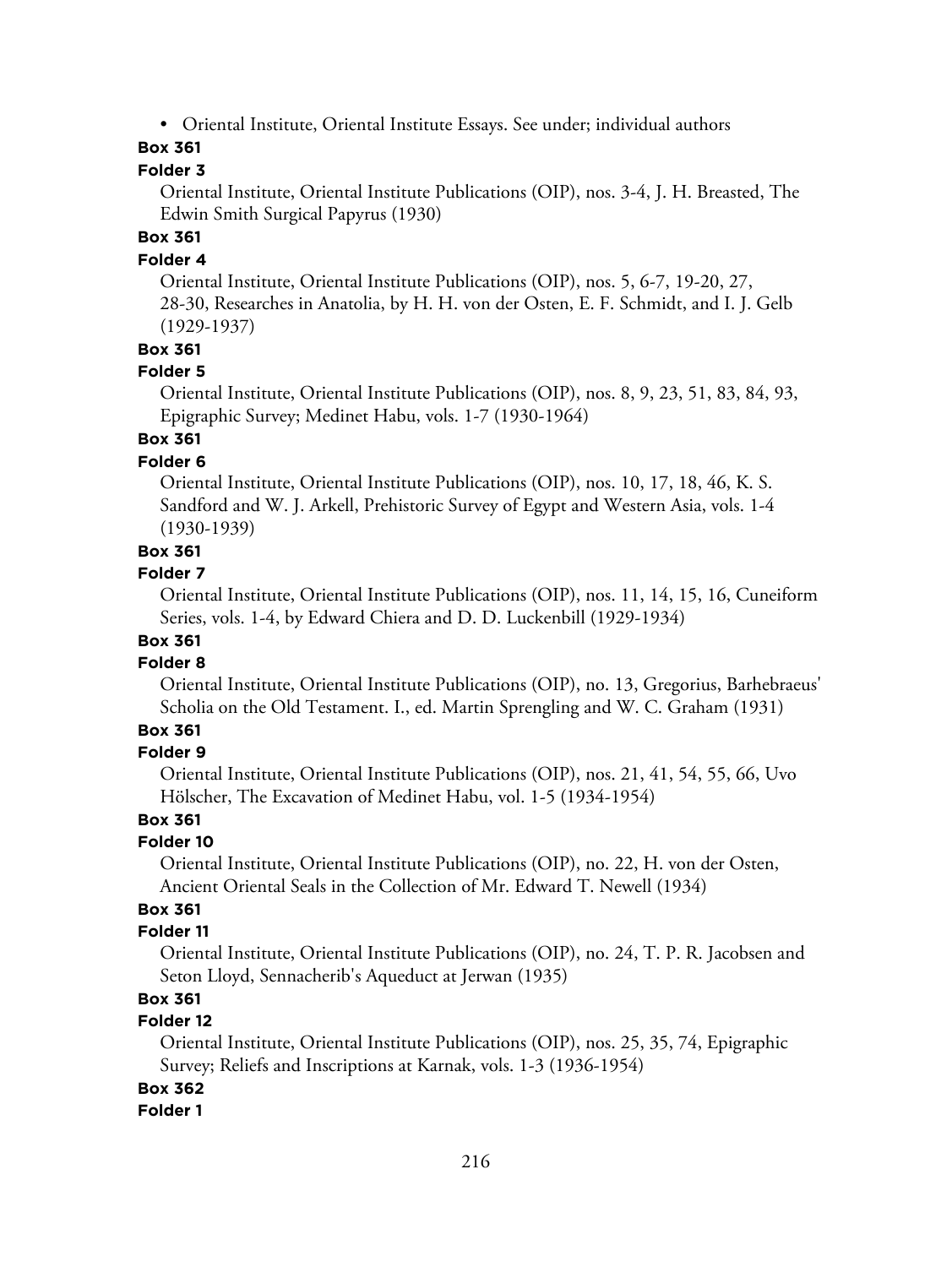Oriental Institute, Oriental Institute Publications (OIP), no. 26, H. G. May, Material Remains of the Megiddo Cult (1935)

# **Box 362**

# **Folder 2**

Oriental Institute, Oriental Institute Publications (OIP), nos. 31, 39, Sakkarah Expedition (1938)

# **Box 362**

# **Folder 3**

Oriental Institute, Oriental Institute Publications (OIP), no. 32, R. S. Lamon, The Megiddo Water System (1935)

### **Box 362**

### **Folder 4**

Oriental Institute, Oriental Institute Publications (OIP), no. 33, P. L. O. Guy, Megiddo Tombs (1938)

# **Box 362**

# **Folder 5**

Oriental Institute, Oriental Institute Publications (OIP), nos. 34, 49, 64, 67, 73, 81, 87, A. de Buck, The Egyptian Coffin Texts. vols. 1-7 (1935-1963)

# **Box 362**

### **Folder 6**

Oriental Institute, Oriental Institute Publications (OIP), nos. 34, 49, 64, 67, 73, 81, 87, A. de Buck, reviews

### **Box 362**

### **Folder 7**

Oriental Institute, Oriental Institute Publications (OIP), no. 36, W. F. Edgerton, ed., Medinet Habu Graffiti (1937)

# **Box 362**

# **Folder 8**

Oriental Institute, Oriental Institute Publications (OIP), no. 37, H. H. von der Osten, Ancient Oriental Seals in the Collection of Mrs. Agnes Baldwin Brett (1936)

# **Box 362**

### **Folder 9**

Oriental Institute, Oriental Institute Publications (OIP), nos. 38, 40, Gordon Loud, Khorsabad, vols. 1-2 (1936, 1938)

### **Box 362**

### **Folder 10**

Oriental Institute, Oriental Institute Publications (OIP), nos. 42, 62, Megiddo, vols. 1-2, by R. S. Lamon and Gordon Loud (1939, 1948)

# **Box 362**

### **Folder 11**

Oriental Institute, Oriental Institute Publications (OIP), nos. 43, 44, 60, Henri Frankfort, The Gimilsin Temple and the Palace of the Rulers at Tell Asmar (1940); Sculpture of the Third Millennium B.C. from Tell Asmar and Khafajah (1939); More Sculpture from the Diyala Region (1943)

### **Box 362**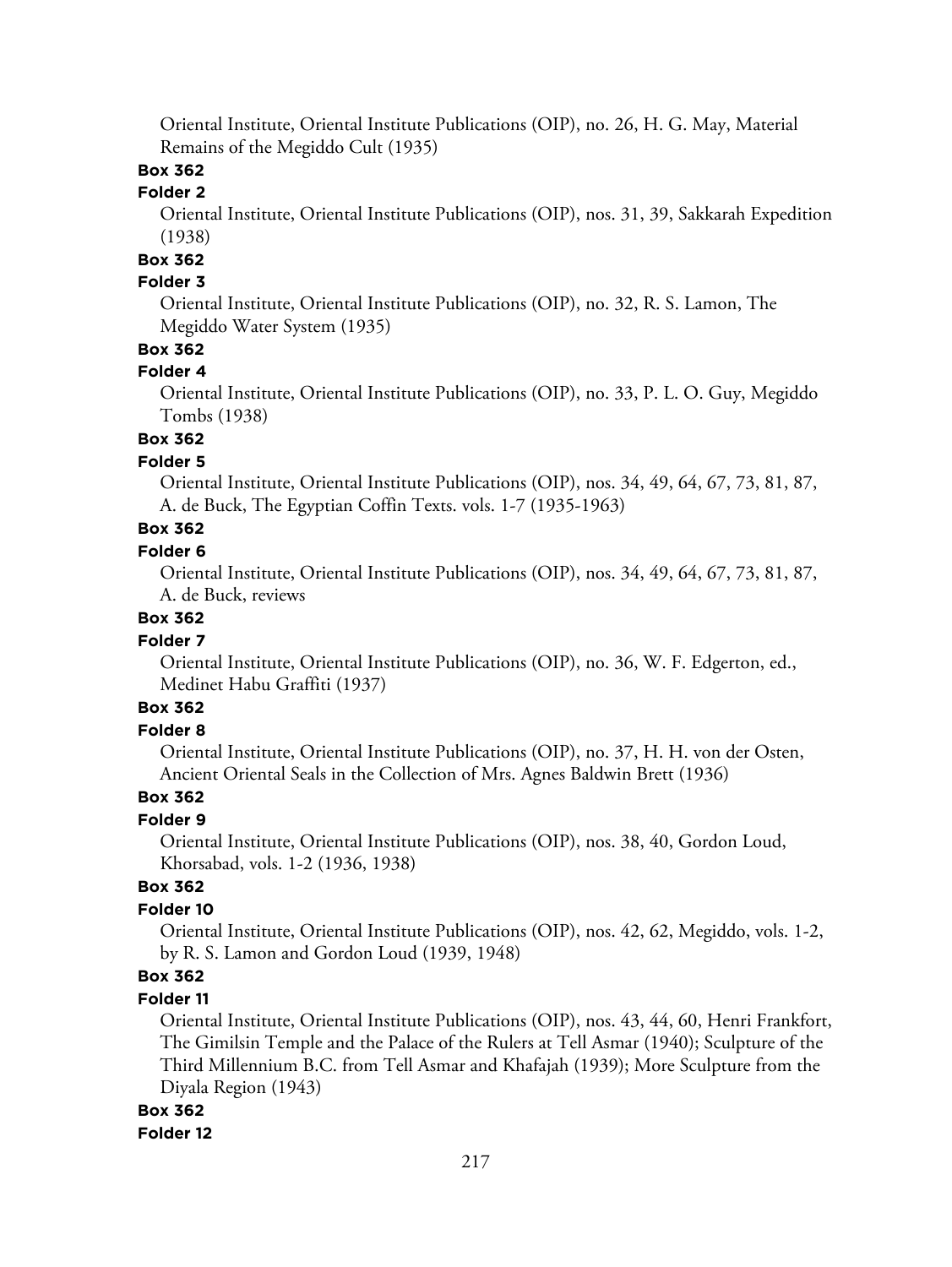Oriental Institute, Oriental Institute Publications (OIP), no. 45, I. J. Gelb, ed., Hittite Hieroglyphic Monuments (1939)

# **Box 362**

# **Folder 13**

Oriental Institute, Oriental Institute Publications (OIP), no. 47, G. A. Eisen, Ancient Oriental Cylinder and Other Seals, with a Description of the Collection of Mrs. William H. Moore (1940)

# **Box 362**

# **Folder 14**

Oriental Institute, Oriental Institute Publications (OIP), no. 48, R. J. Braidwood, Mounds in the Plain of Antioch (1937)

# **Box 362**

# **Folder 15**

Oriental Institute, Oriental Institute Publications (OIP), no. 50, Nabia Abbott, The Rise of the North Arabic Script and Its Kur' anic Development (1939)

# **Box 362**

### **Folder 16**

Oriental Institute, Oriental Institute Publications (OIP), no. 52, Gordon Loud, The Megiddo Ivories (1939)

### **Box 362**

### **Folder 17**

Oriental Institute, Oriental Institute Publications (OIP), no. 53, Pinhas Delougaz, The Temple Oval at Khafajah (1940)

# **Box 363**

### **Folder 1**

Oriental Institute, Oriental Institute Publications (OIP), no. 56, H. H. Nelson, Key Plans Showing Locations of Theban Temple Decorations (1941)

# **Box 363**

### **Folder 2**

Oriental Institute, Oriental Institute Publications (OIP), no. 57, I. J. Gelb, Pierre M. Purves, and Allan MacRae, Nuzi Personal Names (1943)

### **Box 363**

### **Folder 3**

Oriental Institute, Oriental Institute Publications (OIP), no. 58, Pinhas Delougaz, and Seton Lloyd, Pre-Sargonid Temples in the Diyala Region (1942)

# **Box 363**

### **Folder 4**

Oriental Institute, Oriental Institute Publications (OIP), no. 59, Alexander Langsdorff and D. E. McCown, Tall-i-Bakun A. Season of 1932 (1942)

# **Box 363**

# **Folder 5**

Oriental Institute, Oriental Institute Publications (OIP), no. 61, R. J. Braidwood and L. S. Braidwood, Excavations in the Plain of Antioch (1960)

### **Box 363**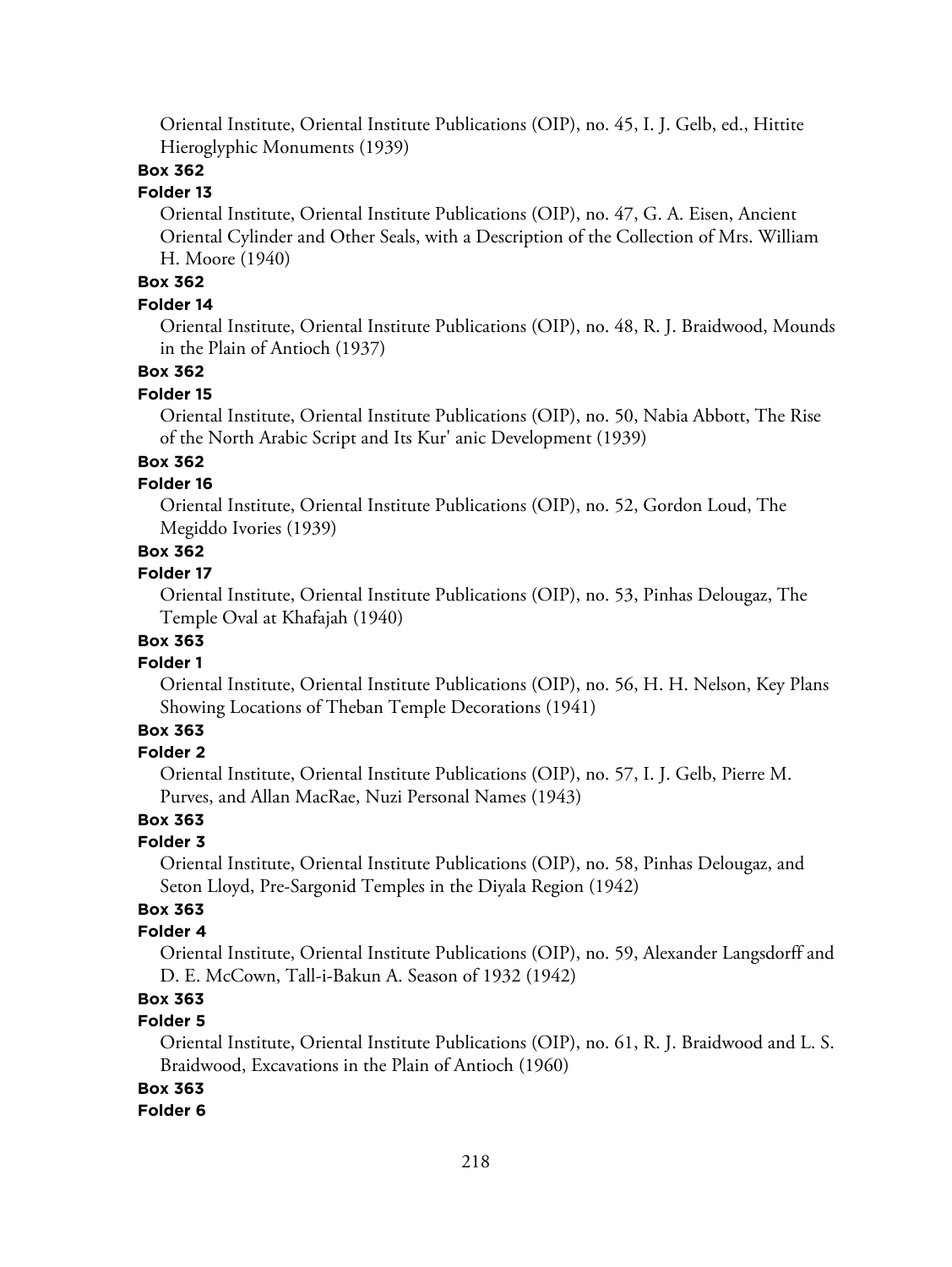Oriental Institute, Oriental Institute Publications (OIP), no. 63, Pinhas Delougaz, Pottery from the Diyala Region (1952)

# **Box 363**

### **Folder 7**

Oriental Institute, Oriental Institute Publications (OIP), no. 65, G. G. Cameron, Persepolis Treasury Tablets (1948)

# **Box 363**

### **Folder 8-9**

Oriental Institute, Oriental Institute Publications (OIP), nos. 68, 69, E. F. Schmidt, Persepolis, vols. 1-2 (1953, 1956)

### **Box 363**

### **Folder 10**

Oriental Institute, Oriental Institute Publications (OIP), nos. 68, 69, E. F. Schmidt, promotion and reviews

# **Box 363**

### **Folder 11**

Oriental Institute, Oriental Institute Publications (OIP), no. 71, Elizabeth Stefanski and Miriam Lichtheim, Coptic Ostraca from Medinet Habu (1952)

# **Box 363**

### **Folder 12**

Oriental Institute, Oriental Institute Publications (OIP), no. 72, Henri Frankfort, Stratified Cylinder Seals from the Diyala Region (1955)

### **Box 363**

#### **Folder 13**

Oriental Institute, Oriental Institute Publications (OIP), Nabia Abbott, Studies in Arabic Literary Papyri (1956)

# **Box 364**

# **Folder 1**

Oriental Institute, Oriental Institute Publications (OIP), no. 79, C. W. McEwan, Soundings at Tell Fakhariyah (1957)

### **Box 364**

### **Folder 2**

Oriental Institute, Oriental Institute Publications (OIP), no. 80, Miriam Lichtheim, Demotic Ostraca from Medinet Habu (1957)

### **Box 364**

### **Folder 3**

Oriental Institute, Oriental Institute Publications (OIP), no. 82, T. G. Allen, ed., The Egyptian Book of the Dead (1960)

# **Box 364**

### **Folder 4**

Oriental Institute, Oriental Institute Publications (OIP), no. 85, Pinhas Delougaz and R. C. Haines, A Byzantine Church at Khirbat-al-Karak (1960)

# **Box 364**

### **Folder 5**

Oriental Institute, Oriental Institute Publications (OIP), no. 86, K. C. Seele, The Tomb at Tjanefer at Thebes (1960)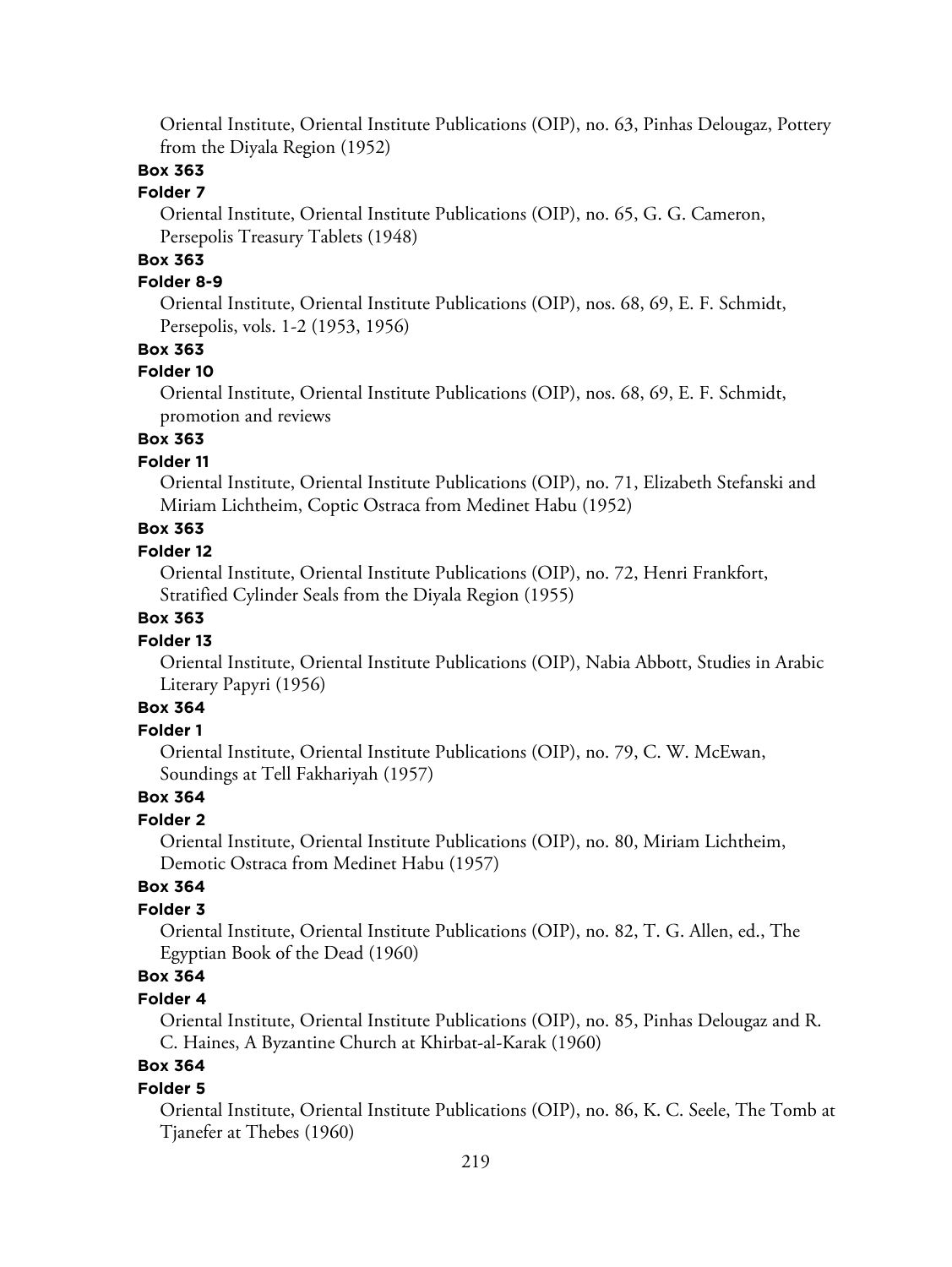# **Box 364**

#### **Folder 6**

Oriental Institute, Oriental Institute Publications (OIP), no. 90, C. H. Kraeling, Ptolemais (1962)

### **Box 364**

### **Folder 7-8**

Oriental Institute, Special Publications, A. M. Calverley, The Temple of King Sethos I at Abydos, vols. 1-4 (1933-1959)

# **Box 364**

### **Folder 9**

Oriental Institute, Special Publications, C. H. Kraeling and R. McC. Adams, eds., City Invincible (1960)

# **Box 364**

### **Folder 10**

Oriental Institute, Special Publications, E. F. Schmidt, Flights over Ancient Cities of Iran (1940)

# **Box 364**

### **Folder 11**

Oriental Institute, Studies in Ancient Oriental Civilization (SAOC), no. 1, W. F. Edgerton, Notes on Egyptian Marriage (1931)

# **Box 364**

# **Folder 12**

Oriental Institute, Studies in Ancient Oriental Civilization (SAOC), nos. 2, 14, 21, I. J. Gelb, Hittite Hieroglyphs, vols. 1-3 (1931, 1935, 1942)

### **Box 364**

### **Folder 13**

Oriental Institute, Studies in Ancient Oriental Civilization (SAOC), no. 3, E. O. Forrer, Die hethitische Bilderschrift (1932)

# **Box 364**

# **Folder 14**

Oriental Institute, Studies in Ancient Oriental Civilization (SAOC), no. 4, Henri Frankfort, Archeology and the Sumerian Problem (1932)

# **Box 364**

# **Folder 15**

Oriental Institute, Studies in Ancient Oriental Civilization (SAOC), no. 5, E. E. Herzfeld, A New Inscription of Xerxes from Persepolis (1932)

### **Box 364**

#### **Folder 16**

Oriental Institute, Studies in Ancient Oriental Civilization (SAOC), no. 6, A. R. Nykl, ed., Kitab al-Zahrah (1932)

# **Box 364**

### **Folder 17**

Oriental Institute, Studies in Ancient Oriental Civilization (SAOC), no. 7, Pinhas Delougaz, I. Plano-convex Bricks and the Methods of Their Employment; II. The Treatment of Clay Tablets in the Field (1933)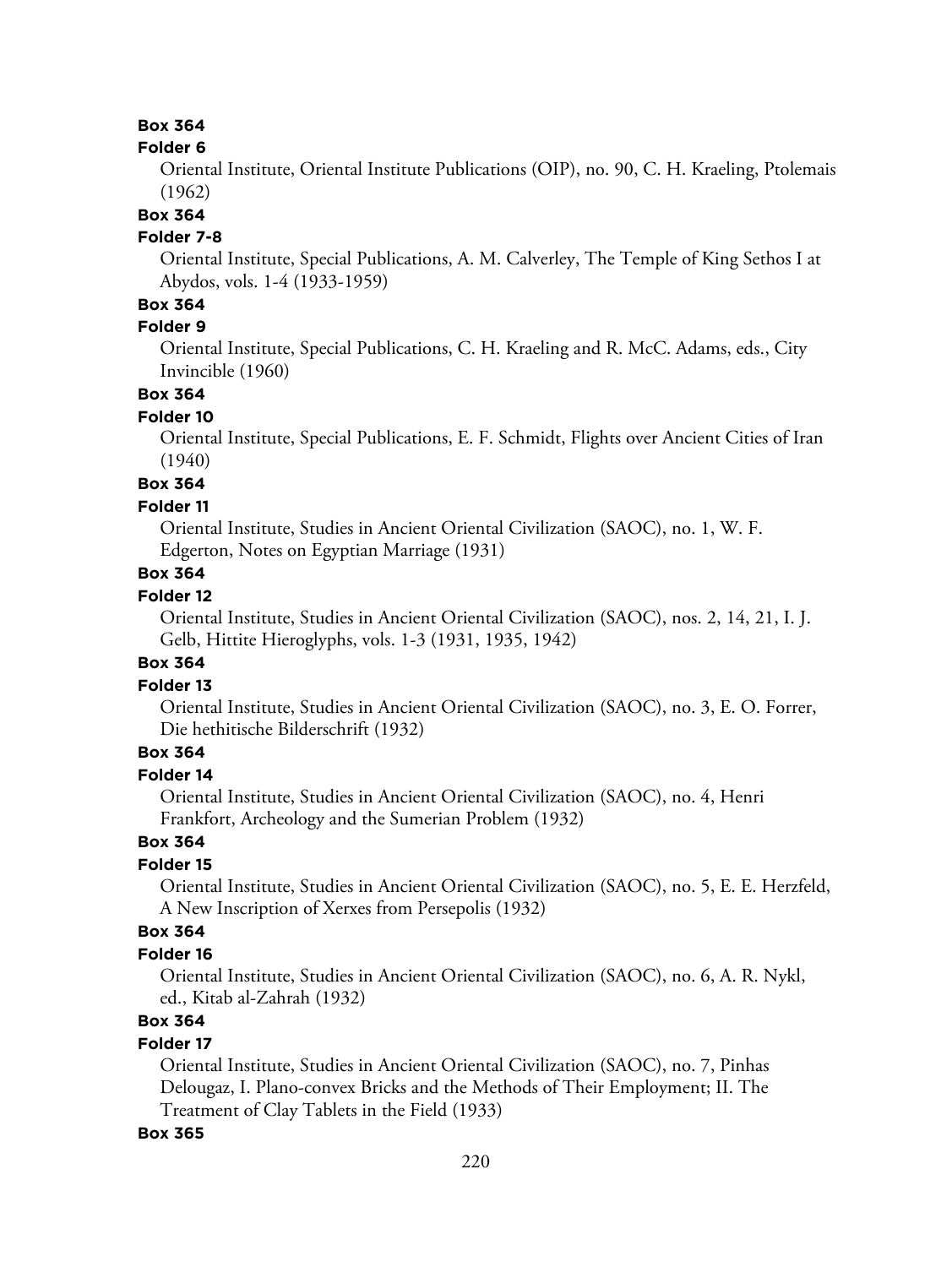### **Folder 1**

Oriental Institute, Studies in Ancient Oriental Civilization (SAOC), no. 8, W. F. Edgerton, The Thutmosid Succession (1933)

### **Box 365**

#### **Folder 2**

Oriental Institute, Studies in Ancient Oriental Civilization (SAOC), no. 9, Julius von Mészáros, Die Päkhy-Sprache (1934)

# **Box 365**

### **Folder 3**

Oriental Institute, Studies in Ancient Oriental Civilization (SAOC), no. 10, R. M. Engberg and G. M. Shipton, Notes on the Chalcolithic and Early Bronze Age Pottery of Megiddo (1934)

### **Box 365**

#### **Folder 4**

Oriental Institute, Studies in Ancient Oriental Civilization (SAOC), no. 11, J. E. Dean, ed., Epiphanius' Treatise on Weights and Measures (1935)

# **Box 365**

### **Folder 5**

Oriental Institute, Studies in Ancient Oriental Civilization (SAOC), no, 12, W. F. Edgerton and J. A. Wilson, trans., Historical Records of Ramses III (1936)

# **Box 365**

### **Folder 6**

Oriental Institute, Studies in Ancient Oriental Civilization (SAOC), no. 13, C. W. McEwan, The Oriental Origin of Hellenistic Kingship (1934)

### **Box 365**

### **Folder 7**

Oriental Institute, Studies in Ancient Oriental Civilization (SAOC), no. 15, 16, Nabia Abbott, The Kurrah Papyri from Aphrodito in the Oriental Institute (1938); The Monasteries of the Fayyum (1937)

# **Box 365**

#### **Folder 8**

Oriental Institute, Studies in Ancient Oriental Civilization (SAOC), no. 17, G. M. Shipton, Notes on the Megiddo Pottery of Strata VI-XX (1939)

# **Box 365**

### **Folder 9**

Oriental Institute, Studies in Ancient Oriental Civilization (SAOC), no. 18, R. M. Engberg, The Hykos Reconsidered (1939)

# **Box 365**

# **Folder 10**

Oriental Institute, Studies in Ancient Oriental Civilization (SAOC), no. 19, K. C. Seele, The Co-Regency of Ramses II with Seti I (1940)

# **Box 365**

# **Folder 11**

Oriental Institute, Studies in Ancient Oriental Civilization (SAOC), no. 20, Max Hilsheimer, Animal Remains from Tell Asmar (1941)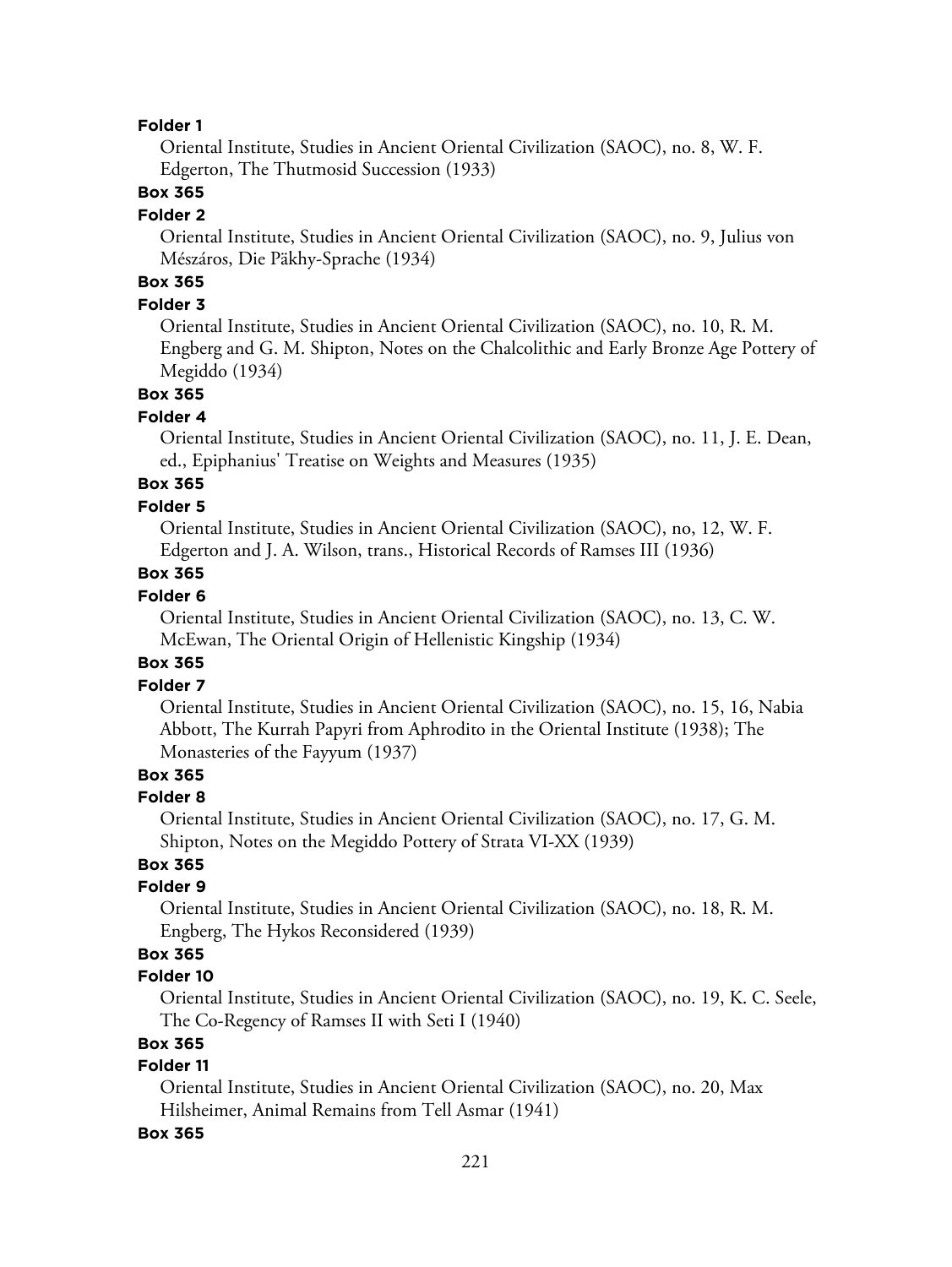#### **Folder 12**

Oriental Institute, Studies in Ancient Oriental Civilization (SAOC), no. 22, I. J. Gelb, Hurrians and Subarians (1944)

### **Box 365**

### **Folder 13**

Oriental Institute, Studies in Ancient Oriental Civilization (SAOC), no. 23, D. E. McCown, The Comparative Archeology of Early Mesopotamia (1949)

# **Box 365**

### **Folder 14**

Oriental Institute, Studies in Ancient Oriental Civilization (SAOC), no. 24, R. A. Parker and W. H. Dubberstein, Babylonian Chronology (1942)

### **Box 365**

### **Folder 15**

Oriental Institute, Studies in Ancient Oriental Civilization (SAOC), no. 25, A. L. Perkins, The Comparative Archeology of Early Mesopotamia (1949)

### **Box 365**

### **Folder 16**

Oriental Institute, Studies in Ancient Oriental Civilization (SAOC), no. 26, R. A. Parker, Calendars of Ancient Egypt (1950)

# **Box 365**

### **Folder 17**

Oriental Institute, Studies in Ancient Oriental Civilization (SAOC), no. 27, T. G. Allen, Occurrences of Pyramid Texts with Cross Indexes of These and Other Mortuary Texts (1950)

#### **Box 365**

#### **Folder 18**

Oriental Institute, Studies in Ancient Oriental Civilization (SAOC), no. 28, G. R. Hughes, Saite Demotic Land Leases (1952)

# **Box 365**

### **Folder 19**

Oriental Institute, Studies in Ancient Oriental Civilization (SAOC), no. 30, Siegfried Schott, Wall Scenes from the Mortuary Chapel of the Mayor Paser at Medinet Habu, trans. E. Hauser (1957)

# **Box 365**

### **Folder 20**

Oriental Institute, Studies in Ancient Oriental Civilization (SAOC), no. 31, R. J. Braidwood and Bruce Howe, Prehistoric Investigations in Iraqi Kurdistan (1960)

# **Box 365**

# **Folder 21**

Oriental Institute, Studies in Ancient Oriental Civilization (SAOC), no. 32, Stanley Gevirtz, Patterns in the Early Poetry of Israel (1963)

# **Box 366**

### **Folder 1**

Ornstein, Martha, The Role of Scientific Societies in the Seventeenth Century, 1913, 2d ed. (1928), 3d ed. (1938)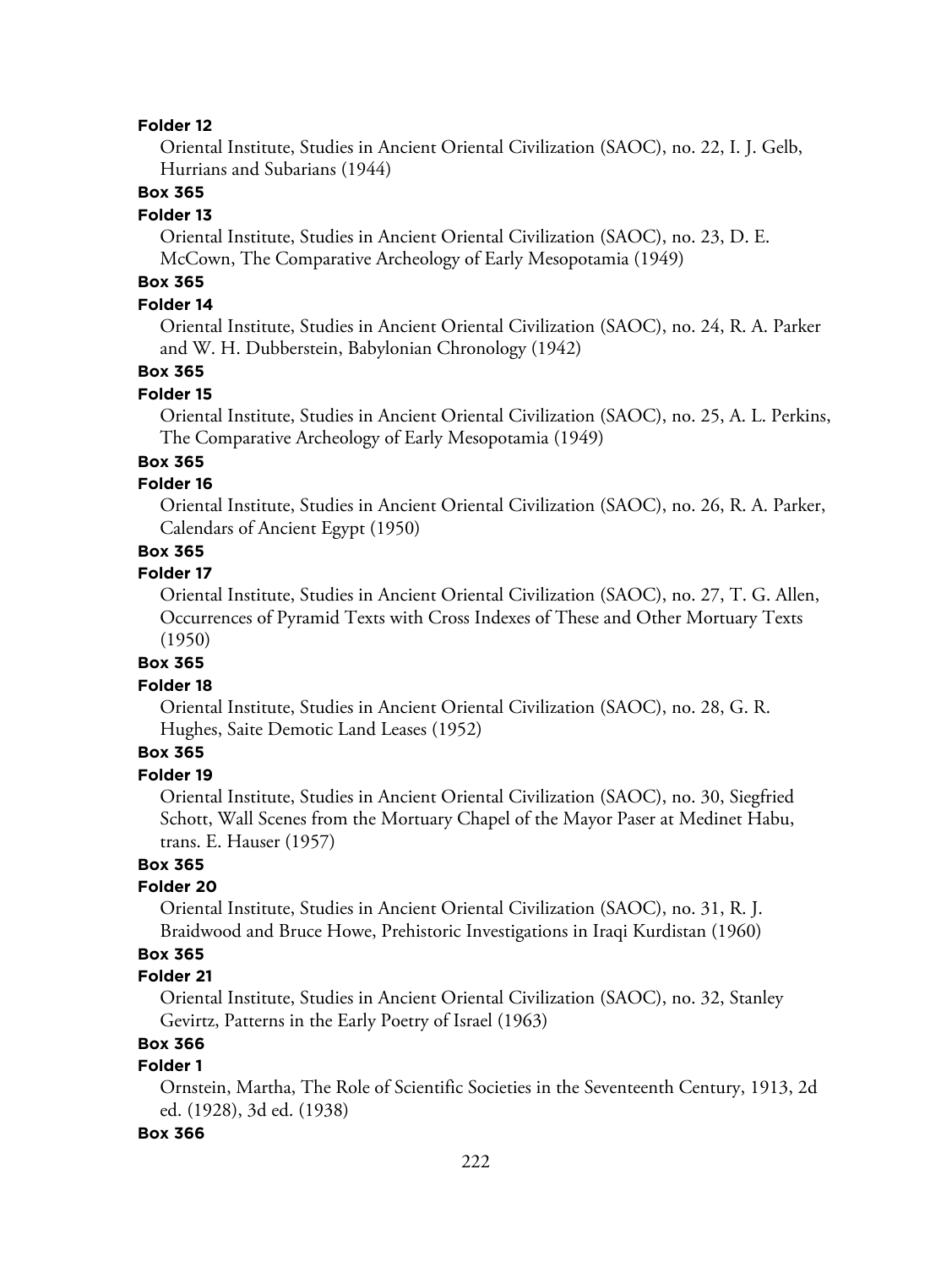**Folder 2** Orton, William A., The Economic Role of the State (1950) **Box 366 Folder 3** Orton, William A., promotion and reviews **Box 366 Folder 4** Osgood, Ernest Staples, The Day of the Cattleman, 1929, Phoenix ed. (1957) **Box 366 Folder 5** Osgood, Robert Endicott, Ideals and Self-interest in America's Foreign Relations (1953) **Box 366 Folder 6** Osgood, Robert Endicott, promotion and reviews **Box 366 Folder 7** Osgood, Limited War (1957) **Box 366 Folder 8** Osgood, Limited War (1957), promotion **Box 366 Folder 9** Osgood, Limited War (1957), reviews **Box 367 Folder 1** Osgood, NATO (1962) **Box 367 Folder 2** Osgood, NATO (1962), promotion and reviews **Box 367 Folder 3** Otterström, Thorvald, Manual of Harmony (1941) **Box 367 Folder 4** Otterström, A Theory of Modulation (1935) **Box 367 Folder 5** Owen, William B., and Edgar J. Goodspeed, Homeric Vocabularies (1906) **Box 367 Folder 6** Owsley, Frank Lawrence, King Cotton Diplomacy (1931) **Box 367 Folder 7** Owsley, Frank Lawrence, promotion and reviews **Box 367 Folder 8-9**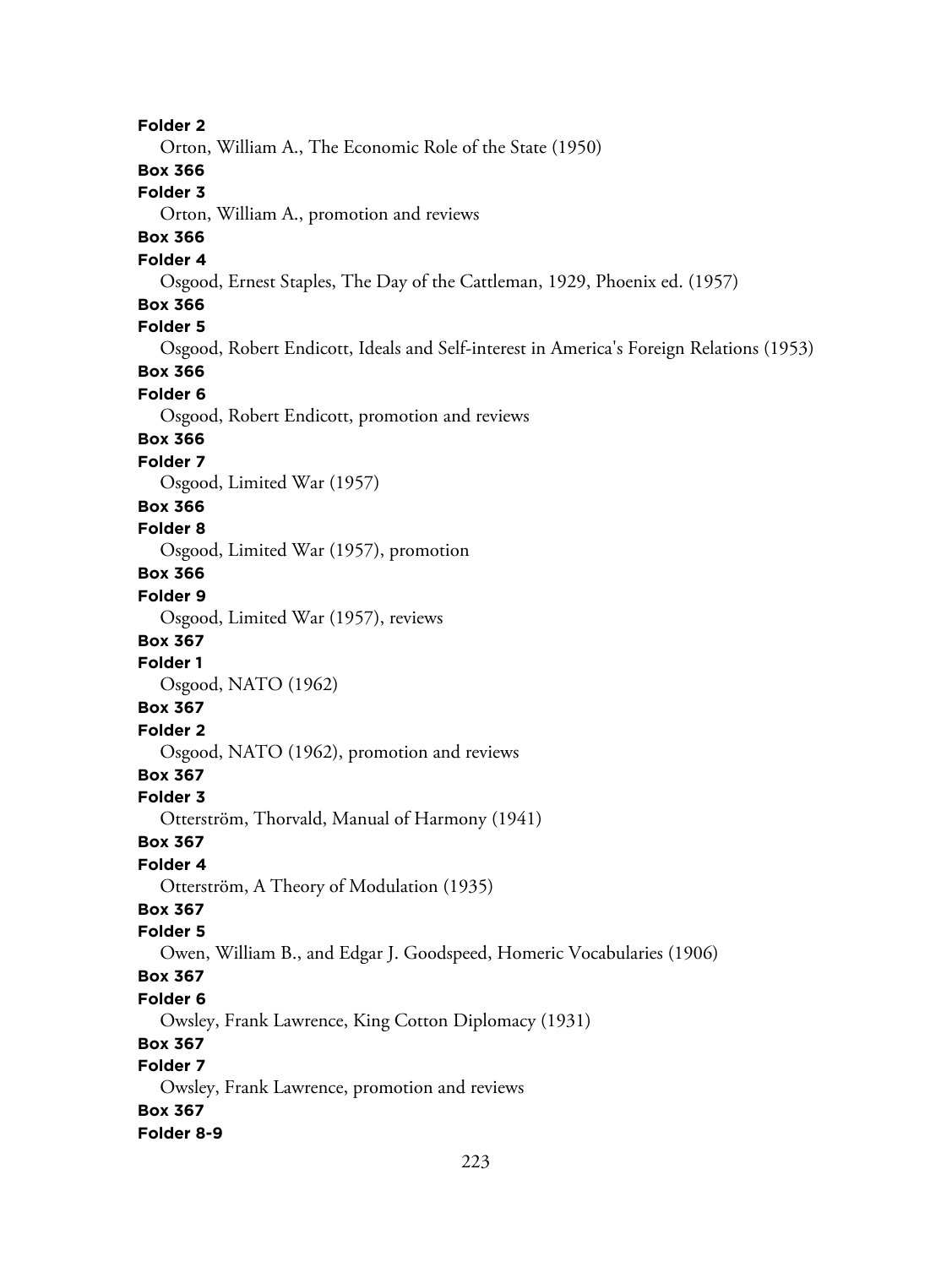Owsley, Frank Lawrence, 2d ed., rev. Harriet Chappell Owsley (1959)

# **Box 367**

# **Folder 10**

Owsley, Frank Lawrence, 2d ed., promotion and reviews

# **Box 367**

# **Folder 11**

Owsley, State Rights in the Confederacy (1925)

# **Box 367**

# **Folder 12**

Palmer, Vivian Marie, Field Studies in Sociology (1928)

# **Box 368**

# **Folder 1**

Palter, Robert M., Whitehead's Philosophy of Science (1960)

# **Box 368**

# **Folder 2**

Palter, Robert M., promotion

# **Box 368**

# **Folder 3**

Palyi, Melchior, The Chicago Credit Market (1937)

# **Box 368**

# **Folder 4**

Palyi, Monetary Chaos and Gold (1934)

# **Box 368**

# **Folder 5**

Palyi, Principles of Mortgage Banking Regulations in Europe (1934)

# **Box 368**

# **Folder 6**

Paré, Ambroise, The Apologie and Treatise of Ambroise Paré, ed. Geoffrey Keynes (1952)

# **Box 368**

# **Folder 7**

Pargellis, Stanley, and Ruth Lapham Butler, eds., Nathaniel Fish Moore's Diary (1946)

# **Box 368**

# **Folder 8**

Park, Orlando, W. C. Allee, and V. E. Shelford, A Laboratory Introduction to Animal Ecology and Taxonomy (1939)

# **Box 368**

# **Folder 9**

Park, Robert E., and Ernest W. Burgess, An Introduction to the Science of Sociology (1921)

# **Box 368**

# **Folder 10**

Park, Robert E., promotion and reviews

# **Box 368**

# **Folder 11**

Park, Robert E., Ernest W. Burgess, and Roderick D. McKenzie, The City (1925)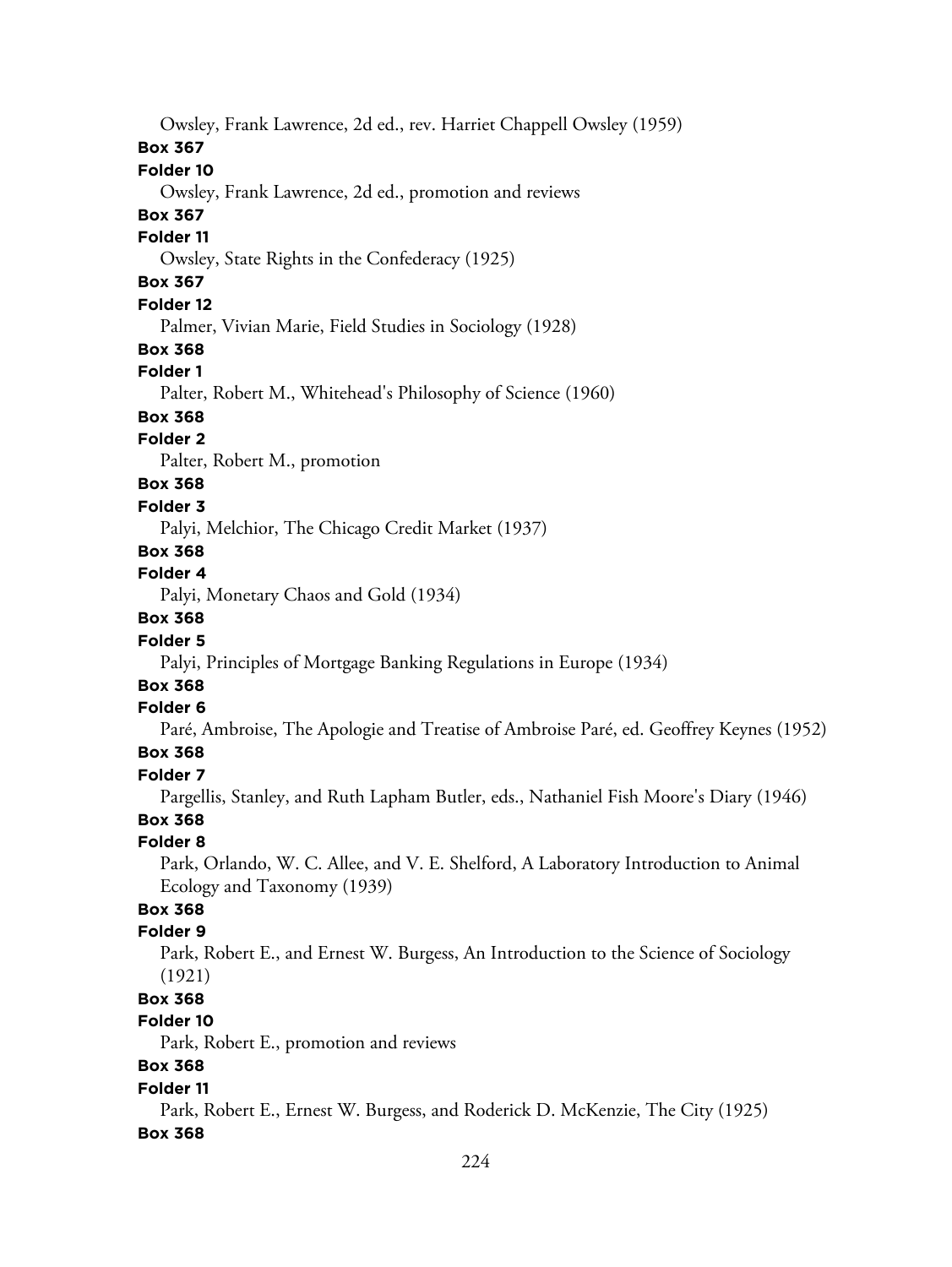**Folder 12** Parker, Harold Talbot, The Cult of Antiquity and the French Revolutionaries (1937) **Box 368 Folder 13** Parker, Pierson, The Gospel before Mark (1953) **Box 368 Folder 14** Parker, Pierson, promotion and reviews **Box 369 Folder 1** Parkes, Henry Bamford, Marxism (1964) **Box 369 Folder 2** Parkes, James W., Judaism and Christianity (1948) **Box 369 Folder 3** Parkes, James W., promotion **Box 369 Folder 4** Parkes, James W., reviews **Box 369 Folder 5** Parkhurst, John Adelbert, Zone +45½ of Kapteyn's Selected Areas (1927) **Box 369 Folder 6** Parkins, Maurice Frank, City Planning in Soviet Russia (1953) **Box 369 Folder 7** Parkins, Maurice Frank, promotion and reviews **Box 369 Folder 8** Parsons, Elsie Clews, Mitla (1936) **Box 369 Folder 9** Parsons, Elsie Clews, Peguche (1945) **Box 369 Folder 10** Parsons, Pueblo Indian Religion (1939) **Box 370 Folder 1** Parsons, Ernest William, A Historical Examination of Some Non-Markan Elements in Luke (1914) **Box 370 Folder 2** Parsons, Harriet McWilliams, Astronometric and Photometric Statistics of Certain of

Hagen's Fields... (1928)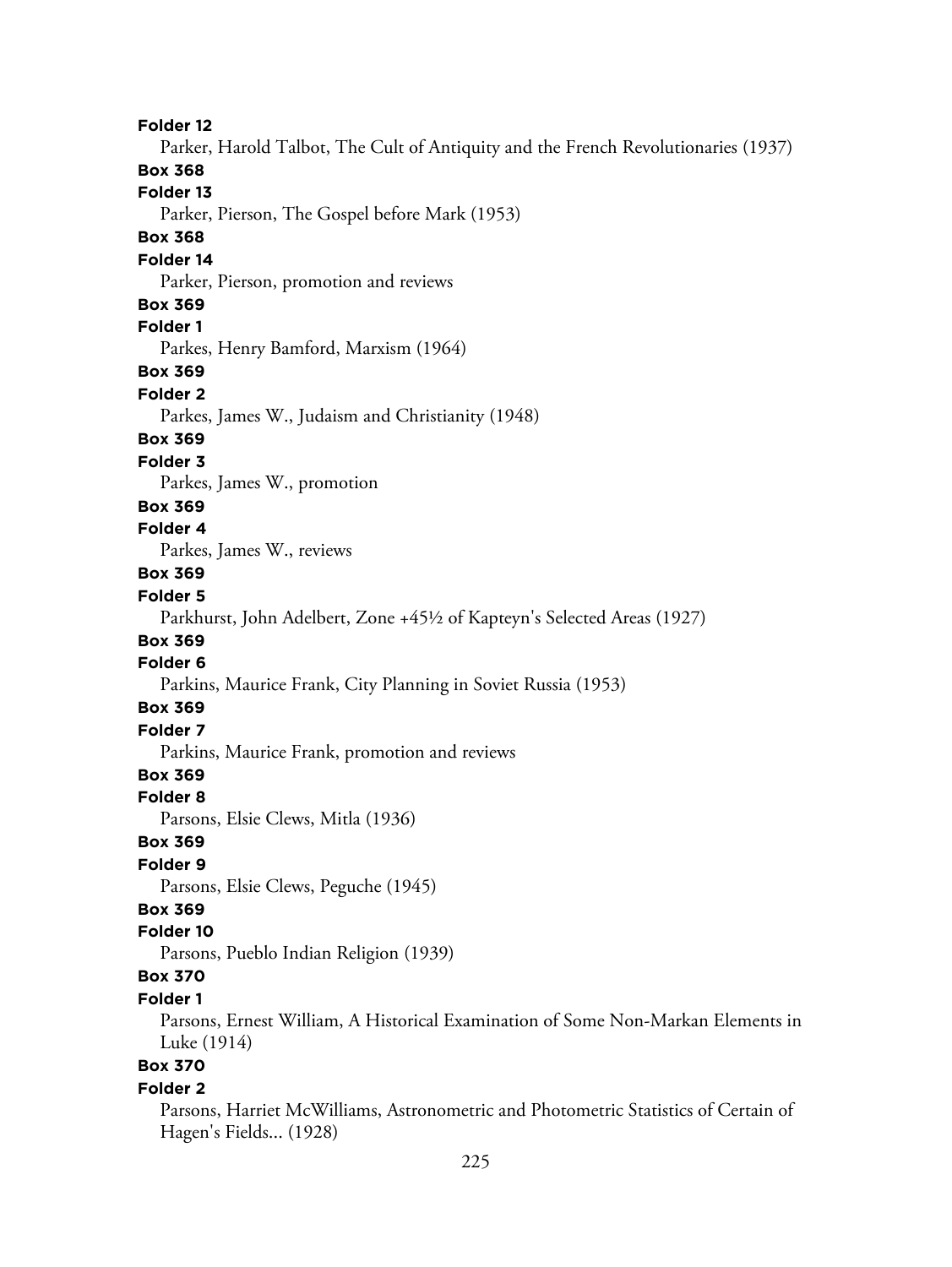226 **Box 370 Folder 3** Parvis, Merrill M., and Allen P. Wikgren, eds., New Testament Manuscript Studies (1950) **Box 370 Folder 4** Parvis, Merrill M., promotion and reviews **Box 370 Folder 5** Pasch, Alan, Experience and the Analytic (1958) **Box 370 Folder 6** Pasch, Alan, promotion and reviews **Box 370 Folder 7** Paton, H. J., The Categorical Imperative (1948) **Box 370 Folder 8** Paton, H. J., promotion and reviews **Box 370 Folder 9** Paton, Lewis Bayles, Jerusalem in Bible Times (1908) **Box 370 Folder 10** Patterson, W. Bradford, ed., Wound Healing and Tissue Repair (1958) **Box 370 Folder 11** Paul, John R., Clinical Epidemiology (1958) **Box 370 Folder 12** Paul, John R., promotion and reviews **Box 371 Folder 1** Paul, John R., 2d ed. (1966) **Box 371 Folder 2** Paul, John R., 2d ed., promotion **Box 371 Folder 3-4** Pavlov, D. V., Leningrad 1941, trans. John C. Adams (1965) **Box 371 Folder 5** Pavlov, D. V., promotion and reviews **Box 371 Folder 6** Payne, Enoch George, An Experiment in Alien Labor (1912) **Box 371**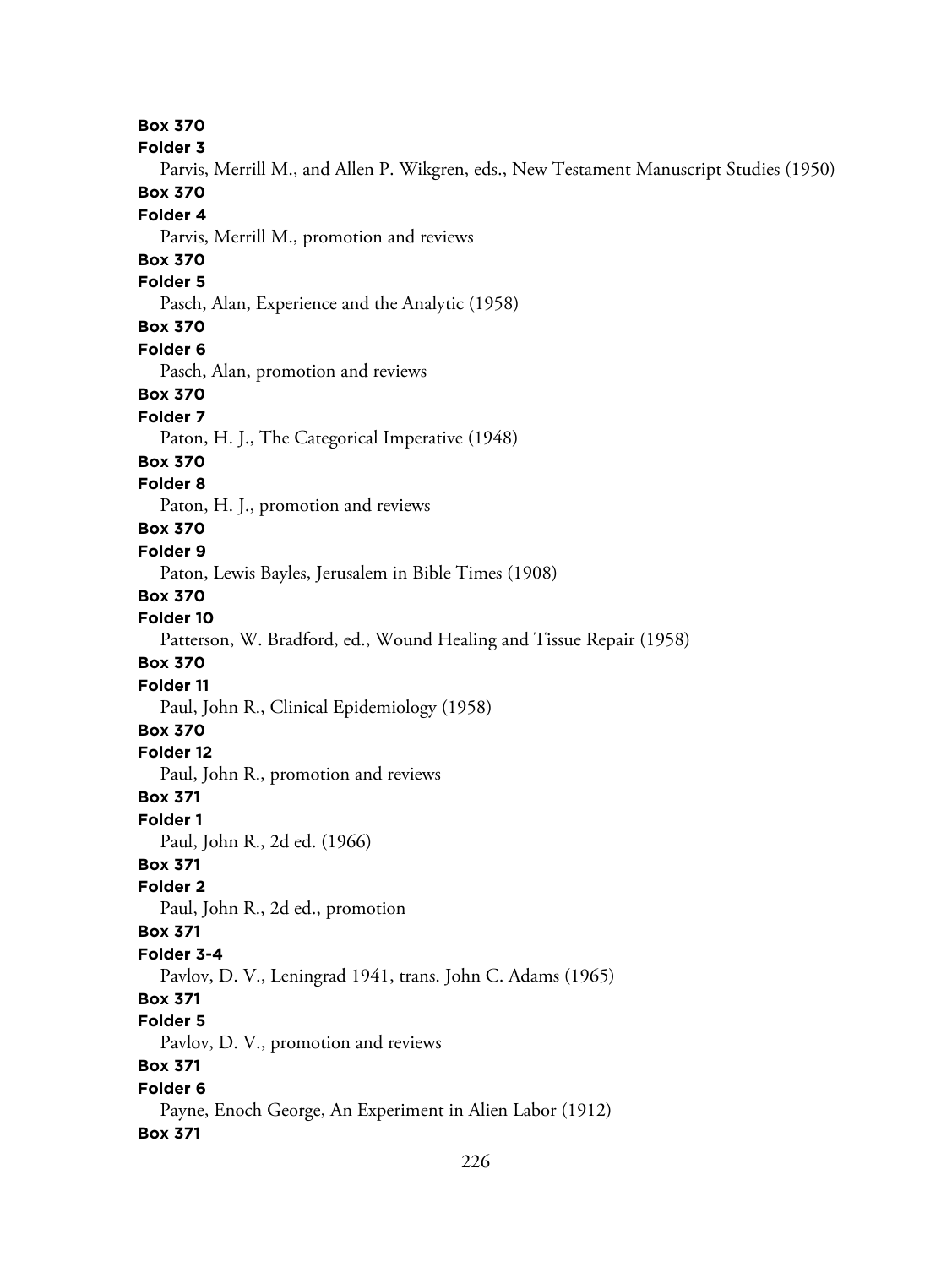**Folder 7** Payne, Wilson F., Business Behavior, 1919-1922 (1942) **Box 371 Folder 8** Pearce, Haywood Jefferson, Jr., Benjamin H. Hill (1928) **Box 371 Folder 9** Pease, George William, An Outline of Bible-School Curriculum (1909) **Box 371 Folder 10** Pease, Theodore C., The Diary of Orville H. Browning (1924) **Box 371 Folder 11-12** Pease, The Story of Illinois, 2d ed. (1949) **Box 371 Folder 13** Pease, The Story of Illinois, promotion and reviews **Box 371 Folder 14** Pease, The Story of Illinois, 3d ed., rev. Marguerite J. Pease (1965) **Box 372 Folder 1** Peattie, Donald Culross, Immortal Village (1945) **Box 372 Folder 2** Peckham, George A., An Introduction to the Study of Obadiah (1910) **Box 372 Folder 3** Peckham, Howard H., The Colonial Wars. 1689-1762 (1964) **Box 372 Folder 4** Peckham, Howard H., promotion **Box 372 Folder 5** Peckham, Pontiac and the Indian Uprising, 1947, Phoenix ed. (1961) **Box 372 Folder 6** Peckham, The War for Independence (1958) **Box 372 Folder 7** Peckham, The War for Independence (1958), promotion and reviews **Box 372 Folder 8** Pelling, Henry, American Labor (1960) **Box 372 Folder 9**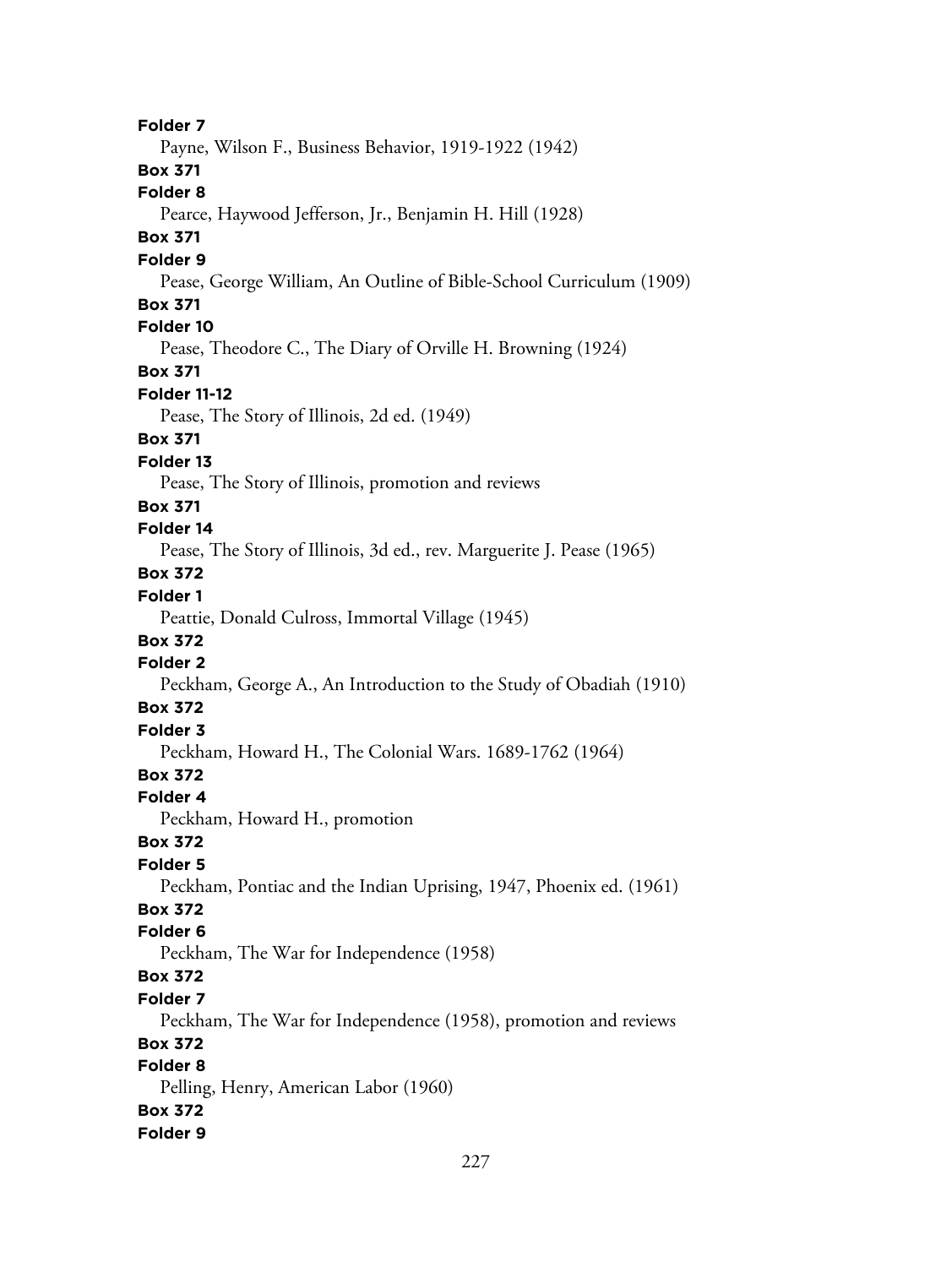Pelling, Henry, promotion and reviews **Box 372 Folder 10** Pennell, Joseph, The Graphic Arts (1920) **Box 372 Folder 11** Penrose, E. F., Food Supply and Raw Materials in Japan (1929) **Box 373 Folder 1** Percival, M. O., A Reading of Moby-Dick (1950) **Box 373 Folder 2** Perkins, Dexter, The New Age of Franklin Roosevelt, 1932-45 (1957) **Box 373 Folder 3** Perkins, Dexter, promotion and reviews **Box 373 Folder 4** Perlman, Helen Harris, Social Casework (1957) **Box 373 Folder 5** Perlman, Helen Harris, promotion **Box 373 Folder 6** Perloff, Harvey S., Puerto Rico's Economic Future (1950) **Box 373 Folder 7** Perloff, Harvey S., promotion and reviews **Box 373 Folder 8** Perry, Alfred Morris, The Sources of Luke's Passion-Narrative (1920) **Box 373 Folder 9** Perry, Charner M., ed., The Philosophy of American Diplomacy (1943) **Box 373 Folder 10** Pesek, Boris P., Gross National Product of Czechoslovakia in Monetary and Real Terms. 1946-58 (1965) • [Petrarch. See- Wilkins, Ernest H., trans., The Triumphs of Petrarch] **Box 374 Folder 1** Pettit, Edison, The Forms and Motions of the Solar Prominences (1925) **Box 374 Folder 2** Pfanner, John Adams, Jr., A Statistical Study of the Drawing Power of Cities for Retail Trade (1940)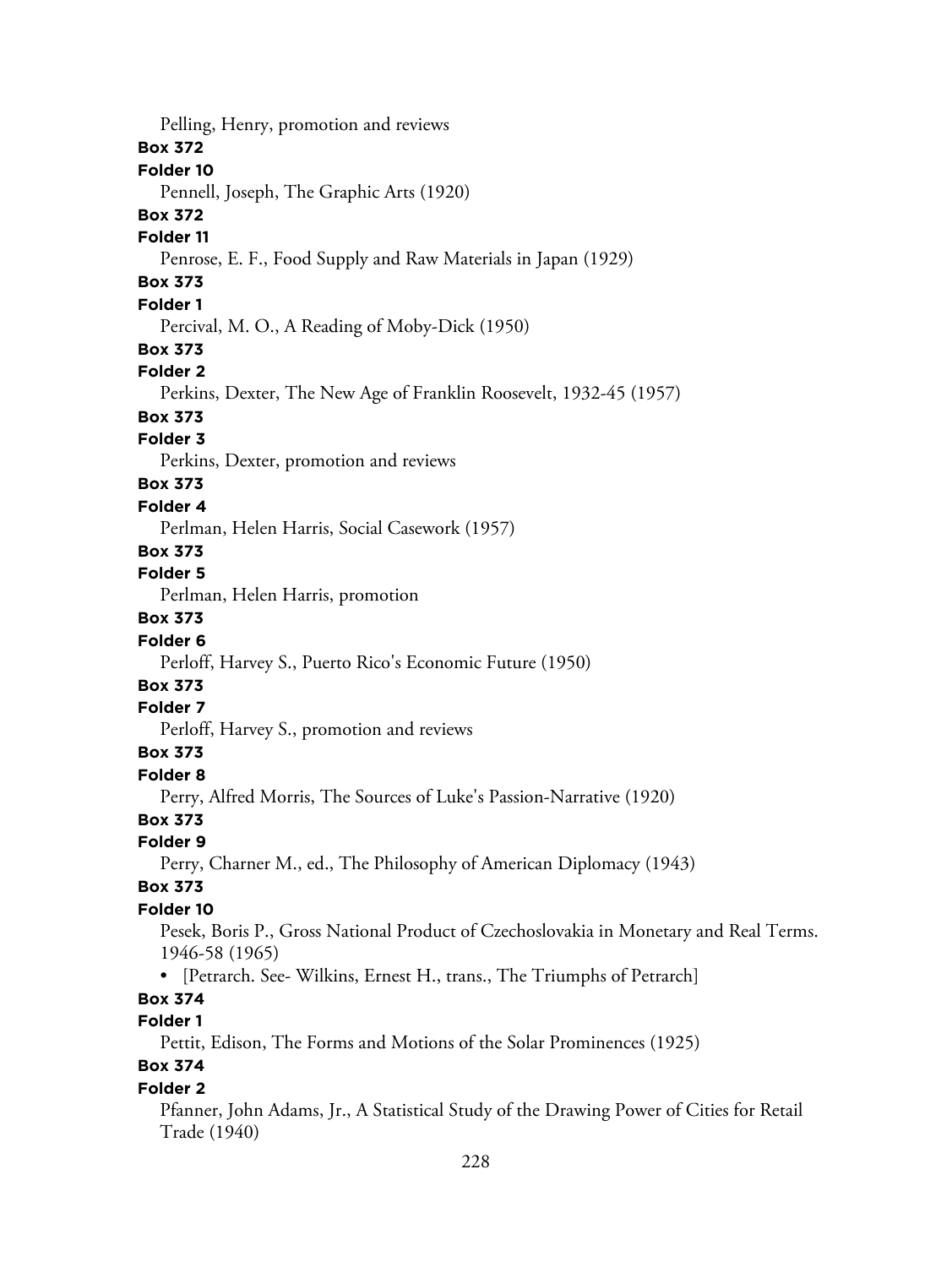**Box 374 Folder 3** Phelps, Orme Wheelock, The Legislative Background of the Fair Labor Standards Act (1939) **Box 374 Folder 4** Phelps, Ruth Shepard, The Earlier and Later Forms of Petrarch's Canzoniere (1925) **Box 374 Folder 5** Phillips, G. C., J. B. Marion, and J. R. Risser, eds., Progress in Fast Neutron Physics (1963) **Box 374 Folder 6** Phillips, G. C., promotion and reviews **Box 374 Folder 7** Phillips, Grace Darling, Far Peoples (1929) **Box 374 Folder 8** Phoenix Books, miscellaneous correspondence, 1954-1957 **Box 374 Folder 9-12** Phoenix Books, general promotion, nos. 1-47 **Box 374 Folder 13** Pickersgill, J. W., The Mackenzie King Record (1960) **Box 375 Folder 1** Pickett, Ralph Russell, Federal Reserve Bank Policy in Iowa (1931) **Box 375 Folder 2** Pierce, Bessie Louise, Civic Attitudes in American School Textbooks (1930) **Box 375 Folder 3** Pierce, ed., As Others See Chicago (1933) **Box 375 Folder 4** Pierce, Paul Revere, The Origin and Development of the Public School Principalship (1935) **Box 375 Folder 5** Pierson, Donald, Negroes in Brazil (1942) **Box 375 Folder 6** Pietsch, Karl, ed., Spanish Grail Fragments (1924-1925) **Box 375**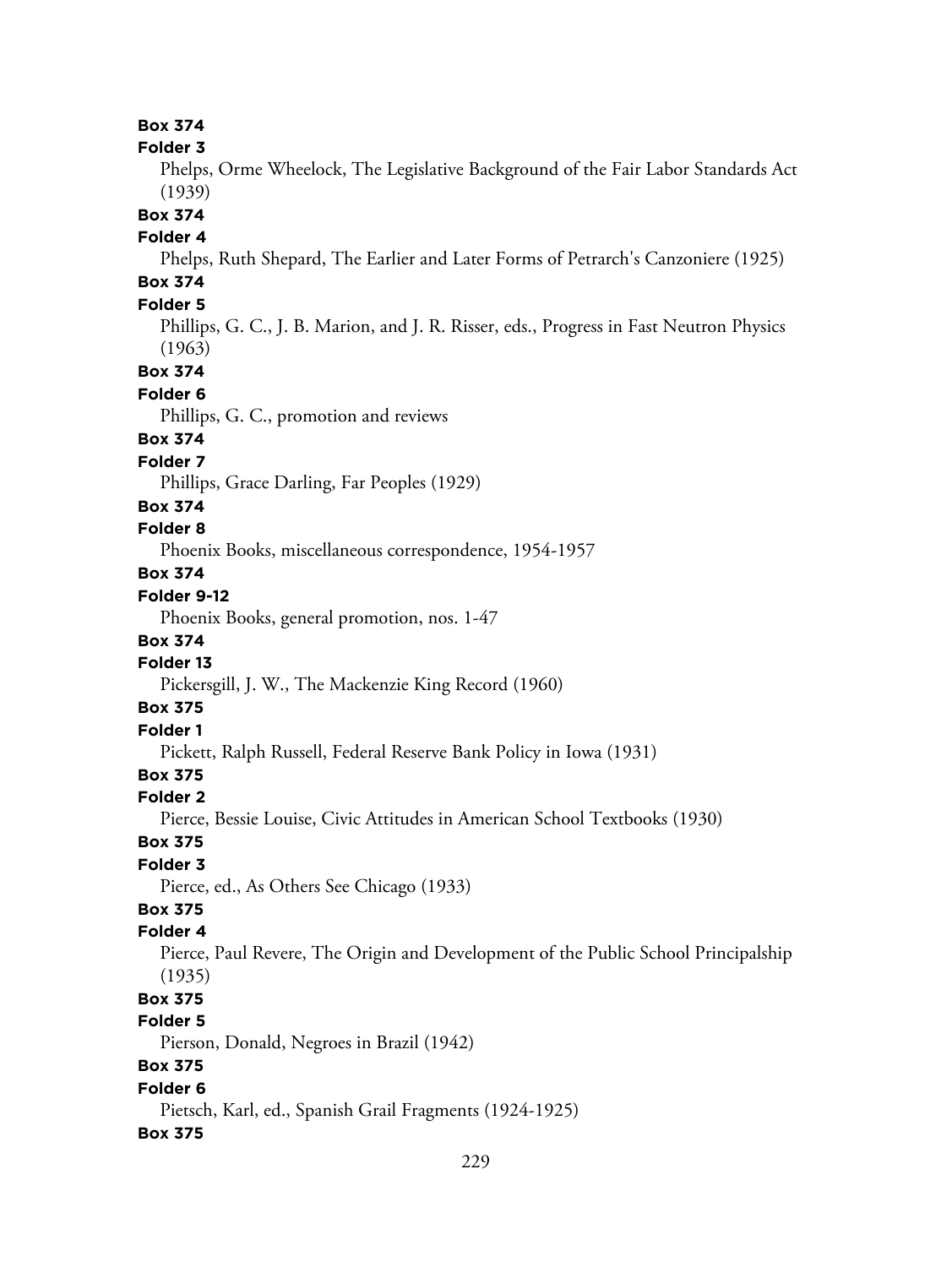### **Folder 7**

Pindar, Odes, trans. Richmond Lattimore (1947)

### **Box 375**

**Folder 8**

Pindar, Odes, promotion

# **Box 375**

#### **Folder 9**

Pindar, Odes, reviews

### **Box 375**

**Folder 10**

Pitt-Rivers, Julian A., The People of the Sierra (1961)

### **Box 375**

**Folder 11**

Platt, John R., ed., New Views of the Nature of Man (1965)

### **Box 375**

#### **Folder 12**

Platt, John R., promotion and reviews

#### **Box 376**

### **Folder 1**

Plomer, Henry Robert, and Tom Peete Cross, The Life and Correspondence of Lodowick Bryskett (1927)

### **Box 376**

### **Folder 2**

Podobed, V. V., Fundamental Astrometry, English ed. by A. N. Vyssotsky (1965)

### **Box 376**

#### **Folder 3-4**

Polak, J. J., An International Economic System (1954)

### **Box 376**

### **Folder 5**

Polak, J. J., promotion and reviews

### **Box 376**

#### **Folder 6-7**

Polansky, Norman A., Social Work Research (1960)

# **Box 376**

### **Folder 8**

Polansky, Norman A., promotion

### **Box 376**

### **Folder 9**

Polanyi, Michael, The Logic of Liberty (1951)

### **Box 376**

### **Folder 10**

Polanyi, Michael, promotion and reviews

# **Box 376**

### **Folder 11** Polanyi, Personal Knowledge (1958)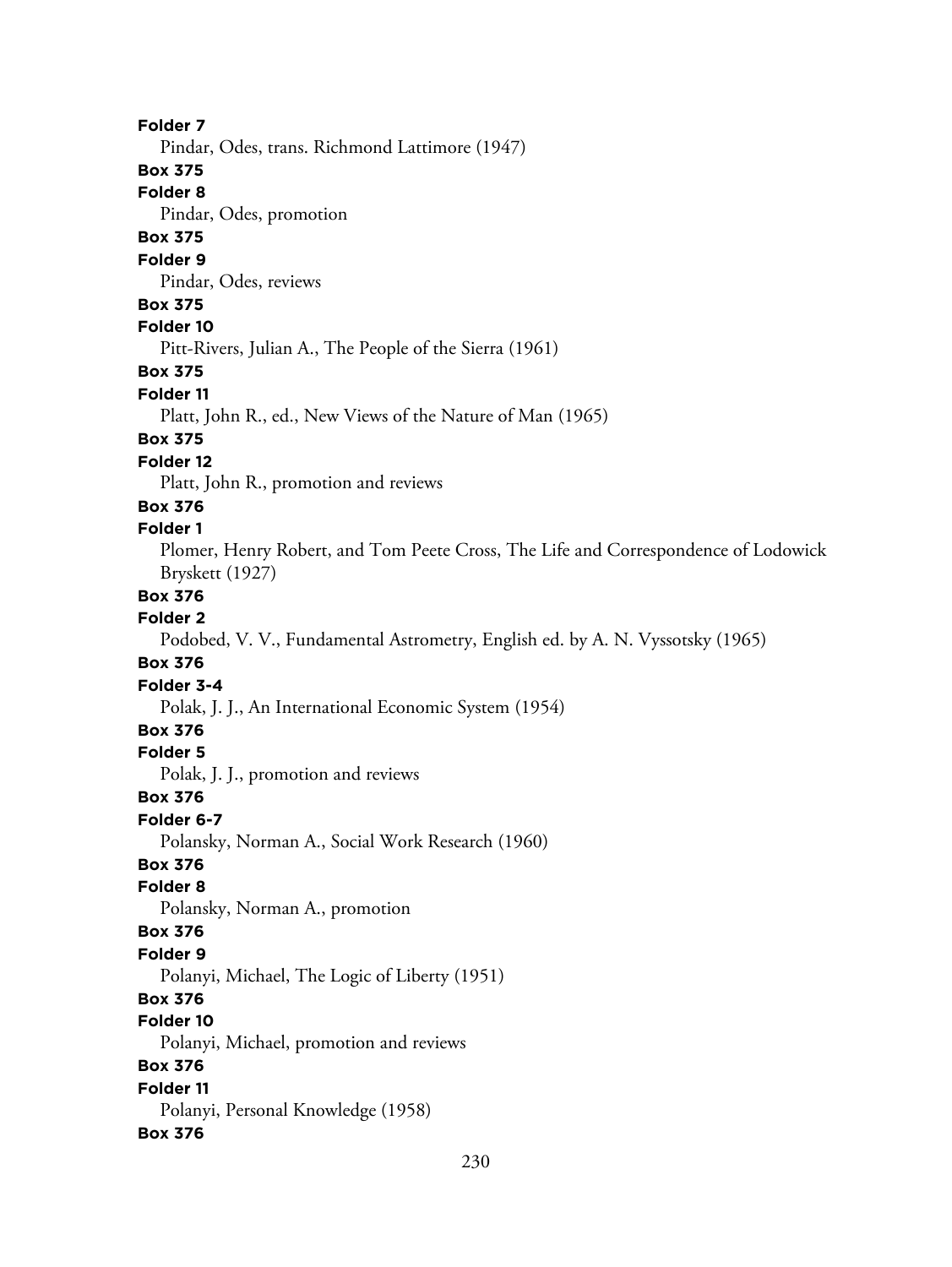**Folder 12** Polanyi, Personal Knowledge (1958), reviews **Box 377 Folder 1** Polanyi, Science, Faith, and Society, reissue (1964) **Box 377 Folder 2** Polanyi, The Study of Man (1959) **Box 377 Folder 3** Polanyi, The Study of Man (1959), reviews **Box 377 Folder 4** Polyak, Stephen, The Retina (1941) **Box 377 Folder 5** Polyak, Stephen, promotion **Box 377 Folder 6** Polyak, Stephen, reviews **Box 377 Folder 7** Polyak, The Vertebrate Visual System, ed. Heinrich Klüver (1958) **Box 377 Folder 8** Polyak, The Vertebrate Visual System, estimates and production **Box 377 Folder 9** Polyak, The Vertebrate Visual System, Leagrave Press correspondence (color plates) **Box 377 Folder 10** Polyak, The Vertebrate Visual System, promotion and reviews **Box 377 Folder 11** Porter, Kirk Harold, A History of suffrage in the United States (1918) **Box 378 Folder 1** Portinari, Candido, Portinari- His Life and Art, intro. by Rockwell Kent (1940) **Box 378 Folder 2** Portinari, Candido, promotion and reviews **Box 378 Folder 3** Posner, Ernst, American State Archives (1964) **Box 378**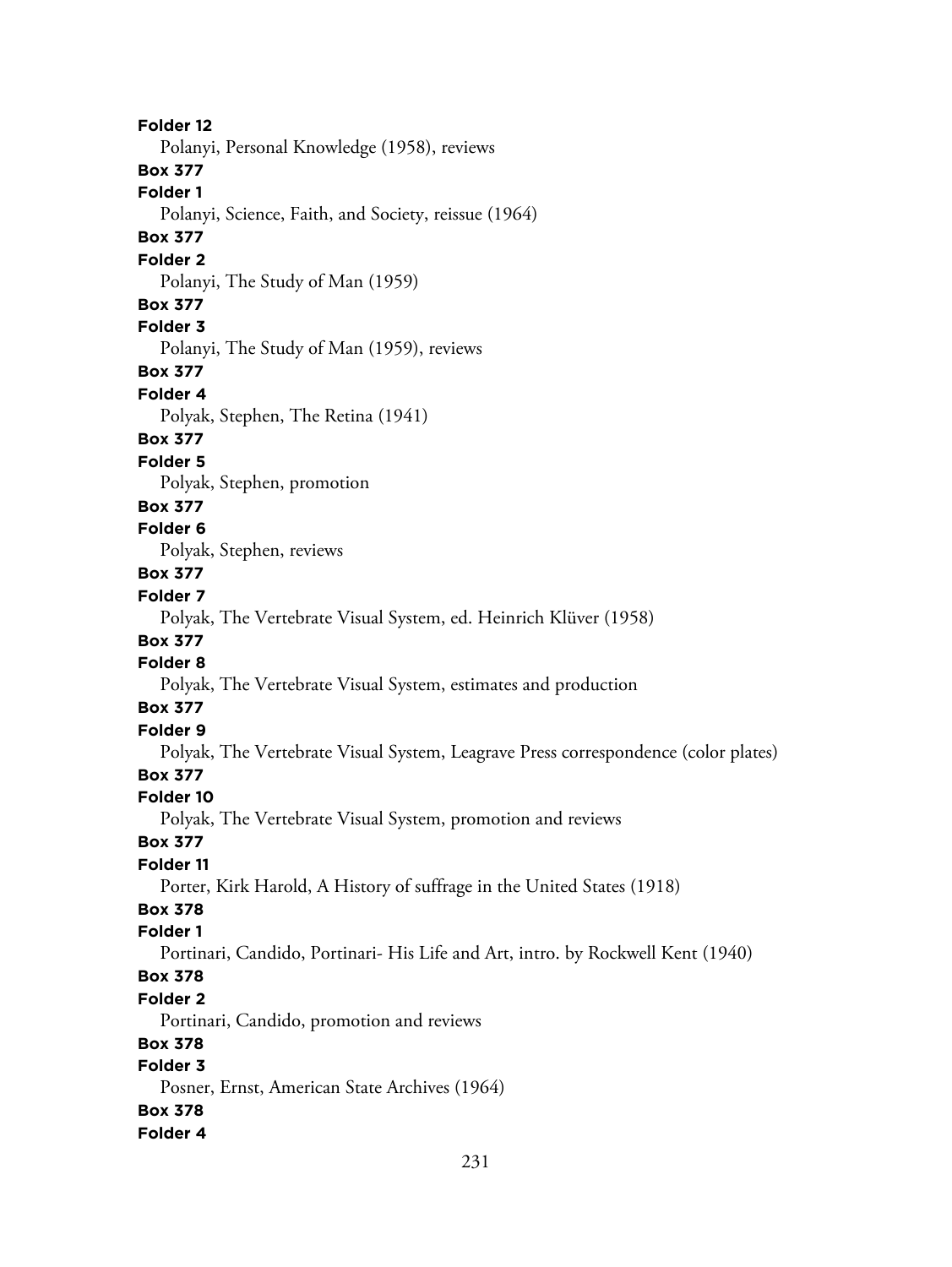232 Posner, Ernst, promotion and reviews **Box 378 Folder 5** Potter, David, People of Plenty (1954) **Box 378 Folder 6** Potter, David, promotion **Box 378 Folder 7** Potter, David, reviews **Box 378 Folder 8** Potter, Edith L., and Fred L. Adair, Fetal and Neonatal Death (1940) **Box 378 Folder 9** Potter, Edith L., promotion and reviews **Box 379 Folder 1** Potter, Edith L., 2d ed. (1949) **Box 379 Folder 2** Potter, Edith L., 2d ed. (1949), promotion and reviews **Box 379 Folder 3** Potter, Pitman B., Collective Security and Peaceful Change (1937) **Box 379 Folder 4** Powell, John Arthur, How to Write Business Letters (1925) **Box 379 Folder 5** Powell, John Wesley, Exploration of the Colorado River (1957) **Box 379 Folder 6** Powell, Leona Margaret, The History of the United Typothetae of America (1926) **Box 379 Folder 7** Pratt, Julius William, Friends or Enemies (1935) **Box 379 Folder 8** Prescott, Henry Washington, The Development of Virgil's Art (1927) **Box 379 Folder 9** Price, Dorothy, ed., Dynamics of Proliferating Tissues (1958) **Box 379 Folder 10** Priestley, C. H. B., Turbulent Transfer in the Lower Atmosphere (1959)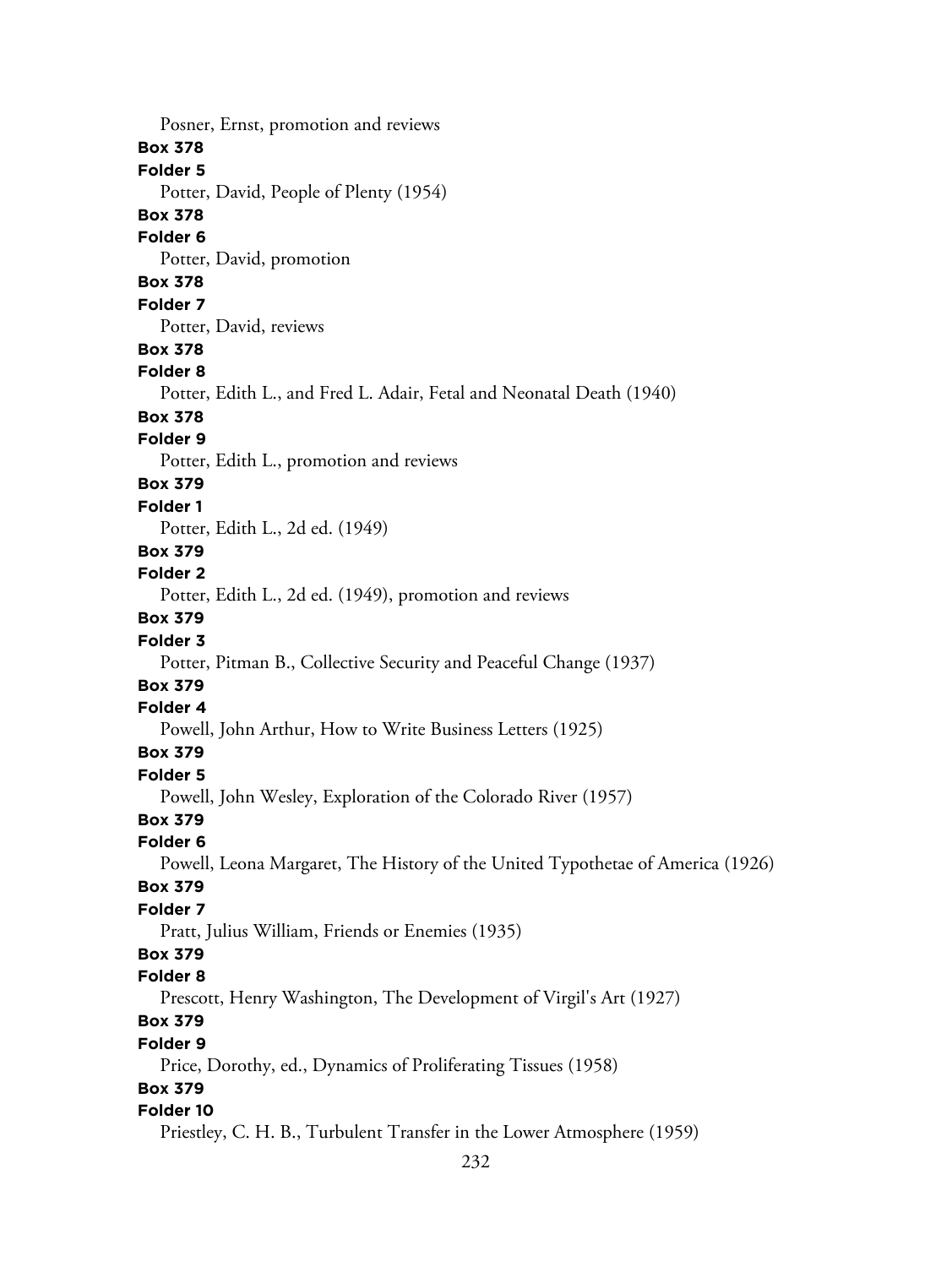### **Box 379**

#### **Folder 11**

Priestley, C. H. B., promotion and reviews

#### **Box 379**

#### **Folder 12**

Pritchett, C. Herman, Civil Liberties and the Vinson Court (1954)

# **Box 379**

#### **Folder 13**

Pritchett, C. Herman, promotion

### **Box 379**

#### **Folder 14**

Pritchett, C. Herman, reviews

### **Box 380**

#### **Folder 1**

Prokosch, Eduard, Elementary Russian Grammar (1920)

### **Box 380**

### **Folder 2**

Psychometric Monographs

• See also- individual authors

# **Box 380**

#### **Folder 3**

Public Policy Pamphlets (1932-1943) correspondence

### **Box 380**

### **Folder 4**

Public Policy Pamphlets (1932-1943) correspondence, general promotion • See also- individual authors

# **Box 380**

# **Folder 5**

Punke, Harold H., The Courts and Public-School Property (1936)

# **Box 380**

### **Folder 6**

Punke, Harold H., Law and Liability in Pupil Transportation (1943)

### **Box 380**

### **Folder 7**

Putnam, James William, The Illinois and Michigan Canal (1917)

# **Box 380**

### **Folder 8**

Puttee, Dorothy Frances, and Mary Ruth Colby, The Illegitimate Child in Illinois (1937)

# **Box 380**

### **Folder 9**

Puttkamer, Ernst W., Administration of Criminal Law (1953)

# **Box 380**

# **Folder 10**

Puttkamer, Ernst W., promotion **Box 380**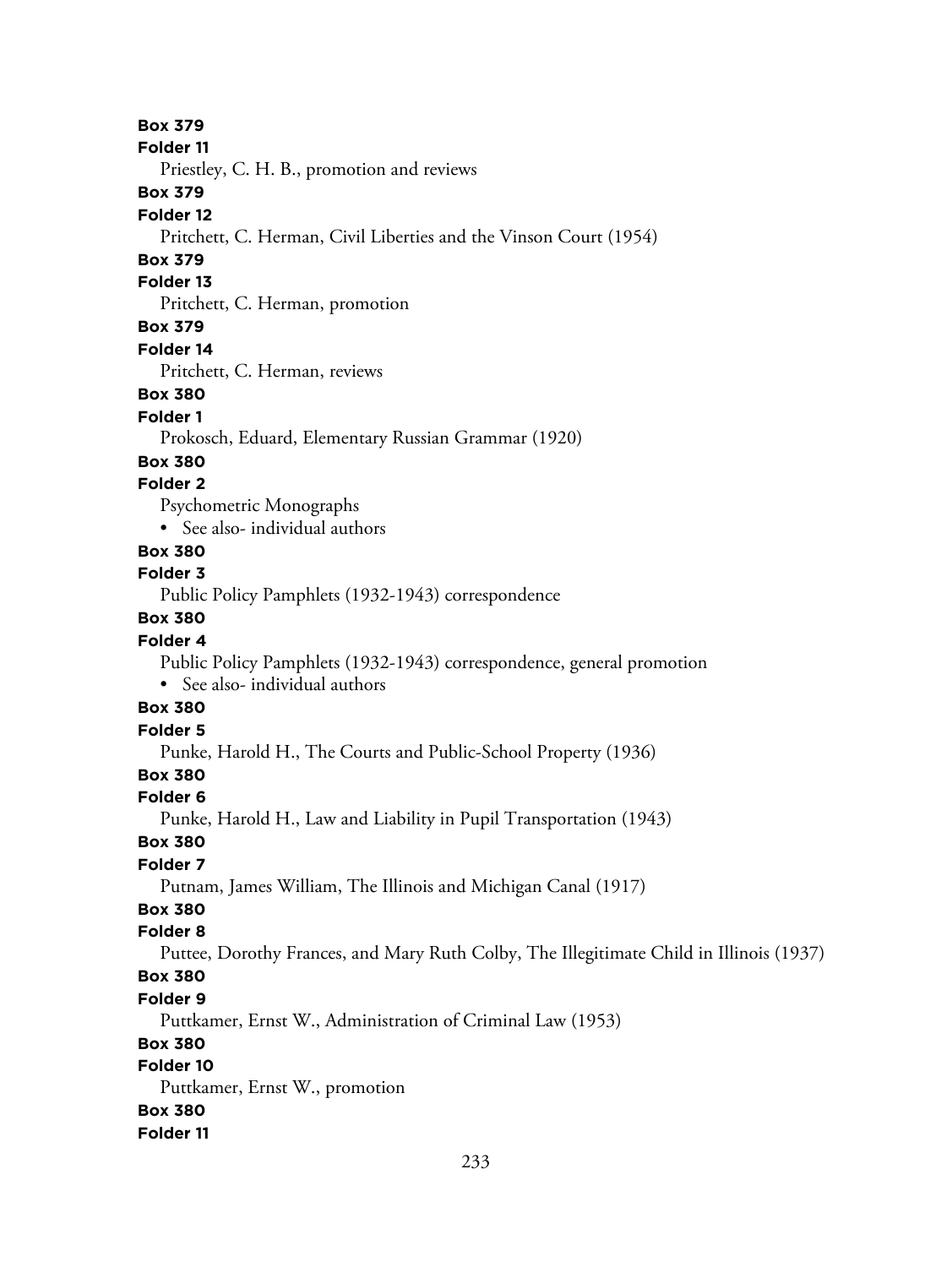Puttkamer, Alien Enemies and Alien Friends in the United States (1943) **Box 380 Folder 12** Puttkamer, A Manual of Criminal Law and Criminal Procedure for Police (1931) **Box 380 Folder 13** Puttkamer, ed., War and the Law (1944) **Box 381 Folder 1** Quaife, Milo M., Checagou (1933) **Box 381 Folder 2** Quaife, Chicago and the Old Northwest. 1673-1835 (1913) **Box 381 Folder 3** Quain, Buell, Fijian Village (1948) **Box 381 Folder 4** Quigley, Harold S., An Introductory Syllabus on Far Eastern Diplomacy (1931) **Box 381 Folder 5** Quimby, George Irving, Indian Life in the Upper Great Lakes (1960) **Box 381 Folder 6** Quimby, George Irving, promotion and reviews **Box 381 Folder 7** Quinn, Esther C., The Quest of Seth for the Oil of Life (1962) **Box 381 Folder 8** Quinn, Esther C., promotion and reviews **Box 381 Folder 9-10** Rabinowitch, Eugene, The Dawn of a New Age (1963) **Box 382 Folder 1** Rabinowitch, Eugene, promotion and reviews **Box 382 Folder 2-3** Racine, Jean Baptiste, Three Plays, trans. George Dillon (1961) **Box 382 Folder 4** Radcliffe-Brown, A. R., Method in Social Anthropology, ed. M. R. Srinivas (1958) **Box 382 Folder 5** Radcliffe-Brown, A. R., promotion and reviews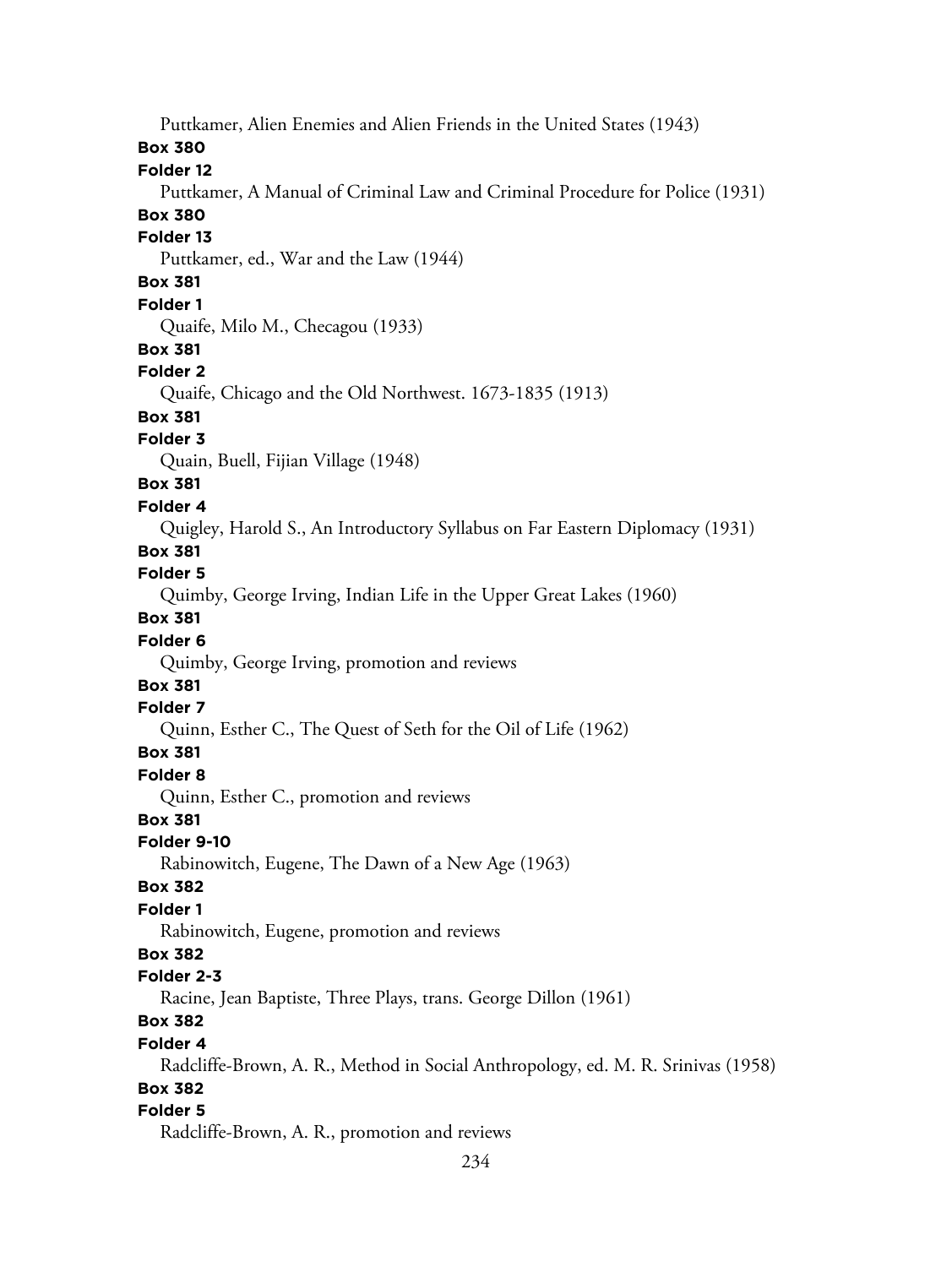# **Box 382**

#### **Folder 6**

Radin, Max, The Trial of Jesus of Nazareth (1931)

### **Box 382**

### **Folder 7-9**

Radio and Education (see in Press catalog; National Advisory Council on Radio in Education), general correspondence, 1931-1933

# **Box 383**

# **Folder 1**

Radio and Education (see in Press catalog; National Advisory Council on Radio in Education), general correspondence, 1934-1943

# **Box 383**

# **Folder 2**

Radio and Education (see in Press catalog; National Advisory Council on Radio in Education), brochure, "Radio Lectures in Print" 1933, 1934

# **Box 383**

# **Folder 3**

Radio and Education (see in Press catalog; National Advisory Council on Radio in Education), "Economics and Psychology" series (Felix Morley, ed., Aspects of the Depression, and Walter V. Bingham, ed., Psychology Today), programs and promotion letters

### **Box 383**

### **Folder 4**

Radio and Education (see in Press catalog; National Advisory Council on Radio in Education), speeches and program "continuity"

# **Box 383**

# **Folder 5**

Radio and Education (see in Press catalog; National Advisory Council on Radio in Education), reviews

# **Box 383**

#### **Folder 6**

Radio and Education (see in Press catalog; National Advisory Council on Radio in Education), "Men in America" series, speeches (R. A. Millikan, "Radio's Past and Future" and John Dewey, "American Education Past and Future"), reviews

### **Box 383**

# **Folder 7**

Radio and Education (see in Press catalog; National Advisory Council on Radio in Education), "Economic Series II" (Felix Morley, ed., The Economic World Today), programs and reviews

### **Box 383**

# **Folder 8**

Radio and Education (see in Press catalog; National Advisory Council on Radio in Education), "You and Your Government" series, programs and handbook

### **Box 383**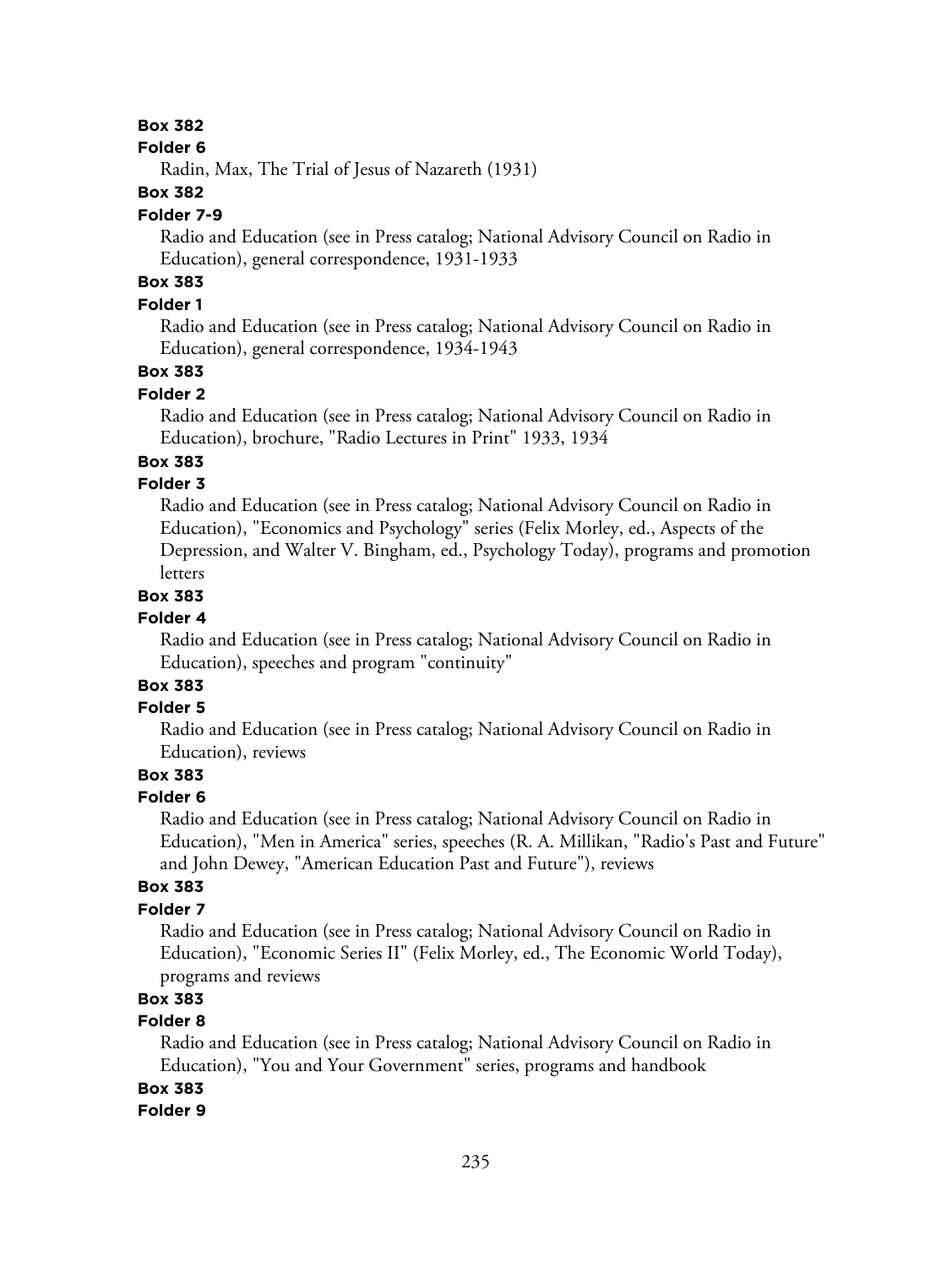Radio and Education (see in Press catalog; National Advisory Council on Radio in Education), "You and Your Government" series, lectures 1-14

# **Box 383**

### **Folder 10**

Radio and Education (see in Press catalog; National Advisory Council on Radio in Education), "You and Your Government" series, reviews

# **Box 383**

# **Folder 11**

Radio and Education (see in Press catalog; National Advisory Council on Radio in Education), Labor Series, pamphlets, speeches, reviews

# **Box 384**

#### **Folder 1**

Radio and Education (see in Press catalog; National Advisory Council on Radio in Education), "Doctors, Dollars, and Disease" series, programs and reviews

# **Box 384**

### **Folder 2**

Radio and Education (see in Press catalog; National Advisory Council on Radio in Education), "Vocational Guidance" series, programs, speeches, and reviews

# **Box 384**

### **Folder 3**

Radio and Education (see in Press Catalog; National Advisory Council on Radio in Education), Proceedings of the NACRE, Radio and Education, 1931, ed. Levering Tyson (1931), correspondence

### **Box 384**

#### **Folder 4**

Radio and Education (see in Press Catalog; National Advisory Council on Radio in Education), Proceedings of the NACRE, Radio and Education, 1931, promotion and reviews

### **Box 384**

#### **Folder 5**

Radio and Education (see in Press Catalog; National Advisory Council on Radio in Education), Proceedings of the NACRE, Radio and Education, 1932 (1932), correspondence

# **Box 384**

# **Folder 6**

Radio and Education (see in Press Catalog; National Advisory Council on Radio in Education), Proceedings of the NACRE, Radio and Education, 1932 (1932), promotion and reviews

# **Box 384**

### **Folder 7**

Radio and Education (see in Press Catalog; National Advisory Council on Radio in Education), Proceedings of the NACRE, Radio and Education, 1933 (1933), correspondence

### **Box 384**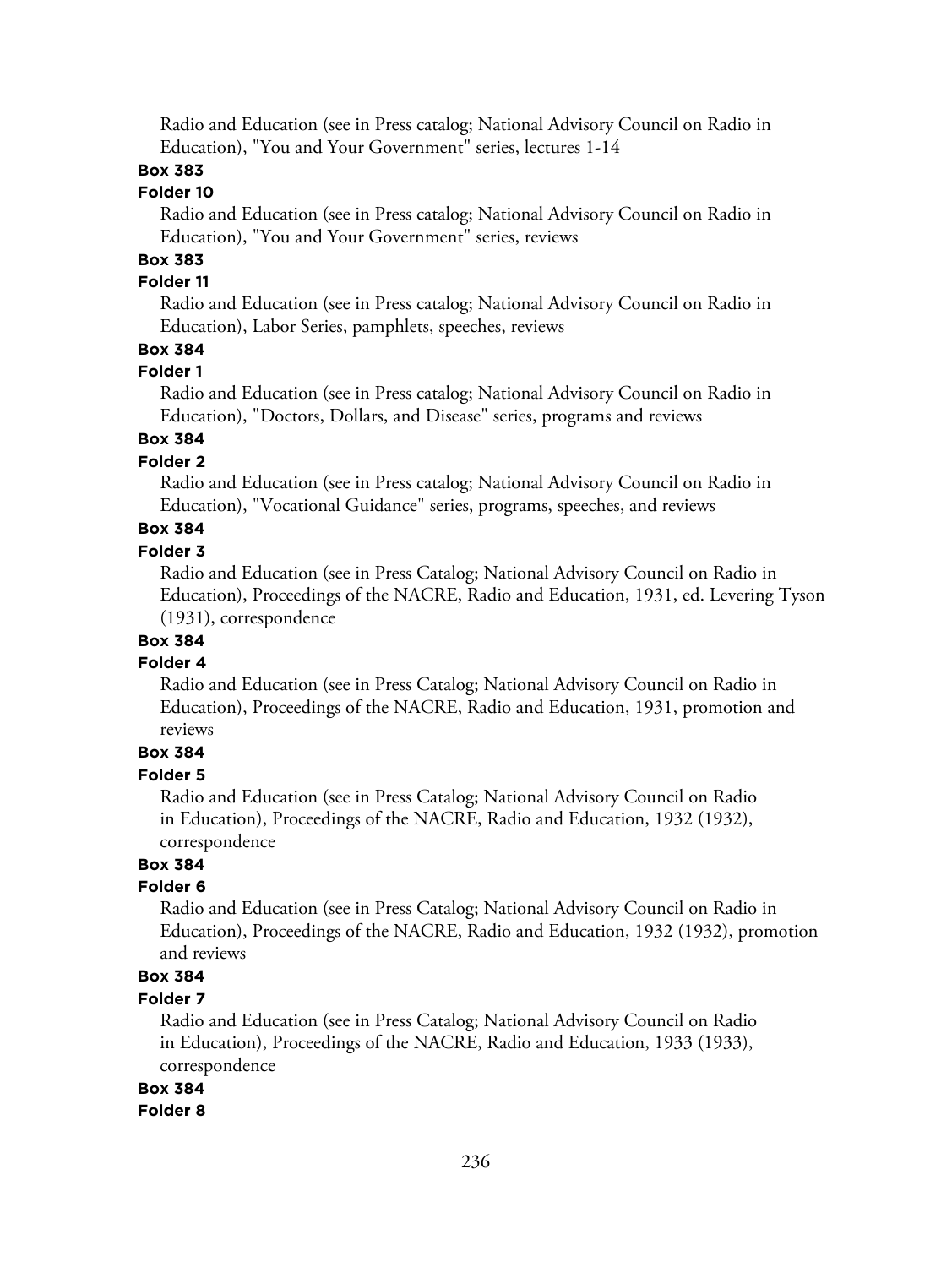Radio and Education (see in Press Catalog; National Advisory Council on Radio in Education), Proceedings of the NACRE, Radio and Education, 1933 (1933), promotion and reviews

# **Box 384**

### **Folder 9**

Radio and Education (see in Press Catalog; National Advisory Council on Radio in Education), Proceedings of the NACRE, Radio and Education, 1934 (1934)

# **Box 384**

### **Folder 10**

Radio and Education (see in Press Catalog; National Advisory Council on Radio in Education), Proceedings of the NACRE, Radio and Education, 1935, ed. Levering Tyson and Josephine MacClatchy (1935)

# **Box 384**

### **Folder 11**

Radio and Education (see in Press Catalog; National Advisory Council on Radio in Education), "Information Series," no. 2, Levering Tyson, What to Read about Radio (1933)

### **Box 384**

#### **Folder 12**

Radio and Education (see in Press Catalog; National Advisory Council on Radio in Education), "Information Series," no. 5, Present and Impending Applications to Education of Radio and Allied Arts (1934)

### **Box 384**

#### **Folder 13**

Radio and Education (see in Press Catalog; National Advisory Council on Radio in Education), "Information Series," no. 7, Broadcasting Abroad (1932)

# **Box 384**

# **Folder 14**

Radio and Education (see in Press Catalog; National Advisory Council on Radio in Education), "Information Series," no. 8, Group Listening (1934)

### **Box 384**

#### **Folder 15**

Radio and Education (see in Press Catalog; National Advisory Council on Radio in Education), "Information Series," no. 11, Frederick A. Willis, Widening Horizons (1934)

### **Box 384**

### **Folder 16**

Radio and Education (see in Press Catalog; National Advisory Council on Radio in Education), "Information Series," no. 12, Cline M. Koon, Some Public Service Broadcasting (1934)

### **Box 384**

### **Folder 17**

Radio and Education (see in Press Catalog; National Advisory Council on Radio in Education), "Information Series," no. 14, Levering Tyson and Judith Waller, The Future of Radio and Educational Broadcasting (1934)

### **Box 384**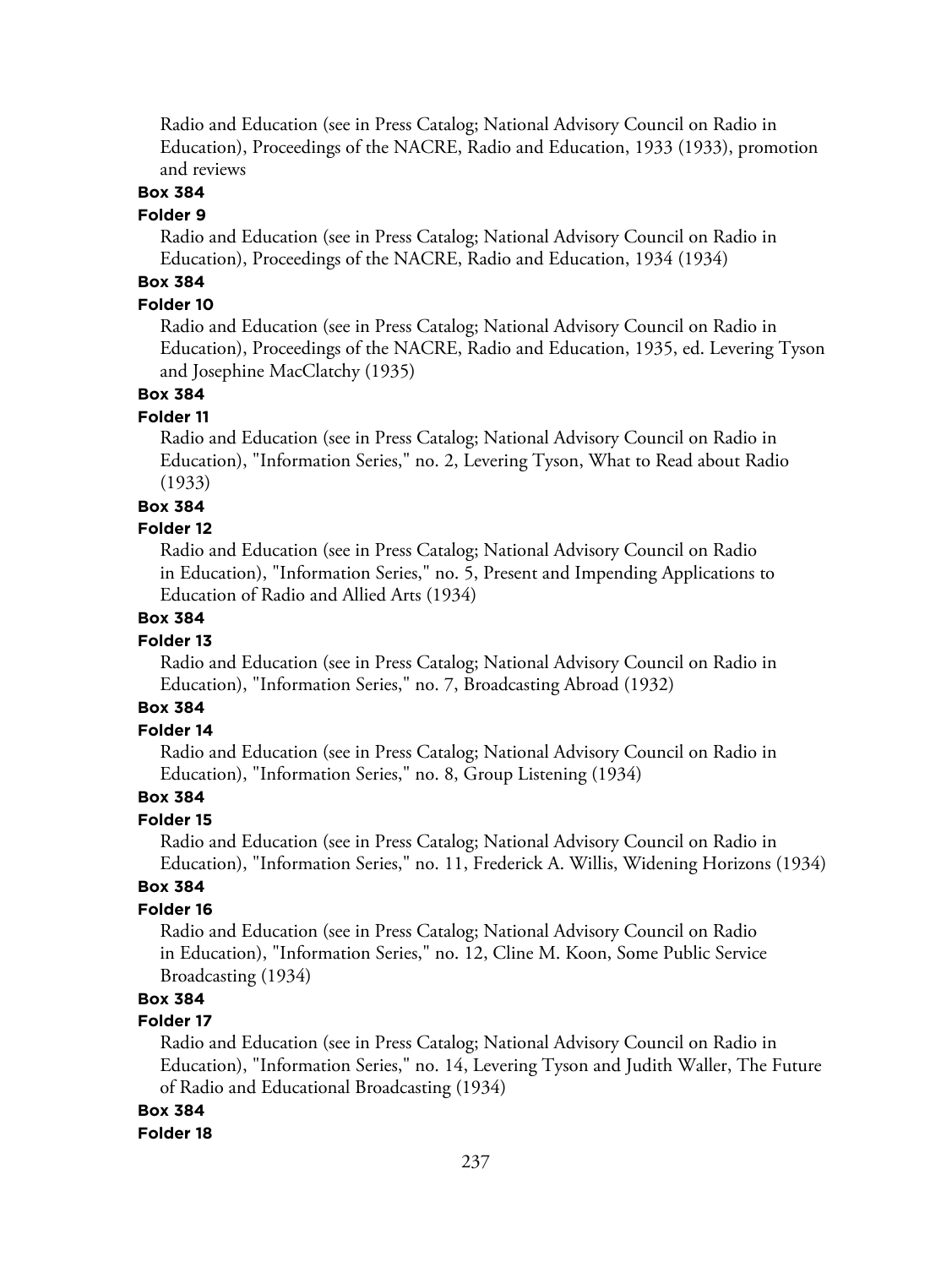Radio and Education (see in Press Catalog; National Advisory Council on Radio in Education), "Information Series," no. 15, Levering Tyson and William J. Donovan, Retrospect and Forecast in Radio Education (1936)

### **Box 384**

#### **Folder 19**

Radio and Education (see in Press Catalog; National Advisory Council on Radio in Education), "Information Series," no. 17, Lester Ward Parker, School Broadcasting in Great Britain (1937)

# **Box 384**

### **Folder 20**

Radio and Education (see in Press Catalog; National Advisory Council on Radio in Education), "Information Series," no. 18, Faith Holmes Hyers, The Library and the Radio (1938)

# **Box 384**

### **Folder 21**

Radio and Education (see in Press Catalog; National Advisory Council on Radio in Education), "Information Series," no. 19, Sidonie M. Gruenberg, The Use of Radio in Parent Education (1939)

# **Box 385**

### **Folder 1**

Radio and Education (see in Press Catalog; National Advisory Council on Radio in Education), Radio Lectures, American Bar Association, The Lawyer and the Public (1933)

# **Box 385**

### **Folder 2**

Radio and Education (see in Press Catalog; National Advisory Council on Radio in Education), Radio Lectures, Thomas H. Reed, Government in a Depression and Legislatures and Legislative Problems (1933)

# **Box 385**

### **Folder 3**

Radio and Education (see in Press Catalog; National Advisory Council on Radio in Education), Radio Lectures, Harold Stark, Art in America from 1600 to 1865 (1934)

### **Box 385**

### **Folder 4**

Radio and Education (see in Press Catalog; National Advisory Council on Radio in Education), Radio Lectures, Harold Stark, promotion and reviews

# **Box 385**

### **Folder 5**

Radio and Education (see in Press Catalog; National Advisory Council on Radio in Education), Miscellaneous, Robert Lingel, Educational Broadcasting; A Bibliography (1932)

# **Box 385**

### **Folder 6**

Radio and Education (see in Press Catalog; National Advisory Council on Radio in Education), Miscellaneous, University Press radio program, "The Professor at the Breakfast Table"

• See also- Educational Broadcasting, 1936; Frost, S. E., Jr.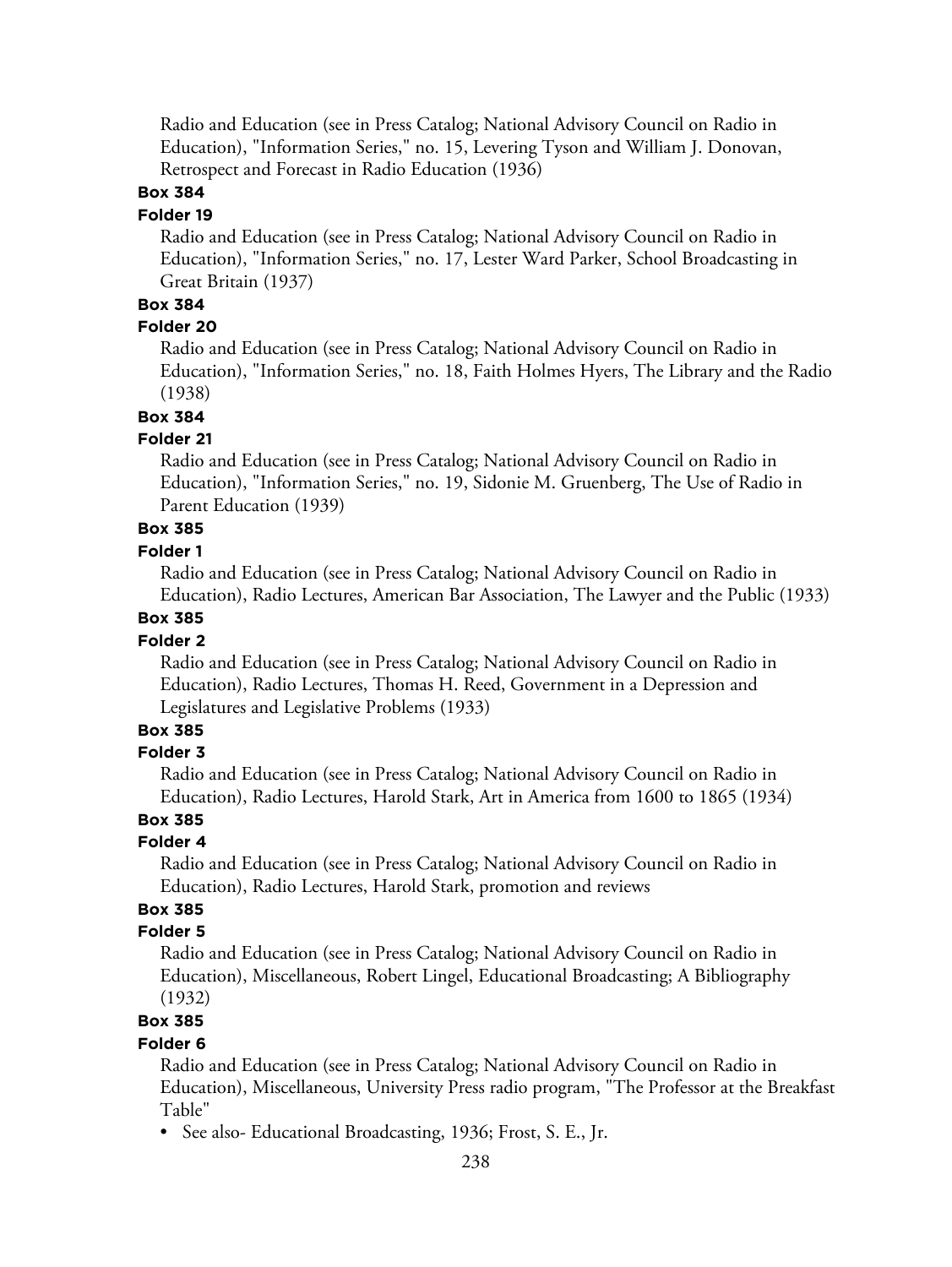#### **Box 385**

#### **Folder 7-8**

Rae, John B., The American Automobile (1965)

### **Box 385**

#### **Folder 9**

Rainwater, Clarence E., The Play Movement in the United States (1922)

• [Ramazzini, Bernardino, De morbis artificum. See- Wright, Wilmer Cave, trans.]

# **Box 385**

# **Folder 10**

Ramberg, Hans, The Origin of Metamorphic and Metasomatic Rocks (1952)

### **Box 385**

### **Folder 11**

Randall, Clarence B., A Foreign Economic Policy for the United States (1954)

# **Box 385**

### **Folder 12**

Randall, Clarence B., material on Randall and mimeograph of manuscript

# **Box 386**

### **Folder 1-2**

Randall, Clarence B., promotion

# **Box 386**

### **Folder 3**

Randall, Clarence B., reviews

# **Box 386**

### **Folder 4**

Randall, William M., The College Library (1932)

# **Box 386**

### **Folder 5**

Randall, William M., and Francis L. D. Goodrich, Principles of College Library Administration (1936)

# **Box 386**

#### **Folder 6**

Randall, William M., rev. ed. (1941)

### **Box 386**

#### **Folder 7**

Raney, M. Llewellyn, Lloyd Lewis, Carl Sandburg, and William E. Dodd, If Lincoln Had Lived (1935)

### **Box 386**

#### **Folder 8-10**

Rankama, Kalervo, and Th. G. Sahama, Geochemistry (1950)

# **Box 387**

# **Folder 1**

Rankama, Kalervo, promotion

### **Box 387**

**Folder 2** Rankama, Kalervo, reviews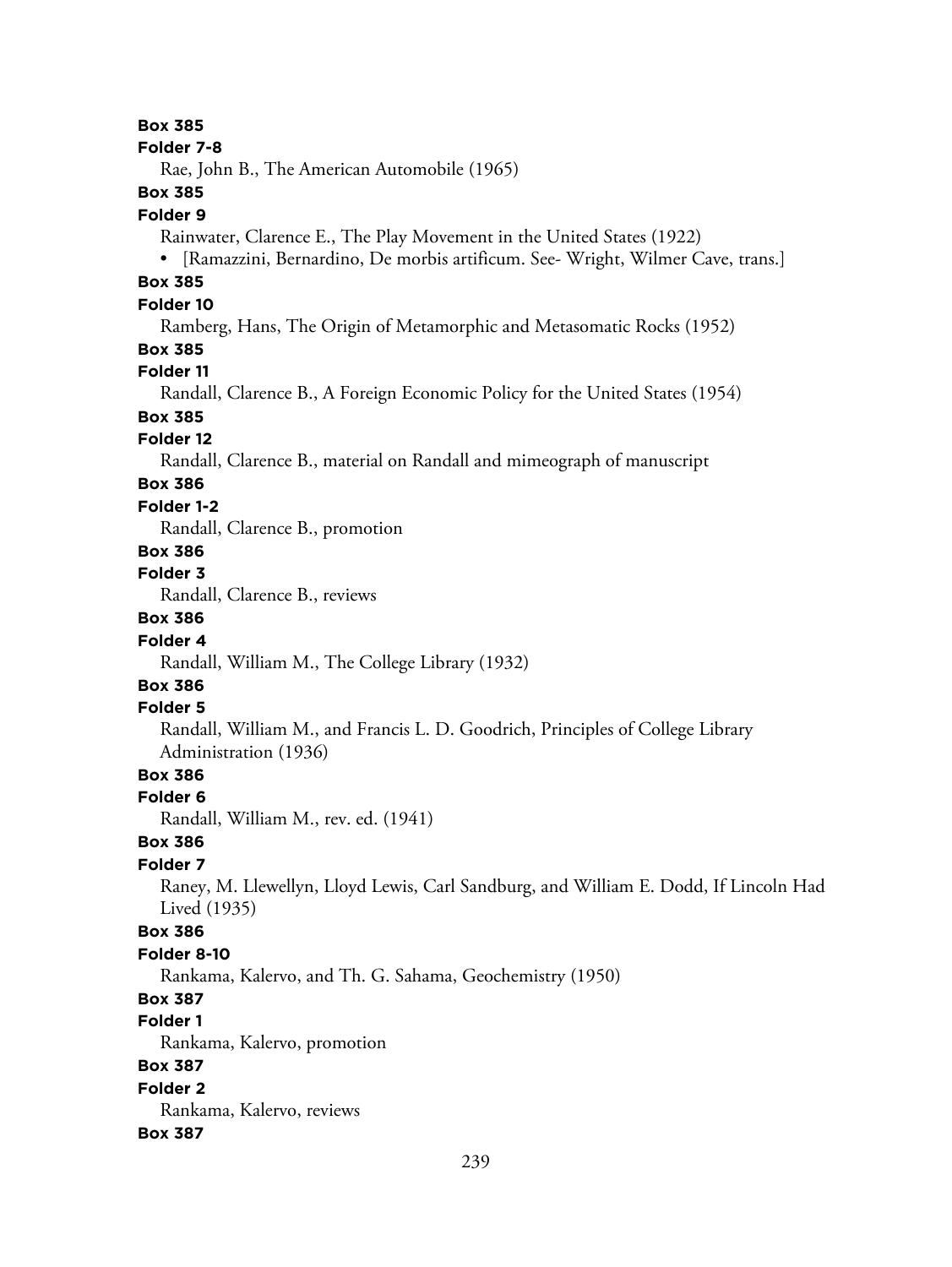**Folder 3** Rankin, Edwin Moore, The Role of the Mageiros in the Life of the Ancient Greeks (1907) **Box 387 Folder 4** Ransom, Caroline Louise, Studies in Ancient Furniture (1905) **Box 387 Folder 5** Ransom, Harry, ed., The People's Architects (1964) **Box 387 Folder 6** Ransom, Harry, promotion and reviews **Box 387 Folder 7** Rappaport, Armin, Henry L. Stimson and Japan, 1931-33 (1963) **Box 387 Folder 8** Rappaport, Armin, promotion and reviews **Box 387 Folder 9** Rappard, William E., The Crisis of Democracy (1938) **Box 387 Folder 10** Rashevsky, Nicholas, Advances and Applications of Mathematical Biology (1940) **Box 387 Folder 11** Rashevsky, Mathematical Biology of Social Behavior (1951) **Box 387 Folder 12** Rashevsky, Mathematical Biology of Social Behavior (1951), promotion and reviews **Box 387 Folder 13** Rashevsky, Mathematical Biology of Social Behavior (1951), rev. ed. (1960) **Box 388 Folder 1** Rashevsky, Mathematical Biophysics (1938) **Box 388 Folder 2** Rashevsky, Mathematical Biophysics (1938), rev. ed. (1948) **Box 388 Folder 3** Raven, Anton A., A Hamlet Bibliography and Reference Guide, 1877-1935 (1936) **Box 388 Folder 4-5** Ray, David, ed., The Chicago Review Anthology (1959) **Box 388**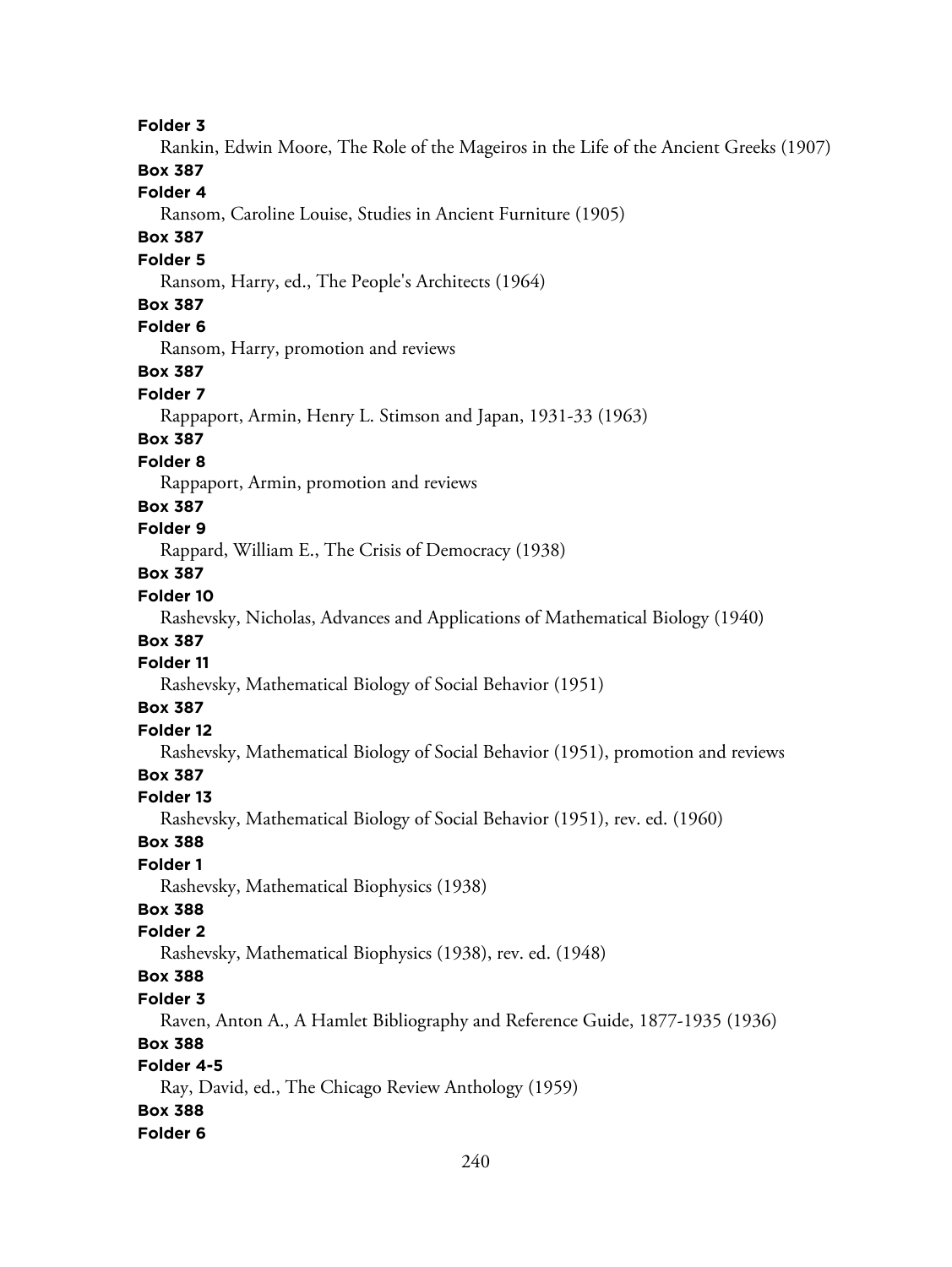Ray, David, consents-to-publish

### **Box 388**

### **Folder 7**

Ray, David, promotion

# **Box 388**

# **Folder 8**

Ray, David, reviews

# **Box 388**

### **Folder 9**

Read, Eaton Van Wert, An Analysis of the Retail Trading Relationships of Elgin, Illinois (1938)

**Box 388**

### **Folder 10**

Reagan, Joseph N., The Preaching of Peter (1923)

### **Box 388**

### **Folder 11**

Réaumur, René Antoine, Memoirs on Steel and Iron, trans. Anneliese Grünhaldt Sisco, ed. Cyril Stanley Smith (1956)

# **Box 389**

# **Folder 1**

Réaumur, René Antoine, promotion and reviews

### **Box 389**

### **Folder 2**

Reavis, William Claude, Paul R. Pierce, and Edward H. Stullken, The Elementary School (1931)

# **Box 389**

### **Folder 3**

Reckless, Walter C., Vice in Chicago (1933)

### **Box 389**

### **Folder 4-5**

Redfield, Charles E., Communication in Management (1953)

### **Box 389**

**Folder 6-7**

Redfield, Charles E., promotion

### **Box 389**

### **Folder 8**

Redfield, Charles E., reviews

### **Box 389**

### **Folder 9**

Redfield, Charles E., 2d ed. (1958)

# **Box 389**

### **Folder 10**

Redfield, Charles E., 2d ed., promotion and reviews **Box 390**

# **Folder 1-2**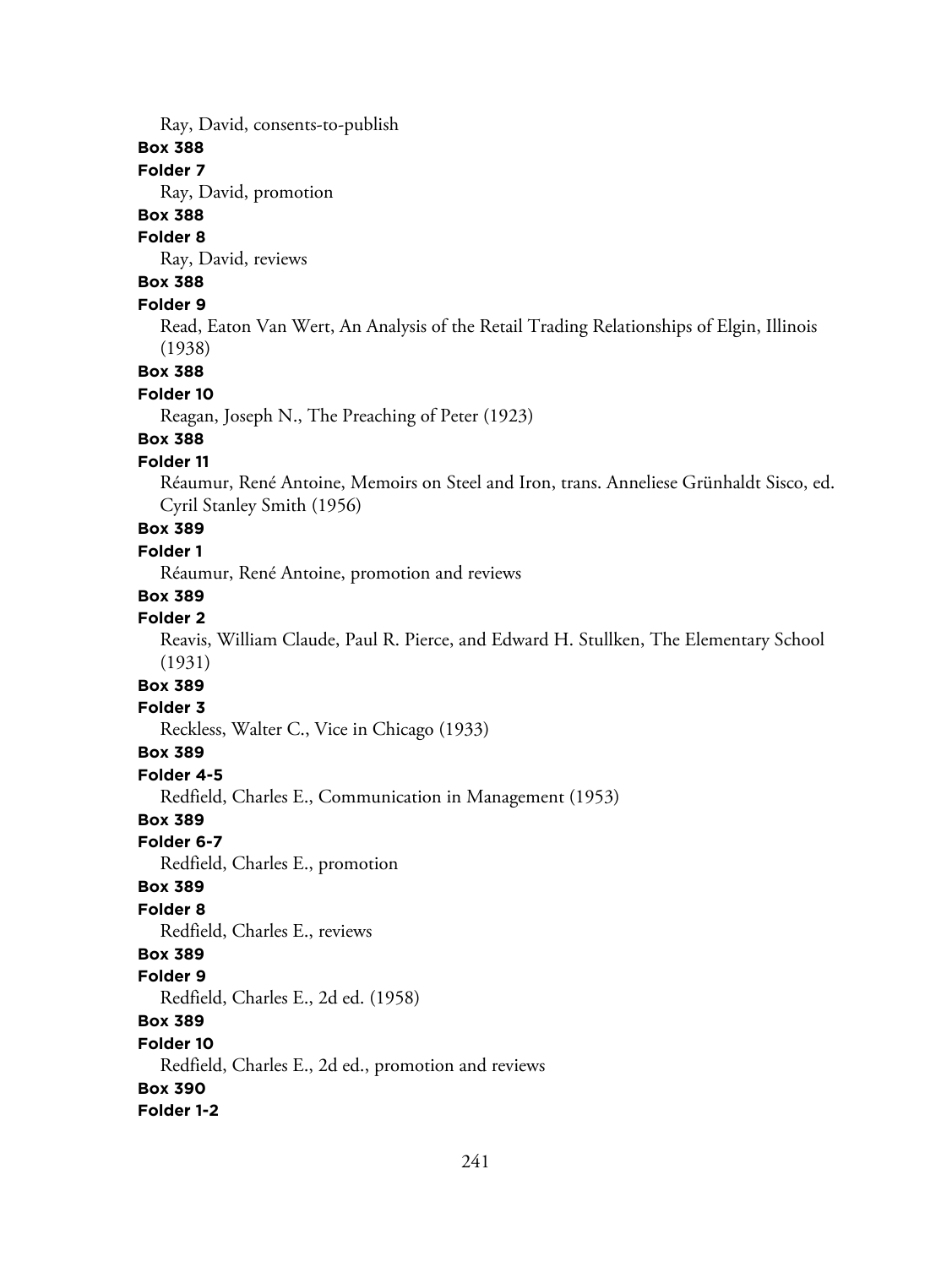Redfield, Margaret Park, ed., The Papers of Robert Redfield, vol. 1; Human Nature and the Study of Society (1962), vol. 2; The Social Uses of Social Science (1963) **Box 390 Folder 3** Redfield, Margaret Park, promotion and reviews **Box 390 Folder 4** Redfield, Robert, The Folk Culture of Yucatan (1941) **Box 390 Folder 5** Redfield, Robert, promotion **Box 390 Folder 6-7** Redfield, The Little Community (1955) **Box 390 Folder 8** Redfield, The Little Community (1955), promotion **Box 390 Folder 9** Redfield, The Little Community (1955), reviews **Box 390 Folder 10** Redfield, The Little Community and Peasant Society and Culture, Phoenix ed. (1960) **Box 391 Folder 1** Redfield, Peasant Society and Culture (1956) **Box 391 Folder 2** Redfield, Peasant Society and Culture (1956), promotion **Box 391 Folder 3** Redfield, Tepoztlán, a Mexican Village (1930) **Box 391 Folder 4** Redfield, Tepoztlán, promotion **Box 391 Folder 5** Redfield, Tepoztlán, reviews **Box 391 Folder 6** Redfield, A Village That Chose Progress (1950) **Box 391 Folder 7** Redfield, A Village That Chose Progress (1950), promotion **Box 391 Folder 8**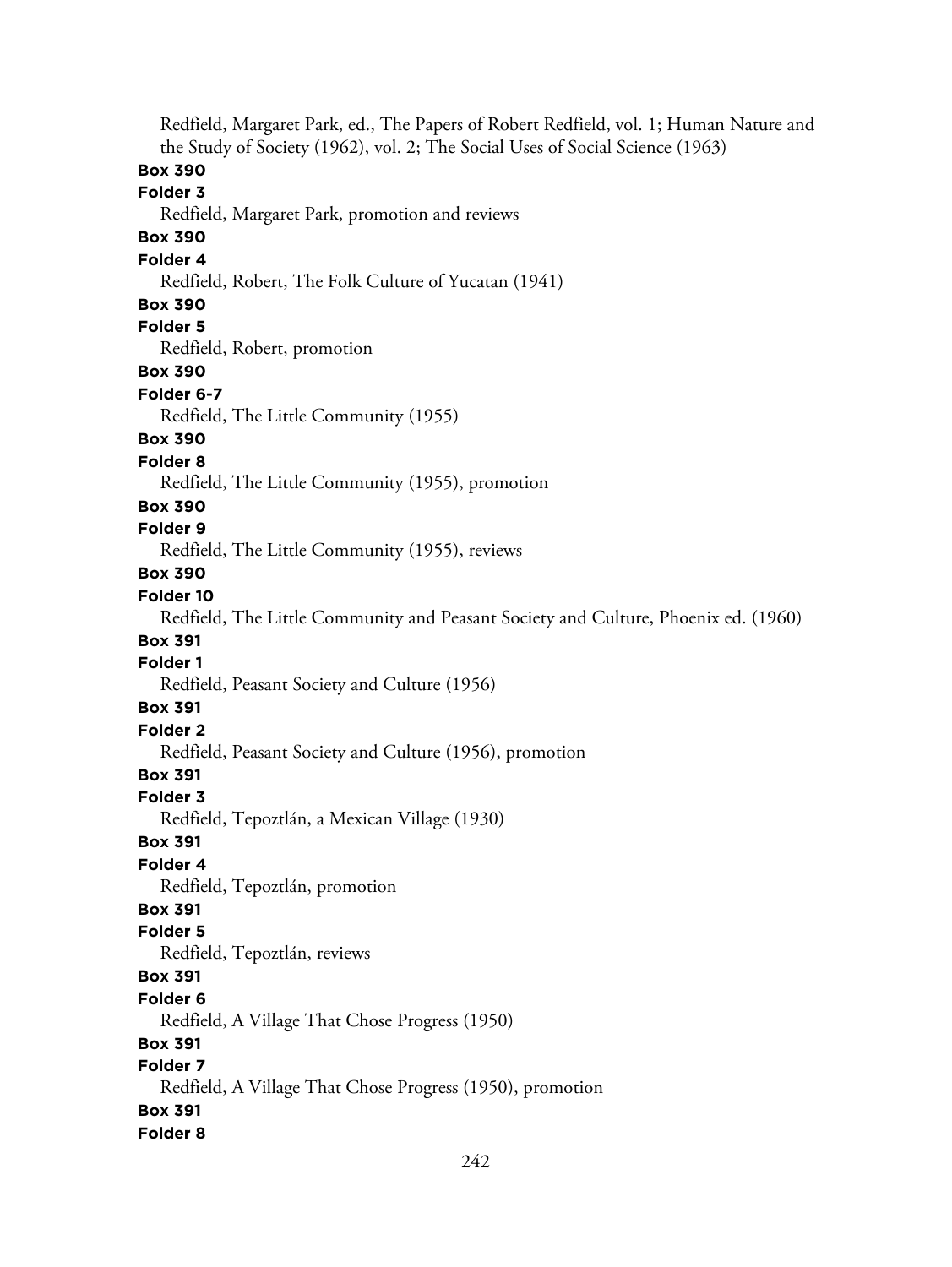Redfield, A Village That Chose Progress (1950), Phoenix ed. (1962) **Box 391 Folder 9** Redfield, Robert, and Alfonso Villa Rojas, Chan Kom (1934) **Box 391 Folder 10** Redus, Morgan Ward, The Text of the Major Festivals of the Menologion in the Greek Gospel Lectionary (1936) **Box 391 Folder 11** Reed, C. I., H. C. Struck, and I. E. Steck, Vitamin D (1939) **Box 391 Folder 12** Reed, Charles B., The Masters of the Wilderness (1914) **Box 391 Folder 13** Reed, Thomas H., Four Years of Network Broadcasting (1937) **Box 392 Folder 1-3** Reel, A. Frank, The Case of General Yamashita (1949) **Box 392 Folder 4** Reel, A. Frank, promotion **Box 392 Folder 5** Reel, A. Frank, promotion and reviews **Box 392 Folder 6-7** Reel, A. Frank, reviews **Box 392 Folder 8** Rees, Albert, The Economics of Trade Unions (1962) **Box 392 Folder 9** Rees, Albert, promotion **Box 392 Folder 10** Rees, Kelley, The Rule of Three Actors in the Classical Greek Drama (1908) **Box 393 Folder 1** Reeve, William D., and Raleigh Schorling, A Review of High-School Mathematics (1915) **Box 393 Folder 2** Reeves, Floyd Wesley, ed., Education for Rural America (1945) **Box 393 Folder 3**

### 243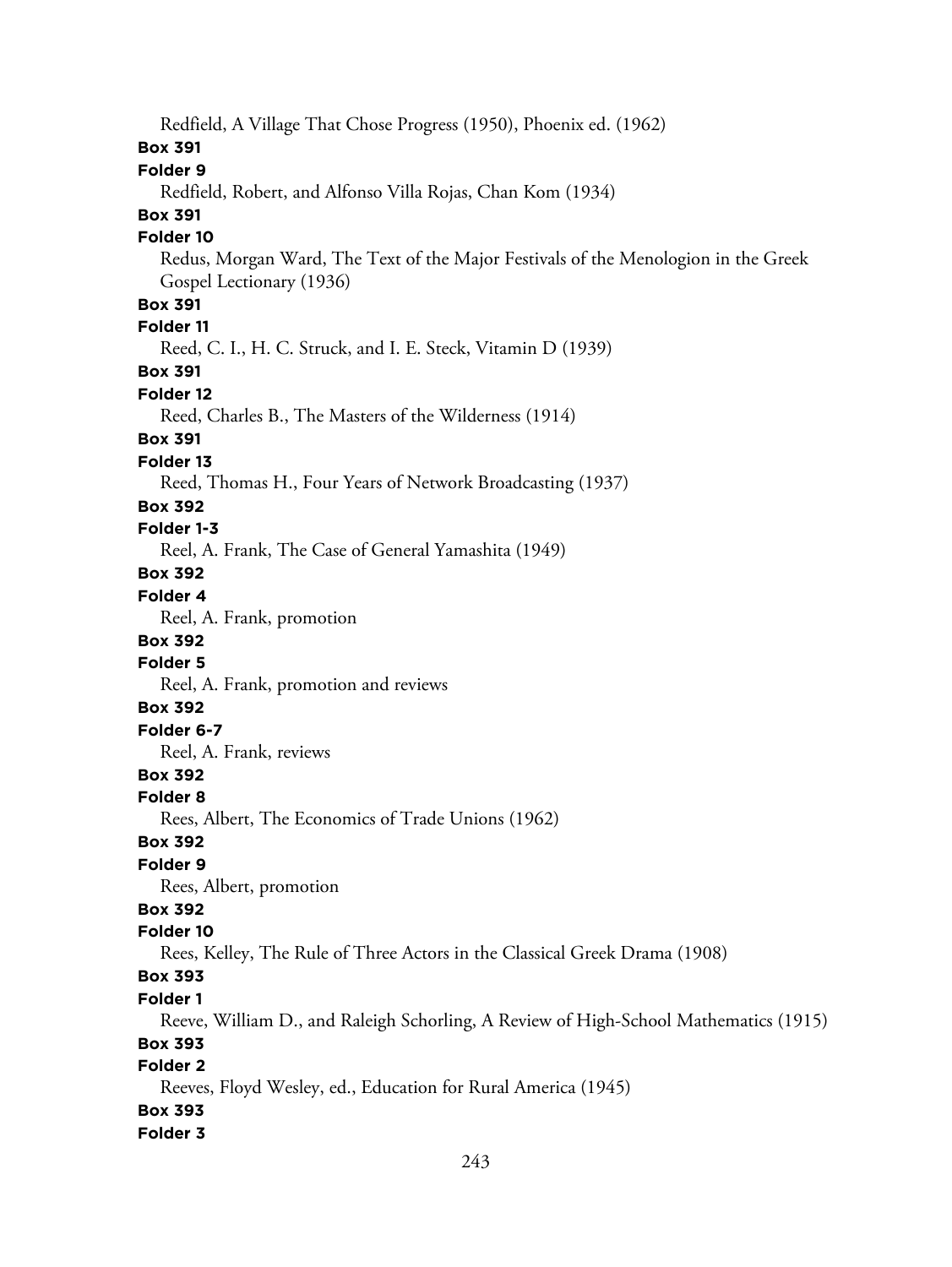Reeves, Floyd Wesley, promotion and reviews

### **Box 393**

# **Folder 4**

Reeves, Floyd Wesley, John Dale Russell, H. C. Gregg, A. J. Brumbaugh, and L. E. Blauch, The Liberal Arts College (1932)

## **Box 393**

### **Folder 5-6**

Reeves, Floyd Wesley, et al., eds., The University of Chicago Survey (1933), general correspondence

# **Box 393**

#### **Folder 7**

Reeves, Floyd Wesley, promotion

### **Box 393**

#### **Folder 8**

Reeves, Floyd Wesley, reviews

#### **Box 393**

### **Folder 9**

Reeves, Floyd Wesley, vol. 1, Trends in University Growth

# **Box 393**

### **Folder 10**

Reeves, Floyd Wesley, vol. 2, The Organization and Administration of the University

#### **Box 393**

### **Folder 11**

Reeves, Floyd Wesley, vol. 3, The University Faculty

### **Box 393**

# **Folder 12**

Reeves, Floyd Wesley, vol. 4, Instructional Problems in the University

### **Box 393**

### **Folder 13**

Reeves, Floyd Wesley, vol. 5, Admission and Retention of University Students and vol. 6, The Alumni of the Colleges

### **Box 393**

### **Folder 14**

Reeves, Floyd Wesley, vol. 7, The University Libraries, and vol. 8, University Extension Services

# **Box 393**

### **Folder 15**

Reeves, Floyd Wesley, vol. 9, University Plant Facilities, and vol. 10, Some University Student Problems

# **Box 393**

### **Folder 16**

Reeves, Floyd Wesley, vol. 11, Class Size and University Costs, and vol. 12, The Oriental Institute, by James H. Breasted

# **Box 393**

#### **Folder 17**

Reich, Jerome R., Leisler's Rebellion (1953)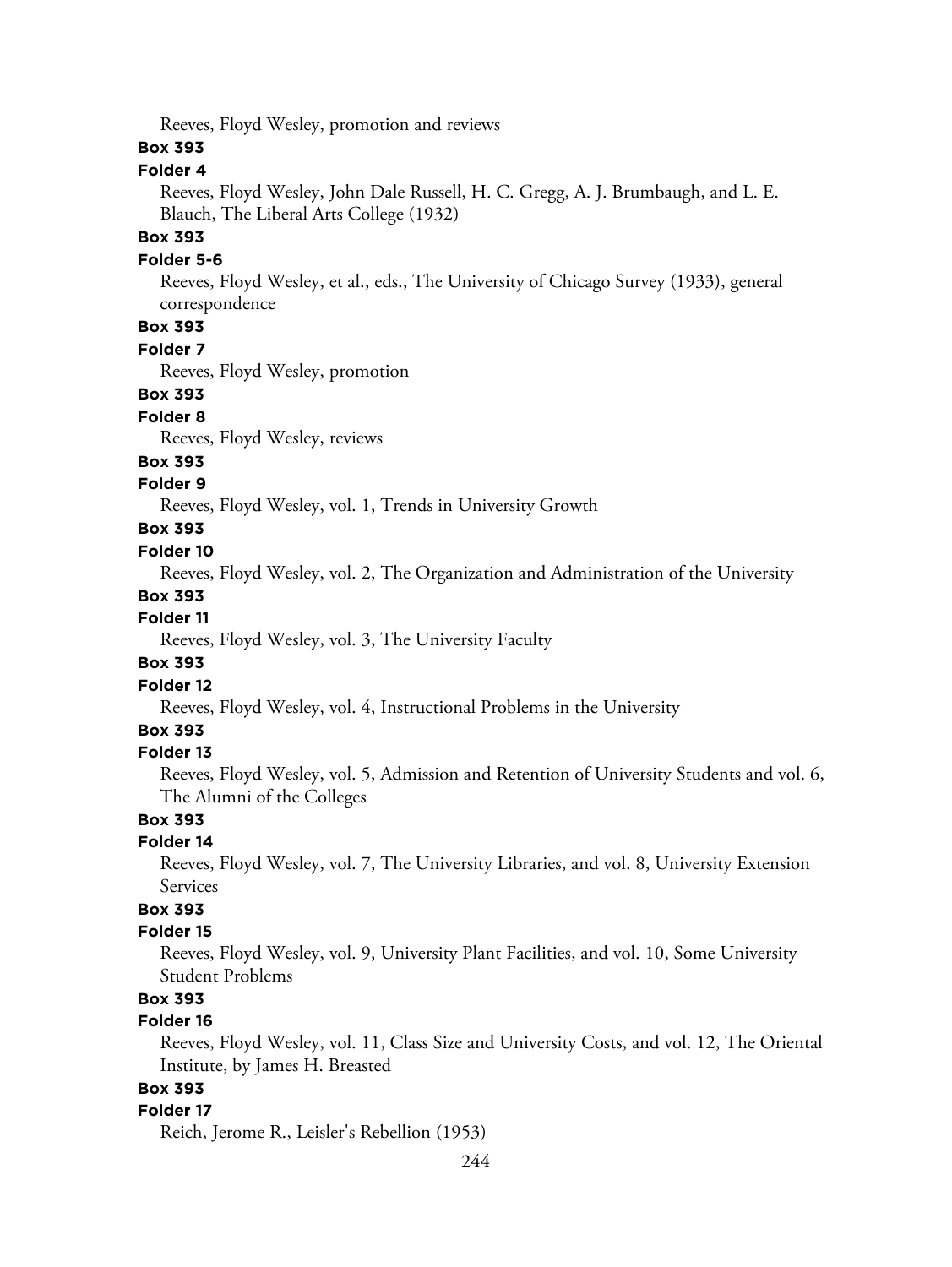**Folder 18** Reich, Jerome R., promotion and reviews **Box 394 Folder 1** Reichel-Dolmatoff, Gerardo, and Alicia • Dussan de Reichel, The People of Aritama (1962) **Box 394 Folder 2** Reichel-Dolmatoff, Gerardo, promotion and reviews **Box 394 Folder 3** Reichenbach, Hans, Experience and Prediction (1938) **Box 394 Folder 4** Reichenbach, Hans, promotion and reviews **Box 394 Folder 5** Reid, Helen Dwight, International Servitudes in Law and Practice (1932) **Box 394 Folder 6** Reid, Margaret G., Housing and Income (1962) **Box 394 Folder 7** Reid, Margaret G., promotion and reviews **Box 394 Folder 8** Reiter, Elmar R., Jet-Stream Meteorology (1963) **Box 394 Folder 9** Reiter, Elmar R., promotion and reviews • [Renaissance Society. See- Rich, Daniel C.; Rothschild, Edward F.; Sweeney, James J.] **Box 394 Folder 10** Resek, Carl, Lewis Henry Morgan, American Scholar (1960) **Box 394 Folder 11** Resek, Carl, promotion and reviews **Box 395 Folder 1** Reynolds, Myra, The Treatment of Nature in English Poetry between Pope and Wordsworth (1909) and The Poems of Anne, Countess of Winchilsea (1903) **Box 395 Folder 2** Rhoads, Elmer Lamont, Merchandising Packinghouse Products (1929)

### **Box 395**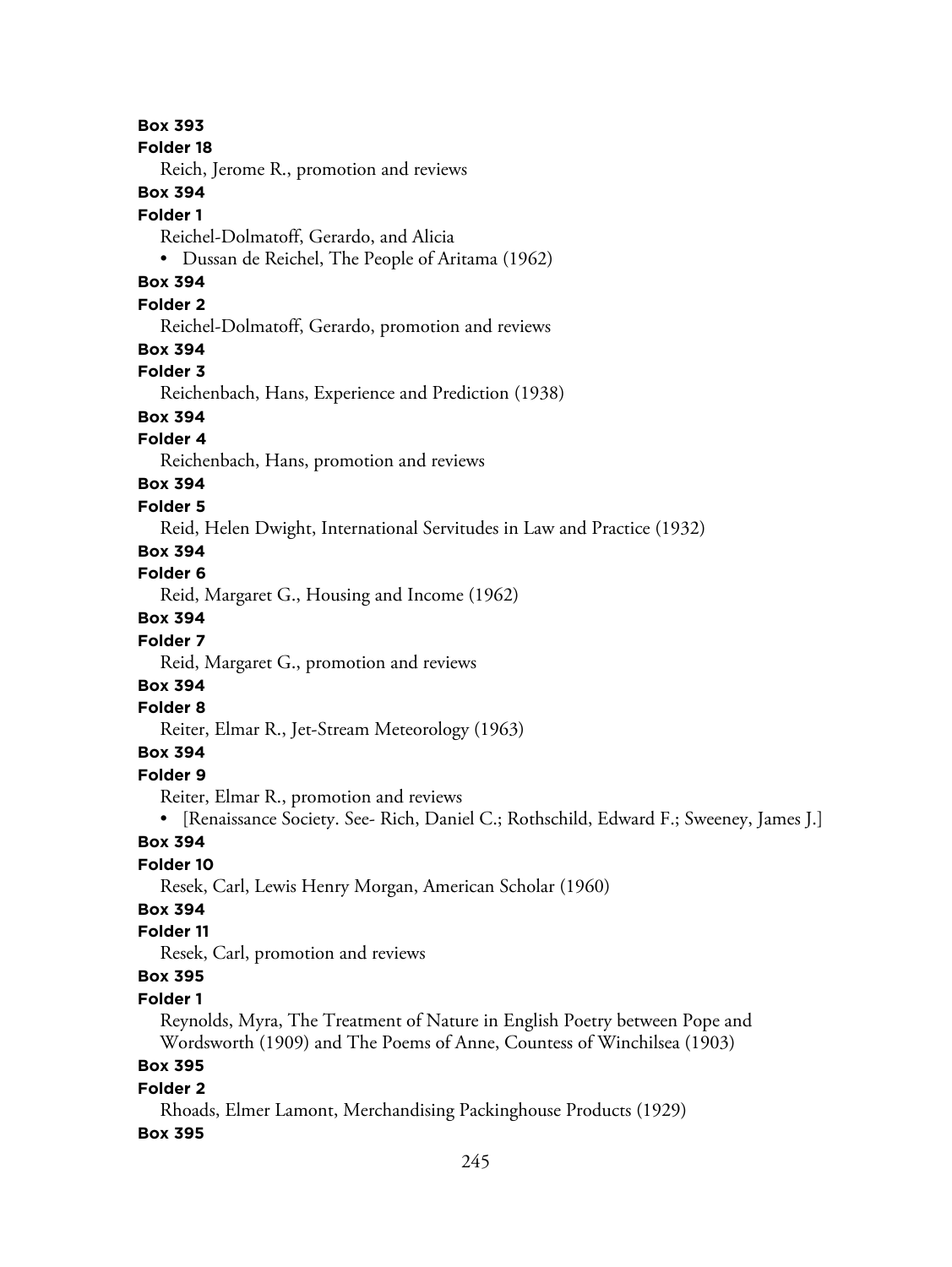**Folder 3** Rice, Stuart A., ed., Methods in Social Science (1931) **Box 395 Folder 4** Rice, Stuart A., ed., promotion and reviews **Box 395 Folder 5-6** Rice University Semicentennial Series (1962-1963) • See also- individual authors **Box 395 Folder 7** Rich, Daniel Catton, Seurat and the Evolution of "La Grande Jatte" (1935) **Box 395 Folder 8** Rich, Daniel Catton, ed., Seurat; Paintings and Drawings (1958) **Box 395 Folder 9** Richards, I. A., Speculative Instruments (1955) **Box 395 Folder 10** Richards, I. A., promotion and reviews **Box 395 Folder 11** Richardson, E. P., Washington Allston (1948) **Box 395 Folder 12** Richardson, Emeline, The Etruscans (1964) **Box 395 Folder 13** Richter, George Martin, Andrea dal Castangno (1943) **Box 395 Folder 14** Richter, Giorgia da Castelfranco (1937) **Box 396 Folder 1** Richter, Werner, Re-educating Germany, trans. Paul Lehman (1945) **Box 396 Folder 2** Rickert, Edith, New Methods for the Study of Literature (1927) **Box 396 Folder 3** Rickert, Margaret, The Reconstructed Carmelite Missal (1952) **Box 396 Folder 4** Rickert, Margaret, promotion and reviews **Box 396**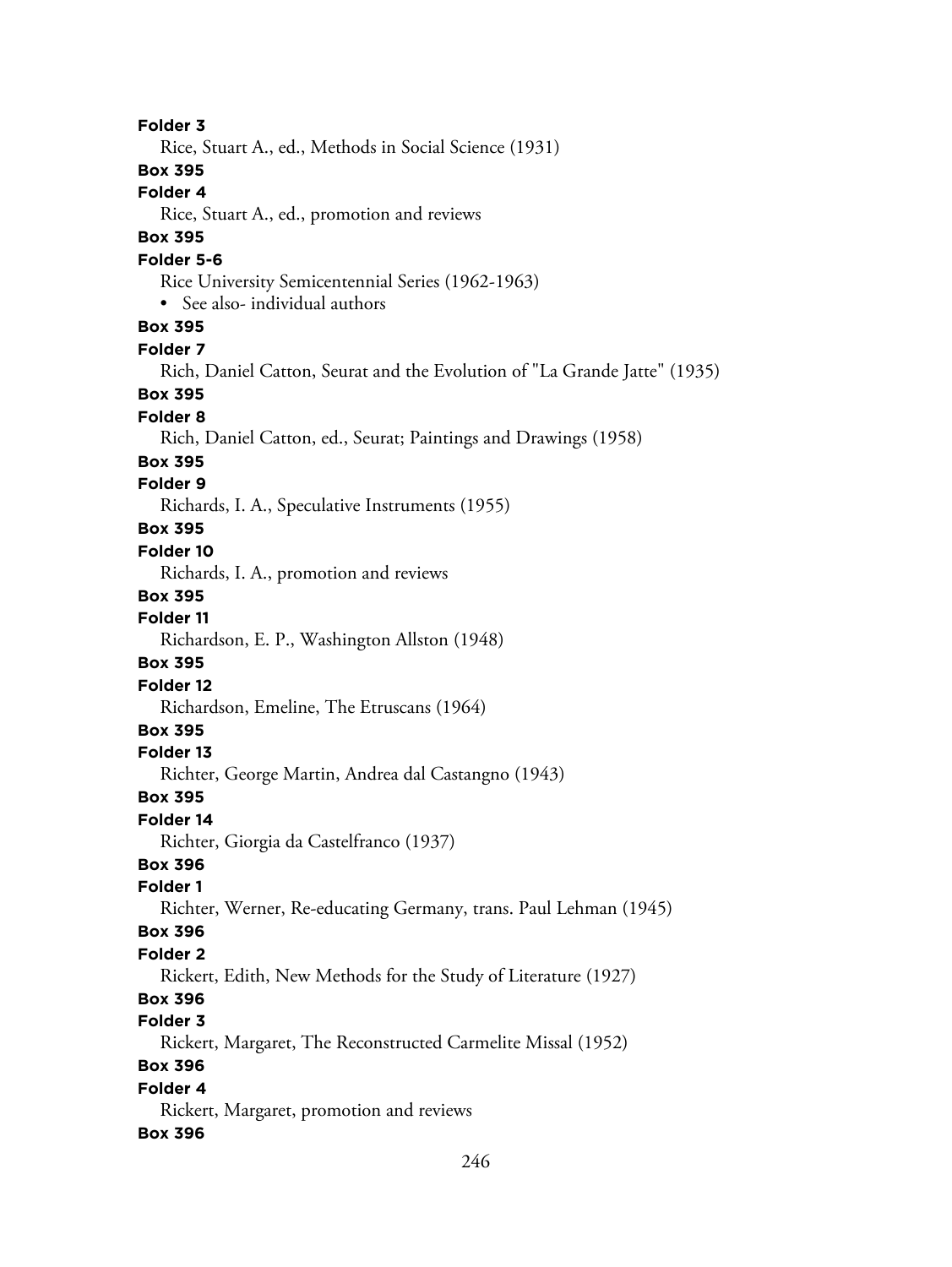**Folder 5** Riddell, Agnes, Flaubert and Maupassant (1920) **Box 396 Folder 6** Riddle, Donald W., The Gospels (1939) **Box 396 Folder 7** Riddle, Jesus and the Pharisees (1928) **Box 396 Folder 8** Riddle, The Martyrs (1931) **Box 396 Folder 9** Riddle, Donald W., and Harold H. Hutson, New Testament Life and Literature (1946) **Box 396 Folder 10** Riddle, Donald W., promotion and reviews **Box 397 Folder 1** Ridge, Martin, Ignatius Donnelly (1962) **Box 397 Folder 2** Ridge, Martin, promotion and reviews **Box 397 Folder 3** Ridgley, Douglas C., The Geography of Illinois (1921) **Box 397 Folder 4** Ridley, Clarence E., and Orin F. Nolting, The City-Manager Profession (1934) **Box 397 Folder 5** Ridolfi, Roberto, The Life of Niccolò Machiavelli, trans. Cecil Grayson (1963) **Box 397 Folder 6** Ridolfi, Roberto, promotion and reviews **Box 397 Folder 7** Riehl, Herbert, and George P. Cressman, Studies of Upper Air Conditions in Low Latitudes (1948) **Box 397 Folder 8** Riese, Hertha, Heal the Hurt Child (1962) **Box 397 Folder 9** Riese, Hertha, editing and production **Box 398**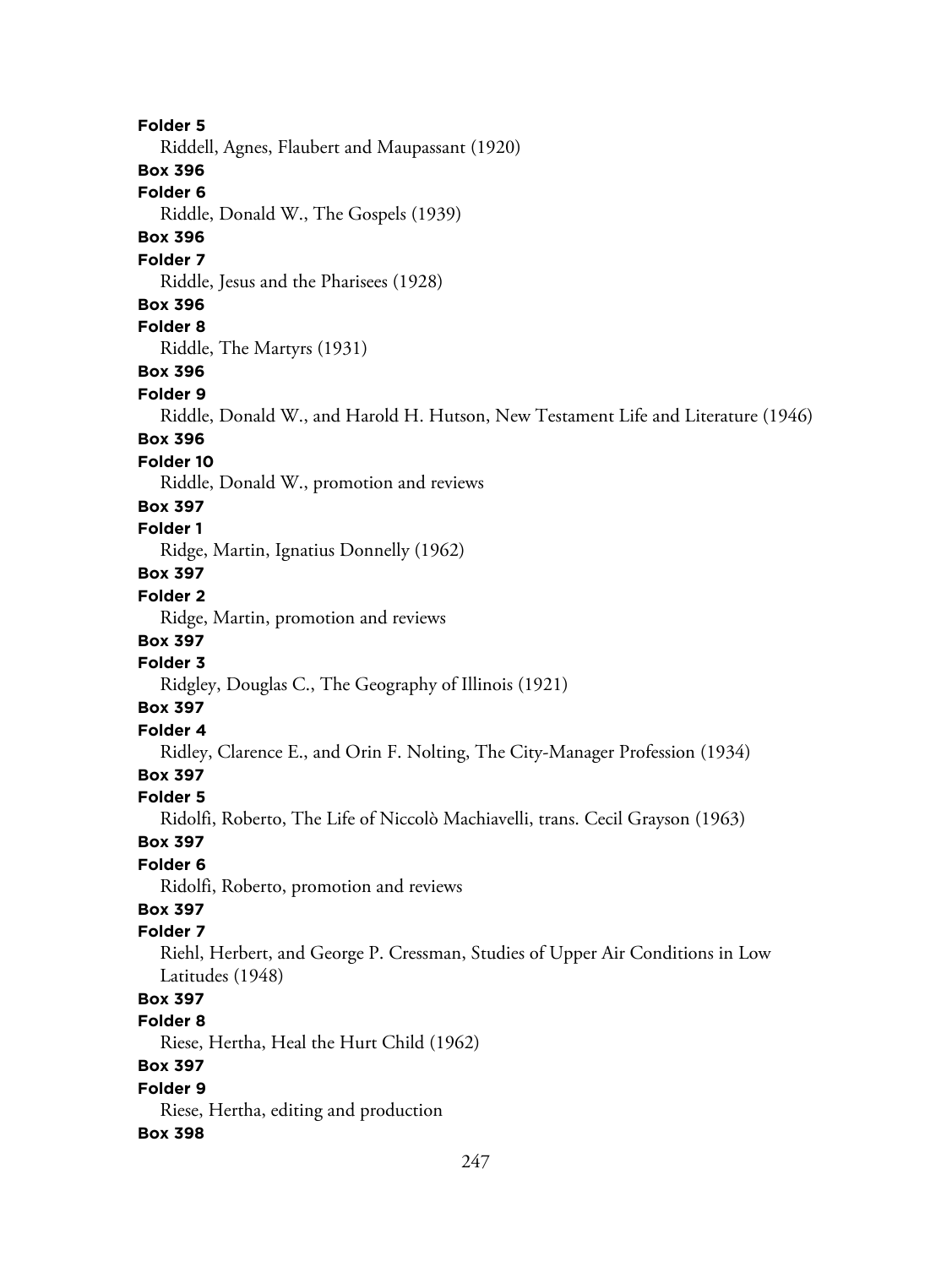**Folder 1** Riese, Hertha, promotion **Box 398 Folder 2** Riese, Hertha, reviews **Box 398 Folder 3** Riha, Thomas, ed., Readings in Russian Civilization (1964) **Box 398 Folder 4** Riha, Thomas, promotion and reviews **Box 398 Folder 5** Riha, Thomas, 2d ed. (1969) **Box 398 Folder 6** Riley, Ralph J., A Working Manual for Juvenile Court Officers (1932) **Box 398 Folder 7** Rippy, J. Fred, America and the Strife of Europe (1938) **Box 398 Folder 8** Rippy, J. Fred, José Vasconcelos, and Guy Stevens, Mexico (1928) **Box 398 Folder 9** Rivers, Wilga, The Psychologist and the Foreign-Language Teacher (1964) **Box 398 Folder 10** Roberts, Lydia Jane, Nutrition Work with Children (1927) **Box 399 Folder 1** Robertson, David Allan, The Quarter-Centennial Celebration of the University of Chicago, June 2 to 6, 1916 (1918) **Box 399 Folder 2** Robertson, The University of Chicago; An Official Guide (1916) **Box 399 Folder 3** Robertson, D. H., Money (1959) **Box 399 Folder 4-5** Robinson, Benjamin W., The Life of Paul (1918) **Box 399 Folder 6** Robinson, Benjamin W., promotion and reviews **Box 399**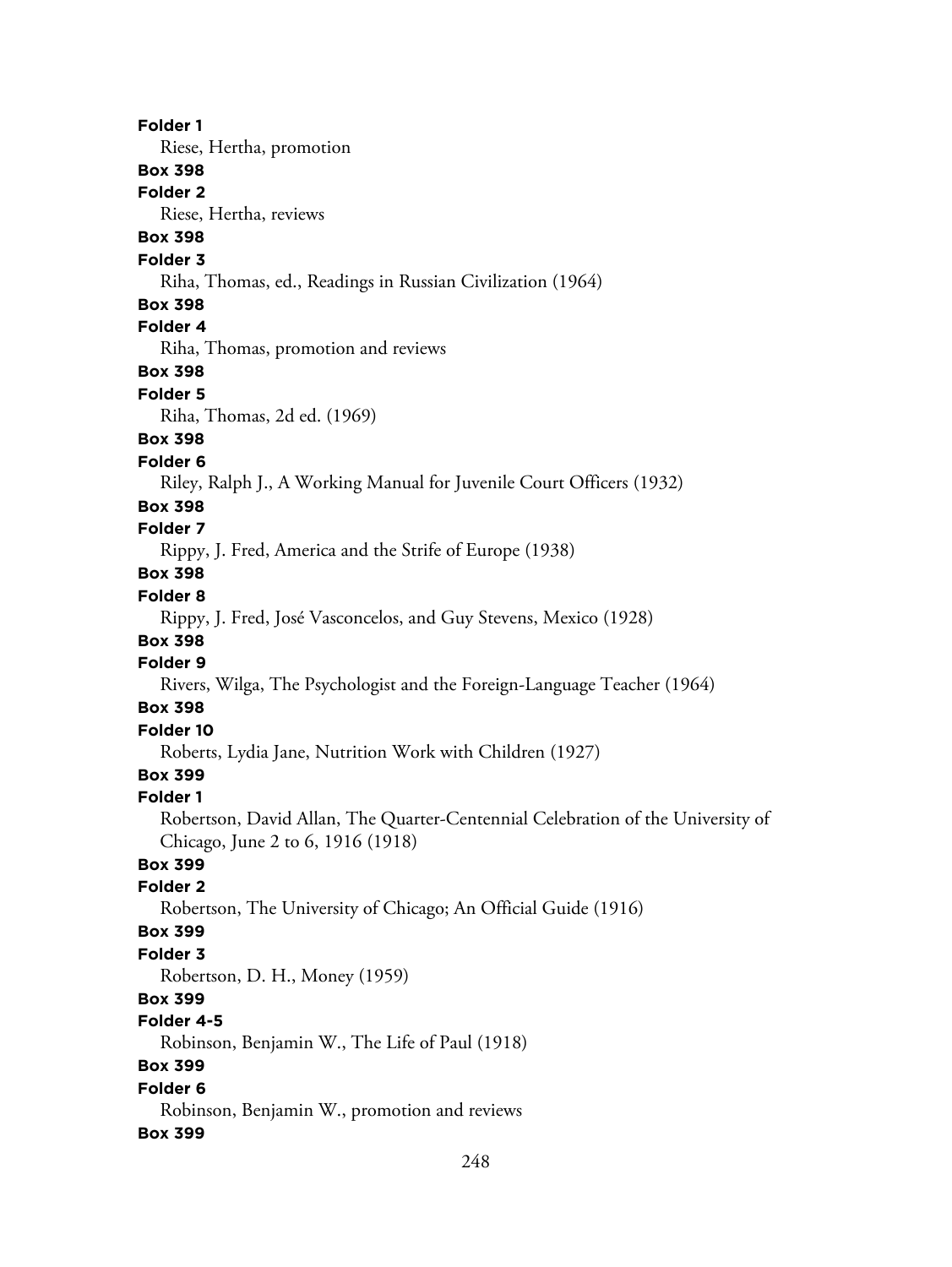### **Folder 7**

Robinson, E. A. G., The Structure of Competitive Industry (1959)

# **Box 399**

# **Folder 8**

Robinson, Edward Stevens, and Florence Richardson-Robinson, eds., Readings in General Psychology (1923)

# **Box 399**

# **Folder 9**

Robinson, Helen Mansfield, Why Pupils Fail in Reading (1946)

# **Box 399**

### **Folder 10**

Robinson, Helen Mansfield, promotion and reviews

• See also- Supplementary Education Monographs

# **Box 399**

# **Folder 11**

Robinson, Henry B., Syntax of the Participle in the Apostolic Fathers in the Editio Minor of Gebhardt-Harnack-Zahn (1913)

### **Box 400**

### **Folder 1-3**

Robinson, Ivor, Alfred Schild, and E. L. Schucking, eds., Quasi-Stellar Sources and Gravitational Collapse (1965)

### **Box 400**

# **Folder 4**

Robinson, Ivor, promotion and reviews

### **Box 400**

### **Folder 5**

Robinson, Willard H., The Parables of Jesus in Their Relation to His Ministry (1928)

#### **Box 400**

### **Folder 6**

Robson, William A., ed., Public Enterprise (1937)

#### **Box 400**

#### **Folder 7**

Rochedieu, Charles A., Bibliography of French Translations of English Works, 1700-1800 (1948)

# **Box 400**

# **Folder 8**

Rockefeller, David, Unused Resources and Economic Waste (1941)

# **Box 400**

### **Folder 9-10**

Röpke, Wilhelm, The Social Crisis in Our Time, trans. Annette and Peter Schiffer Jacobsohn (1950)

### **Box 401**

### **Folder 1**

Röpke, Wilhelm, promotion **Box 401**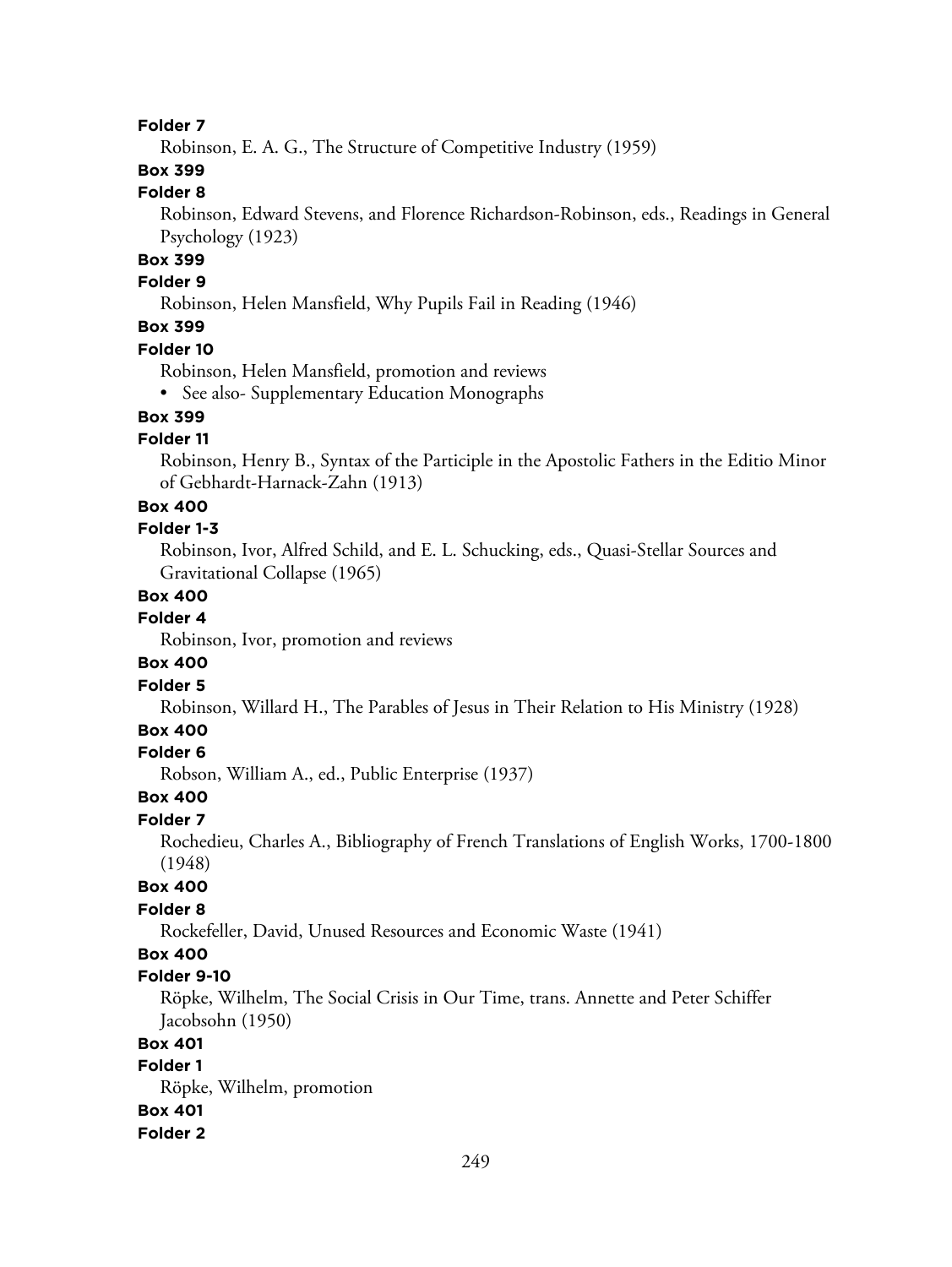Röpke, Wilhelm, reviews **Box 401 Folder 3** Rogers, Carl R., and Rosalind F. Dymond, eds., Psychotherapy and Personality Change (1954) **Box 401 Folder 4** Rogers, Carl R., promotion **Box 401 Folder 5** Rogers, Carl R., reviews **Box 401 Folder 6** Rohr, Donald G., The Origins of Social Liberalism in Germany (1963) **Box 402 Folder 1** Roland, Charles P., The Confederacy (1960) **Box 402 Folder 2** Roland, Charles P., promotion **Box 402 Folder 3** Roland, Charles P., reviews **Box 402 Folder 4-5** Romer, Alfred Sherwood, Osteology of the Reptiles (1956) **Box 402 Folder 6** Romer, Alfred Sherwood, reviews **Box 402 Folder 7** Romer, Vertebrate Paleontology, 2d ed. (1945), 3d ed. (1966) **Box 402 Folder 8** Romer, The Vertebrate Story (1959) **Box 402 Folder 9** Romer, The Vertebrate Story (1959), promotion **Box 402 Folder 10** Romer, The Vertebrate Story (1959), promotion, reviews **Box 402 Folder 11** Rorem, Clarence Rufus, Accounting Method (1928) **Box 403 Folder 1**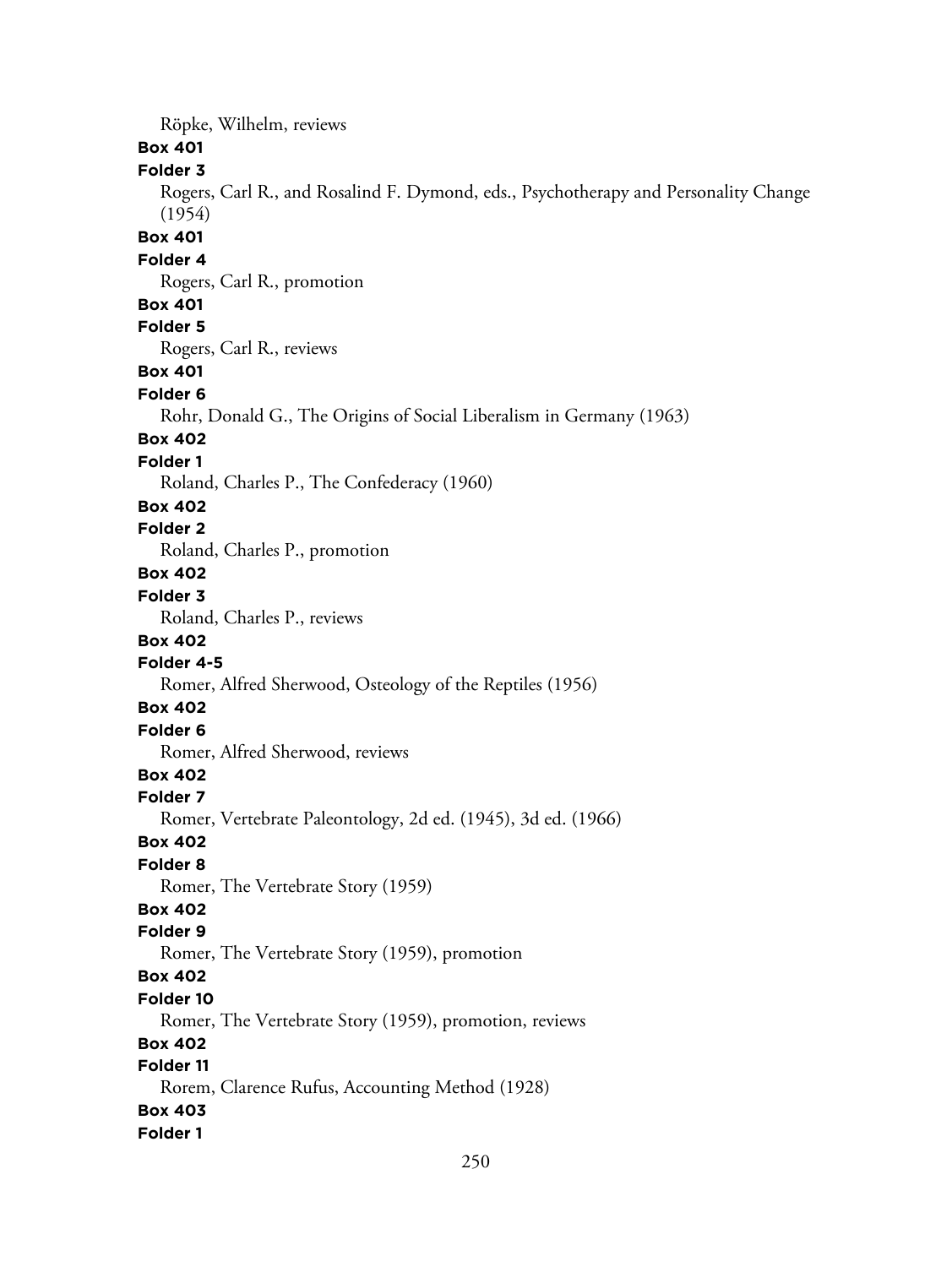Rorem, The Public's Investment in Hospitals (1930) **Box 403 Folder 2** Rose, Marc, and R. L. Horne, Money (1935) **Box 403 Folder 3** Rosén, Haiim B., A Textbook of Israeli Hebrew (1962) **Box 403 Folder 4** Rosén, Haiim B., production **Box 403 Folder 5** Rosén, Haiim B., reviews **Box 403 Folder 6** Rosenberg, Charles E., The Cholera Years (1962) **Box 403 Folder 7** Rosenberg, Charles E., promotion **Box 403 Folder 8** Rosenberger, Jesse Leonard, In Pennsylvania-German Land (1929) **Box 403 Folder 9** Rosenberger, The Pennsylvania Germans (1923) **Box 403 Folder 10** Rosenberger, Rochester and Colgate (1925) **Box 403 Folder 11** Rosenberger, Through Three Centuries (1922) **Box 404 Folder 1** Rosenheim, Edward W., Jr., Swift and the Satirist's Art (1963) **Box 404 Folder 2** Rosenheim, Edward W., promotion and reviews **Box 404 Folder 3-4** Rosenheim, What Happens in Literature (1960) **Box 404 Folder 5** Rosenheim, What Happens in Literature (1960) promotion and reviews **Box 404 Folder 6** Ross, Frank Elmore, and Mary R. Calvert, Atlas of the Northern Milky Way (1934)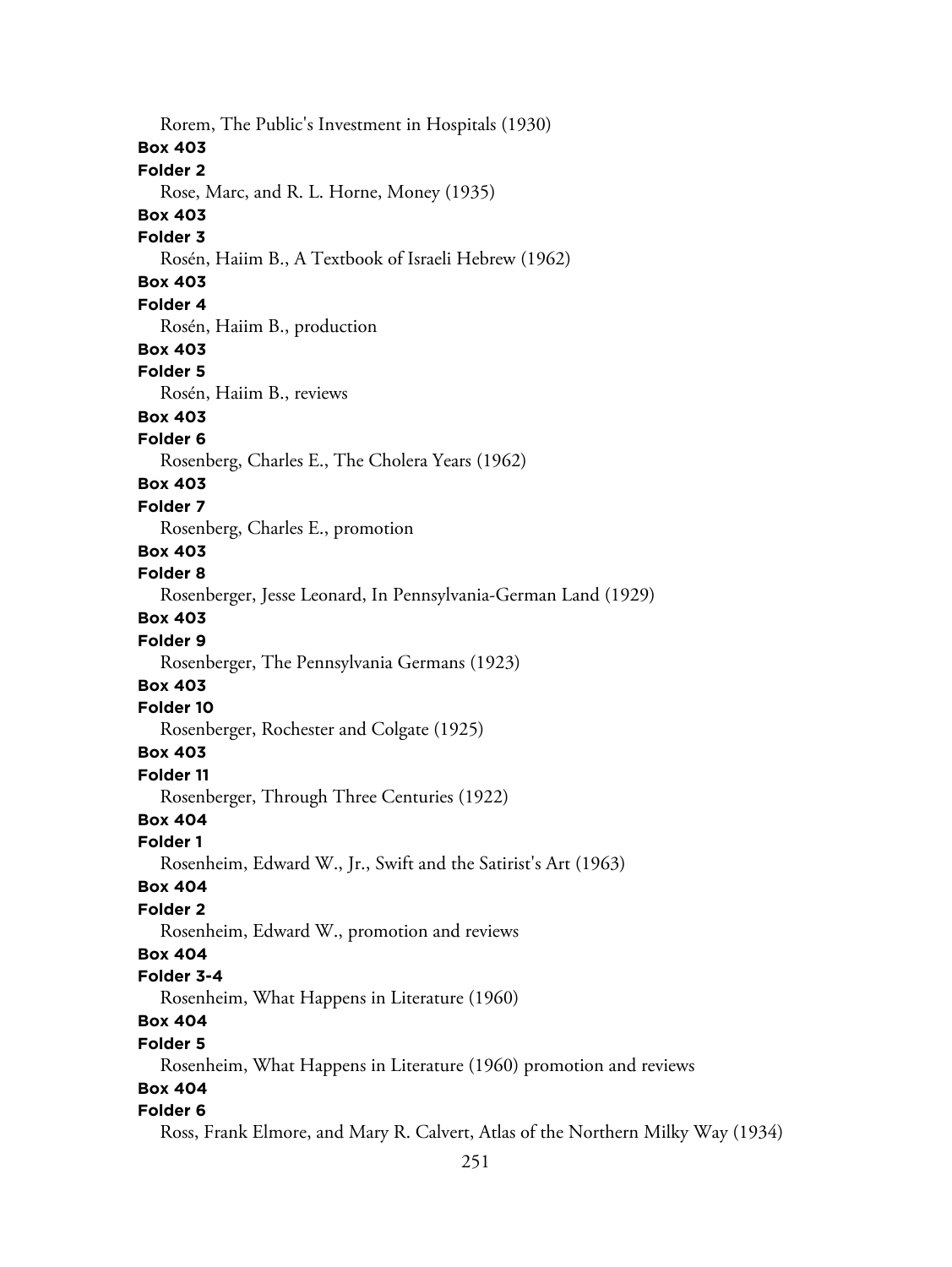**Box 404 Folder 7** Roth, Lloyd J., ed., Isotopes in Experimental Pharmacology (1965) **Box 404 Folder 8-9** Rothman, Stephen, Physiology and Biochemistry of the Skin (1954) **Box 404 Folder 10** Rothman, Stephen, promotion **Box 404 Folder 11** Rothman, Stephen, reviews **Box 405 Folder 1** Rothschild, Edward Francis, The Meaning of Unintelligibility in Modern Art (1934) **Box 405 Folder 2** Royce, William Hobart, A Balzac Bibliography (1929) **Box 405 Folder 3** Royce, Indexes to A Balzac Bibliography (1930) **Box 405 Folder 4** Rubinow, Isaac Max, ed., The Care of the Aged (1930) **Box 405 Folder 5** Rudd, Herbert Finley, Chinese Social Origins (1928) **Box 405 Folder 6** Rudnick, Dorothea, ed., Cytodifferentiation (1958) **Box 405 Folder 7** Rudnick, ed., Embryonic Nutrition (1958) **Box 405 Folder 8** Ruffer, Marc Armand, Studies in the Paleopathology of Egypt, ed. Roy L. Moodie (1921) **Box 405 Folder 9** Russell, Henry Morris, and Charlotte E. Moore, The Masses of the Stars (1940) **Box 405 Folder 10-11** Russell, John Dale, The Finance of Higher Education, rev. ed. (1954) **Box 405 Folder 12** Russell, John Dale, promotion **Box 406**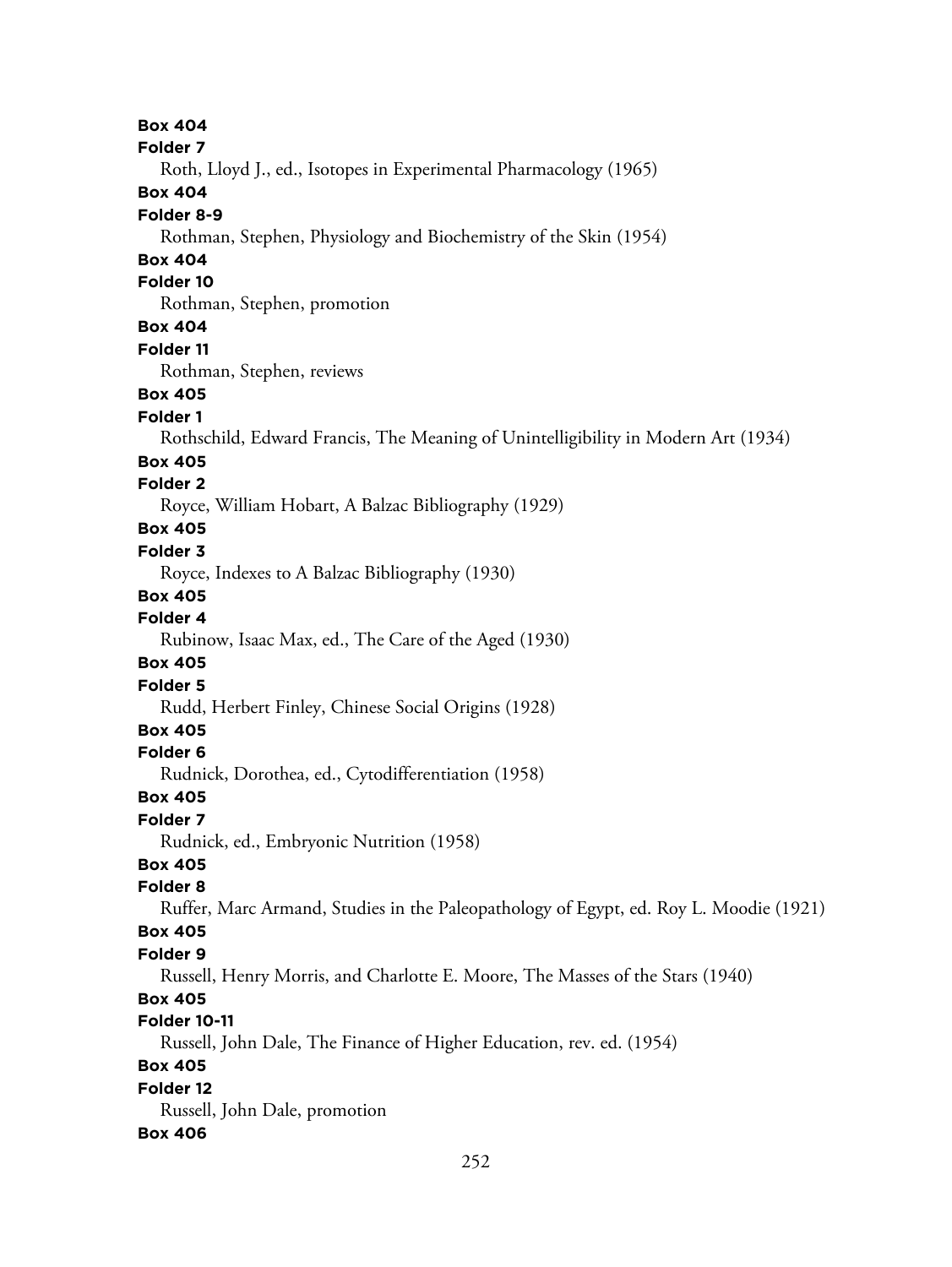**Folder 1**

Russell, ed., Proceedings of the Conference on Business Administration in Colleges and Universities (1936)

**Box 406**

#### **Folder 2**

Russell, John Dale, and Floyd W. Reeves, Administration (1936) and Finance (1935)

## **Box 406**

## **Folder 3**

Russo, William, Composing for the Jazz Orchestra (1961)

#### **Box 406**

**Folder 4** Russo, William, promotion **Box 406**

# **Folder 5**

Ryder, Arthur W., trans., The Bhagavadgita (1929)

#### **Box 406**

#### **Folder 6**

Ryder, trans., Gold's Gloom (1925)

#### **Box 406**

#### **Folder 7**

Ryder, trans., The Panchatantra (1925)

#### **Box 406**

**Folder 8**

Ryder, trans., Pocket Books ed.

## **Box 406**

**Folder 9** Ryder, trans., 1955 reprint

# **Box 406**

# **Folder 10**

Ryder, trans., Phoenix ed. (1964)

#### **Box 406**

**Folder 11**

#### Ryder, trans., promotion

### **Box 406**

#### **Folder 12-13**

Ryder, trans., reviews

#### **Box 406**

#### **Folder 14**

Ryder, trans., The Ten Princes (1927)

## **Box 406**

# **Folder 15**

Ryder, trans., Phoenix ed. (1961)

# **Box 407**

#### **Folder 1** Rylaarsdam, J. Coert, Revelation in Jewish Wisdom Literature (1946)

#### **Box 407**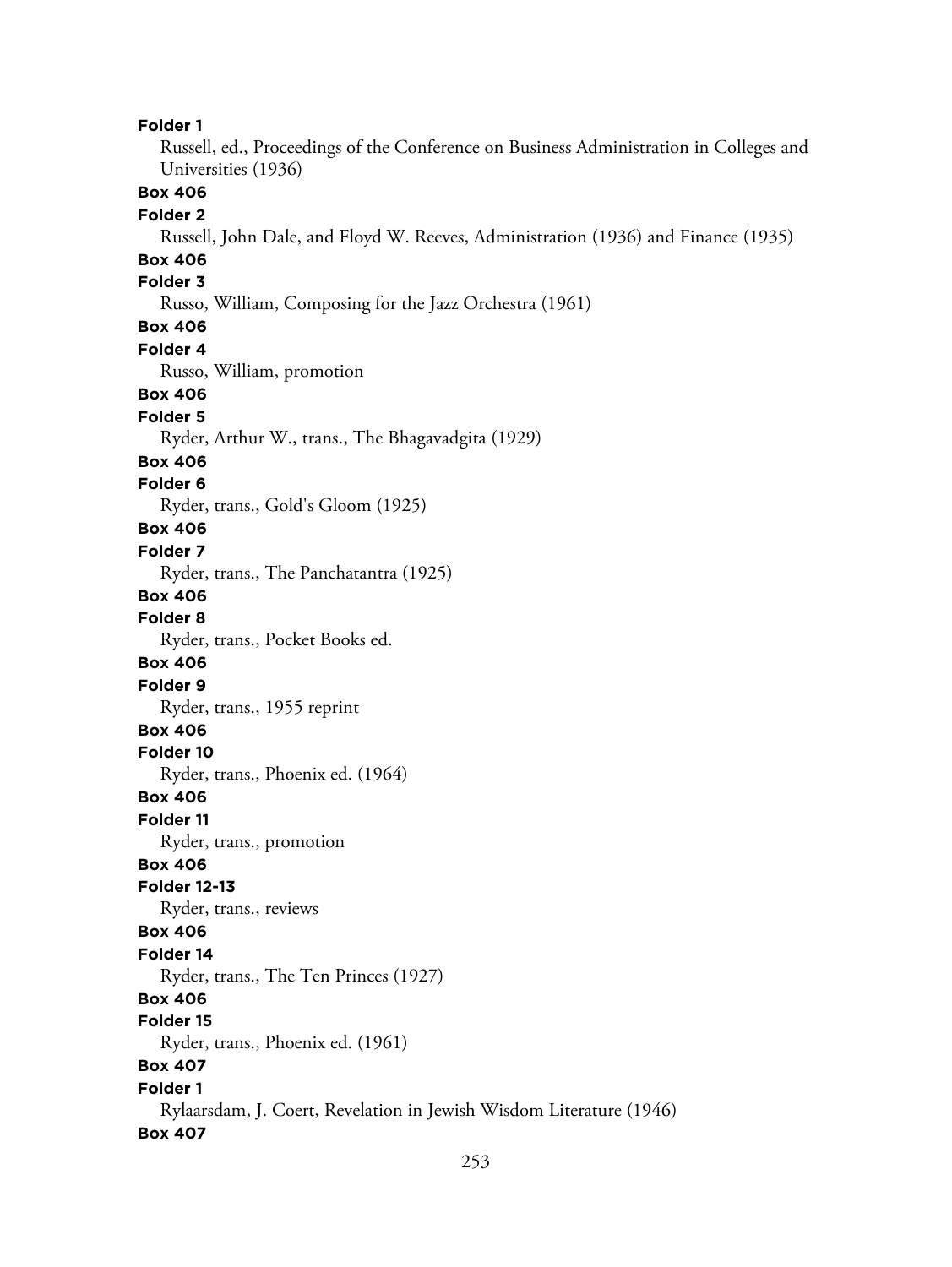#### **Folder 2**

Rylaarsdam, J. Coert, promotion and reviews

## **Box 407**

## **Folder 3**

Saenz, Moises, and Herbert I. Priestley, Some Mexican Problems (1926)

# **Box 407**

### **Folder 4**

Sage, Evan Taylor, The Pseudo-Ciceronian Consolatio (1910)

### **Box 407**

# **Folder 5**

Saintonge, Paul F., Leslie G. Burgevin, and Helen Griffith, Horace (1936)

## **Box 407**

#### **Folder 6**

Salisbury, Harrison E., Moscow Journal (1961)

### **Box 407**

# **Folder 7**

Salisbury, Harrison E., promotion

# **Box 407**

# **Folder 8**

Salisbury, Harrison E., reviews

#### **Box 407**

#### **Folder 9**

Salisbury, Rollin D., ed., Outlines of Geologic History with Especial Reference to North America-(1910)

#### **Box 407**

#### **Folder 10**

Salisbury, Rollin D., and William C. Alden, The Geography of Chicago and Its Environs (1899)

## **Box 408**

## **Folder 1-2**

Santillana, Giorgio de, The Crime of Galileo (1955)

# **Box 408**

**Folder 3-4**

Santillana, Giorgio de, promotion

### **Box 408**

## **Folder 5-6**

Santillana, Giorgio de, reviews

## **Box 408**

## **Folder 7-8**

Santillana, The Origins of Scientific Thought (1961)

# **Box 408**

#### **Folder 9**

Santillana, The Origins of Scientific Thought (1961), promotion

### **Box 408**

#### **Folder 10**

Santillana, The Origins of Scientific Thought (1961), reviews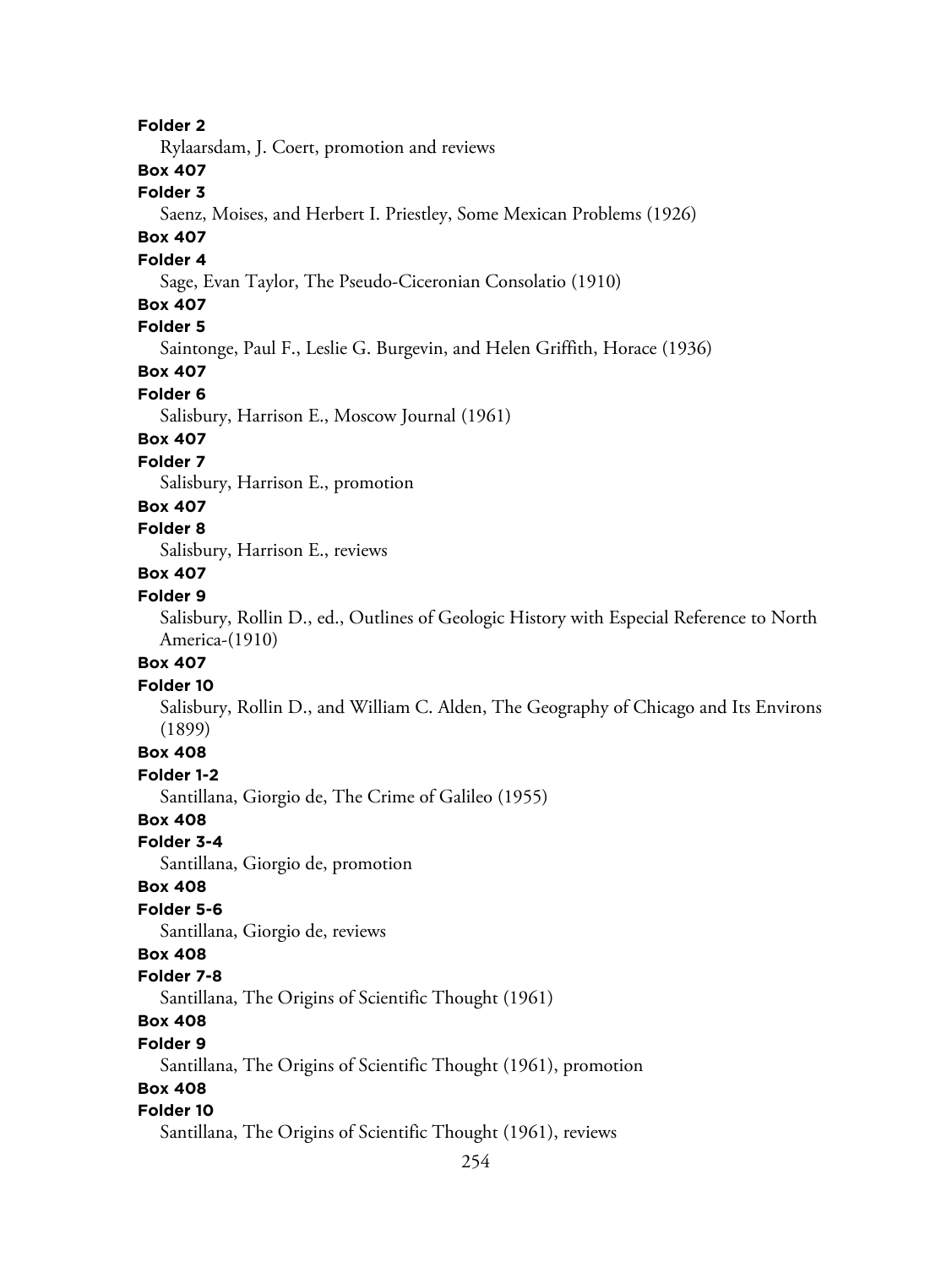• See also- Galilei, Galileo; Neurath, Otto, et al.

## **Box 409**

# **Folder 1-2**

Saucier, Walter J., Principles of Meteorological Analysis (1955)

# **Box 409**

### **Folder 3**

Saucier, Walter J., promotion and reviews

# **Box 409**

# **Folder 4**

Sauer, Carl O., The Geography of the Ozark Highland of Missouri (1920)

# **Box 409**

#### **Folder 5**

Sauer, Carl O., Gilbert H. Cady, and Henry C. Cowles, Starved Rock State Park and Its Environs (1918)

## **Box 409**

# **Folder 6**

Saunders, Kenneth James, Epochs in Buddhist History (1924)

#### **Box 409**

# **Folder 7**

Sayre, Francis Bowes, The Protection of American Export Trade, 1939 (1940)

# **Box 409**

# **Folder 8-11**

Scafer, Paul W., Pathology in General Surgery (1950)

#### **Box 410**

#### **Folder 1-2**

Scafer, Paul W., promotion

# **Box 410**

**Folder 3**

Schaller, George B., The Mountain Gorilla (1963)

# **Box 410**

#### **Folder 4**

Schaller, George B., Phoenix ed. (1976)

#### **Box 410**

## **Folder 5**

Schaller, George B., promotion and reviews

# **Box 410**

## **Folder 6-7**

Schaller, The Year of the Gorilla (1964)

# **Box 410**

## **Folder 8**

Schaller, The Year of the Gorilla (1964), production

## **Box 410**

# **Folder 9**

Schaller, The Year of the Gorilla (1964), promotion **Box 410**

## **Folder 10**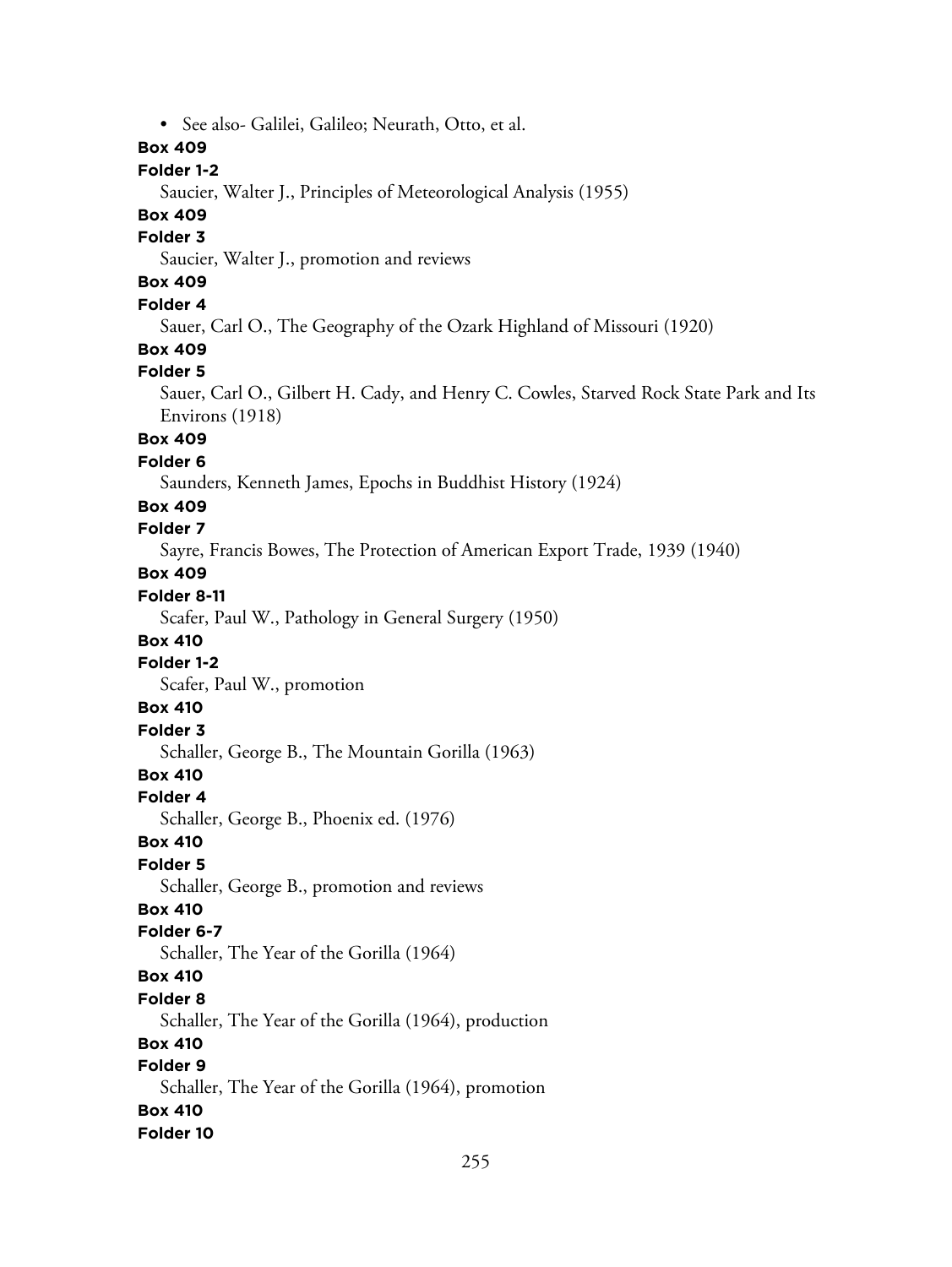256 Schaller, The Year of the Gorilla (1964), reviews **Box 411 Folder 1** Schatzmann, Iman Elsie, The Country School at Home and Abroad (1942) **Box 411 Folder 2** Schatzmann, Iman Elsie, promotion and reviews **Box 411 Folder 3** Scheidemann, Norma V., Experiments in General Psychology (1929) **Box 411 Folder 4** Scheidemann, Lecture Demonstrations for General Psychology (1939) **Box 411 Folder 5** Schellenberg, T. R., Modern Archives (1956) **Box 411 Folder 6** Schellenberg, T. R., promotion **Box 411 Folder 7** Schevill, Ferdinand, The Great Elector (1947) **Box 411 Folder 8** Schevill, Ferdinand, promotion and reviews **Box 411 Folder 9** Schevill, Karl Bitter (1917) **Box 411 Folder 10** Schevill, Six Historians (1957) **Box 411 Folder 11** Schevill, Six Historians (1957), promotion **Box 412 Folder 1** Schick, Joseph S., The Early Theater in Eastern Iowa (1939) **Box 412 Folder 2-3** Schindler, Rudolf, Gastroscopy (1937) **Box 412 Folder 4** Schindler, Rudolf, promotion and reviews **Box 412 Folder 5-7** Schindler, Rudolf, rev. ed. (1950)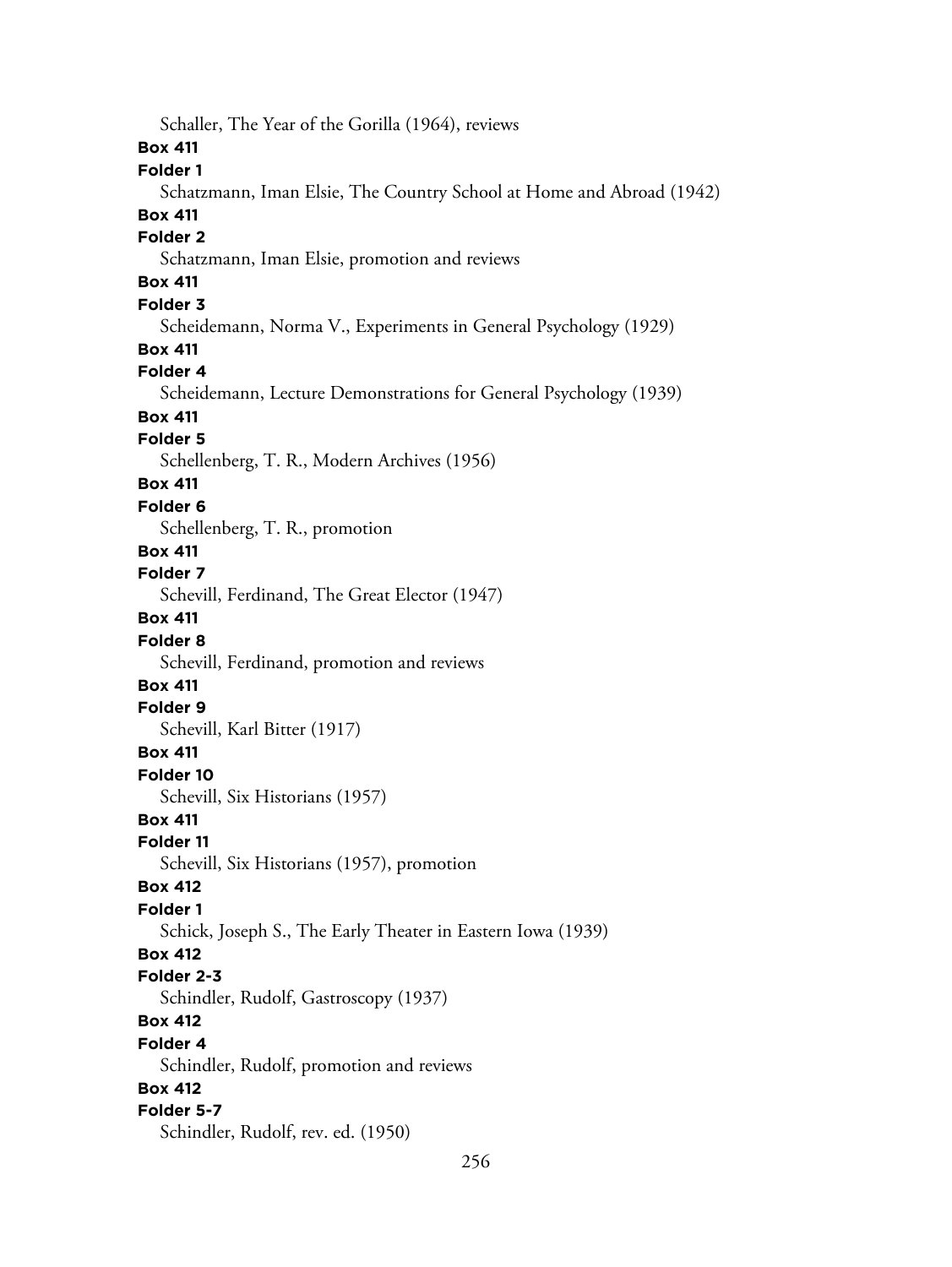## **Box 412**

#### **Folder 8**

Schindler, Rudolf, rev. ed. (1950), promotion and reviews

• [Schmidt, Erich Friedrich. See Oriental Institute]

## **Box 412**

## **Folder 9**

Schmitt, Bernadotte E., From Versailles to Munich (1939)

# **Box 413**

# **Folder 1**

Schmitt, What Shall We Do with Germany? (1943)

#### **Box 413**

#### **Folder 2**

Schmitt, ed., Some Historians of Modern Europe (1942)

## **Box 413**

#### **Folder 3**

Schmitt, ed., promotion and reviews

#### **Box 413 Folder 4**

Schneider, David M., The History of Public Welfare in New York State, 1609-1866 (1938)

#### **Box 413**

#### **Folder 5**

Schneider, David M., and Albert Deutsch, The History of Public Welfare in New York State, 1867-1940 (1941)

#### **Box 413**

#### **Folder 6**

Schneider, Elisabeth, Coleridge, Opium, and "Kubla Khan" (1953)

# **Box 413**

#### **Folder 7**

Schneider, Elisabeth, promotion and reviews

#### **Box 413**

#### **Folder 8**

Schneider, Herbert W., and Shepard B. Clough, Making Fascists (1929)

### **Box 413**

### **Folder 9**

Schneider, Louis, and Sanford M. Dornbusch, Popular Religion (1958)

#### **Box 413**

#### **Folder 10**

Schneider, Louis, promotion

# **Box 413**

# **Folder 11**

Schneider, Louis, reviews

# **Box 414**

#### **Folder 1**

Schoonover, Draper Tolman, A Study of Cn. Domitius Corbulo as Found in the "Annals" of Tacitus (1909)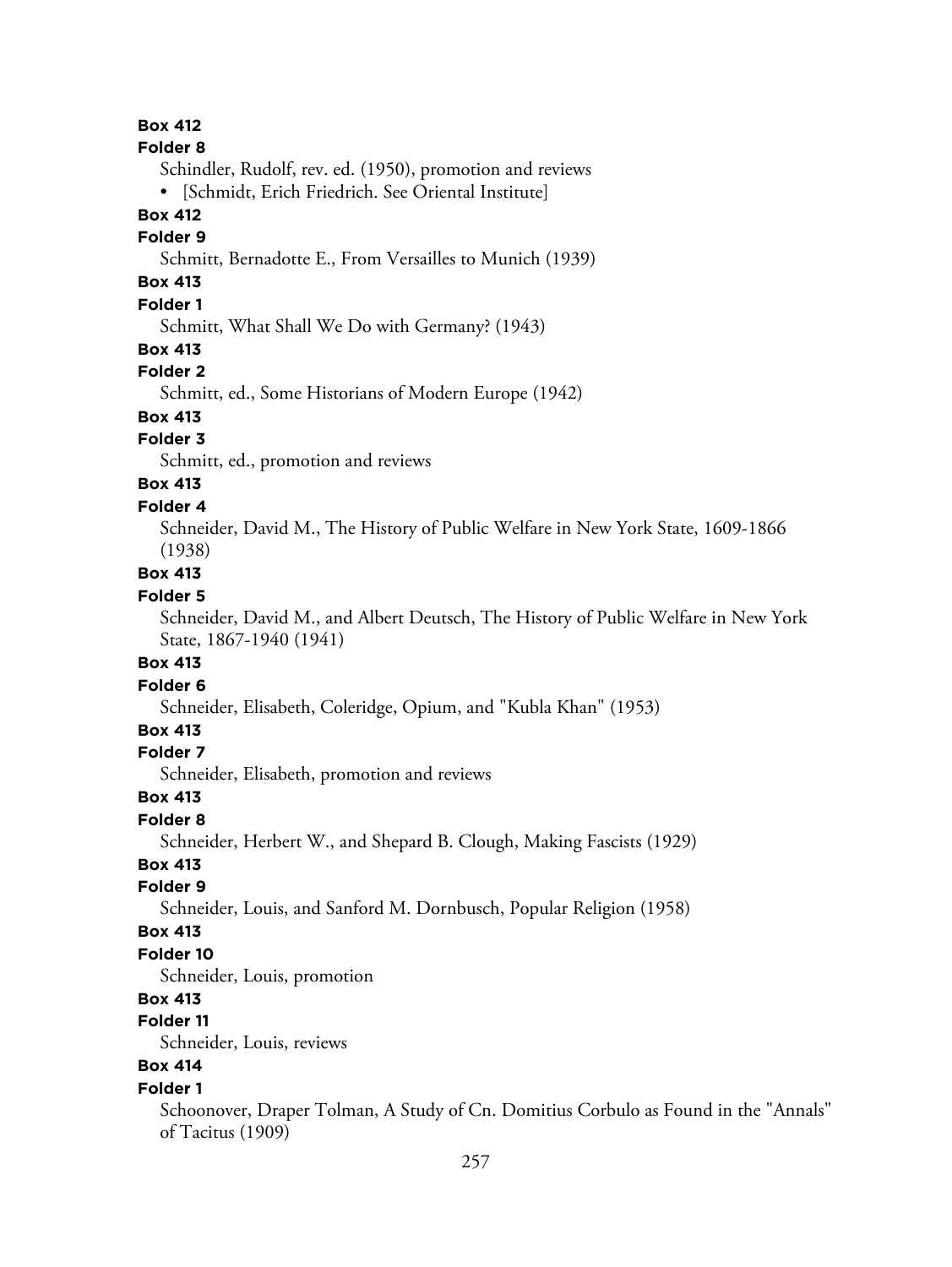## **Box 414**

#### **Folder 2**

Schreiber, William I., Our Amish Neighbors (1962)

## **Box 414**

#### **Folder 3**

Schreiber, William I., promotion and reviews

# **Box 414**

## **Folder 4**

Schütze, Martin, Academic Illusions in the Field of Letters and the Arts (1933)

# **Box 414**

#### **Folder 5**

Schütze, Repetition of a Word as a Means of Suspense in the Drama under the Influence of Romanticism (1907)

## **Box 414**

## **Folder 6**

Schultz, Arnold, The Riddle of the Pianist's Finger (1936)

# **Box 414**

## **Folder 7**

Schultz, Henry, Statistical Laws of Demand and Supply (1928)

# **Box 414**

## **Folder 8**

Schultz, The Theory and Measurement of Demand (1938)

# **Box 414**

## **Folder 9**

Schultz, Theodore W., ed., Food for the World (1945)

# **Box 414**

## **Folder 10**

Schuman, Frederick L., War and Diplomacy in the French Republic, 1931 (1941)

• See also- Wright, Quincy, A Study of War

# **Box 414**

# **Folder 11**

Schurman, Donald Mackenzie, The Education of a Navy (1965)

# **Box 415**

# **Folder 1**

Schwabe, Henry Otto, The Semantic Development of Words for Eating and Drinking in Germanic (1915)

## **Box 415**

# **Folder 2-3**

Scientist's Library, Biology and Medicine, 1951-1961

• See also- individual authors

# **Box 415**

## **Folder 4**

Scott, Arthur P., Criminal Law in Colonial Virginia (1930)

# **Box 415**

## **Folder 5**

Scott, An Introduction to the Peace Treaties (1920)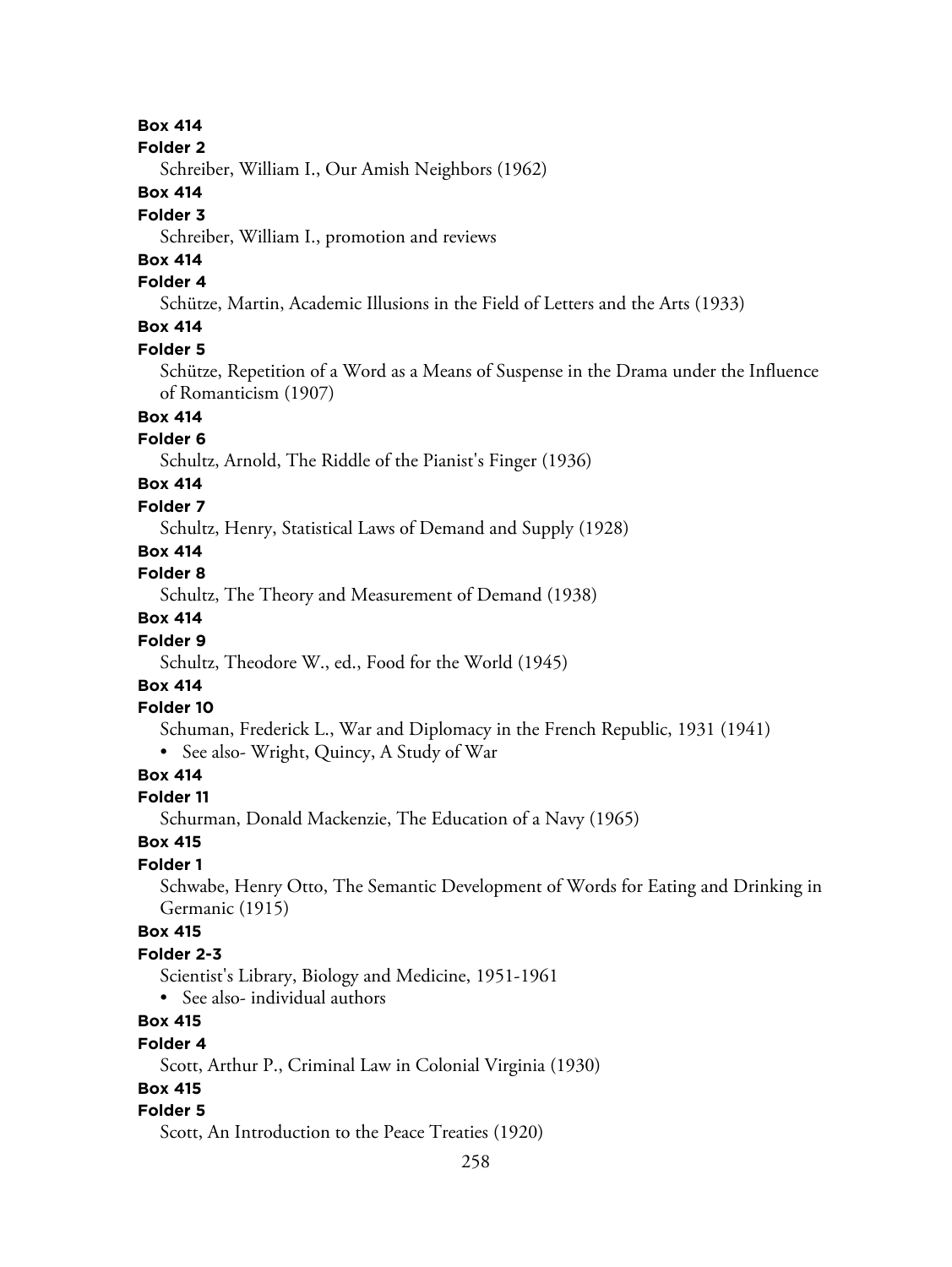**Box 415 Folder 6** Scott, John Paul, Aggression (1958) **Box 415 Folder 7** Scott, John Paul, promotion **Box 415 Folder 8** Scott, John Paul, reviews **Box 415 Folder 9-10** Scott, Animal Behavior (1958) **Box 415 Folder 11** Scott, Animal Behavior (1958), promotion and reviews **Box 416 Folder 1** Scott, John Paul, and John L. Fuller, Genetics and the Social Behavior of the Dog (1965) **Box 416 Folder 2** Scott, John Paul, reviews **Box 416 Folder 3-4** Scranton, Robert L., Aesthetic Aspects of Ancient Art (1964) **Box 416 Folder 5** Scranton, Robert L., promotion and reviews **Box 416 Folder 6** Seidman, Joel, American Labor from Defense to Reconversion (1953) **Box 416 Folder 7** Seidman, Joel, promotion and reviews **Box 416 Folder 8** Seidman, Joel, Jack London, Bernard Karsh, and Daisy L. Tagliacozzo, The Worker Views His Union (1958) **Box 416 Folder 9** Seidman, Joel, promotion and reviews **Box 417 Folder 1** Seki, Keigo, ed., Folktales of Japan, trans. by Robert J. Adams (1963) **Box 417 Folder 2** Seki, Keigo, promotion and reviews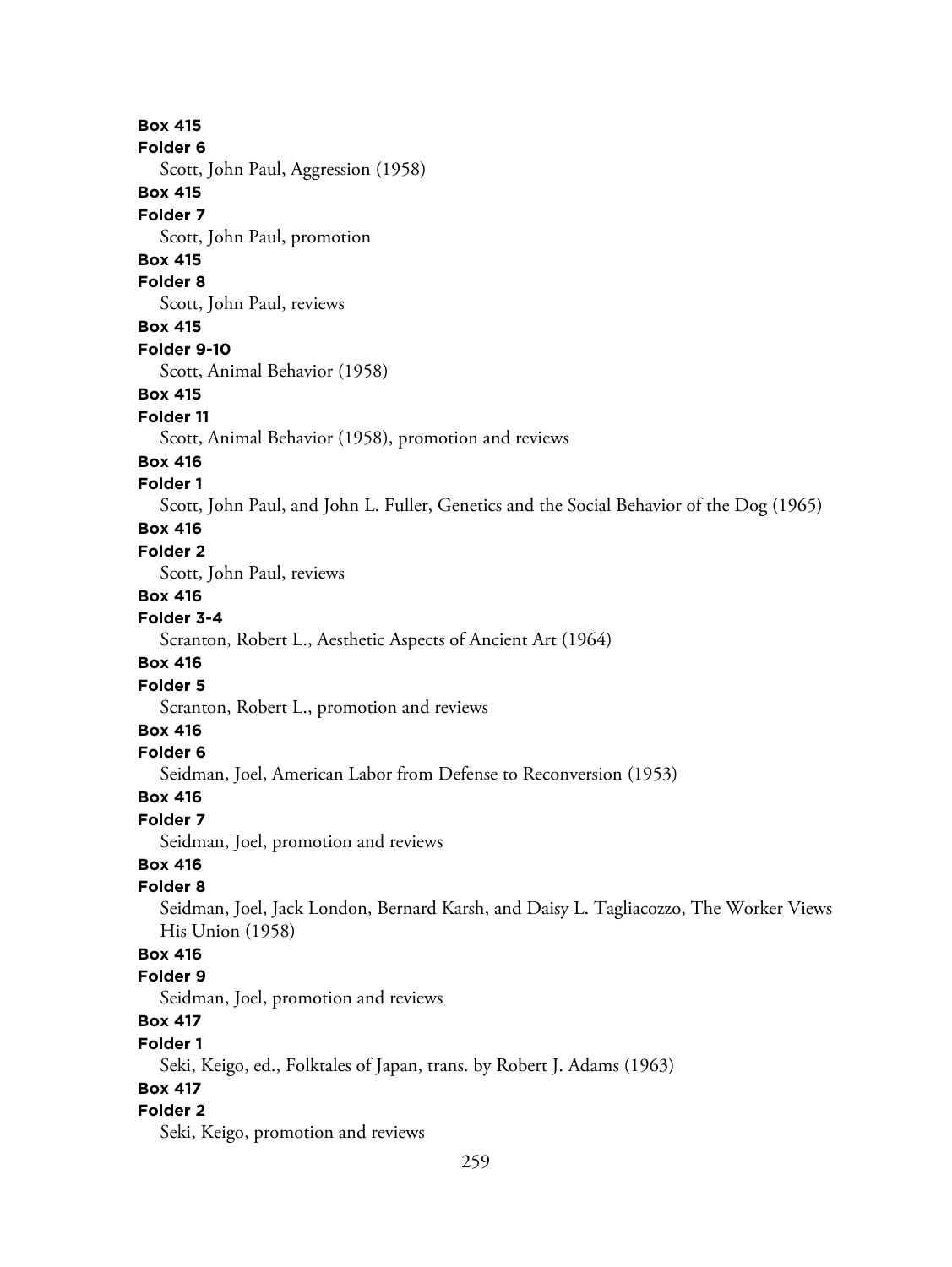**Box 417 Folder 3** Selleck, Willard Chamberlain, The New Appreciation of the Bible (1907) **Box 417 Folder 4** Sellers, William D., Physical Climatology (1965) **Box 417 Folder 5** Sellers, William D., reviews **Box 417 Folder 6** Selye, Hans, Calciphylaxis (1962) **Box 417 Folder 7** Selye, Hans, promotion **Box 417 Folder 8** Selye, Hans, reviews **Box 417 Folder 9** Senturia, Joseph J., Strikes (1935) **Box 417 Folder 10** Service, Elman R., and Helen S. Service, Tobati (1954) **Box 417 Folder 11** Service, Elman R., promotion and reviews **Box 418 Folder 1** Sforza, Carlo, The Totalitarian War and After (1941) **Box 418 Folder 2** Shaffer, Alice, Mary Wysor Keefer, and Sophonisba P. Breckinridge, The Indiana Poor Law (1936) **Box 418 Folder 3** Shanley, J. Lyndon, The Making of Walden (1957) **Box 418 Folder 4** Shanley, J. Lyndon, promotion **Box 418 Folder 5** Shapiro, Stanley K., and Fritz Schlenk, eds., Transmethylation and Methionine Biosynthesis (1965) **Box 418**

#### **Folder 6**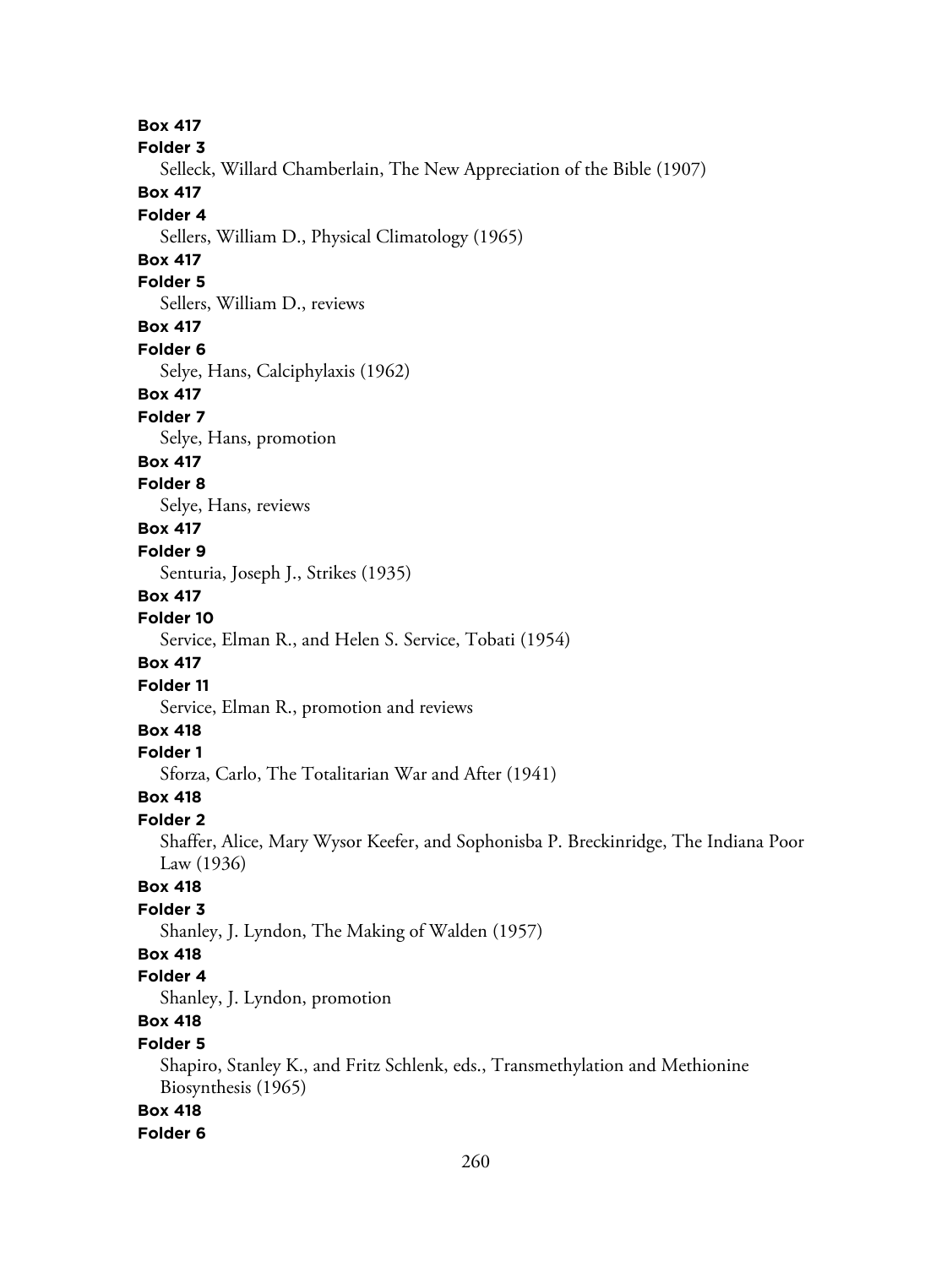Sharp, Frank Chapman, Good Will and Ill Will (1950)

#### **Box 418**

## **Folder 7**

Sharp, Malcolm P., and Charles O. Gregory, Social Change and Labor Law (1939)

# **Box 418**

# **Folder 8**

Shaver, Erwin L., A Project Curriculum for Young People (1927) and Young People's Projects (1925-1927)

## **Box 418**

# **Folder 9**

Shaver, Erwin L., promotion and reviews

#### **Box 418**

#### **Folder 10**

Shaver, The Project Principle in Religious Education (1924)

## **Box 418**

# **Folder 11**

Shaver, The Project Principle in Religious Education (1924), romotion and reviews

#### **Box 418**

#### **Folder 12**

Shaw, Clifford R., Brothers in Crime (1938)

# **Box 418**

# **Folder 13**

Shaw, Delinquency Areas (1929)

## **Box 419**

# **Folder 1**

Shaw, The Jack-Roller (1930)

# **Box 419**

# **Folder 2**

Shaw, The Jack-Roller (1930), promotion and reviews

# **Box 419**

#### **Folder 3**

Shaw, Clifford R., and Henry McKay, Juvenile Delinquency and Urban Areas (1942)

#### **Box 419**

#### **Folder 4**

Shaw, Clifford R., and Maurice E. Moore, The Natural History of a Delinquent Career (1931)

#### **Box 419**

#### **Folder 5**

Shelford, Victor Ernest, Animal Communities in Temper America as Illustrated in the Chicago Region (1913)

# **Box 419**

#### **Folder 6**

Shelford, Victor Ernest, 2d ed. (1937)

#### **Box 419**

#### **Folder 7**

Shepardson, Francis W., and Lester B. Jones, Scripture and Song in Worship (1909)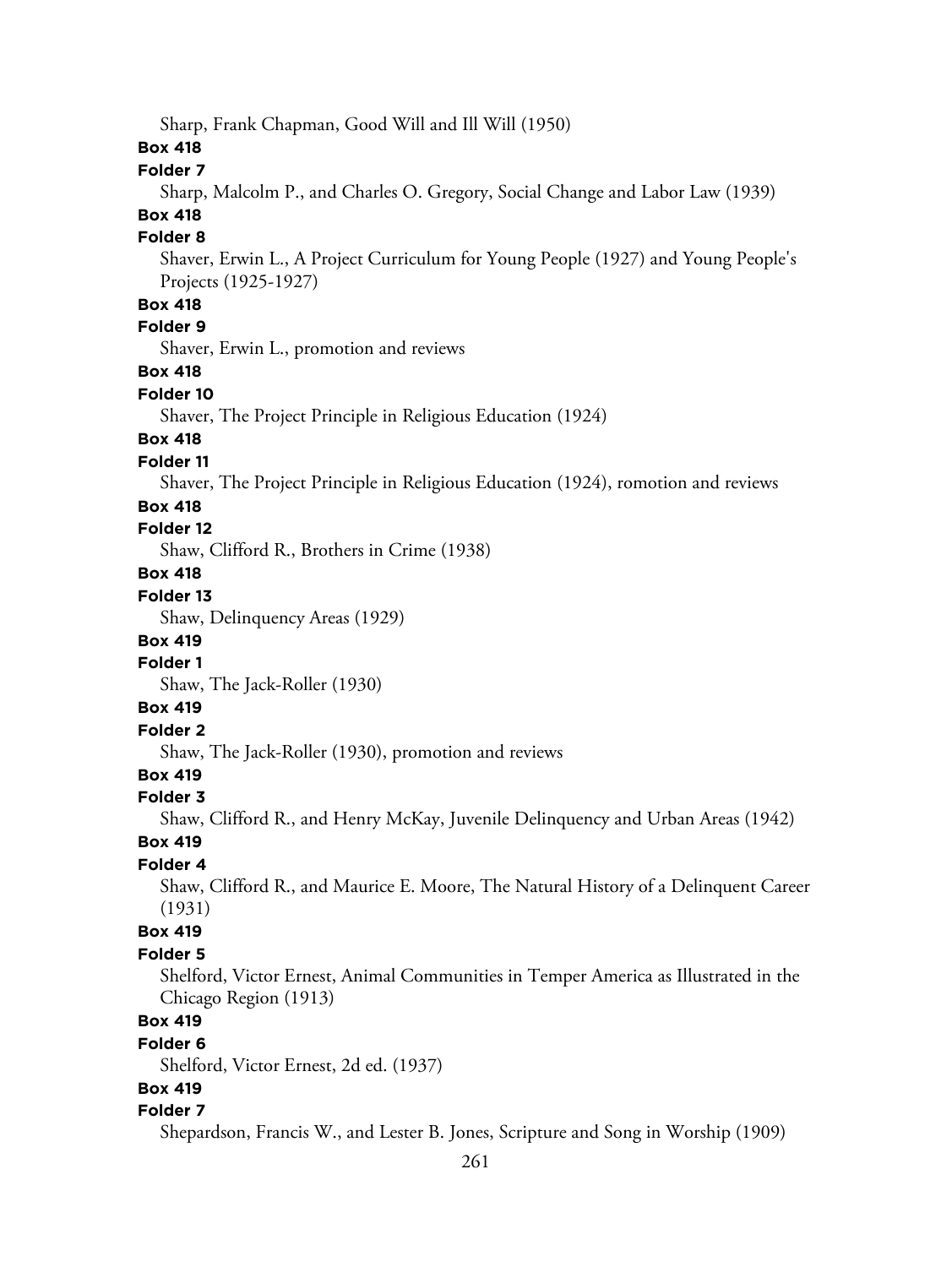**Box 419 Folder 8** Shera, Jesse H., Foundations of the Public Library (1949) **Box 419 Folder 9** Shera, Jesse H., and Margaret E. Egan, eds., Bibliographic Organization (1951) **Box 419 Folder 10-11** Sherburn, George, Roehenstart, a Late Stuart Pretender (1960) **Box 419 Folder 12** Sherburn, George, promotion **Box 420 Folder 1** Shields, H. G., Junior College Business Education (1936) **Box 420 Folder 2** Shields, ed., Business Education and Money Management (1935) and Business Education for Everybody (1936 **Box 420 Folder 3** Shields, ed., promotion and reviews **Box 420 Folder 4** Shorey, Paul, The Unity of Plato's Thought (1903) **Box 420 Folder 5** Shorey, What Plato Said (1933) **Box 420 Folder 6** Shorey, What Plato Said (1933), reprint (1957) **Box 420 Folder 7** Shorey, What Plato Said (1933), Phoenix ed. (1965) **Box 420 Folder 8** Short, James F., Jr., and Fred L. Strodtbeck, Group Process and Gang Delinquency (1965) **Box 420 Folder 9** Short, James F., reviews **Box 420 Folder 10** Sidey, Thomas K., The Participle in Plautus, Petronius, and Apuleius (1909) **Box 420 Folder 11** Sidgwick, Henry, The Methods of Ethics, 7th ed., rev. by E. E. Constance Jones (1962)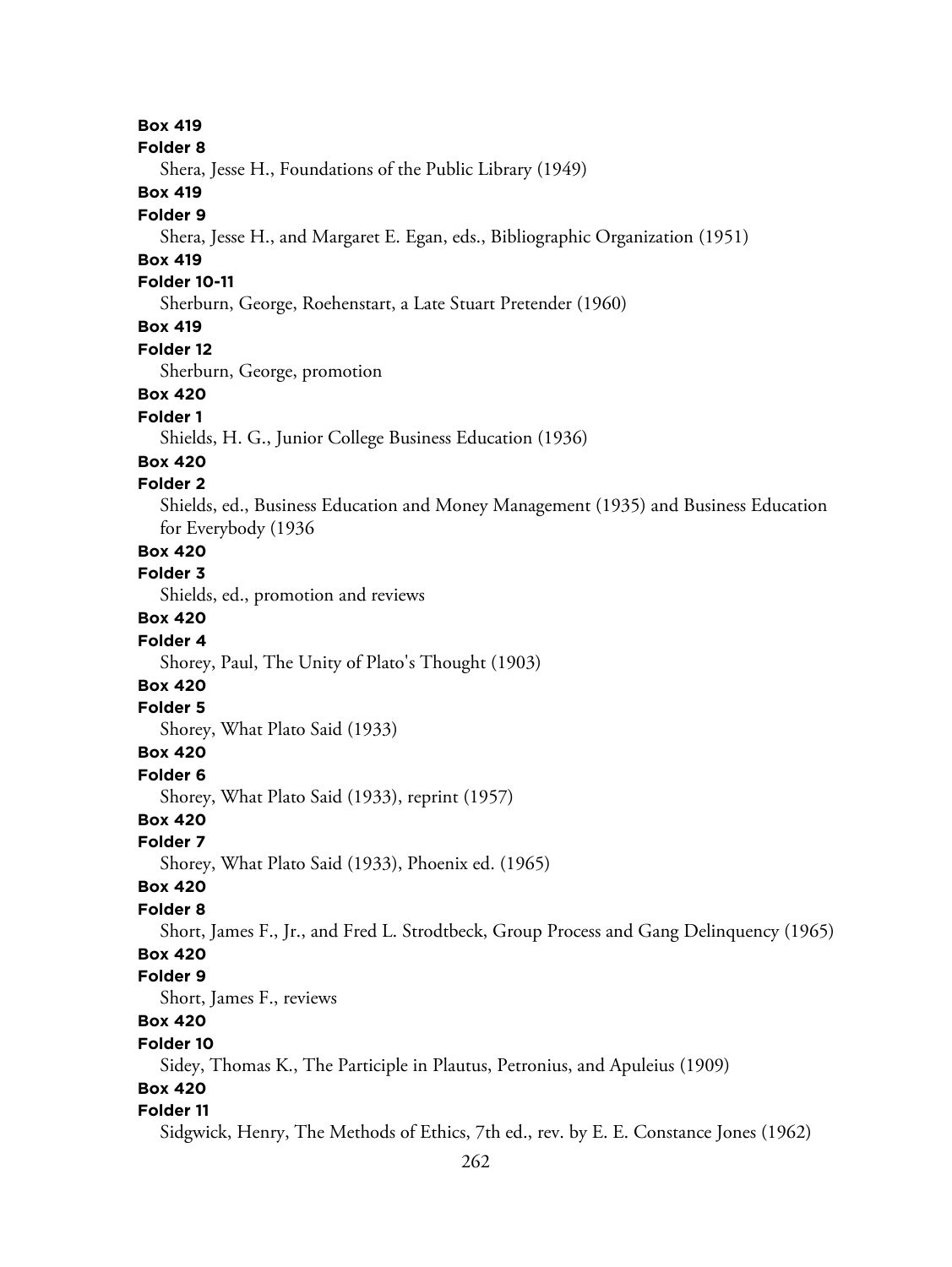#### **Box 420**

#### **Folder 12-15**

Siegel, Arthur, ed., Chicago's. Famous Buildings (1965)

#### **Box 420**

#### **Folder 16**

Siegel, Arthur, reviews

# **Box 421**

## **Folder 1-2**

Siemens, Hermann Werner, General Diagnosis and Treatment of Skin Diseases, trans. by Kurt Wiener (1957)

## **Box 421**

#### **Folder 3**

Siemens, Hermann Werner, promotion and reviews

## **Box 421**

## **Folder 4**

Sierpinski, Waclaw, Introduction to General Topology, by C. Cecilia Krieger (1934)

# **Box 421**

# **Folder 5**

Sigerist, Henry E., Civilization and Disease, 1943, Phoenix ed. (1962)

# **Box 421**

**Folder 6**

Sills, Milton, and Ernest Holmes, Values (1932)

### **Box 421**

#### **Folder 7**

Silverstein, Theodore, Medieval Latin Scientific Writings in the Barberini Collection (1957)

# **Box 421**

# **Folder 8**

Simon, Ives R., Philosophy of Democratic Government (1951)

## **Box 421**

#### **Folder 9**

Simon, Ives R., promotion and reviews

## **Box 421**

## **Folder 10**

Simon, Ives R., Phoenix ed. (1961) and Midway Reprint (1977)

# **Box 421**

#### **Folder 11**

Simons, Algie Martin, and Nathan Sinai, The Way of Health Insurance (1932)

# **Box 422**

## **Folder 1**

Simons, Henry C., Economic Policy for a Free Society (1948), Federal Tax Reform (1950), Personal Income Taxation (1938), and A Positive Program for Laissez Faire (1934)

### **Box 422**

#### **Folder 2**

Simpson, Alan, Puritanism in old and New England (1955)

#### **Box 422**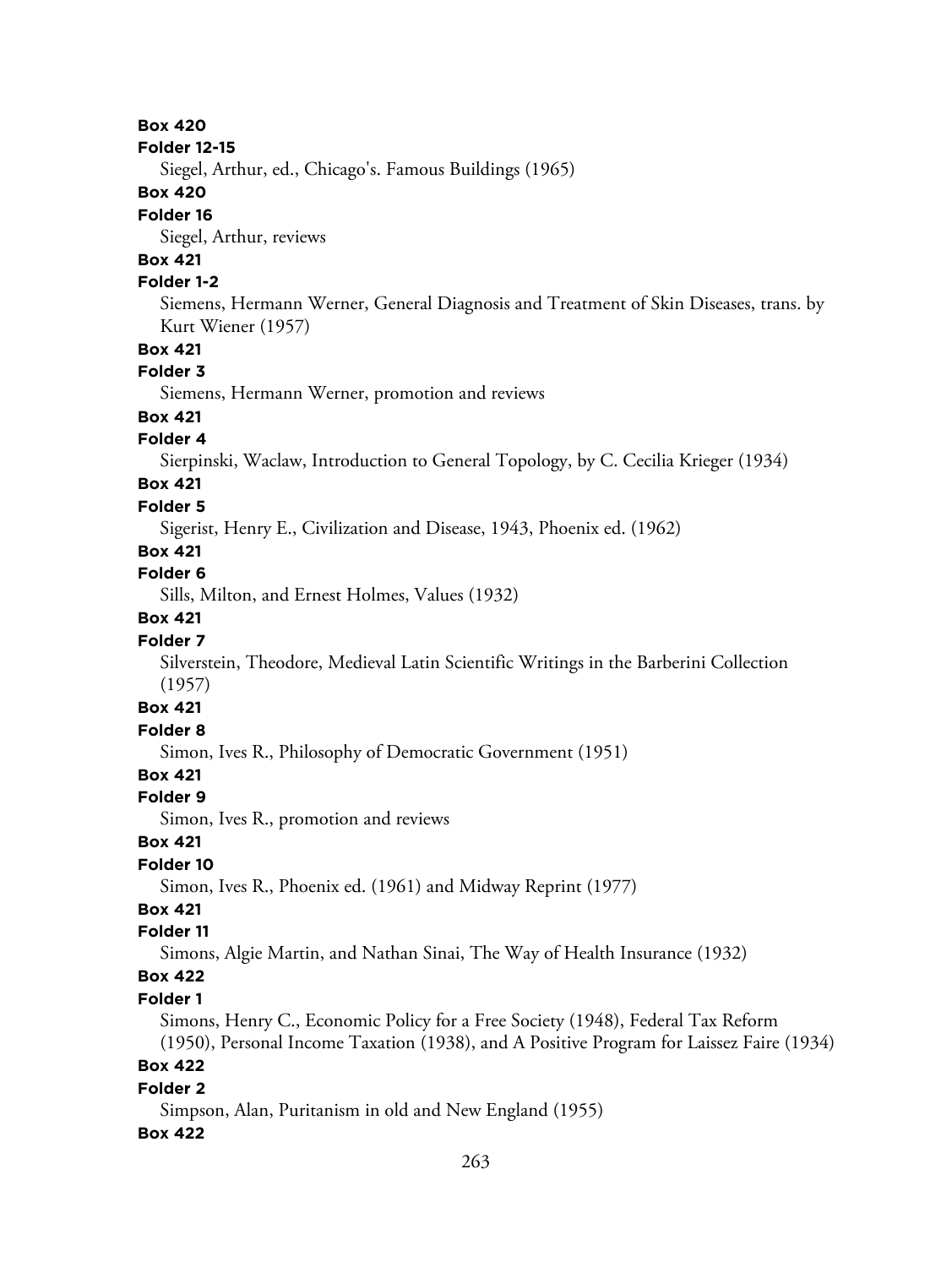**Folder 3** Simpson, Alan, promotion and reviews **Box 422 Folder 4** Simpson, The Wealth of the Gentry, 1540-1650 (1961) **Box 422 Folder 5** Simpson, The Wealth of the Gentry, promotion and reviews **Box 422 Folder 6** Simson, Otto G. von, Sacred Fortress (1948) **Box 422 Folder 7** Sinaiko, Herman, Love, Knowledge, and Discourse in Plato (1965) **Box 422 Folder 8** Sinaiko, Herman, promotion and reviews **Box 422 Folder 9** Singletary, Otis A., The Mexican War (1960) **Box 422 Folder 10** Singletary, Otis A., promotion and reviews **Box 422 Folder 11** Skaggs, Ernest Burton, The Major Forms of Inhibition in Man (1931) **Box 423 Folder 1** Skelton, Oscar Douglas, Our Generation, Its Gains and Losses (1938) **Box 423 Folder 2** Slaten, Arthur Wakefield, Qualitative Nouns in the Pauline Epistles (1918) **Box 423 Folder 3** Slater, John Rothwell, The Sources of Tyndale's Version of the Pentateuch (1906) **Box 423 Folder 4** Slater, Robert Lawson, Paradox and Nirvana (1951) **Box 423 Folder 5** Slater, Sir William, Man Must Eat (1964) **Box 423 Folder 6** Slater, Sir William, promotion and reviews **Box 423 Folder 7**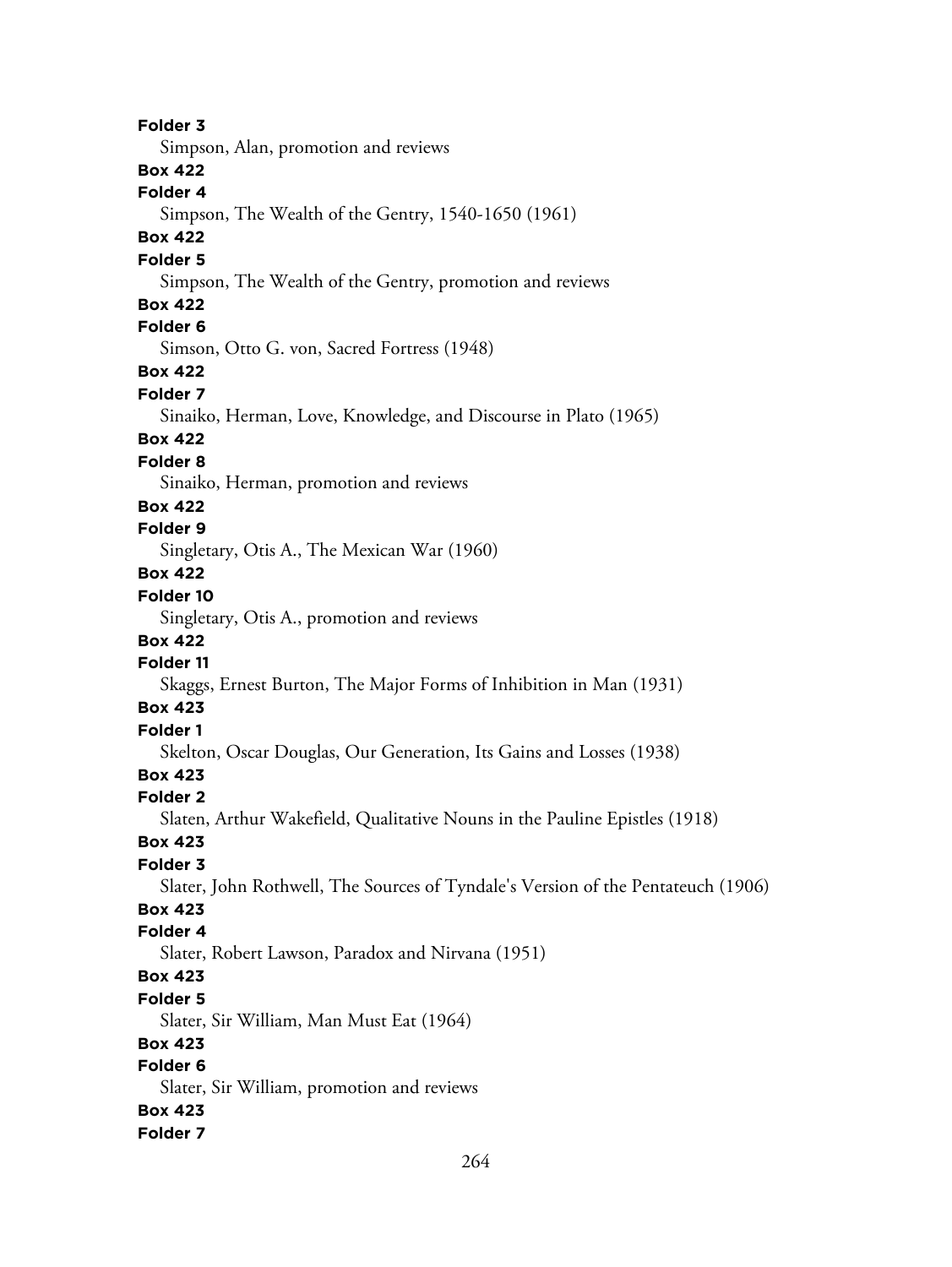Sledd, James H., and Gwin J. Kolb, Dr. Johnson's Dictionary (1955) **Box 423 Folder 8** Sledd, James H., promotion **Box 423 Folder 9** Sledd, James H., reviews **Box 423 Folder 10** Slim, H. Colin, ed., Musica Nova (1964) **Box 423 Folder 11** Slocum, Frederick, et al., Stellar Parallaxes... (1917) **Box 423 Folder 12** Small, Albion W., Americans and the World Crisis (1918) **Box 423 Folder 13** Small, The Cameralists (1909) **Box 424 Folder 1** Small, General Sociology (1905) **Box 424 Folder 2** Small, The Meaning of Social Science (1910) **Box 424 Folder 3** Small, Origins of Sociology (1924) **Box 424 Folder 4** Small, Origins of Sociology (1924), promotion and reviews **Box 424 Folder 5** Smelser, Neil, Social Change in the Industrial Revolution (1959) **Box 424 Folder 6** Smelser, Neil, promotion and reviews **Box 424 Folder 7** Smith, A. J. M., ed., The Book of Canadian Poetry (1943) **Box 424 Folder 8** Smith, Alice Kimball, A Peril and a Hope (1965) **Box 424 Folder 9** Smith, Alice Kimball, promotion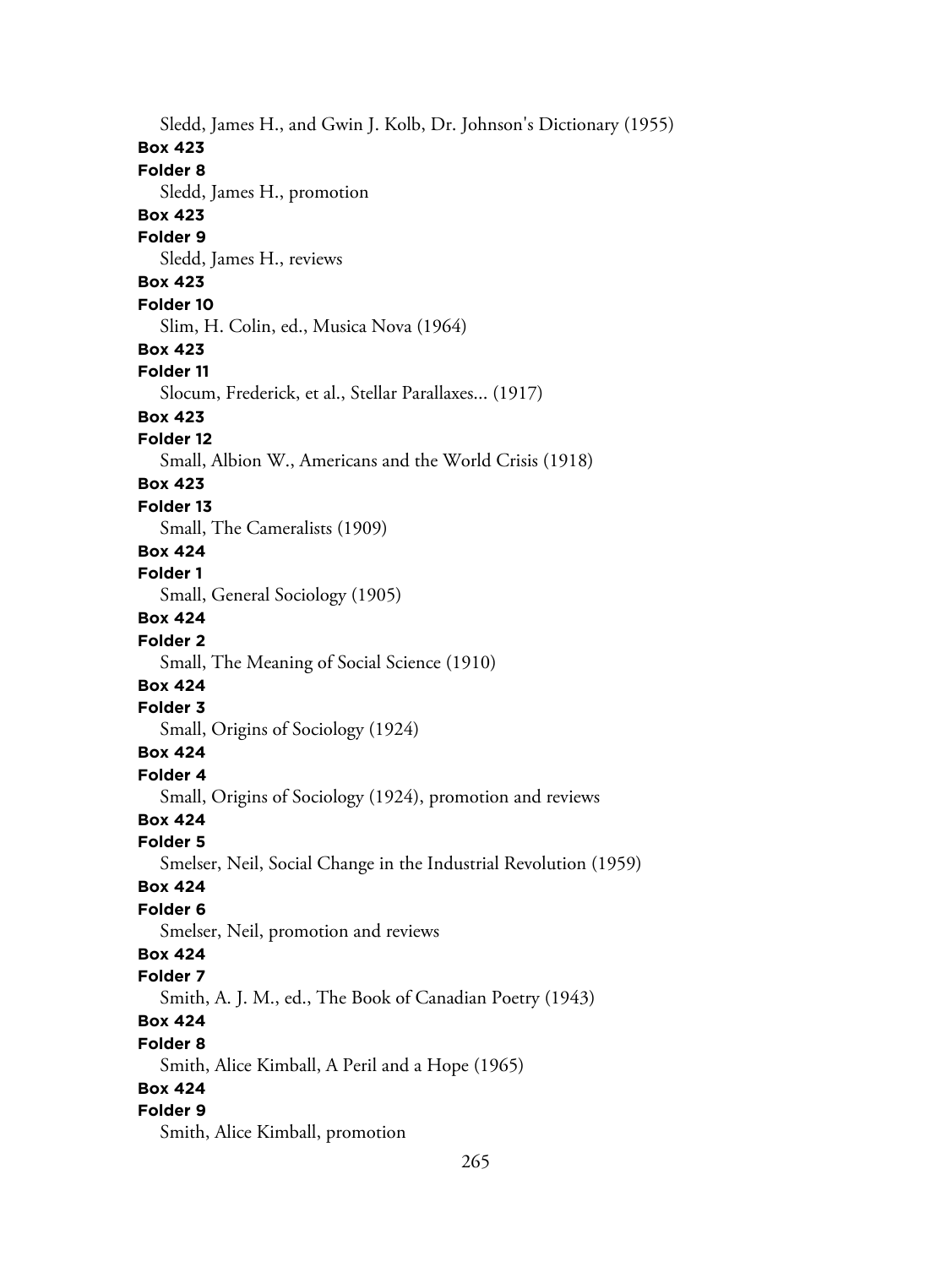266 **Box 424 Folder 10** Smith, Alice Kimball, reviews **Box 425 Folder 1** Smith, Cyril Stanley, A History of Metallography (1960) **Box 425 Folder 2** Smith, Cyril Stanley, promotion and reviews **Box 425 Folder 3** Smith, Ernest T., A New Approach to Early European History (1929) and A New Approach to Modern European History (1930) **Box 425 Folder 4** Smith, A New Approach to History. Teacher's Manual (1931) **Box 425 Folder 5** Smith, Gerald Birney, Current Christian Thinking (1928) **Box 425 Folder 6** Smith, Principles of Christian Living (1924) **Box 425 Folder 7** Smith, ed., A Guide to the Study of the Christian Religion (1916) **Box 425 Folder 8** Smith, ed., Religious Thought in the Last Quarter-Century (1927) **Box 425 Folder 9-10** Smith, Grover, T. S. Eliot's Poetry and Plays (1956) **Box 425 Folder 11** Smith, Grover, promotion and reviews **Box 425 Folder 12** Smith, Grover, Phoenix ed. (1960) **Box 426 Folder 1** Smith, John Henry, Tests of Significance (1939) **Box 426 Folder 2** Smith, John Merlin Powis, Books for Old Testament Study (1908) **Box 426 Folder 3** Smith, The Moral Life of the Hebrews (1923)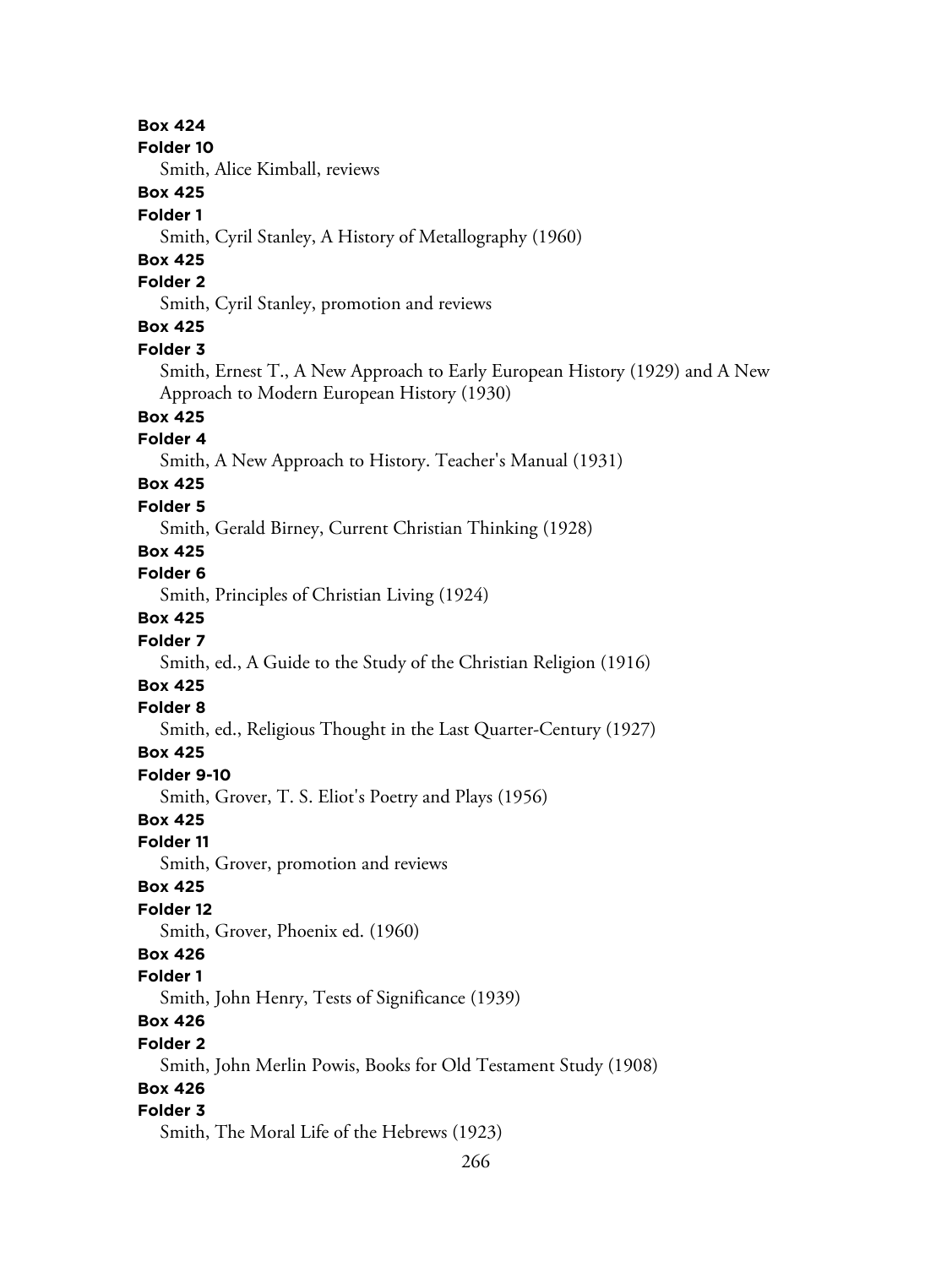**Box 426 Folder 4** Smith, The Origin and History of Hebrew Law (1931) **Box 426 Folder 5** Smith, The Prophets and Their Times (1925) **Box 426 Folder 6** Smith, The Prophets and Their Times (1925) promotion and reviews **Box 426 Folder 7** Smith, The Prophets and Their Times (1925), rev. ed. by William A. Irwin (1941) **Box 426 Folder 8** Smith, The Prophets and Their Times (1925), rev. ed. by William A. Irwin (1941), promotion and reviews **Box 426 Folder 9** Smith, trans., The Psalms (1927) **Box 426 Folder 10** Smith, trans., promotion and reviews **Box 426 Folder 11** Smith, trans., The Religion of the Psalms (1922) **Box 427 Folder 1-2** Smith, ed., The Old Testament (1927) **Box 427 Folder 3** Smith, ed., promotion **Box 427 Folder 4-5** Smith, ed., clippings and reviews **Box 427 Folder 6-8** Smith, John Merlin Powis, and Edgar J. Goodspeed, eds., trans., The Bible (1931) **Box 427 Folder 9-10** Smith, John Merlin Powis, popular ed. (1935) **Box 428 Folder 1-2** Smith, John Merlin Powis, popular ed. (1935) **Box 428 Folder 3-4** Smith, John Merlin Powis, corrections for Bibles, 1931-1961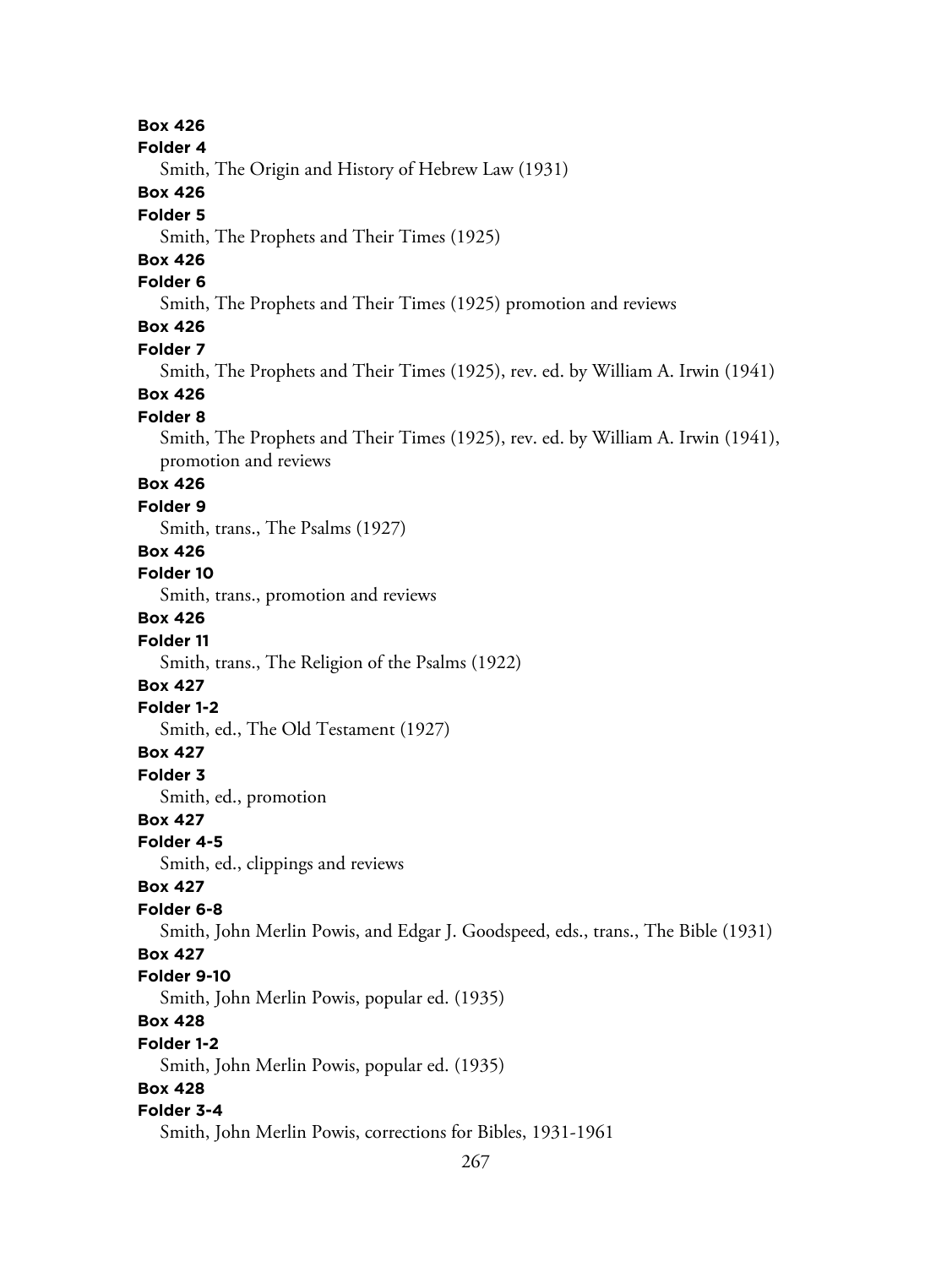**Box 428 Folder 5** Smith, John Merlin Powis, royalties **Box 428 Folder 6** Smith, John Merlin Powis, sales **Box 428 Folder 7-9** Smith, John Merlin Powis, stock short reports and cost files **Box 429 Folder 1-4** Smith, John Merlin Powis, promotion correspondence **Box 429 Folder 5** Smith, John Merlin Powis, jackets, brochures, posters **Box 429 Folder 6** Smith, John Merlin Powis, comparisons with other Bibles **Box 429 Folder 7** Smith, John Merlin Powis, ads, 1932-1955 **Box 429 Folder 8-9** Smith, John Merlin Powis, clippings and reviews **Box 430 Folder 1-2** Smith, John Merlin Powis, clippings and reviews **Box 430 Folder 3-6** Smith, The Complete Bible (1939) **Box 430 Folder 7-8** Smith, The Complete Bible (1939), short stock reports and costs **Box 430 Folder 9** Smith, The Complete Bible (1939), promotion correspondence **Box 431 Folder 1** Smith, The Complete Bible (1939), promotion correspondence **Box 431 Folder 2** Smith, The Complete Bible (1939), jackets and brochures **Box 431 Folder 3** Smith, The Complete Bible (1939), ads **Box 431**

268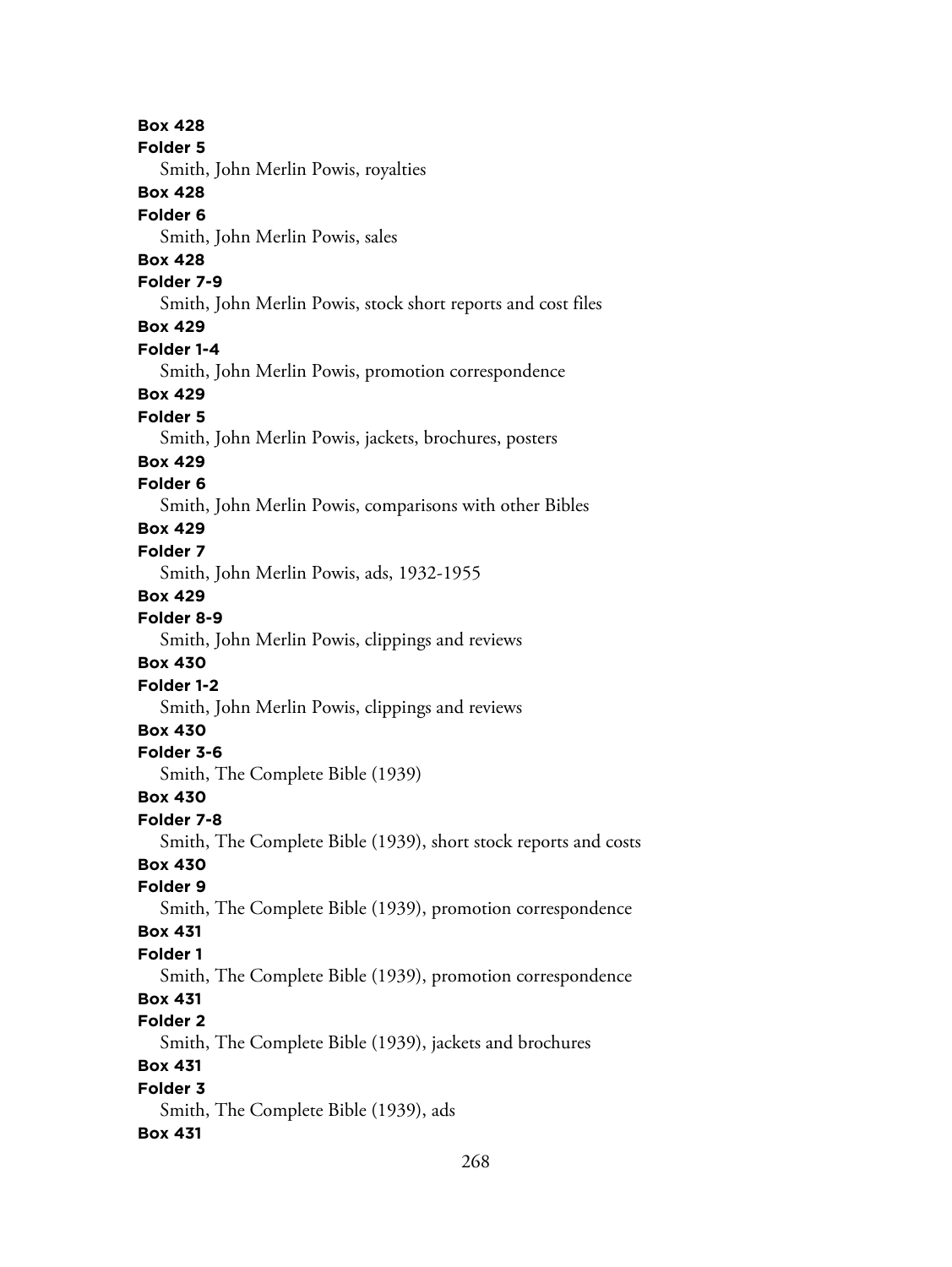#### **Folder 4**

Smith, The Complete Bible (1939), reviews

# **Box 431**

## **Folder 5**

Smith, The Complete Bible (1939), radio dramatization of the Bible proposed by Divinity School and Radio Office

• [The following folders through 433-5 contain correspondence and other documents related to two projects based on the Smith-Goodspeed Bible: a revised version of the O.T. by Theophile J. Meek and William A. Irwin and an annotated edition of the complete Bible, edited by Ernest Cadman Colwell and William A. Irwin. By the time (1960) these projects were finally in manuscript form, the Press was unable to publish them.]

#### **Box 431**

# **Folder 6-9**

Smith, The Complete Bible (1939), correspondence, 1940-1952

#### **Box 432**

# **Folder 1**

Smith, The Complete Bible (1939), correspondence, 1953

# **Box 432**

#### **Folder 2-3**

Smith, The Complete Bible (1939), contract correspondence and drafts

#### **Box 432**

#### **Folder 4-5**

Smith, The Complete Bible (1939), individual contracts for annotated material

#### **Box 432**

## **Folder 6**

Smith, The Complete Bible (1939), permission from copyright holders of O.T. translation rights for use in annotated ed.

#### **Box 432**

**Folder 7**

Smith, The Complete Bible (1939), late contracts, 1956

#### **Box 432**

**Folder 8-9**

Smith, The Complete Bible (1939), correspondence, 1954-1958

#### **Box 433**

## **Folder 1-3**

Smith, The Complete Bible (1939), correspondence, 1959-62

#### **Box 433**

#### **Folder 4-5**

Smith, The Complete Bible (1939), Edgar J. Goodspeed and annotated N.T.

# **Box 433**

#### **Folder 6**

Smith, Louis, American Democracy and Military Power (1951)

## **Box 433**

## **Folder 7**

Smith, Louis DS, Introduction to the Pathogenic Anaerobes (1955)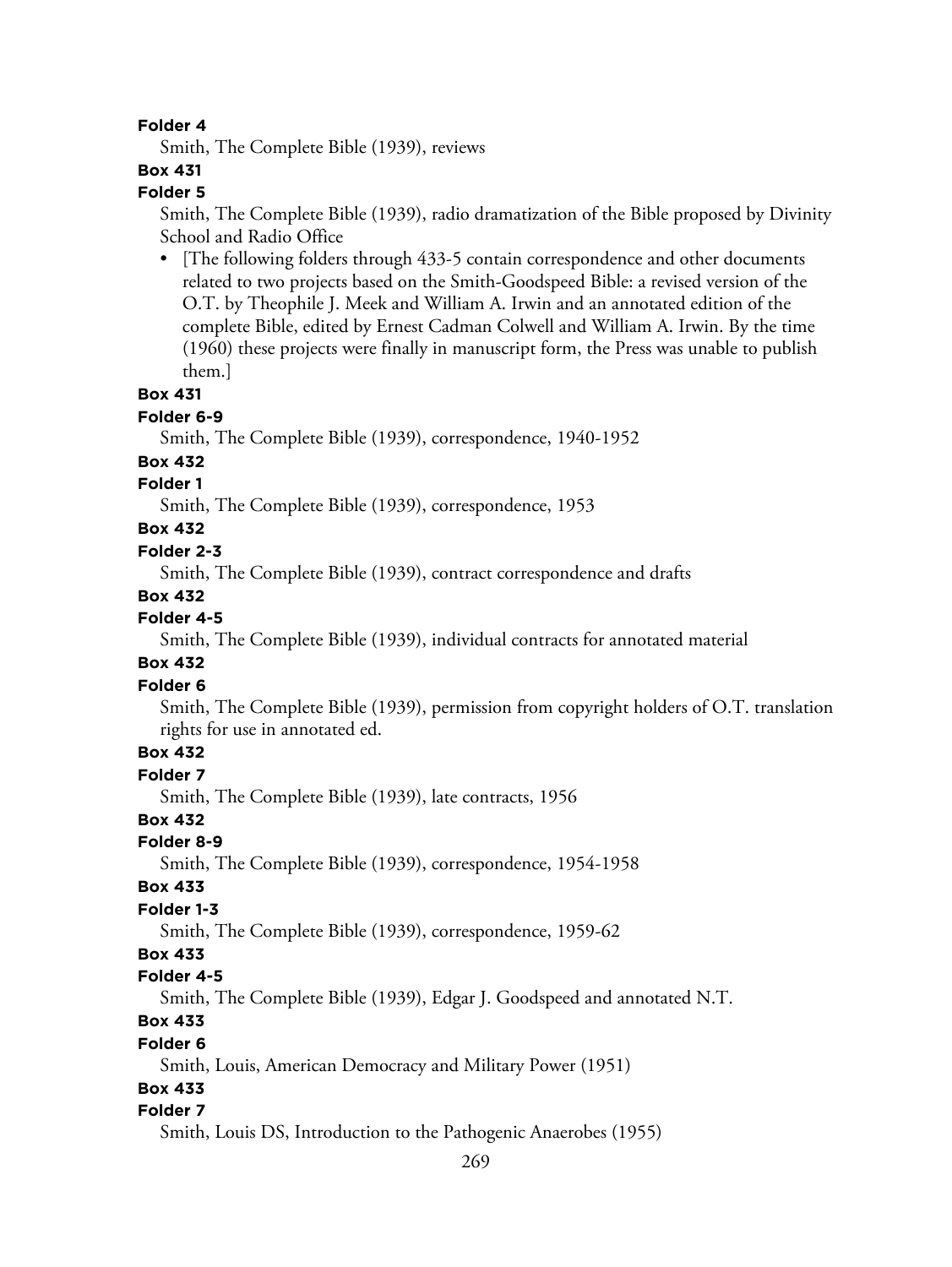**Box 433 Folder 8** Smith, Louis DS, promotion and reviews **Box 433 Folder 9** Smith, R. Elbertson, Customs Valuation in the United States (1948) **Box 433 Folder 10** Smith, R. Elbertson, promotion and reviews **Box 434 Folder 1** Smith, Thomas Verner, The American Philosophy of Equality (1927) **Box 434 Folder 2** Smith, The Democratic Way of Life (1926) **Box 434 Folder 3** Smith, The Legislative Way of Life (1940) **Box 434 Folder 4** Smith, Lincoln. Living Legend (1940) **Box 434 Folder 5** Smith, Philosophers in Hades (1932) **Box 434 Folder 6** Smith, The Philosophic Way of Life (1929) **Box 434 Folder 7** Smith, The Promise of American Politics (1936) **Box 434 Folder 8** Smith, Thomas Verner, and Leonard D. White, eds., Chicago (1929) **Box 434 Folder 9** Smith, Thomas Verner, and Marjorie Grene, eds., Philosophers Speak for Themselves (1940, 1956-1957) **Box 435 Folder 1** Snider, Ray S., and William T. Niemer, A Stereotaxic Atlas of the Cat Brain (1962) **Box 435 Folder 2** Snider, Ray S., promotion and reviews **Box 435 Folder 3** Snider, Ray S., and John C. Lee, A Stereotaxic Atlas of the Monkey Brain (1962)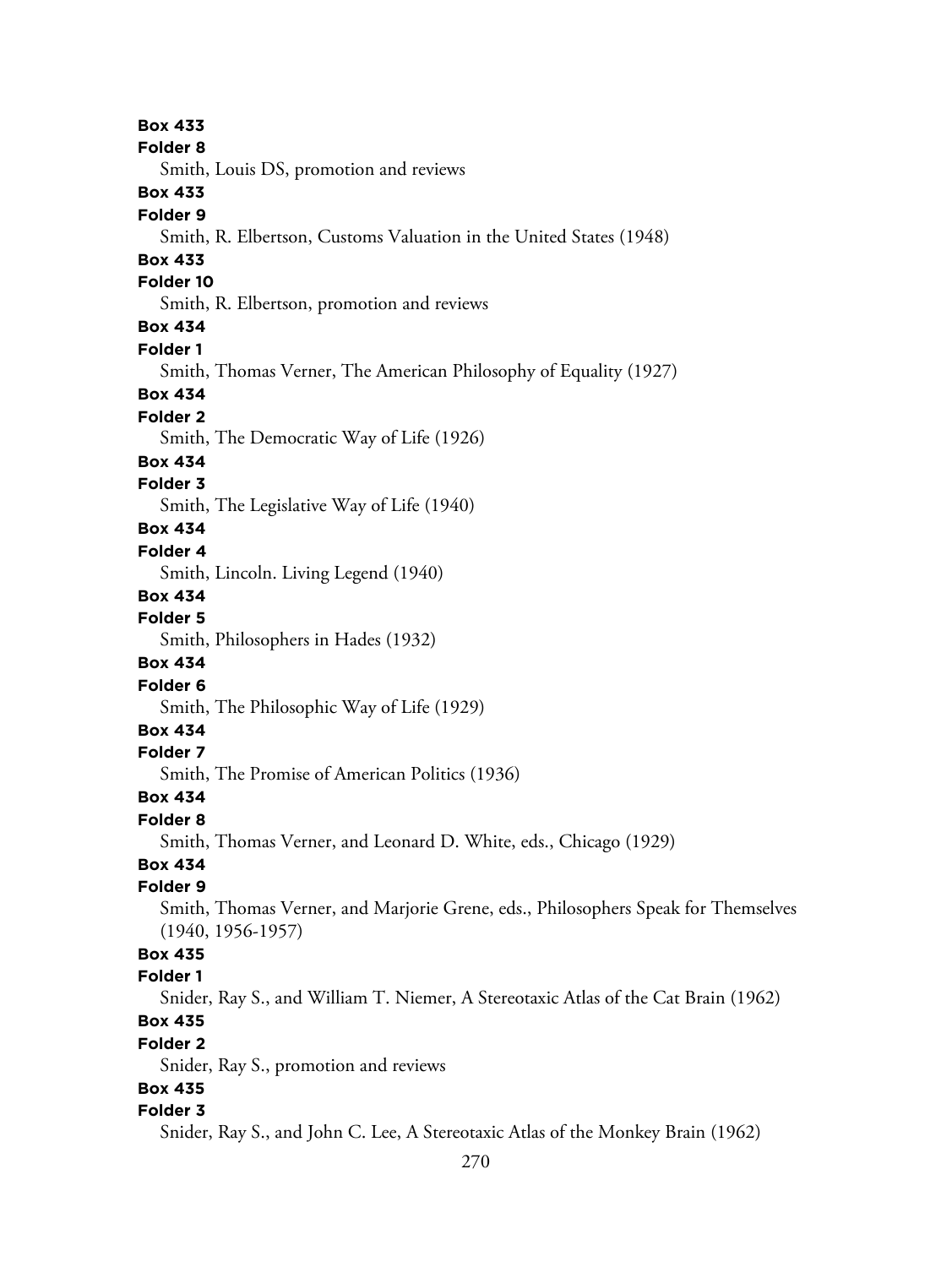**Box 435 Folder 4** Snider, Ray S., promotion and reviews **Box 435 Folder 5** Snyder, Franklyn Bliss, Robert Burns (1936) **Box 435 Folder 6** Soares, Theodore Gerald, Religious Education (1928) **Box 435 Folder 7** Soares, Three Typical Beliefs (1937) **Box 435 Folder 8** Soares, ed., University of Chicago Sermons by Members of the University Faculties (1915) **Box 435 Folder 9** Sohmen, Egon, Flexible Exchange Rates (1961) **Box 435 Folder 10** Sohmen, Egon, promotion and reviews **Box 435 Folder 11** Sohmen, Egon, rev. ed. (1969) **Box 435 Folder 12** Sohmen, Egon, rev. ed. (1969), promotion **Box 435 Folder 13** Solve, Melvin Theodor, Shelley. His Theory of Poetry (1927) **Box 436 Folder 1** Soskin, Samuel, and Rachmiel Levine, Carbohydrate Metabolism (1946) **Box 436 Folder 2** Soyeshima, Michimasa, and P. W. Kuo, Oriental Interpretations of the Far Eastern Problem (1925) **Box 436 Folder 3** Sparshott, Francis E., An Enquiry into Goodness (1958) **Box 436 Folder 4** Spencer, Gwladys, The Chicago Public Library (1943) **Box 436 Folder 5**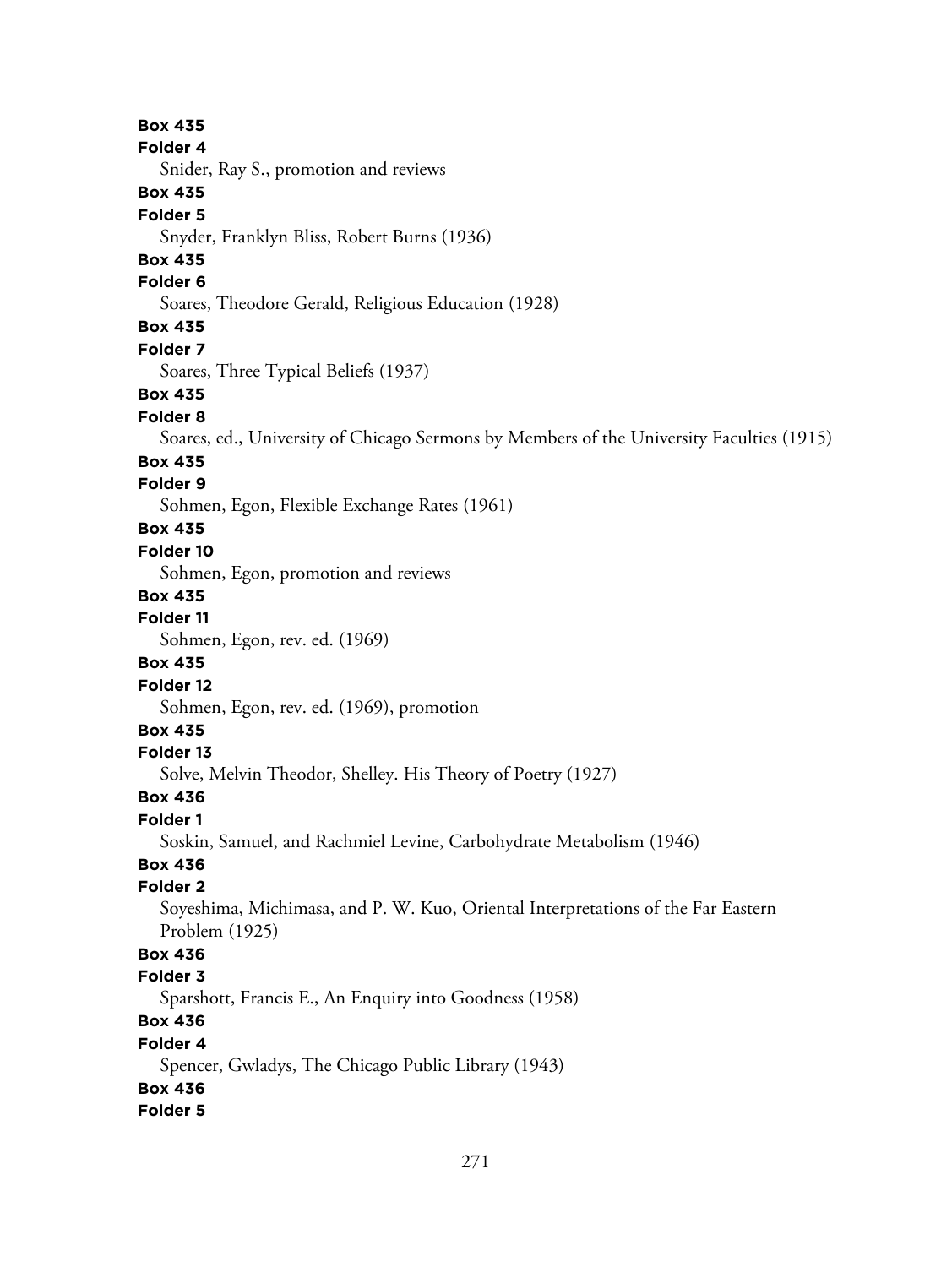Spencer, William Homer, Collective Bargaining under Section 7(a) of the National Industrial Recovery Act (1935) **Box 436 Folder 6** Spencer, Law and Business (1921-22), vol. 1 **Box 436 Folder 7** Spencer, Law and Business (1921-22), vol. 2 **Box 436 Folder 8** Spencer, Law and Business (1921-22), vol. 3 **Box 436 Folder 9** Spencer, Textbook on Law and Business (1929) **Box 436 Folder 10** Spencer, The National Labor Relations Act (1935) **Box 436 Folder 11** Spencer, The National Railroad Adjustment Board (1938) **Box 436 Folder 12** Spergel, Irving, Racketville. Slumtown. Haulberg (1964), reviews **Box 436 Folder 13** Spicer, Edward H., Pascua, a Yaqui Village in Arizona (1940) **Box 436 Folder 14** Spicer, ed., Perspectives in American Indian Culture Change (1961) **Box 436 Folder 15** Spicer, ed., promotion and reviews **Box 437 Folder 1** Spier, Leslie, Yuman Tribes of the Gila River (1933) **Box 437 Folder 2** Spindler, George Washington, The Life, of Karl Follen (1917) **Box 437 Folder 3** Spinka, Matthew, John Amos Comenius (1943) **Box 437 Folder 4** Spinka, John Hus and Czech Reform (1941) **Box 437 Folder 5**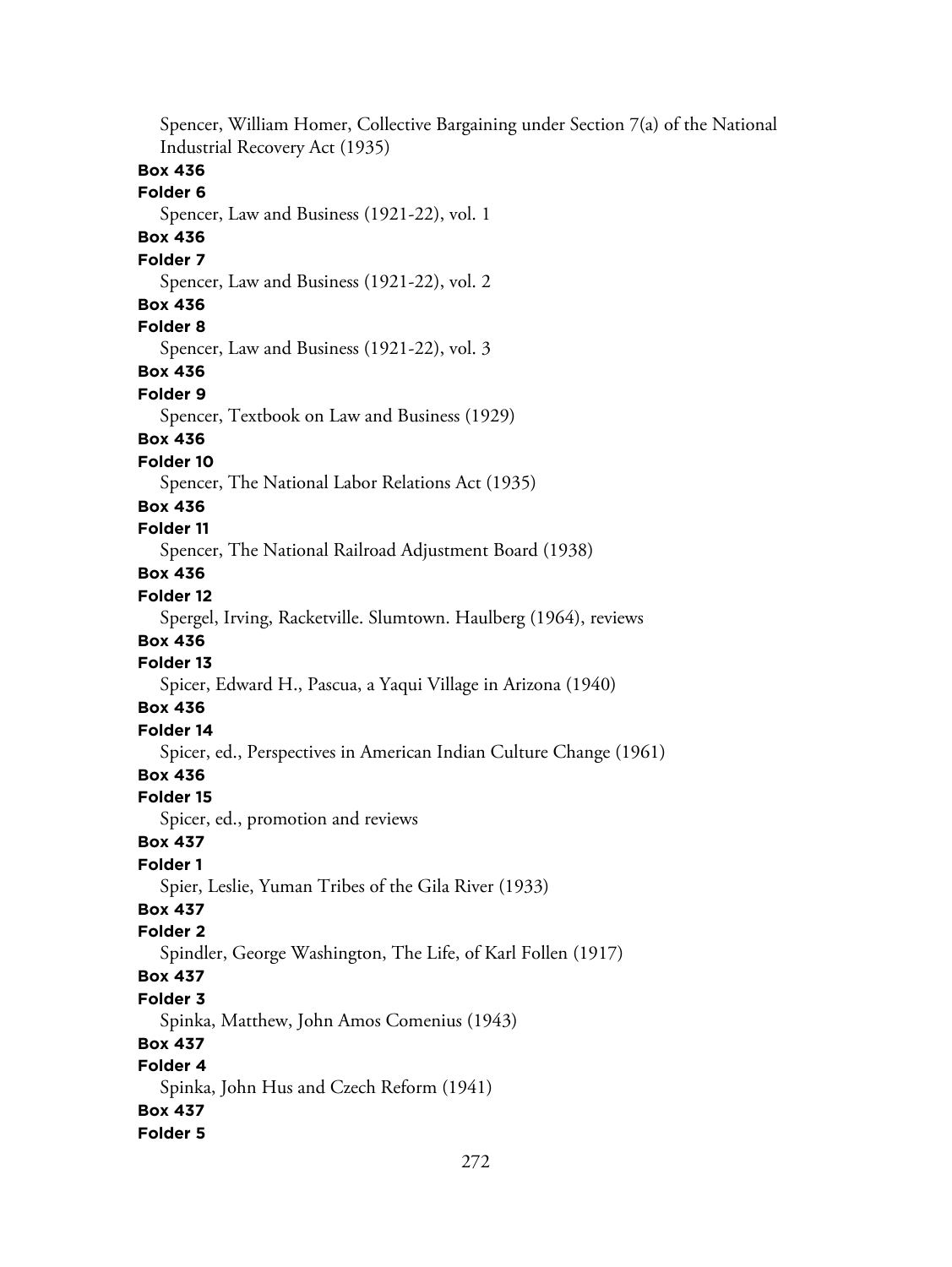Spinka, trans., Chronicle of John Malalas (1940)

## **Box 437**

### **Folder 6**

Sprague, Rufus F., The True Nature of Value (1907)

# **Box 437**

## **Folder 7**

Spurrier, Leo, Common Stocks and Bonds as Long-Term Investments (1941)

# **Box 437**

# **Folder 8**

Spykman, Nicholas Johannes, The Social Theory of Georg Simmel (1925)

# **Box 437**

## **Folder 9**

Stackhouse, Parry James, Chicago and the Baptists (1933)

• [Staff. See- University of Chicago Press]

# **Box 437**

## **Folder 10**

Staley, Eugene, Foreign Investment and War (1935)

• See also- Wright, Quincy, A Study of War

# **Box 437**

## **Folder 11**

Staley, History of the Illinois Federation of Labor (1930)

## **Box 437**

# **Folder 12**

Staley, War and the Private Investor, 1935 (1941)

## **Box 437**

## **Folder 13**

Stampp, Kenneth M., And the War Came, 1950, reissue (1964)

## **Box 437**

## **Folder 14**

Stanford, Edward B., Library Extension under the WPA (1944)

## **Box 437**

## **Folder 15**

Stanley, Carleton, Matthew Arnold (1938)

# **Box 438**

# **Folder 1**

Stanton, William, The Leopard's Spots (1960)

## **Box 438**

## **Folder 2**

Stanton, William, promotion and reviews

# **Box 438**

# **Folder 3**

Stark, Alonzo Rosecrans, The Christology in the Apostolic Fathers (1912)

# **Box 438**

# **Folder 4**

Starr, Frederick, trans., The Stone of the Sun, by Enrique Juan Palacios (1921)

## **Box 438**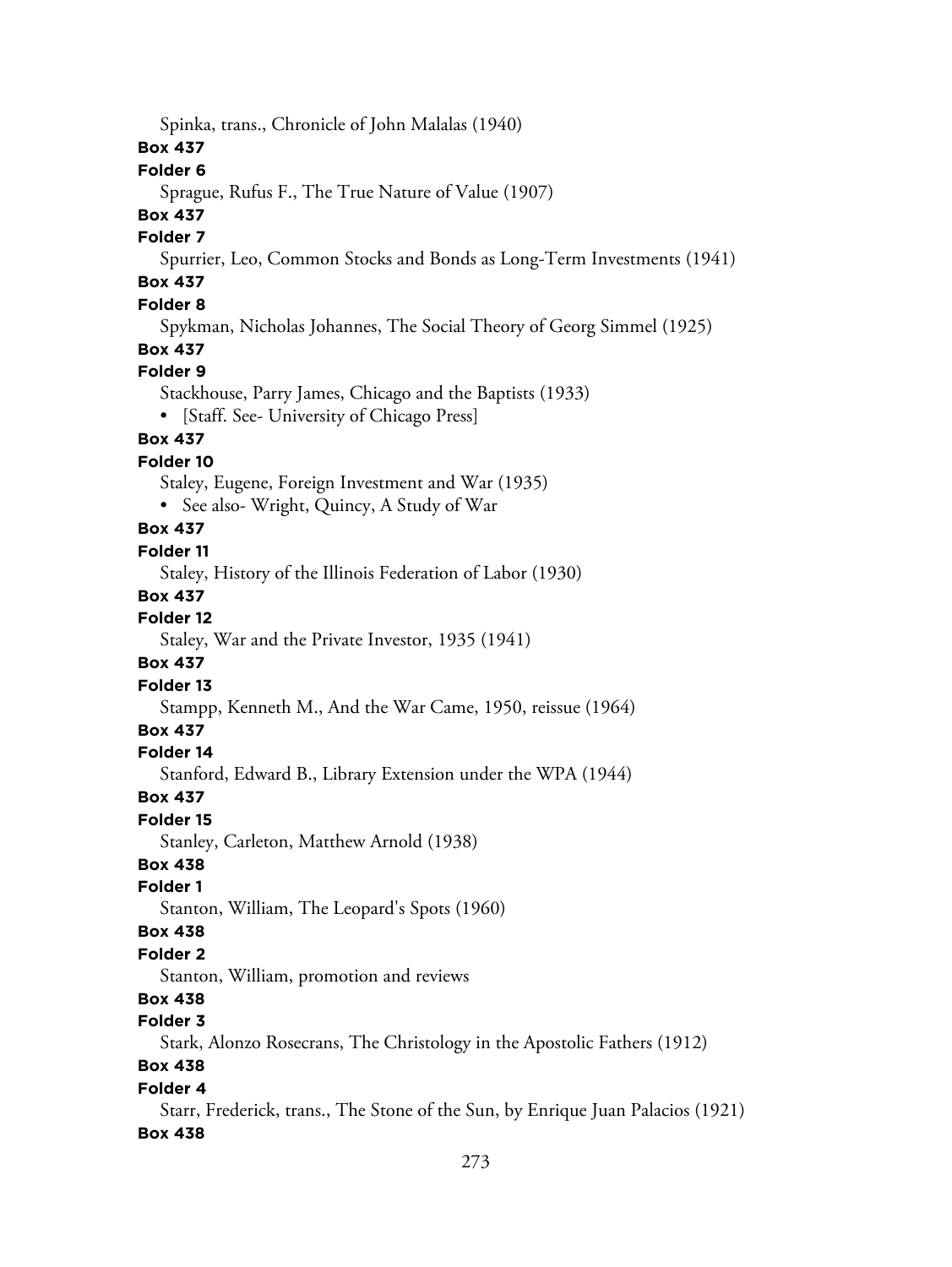#### **Folder 5**

Starrett, Vincent, The Private Life of Sherlock Holmes (1960)

## **Box 438**

#### **Folder 6**

Starrett, Vincent, promotion and reviews

# **Box 438**

## **Folder 7-9**

Statistical Research Monographs, correspondence, 1953-1959

• See also- individual authors

## **Box 438**

#### **Folder 10**

Staudt, Calvin Klopp, The Idea of the Resurrection in the Ante-Nicene Period (1909)

#### **Box 438**

## **Folder 11**

Steadman, Robert Foster, Public Health Organization in the Chicago Region (1930)

#### **Box 439**

#### **Folder 1**

Stearns, Wallace Nelson, ed., Fragments from Graeco-Jewish Writers (1908)

## **Box 439**

#### **Folder 2**

Stein, Gertrude, Narration (1935)

#### **Box 439**

## **Folder 3**

Stein, Gertrude, promotion and reviews

## **Box 439**

### **Folder 4**

Stein, Gertrude, "Collector's Edition" (1969)

## **Box 439**

## **Folder 5**

Steindorff, George, Lehrbuch der koptischen Grammatik (1951)

# **Box 439**

#### **Folder 6**

Steindorff, George, and Keith C. Seele, When Egypt Ruled the East (1942)

## **Box 439**

## **Folder 7**

Steindorff, George, promotion and reviews

## **Box 439**

#### **Folder 8**

Steindorff, George, rev. ed. (1957), promotion

# **Box 439**

# **Folder 9**

Steiner, Gary, ed., The Creative Organization (1965)

#### **Box 439**

#### **Folder 10**

Steiner, Jesse Frederick, Education for Social Work (1921)

#### **Box 439**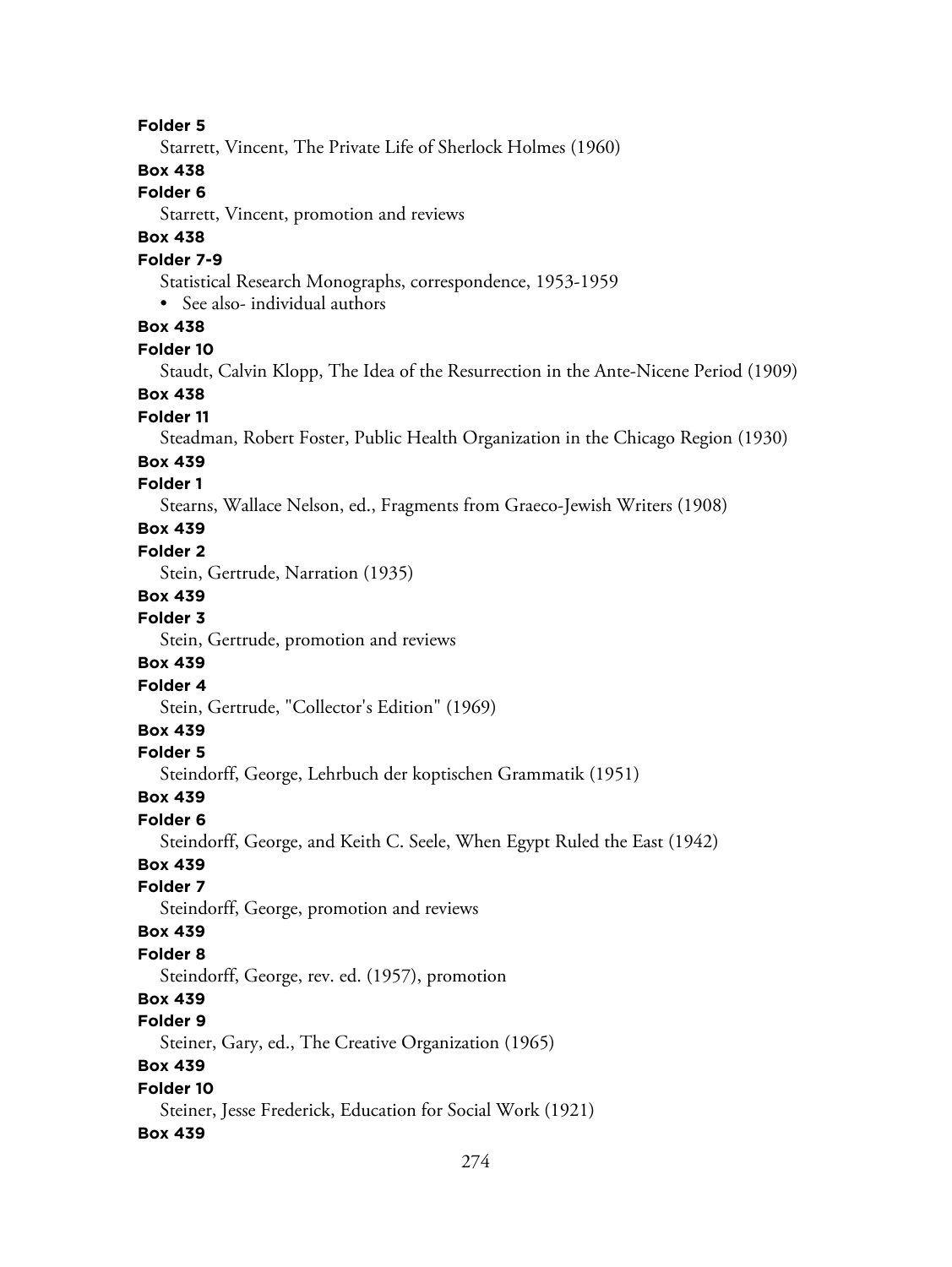**Folder 11** Stephenson, Reginald J., Exploring in Physics (1935) **Box 439 Folder 12** Stern, Bernhard Joseph, Lewis Henry Morgan. Social Evolutionist (1931) **Box 439 Folder 13** Stevens, David Harrison, Milton Papers (1927) **Box 439 Folder 14** Stevens, Reference Guide to Milton from 1800 to the Present Day (1930) **Box 439 Folder 15** Stevens, Harvey A., and Rick Heber, eds., Mental Retardation (1964), reviews **Box 439 Folder 16** Stevens, William H. S., Unfair Competition (1917) **Box 440 Folder 1** Stevenson, Lionel, Darwin among the Poets (1932) **Box 440 Folder 2** Stewart, Irwin, ed., Local Broadcasts to Schools (1939) **Box 440 Folder 3** Stigler, George J., Essays in the History of Economics (1965) **Box 440 Folder 4** Stigler, George J., promotion and reviews **Box 440 Folder 5** Stillman, Calvin W., ed., Africa in the Modern World (1955) **Box 440 Folder 6** Stigler, George J., promotion and reviews **Box 440 Folder 7** Stirn, Ernest W., An Annotated Bibliography of Robert M. La Follette (1937) **Box 440 Folder 8-9** Stockwell, Robert P., J. Donald Bowen, and John W. Martin, The Grammatical Structure of English and Spanish (1965) and Bowen and Stockwell, Patterns of Spanish Pronunciation (1960) **Box 440 Folder 10** Stockwell, Robert P., promotion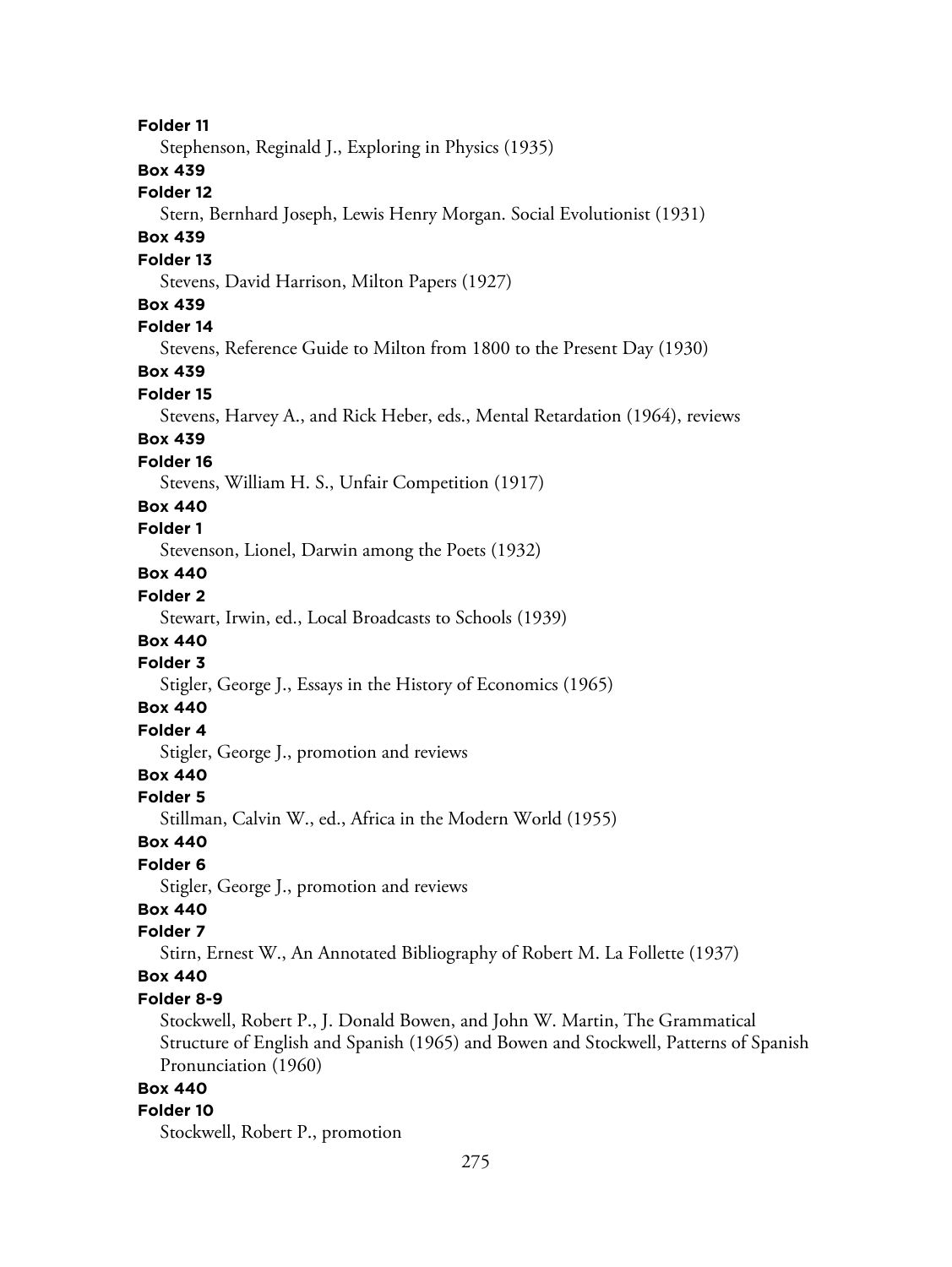• See also- Contrastive Structure Series, BOX 122, fol. 8

### **Box 440**

### **Folder 11**

Stokes, Ella Harrison, The Conception of a Kingdom of Ends in Augustin, Aquinas, and Leibniz (1912)

### **Box 440**

#### **Folder 12**

Stone, R. W., and U. B. Stone, The Baking Industry under N.R.A. (1936)

#### **Box 440**

# **Folder 13**

Stoner, John E., S. O. Levinson and the Pact of Paris (1943)

## **Box 441**

#### **Folder 1**

Stourzh, Gerald, Benjamin Franklin and American Foreign Policy (1954)

#### **Box 441**

#### **Folder 2**

Stourzh, Gerald, promotion and reviews

#### **Box 441**

#### **Folder 3**

Stover, John F., American Railroads (1961)

# **Box 441**

# **Folder 4**

Stover, John F., promotion and reviews

#### **Box 441**

#### **Folder 5**

Strand, K. Aa., ed., Basic Astronomical Data (1963)

# **Box 441**

# **Folder 6**

Strang, Ruth, Exploration in Reading Patterns (1942)

## **Box 441**

#### **Folder 7**

Strauss, Leo, Natural Right and History (1953)

### **Box 441**

#### **Folder 8**

Strauss, The Political Philosophy of Hobbes, trans. Elsa M. Sinclair (1952)

# **Box 441**

## **Folder 9**

Strong, Anna Louise, The Psychology of Prayer (1909)

# **Box 441**

## **Folder 10**

Strong, Margaret Kirkpatrick, Public Welfare Administration in Canada (1930)

### **Box 441**

# **Folder 11**

Studies in Business Administration (1929-1944)

• See also- individual authors

#### **Box 441**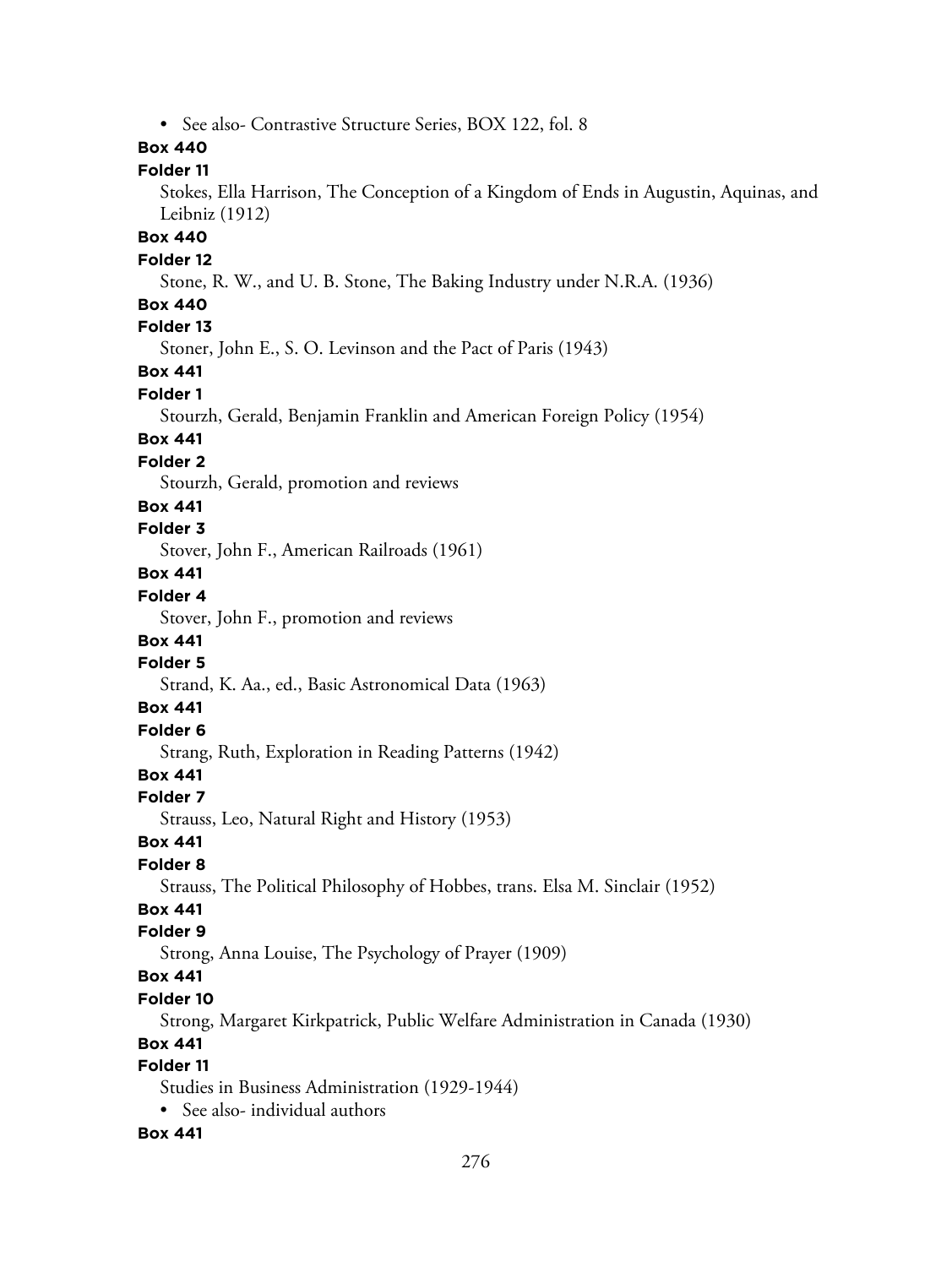**Folder 12** Studies in Classical Philology (1895-1907) **Box 441 Folder 13** Studies in Greek Noun-Formation (1916-1918) • See also- Sturtevant, E. H. **Box 441 Folder 14** Studies in the Making of Citizens (1926-1933) • See also- individual authors **Box 442 Folder 1** Studies in Public Administration (1924-1951) **Box 442 Folder 2** Studies in Public Administration (1924-1951), promotion • See also- individual authors **Box 442 Folder 3** Sturgis, Russell, The Interdependence of the Arts of Design (1905) **Box 442 Folder 4** Sturtevant, E. H., Labial Terminations I-IV (1911-1913) **Box 442 Folder 5** Sturtevant, Linguistic Change (1917) **Box 442 Folder 6** Sturtevant, The Pronunciation of Greek and Latin (1920) **Box 442 Folder 7** Stutzer, Otto, Geology of Coal, trans. Adolph C. Noé (1940) **Box 442 Folder 8** Stutzer, Otto, promotion and reviews **Box 442 Folder 9** Sulzbach, Walter, Capitalistic Warmongers (1942) **Box 442 Folder 10** Sunley, Emil, The Kentucky Poor Law, 1792-1936 (1942) **Box 442 Folder 11-12** Supplementary Educational Monographs (SEM), general correspondence, sales, etc. **Box 442 Folder 13**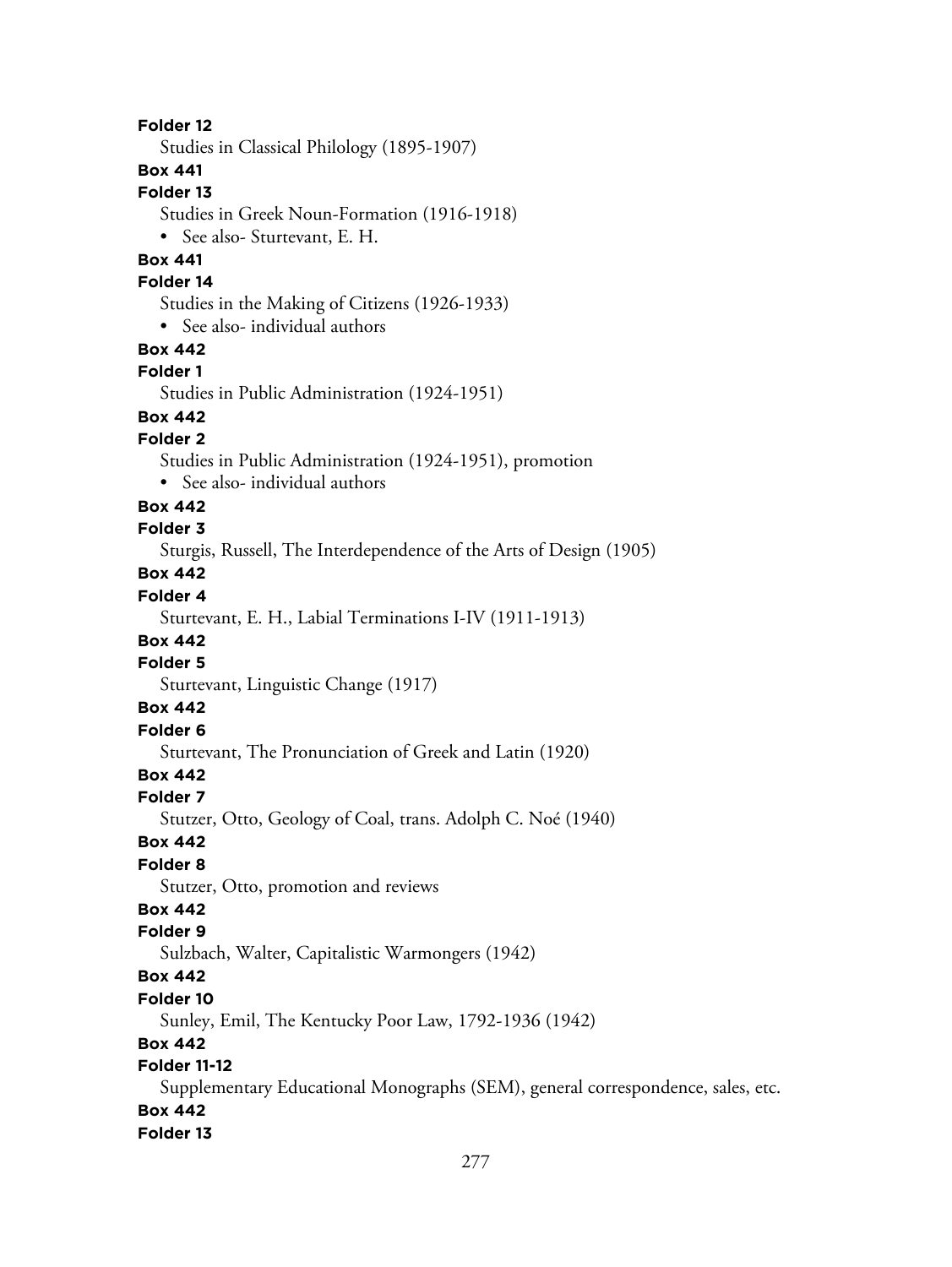Supplementary Educational Monographs (SEM), no. 1, William Scott Gray, Studies of Elementary School-Reading through Standardiized Tests (1917)

# **Box 442**

#### **Folder 14**

Supplementary Educational Monographs (SEM), no. 2, William Anton Schmidt, An Experimental Study in the Psychology of Reading (1917)

# **Box 442**

## **Folder 15**

Supplementary Educational Monographs (SEM), no. 3, Leonard V. Koos, The Administration of Secondary-School Units (1917)

## **Box 442**

#### **Folder 16**

Supplementary Educational Monographs (SEM), no. 4, George S. Counts, Arithmetic Tests and Studies in the Psychology of Arithmetic (1917)

## **Box 442**

### **Folder 17**

Supplementary Educational Monographs (SEM), no. 6, Alice Temple, Survey of the Kindergartens of Richmond, Indiana (1917)

# **Box 442**

#### **Folder 18**

Supplementary Educational Monographs (SEM), no. 7, H. O. Rugg and J. R. Clark, Scientific Method in the Reconstruction of Ninth Grade Mathematics (1918)

## **Box 442**

## **Folder 19**

Supplementary Educational Monographs (SEM), no. 8, A. L. Beeley, An Experimental Study in Left-Handedness, with Practical Suggestions for Schoolroom Tests (1918)

# **Box 442**

# **Folder 20**

Supplementary Educational Monographs (SEM), nos. 10, 11, Charles H. Judd, Reading (1918) and Elsie G. Hobson, Educational Legislation and Administration in the State of New York (1918)

## **Box 443**

## **Folder 1**

Supplementary Educational Monographs (SEM), no. 60, G. T. Buswell, Non-oral Reading (1945)

# **Box 443**

#### **Folder 2**

Supplementary Educational Monographs (SEM), no. 61, William S. Gray, The Appraisal of Current Practices in Reading (1946)

# **Box 443**

## **Folder 3**

Supplementary Educational Monographs (SEM), no. 62, William S. Gray, Improving Reading in Content Fields (1947)

#### **Box 443**

#### **Folder 4**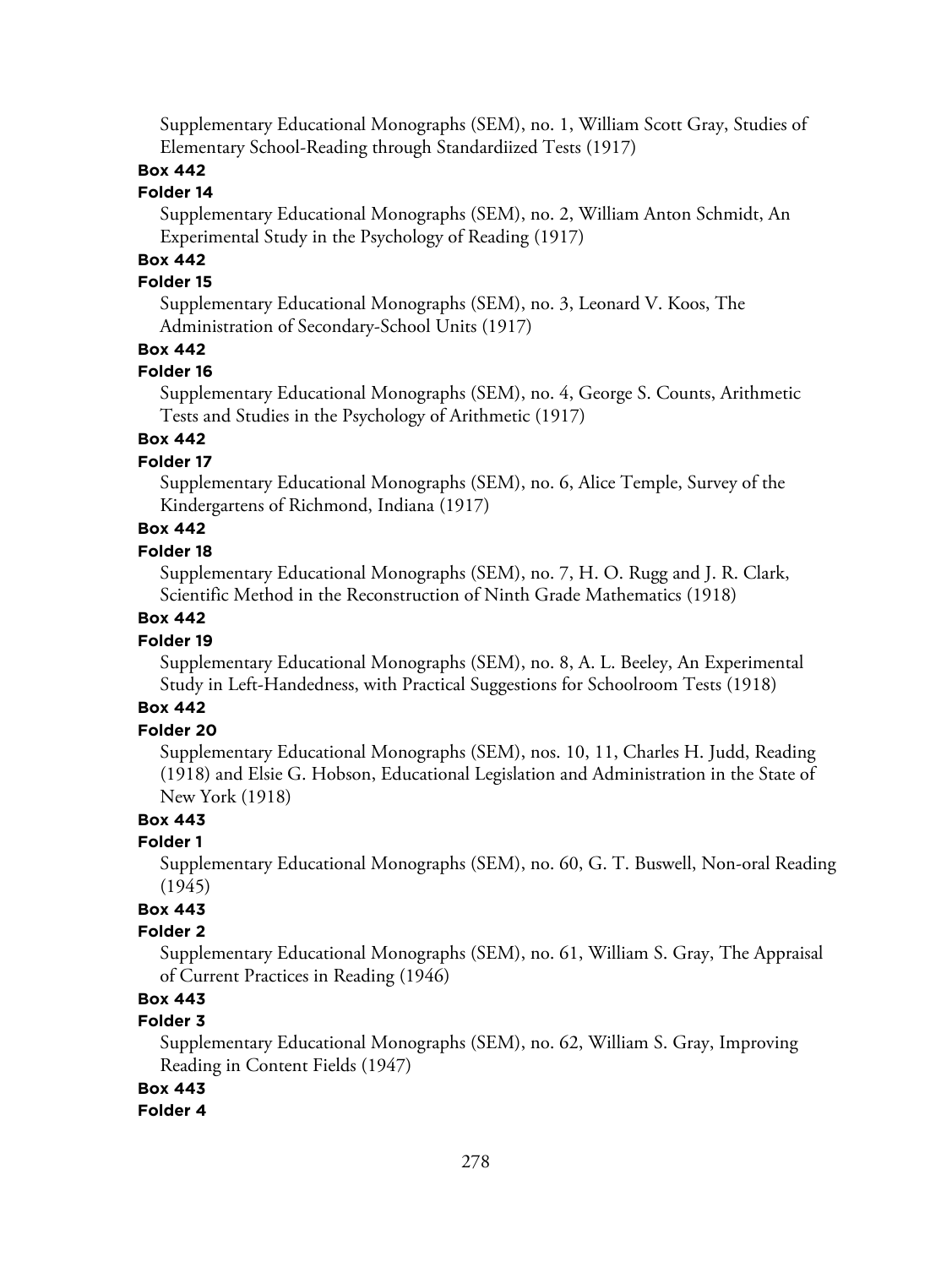Supplementary Educational Monographs (SEM), no. 63, G. T. Buswell, Arithmetic 1947 (1947)

# **Box 443**

#### **Folder 5**

Supplementary Educational Monographs (SEM), no. 64, William S. Gray, Promoting Personal and Social Development through Reading (1948)

# **Box 443**

#### **Folder 6**

Supplementary Educational Monographs (SEM), no. 65, William S. Gray, Basic Instruction in Reading in Elementary and High Schools (1948)

## **Box 443**

#### **Folder 7**

Supplementary Educational Monographs (SEM), no. 66, G. T. Buswell, Arithmetic 1948 (1948)

## **Box 443**

#### **Folder 8**

Supplementary Educational Monographs (SEM), no. 67, Frances Swineford, A Study in Factor Analysis (1948)

# **Box 443**

#### **Folder 9**

Supplementary Educational Monographs (SEM), no. 68, Staff of the Reading Clinics, Clinical Studies in Reading I (1949)

## **Box 443**

#### **Folder 10**

Supplementary Educational Monographs (SEM), no. 69, William S. Gray, Classroom Techniques in Improving Reading (1949)

# **Box 443**

### **Folder 11**

Supplementary Educational Monographs (SEM), no. 70, G. T. Buswell and M. L. Hartung, Arithmetic 1949 (1949)

#### **Box 443**

## **Folder 12**

Supplementary Educational Monographs (SEM), no. 71, V. E. Herrick and R. W. Tyler, Toward Improved Curriculum Theory (1950)

### **Box 443**

### **Folder 13**

Supplementary Educational Monographs (SEM), no. 72, William S. Gray, Keeping Reading Programs Abreast of the Times (1950)

# **Box 443**

## **Folder 14**

Supplementary Educational Monographs (SEM), no. 73, B. S. Bloom and L. J. Broder, Problem-Solving Processes of College Students (1950)

# **Box 443**

#### **Folder 15**

Supplementary Educational Monographs (SEM), William S. Gray, Promoting Growth in Maturity in Interpreting What Is Read (1951)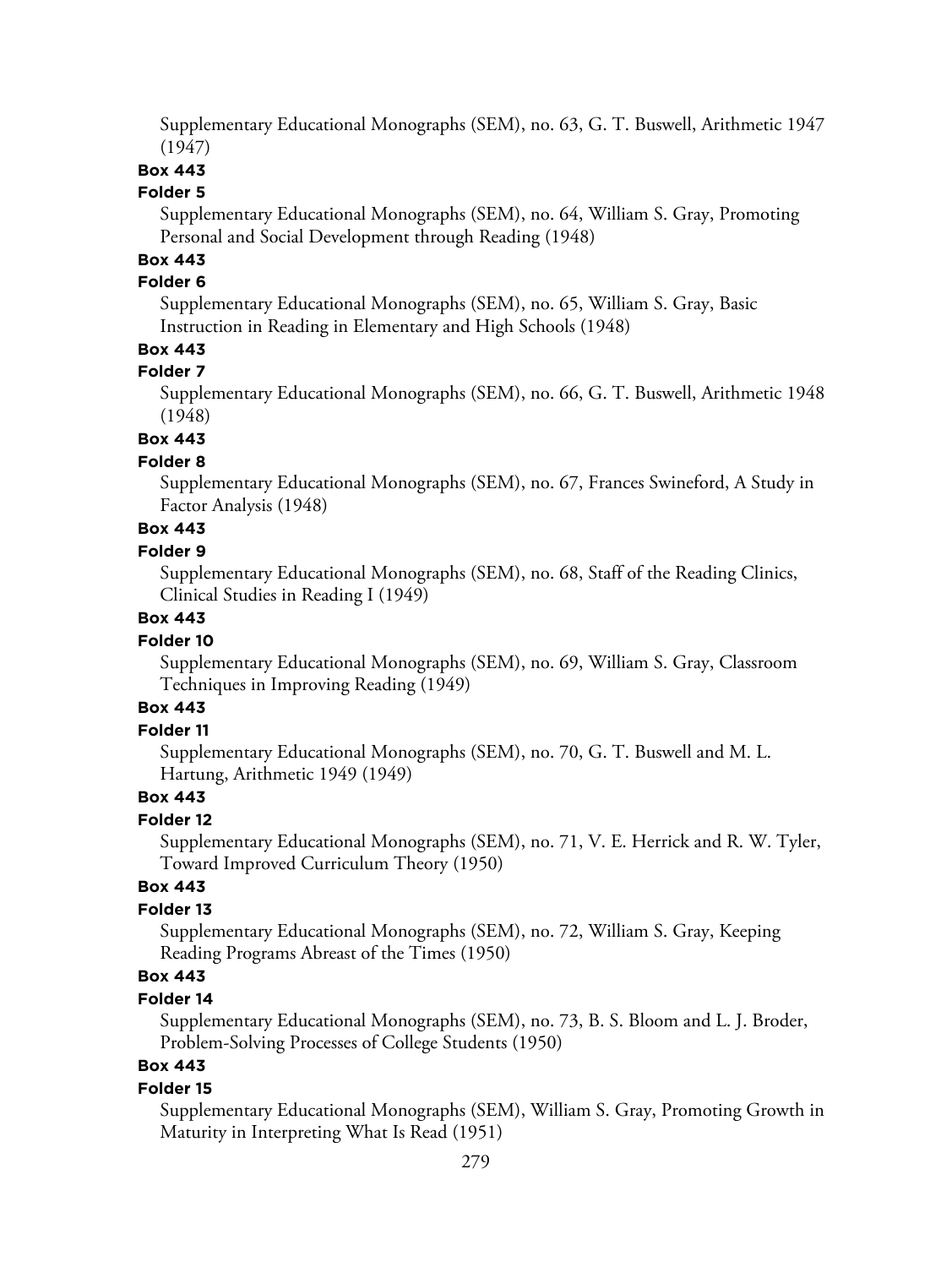## **Box 443**

#### **Folder 16**

Supplementary Educational Monographs (SEM), no. 75, Robert J. Havighurst, A Community Youth Development Program (1952)

## **Box 443**

## **Folder 17**

Supplementary Educational Monographs (SEM), no. 76, William S. Gray, Improving Reading in All Curriculum Areas (1952)

# **Box 444**

# **Folder 1**

Supplementary Educational Monographs (SEM), no. 77, Helen M. Robinson, Clinical Studies in Reading II (1953)

### **Box 444**

## **Folder 2**

Supplementary Educational Monographs (SEM), no. 78, Paul H. Bowman et al., Studying Children and Training Counselors in a Community Program (1953)

# **Box 444**

## **Folder 3**

Supplementary Educational Monographs (SEM), no. 79, Helen M. Robinson, Corrective Reading in Classroom and Clinic (1953)

# **Box 444**

## **Folder 4**

Supplementary Educational Monographs (SEM), no. 80, E. Z. Friedenberg and J. A. Roth, Self-Perception in the University (1954)

#### **Box 444**

### **Folder 5**

Supplementary Educational Monographs (SEM), no. 81, Helen M. Robinson, Promoting Maximal Reading Growth among Able Learners (1954)

# **Box 444**

#### **Folder 6**

Supplementary Educational Monographs (SEM), no. 82, Helen M. Robinson, Oral Aspects of Reading (1955)

# **Box 444**

## **Folder 7**

Supplementary Educational Monographs (SEM), no. 83, Robert J. Havighurst et al., A Survey of the Education of Gifted Children (1955)

## **Box 444**

#### **Folder 8**

Supplementary Educational Monographs (SEM), no. 84, Helen M. Robinson, Developing Permanent Interest in Reading (1956)

# **Box 444**

#### **Folder 9**

Supplementary Educational Monographs (SEM), no. 85, Paul H. Bowman et al., Mobilizing Community Resources for Youth (1956)

#### **Box 444**

#### **Folder 10**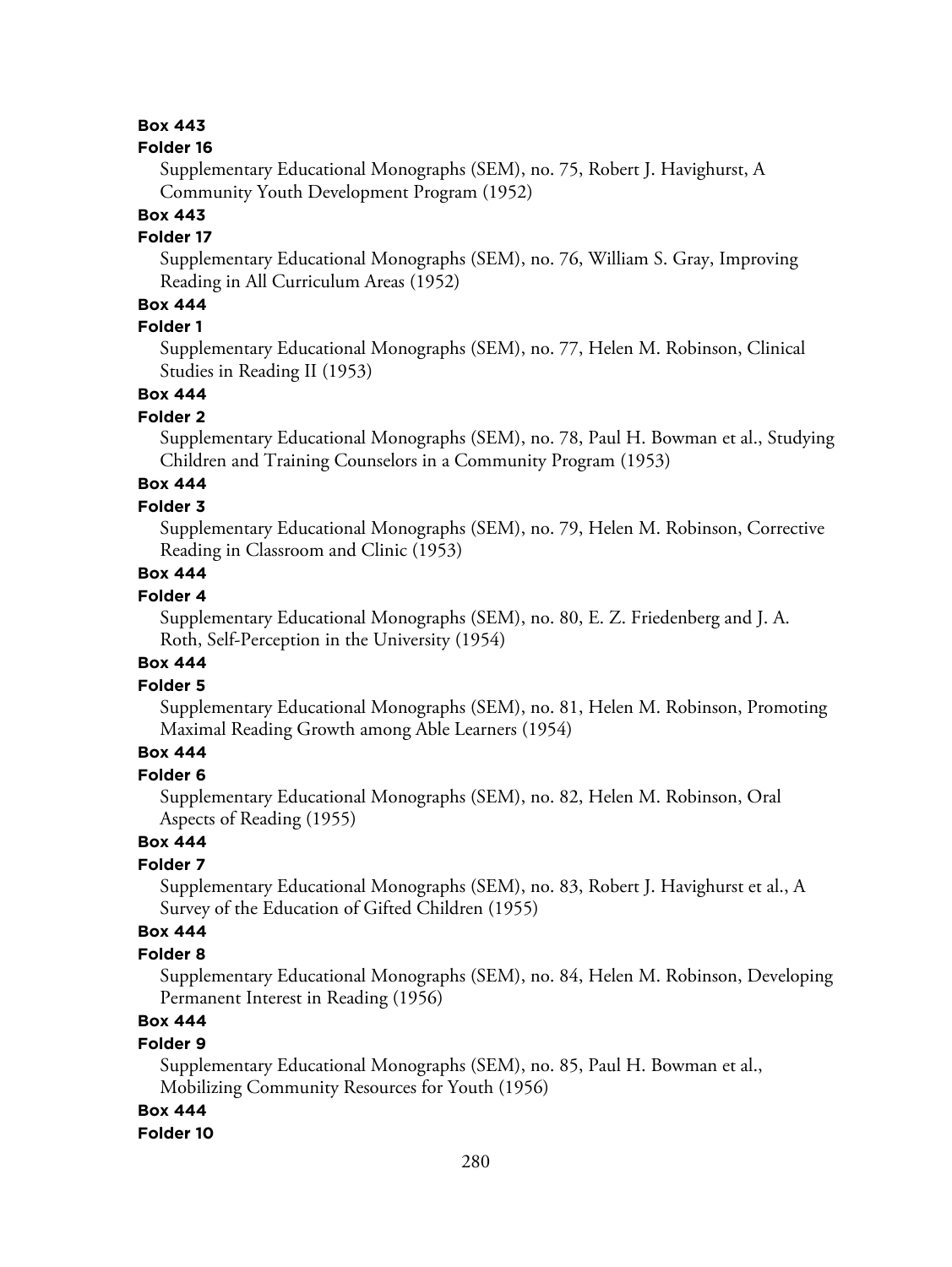Supplementary Educational Monographs (SEM), no. 86, Helen M. Robinson, Materials for Reading (1958)

## **Box 444**

#### **Folder 11**

Supplementary Educational Monographs (SEM), no. 87, Goins, Jean T., Visual Perception Abilities and Early Reading Progress (1958)

# **Box 445**

## **Folder 1**

Supplementary Educational Monographs (SEM), no. 88, Helen M. Robinson, Evaluation of Reading (1958)

## **Box 445**

#### **Folder 2**

Supplementary Educational Monographs (SEM), no. 89, Helen M. Robinson, Reading Instruction in Various Patterns of Grouping (1959)

## **Box 445**

## **Folder 3**

Supplementary Educational Monographs (SEM), no. 90, Helen M. Robinson, Sequential Development of Reading Abilities (1960)

# **Box 445**

#### **Folder 4**

Supplementary Educational Monographs (SEM), no. 91, Helen M. Robinson, Controversial Issues in Reading and Promising Solutions (1961)

## **Box 445**

## **Folder 5**

Supplementary Educational Monographs (SEM), no. 92, H. Alan Robinson, The Underachiever in Reading (1962)

# **Box 445**

### **Folder 6**

Supplementary Educational Monographs (SEM), no. 93, H. Alan Robinson, Reading and the Language Arts (1964)

## **Box 445**

## **Folder 7**

Supplementary Educational Monographs (SEM), no. 94, H. Alan Robinson, Meeting Individual Differences in Reading (1964)

### **Box 445**

#### **Folder 8**

Supplementary Educational Monographs (SEM), no. 95, H. Alan Robinson, Recent Developments in Reading (1965)

# **Box 445**

#### **Folder 9**

Sutherland, Edwin Hardin, The Professional Thief (1937)

#### **Box 445**

# **Folder 10**

Swan, Richard G., The Theory of Sheaves (1964)

# **Box 445**

#### **Folder 11**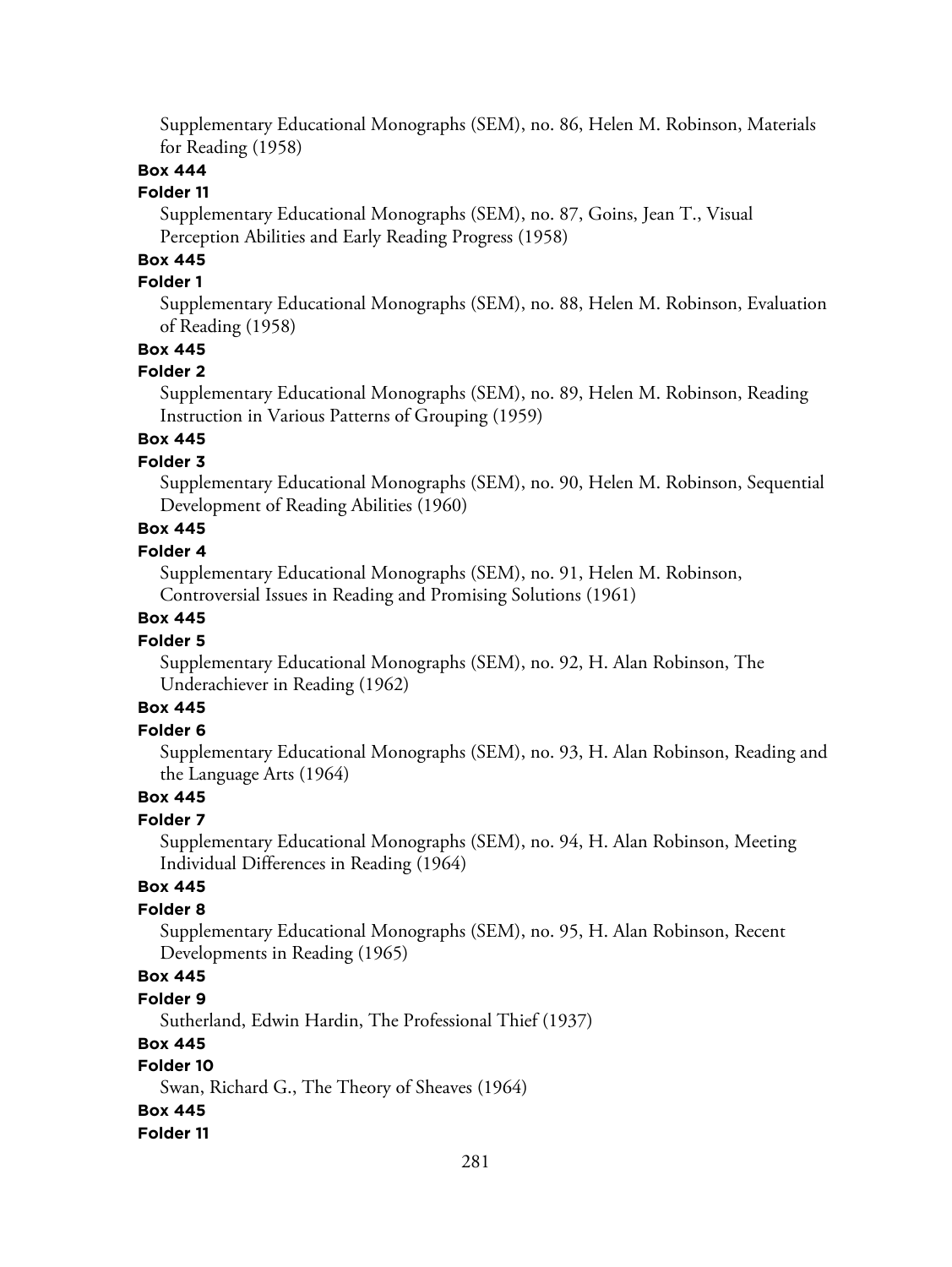Swanish, Peter Theodore, Trade Disputes Disqualification Clause under the British Unemployment Insurance Acts (1937)

## **Box 445**

## **Folder 12**

Swarzenski, Hanns, Monuments of Romanesque Art (1955)

# **Box 445**

# **Folder 13**

Swarzenski, Hanns, promotion and reviews

## **Box 445**

# **Folder 14**

Sweeney, James Johnson, Plastic Redirections in 20th Century Painting (1934)

**Box 445**

### **Folder 15**

Sweet, William Warren, ed., Religion on the American Frontier, vol. 1, The Baptists (1931)

#### **Box 445**

## **Folder 16**

Sweet, William Warren, vol. 2, The Presbyterians (1936)

# **Box 445**

#### **Folder 17**

Sweet, William Warren, vol. 3, The Congregationalists (1939)

#### **Box 446**

#### **Folder 1**

Sweet, William Warren, vol. 4, The Methodists (1946)

#### **Box 446**

#### **Folder 2**

Swisher, Carl Brent, The Growth of Constitutional Power in the United States (1946)

#### **Box 446**

#### **Folder 3**

Szukalski, Stanislaw, Projects in Design (1929)

#### **Box 446**

#### **Folder 4**

Szukalski, Stanislaw, promotion and reviews

## **Box 446**

### **Folder 5-6**

Tables annuelles de constantes et données rumérique de chimie, de physique et de technologie (1912-1922)

# **Box 446**

#### **Folder 7**

Ta Chen, Population in Modern China (1946)

# **Box 446**

#### **Folder 8**

Taft, Lorado, Modern Tendencies in Sculpture (1921)

## **Box 446**

#### **Folder 9**

Takeuchi, Tatsuji, War and Diplomacy in the Japanese Empire (1941)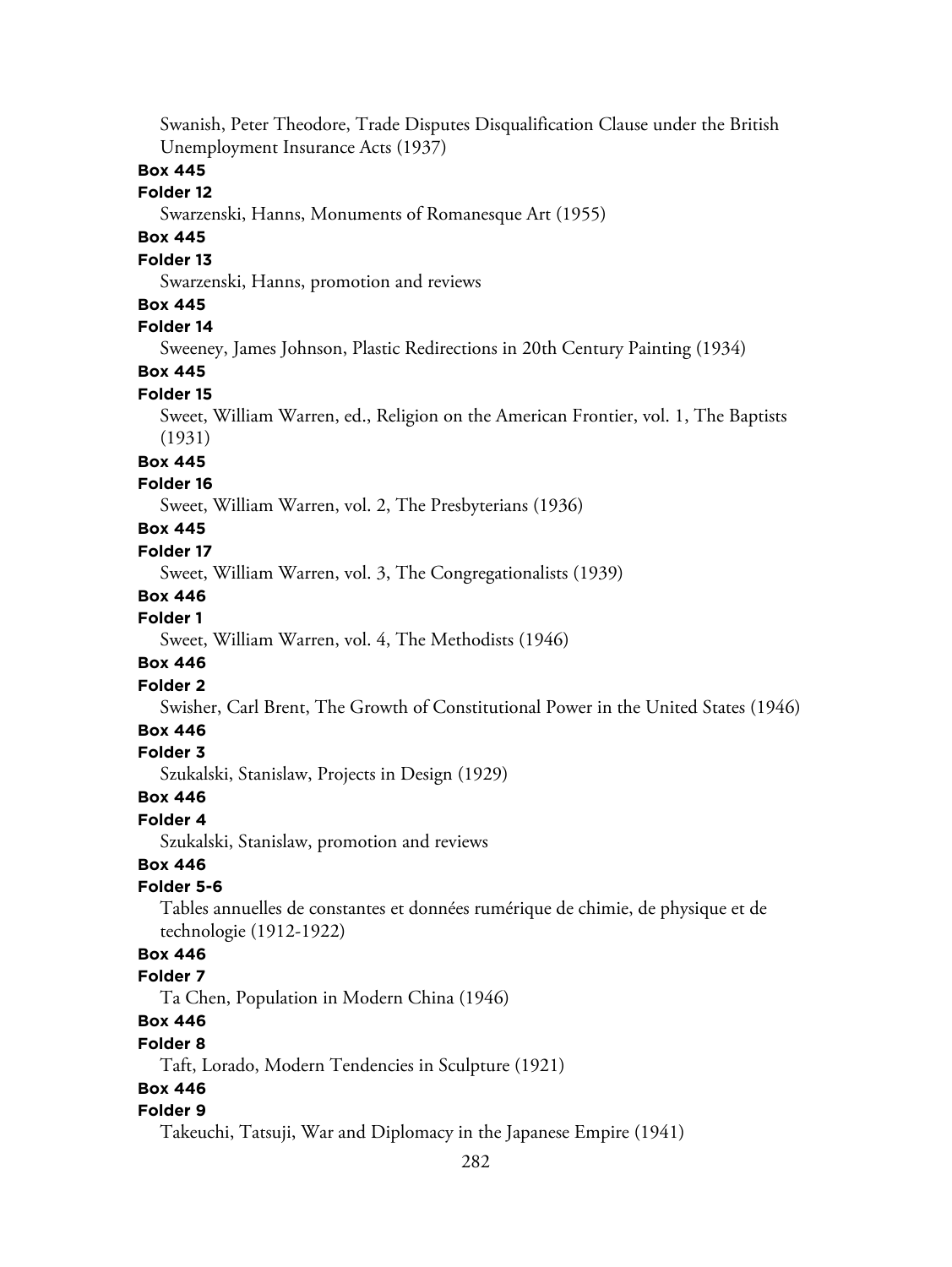• See also- Wright, Quincy, A Study of War **Box 446 Folder 10** Talbert, Ernest Lynn, The Dualism of Fact and Idea in Its Social Implications (1910) **Box 446 Folder 11** Talbert, Opportunities in School and Industry for Children of the Stockyards District (1912) **Box 446 Folder 12** Talbot, Marion, More than Lore (1936) **Box 446 Folder 13** Taliaferro, William H., ed., Medicine and the War (1944) **Box 446 Folder 14** Taliaferro, William H., promotion and reviews **Box 447 Folder 1-2** Tannenbaum, Edward, The New France (1961) **Box 447 Folder 3** Tannenbaum, Edward, promotion and reviews **Box 447 Folder 4** Tannenbaum, Robert, Cost under the Unfair Practices Acts (1939) **Box 447 Folder 5** Tashiro, Shiro, A Chemical Sign of Life (1917) **Box 447 Folder 6** Tatum, Arthur L., Prescription Notes (1925) **Box 447 Folder 7** Tave, Stuart M., The Amiable Humorist (1960) **Box 447 Folder 8** Tave, Stuart M., promotion and reviews **Box 447 Folder 9** Tax, Sol, Penny Capitalism, 1953, reprint (1963) **Box 447 Folder 10-11** Tax, ed., Evolution after Darwin (1960) **Box 447 Folder 12**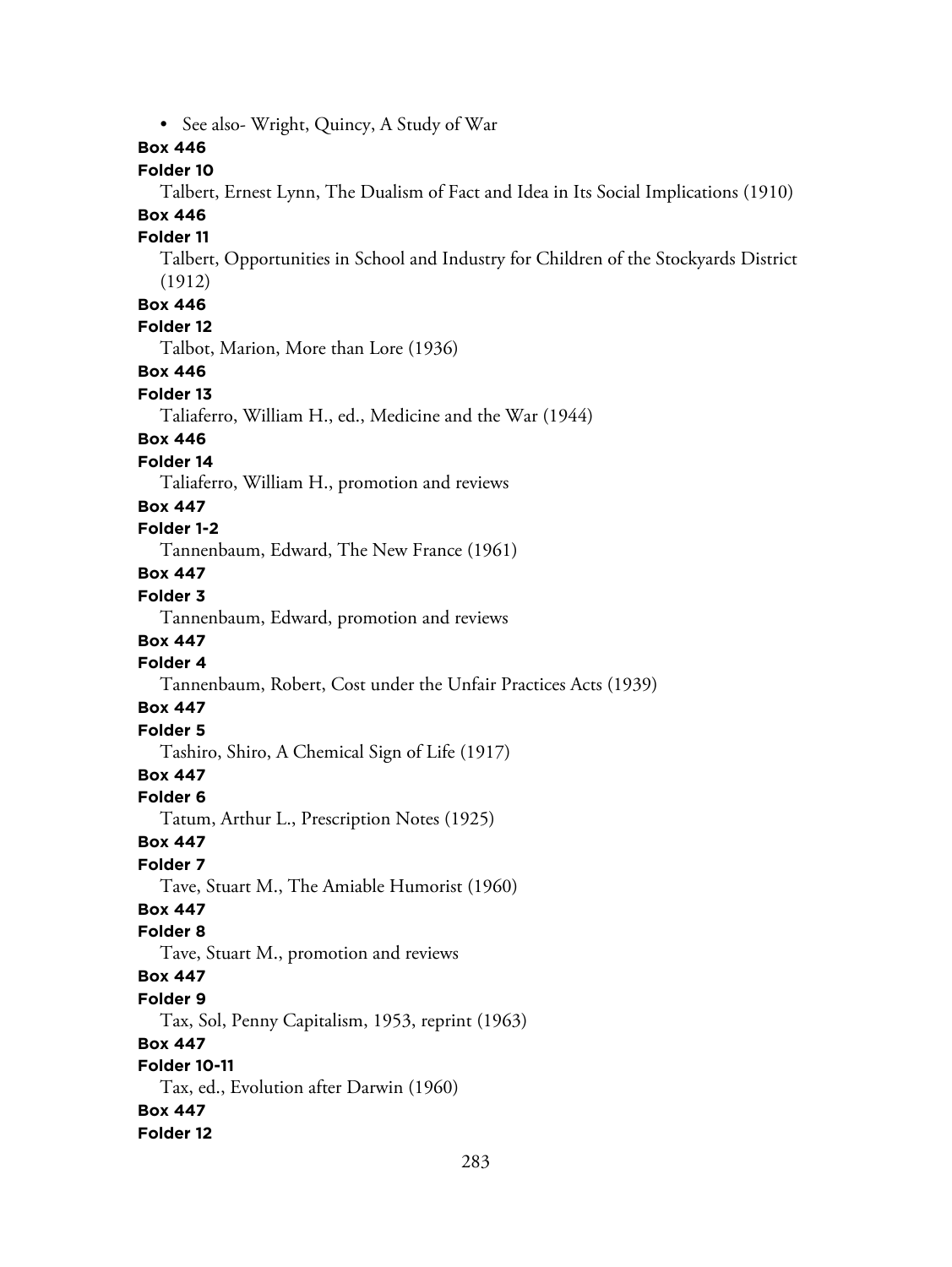Tax, ed., editing and production

## **Box 448**

### **Folder 1**

Tax, ed., promotion

# **Box 448**

# **Folder 2**

Tax, ed., reviews

# **Box 448**

## **Folder 3**

Tax, ed., Proceedings of the XXIXth International Congress of Americanists, vol. 1, The Civilizations of Ancient America (1951); vol. 2, Acculturation in the Americas (1952); vol. 3, Indian Tribes of Aboriginal America (1952)

#### **Box 448**

## **Folder 4**

Tax, ed., promotion and reviews

## **Box 448**

## **Folder 5**

Tax, Sol, Loren C. Eiseley, Irving Rouse, and Carl F. Voegelin, eds., An Appraisal of Anthropology Today (1952)

# **Box 448**

## **Folder 6**

Taylor, Archer, Edward and Sven i Rosengard (1931)

## **Box 448**

#### **Folder 7**

Taylor, Archer, and F. J. Mosher, A Bibliographical History of Anonyma and Pseudonyma (1951)

# **Box 448**

## **Folder 8**

Taylor, Archer, promotion and reviews

## **Box 448**

#### **Folder 9**

Taylor, Earl A., Controlled Reading (1937)

## **Box 448**

# **Folder 10**

Taylor, Earl A., promotion and reviews

# **Box 448**

## **Folder 11**

Taylor, Graham, Pioneering on Social Frontiers (1930)

## **Box 449**

#### **Folder 1**

Taylor, Griffith, Environment and Nation (1936)

#### **Box 449**

# **Folder 2**

Taylor, Environment. Race, and Migration (1937)

## **Box 449**

#### **Folder 3**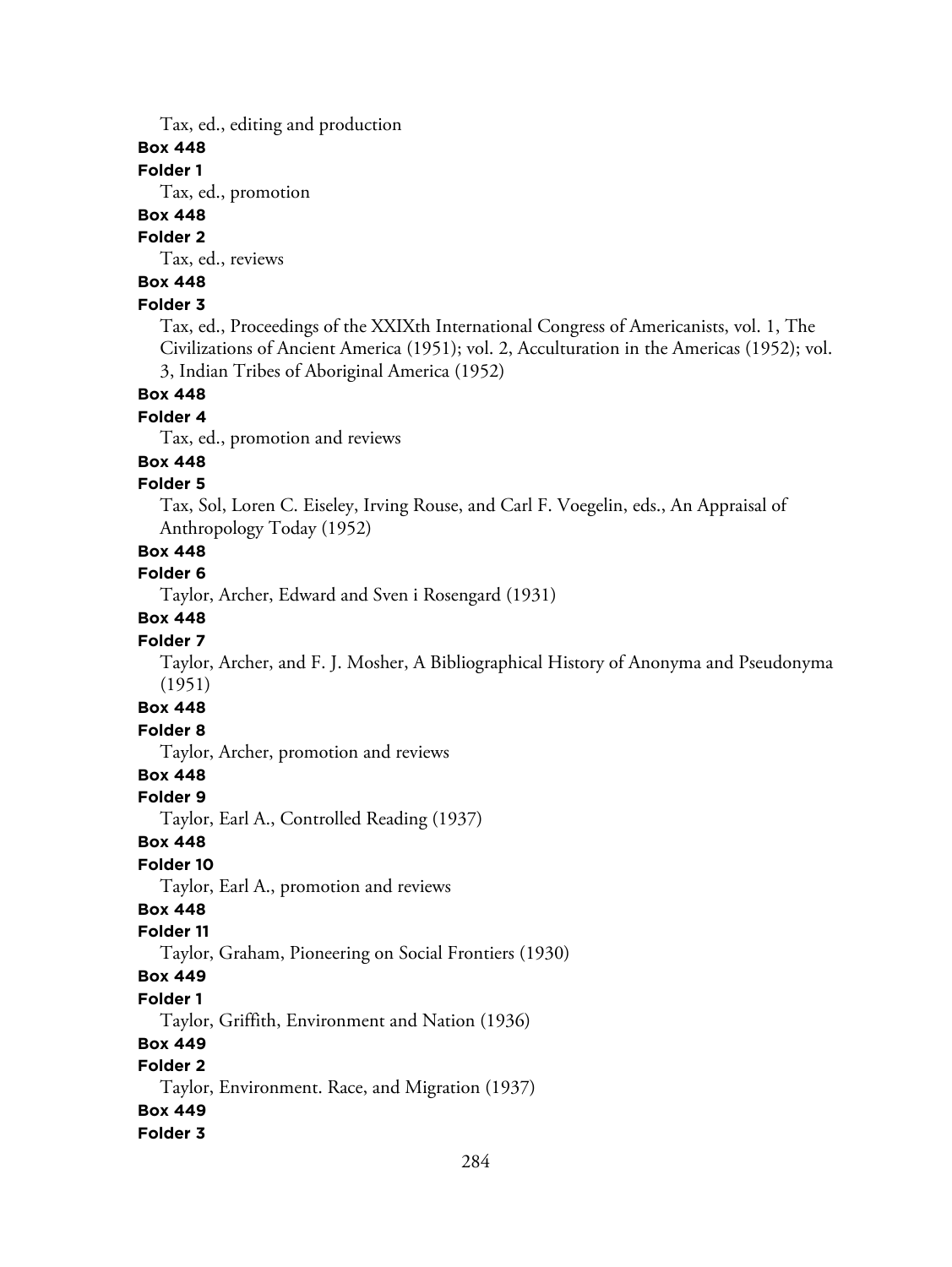Taylor, Hasseltine Byrd, Law of Guardian and Ward (1935) **Box 449 Folder 4** Taylor, Joshua C., Learning to Look (1957) **Box 449 Folder 5** Taylor, Joshua C., promotion **Box 449 Folder 6** Taylor, Joshua C., comments concerning inspection copies **Box 449 Folder 7** Taylor, William Page, the American Titian (1957) **Box 449 Folder 8** Taylor, William Page, promotion and reviews **Box 449 Folder 9** Taylor, Marion Lee, A Study of the Technique in Konrad Ferdinand Meyer's Novellen (1909) **Box 449 Folder 10** Taylor, Robert Emmet, Municipal Budget-Making (1925) **Box 449 Folder 11** Templeton, Frederic E., X-Ray Examination of the Stomach (1944) **Box 449 Folder 12** Templeton, Frederic E., 2d ed. (1964) **Box 450 Folder 1** Têng Ssu-yü, Chiang Hsi and the Treaty of Nanking. 1842 (1944) **Box 450 Folder 2** Têng, Conversational Chinese (1947) **Box 450 Folder 3** Têng, Conversational Chinese (1947), promotion and reviews **Box 450 Folder 4** Têng, Advanced Conversational Chinese (1965) **Box 450 Folder 5** Thelen, Herbert A., Dynamics of Groups at Work (1954) **Box 450 Folder 6-7**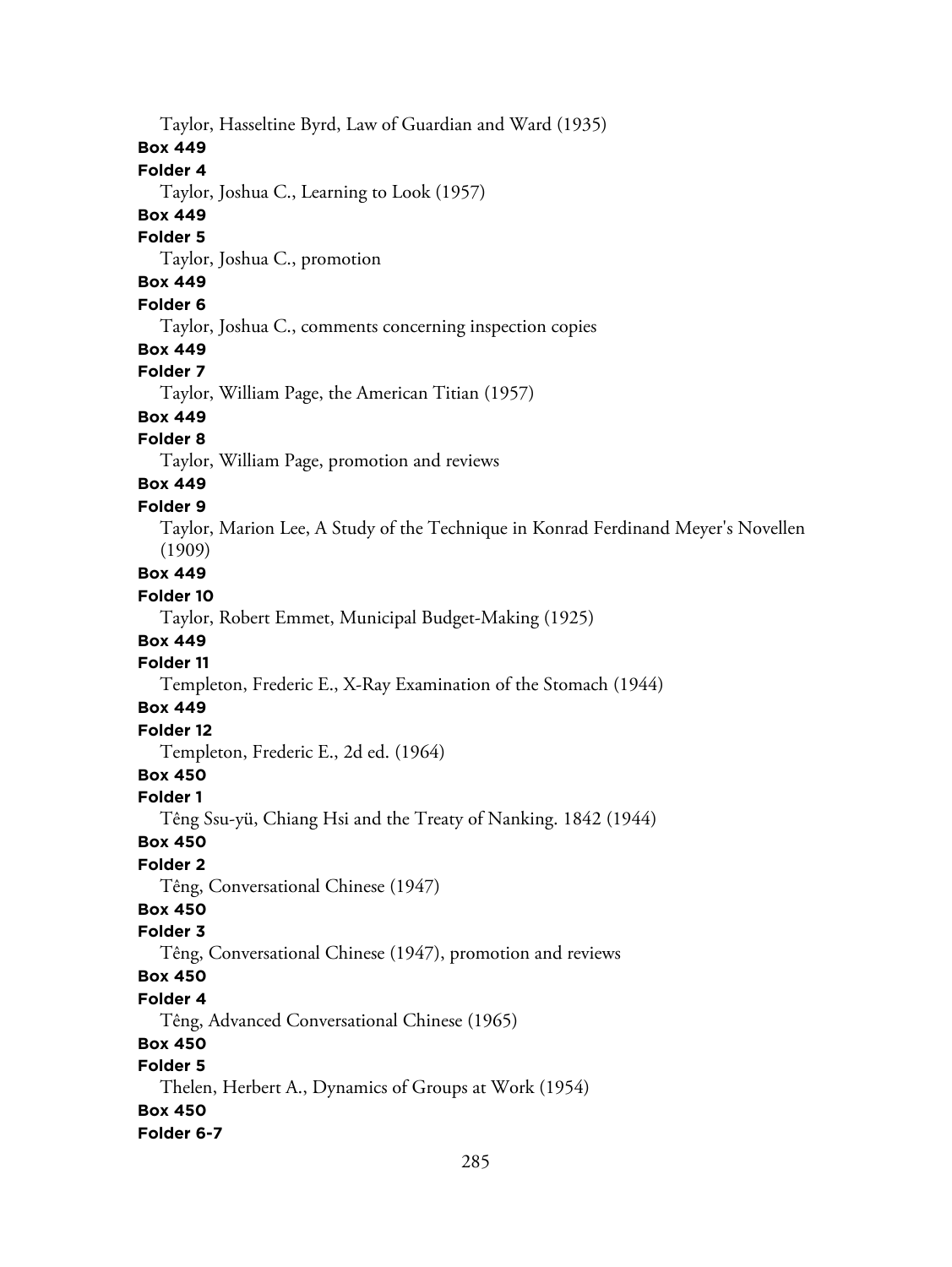Thelen, Herbert A., promotion

#### **Box 450**

## **Folder 8**

Thelen, Herbert A., reviews

# **Box 450**

# **Folder 9**

Theophilus, On Divers Arts, trans. John G. Hawthorne and Cyril Stanley Smith (1963)

# **Box 450**

# **Folder 10**

Theophilus, On Divers Arts, trans, promotion and reviews

#### **Box 451**

#### **Folder 1-2**

Thiele, Edwin R., The Mysterious Numbers of the Hebrew Kings (1951)

# **Box 451**

# **Folder 3**

Thiele, Edwin R., promotion

#### **Box 451**

#### **Folder 4**

Thiele, Edwin R., reviews

#### **Box 451**

### **Folder 5**

Thomas, William Isaac, Sex and Society (1907)

## **Box 451**

#### **Folder 6**

Thomas, ed., Source Book for Social Origins (1909)

# **Box 451**

### **Folder 7**

Thomas, William Isaac, and Florian Znaniecki, The Polish Peasant in Europe and America (1918)

#### **Box 451**

#### **Folder 8**

Thomas, William L., Jr., ed., Current Anthropology (1956)

#### **Box 451**

### **Folder 9**

Thomas, William L., promotion and reviews

### **Box 451**

#### **Folder 10-11**

Thomas, ed., Man's Role in Changing the Face of the Earth (1956)

# **Box 452**

# **Folder 1**

Thomas, ed., production

## **Box 452**

# **Folder 2**

Thomas, ed., promotion

# **Box 452**

#### **Folder 3**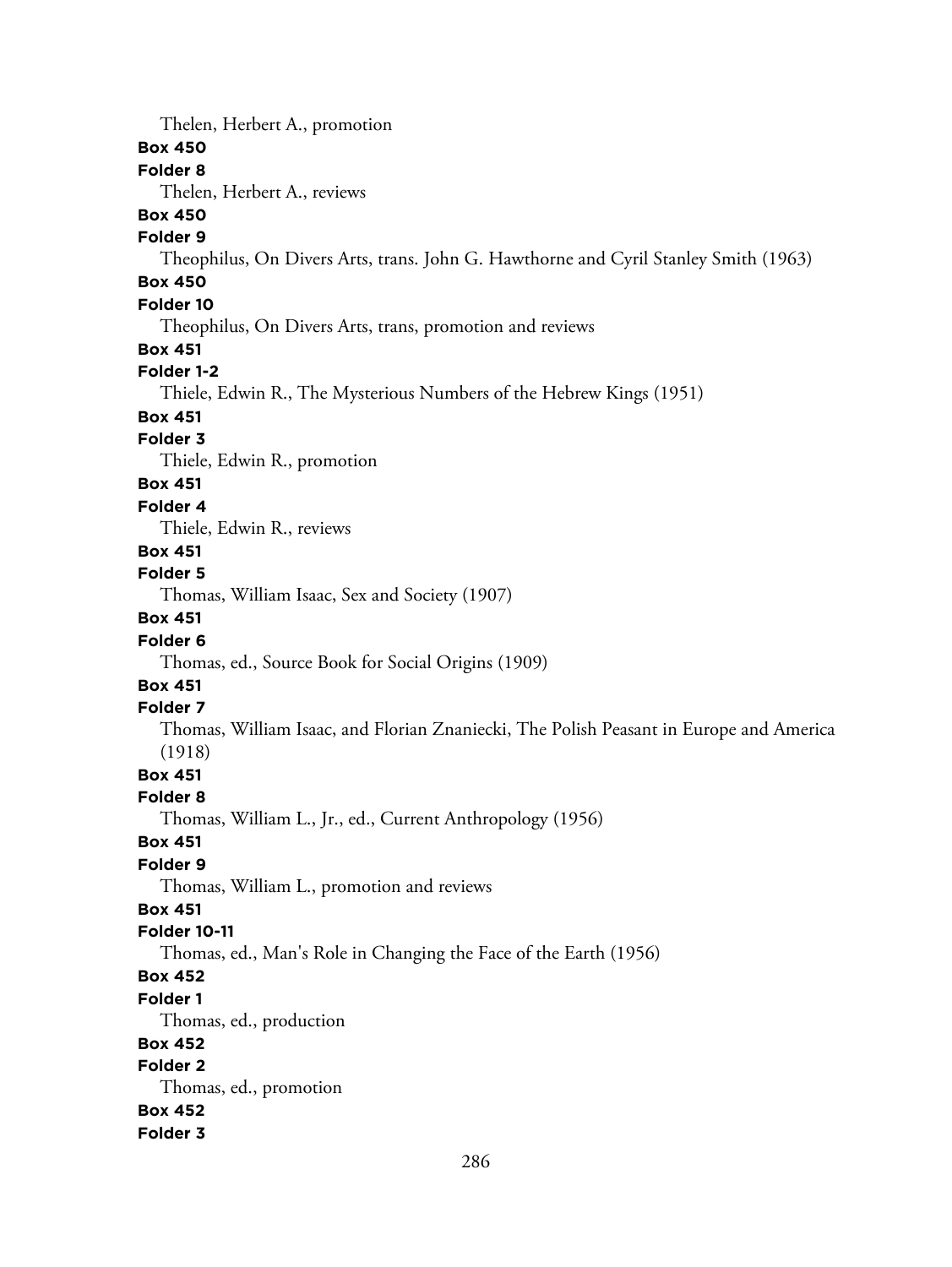Thomas, ed., reviews

## **Box 452**

#### **Folder 4**

Thompson, Clem Oren, The Extension Program of the University of Chicago (1933)

### **Box 452**

### **Folder 5-6**

Thompson, Craig R., trans., The Colloquies of Erasmus (1965)

# **Box 452**

# **Folder 7**

Thompson, Craig R., promotion and reviews

#### **Box 452**

#### **Folder 8**

Thompson, Effie Freeman, Metanoeo and Metamelei in Greek Literature until 100 A.D. (1908)

#### **Box 452**

#### **Folder 9**

Thompson, Era Bell, American Daughter (1946)

#### **Box 452**

## **Folder 10**

Thompson, Era Bell, promotion

# **Box 452**

## **Folder 11**

Thompson, Era Bell, reviews

## **Box 453**

## **Folder 1**

Thompson, James Westfall, Feudal Germany (1928)

## **Box 453**

# **Folder 2**

Thompson, The Medieval Library (1939)

# **Box 453**

#### **Folder 3**

Thompson, Reference Studies in Medieval History, rev. ed. (1923)

# **Box 453**

## **Folder 4**

Thompson, The Wars of Religion in France (1909)

# **Box 453**

# **Folder 5**

Thompson, James Westfall, George Rowley, Ferdinand Schevill, and George Sarton, The Civilization of the Renaissance (1929)

# **Box 453**

# **Folder 6**

Thompson, Laura, and Alice Joseph, The Hopi Way (1945)

# **Box 453**

#### **Folder 7**

Thompson, Manley, The Pragmatic Philosophy of C. S. Peirce (1953)

#### **Box 453**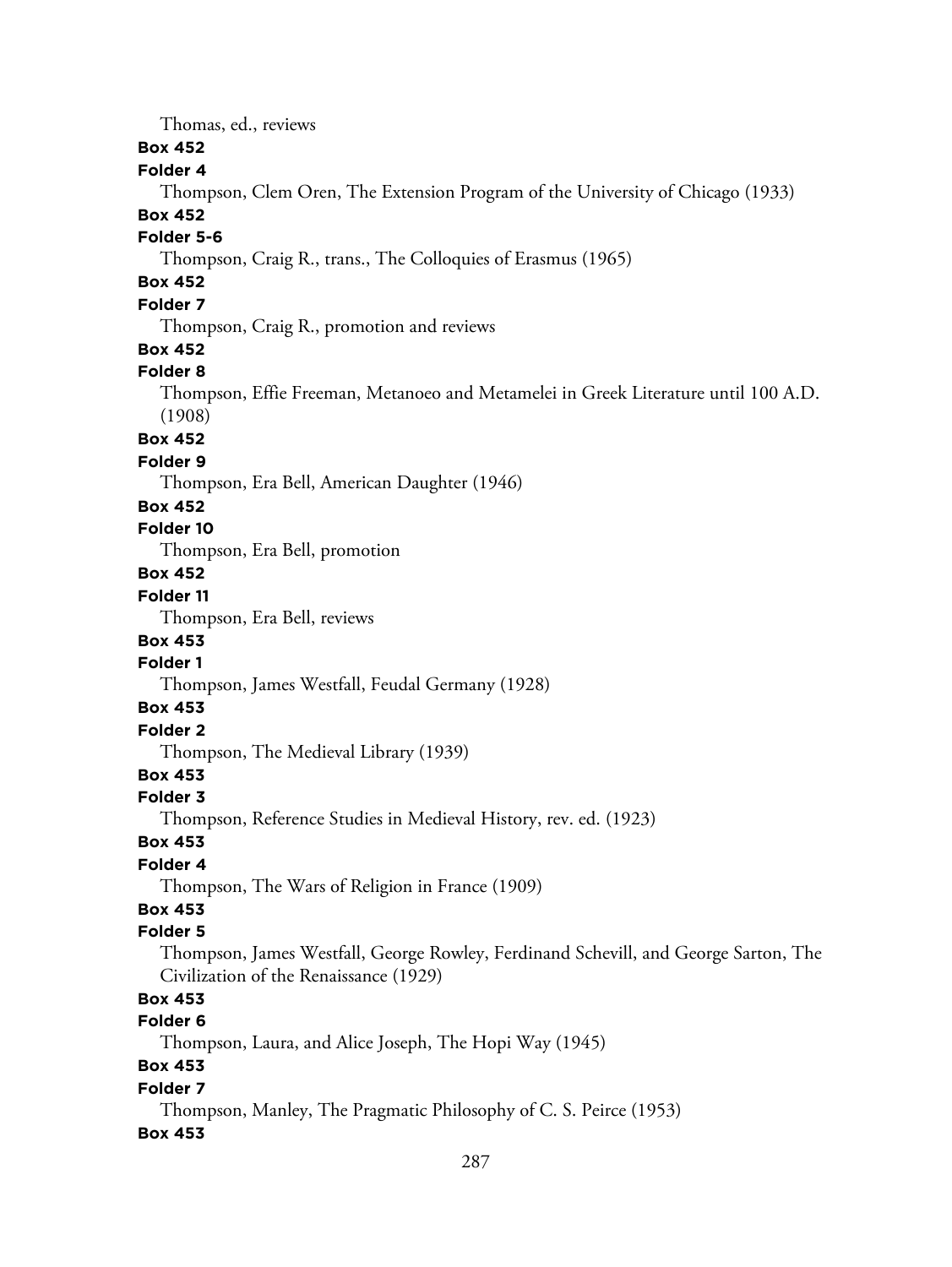**Folder 8**

Thompson, Manley, promotion and reviews

# **Box 453**

# **Folder 9**

Thompson, Warren S., Population and Peace in the Pacific (1946)

# **Box 453**

## **Folder 10**

Thompson, Population and Progress in the Far East (1959)

#### **Box 453**

# **Folder 11**

Thompson, Population and Progress in the Far East (1959), promotion and reviews

## **Box 454**

#### **Folder 1-2**

Thorndike, Lynn, Latin Treatises on Comets (1950)

## **Box 454**

#### **Folder 3**

Thorndike, Lynn, promotion and reviews

#### **Box 454**

# **Folder 4**

Thorndike, The Sphere of Sacrobosco and Its Commentators (1949)

## **Box 454**

# **Folder 5**

Thorndike, The Sphere of Sacrobosco and Its Commentators (1949), promotion and reviews

#### **Box 454**

#### **Folder 6-7**

Thorndike, Lynn, and F. S. Benjamin, eds., The Herbal of Rufinus (1946)

## **Box 454**

## **Folder 8**

Thorndike, Lynn, promotion and reviews

#### **Box 454**

#### **Folder 9**

Thornton, Charles S., ed., Regeneration in Vertebrates (1958)

# **Box 454**

# **Folder 10**

Thornton, Harrison John, The History of the Quaker Oats Company (1933)

## **Box 455**

#### **Folder 1**

Thorpe, Clarence DeWitt, and Charles E. Whitmore, eds., Fred Newton Scot Anniversary Papers (1929)

# **Box 455**

#### **Folder 2**

Thrasher, Frederic Milton, Chicago's Gangland, a Social Base Map (1927)

## **Box 455**

#### **Folder 3**

Thrasher, The Gang (1927)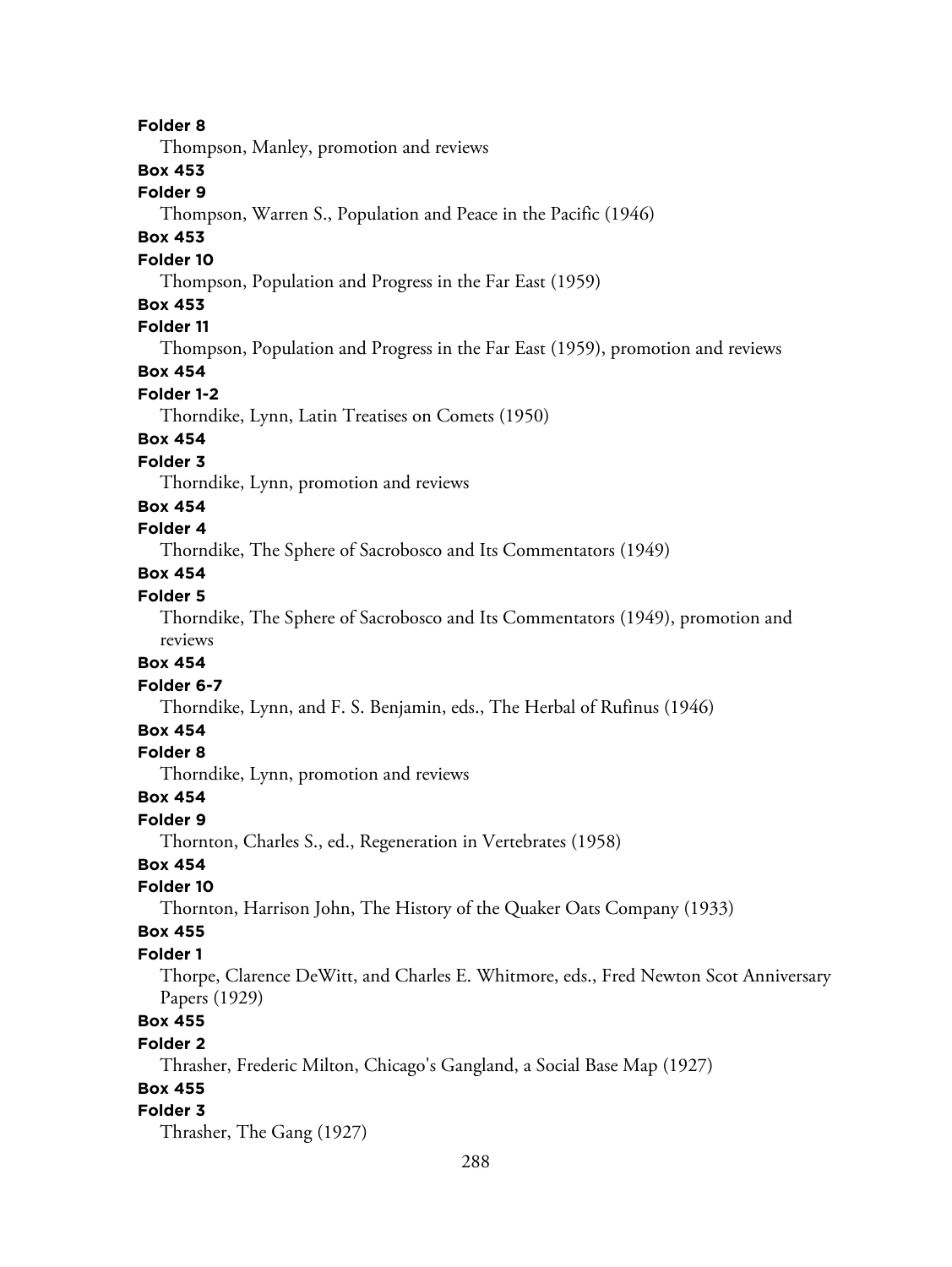## **Box 455**

#### **Folder 4**

Thrasher, The Gang (1927), reprint (1960)

## **Box 455**

#### **Folder 5**

Thrasher, The Gang (1927), abridged ed., by James F. Short, Jr. (1963)

## **Box 455**

## **Folder 6**

Thrupp, Sylvia L., The Merchant Class of Medieval London. 1300-1500 (1948)

# **Box 455**

### **Folder 7**

Thrupp, Sylvia L., promotion and reviews

### **Box 455**

## **Folder 8**

Thruston, Carl, The Structure of Art (1940)

#### **Box 455**

#### **Folder 9-10**

Thurstone, L. L., and E. J. Chave, The Measurement of Attitude (1929)

# **Box 456**

# **Folder 1**

Thurstone, L. L., ed., Scales for the Measurement of Social Attitudes (1930-31), general correspondence

### **Box 456**

#### **Folder 2-8**

Thurstone, L. L., individual correspondence and production material

## **Box 456**

#### **Folder 9-10**

Thurstone, L. L., printed forms

## **Box 456**

## **Folder 11-13**

Thurstone, L. L., and Thelma G. Thurstone, Personality Schedule (1929)

## **Box 457**

#### **Folder 1**

Thurstone, L. L., and Richard L. Jenkins, Orders of Birth, Parent-Age, and Intelligence (1931)

# **Box 457**

## **Folder 2**

Thurstone, L. L., Primary Mental Abilities (1938)

# **Box 457**

## **Folder 3**

Thurstone, L. L., promotion and reviews

## **Box 457**

## **Folder 4**

Thurstone, L. L., and T. G. Thurstone, A Factorial Study of Perception (1944)

## **Box 457**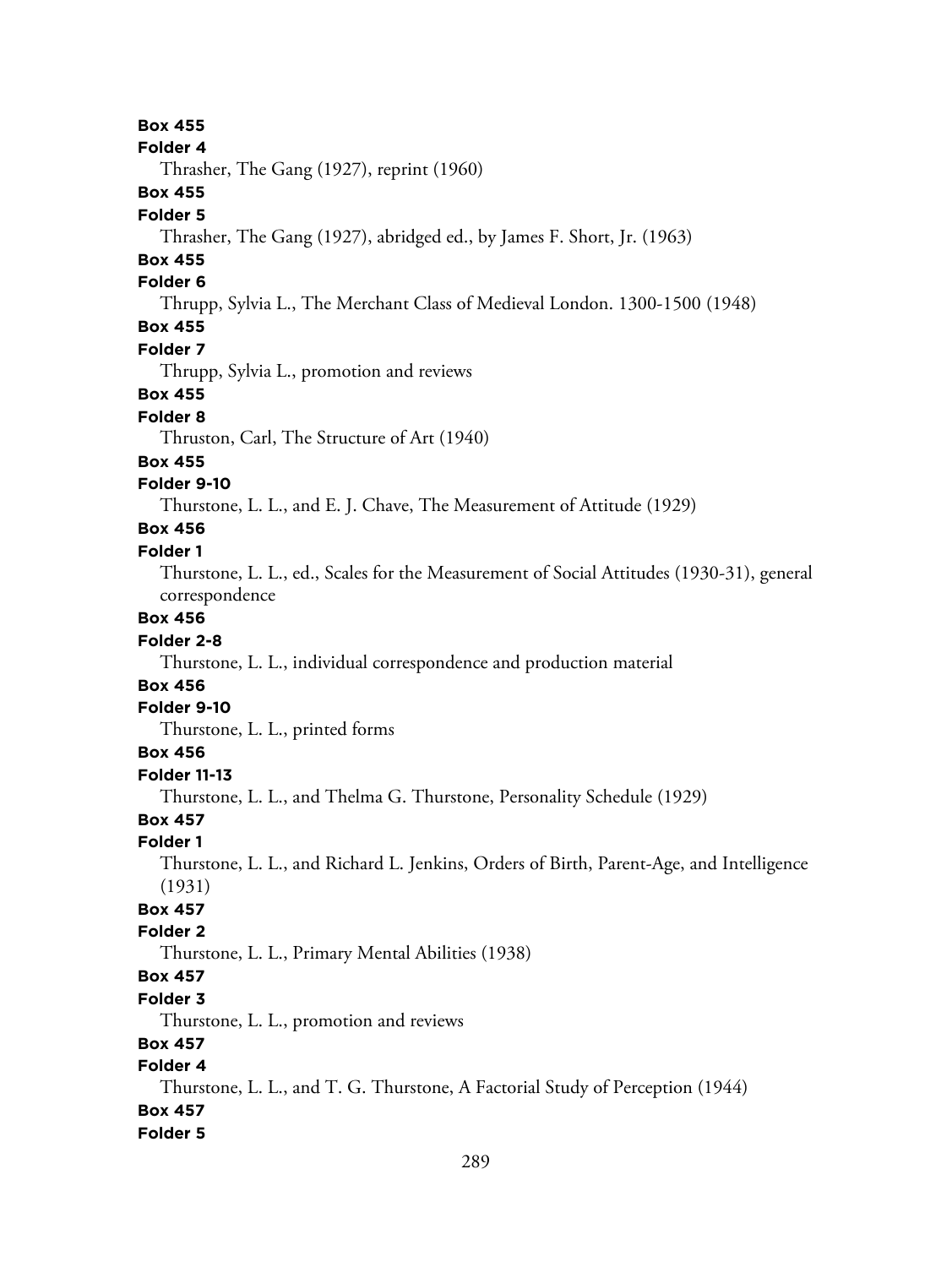Thurstone, L. L., and T. G. Thurstone, eds., Factorial Studies of Intelligence (1941) **Box 457**

#### **Folder 6**

Thurstone, L. L., The Vectors of Mind (1935)

#### **Box 457**

#### **Folder 7**

Thurstone, L. L., promotion and reviews

# **Box 457**

# **Folder 8**

Thurstone, L. L., Multiple-Factor Analysis (1947), revision of The Vectors of mind

## **Box 457**

#### **Folder 9**

Thurstone, L. L., promotion and reviews

# **Box 458**

## **Folder 1-2**

Thurstone, The Measurement of Values (1959), and correspondence relating to more collected papers, which were not published

### **Box 458**

# **Folder 3**

Thurstone, The Measurement of Values (1959), promotion and reviews

# **Box 458**

## **Folder 4-5**

Tibbitts, Clark, Handbook of Social Gerontology (1960)

## **Box 458**

## **Folder 6**

Tibbitts, Clark, promotion and reviews

# **Box 458**

# **Folder 7**

Tiffany, Lewis Hanford, and Max Edwin Britton, The Algae of Illinois (1952)

## **Box 458**

### **Folder 8**

Tiffany, Lewis Hanford, promotion and reviews

## **Box 458**

## **Folder 9**

Tillich, Paul, Biblical Religion and the Search for Ultimate Reality (1955)

# **Box 459**

# **Folder 1**

Tillich, Paul, promotion

# **Box 459**

#### **Folder 2**

Tillich, Paul, reviews

### **Box 459**

## **Folder 3-6**

Tillich, The Protestant Era, trans. James Luther Adams (1948)

### **Box 459**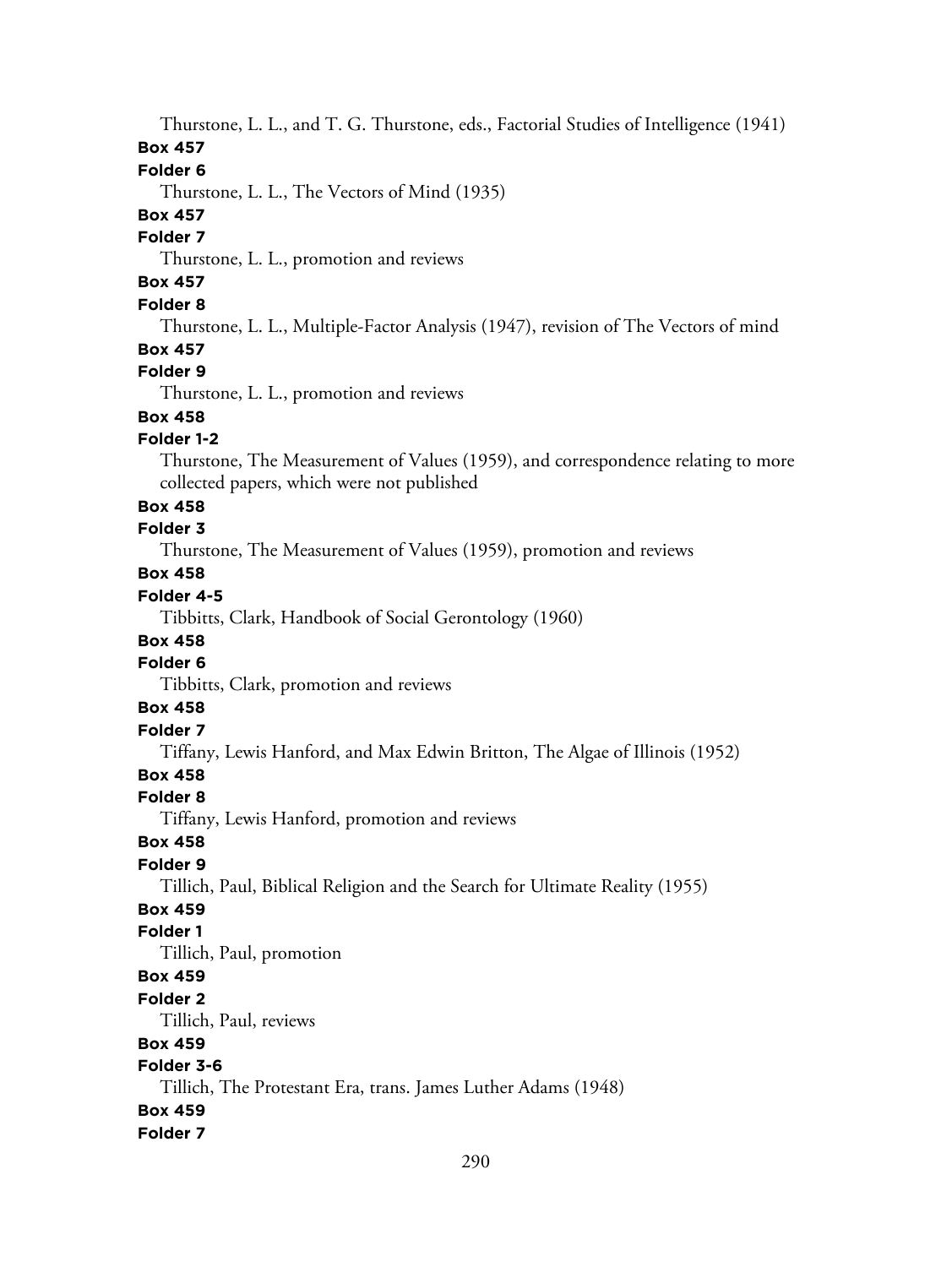Tillich, The Protestant Era, promotion and reviews **Box 459 Folder 8** Tillich, The Protestant Era, abridged ed. (1957) **Box 459 Folder 9-10** Tillich, Systematic Theology, vol. 1 (1951) **Box 460 Folder 1** Tillich, Systematic Theology, vol. 1 (1951), promotion **Box 460 Folder 2** Tillich, Systematic Theology, vol. 1 (1951), reviews **Box 460 Folder 3** Tillich, Systematic Theology, vol. 2 (1957) **Box 460 Folder 4** Tillich, Systematic Theology, vol. 2 (1957), promotion and reviews **Box 460 Folder 5** Tillich, Systematic Theology, vol. 3 (1963) **Box 460 Folder 6** Tillich, Systematic Theology, vol. 3 (1963), promotion and reviews **Box 460 Folder 7** Tillich, Systematic Theology, one vol. ed. (1967) **Box 460 Folder 8** Tillich, Systematic Theology, one vol. ed. (1967), production **Box 460 Folder 9** Tillich, Systematic Theology, one vol. ed. (1967), promotion and reviews **Box 460 Folder 10** Tillich, Collected Papers (not published) **Box 461 Folder 1-2** Tinbergen, Jan, The Dynamics of Business Cycles, trans. and ed. J. J. Polak (1950) **Box 461 Folder 3** Tinbergen, Jan, promotion **Box 461 Folder 4** Tinbergen, Jan, reviews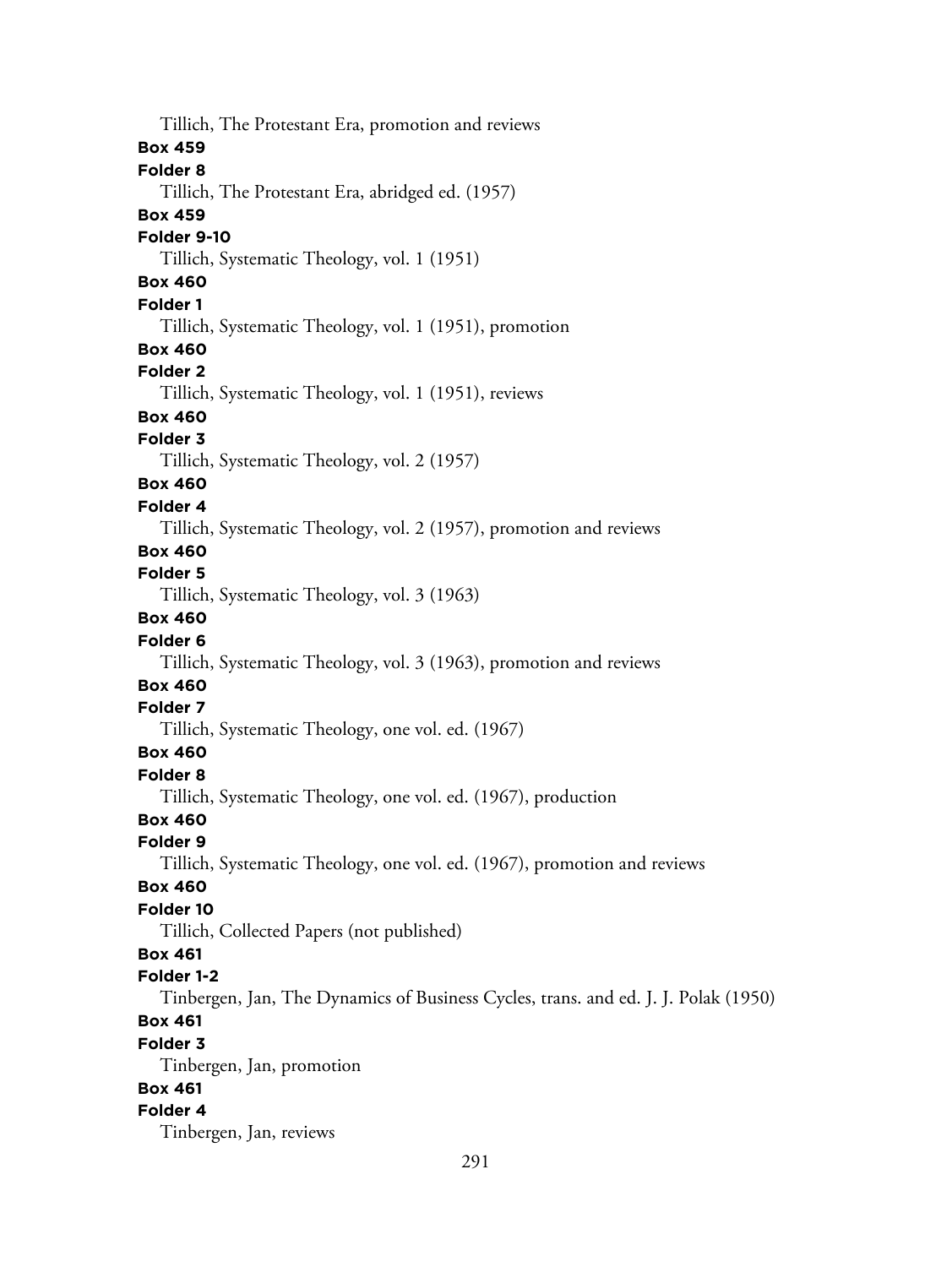## **Box 461**

#### **Folder 5**

Tippetts, Charles S., Autarchy (1933)

## **Box 461**

#### **Folder 6**

Tobin, Bernard Freeman, What Becomes of the Consumer's Meat Dollar? (1936)

## **Box 461**

## **Folder 7**

Toda, Kenji, Japanese Scroll Painting (1935)

## **Box 461**

#### **Folder 8**

Todd, Jessie Mabel, Learning to Draw (1931)

### **Box 461**

### **Folder 9**

Todd, Jessie, and Ann Van Nice Gale, Enjoyment and Use of Art in the Elementary School (1933)

### **Box 462**

#### **Folder 1-2**

Toeplitz, Otto, The Calculus, ed. Gottfried Köthe, trans. Luise Lange (1963)

# **Box 462**

## **Folder 3**

Toeplitz, Otto, promotion

## **Box 462**

### **Folder 4**

Toffteen, Olaf Alfred, Ancient Chronology (1907)

# **Box 462**

# **Folder 5**

Toffteen, The Historic Exodus (1909)

## **Box 462**

## **Folder 6**

Toffteen, Researches in Assyrian and Babylonian Geography (1908)

## **Box 462**

#### **Folder 7**

Tolman, Albert Harris, Questions on Shakespeare (1910-12)

#### **Box 462**

## **Folder 8**

Tolman, Judson A., A Study of the Sepulchral Inscriptions in Buecheler's "Carmina epigraphica Latina" (1910)

# **Box 462**

#### **Folder 9**

Topping, C. W., Canadian Penal Institutions (1930)

#### **Box 462**

### **Folder 10**

Torchiana, H. A. van Coenen, Tropical Holland (1921)

### **Box 462**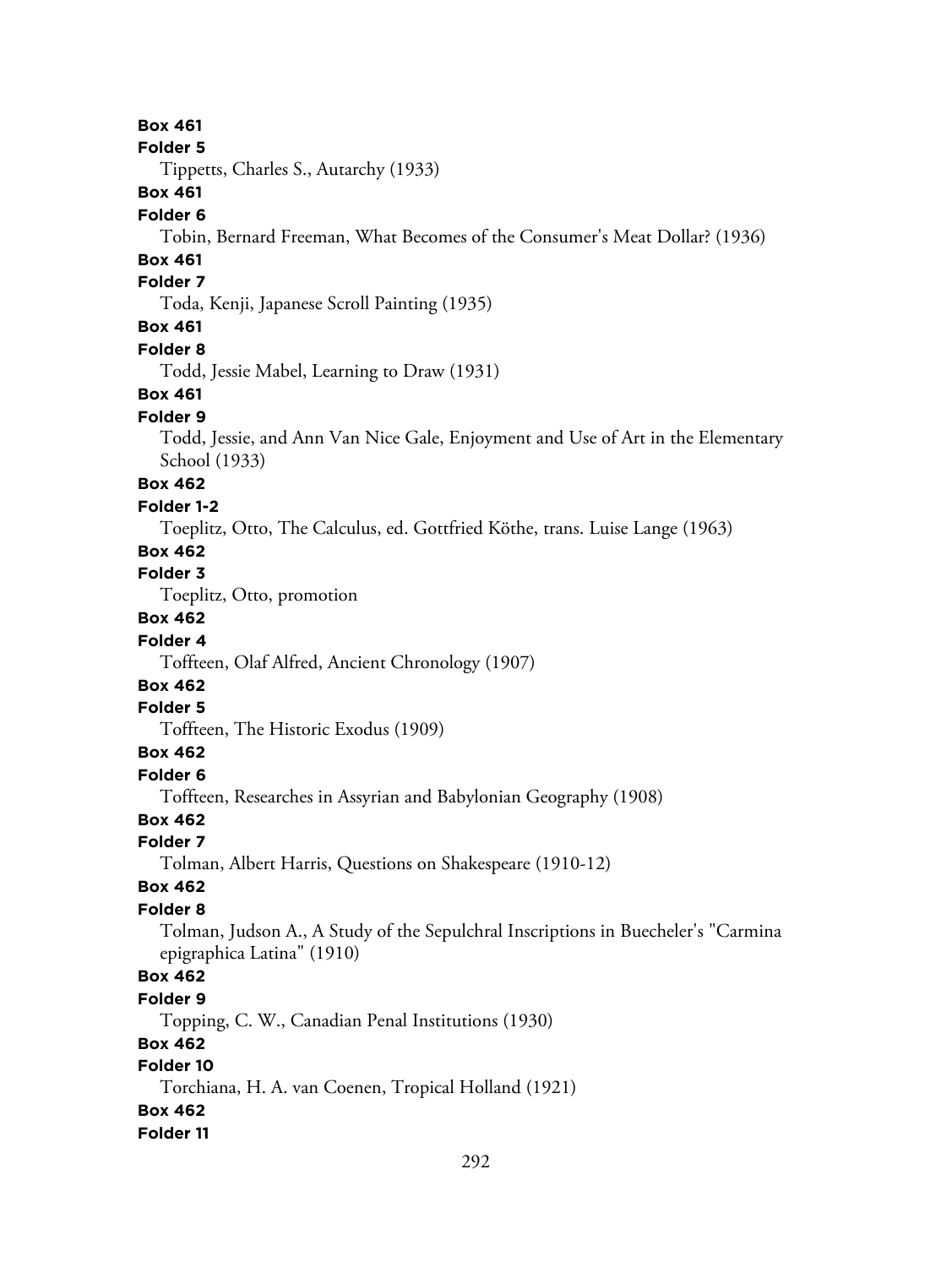Torrey, Charles Cutler, Ezra Studies (1910) **Box 462 Folder 12** Towle, Charlotte, The Learner in Education for the Professions (1954) **Box 462 Folder 13** Towle, Charlotte, promotion **Box 462 Folder 14** Towle, Charlotte, reviews **Box 462 Folder 15** Towle, Social Case Records from Psychiatric Clinics (1941) **Box 463 Folder 1** Towner, Milton C., ed., Religion in Higher Education (1931) **Box 463 Folder 2** Trever, Albert Augustus, A History of Greek Economic Thought (1916) **Box 463 Folder 3** Trexler, Harrison Anthony, The Confederate Ironclad "Virginia" ("Merrimac") (1938) **Box 463 Folder 4** Truman, David B., Administrative Decentralization (1940) **Box 463 Folder 5** Trump, J. Lloyd, High-School Extracurricular Activities (1944) **Box 463 Folder 6** Tryon, Rolla M., Household Manufacture in the United States, 1640-1860 (1917) **Box 463 Folder 7-8** Tryon, Warren S., ed., A Mirror for Americans (1952) **Box 463 Folder 9-10** Tryon, Warren S., promotion **Box 463 Folder 11-12** Tryon, Warren S., reviews **Box 464 Folder 1** Tryon, ed., My Native Land, abridged version of A Mirror for Americans (1961) **Box 464 Folder 2** Ts'ai-T'ing-kan, trans., Chinese Poems in English Rhyme (1932)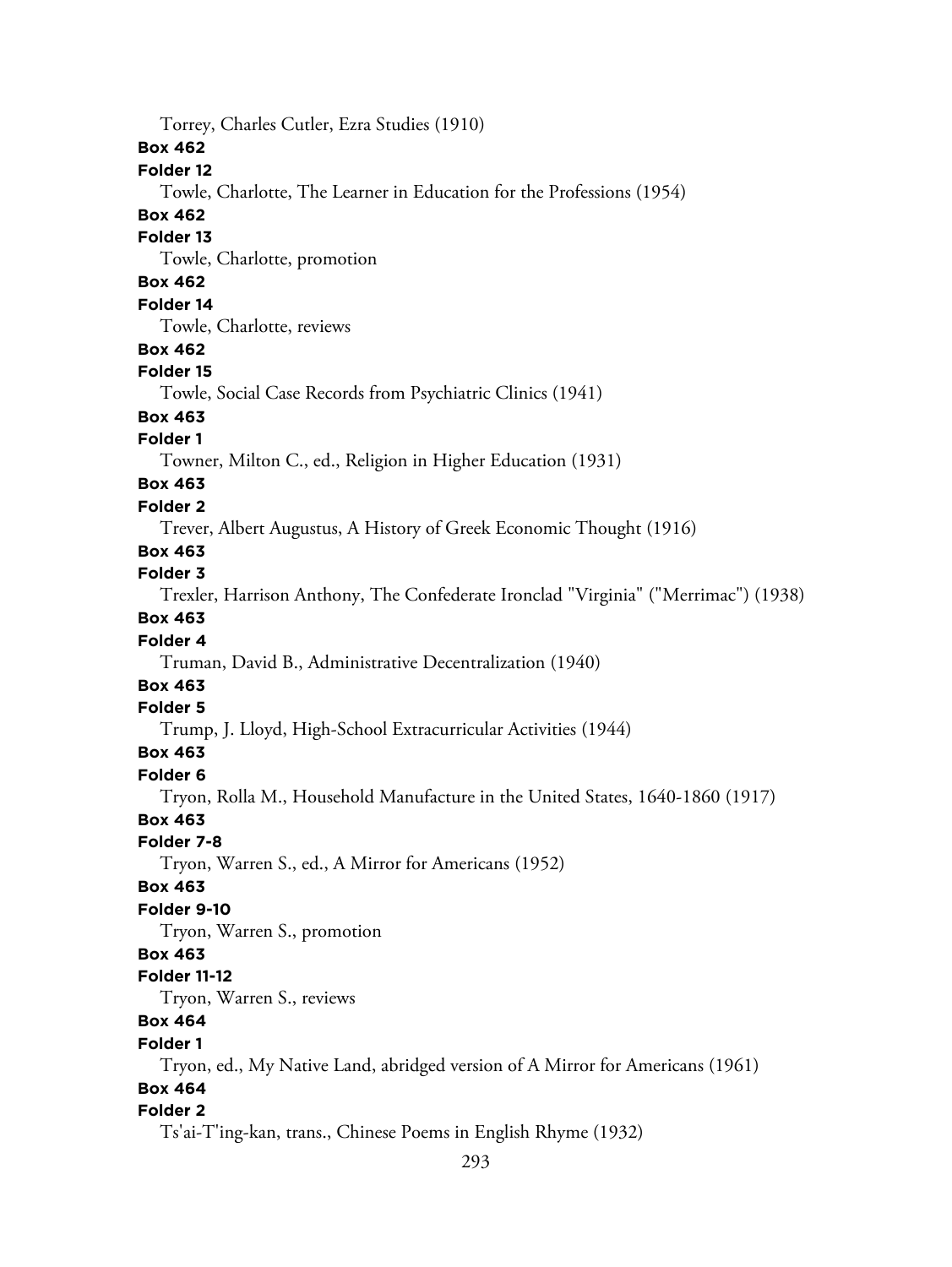294 **Box 464 Folder 3** Tsien, T. H., Written on Bamboo and Silk (1962) **Box 464 Folder 4** Tsien, T. H., promotion and reviews **Box 464 Folder 5** Tsou, Tang, America's Failure in China, 1941-50 (1963), reviews **Box 464 Folder 6** Tsou, Tang, Phoenix ed. (1967) **Box 464 Folder 7** Tugwell, Rexford Guy, A Chronicle of Jeopardy, 1945-55 (1955) **Box 464 Folder 8** Tugwell, Rexford Guy, promotion **Box 464 Folder 9** Tugwell, Rexford Guy, reviews **Box 464 Folder 10** Tulchin, Simon H., Intelligence and Crime (1939) **Box 464 Folder 11** Tunison, Joseph S., Dramatic Traditions of the Dark Ages (1907) **Box 465 Folder 1** Turabian, Kate L., A Manual for Writers of Term Papers, Theses, and Dissertations, 1937 (first pub. by UP 1949) **Box 465 Folder 2** Turabian, Kate L., 2d ed. (1955) **Box 465 Folder 3** Turabian, Kate L., 2d ed. (1955) promotion and reviews **Box 465 Folder 4** Turabian, Kate L., Phoenix ed. (1960) **Box 465 Folder 5-6** Turabian, Student's Guide for Writing College Papers (1963) **Box 465 Folder 7** Turabian, Student's Guide for Writing College Papers (1963), promotion and reviews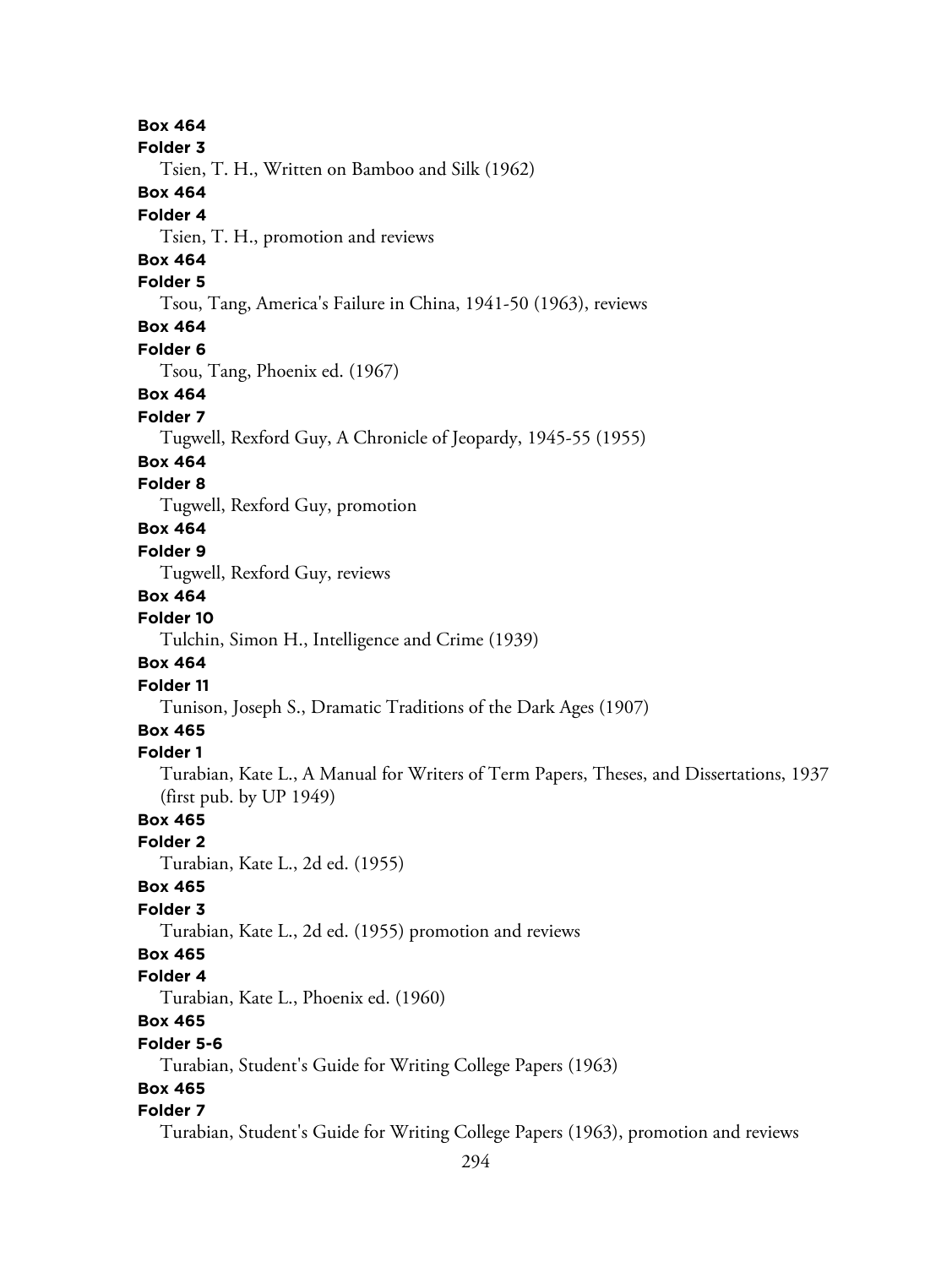**Box 465 Folder 8** Turner, Albert Morton, The Making of The Cloister and the Hearth (1938) **Box 465 Folder 9** Turner, Dorothea, Handbook of Diet Therapy (1946) **Box 465 Folder 10** Turner, Dorothea, promotion **Box 465 Folder 11** Turner, Dorothea, 2d ed. (1952) **Box 465 Folder 12** Turner, Dorothea, 3d ed. (1959) **Box 465 Folder 13** Turner, Dorothea, 3d ed. (1959), promotion and reviews **Box 465 Folder 14** Turner, Dorothea, 4th ed. (1965), reviews **Box 466 Folder 1** Turner, Lorenzo Dow, Africanisms in the Gullah Dialect (1949) **Box 466 Folder 2** Turner, Lorenzo Dow, promotion **Box 466 Folder 3** Turner, Lorenzo Dow, reviews **Box 466 Folder 4** Tuve, Rosemond, Elizabethan and Metaphysical Imagery (1947) **Box 466 Folder 5** Tuve, Rosemond, promotion and reviews **Box 466 Folder 6-7** Tuve, A Reading of George Herbert (1952) **Box 466 Folder 8** Tuve, A Reading of George Herbert (1952), promotion and reviews **Box 466 Folder 9** Tylor, Edward B., Researches into the Early History of Mankind and the Development of Civilization, abridged by Paul Bohannan (1964)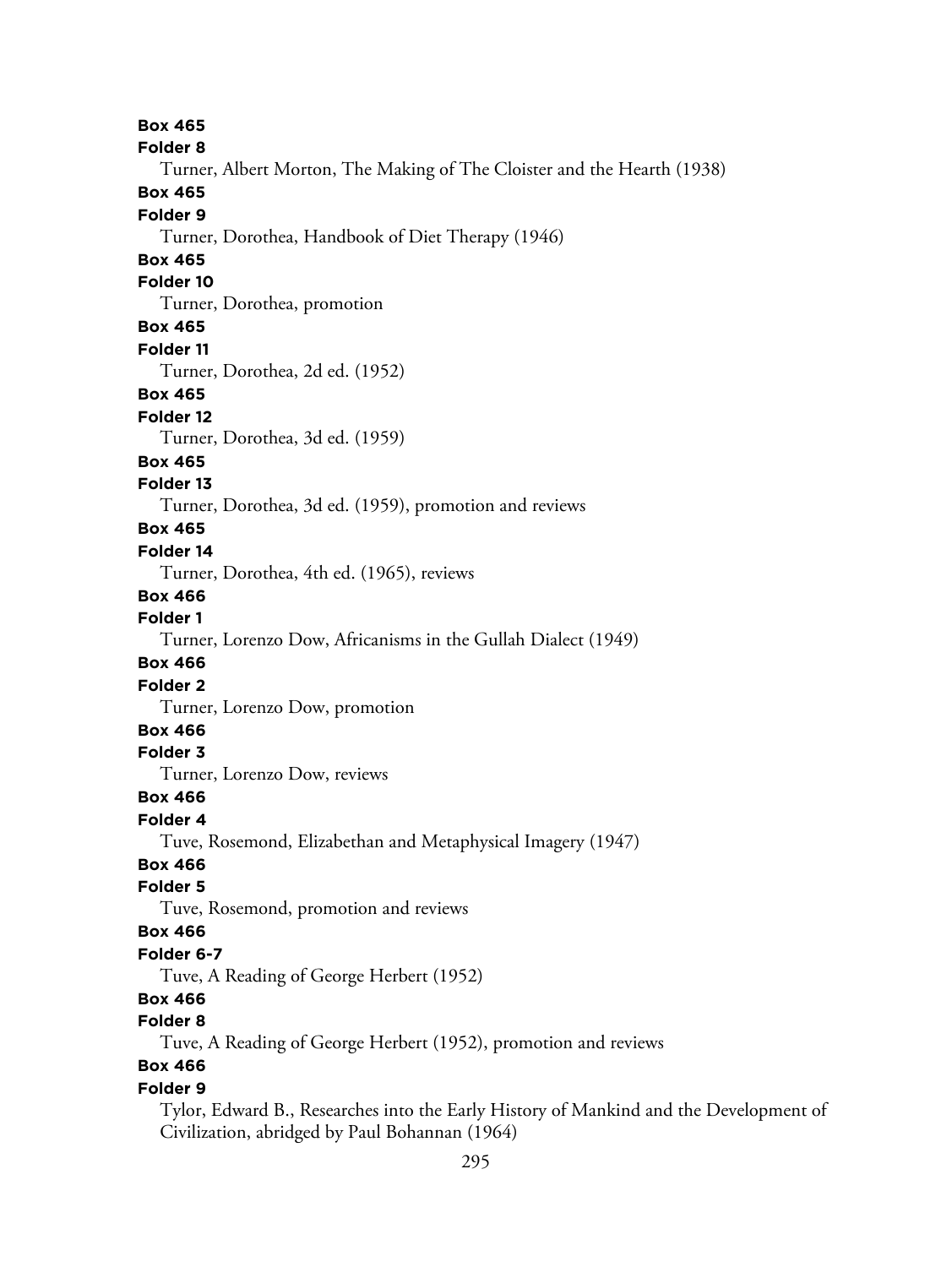**Box 466**

#### **Folder 10**

Tylor, Edward B., promotion and reviews

### **Box 467**

#### **Folder 1**

Underhill, Ruth M., Red Man's America (1953)

## **Box 467**

### **Folder 2**

Underhill, Ruth M., promotion and reviews

## **Box 467**

#### **Folder 3**

Underhill, Red Man's Religion (1965)

## **Box 467**

## **Folder 4-5**

University of Chicago, Abstracts of Theses (1922-32)

## **Box 467**

## **Folder 6**

University of Chicago, Alumni Council, Alumni Directory, 1919 (1920)

# **Box 467**

## **Folder 7**

University of Chicago, Committee on Development, Great University Memorials (1925)

## **Box 467**

## **Folder 8**

University of Chicago, Department of English, The Manly Anniversary Studies in Language and Literature (1923)

#### **Box 467 Folder 9**

# University of Chicago, Department of History, Study Manual for European History (1920)

## **Box 467**

## **Folder 10**

University of Chicago, Department (formerly Institute) of Meteorology, Publications (1943-44)

# **Box 467**

## **Folder 11-12**

University of Chicago, Social Science 1, Staff, The People Shall Judge (1949), vol. 1

## **Box 468**

## **Folder 1**

University of Chicago, Social Science 1, vol. 2

## **Box 468**

# **Folder 2-3**

University of Chicago, Social Science 1, promotion, vol. 1

# **Box 468**

## **Folder 4-5**

University of Chicago, Social Science 1, promotion, vol. 2

## **Box 468**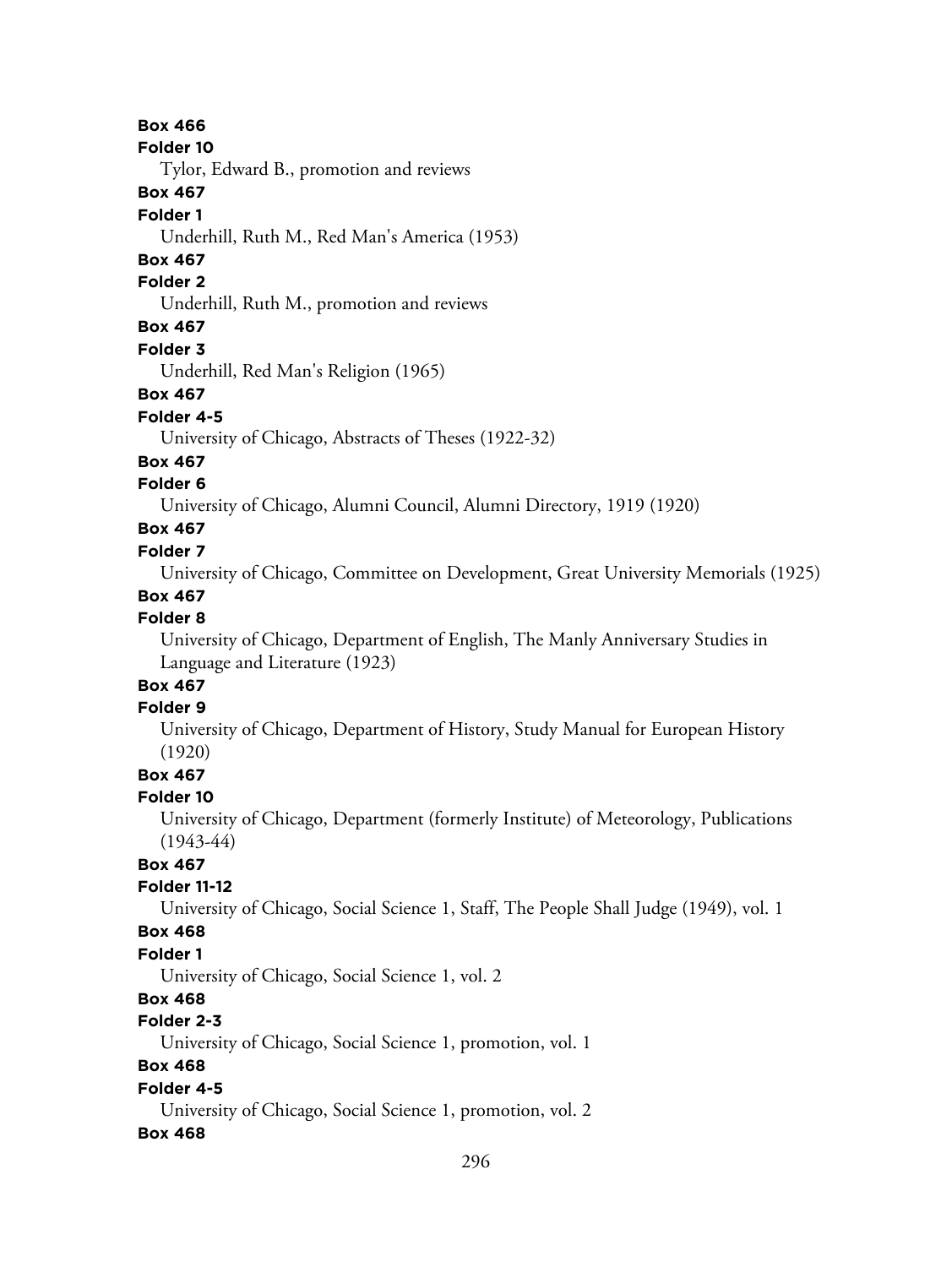#### **Folder 6**

University of Chicago, Social Science 1, correspondence about possible revision

## **Box 468**

## **Folder 7**

University of Chicago, Social Science Survey Committee, Rotary? (1934)

# **Box 468**

### **Folder 8**

University of Chicago, University High School, Department of English, Standard Usage in English (1921)

# **Box 469**

### **Folder 1**

University of Chicago Home Economics Series (1925-1933)

• See also- individual authors

## **Box 469**

### **Folder 2**

University of Chicago Mathematical Series (1909-1935)

• See also- individual authors

### **Box 469**

### **Folder 3**

University of Chicago Monographs in Medicine (1927-1941)

• See also- individual authors

## **Box 469**

## **Folder 4-9**

University of Chicago Press, Staff, A Manual of Style (1st ed. 1906), correspondence, 1911-1955

# **Box 469**

## **Folder 10**

University of Chicago Press, Staff, history of Manual, by Catherine Seyold, article, 1982, speech 1984

## **Box 469**

#### **Folder 11**

University of Chicago Press, Staff, production and sales, 10th ed. (1937)

## **Box 469**

#### **Folder 12**

University of Chicago Press, Staff, production and sales, 11th ed. (1949)

# **Box 469**

#### **Folder 13-14**

University of Chicago Press, Staff, promotion and reviews, 1917-1927

# **Box 470**

## **Folder 1-2**

University of Chicago Press, Staff, promotion and reviews, 10th ed.

#### **Box 470**

## **Folder 3-4**

University of Chicago Press, Staff, promotion, 11th ed.

#### **Box 470**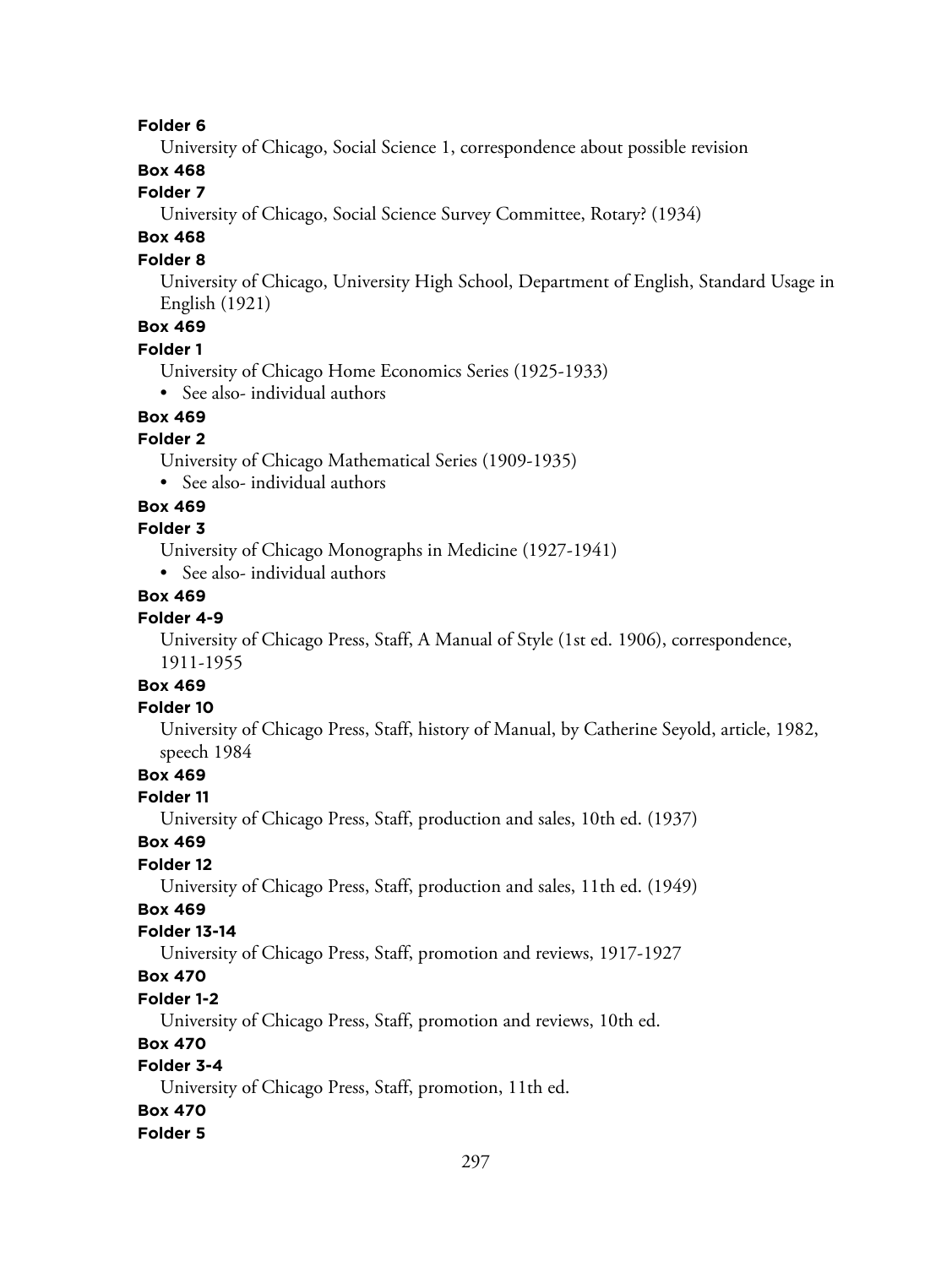University of Chicago Publications in Anthropology (1927-1947)

• See also- individual authors

# **Box 470**

#### **Folder 6**

University of Chicago Publications in Religious Education (1900-1938) • See also- individual subseries

## **Box 470**

#### **Folder 7**

University of Chicago Round Table, Balancing the Budget (1933)

# **Box 470**

### **Folder 8**

University of Chicago Round Table, The Economic Meaning of the Townsend Plan (1936)

### **Box 470**

## **Folder 9-10**

University of Chicago Science Series (1914-1941)

• See also- individual authors

## **Box 471**

### **Folder 1**

University of Chicago Sociological Series (1920-1942)

• See also- individual authors

## **Box 471**

## **Folder 2**

University of Chicago Sound Motion Pictures (1932-1941) Physical Sciences series

## **Box 471**

## **Folder 3**

University of Chicago Sound Motion Pictures (1932-1941) Physical Sciences series, Geology series

## **Box 471**

#### **Folder 4**

University of Chicago Sound Motion Pictures (1932-1941) Physical Sciences series, Astronomy series

# **Box 471**

## **Folder 5**

University of Chicago Sound Motion Pictures (1932-1941) Physical Sciences series, Biological Sciences series

## **Box 471**

## **Folder 6**

University of Chicago Sound Motion Pictures (1932-1941) Physical Sciences series, miscellaneous brochures and correspondence

# **Box 471**

## **Folder 7**

University of Chicago Sound Motion Pictures (1932-1941) Physical Sciences series, and Kansas censorship law

## **Box 471**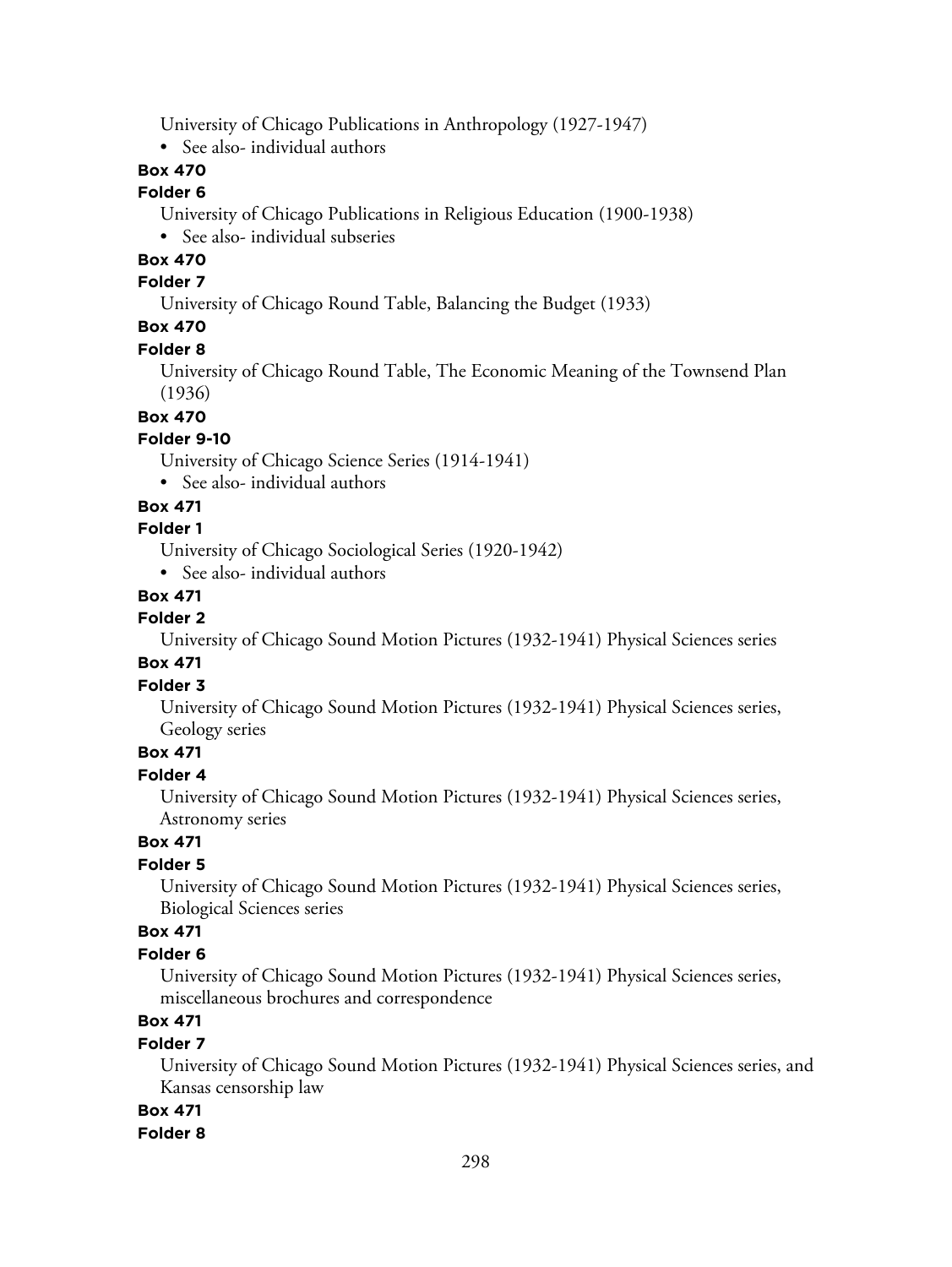University of Chicago Studies in Library Science (1933-1965)

• See also- individual authors

## **Box 471**

#### **Folder 9**

University of Chicago War Papers (1918-1919)

• See also- individual authors

# **Box 471**

## **Folder 10**

Valgren, Victor N., Farmers' Mutual Fire Insurance in the United States (1924)

## **Box 471**

#### **Folder 11**

Van Alstyne, Dorothy M., Play Behavior and Choice of Play Materials of Pre-school Children (1932)

## **Box 471**

#### **Folder 12**

Van Biesbroeck, George, The Definitive Orbit of Comet Delavan (1927), The Definitive Orbit of Comet Geddes (1943), and The Definitive Orbits of Comets Van Biesbroeck and of Barnard-Brooks (1940)

# **Box 471**

# **Folder 13**

Van Biesbroeck, Measurements of Double Stars (1927, 1936, 1954)

### **Box 471**

## **Folder 14**

Van Biesbroeck, George, and Hannah Steele Pettit, Parallaxes of Fifty-two Stars (1920)

#### **Box 472**

## **Folder 1**

Van Buitenen, J. A. B., trans., Tales of Ancient India (1959)

### **Box 472**

## **Folder 2**

Van Buitenen, J. A. B., promotion and reviews

#### **Box 472**

#### **Folder 3**

Van der Essen, Léon, A Short History of Belgium (1916)

## **Box 472**

## **Folder 4**

Vandiver, Frank E., ed., The Idea of the South (1964)

### **Box 472**

### **Folder 5**

Vandiver, Frank E., promotion and reviews

# **Box 472**

# **Folder 6**

Van Dyke, Harry Benjamin, The Physiology and Pharmacology of the Pituitary Body (1936, 1939)

## **Box 472**

#### **Folder 7**

Van Dyke, Harry Benjamin, promotion and reviews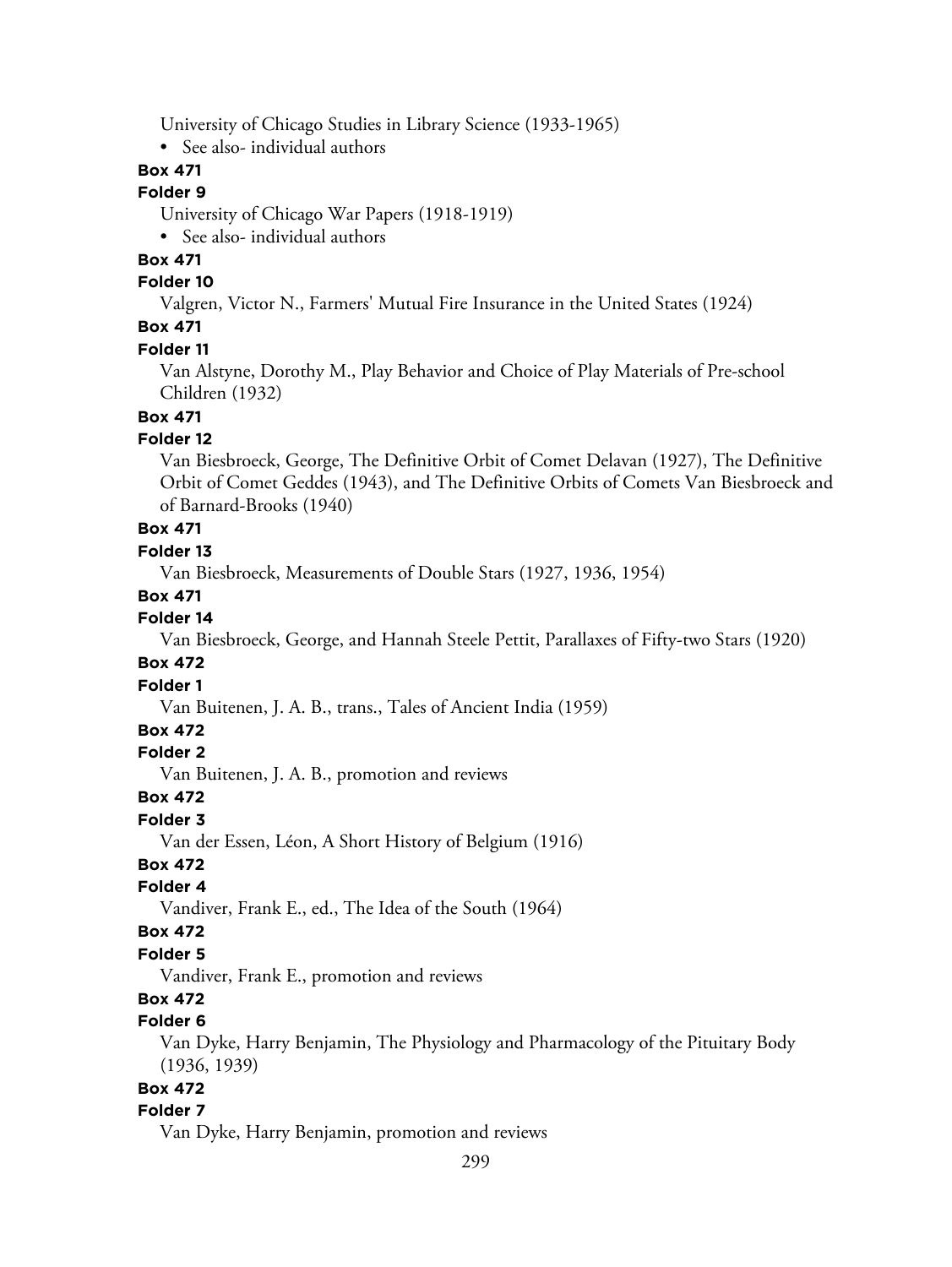**Box 472 Folder 8** Van Hook, Larue, The Metaphorical Terminology of Greek Rhetoric and Literary Criticism (1905) **Box 472 Folder 9-10** Van Liere, Edward J., Anoxia (1942) **Box 472 Folder 11** Van Liere, Edward J., promotion **Box 472 Folder 12** Van Liere, Edward J., reviews **Box 473 Folder 1** Van Liere, Edward J., and J. Clifford Stickney, Hypoxia (1963) **Box 473 Folder 2** Van Liere, Edward J., promotion and reviews **Box 473 Folder 3** Van Tassel, David D., Recording America's Past (1960) **Box 473 Folder 4** Van Tassel, David D., promotion and reviews **Box 473 Folder 5** Vasconcelos, José, and Manuel Gamio, Aspects of Mexican Civilization (1926) **Box 473 Folder 6** Vatter, William J., The Fund Theory of Accounting and Its Implications for Financial Reports (1947) **Box 473 Folder 7** Veeder, Frederic R., The Development of the Montana Poor-Law (1938) **Box 473 Folder 8** Veith, Ilza, Hysteria (1965) **Box 473 Folder 9** Veith, Ilza, promotion **Box 473 Folder 10** Veith, Ilza, reviews **Box 473 Folder 11-12**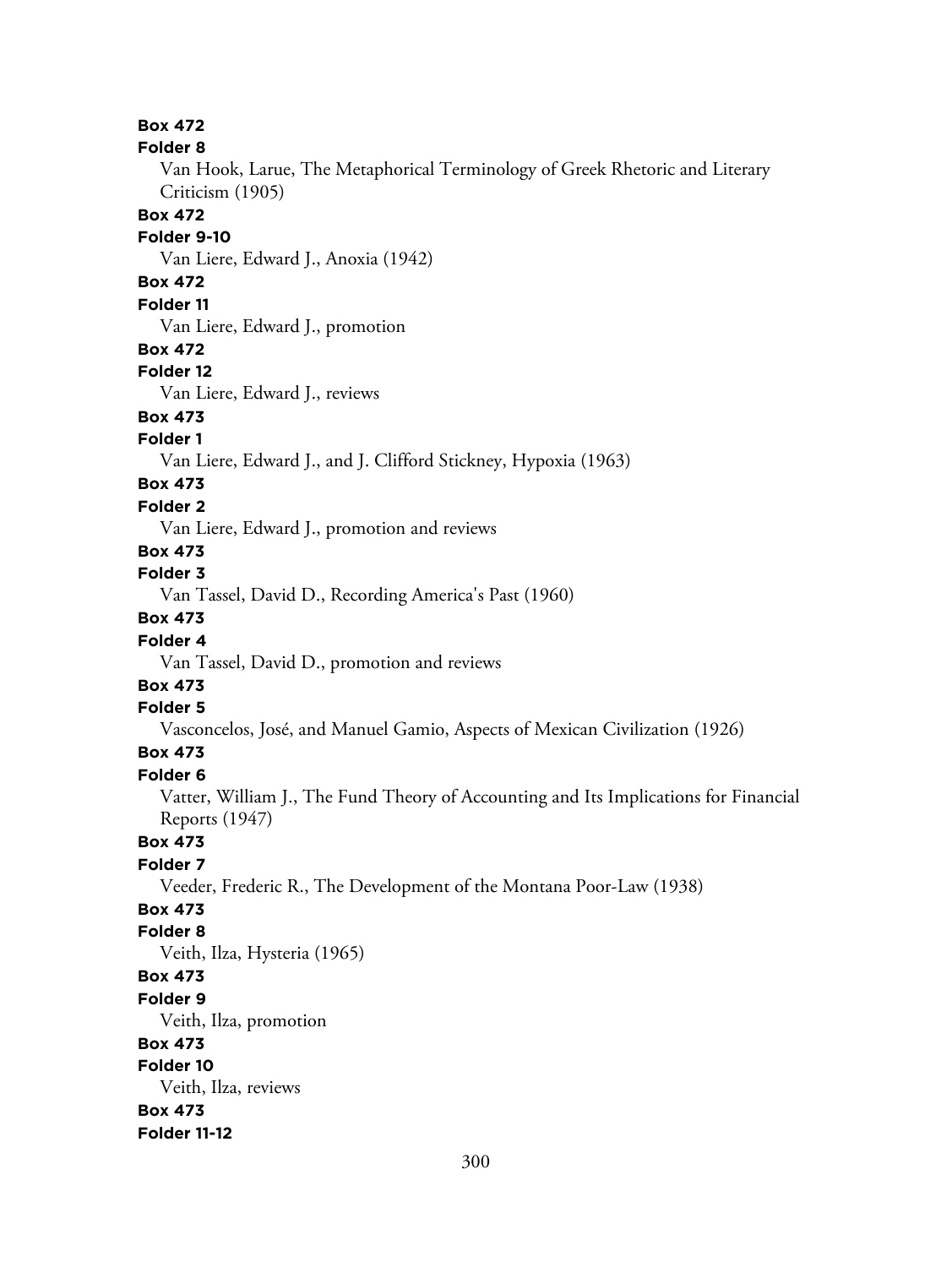Vermeule, Emily, Greece in the Bronze Age (1964)

## **Box 474**

## **Folder 1**

Veysey, Laurence R., The Emergence of the American University (1965)

## **Box 474**

#### **Folder 2**

Veysey, Laurence R., reviews

# **Box 474**

## **Folder 3**

Vieg, John Albert, The Government of Education in Metropolitan Chicago (1939)

## **Box 474**

## **Folder 4**

Vigneron, Pierre Robert, Explication de textes and Its Adaptation to the Teaching of Modern Languages (1928)

## **Box 474**

### **Folder 5**

Vincent, Irene Vongehr, The Sacred Oasis (1953)

### **Box 474**

## **Folder 6**

Vincent, Irene Vongehr, promotion

# **Box 474**

# **Folder 7**

Vincent, Irene Vongehr, reviews

## **Box 474**

### **Folder 8**

Viner, Jacob, Dumping (1923)

## **Box 474**

# **Folder 9**

Virgil, Virgil's Georgics, trans. Smith Palmer Bovie (1956)

## **Box 474**

## **Folder 10**

Virgil, Virgil's Georgics, promotion and reviews

## **Box 475**

## **Folder 1-2**

Vivas, Eliseo, The Moral Life and the Ethical Life (1950)

## **Box 475**

## **Folder 3**

Vivas, Eliseo, promotion

## **Box 475**

#### **Folder 4**

Vivas, Eliseo, reviews

## **Box 475**

## **Folder 5-6**

Voegelin, Eric, The New Science of Politics (1952)

## **Box 475**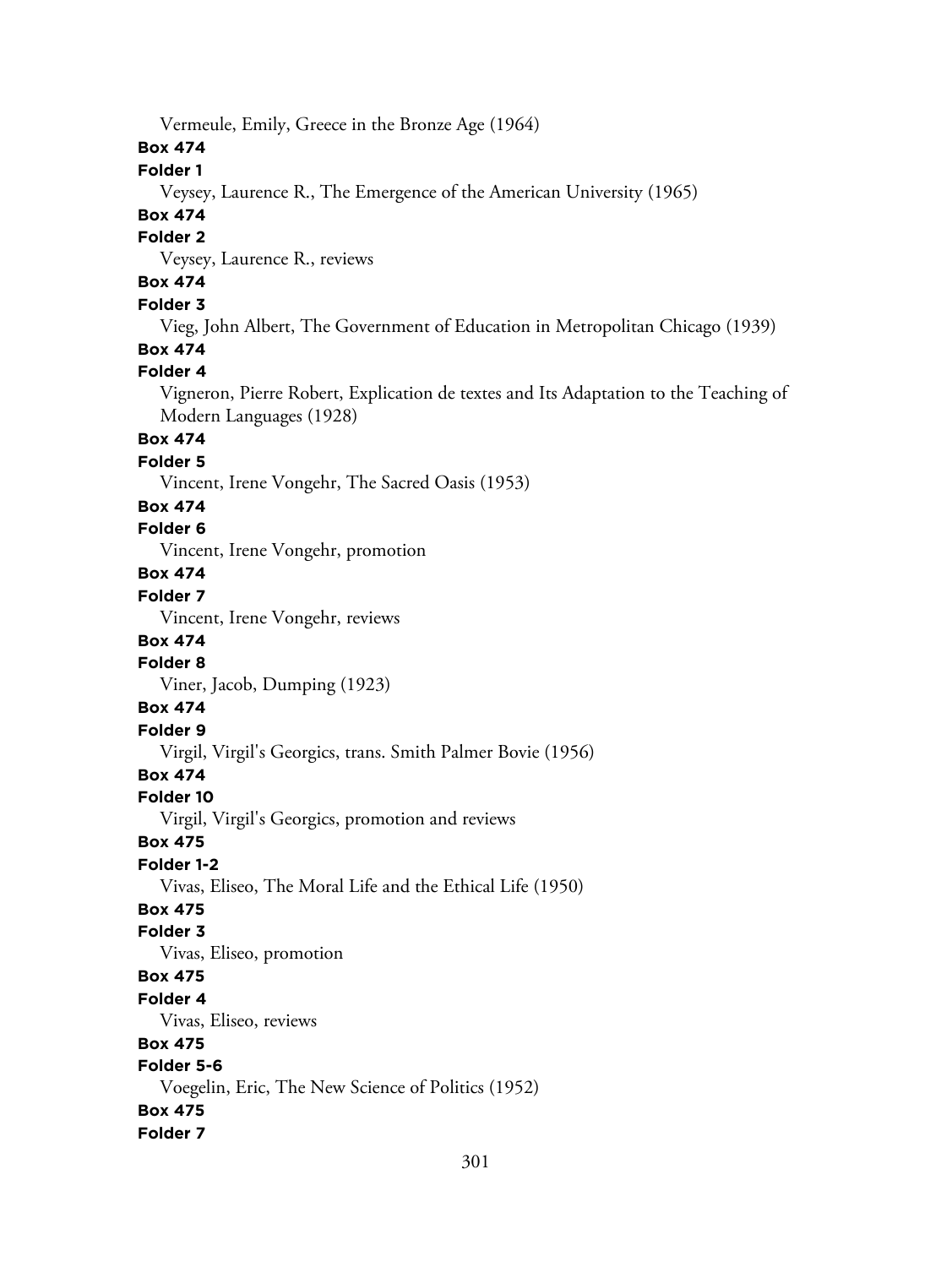Voegelin, Eric, promotion **Box 475 Folder 8** Voegelin, Eric, reviews **Box 475 Folder 9** Vogt, Evon Z., and Roy Hyman, Water Witching U.S.A. (1959) **Box 476 Folder 1** Vogt, Evon Z., promotion and reviews **Box 476 Folder 2** Vogt, Evon Z., reviews **Box 476 Folder 3** Vogt, Evon Z., 2d ed. (1979) **Box 476 Folder 4** Von Bonin, Gerhardt, The Evolution of the Human Brain (1963) **Box 476 Folder 5** Von Bonin, Gerhardt, promotion and reviews **Box 476 Folder 6** Votaw, Clyde Weber, Books Recommended for New Testament Study (1901) **Box 476 Folder 7-8** Wach, Joachim, Sociology of Religion (1944) **Box 476 Folder 9** Wach, Joachim, British ed., 1947 **Box 476 Folder 10** Wach, Joachim, promotion **Box 476 Folder 11** Wach, Joachim, reviews **Box 476 Folder 12** Wach, Joachim, Phoenix ed. (1958, 1962) **Box 477 Folder 1** Wach, Types of Religious Experience (1951) **Box 477 Folder 2** Wach, Types of Religious Experience (1951), promotion and reviews

302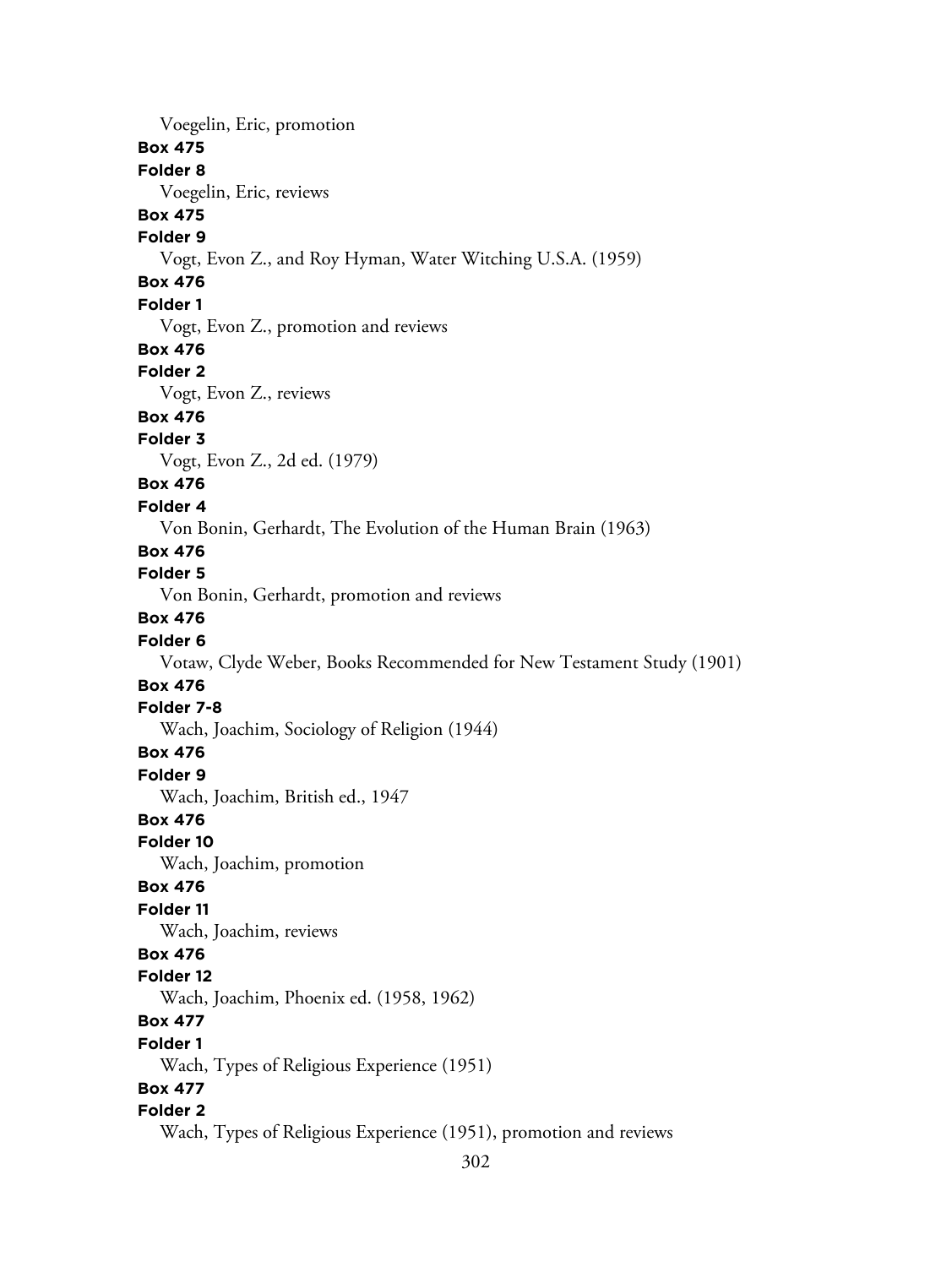## **Box 477**

#### **Folder 3**

Wachsmann, F., and G. Barth, Moving-Field Radiation Therapy, adapted by L. H. Lanzl and J. W. J. Carpender, trans. Elisabeth Lanzl (1962)

## **Box 477**

### **Folder 4**

L. H. Lanzl and J. W. J. Carpender, promotion and reviews

# **Box 477**

## **Folder 5**

Wade, Louise, Graham Taylor (1964)

#### **Box 477**

#### **Folder 6**

Wade, Louise, promotion and reviews

# **Box 477**

## **Folder 7**

Wade, Richard C., The Urban Frontier, reissue (1964)

# **Box 477**

#### **Folder 8**

Wagner, Philip L., and Marvin W. Mikesell, eds., Readings in Cultural Geography (1962)

#### **Box 477**

### **Folder 9**

Walgreen Foundation Lectures, 1937-1958

#### **Box 477**

#### **Folder 10**

Walgreen Foundation Lectures, 1937-1958, promotion

• See also- individual authors

## **Box 478**

# **Folder 1**

Walker, Arthur Earl, The Primate Thalamus (1938)

## **Box 478**

#### **Folder 2**

Walker, Arthur Earl, promotion

## **Box 478**

## **Folder 3**

Walker, D. P. The Decline of Hell (1964)

## **Box 478**

#### **Folder 4**

Walker, D. P. The Decline of Hell (1964), promotion and reviews

## **Box 478**

### **Folder 5**

Walker, E. Ronald, From Economic Theory to Policy (1943)

### **Box 478**

# **Folder 6**

Walker, E. Ronald, promotion and reviews

#### **Box 478**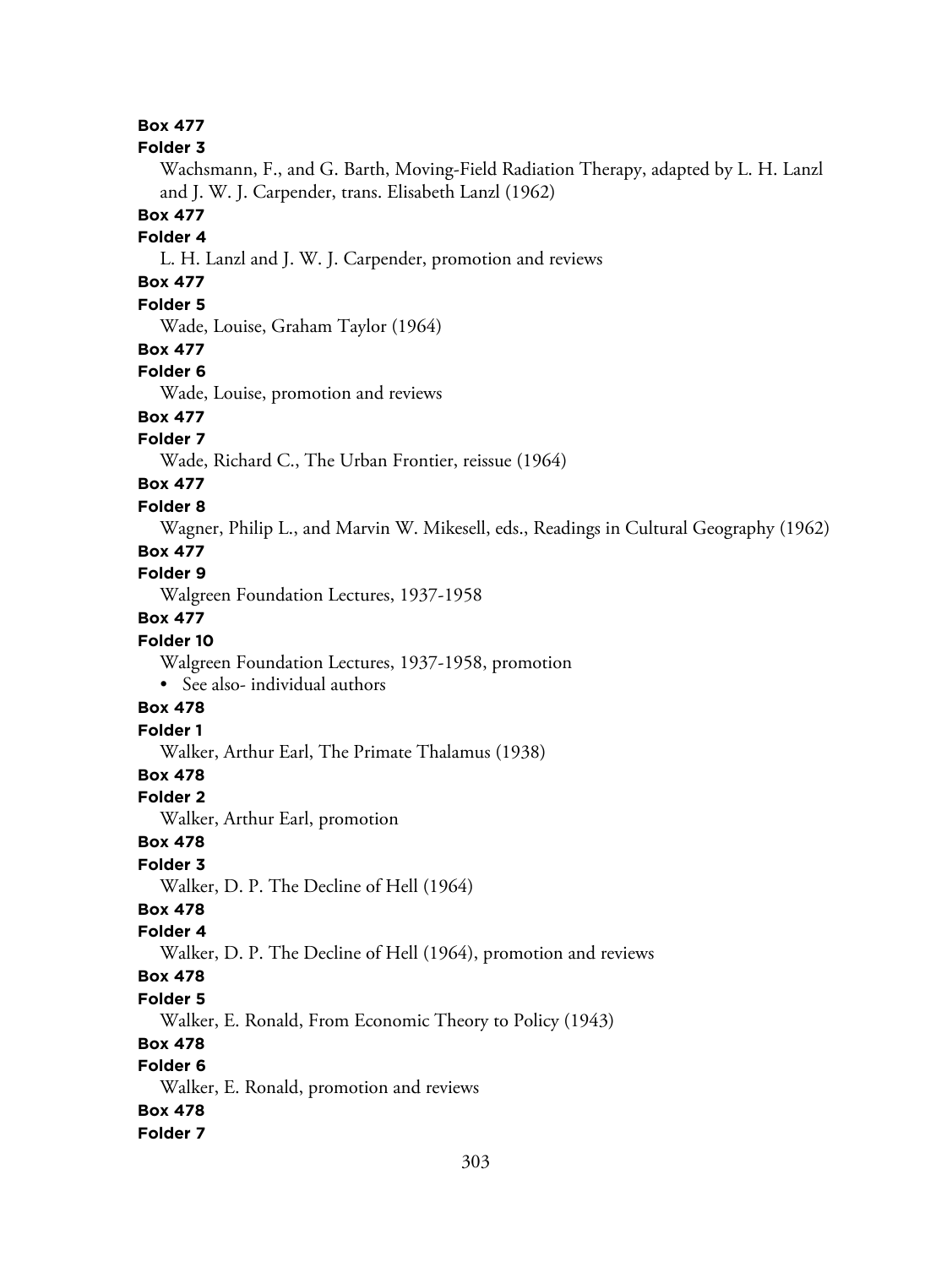304 Walker, Robert A., The Planning Function in Urban Government (1941) **Box 478 Folder 8** Walker, Wilma, ed., Child Welfare Case Records (1937) **Box 478 Folder 9** Wallace, Elizabeth, The Constitution of the Argentine Republic (1894) **Box 478 Folder 10** Wallace, Sarah Agnes, and Frances E. Gillespie, eds., The Journal of Benjamin Moran. 1857-65 (1949) **Box 478 Folder 11** Wallace, Sarah Agnes, promotion and reviews **Box 479 Folder 1** Wallis, Louis, Egoism (1905) **Box 479 Folder 2** Wallis, God and the Social Process (1935) **Box 479 Folder 3** Wallis, God and the Social Process (1935), promotion and reviews **Box 479 Folder 4** Wallis, Sociological Study of the Bible (1912) **Box 479 Folder 5** Wallis, The Struggle for Justice (1916) **Box 479 Folder 6** Walpole, Hugh, Foundations of English for Foreign Students (1946) **Box 479 Folder 7** Walpole, Hugh, 2d ed. (1950) **Box 479 Folder 8** Walpole, Hugh, promotion and reviews **Box 479 Folder 9** Wann, T. W., ed., Behaviorism and Phenomenology (1964) **Box 479 Folder 10** Wann, T. W., promotion and reviews **Box 480 Folder 1**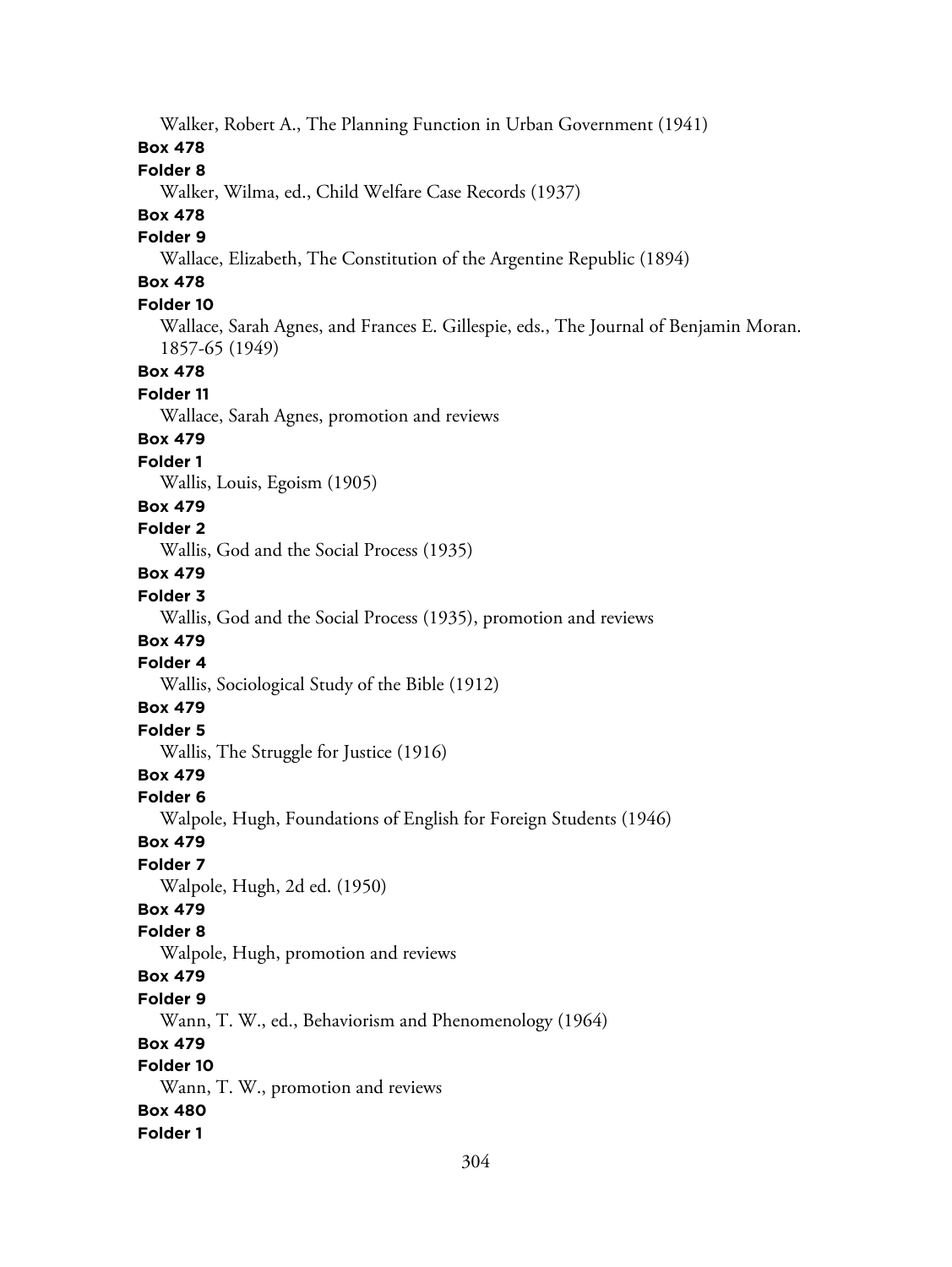Waples, Douglas, Investigating Library Problems (1939)

### **Box 480**

### **Folder 2**

Waples, The Library (1936)

## **Box 480**

#### **Folder 3**

Waples, People and Print (1937)

## **Box 480**

### **Folder 4**

Waples, Problem Exercises for High-School Teachers (1928)

## **Box 480**

## **Folder 5**

Waples, ed., Print, Radio, and Film in a Democracy (1942)

# **Box 480**

## **Folder 6**

Waples, Douglas, Bernard Berelson, and Franklyn R. Bradshaw, What Reading Does to People (1940)

## **Box 480**

## **Folder 7**

Waples, Douglas, and Harold A. Anderson, Classroom Procedure Test in English Composition (1928)

## **Box 480**

## **Folder 8**

Waples, Douglas, and Leon Carnovsky, Libraries and Readers in the State of New York (1939)

# **Box 480**

## **Folder 9**

Waples, Douglas, and Harold D. Lasswell, National Libraries and Foreign Scholarship (1936)

# **Box 480**

## **Folder 10**

Waples, Douglas, and Ralph W. Tyler, What People Want to Read About (1931)

## **Box 480**

## **Folder 11**

Ward, Dennis, The Russian Language Today (1965)

# **Box 480**

## **Folder 12**

Ward, F. C., ed., The Idea and Practice of General Education (1950)

# **Box 480**

## **Folder 13**

Ward, F. C., report and notes on manuscript by Alburey Castell

## **Box 480**

## **Folder 14**

Ward, F. C., promotion

## **Box 481**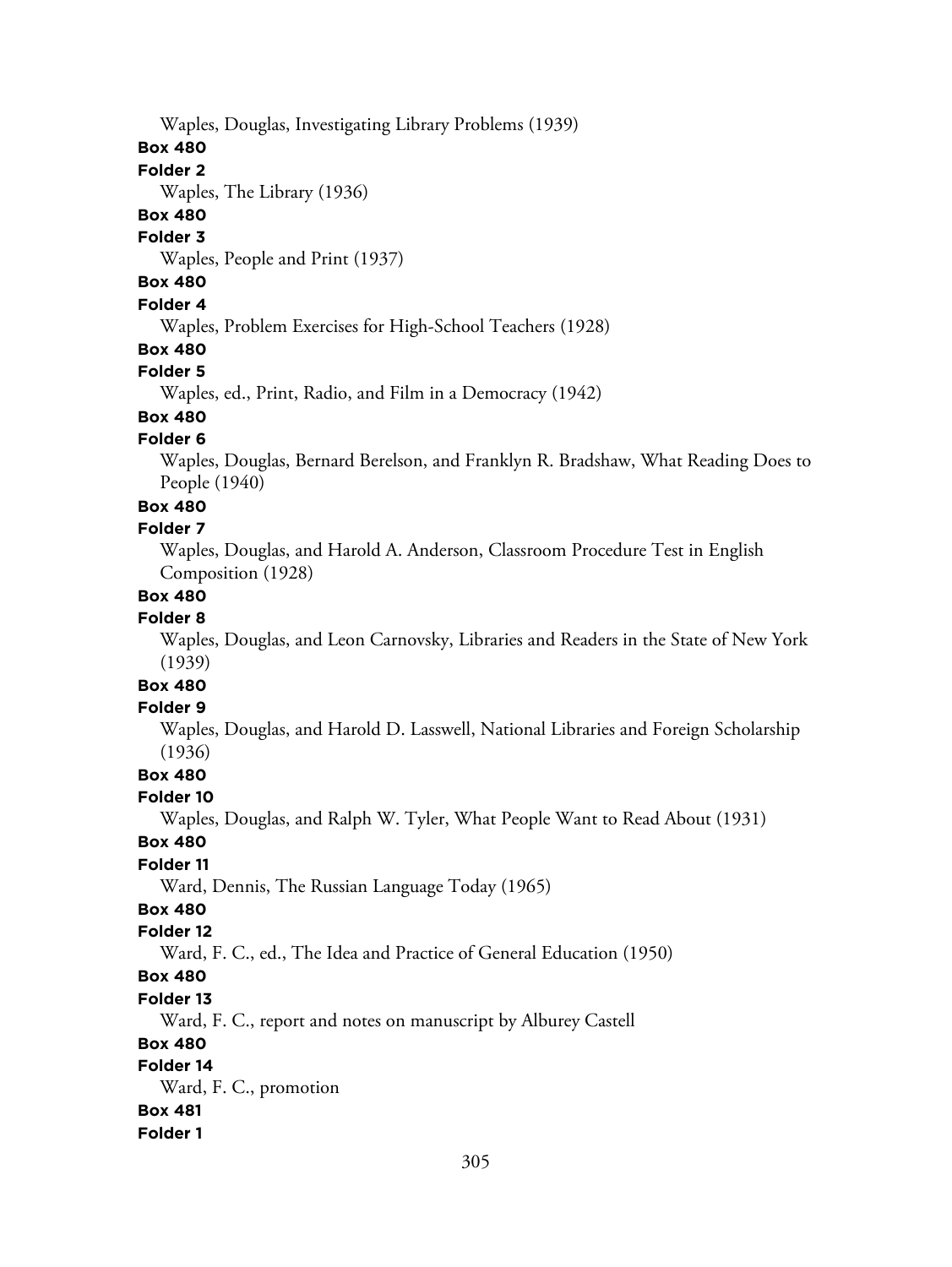Ward, F. C., promotion **Box 481 Folder 2** Ward, F. C., reviews **Box 481 Folder 3-4** Ward, Robert S., Asia for the Asiatics? (1945) **Box 481 Folder 5** Ward, Robert S., promotion **Box 481 Folder 6** Ward, Robert S., reviews **Box 481 Folder 7** Wardle, Addie Grace, Handwork in Religious Education (1916) **Box 481 Folder 8** Waring, Henry F., Christianity and Its Bible (1907) **Box 481 Folder 9** Warne, Colston E., The Consumers' Co-operative Movement in Illinois (1926) **Box 481 Folder 10** Warner, Florence M., Juvenile Detention in the United States (1933) **Box 481 Folder 11-12** Warner, W. Lloyd, American Life (1953) **Box 482 Folder 1** Warner, W. Lloyd, promotion **Box 482 Folder 2** Warner, W. Lloyd, reviews **Box 482 Folder 3** Warner, W. Lloyd, rev. ed. (1962) **Box 482 Folder 4** Warren, Austin, Rage for Order (1948) **Box 482 Folder 5** Warren, Austin, promotion and reviews **Box 482 Folder 6** Wartburg, Walther von, Evolution et structure de la langue francaise (1934)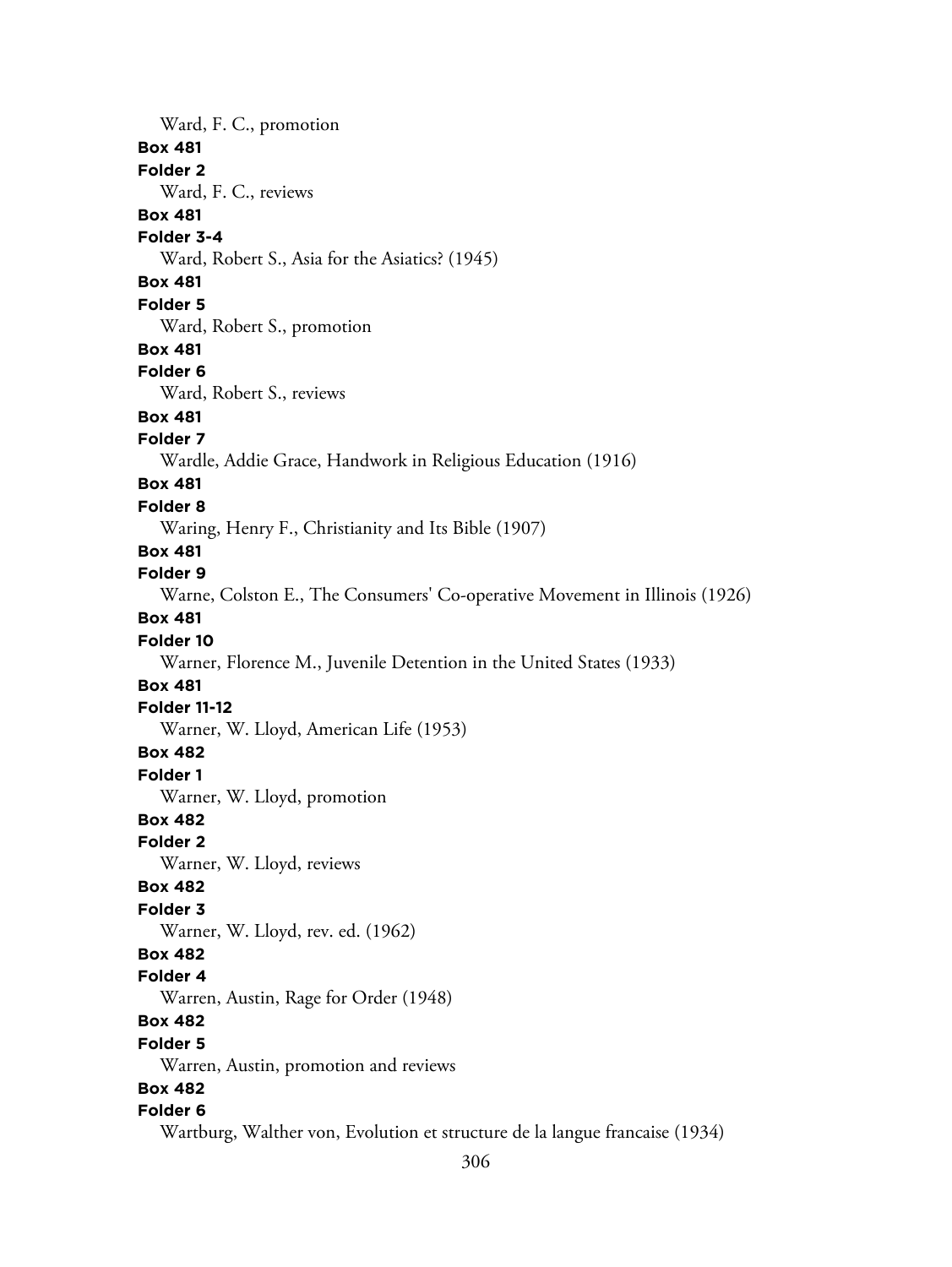**Box 482 Folder 7** Washington's Map of Mount Vernon, facsimile, intro. by Lawrence Martin (1937) **Box 482 Folder 8** Waterman, John T., Perspectives in Linguistics (1963) **Box 482 Folder 9** Waterman, John T., promotion and reviews **Box 482 Folder 10** Watson, John B., Behaviorism, 1924, Phoenix ed. (1958) **Box 482 Folder 11** Watterson, Ray L., ed., Endocrines in Development (1959) **Box 482 Folder 12** Wauchope, Robert, Lost Tribes and Sunken Continents (1962) **Box 483 Folder 1** Wauchope, They Found the Buried Cities (1965) **Box 483 Folder 2** Wauchope, They Found the Buried Cities (1965), reviews **Box 483 Folder 3** Wearing, Thomas, The World-View of the Fourth Gospel (1918) **Box 483 Folder 4** Weatherwax, Paul, The Story of the Maize Plant (1923) **Box 483 Folder 5** Weaver, Richard M., Ideas Have Consequences (1948) **Box 483 Folder 6** Weaver, Richard M., promotion **Box 483 Folder 7-8** Weaver, Richard M., reviews **Box 483 Folder 9** Weaver, Richard M., Phoenix ed. (1960) **Box 483 Folder 10** Weaver, Robert Bartow, Amusements and Sports in American Life (1939); Men and Oil (1938); and The Struggle over Slavery (1938)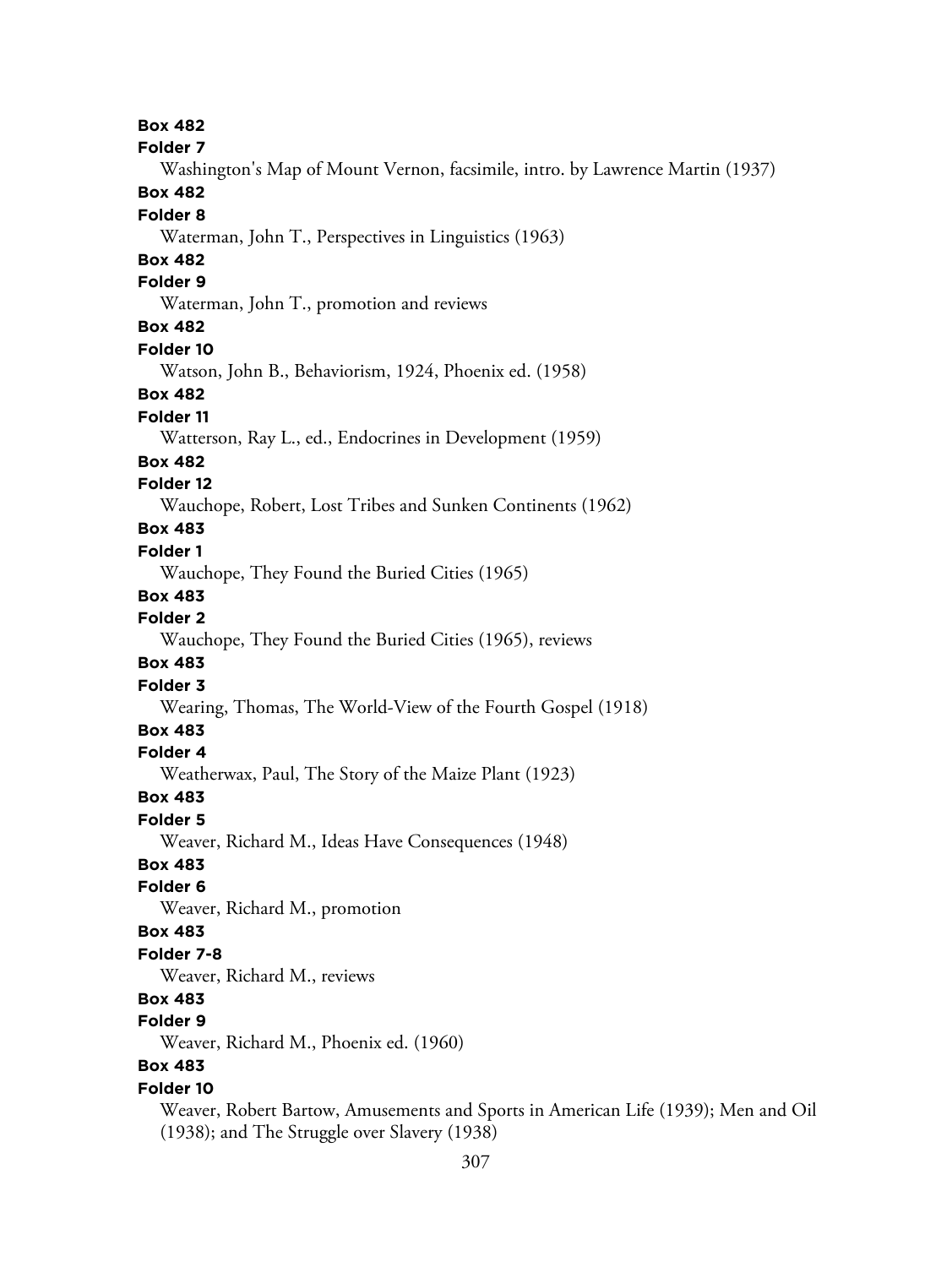• See also- Curriculum Enrichment Materials

## **Box 483**

## **Folder 11**

Webb, Constance Bell, A History of Contagious Disease Care in Chicago before the Great Fire (1940)

### **Box 483**

#### **Folder 12**

Weber, Elizabeth Anne, The Duk-Duks (1929)

#### **Box 484**

**Folder 1**

Webster, Harvey Curtis, On a Darkling Plain (1947)

#### **Box 484**

**Folder 2**

Webster, Harvey Curtis, reviews

### **Box 484**

**Folder 3-4**

Weidenreich, Franz, Apes, Giants, and Man (1946)

#### **Box 484**

## **Folder 5-6**

Weidenreich, Franz, promotion

## **Box 484**

### **Folder 7**

Weil Institute Lectures (1960-1972)

• See also- individual authors

### **Box 484**

#### **Folder 8-9**

Weinberg, Alvin M., and Eugene P. Wigner, The Physical Theory of Neutron Chain Reactors (1958)

## **Box 484**

**Folder 10**

Weinberg, Alvin M., production forms and correspondence

## **Box 484**

**Folder 11**

Weinberg, Alvin M., promotion

#### **Box 485**

#### **Folder 1**

Weinberg, Bernard, The Art of Jean Racine (1963)

## **Box 485**

#### **Folder 2**

Weinberg, Bernard, promotion and reviews

## **Box 485**

#### **Folder 3**

Weinberg, History of Literary Criticism in the Italian Renaissance (1961)

## **Box 485**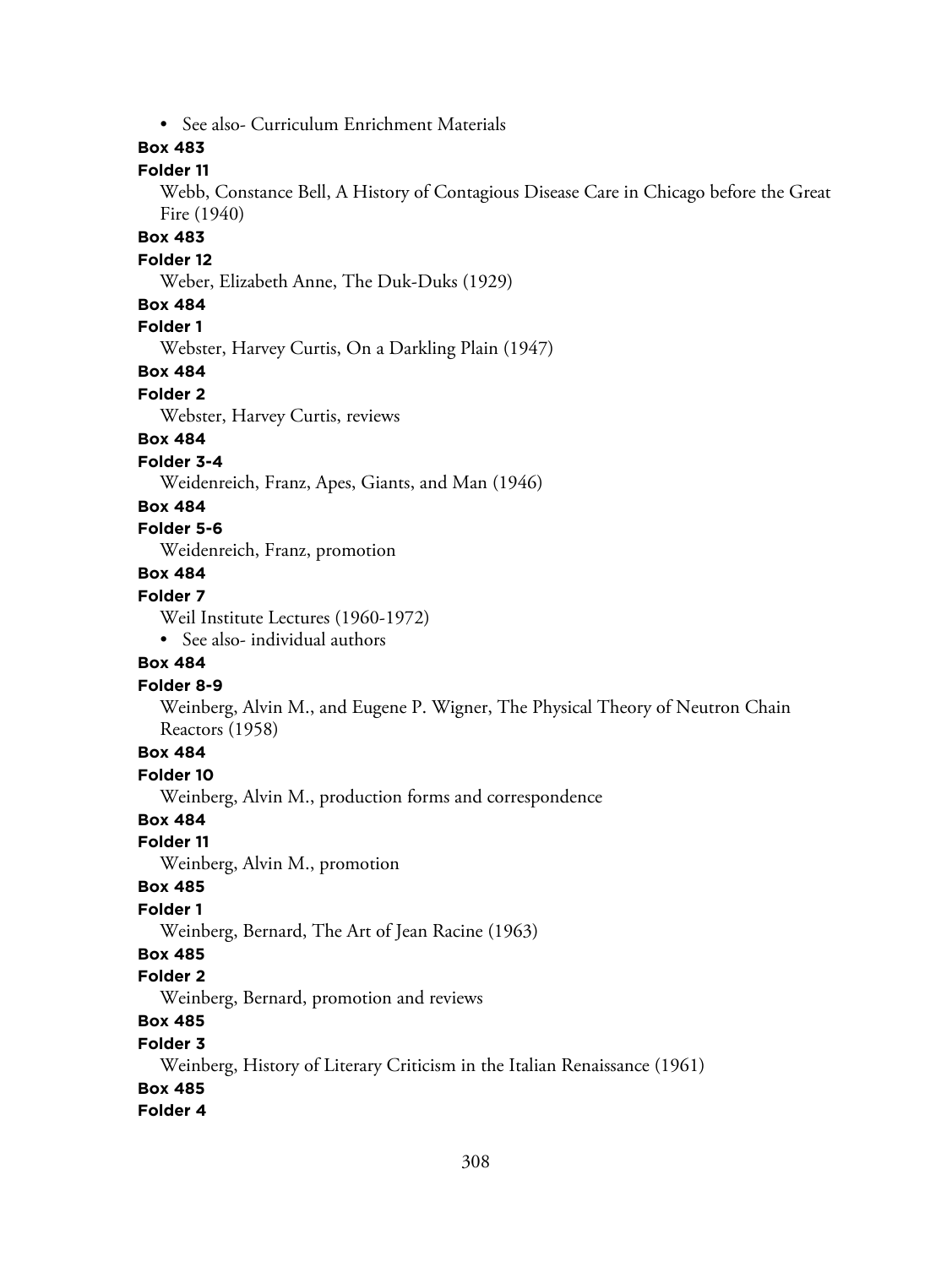Weinberg, History of Literary Criticism in the Italian Renaissance (1961), promotion and reviews **Box 485 Folder 5** Weiner, Myron, The Politics of Scarcity (1962) **Box 485 Folder 6** Weiner, Myron, promotion and reviews **Box 485 Folder 7** Weisberger, Bernard A., The American Newspaperman (1961) **Box 485 Folder 8** Weisberger, Bernard A., reviews **Box 485 Folder 9** Weiss, Paul, ed., Genetic Neurology (1950 **Box 485 Folder 10** Weiss, Paul, reviews **Box 486 Folder 1-2** Weisskopf, Walter A., The Psychology of Economics (1955) **Box 486 Folder 3** Weisskopf, Walter A., promotion and reviews **Box 486 Folder 4-5** Weitz, Morris, Hamlet and the Philosophy of Literary Criticism (1964) **Box 486 Folder 6** Weitz, Morris, promotion and reviews **Box 486 Folder 7** Weizsäacker, C. F. von, The History of Nature. trans. Fred D. Wieck (1949) **Box 486 Folder 8** Weizsäacker, C. F. von, promotion **Box 486 Folder 9** Weizsäacker, C. F. von, reviews **Box 486 Folder 10** Weizsäacker, C. F. von, Phoenix ed. (1959) **Box 487 Folder 1**

309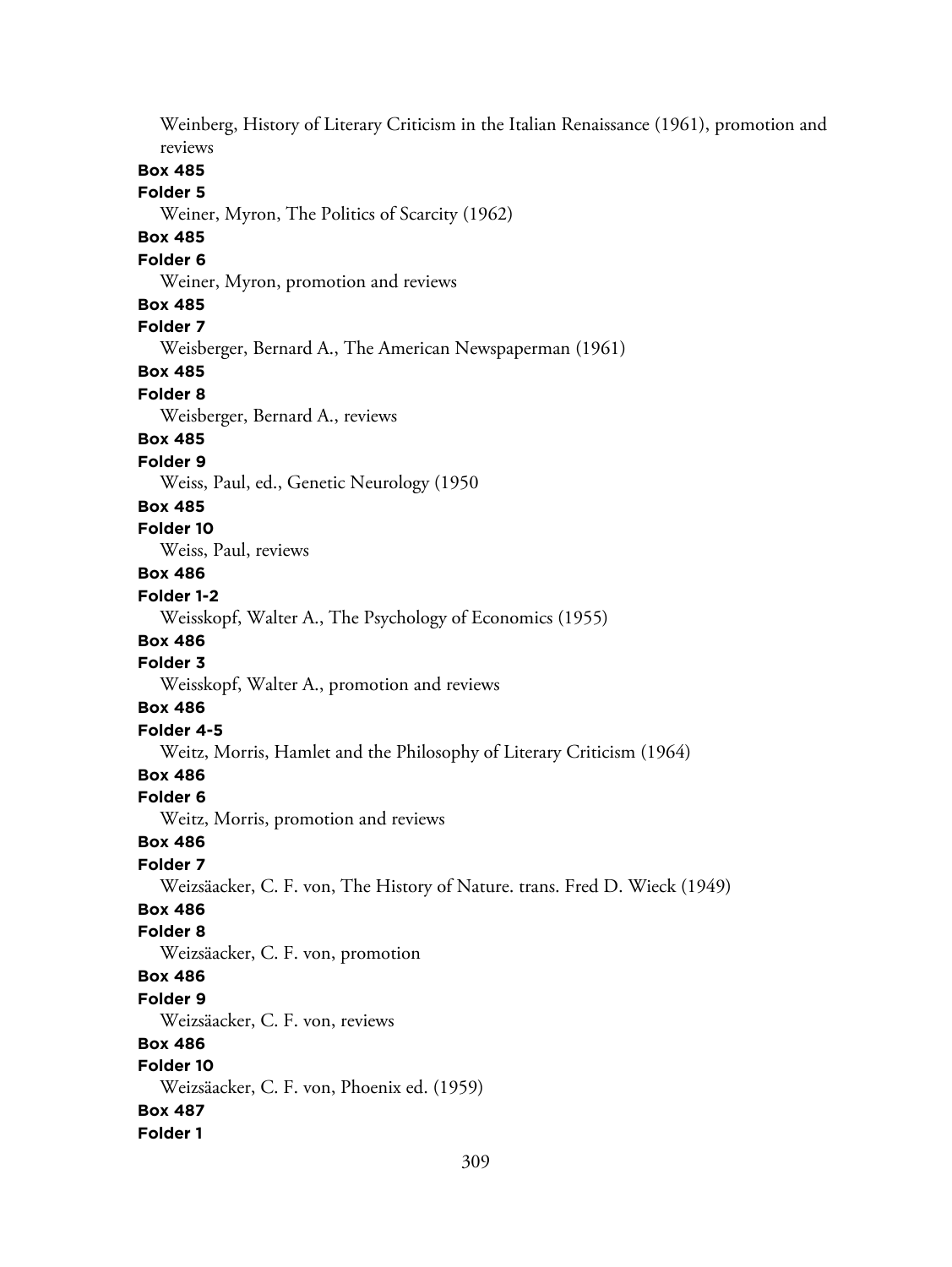Weizsäacker, The World View of Physics, trans. Marjorie Grene (1952)

#### **Box 487**

## **Folder 2**

Weizsäacker, The World View of Physics, promotion and reviews

# **Box 487**

# **Folder 3**

Weller, Allen, Francesco di Giorgio. 1439-1501 (1943)

# **Box 487**

## **Folder 4**

Wells, James, The Scholar Printers (1964)

## **Box 487**

## **Folder 5**

Wertime, T. A., The Coming of the Age of Steel (1962)

# **Box 487**

## **Folder 6**

Wertime, T. A., production correspondence and forms

# **Box 487**

## **Folder 7**

Wertime, T. A., promotion and reviews

## **Box 487**

### **Folder 8**

Wessel, Bessie Bloom, An Ethnic Survey of Woonsocket, Rhode Island (1931)

## **Box 487**

## **Folder 9**

West, Michael, and Otto F. Bond, A Grouped-Frequency French Word List (1939)

## **Box 487**

## **Folder 10**

West, Michael, promotion and reviews

## **Box 487**

#### **Folder 11**

Weston, John Frederick, The Economics of Competitive Bidding in the Sale of Securities (1943)

## **Box 487**

## **Folder 12**

Wexler, Harry, Some Aspects of Dynamic Anticyclogenesis (1943)

## **Box 488**

## **Folder 1**

Wheelwright, William Bond, Printing Papers (1936)

# **Box 488**

## **Folder 2-3**

Whetton, Nathan L., Rural Mexico (1948)

## **Box 488**

## **Folder 4**

Whetton, Nathan L., promotion

## **Box 488**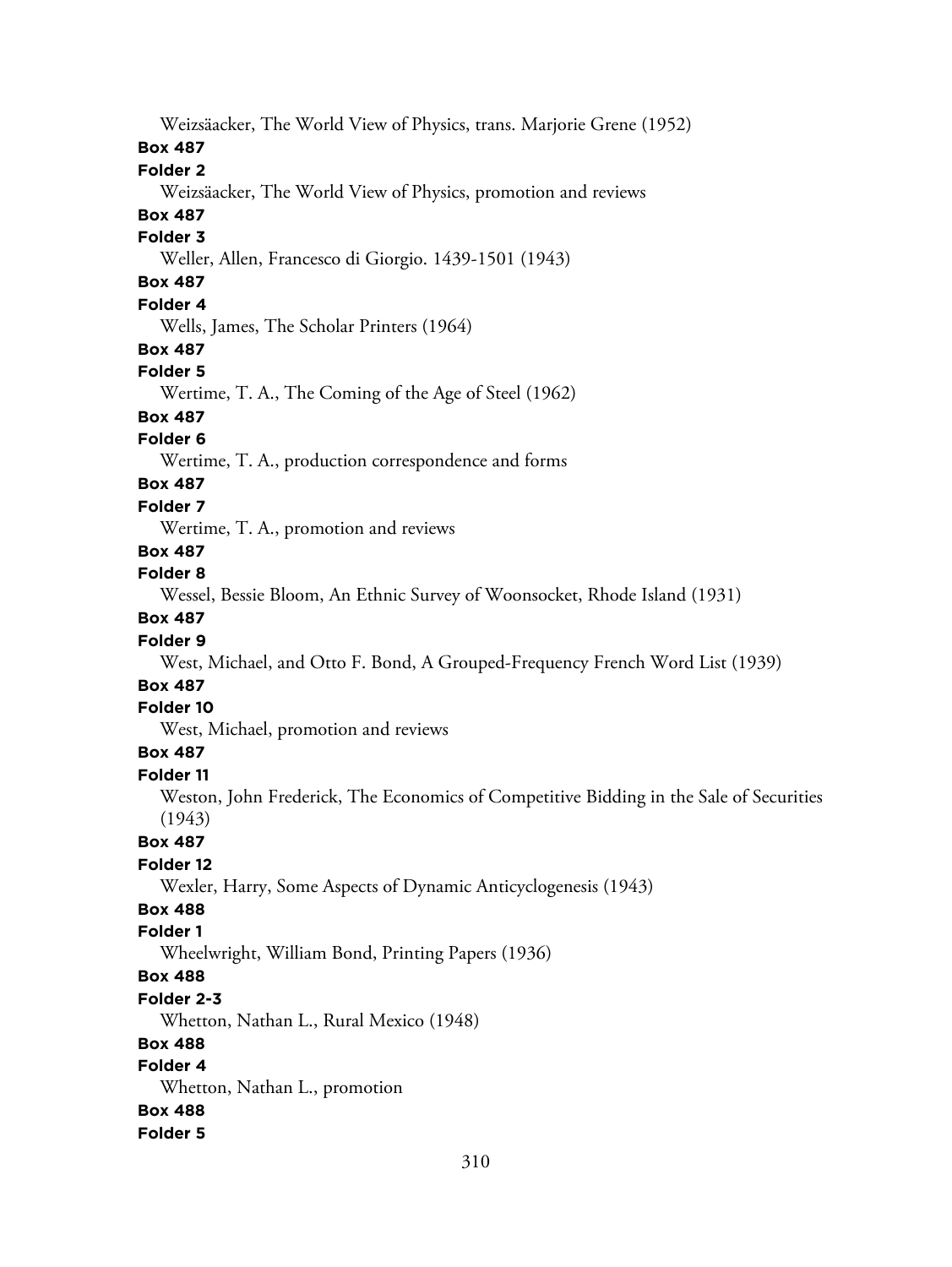Whetton, Nathan L., reviews **Box 488 Folder 6** Whipple, Gertrude, Procedures Used in Selecting School Books (1936) **Box 488 Folder 7** White, Horace, The Lincoln and Douglas Debates (1914) **Box 488 Folder 8** White, Leonard Dupee, The City Manager (1927) **Box 488 Folder 9** White, Further Contributions to the Prestige Value of Public Employment (1932) **Box 488 Folder 10** White, Government Career Service (1935) **Box 488 Folder 11** White, The Prestige Value of Public Employment in Chicago (1929) **Box 488 Folder 12** White, Whitley Councils in the British Civil Service (1933) **Box 489 Folder 1** White, ed., The Civil Service in the Modern State (1930) **Box 489 Folder 2** White, ed., The Civil Service in Wartime (1945) **Box 489 Folder 3** White, ed., promotion and reviews **Box 489 Folder 4** White, ed., The Future of Government in the United States (1942) **Box 489 Folder 5** White, ed., The New Social Science (1930) **Box 489 Folder 6** White, ed., The State of the Social Sciences (1956) **Box 489 Folder 7** White, ed., promotion and reviews **Box 489 Folder 8** White, Llewellyn, The American Radio (1947)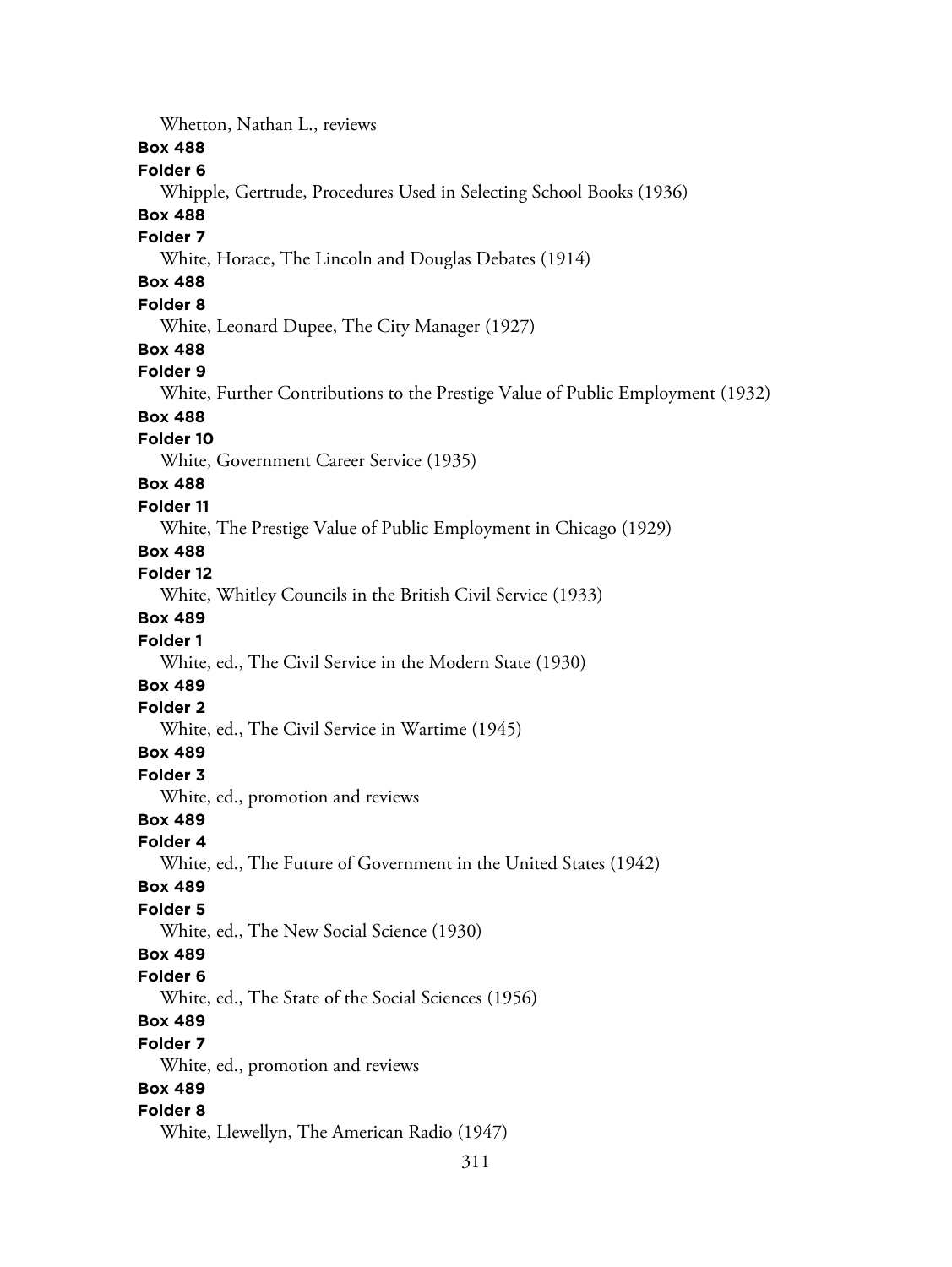**Box 489 Folder 9** White, Llewellyn, promotion **Box 489 Folder 10** White, Llewellyn, reviews **Box 489 Folder 11** White, Llewellyn, and Robert D. Leigh, Peoples Speaking to Peoples (1946) **Box 489 Folder 12** White, Llewellyn, promotion **Box 490 Folder 1** White, Llewellyn, reviews **Box 490 Folder 2** White, Max R., Water Supply Organization in the Chicago Region (1934) **Box 490 Folder 3** White, R. Clyde, Administering Unemployment Compensation (1939) **Box 490 Folder 4** White, Wilbur W., The Process of Change in the Ottoman Empire (1937) **Box 490 Folder 5** Whitehead, Alfred North, Nature and Life (1934) **Box 490 Folder 6** Whittlesey, Charles R., Banking and the New Deal (1935) **Box 490 Folder 7-8** Whyte, William Foote, Street Corner Society (1943) **Box 490 Folder 9** Whyte, William Foote, promotion **Box 490 Folder 10** Whyte, William Foote, reviews **Box 491 Folder 1** Whyte, William Foote, 2d ed. (1955) **Box 491 Folder 2** Whyte, William Foote, 2d ed., promotion and reviews **Box 491**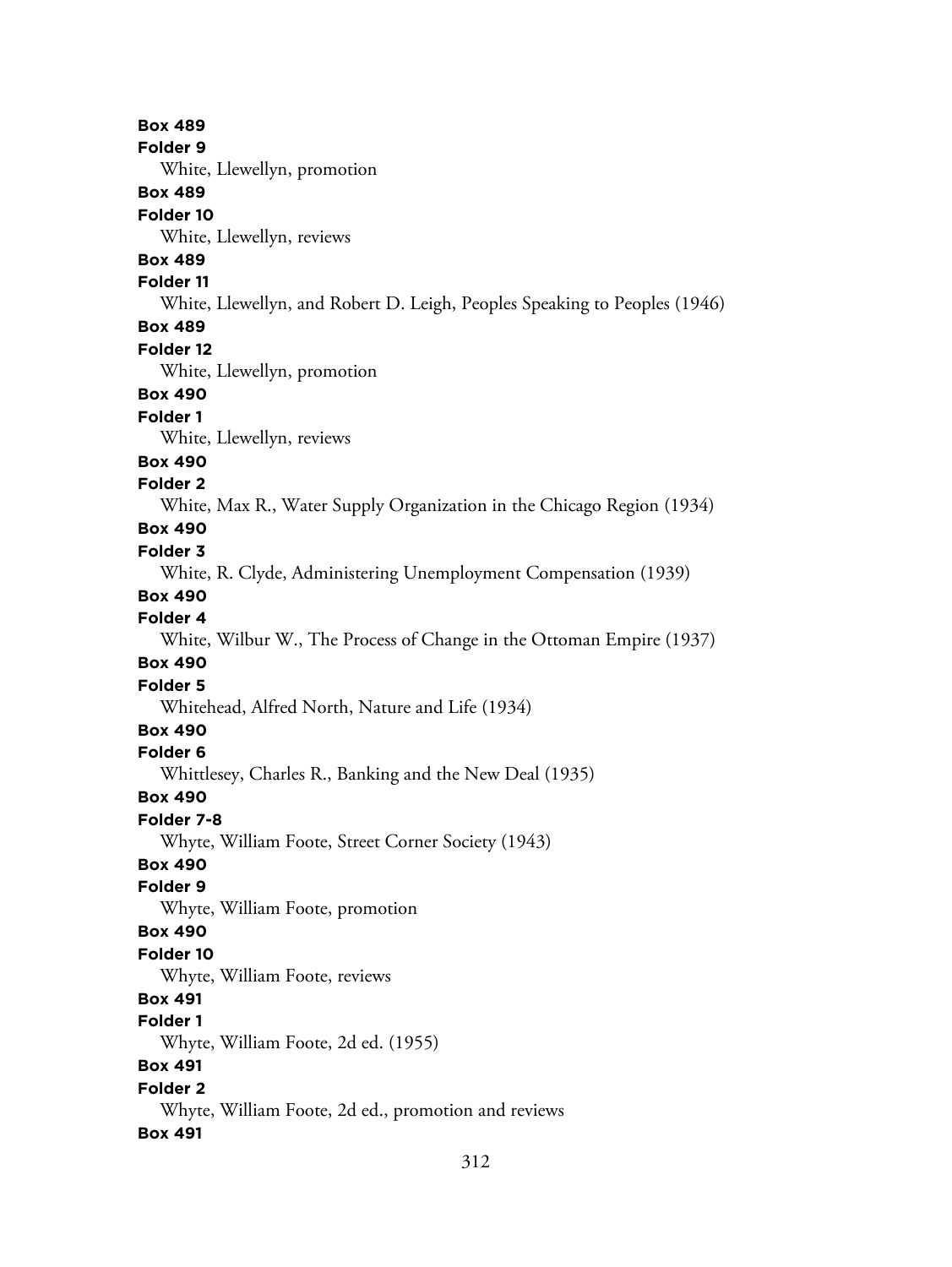**Folder 3** Whyte, William Foote, text ed. (1964) **Box 491 Folder 4** Wick, Warner Arms, Metaphysics and the New Logic (1942) **Box 491 Folder 5** Wickes, Dean Rockwell, The Sources of Luke's Perean Section (1912) **Box 491 Folder 6** Wieman, Henry N., The Source of Human Good (1946) **Box 491 Folder 7** Wieman, Henry N., promotion **Box 491 Folder 8** Wieman, Henry N., reviews **Box 491 Folder 9** Wiese, Mildred J., Lyman Bryson, and Wilbur C. Hallenbeck, Let's Talk It Over (1936) **Box 491 Folder 10** Wikgren, Allen P., Hellenistic Greek Texts (1947) **Box 491 Folder 11** Wikgren, Allen P., promotion **Box 491 Folder 12** Wilcox, Delos Franklin, Analysis of the Electric Railway Problem. 1921 (1930) **Box 491 Folder 13** Wilcox, Municipal Franchises, 1910, 1911 (1930) **Box 491 Folder 14** Wilcox, Francis E., A Statistical Study of Credit Unions in New York (1940) **Box 492 Folder 1** Wild, John, Plato's Modern Enemies and the Theory of Natural Law (1953) **Box 492 Folder 2** Wild, John, promotion **Box 492 Folder 3** Wildes, Harry Emerson, Social Currents in Japan with Special Reference to the Press (1927) **Box 492**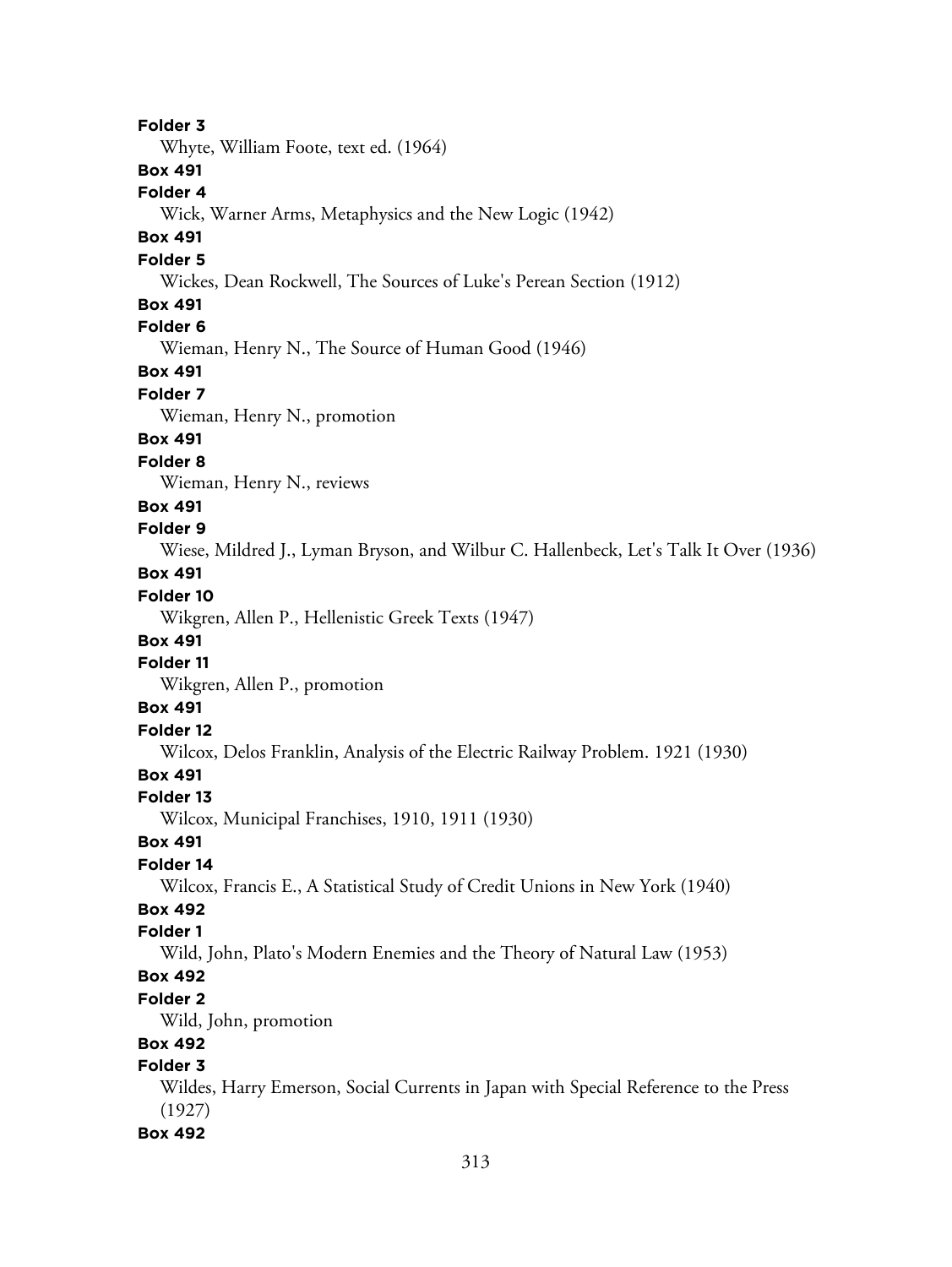**Folder 4**

Wilkins, Eliza Gregory, The Delphic Maxims in Literature (1929)

**Box 492**

**Folder 5**

Wilkins, Ernest Hatch, Above Pompeii (1930)

## **Box 492**

#### **Folder 6**

Wilkins, The Changing College (1927)

## **Box 492**

## **Folder 7**

Wilkins, Dante (1921)

### **Box 492**

#### **Folder 8**

Wilkins, French Verb Blank (1914)

• See also- Nitze, W. A., and E. H. Wilkins, The French Verb

#### **Box 492**

### **Folder 9**

Nitze, Life of Petrarch (1961)

## **Box 492**

#### **Folder 10**

Nitze, Life of Petrarch (1961), promotion and reviews

#### **Box 492**

## **Folder 11**

Nitze, Modern Discussions of the Dates of Petrarch's Prose Letters (1929)

#### **Box 492**

#### **Folder 12**

Nitze, The Pronunciation of the Names of Italian Painters (1920)

## **Box 492**

#### **Folder 13**

Nitze, A Tentative Chronological List of Petrarch's Prose Letters (1929)

#### **Box 492**

### **Folder 14**

Nitze, The University of Chicago Manuscript of the Genealogia deorum gentilium of Boccaccio (1927)

## **Box 492**

## **Folder 15**

Nitze, ed. and trans., Petrarch at Vaucluse (1958)

## **Box 492**

#### **Folder 16**

Nitze, ed. and trans., promotion

## **Box 492**

#### **Folder 17**

Nitze, ed. and trans., reviews

## **Box 493**

### **Folder 1**

Nitze, trans., The Triumphs of Petrarch (1962)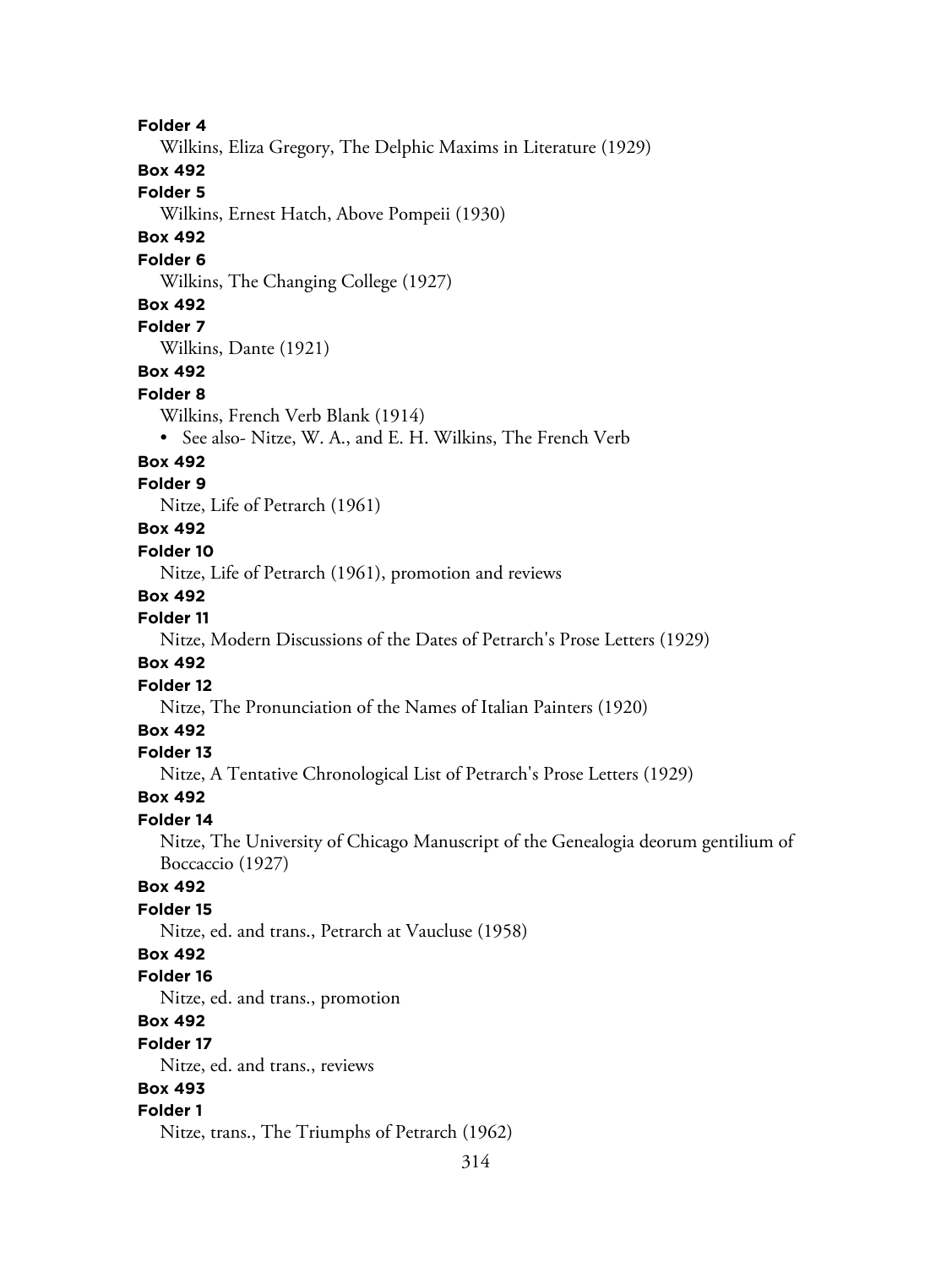## **Box 493**

#### **Folder 2**

Wilkins, Ernest Hatch, Algernon Coleman, and Howard R. Huse, First Lessons in Spoken French for Men in Military Service (1917)

#### **Box 493**

#### **Folder 3**

Wilkins, Ernest Hatch, Algernon Coleman, and Ethel Preston, First Lessons in Spoken French for Doctors and Nurses (1917)

## **Box 493**

# **Folder 4**

Wilkins, Ernest Hatch, and Algernon Coleman, Army French (1918)

### **Box 493**

### **Folder 5**

Willett, Herbert Lockwood, Studies in the First Book of Samuel (1909)

## **Box 493**

#### **Folder 6**

Willey, Gordon R., and Philip Phillips, Method and Theory in American Archaeology (1957)

### **Box 493**

#### **Folder 7**

Willey, Gordon R., promotion and reviews

#### **Box 493**

#### **Folder 8**

Williams, Carl O., Thraldom in Ancient Iceland (1937)

## **Box 493**

#### **Folder 9**

Williams, Charles Bray, The Participle in the Book of Acts (1909)

#### **Box 493**

#### **Folder 10**

Williamson, George, Milton and Others (1965)

#### **Box 493**

#### **Folder 11**

Williamson, The Proper Wit of Poetry (1962)

### **Box 493**

### **Folder 12**

Williamson, The Senecan Amble (1951)

#### **Box 493**

### **Folder 13**

Williamson, Seventeenth Century Contexts (1961)

# **Box 494**

## **Folder 1**

Williston, Samuel Wendell, Water Reptiles of the Past and Present (1914)

## **Box 494**

#### **Folder 2**

Willoughby, Harold Rideout, The First Authorized English Bible and the Cranmer Preface (1942)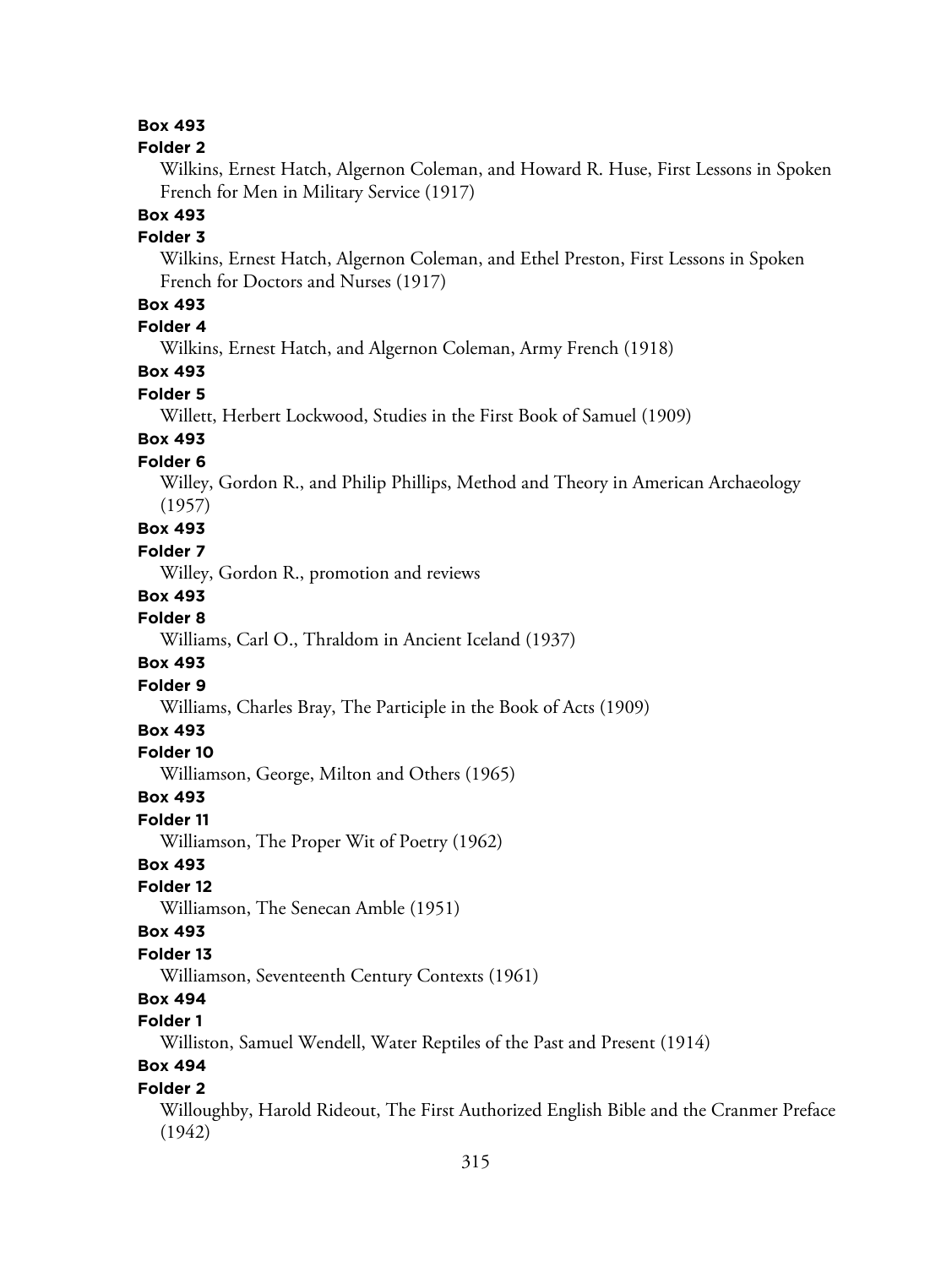**Box 494**

**Folder 3**

Willoughby, Pagan Regeneration (1929)

## **Box 494**

### **Folder 4**

Willoughby, Soldiers' Bibles through Three Centuries (1944)

## **Box 494**

#### **Folder 5**

Willoughby, ed., The Study of the Bible Today and Tomorrow (1947)

## **Box 494**

#### **Folder 6**

Willoughby, ed., promotion and reviews

## **Box 494**

### **Folder 7**

Willoughby, Harold Rideout, and Ernest Cadman Colwell, eds., The Elizabeth Day McCormick Apocalypse (1940)

## **Box 494**

### **Folder 8**

Wilson, Helen, The Treatment of the Misdemeanant in Indiana, 1816-1936 (1938)

## **Box 494**

**Folder 9**

Wilson, Howard Eugene, Mary McDowell, Neighbor (1928)

## **Box 494**

#### **Folder 10**

Wilson, James G., and Josef Warkany, eds., Teratology (1965)

# **Box 494**

## **Folder 11**

Wilson, James G., promotion and reviews

### **Box 495**

**Folder 1**

Wilson, James Q., The Amateur Democrat (1962)

### **Box 495**

**Folder 2**

Wilson, James Q., promotion and reviews

#### **Box 495**

## **Folder 3**

Wilson, John A., The Burden of Egypt (1951)

### **Box 495**

#### **Folder 4**

Wilson, John A., promotion

## **Box 495**

#### **Folder 5**

Wilson, The Culture of Ancient Egypt (1956)

## **Box 495**

## **Folder 6**

Wilson, Signs and Wonder upon Pharaoh (1964)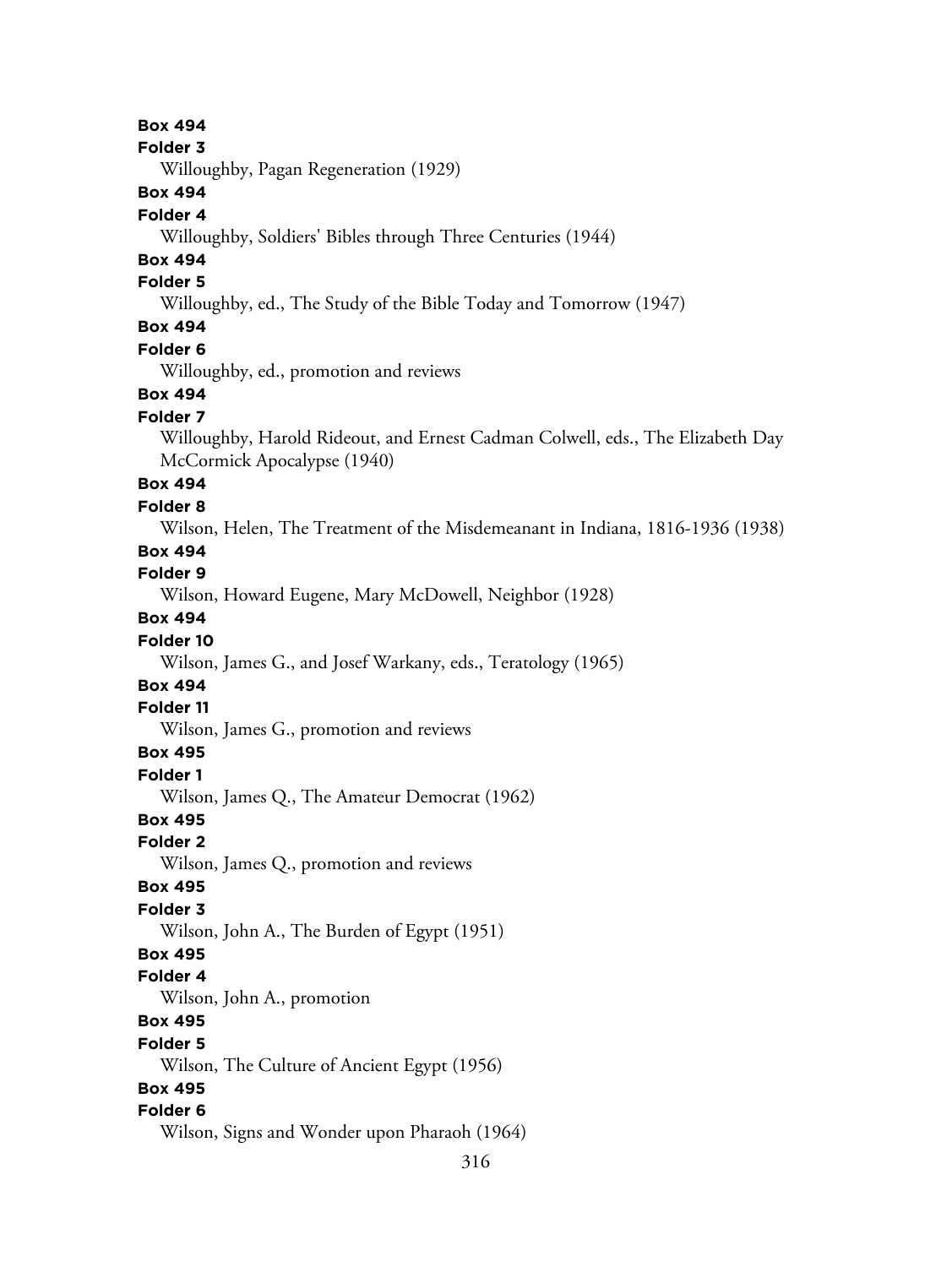**Box 495 Folder 7** Wilson, Signs and Wonder upon Pharaoh (1964), promotion and reviews **Box 495 Folder 8** Wilson, John Harold, All the King's Ladies (1958) **Box 495 Folder 9** Wilson, John Harold, promotion and reviews **Box 495 Folder 10** Wilson, Louis R., The Geography of Reading (1938) **Box 495 Folder 11** Wilson, ed., Library Trends (1936) **Box 496 Folder 1** Wilson, ed., The Practice of Book Selection (1939) **Box 496 Folder 2** Wilson, ed., The Role of the Library in Adult Education (1937) **Box 496 Folder 3** Wilson, Louis R., and Maurice F. Tauber, eds., The (1945) **Box 496 Folder 4** Wilson, Louis R., promotion and reviews **Box 496 Folder 5** Wilson, Louis R., and Edward A. Wight, County Library Service in the South (1935) **Box 496 Folder 6** Wimberley, Lowry Charles, Folklore in the English and Scottish Ballads (1928) **Box 496 Folder 7** Winger, Howard W., ed., Iron Curtains and Scholarship (1958) **Box 496 Folder 8** Wirth, Louis, The Ghetto (1928) **Box 496 Folder 9** Wirth, Louis, promotion **Box 496 Folder 10** Wirth, Louis, reviews **Box 496**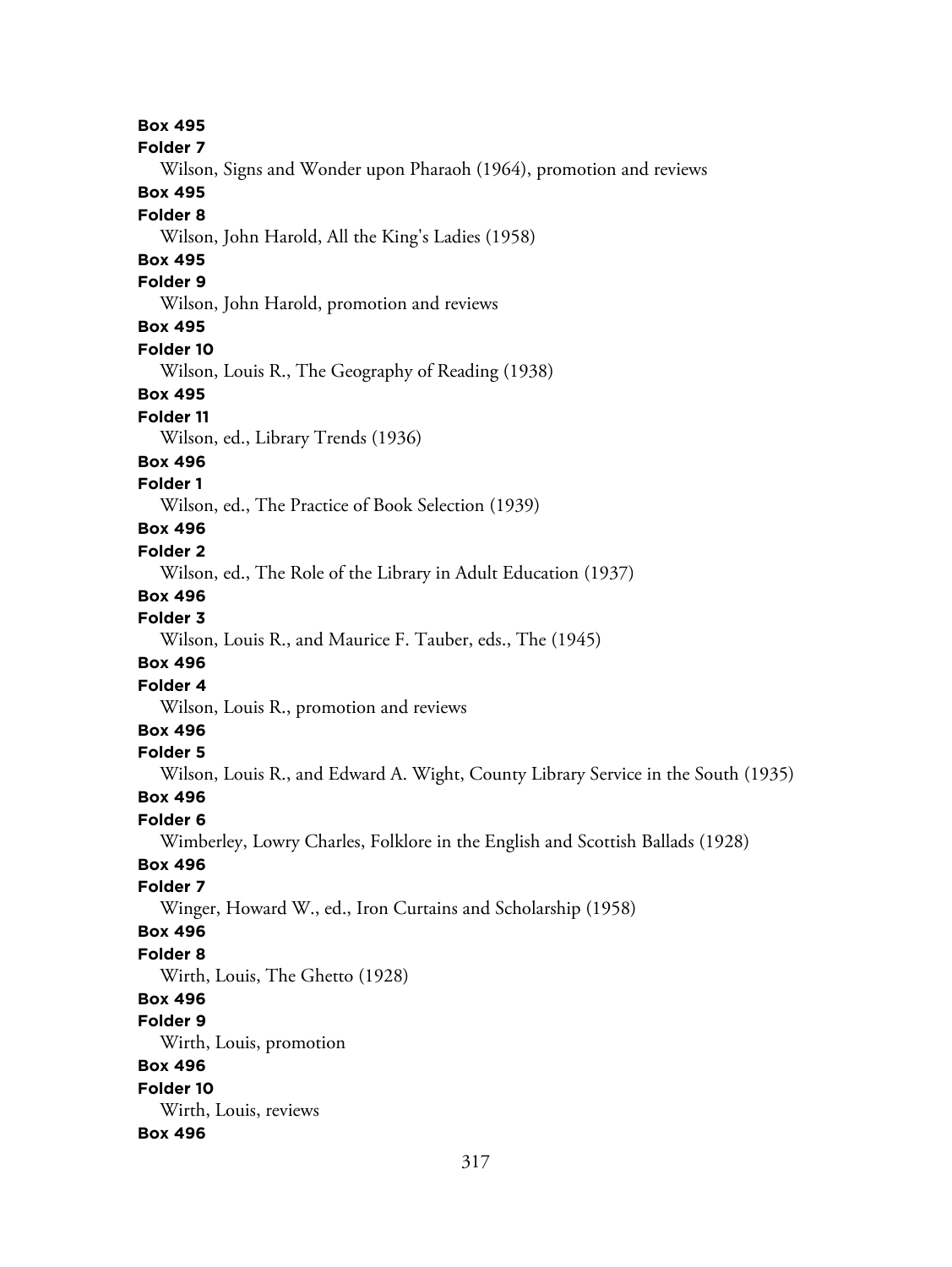#### **Folder 11**

Wirth, Louis, Phoenix ed. (1956)

## **Box 496**

### **Folder 12**

Wirth, ed., Contemporary Social Problems (1940)

## **Box 496**

#### **Folder 13**

Wirth, ed., Eleven Twenty-six (1940)

### **Box 497**

### **Folder 1**

Wirth, Louis, and Eleanor H. Bernert, eds., Local Community Fact Book (1949)

## **Box 497**

## **Folder 2**

Wirth, Louis, Community Life and Social Policy; Selected Papers, ed. Elizabeth Wirth Marvick and Albert J. Reiss, Jr., (1956)

## **Box 497**

## **Folder 3**

Wirth, Louis, promotion and reviews

## **Box 497**

### **Folder 4**

Wirth, Louis Wirth on Cities and Social Life, ed. Albert J. Reiss, Jr. (1964)

### **Box 497**

### **Folder 5**

Wischnitzer, Rachel, The Messianic Theme in the Paintings of the Dura Synagogue (1948)

# **Box 497**

# **Folder 6**

Wischnitzer, Rachel, promotion and reviews

## **Box 497**

**Folder 7**

Wisdom, Charles, The Chorti Indians of Guatemala (1940)

## **Box 497**

## **Folder 8**

Wishart, Alfred W., Primary Facts in Religious Thought (1905)

### **Box 497**

### **Folder 9**

Wisner, Elizabeth, Public Welfare Administration in Louisiana (1930)

## **Box 497**

## **Folder 10-11**

Wister, Fanny Kemble, ed., Owen Wister Out West (1958)

# **Box 497**

#### **Folder 12**

Witte, Ernest F., Purchasing Policies and Practices of Chain Drug Companies (1933)

## **Box 497**

#### **Folder 13**

Wittick, Eugene C., The Development of Power (1939)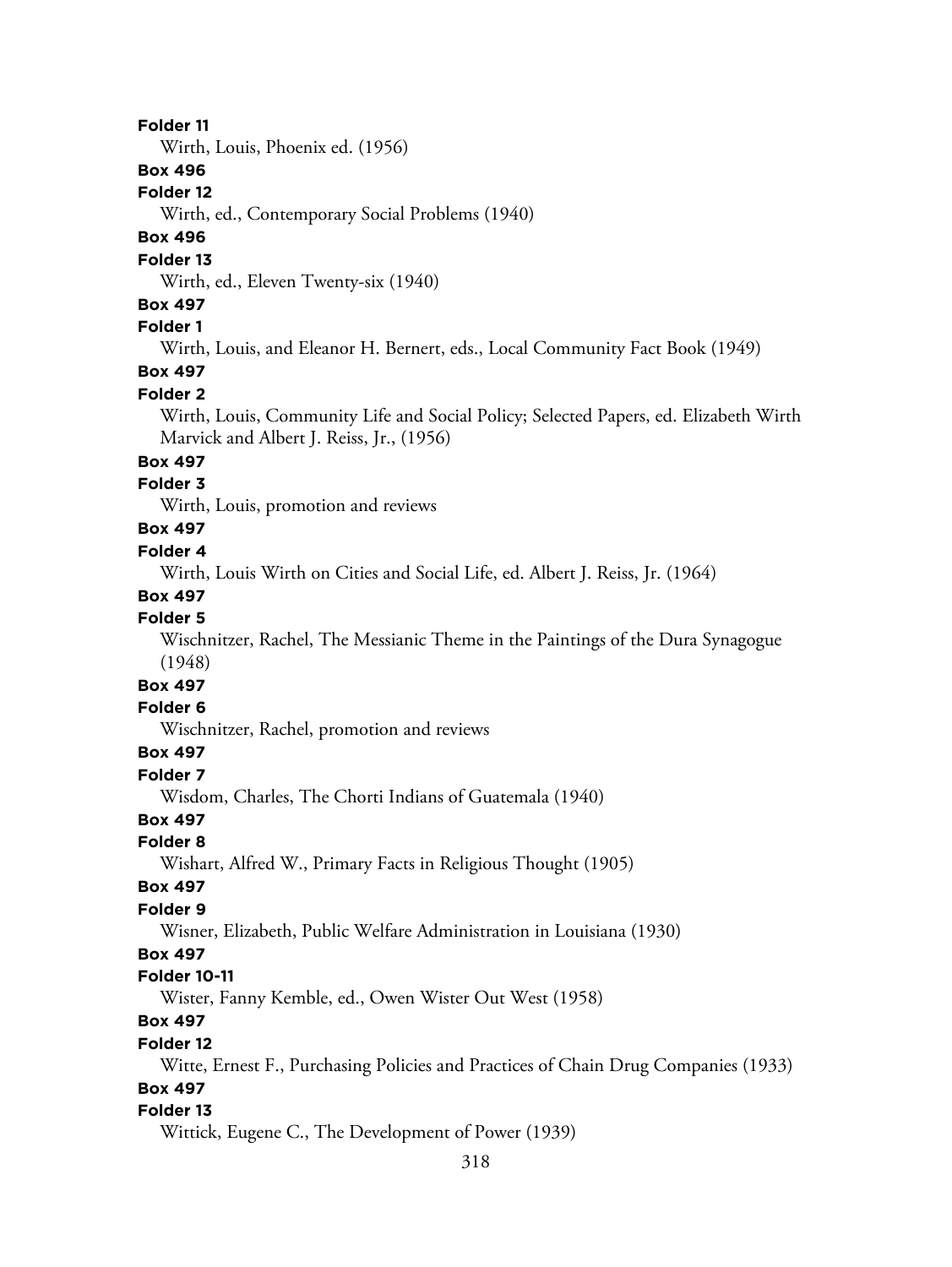#### **Box 498**

#### **Folder 1**

Wittke, Carl, Against the Current (1945)

## **Box 498**

#### **Folder 2-4**

Woellner, Robert Carlton, and M. Aurilla Wood, Requirements for Certification of Teachers and Administrators for Elementary Schools, Secondary Schools, Junior Colleges (1935-)

#### **Box 498**

### **Folder 5**

Woellner, Robert Carlton, promotion and reviews

#### **Box 498**

## **Folder 6-7**

Wolf, Eric R., Sons of the Shaking Earth (1959)

### **Box 498**

#### **Folder 8**

Wolf, Eric R., promotion and reviews

#### **Box 498**

## **Folder 9**

Wolf, H. D., The Railroad Labor Board (1927)

## **Box 499**

## **Folder 1-2**

Wolfenden, Hugh H., Population Statistics and Their Compilation (1954)

## **Box 499**

## **Folder 3**

Wolfenden, Hugh H., promotion

## **Box 499**

## **Folder 4**

Wolfenden, Hugh H., reviews

## **Box 499**

#### **Folder 5**

Wolfle, Dael L., Factor Analysis to 1940 (1940)

### **Box 499**

### **Folder 6**

Wood, Francis Asbury, trans., The Hildebrandslied (1914)

## **Box 499**

#### **Folder 7**

Woodburne, Angus Stewart, The Relation between Religion and Science (1920)

## **Box 499**

### **Folder 8-9**

Woodbury, Coleman, ed., The Future of Cities and Urban Redevelopment and Urban Redevelopment (1953)

## **Box 499**

#### **Folder 10** Woodbury, Coleman, production

#### **Box 499**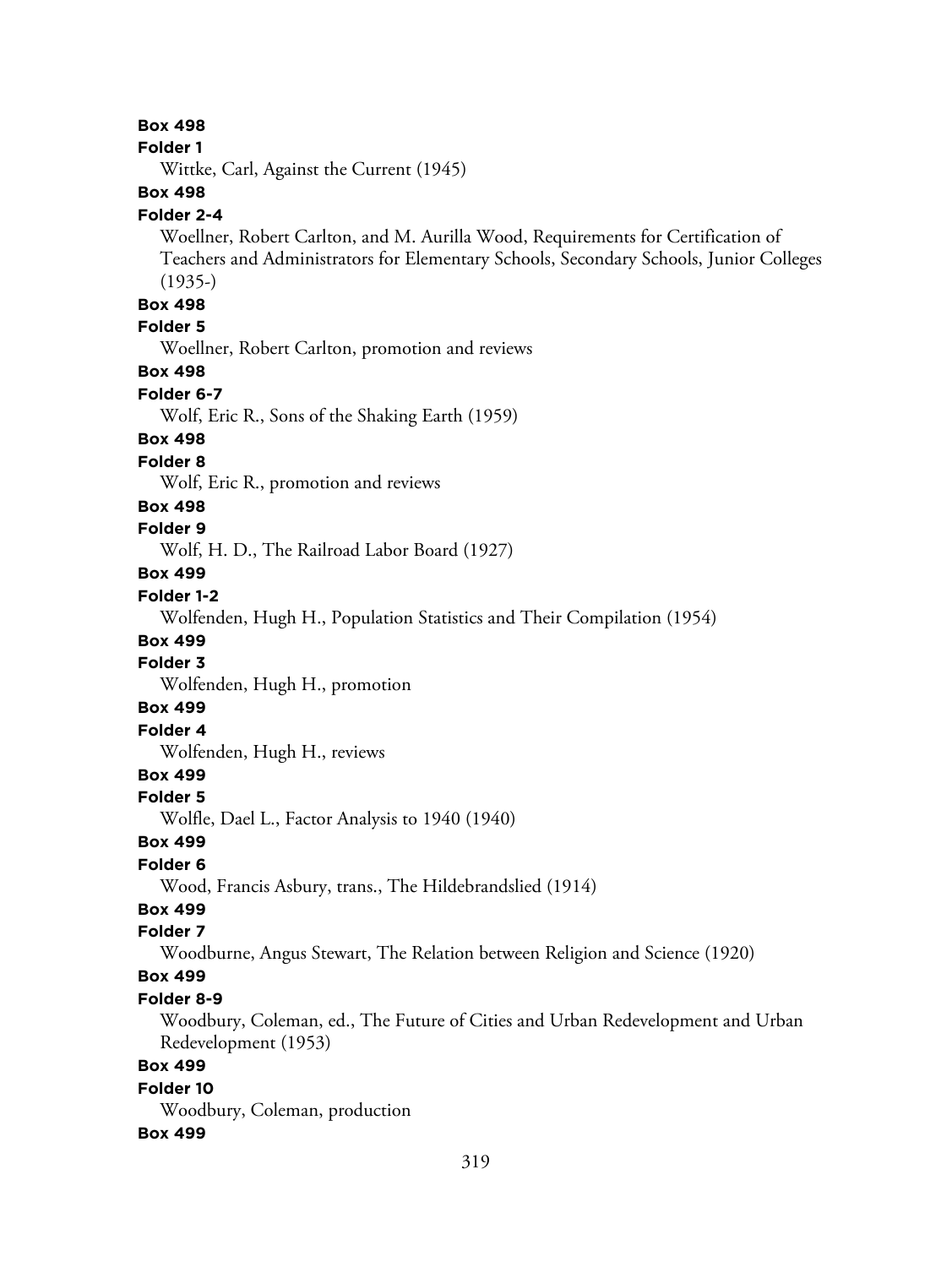**Folder 11** Woodbury, Coleman, promotion **Box 499 Folder 12** Woodbury, Coleman, reviews **Box 500 Folder 1** Wooddy, Carroll H., The Case of Frank L. Smith (1931) **Box 500 Folder 2** Wooddy, The Chicago Primary of 1926 (1926) **Box 500 Folder 3-9** Woodhead, H. G. W., ed., The China Year Book (1926-1929) **Box 500 Folder 10** Woodhead, H. G. W., Julean Arnold, and Henry Kittredge Norton, Occidental Interpretations of the Far Eastern Problem (1926) **Box 500 Folder 11** Woodhouse, A. S. P., The Poet and His Faith (1965) **Box 500 Folder 12** Woodhouse, A. S. P., reviews **Box 501 Folder 1** Woodhouse, ed., Puritanism and Liberty (1951) **Box 501 Folder 2** Woodhouse, A. S. P., promotions and reviews **Box 501 Folder 3** Woods, Anderson, Time's Arrow in Society (1935) **Box 501 Folder 4** Works, George A., and Simon Lesser, Rural America Today (1942) **Box 501 Folder 5** Works, George A., promotion and reviews **Box 501 Folder 6** Worsley, Peter, The Third World (1965) **Box 501 Folder 7** Worsley, Peter, promotion and reviews **Box 501**

320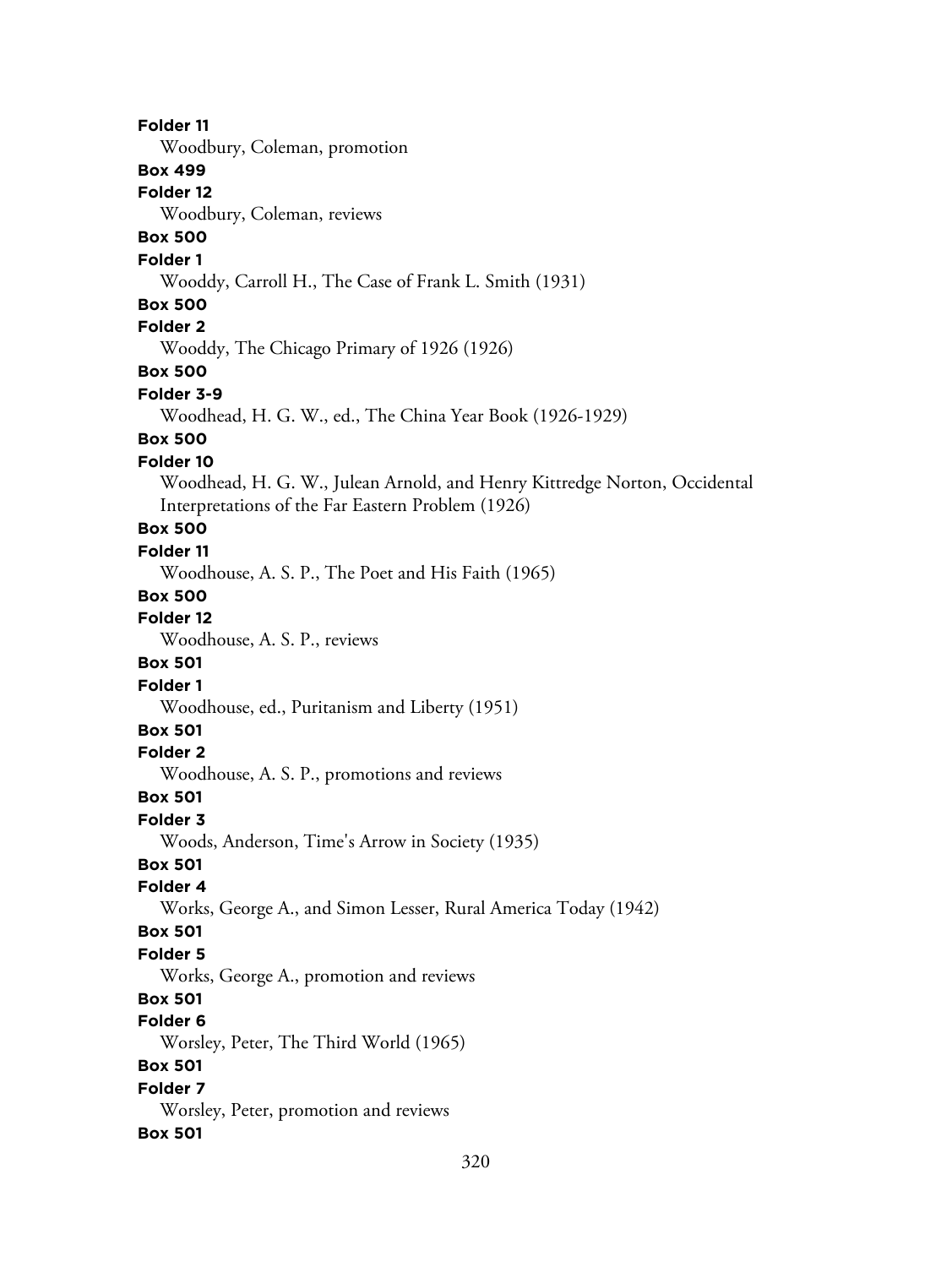**Folder 8** Wright, Arthur F., ed., Studies in Chinese Thought (1953) **Box 501 Folder 9** Wright, Arthur F., promotion and reviews **Box 501 Folder 10** Wright, Austin McGiffert, The American Short Story in the Twenties (1961) **Box 501 Folder 11** Wright, Austin McGiffert, promotion and reviews **Box 502 Folder 1** Wright, Joseph Spence (1950) **Box 502 Folder 2** Wright, Chester W., ed., Economic Problems of War and Its Aftermath (1942) **Box 502 Folder 3** Wright, Frank Lloyd, When Democracy Builds (1945) **Box 502 Folder 4** Wright, Frank Lloyd, promotion and reviews **Box 502 Folder 5** Wright, G. Ernest, The Challenge of Israel's Faith (1944) **Box 502 Folder 6** Wright, G. Ernest, promotion **Box 502 Folder 7** Wright, Helen R., ed., Social Service in Wartime (1944) **Box 502 Folder 8** Wright, Philip G., The American Tariff and Oriental Trade (1931) **Box 502 Folder 9** Wright, Philip G., and Elizabeth Q. Wright, Elizur Wright (1937) **Box 502 Folder 10** Wright, Quincy, Mandates under the League of Nations (1930) **Box 502 Folder 11-13** Wright, A Study of War (1942) **Box 503 Folder 1**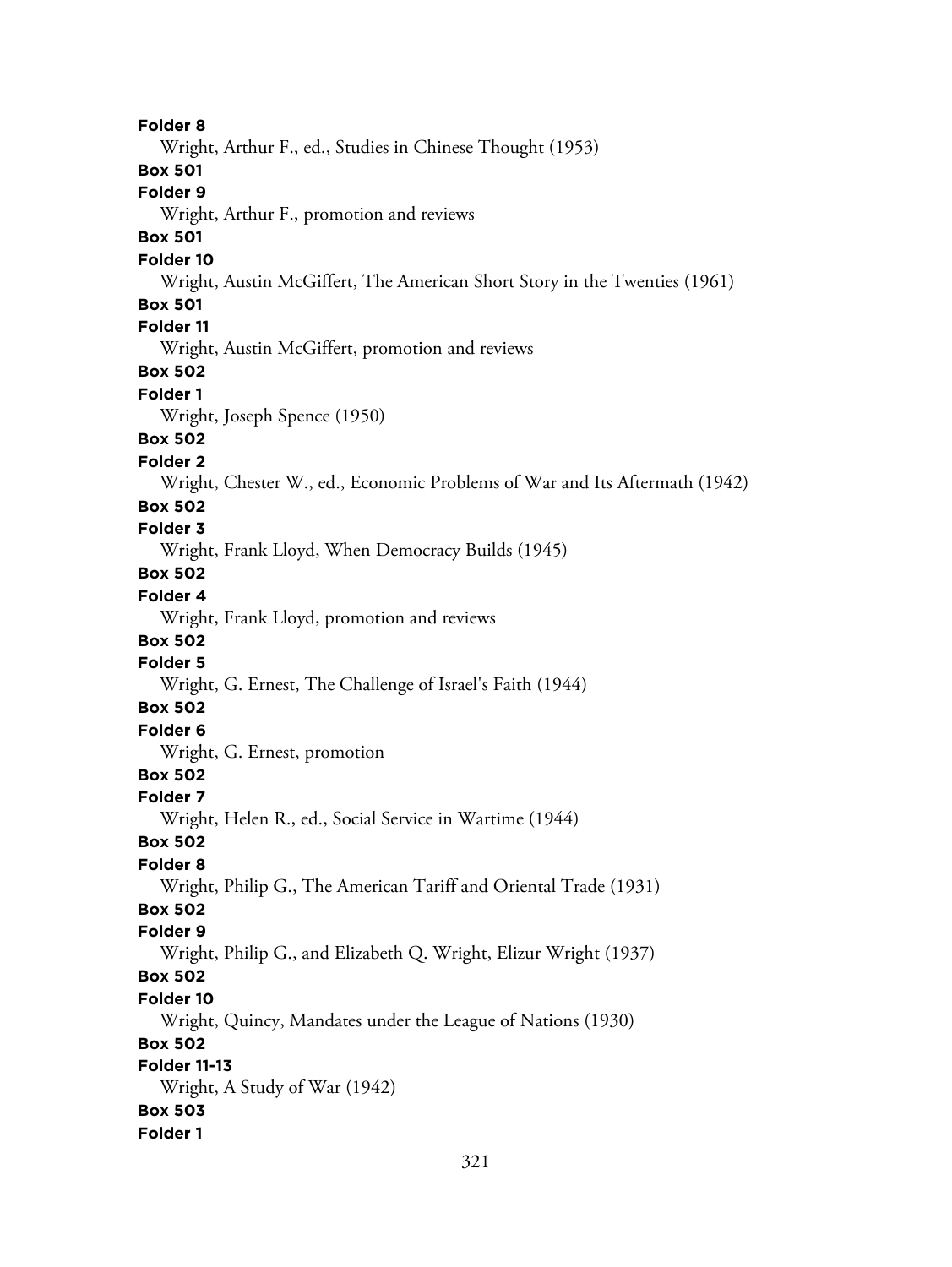Wright, A Study of War (1942), advance promotion

## **Box 503**

## **Folder 2**

Wright, A Study of War (1942), promotion

## **Box 503**

#### **Folder 3**

Wright, A Study of War (1942), review correspondence

# **Box 503**

## **Folder 4**

Wright, A Study of War (1942), 2d ed. (1965) and abridged ed., by Louise Leonard Wright, clothbound (1964) and Phoenix ed. (1965)

## **Box 503**

## **Folder 5**

Wright, A Study of War (1942), 2d ed. (1965) and abridged ed., by Louise Leonard Wright, clothbound (1964) and Phoenix ed. (1965) production

## **Box 503**

## **Folder 6**

Wright, A Study of War (1942), 2d ed. (1965) and abridged ed., by Louise Leonard Wright, clothbound (1964) and Phoenix ed. (1965) promotion

## **Box 503**

### **Folder 7**

Wright, A Study of War (1942), 2d ed. (1965) and abridged ed., by Louise Leonard Wright, clothbound (1964) and Phoenix ed. (1965) reviews

## **Box 503**

## **Folder 8**

Wright, The United States and Neutrality (1935)

## **Box 503**

## **Folder 9**

Wright, ed., An American Foreign Policy toward International Stability (1934, 1938)

## **Box 503**

## **Folder 10**

Wright, ed., A Foreign Policy for the United States (1947)

## **Box 504**

## **Folder 1**

Wright, ed., Gold and Monetary Stabilization (1932)

## **Box 504**

## **Folder 2**

Wright, ed., Interpretations of American Foreign Policy (1930)

# **Box 504**

## **Folder 3**

Wright, ed., Neutrality and Collective Security (1936)

## **Box 504**

## **Folder 4**

Wright, ed., Public Opinion and World-Politics (1933)

## **Box 504**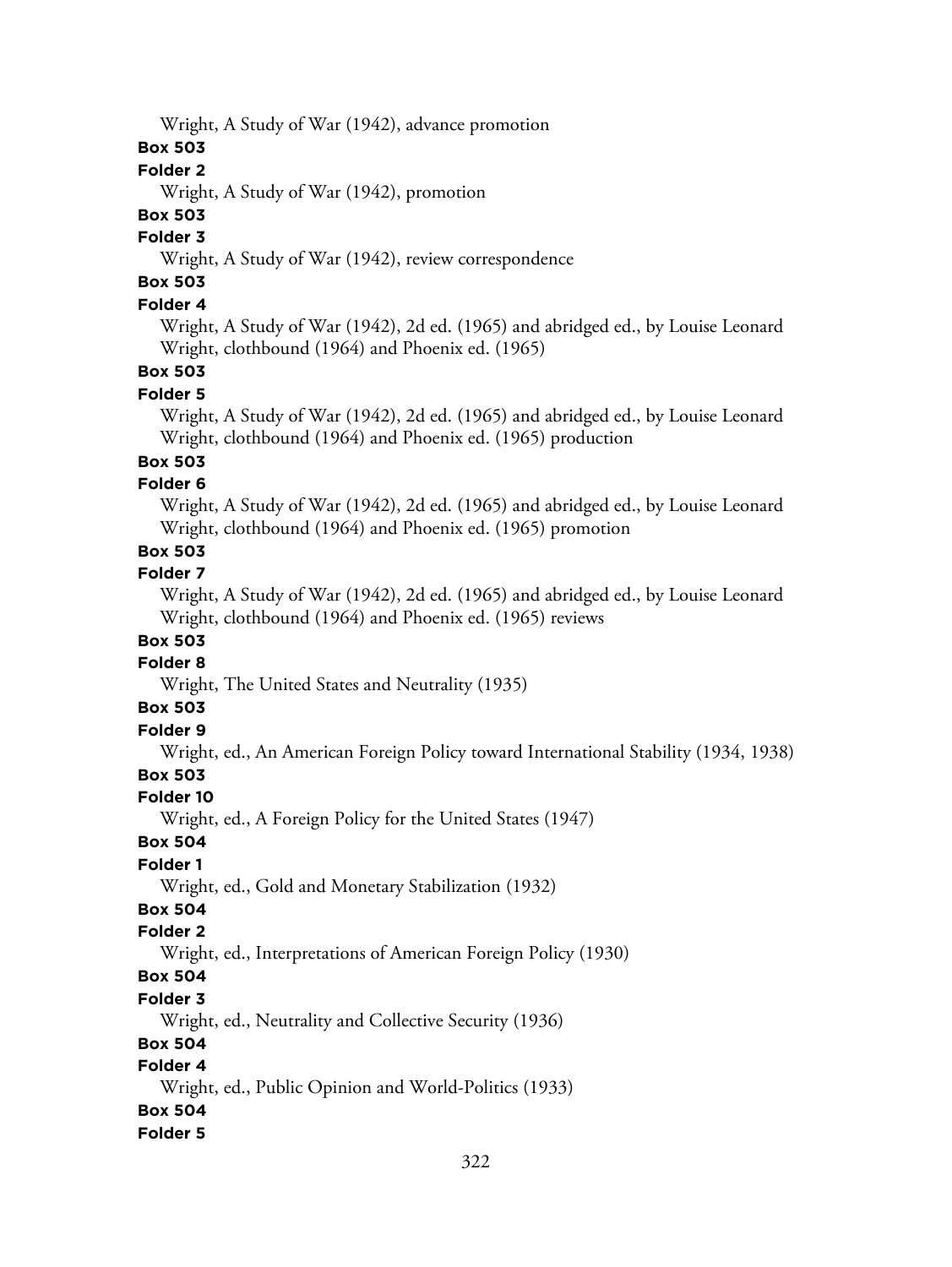Wright, ed., Unemployment as a World-Wide Problem (1931)

### **Box 504**

## **Folder 6**

Wright, ed., The World-Community (1948)

• See also- Harris Memorial Foundation Lectures on International Relations

# **Box 504**

### **Folder 7**

Wright, William Kelley, The Ethical Significance of Feeling, Pleasure, and Happiness in Modern Non-hedonistic Systems (1907)

# **Box 504**

#### **Folder 8**

Wright, Wilmer Cave, trans, and ed., De morbis artificum, Bernardini Ramazzini, Diatriba (1940)

**Box 504**

#### **Folder 9**

Yates, Frances A., Giordano Bruno and the Hermetic Tradition (1964)

# **Box 504**

### **Folder 10**

Yates, Frances A., promotion and reviews

## **Box 505**

**Folder 1**

Yeomans, Alfred Beaver, ed., City Residential Land Development (1916)

## **Box 505**

#### **Folder 2-3**

Yerkes Observatory, miscellaneous publications

# **Box 505**

#### **Folder 4-7**

Yerkes Observatory, slides and photographs (1918-1958)

## **Box 505**

#### **Folder 8**

Yerkes Observatory, slides and photographs (1918-1958) promotion materials

#### **Box 505**

## **Folder 9**

Yerkes Observatory, slides and photographs (1918-1958) catalogs

• See also- individual authors; Barrett, The Geography of the Heavens

## **Box 505**

#### **Folder 10**

Yntema, Theodore Otte, A Mathematical Reformulation of the General Theory of International Trade (1932)

## **Box 506**

## **Folder 1**

Young, Carl Walter, The International Relations of Manchuria (1929)

## **Box 506**

## **Folder 2**

Young, Charles H., and Helen R. Y. Reid, The Japanese Canadians (1938) **Box 506**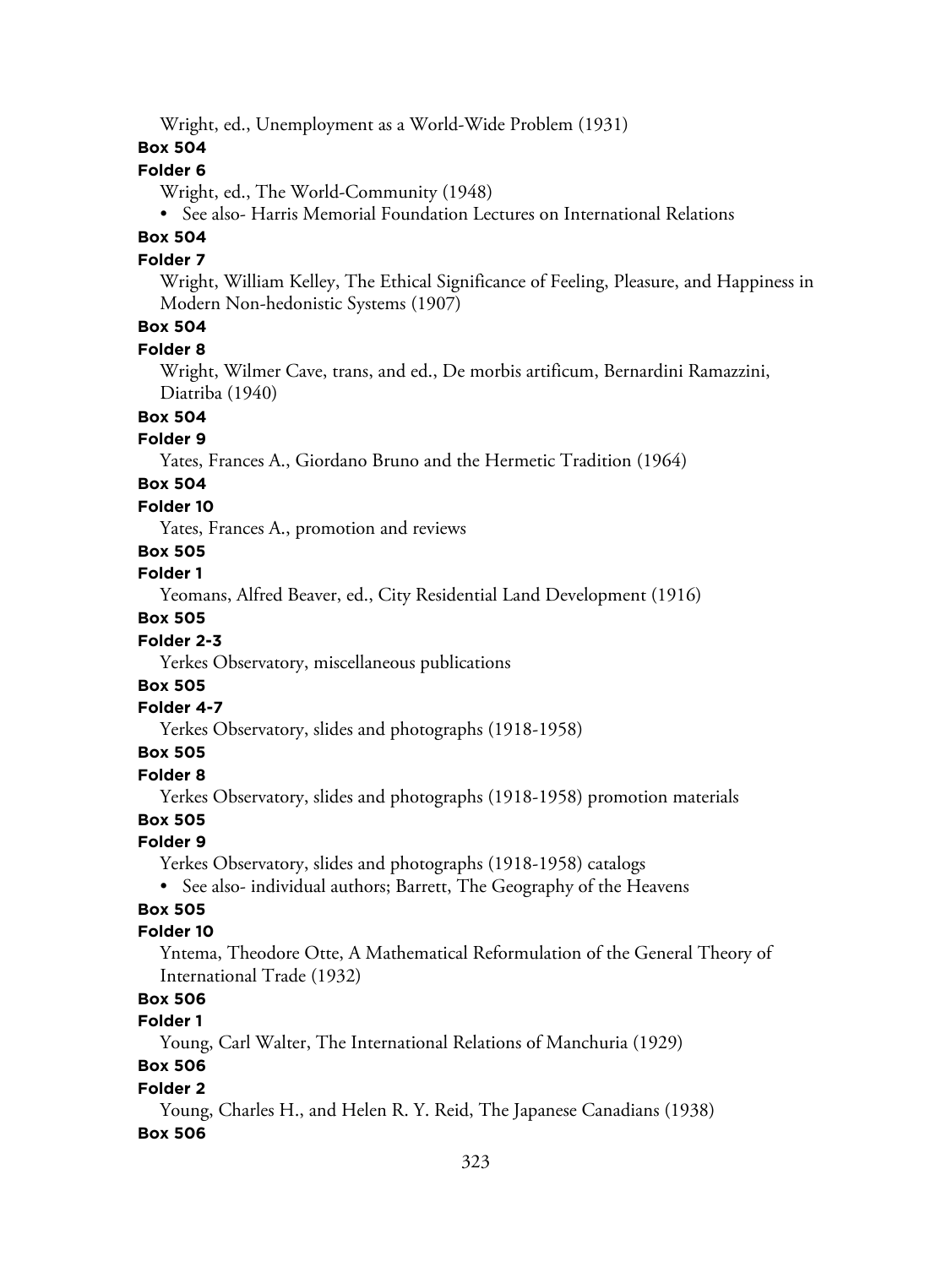### **Folder 3**

Young, Ella Flagg, Scientific Method in Education (1903)

# **Box 506**

## **Folder 4**

Young, James Webb, Advertising Agency Compensation in Relation to the Total Cost of Advertising (1933)

## **Box 506**

#### **Folder 5**

Young, Pauline V., The Pilgrims of Russian-Town (1932)

#### **Box 506**

#### **Folder 6**

Zener, Clarence, Elasticity and Anelasticity of Metals (1948)

#### **Box 506**

## **Folder 7**

Zener, Clarence, promotion and reviews

#### **Box 506**

#### **Folder 8**

Zesbaugh, Helen Ann, Children's Drawings of the Human Figure (1934)

## **Box 506**

### **Folder 9**

Zirkle, Raymond E., ed., A Symposium on Molecular Biology (1959)

#### **Box 506**

## **Folder 10**

Zirkle, Raymond E., promotion and reviews

#### **Box 506**

#### **Folder 11**

Znaniecki, Florian, Cultural Reality (1919)

## **Box 506**

## **Folder 12**

Znaniecki, The Laws of Social Psychology (1925)

### **Box 506**

### **Folder 13**

Zook, George F., and M. E. Haggerty, Principles of Accrediting Higher Institutions (1936)

### **Box 506**

#### **Folder 14**

Zorbaugh, Harvey W., The Gold Coast and the Slum (1929)

## **Box 506**

#### **Folder 15**

Zorbaugh, Harvey W., reviews

## **Box 506**

#### **Folder 16**

Zumbrunnen, Albert Clay, The Community Church (1922)

## **Box 506**

#### **Folder 17**

Zweifel, Frances W., A Handbook of Biological Illustration (1961)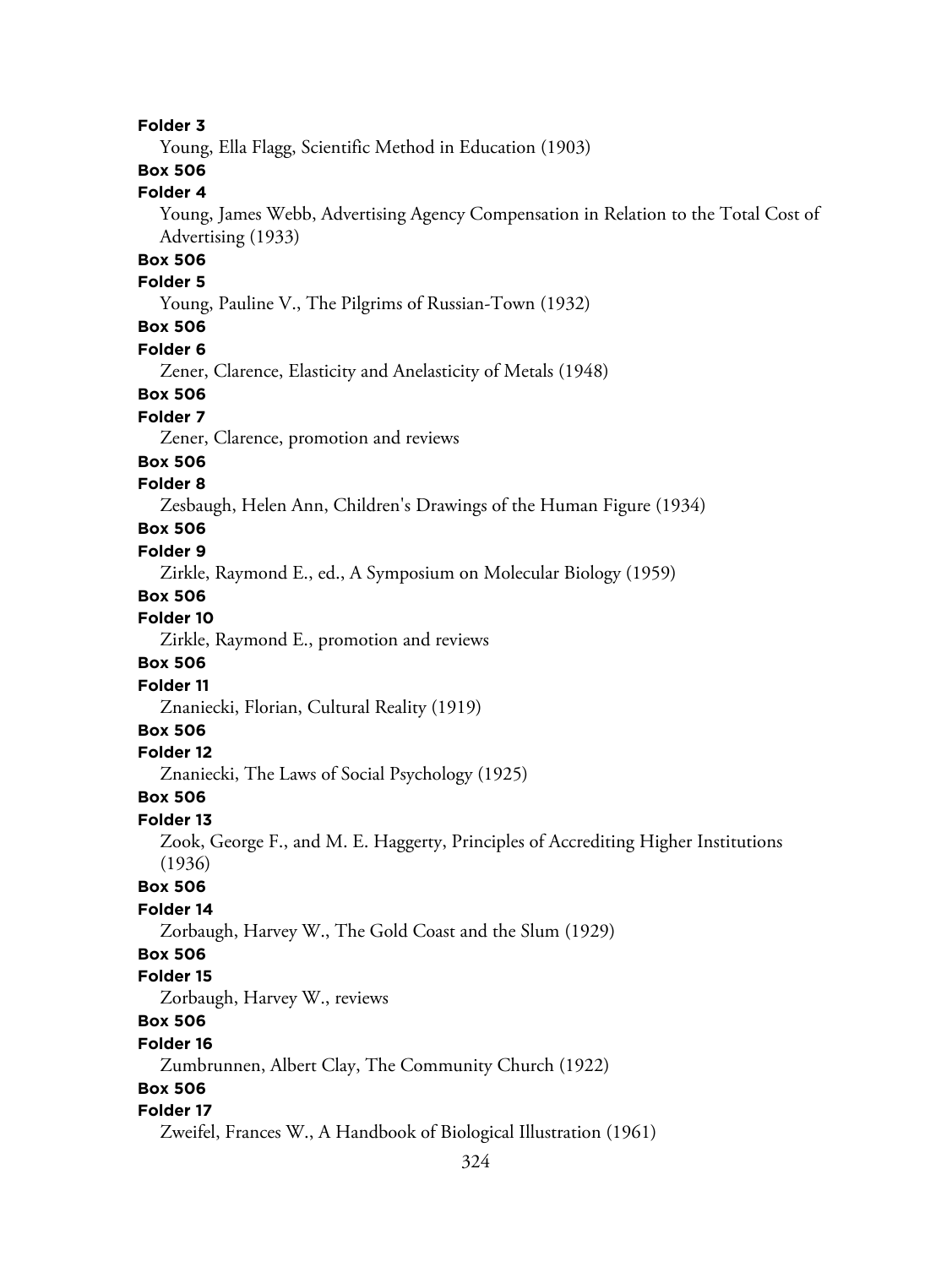### **Series IV: Addenda, 1929-1965**

**Box 507 Folder 1** Erpi Classroom Films, Inc., correspondence, 1932-1939 **Box 507 Folder 2** Erpi Classroom Films, correspondence & reviews, 1940-1948 **Box 507 Folder 3** Erpi Language Records, 1933-1934 **Box 507 Folder 4** Movie guides, promotion, 1934-1941 **Box 507 Folder 5** Movie guides, correspondence, 1937-1940 **Box 507 Folder 6** Movie guides, reviews, 1932-1940 **Box 507 Folder 7** Movie guides, reviews, 1932-1940 **Box 507 Folder 8** Astronomy films, Physical Science Series, 1935-1942 **Box 507 Folder 9** Social science films, 1938-1940 **Box 507 Folder 10** Abraham, W. E., The Mind of Africa (1963) **Box 507 Folder 11** Adams, Robert, Land Beyond Baghdad (1965) **Box 508 Folder 1** Bentley, Gerald Eades, Shakespeare and Jonson; Their Reputations in the Seventeenth Century Compared (1945) **Box 508 Folder 2** Berndt, Ronald M., & Catherine H. Berndt, The World of the First Australians (1964) **Box 508 Folder 3**

Blauner, Robert, Alienation and Freedom; The Factory Worker and His Industry (1964) **Box 508**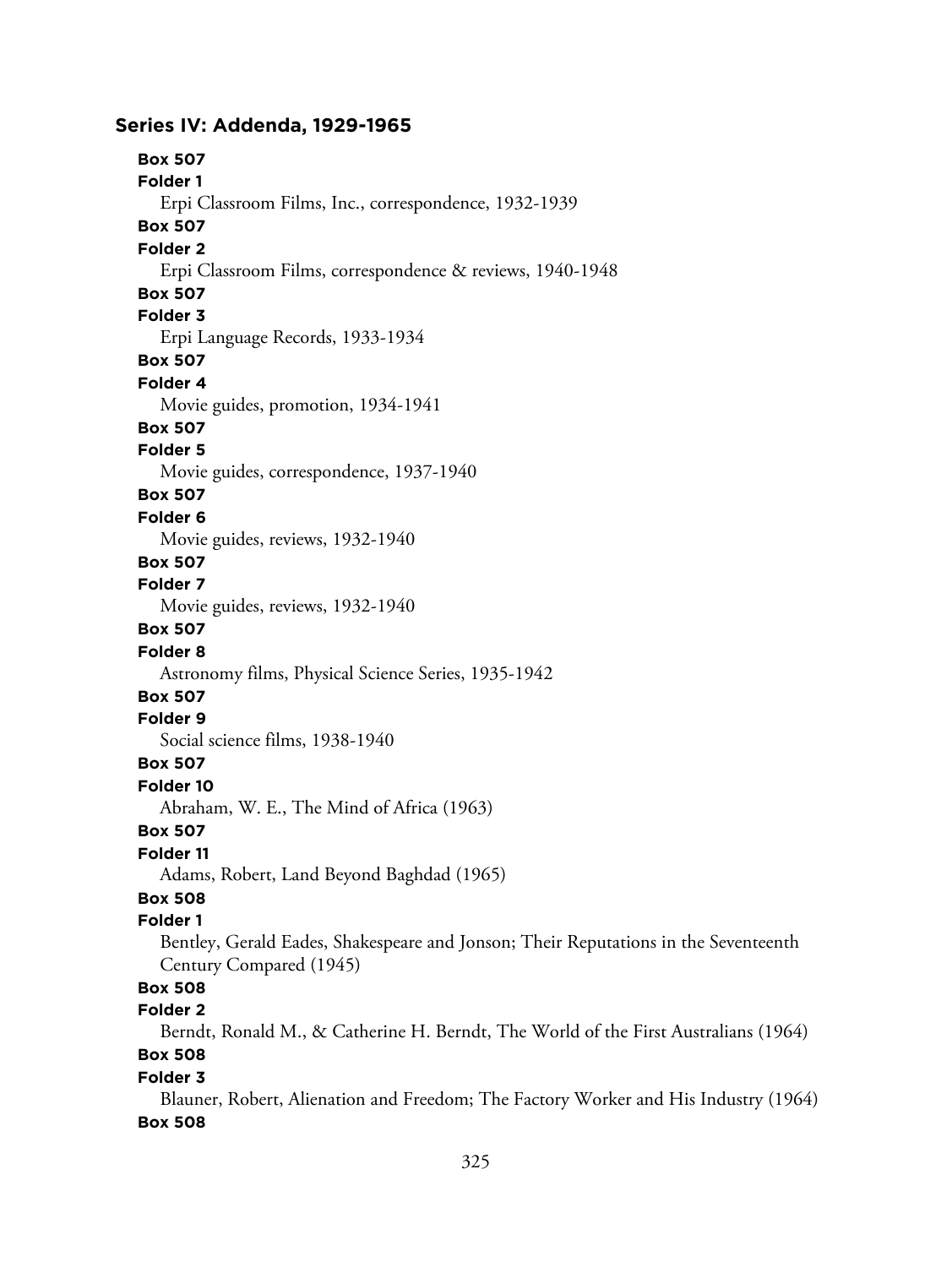**Folder 4**

Burke, Edmund, The Correspondence of Edmund Burke, ed. Holden Furber (1965)

## **Box 508**

**Folder 5**

Dillon, Myles, Early Irish Literature (1948)

## **Box 508**

#### **Folder 6**

Eby, Kermit, The God in You (1954)

### **Box 508**

## **Folder 7**

Edel, Abraham, Science and the Structure of Ethics (1961)

## **Box 508**

#### **Folder 8**

Edfeldt, Ake W., Silent Speech and Silent Reading (1960)

## **Box 508**

## **Folder 9**

Edwards, Newton, The Courts and the Public Schools; The Legal Basis of School Organization and Administration (1933)

# **Box 508**

## **Folder 10**

Ehrensvard, Gosta, Man on Another Planet (1965)

#### **Box 508**

## **Folder 11**

Ehrich, Robert W., ed., Chronologies in Old World Archaeology (1965)

#### **Box 509**

# **Folder 1**

Eitel, Wilhelm, The Physical Chemistry of the Silicates (1954)

## **Box 509**

## **Folder 2**

Eitner, Lorenz, Gericault; An Album of Drawings in the Art Institute of Chicago (1960)

#### **Box 509**

#### **Folder 3**

Elkins, Stanley M., Slavery; A Problem in American Institutional and Intellectual Life (1959)

## **Box 509**

## **Folder 4**

Ellis, John Tracy, American Catholicism (1956)

# **Box 509**

## **Folder 5**

Embree, John Fee, Suye Mura; A Japanese Village (1939)

# **Box 509**

### **Folder 6**

Emmet, Boris & John E. Jeuck, Catalogues and counters; A History of Sears, Roebuck, and Company (1950)

#### **Box 509**

#### **Folder 7**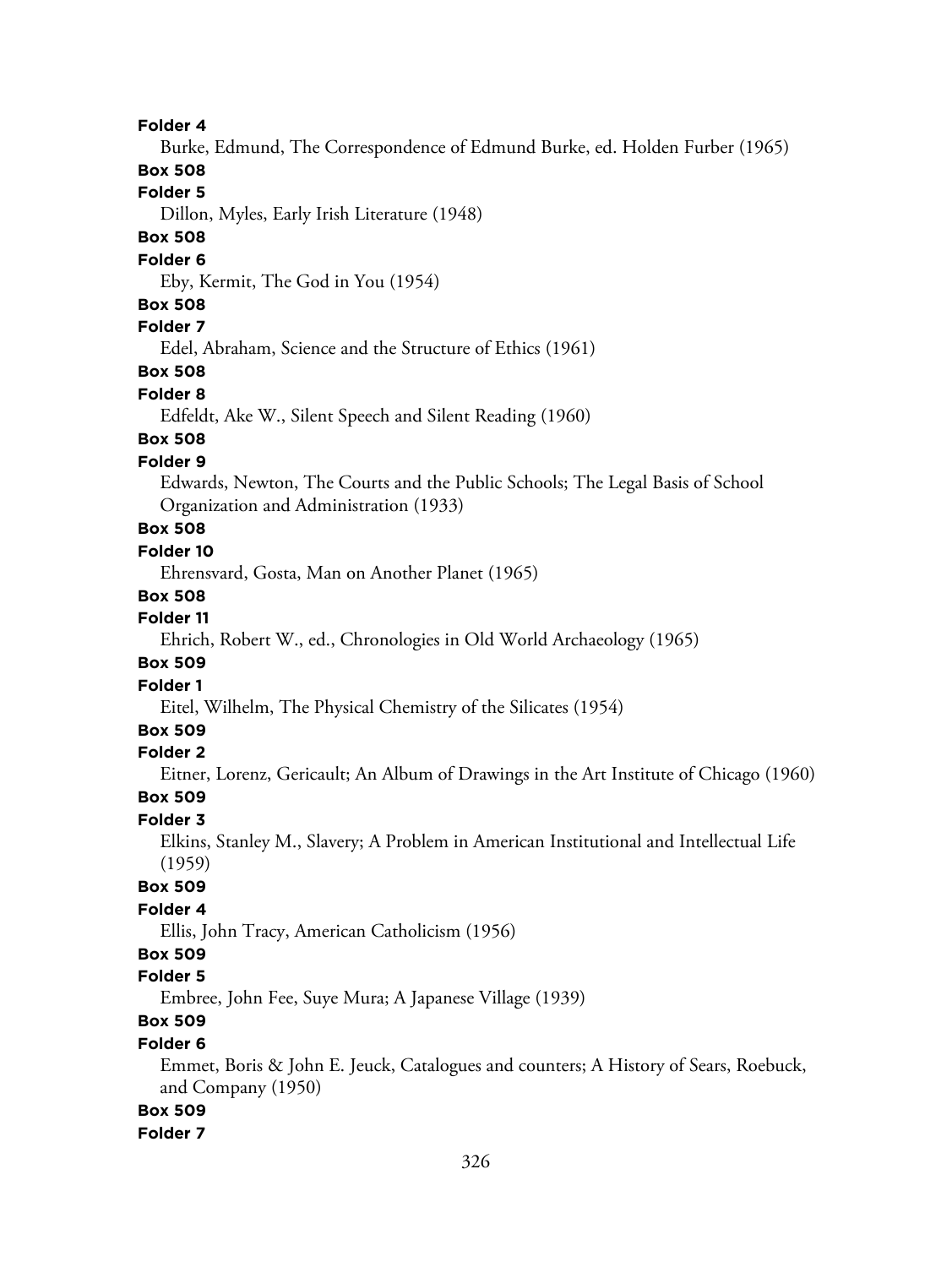Emmet, Boris & John E. Jeuck, reviews **Box 509 Folder 8** Enders, Allen C., ed., Delayed Implantation (1963) **Box 509 Folder 9** Epigraphic Survey, Medinet Habu, VII; The Temple Proper (1964) **Box 509 Folder 10** Epstein, Leon D., Britain; Uneasy Ally (1954) **Box 509 Folder 11** Essien-Udom, E. U., Black Nationalism; The Search for an Identity (1962) **Box 510 Folder 1** Essien-Udom, E. U., Black Nationalism; The Search for an Identity (1962), reviews **Box 510 Folder 2** Ewing, A. C., A Short Commentary on Kant's Critique of Pure Reason (1938) **Box 510 Folder 3** Ferguson, Charles A., ed., Contrastive Structure Series (1965) **Box 510 Folder 4** Fermi, Enrico, The Collected Papers of Enrico Fermi. volume 2 (1965) **Box 510 Folder 5** Fermi, Laura, Mussolini (1961) **Box 510 Folder 6** Fermi, Laura, promotion & reviews **Box 510 Folder 7** Fermi, Laura, reviews **Box 510 Folder 8** Fowler, William A. & Fred Hoyle, Nucleosynthesis in Massive Stars and Supernovae (1965) **Box 510 Folder 9** Fowlie, Wallace, Mallarmé (1953) **Box 510 Folder 10** Frankfurt, Henri, Kingship and the Gods; A Study of Ancient Near Eastern Religion as the Integration of Society and Nature (1948) **Box 510**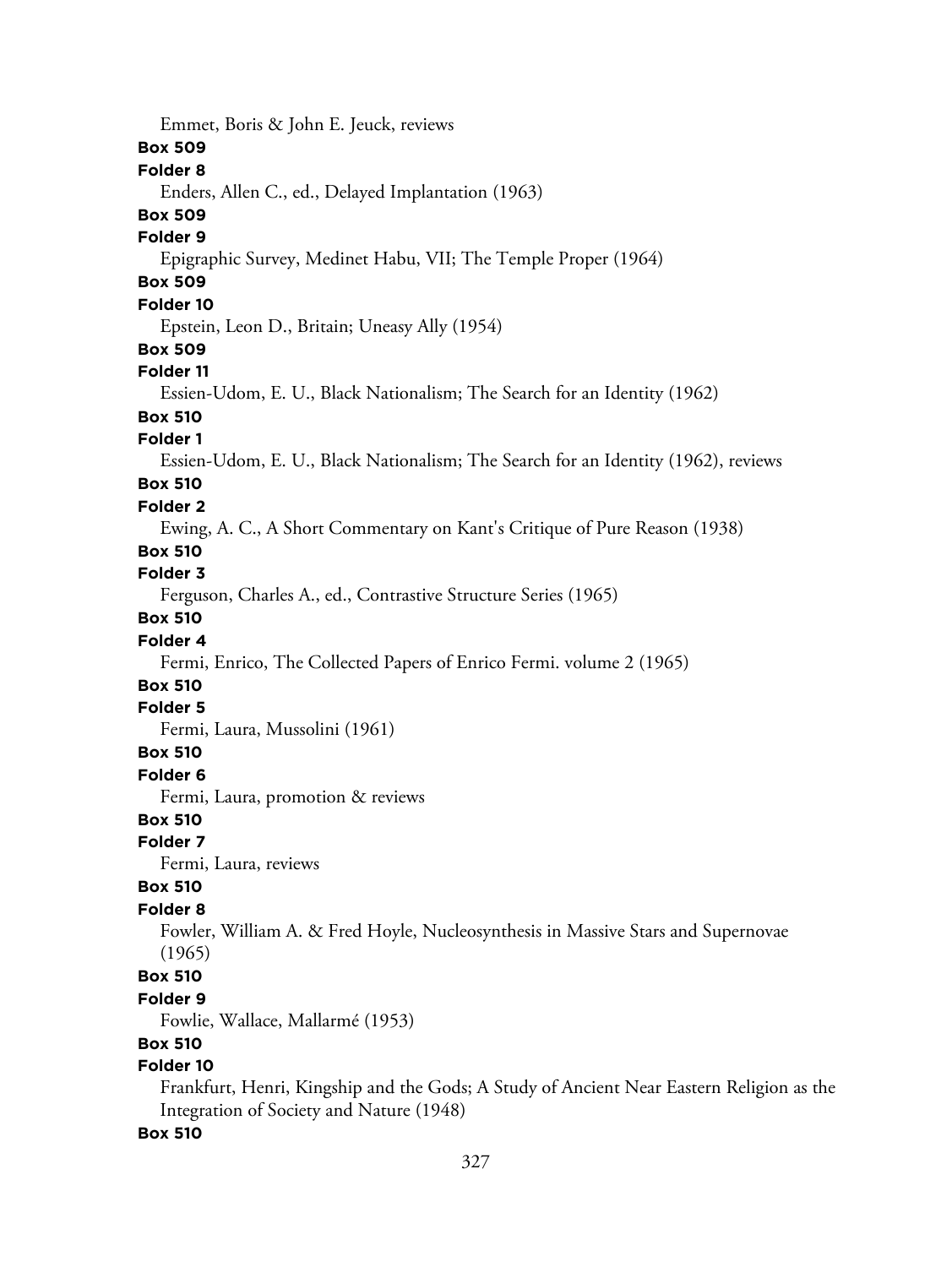**Folder 11**

Frazier, E. Franklin, The Negro Family in the United States (1939)

**Box 511**

**Folder 1**

French, Thomas, The Integration of Behavior, volumes I-III (1952-1958)

# **Box 511**

### **Folder 2**

Freund, Ernst, Standards of American Legislation (1965)

### **Box 511**

## **Folder 3**

Friedenberg, Edgar Z., Self-Perception in the University (1954)

**Box 511**

#### **Folder 4**

Friedman, Albert S., The Ballad Revival (1961)

### **Box 511**

#### **Folder 5**

Friedman, Milton, Capitalism and Freedom (1962), correspondence

#### **Box 511**

## **Folder 6**

Friedman, Milton, reviews

### **Box 511**

## **Folder 7**

Friedrich, Carl Joachim, Arnold Weber's Theory of the Location of Industries (1929)

## **Box 511**

## **Folder 8**

Friedrich, The Philosophy of Law in Historical Perspective (1963)

## **Box 511**

## **Folder 9**

Funk, Robert W., ed., Greek Grammar of The New Testament and Other Early Christian Literature (1961)

### **Box 511**

## **Folder 10**

Grene, Marjorie, A Portrait of Aristotle (1963)

## **Box 512**

## **Folder 1**

Grodzins, Morton, Americans Betrayed; Politics and the Japanese Evacuation (1949), correspondence

## **Box 512**

#### **Folder 2-3**

Grodzins, Morton, reviews

## **Box 512**

#### **Folder 4**

Hayek, Friedrich A., The Road to Serfdom (1944)

### **Box 512**

#### **Folder 5**

Logan, John, Ghosts of the Heart (1960)